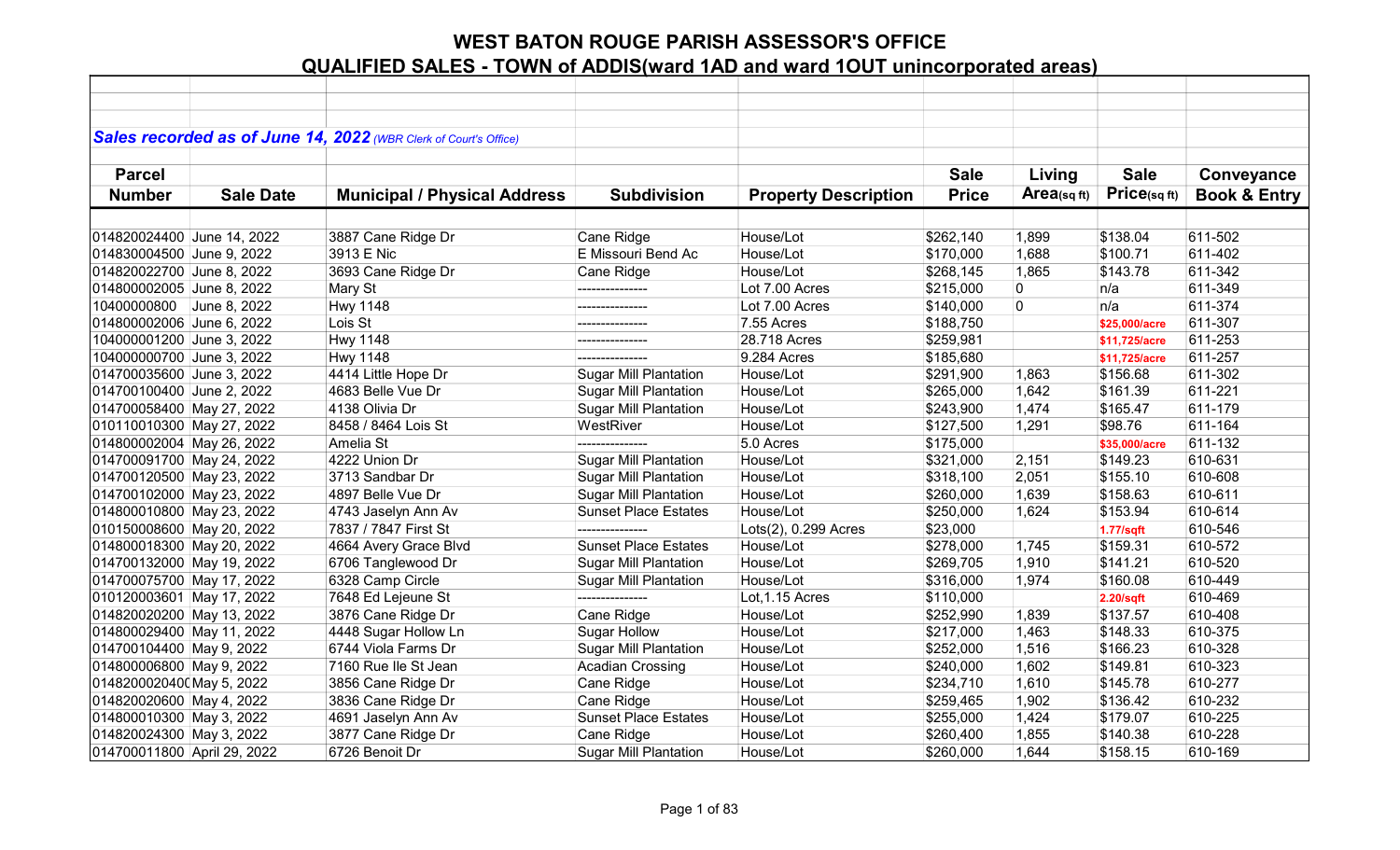|                             |                             | Sales recorded as of June 14, 2022 (WBR Clerk of Court's Office) |                              |                             |              |                         |             |                         |
|-----------------------------|-----------------------------|------------------------------------------------------------------|------------------------------|-----------------------------|--------------|-------------------------|-------------|-------------------------|
|                             |                             |                                                                  |                              |                             |              |                         |             |                         |
| <b>Parcel</b>               |                             |                                                                  |                              |                             | <b>Sale</b>  | Living                  | <b>Sale</b> | Conveyance              |
| <b>Number</b>               | <b>Sale Date</b>            | <b>Municipal / Physical Address</b>                              | <b>Subdivision</b>           | <b>Property Description</b> | <b>Price</b> | Area <sub>(sq ft)</sub> | Price(sqft) | <b>Book &amp; Entry</b> |
|                             |                             |                                                                  |                              |                             |              |                         |             |                         |
| 010160001100 April 29, 2022 |                             | 8413 / 8428 First St(J Patrick, Inc)                             | ---------------              | Comml Bldg/Lots             | \$600,000    | 17,510                  | 34.27/sqft  | 610-172                 |
| 014820020300 April 27, 2022 |                             | 3866 Cane Ridge Dr                                               | Cane Ridge                   | House/Lot                   | \$264,615    | 1,900                   | \$139.27    | 610-142                 |
| 014700131700 April 22, 2022 |                             | 6698 Tanglewood Dr                                               | <b>Sugar Mill Plantation</b> | House/Lot                   | \$269,680    | 1,933                   | \$139.51    | 610-93                  |
| 014700115000 April 21, 2022 |                             | 4908 Trial Dr                                                    | <b>Sugar Mill Plantation</b> | House/Lot                   | \$290,910    | 2,208                   | \$131.75    | 610-53                  |
| 010130010300 April 21, 2022 |                             | 4524 Myhand St                                                   | Lil Rena                     | House/Lot                   | \$50,000     | 910                     | \$54.95     | 610-66                  |
| 014700121600 April 20, 2022 |                             | 6445 Sugar Harvest Ct                                            | <b>Sugar Mill Plantation</b> | House/Lot                   | \$315,000    | 1,829                   | \$172.23    | 610-11                  |
| 014820023800 April 20, 2022 |                             | 3827 Cane Ridge Dr                                               | Cane Ridge                   | House/Lot                   | \$252,430    | 1,844                   | \$136.89    | 610-16                  |
| 014700124200 April 19, 2022 |                             | 6488 Sugar Harvest Ct                                            | <b>Sugar Mill Plantation</b> | House/Lot                   | \$325,000    | 1,936                   | \$167.87    | 609-700                 |
| 014700135600 April 18, 2022 |                             | 4819 Longwood Dr                                                 | <b>Sguar Mill Plantation</b> | House/Lot                   | \$303,965    | 2,202                   | \$138.04    | 609-611                 |
| 014700057600 April 12, 2022 |                             | 4220 Olivia Dr                                                   | <b>Sugar Mill Plantation</b> | House/Lot                   | \$259,000    | 1,701                   | \$152.26    | 609-420                 |
| 014820010900 April 12, 2022 |                             | 3651 Bird Heights                                                | <b>Bird Heights</b>          | House/Lot                   | \$140,000    | 1,160                   | \$120.69    | 609-416                 |
| 014700135800 April 12, 2022 |                             | 4815 Longwood Dr                                                 | <b>Sugar Mill Plantaiton</b> | House/Lot                   | \$282,980    | 1,848                   | \$153.13    | 609-426                 |
| 014800033800 April 8, 2022  |                             | 4615 Aubrey Ann Dr                                               | <b>Sunset Lakes</b>          | House/Lot                   | \$250,000    | 1,656                   | \$150.97    | 609-369                 |
| 014700132200 April 7, 2022  |                             | 6710 Tanglewood Dr                                               | <b>Sugar Mill Plantation</b> | House/Lot                   | \$326,530    | 2,491                   | \$131.08    | 609-351                 |
| 014700072500 April 5, 2022  |                             | 3787 Union Dr                                                    | <b>Sugar Mill Plantation</b> | House/Lot                   | \$260,000    | 1,637                   | \$158.83    | 609-327                 |
| 014700074300 April 5, 2022  |                             | 3746 Union Dr                                                    | <b>Sugar Mill Plantation</b> | House/Lot                   | \$260,000    | 1,631                   | \$159.41    | 609-33                  |
| 014700135700 April 1, 2022  |                             | 4817 Longwood Dr                                                 | Sugar Mill Plantation        | House/Lot                   | \$341,440    | 2,603                   | \$131.17    | 609-289                 |
| 014700116400 April 1, 2022  |                             | 4732 Viola Farms Dr                                              | <b>Sugar Mill Plantation</b> | House/Lot                   | \$260,000    | 1,642                   | \$158.34    | 609-297                 |
|                             | 014700034100 March 29, 2022 | 4631 Monte Vista Dr                                              | <b>Sugar Mill Plantation</b> | House/Lot                   | \$276,000    | 1,867                   | \$147.83    | 609-263                 |
|                             | 014700042000 March 28, 2022 | 3936 Cypress hall Dr                                             | <b>Sugar Mill Plantation</b> | Townhouse/Lot               | \$165,000    | 1,501                   | \$109.93    | 609-218                 |
|                             | 014700034800 March 28, 2022 | 4618 Little Hope Dr                                              | <b>Sugar Mill Plantation</b> | House/Lot                   | \$276,000    | 1,804                   | \$152.99    | 609-236                 |
|                             | 014820023400 March 25, 2022 | 3775 Cane Ridge Dr                                               | Cane Ridge                   | House/Lot                   | \$249,495    | 1,706                   | \$146.25    | 609-194                 |
|                             | 014700132500 March 23, 2022 | 6716 Tanglewood Dr                                               | <b>Sugar Mill Plantation</b> | Hosue/Lot                   | \$266,900    | 1,898                   | \$140.62    | 609-61                  |
|                             | 014700067900 March 23, 2022 | 6703 Chanago Dr                                                  | <b>Sugar Mill Plantation</b> | House/Lot                   | \$275,000    | 1,686                   | \$163.11    | 609-98                  |
|                             | 014820020900 March 23, 2022 | 3798 Cane Ridge Dr                                               | Cane Ridge                   | House/Lot                   | \$257,125    | 1,844                   | \$139.44    | 609-122                 |
|                             | 010129001600 March 21, 2022 | 4352 Main St                                                     |                              | House/Lot                   | \$130,000    | 1,152                   | \$112.85    | 609-17                  |
|                             | 014700135300 March 18, 2022 | 4825 Longwood Dr                                                 | <b>Sugar Mill Plantation</b> | House/Lot                   | \$281,990    | 1,851                   | \$152.34    | 609-7                   |
|                             | 014700120600 March 18, 2022 | 3703 Sandbar Dr                                                  | <b>Sugar Mill Plantation</b> | House/Lot                   | \$357,000    | 2,213                   | \$161.32    | 609-11                  |
|                             | 014820022200 March 17, 2022 | 3643 Cane Ridge Dr                                               | Cane Ridge                   | House/Lot                   | \$282,380    | 2,189                   | \$129.00    | 608-692                 |
|                             | 014820020700 March 16, 2022 | 3826 Cane Ridge Dr                                               | Cane Ridge                   | House/Lot                   | \$233,970    | 1,613                   | \$145.05    | 608-652                 |
|                             | 014700132100 March 16, 2022 | 6708 Tanglewood Dr                                               | <b>Sugar Mill Plantation</b> | House/Lot                   | \$319,610    | 2,359                   | \$135.49    | 608-660                 |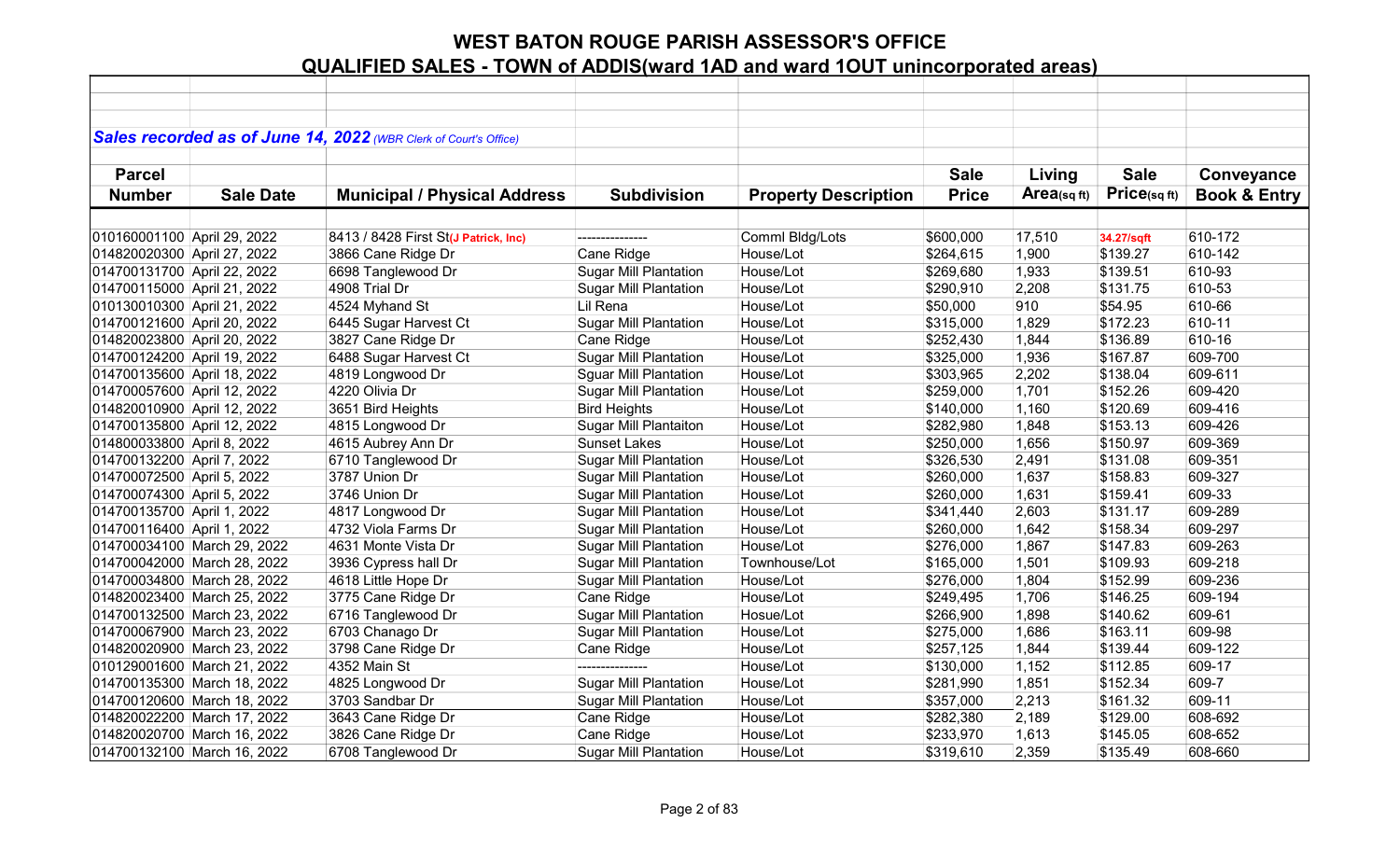|                             |                                | Sales recorded as of June 14, 2022 (WBR Clerk of Court's Office) |                              |                             |              |            |              |                         |
|-----------------------------|--------------------------------|------------------------------------------------------------------|------------------------------|-----------------------------|--------------|------------|--------------|-------------------------|
|                             |                                |                                                                  |                              |                             |              |            |              |                         |
| <b>Parcel</b>               |                                |                                                                  |                              |                             | <b>Sale</b>  | Living     | <b>Sale</b>  | Conveyance              |
| <b>Number</b>               | <b>Sale Date</b>               | <b>Municipal / Physical Address</b>                              | <b>Subdivision</b>           | <b>Property Description</b> | <b>Price</b> | Area(sqft) | Price(sq ft) | <b>Book &amp; Entry</b> |
|                             |                                |                                                                  |                              |                             |              |            |              |                         |
|                             | 014700123200 March 15, 2022    | 3698 Sugar Harvest Ct                                            | <b>Sugar Mill Plantation</b> | House/Lot                   | \$363,000    | 2,126      | \$170.74     | 608-649                 |
|                             | 010110003000 March 15, 2022    | 8341 Lois St                                                     | WestRiver                    | House/Lot                   | \$149,900    | 1,931      | \$77.63      | 608-645                 |
|                             | 014800033500 March 15, 2022    | 4820 Aubrey Ann Dr                                               | <b>Sunset Lakes</b>          | House/Lot                   | \$225,000    | 1,453      | \$154.85     | 608-621                 |
|                             | 014700135900 March 11, 2022    | 4811 Longwood Dr                                                 | <b>Sugar Mill Plantation</b> | House/Lot                   | \$269,315    | 1,911      | \$140.93     | 608-518                 |
|                             | 014700031500 March 10, 2022    | 6706 Joyce Dr(unit 3A)                                           | Rivers Edge Condo            | House/Lot                   | \$140,000    | 1,485      | \$94.28      | 608-497                 |
|                             | 014700099400 March 10, 2022    | 4581 Belle Vue Dr                                                | <b>Sugar Mill Plantation</b> | House/Lot                   | \$280,000    | 1,812      | \$154.53     | 608-494                 |
| 0148000028700 March 9, 2022 |                                | 4336 Sugar Hollow Ln                                             | <b>Sugar Hollow</b>          | House/Lot                   | \$200,000    | 1,420      | \$140.85     | 608-473                 |
| 014700131500 March 9, 2022  |                                | 6690 Tanglewood Dr                                               | <b>Sugar Mill Plantation</b> | House/Lot                   | \$307,115    | 2,220      | \$138.34     | 608-469                 |
| 014820014800 March 3, 2022  |                                | 3629 Plantation Ridge                                            | <b>Plantation Ridge</b>      | House/Lot                   | \$216,500    | 1,528      | \$141.69     | 608-372                 |
| 014700121500 March 3, 2022  |                                | 6455 Sugar Harvest Ct                                            | <b>Sugar Mill Plantation</b> | House/Lot                   | \$370,000    | 2,328      | \$158.93     | 608-377                 |
|                             | 014820021000 February 28, 2022 | 3788 Cane Ridge Dr                                               | Cane Ridge                   | House/Lot                   | \$233,150    | 1,607      | \$145.08     | 608-329                 |
|                             | 014820020800 February 24, 2022 | 3816 Cane Ridge Dr                                               | Cane Ridge                   | House/Lot                   | \$249,255    | 1,729      | \$144.16     | 608-232                 |
|                             | 014800027300 February 24, 2022 | 4447 Sugar Hollow Ln                                             | <b>Sugar Hollow</b>          | House/Lot                   | \$229,000    | 1,614      | \$141.88     | 608-236                 |
|                             | 014820022000 February 23, 2022 | 3672 Cane Ridge Dr                                               | Cane Ridge                   | House/Lot                   | \$275,630    | 2,189      | \$125.92     | 608-205                 |
|                             | 014700135400 February 18, 2022 | 4823 Longwood Dr                                                 | <b>Sugar Mill Plantation</b> | House/Lot                   | \$284,720    | 2,203      | \$129.24     | 608-171                 |
|                             | 014700133700 February 18, 2022 | 6711 Woodlawn Dr                                                 | <b>Sugar Mill Plantation</b> | House/Lot                   | \$315,020    | 2,463      | \$127.90     | 608-157                 |
|                             | 014700134100 February 18, 2022 | 4824 Woodlawn Dr                                                 | <b>Sugar Mill Plantation</b> | House/Lot                   | \$316,245    | 2,462      | \$128.45     | 608-136                 |
|                             | 014700135000 February 17, 2022 | 4831 Longwood Dr                                                 | <b>Sugar Mill Plantation</b> | House/Lot                   | \$290,645    | 2,115      | \$137.42     | 608-118                 |
|                             | 014700134200 February 16, 2022 | 4826 Woodlawn Dr                                                 | <b>Sugar Mill Plantation</b> | House/Lot                   | \$336,835    | 2,602      | \$129.45     | 608-104                 |
|                             | 014700122900 February 15, 2022 | 3668 Sugar Harvest Ct                                            | <b>Sugar Mill Plantation</b> | House/Lot                   | \$392,395    | 2,874      | \$136.53     | 608-69                  |
|                             | 014700116200 February 14, 2022 | 4712 Viola Farms Dr                                              | <b>Sugar Mill Plantation</b> | House/Lot                   | \$290,000    | 1,974      | \$146.91     | 608-43                  |
|                             | 010150001800 February 14, 2022 | 4021 Harris Av                                                   | 1st Subd of Addis            | House/Lot                   | \$123,000    | 1,279      | \$96.17      | 608-50                  |
|                             | 014820022400 February 14, 2022 | 3663 Cane Ridge Dr                                               | Cane Ridge                   | House/Lot                   | \$234,630    | 1,604      | \$146.28     | 608-53                  |
|                             | 014820010500 February 14, 2022 | 3611 Bird Heights                                                | <b>Bird Heights</b>          | Mobile Home/Lot             | \$60,000     |            | n/a          | 608-66                  |
|                             | 014820022900 February 11, 2022 | 3725 Cane Ridge Dr                                               | Cane Ridge                   | House/Lot                   | \$248,455    | 1,706      | \$145.64     | 608-33                  |
|                             | 014700134400 February 9, 2022  | 4832 Woodland Dr                                                 | <b>Sugar Mill Plantation</b> | House/Lot                   | \$283,355    | 1,955      | \$144.94     | 607-698                 |
|                             | 014820021300 February 8, 2022  | 3758 Cane Ridge Dr                                               | Cane Ridge                   | House/Lot                   | \$235,965    | 1,607      | \$146.84     | 607-670                 |
|                             | 014700095000 February 8, 2022  | 4316 Bayou Plantation Dr                                         | <b>Sugar Mill Plantation</b> | House/Lot                   | \$390,000    | 2,421      | \$161.09     | 607-683                 |
|                             | 014820021400 February 7, 2022  | 3718 Cane Ridge Dr                                               | Cane Ridge                   | House/Lot                   | \$252,350    | 1,826      | \$138.20     | 607-660                 |
|                             | 014700041200 February 7, 2022  |                                                                  | <b>Sugar Mill Plantation</b> | Lots $(63)$                 | \$3,458,700  |            | \$54,900/lot | 607-651                 |
|                             | 014700033400 February 2, 2022  | 4419 Monte Vista Dr                                              | <b>Sugar Mill Plantation</b> | House/Lot                   | \$257,000    | 1,775      | \$144.79     | 607-587                 |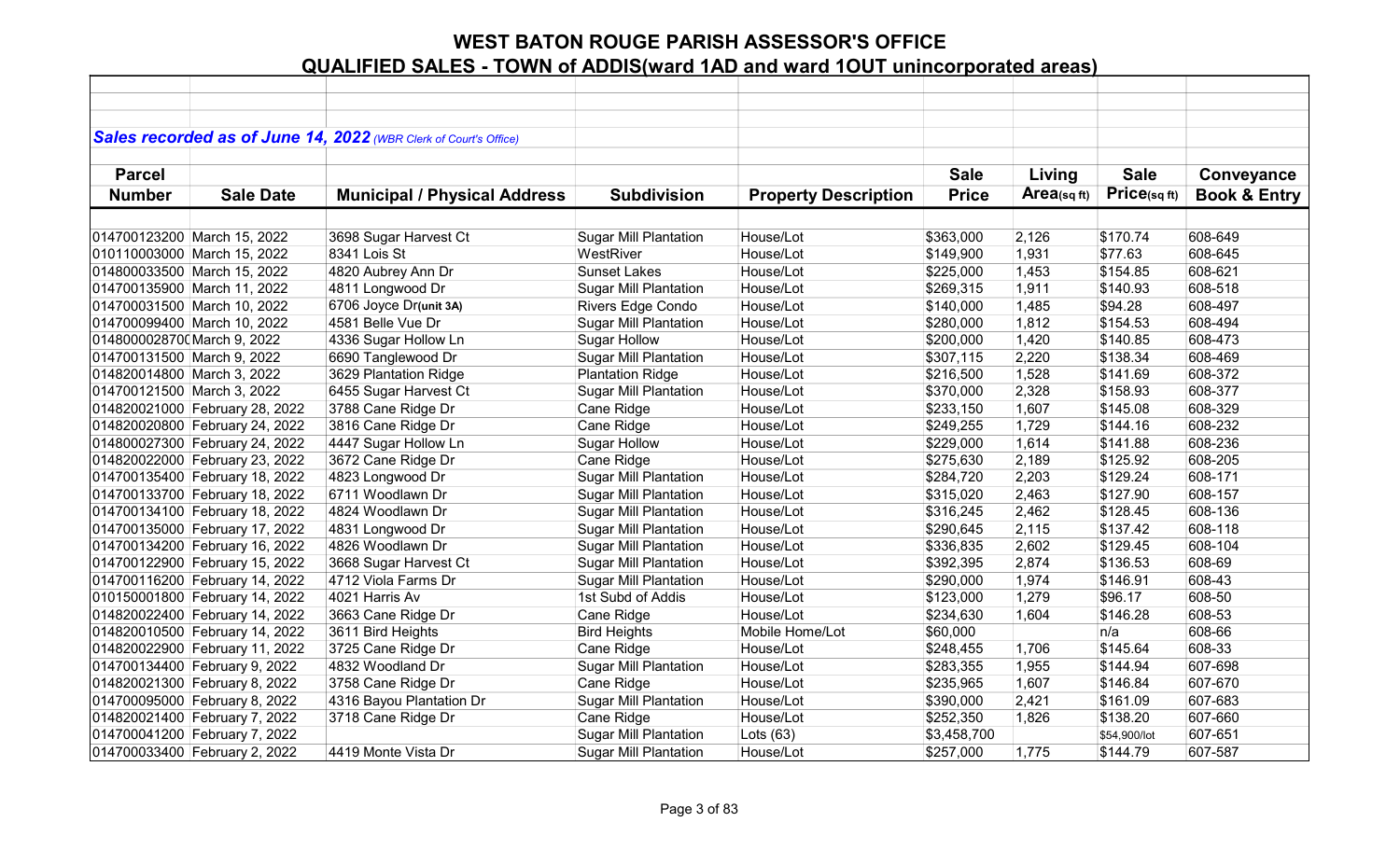|               |                                | Sales recorded as of June 14, 2022 (WBR Clerk of Court's Office) |                              |                             |              |            |               |                         |
|---------------|--------------------------------|------------------------------------------------------------------|------------------------------|-----------------------------|--------------|------------|---------------|-------------------------|
|               |                                |                                                                  |                              |                             |              |            |               |                         |
| <b>Parcel</b> |                                |                                                                  |                              |                             | <b>Sale</b>  | Living     | <b>Sale</b>   | Conveyance              |
| <b>Number</b> | <b>Sale Date</b>               | <b>Municipal / Physical Address</b>                              | <b>Subdivision</b>           | <b>Property Description</b> | <b>Price</b> | Area(sqft) | Price(sqft)   | <b>Book &amp; Entry</b> |
|               |                                |                                                                  |                              |                             |              |            |               |                         |
|               | 014820021600 January 26, 2022  | 3728 Cane Ridge Dr                                               | Cane Ridge                   | House/Lot                   | \$251,255    | 1,726      | \$145.57      | 607-483                 |
|               | 014800005500 January 25, 2022  | 4550 Blvd Acadian                                                | <b>Acadian Crossing</b>      | House/Lot                   | \$190,000    | 1,446      | \$131.39      | 607-477                 |
|               | 014700121400 January 25, 2022  | 6465 Sugar Harvest Ct                                            | <b>Sugar Mill Plantation</b> | Hosue/Lot                   | \$339,000    | 2,003      | \$169.25      | 607-467                 |
|               | 014700027300 January 24, 2022  | 3840 Poplar Grove Dr                                             | <b>Sugar Mill Plantation</b> | Hosue/Lot                   | \$256,000    | 1,913      | \$133.82      | 607-433                 |
|               | 014820021800 January 19, 2022  | 3692 Cane Ridge Dr                                               | Cane Ridge                   | House/Lot                   | \$242,145    | 1,698      | \$142.61      | 607-399                 |
|               | 014700118100 January 18, 2022  | 6736 Benoit Dr                                                   | <b>Sugar Mill Plantation</b> | House/Lot                   | \$227,500    | 1,515      | \$150.17      | 607-396                 |
|               | 010150007600 January 18, 2022  | 4022 Myhand St(28 space MHP)                                     | ---------------              | Mobile Home Park            | \$750,000    |            | n/a           | 607-393                 |
|               | 014700134300 January 14, 2022  | 4828 Woodlawn Dr                                                 | <b>Sugar Mill Plantation</b> | House/Lot                   | \$318,610    | 2,472      | \$128.89      | 607-361                 |
|               | 014700134000 January 14, 2022  | 4822 Woodlawn Dr                                                 | <b>Sugar Mill Plantation</b> | House/Lot                   | \$277,255    | 2,207      | \$125.63      | 607-380                 |
|               | 014700133800 January 14, 2022  | 4818 Woodlawn Dr                                                 | <b>Sugar Mill Plantation</b> | House/Lot                   | \$337,930    | 2,601      | \$129.92      | 607-376                 |
|               | 014800002002 January 12, 2022  | Myhand Tract w/Una St access                                     | ---------------              | 5.00 Acres                  | \$185,000    |            | \$37,000/acre | 607-327                 |
|               | 014700132300 January 10, 2022  | 6712 Tanglewood Dr                                               | <b>Sugar Mill Plantation</b> | House/Lot                   | \$262,935    | 1,916      | \$137.23      | 607-165                 |
|               | 014700068800 January 10, 2022  | 4146 Stonewall Dr                                                | <b>Sugar Mill Plantation</b> | House/Lot                   | \$295,000    | 1,947      | \$151.52      | 607-169                 |
|               | 010110001100 January 10, 2022  | 5074 Myrle Dr                                                    | WestRiver                    | House/Lot                   | \$220,250    | 1,574      | \$139.93      | 607-175                 |
|               | 014700133900 January 7, 2022   | 4820 Woodlawn Dr                                                 | <b>Sugar Mill Plantation</b> | House/Lot                   | \$299,570    | 2,222      | \$134.82      | 607-144                 |
|               | 014700061200 January 7, 2022   | 4116 Carolina Dr                                                 | <b>Sugar Mill Plantation</b> | House/Lot                   | \$235,900    | 1,461      | \$161.46      | 607-162                 |
|               | 014700082900 January 3, 2022   | 4352 Olivia Dr                                                   | <b>Sugar Mill Plantation</b> | House/Lot                   | \$256,900    | 1,643      | \$156.36      | 606-697                 |
|               | 014700120700 December 30, 2021 | 3701 Sandbar Dr                                                  | <b>Sugar Mill Plantation</b> | House/Lot                   | \$308,000    | 1,926      | \$159.92      | 606-620                 |
|               | 014800013900 December 30, 2021 | 4652 Jaselyn Ann Av                                              | <b>Sunset Place Estates</b>  | House/Lot                   | \$224,500    | 1,444      | \$155.47      | 606-626                 |
|               | 014820021900 December 29, 2021 | 3682 Cane Ridge Dr                                               | Cane Ridge                   | House/Lot                   | \$248,630    | 1,701      | \$146.17      | 606-563                 |
|               | 014700122200 December 23, 2021 | 3667 Sugar Harvest Ct                                            | <b>Sugar Mill Plantation</b> | House/Lot                   | \$339,258    | 2,218      | \$152.96      | 606-487                 |
|               | 014700133000 December 23, 2021 | 4831 Woodlawn Dr                                                 | <b>Sugar Mill Plantation</b> | House/Lot                   | \$340,670    | 2,606      | \$130.73      | 606-483                 |
|               | 014700010000 December 21, 2021 | S River Rd / Younger Dr                                          | <b>Batture</b>               | Batture 5.77 Acres          | \$23,000     |            | \$3,986/acre  | 606-445                 |
|               | 014700122300 December 21, 2021 | 3657 Sugar Harvest Ct                                            | <b>Sugar Mill Plantation</b> | House/Lot                   | \$317,000    | 1,931      | \$164.16      | 606-442                 |
|               | 014700086200 December 21, 2021 | 6717 Limerick Dr                                                 | <b>Sugar Mill Plantation</b> | House/Lot                   | \$248,900    | 1,430      | \$174.06      | 606-424                 |
|               | 014700049700 December 21, 2021 | 3834 New Prosperity Ln                                           | <b>Sugar Mill Plantation</b> | Comm'l Bldg/Lot             | \$350,000    | 3,733      | 93.76/sqft    | 606-421                 |
|               | 014820021500 December 20, 2021 | 3738 Cane Ridge Dr                                               | Cane Ridge                   | House/Lot                   | \$248,710    | 1,834      | \$135.61      | 606-414                 |
|               | 014840002500 December 16, 2021 | 3537 E Nic                                                       | E Missouri Bend Ac           | Hosue/Lot                   | \$275,000    | 2,059      | \$133.56      | 606-349                 |
|               | 014700127900 December 16, 2021 | 6564 Babina Dr                                                   | <b>Sugar Mill Plantation</b> | House/Lot                   | \$265,500    | 1,928      | \$137.71      | 606-338                 |
|               | 014700133300 December 15, 2021 | 4825 Woodlawn Dr                                                 | <b>Sugar Mill Plantation</b> | House/Lot                   | \$305,770    | 2,358      | \$129.67      | 606-317                 |
|               | 014700104800 December 15, 2021 | 6512 Union Dr                                                    | <b>Suger Mill Plantation</b> | House/Lot                   | \$295,000    | 1,863      | \$158.35      | 606-311                 |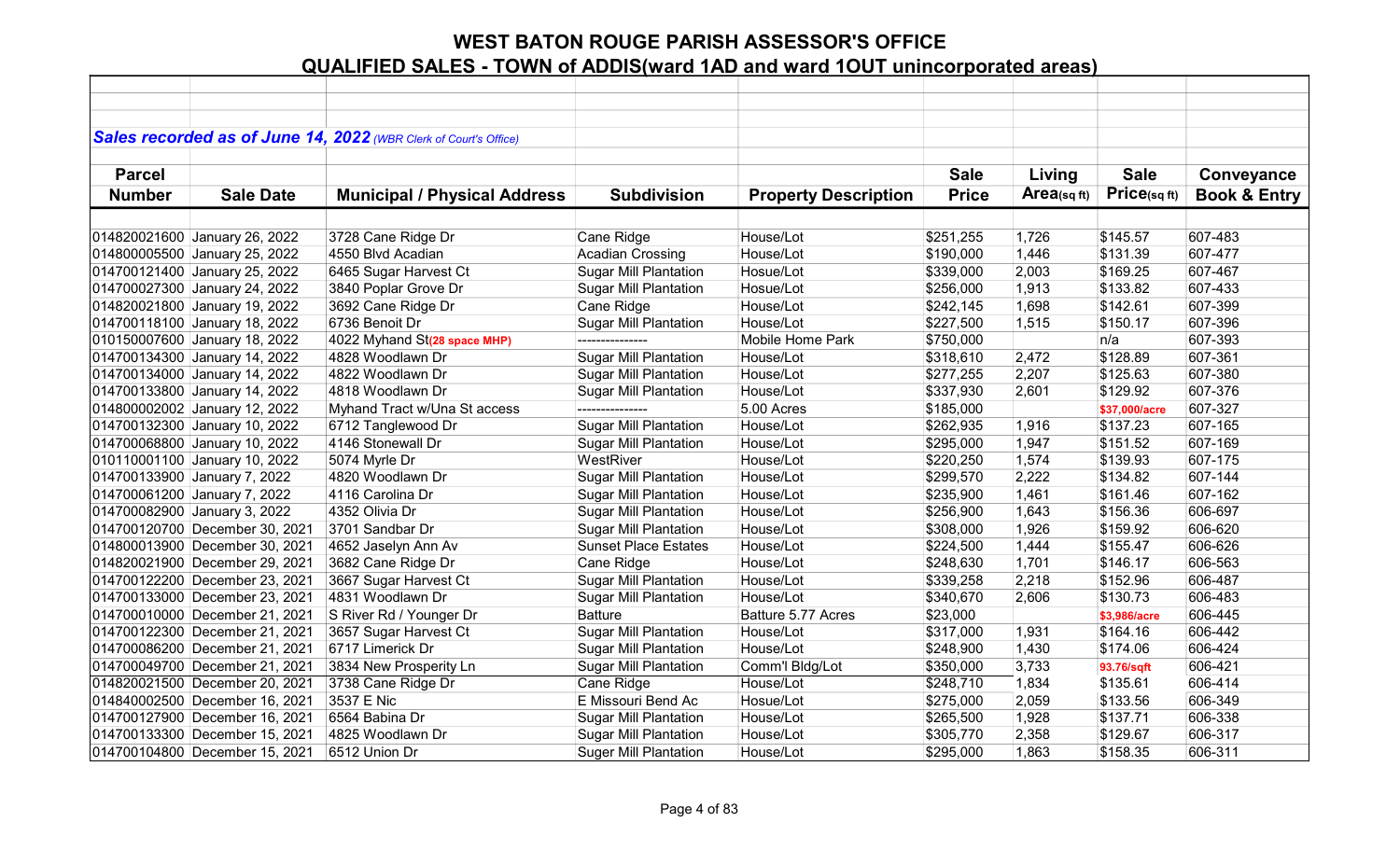|               |                                | Sales recorded as of June 14, 2022 (WBR Clerk of Court's Office)                   |                              |                             |              |            |               |                         |
|---------------|--------------------------------|------------------------------------------------------------------------------------|------------------------------|-----------------------------|--------------|------------|---------------|-------------------------|
|               |                                |                                                                                    |                              |                             |              |            |               |                         |
| <b>Parcel</b> |                                |                                                                                    |                              |                             | <b>Sale</b>  | Living     | <b>Sale</b>   | Conveyance              |
| <b>Number</b> | <b>Sale Date</b>               | <b>Municipal / Physical Address</b>                                                | <b>Subdivision</b>           | <b>Property Description</b> | <b>Price</b> | Area(sqft) | Price(sqft)   | <b>Book &amp; Entry</b> |
|               |                                |                                                                                    |                              |                             |              |            |               |                         |
|               | 014820022300 December 14, 2021 | 3653 Cane Ridge Dr                                                                 | Cane Ridge                   | House/Lot                   | \$254,065    | 1,881      | \$135.07      | 606-307                 |
|               | 014700049300 December 13, 2021 | 3923 Cypress Hall Dr                                                               | <b>Sugar Mill Plantation</b> | Townhouse/Lot               | \$181,000    | 1,468      | \$123.30      | 606-254                 |
|               | 014700133400 December 10, 2021 | 4823 Woodlawn Dr                                                                   | <b>Sugar Mill Plantation</b> | House/Lot                   | \$341,899    | 2,604      | \$131.30      | 606-241                 |
|               | 014700059100 December 8, 2021  | 4066 Olivia Dr                                                                     | <b>Sugar Mill Plantation</b> | House/Lot                   | \$240,000    | 1,476      | \$162.60      | 606-156                 |
|               | 014700133600 December 7, 2021  | 6713 Woodlawn Dr                                                                   | <b>Sugar Mill Plantation</b> | House/Lot                   | \$276,600    | 2,212      | \$125.05      | 606-131                 |
|               | 014700133500 December 7, 2021  | 4821 Woodlawn Dr                                                                   | <b>Sguar Mill Plantation</b> | House/Lot                   | \$334,630    | 2,606      | \$128.41      | 606-146                 |
|               | 014700110700 December 7, 2021  | 4640 Longwood Dr                                                                   | <b>Sugar Mill Plantation</b> | House/Lot                   | \$266,500    | 1,836      | \$145.15      | 606-150                 |
|               | 014820023300 December 6, 2021  | 3765 Cane Ridge Dr                                                                 | Cane Ridge                   | House/Lot                   | \$269,115    | 2,180      | \$123.45      | 605-696                 |
|               | 014700058800 December 6, 2021  | 4096 Olivia Dr                                                                     | Sugar MII Plantaton          | House/Lot                   | \$243,000    | 1,714      | \$141.77      | 606-122                 |
|               | 014700011700 December 3, 2021  | 4284 Friendship Acres Rd                                                           | Friendship Acres             | Lot, 0.62 Acres             | \$10,000     |            | \$0.38/sqft   | 605-682                 |
|               | 014700117800 December 3, 2021  | 6706 Benoit Dr                                                                     | <b>Sugar Mill Plantation</b> | House/Lot                   | \$215,000    | 1,689      | \$127.29      | 605-663                 |
|               | 010150005800 December 3, 2021  | 4112 Foret St                                                                      | ---------------              | House/Lot                   | \$240,000    | 2,227      | \$107.77      | 605-659                 |
|               | 014820021200 December 1, 2021  | 3768 Cane Ridge Dr                                                                 | Cane Ridge                   | House/Lot                   | \$230,105    | 1,628      | \$141.34      | 605-597                 |
|               | 014700065700 December 1, 2021  | 4575 Trial Dr                                                                      | <b>Sugar Mill Plantation</b> | House/Lot                   | \$354,000    | 2,600      | \$136.15      | 605-628                 |
|               | 014700133200 November 30, 2021 | 4827 Woodlawn Dr                                                                   | <b>Sugar Mill Plantation</b> | House/Lot                   | \$296,190    | 2,221      | \$133.36      | 605-590                 |
|               | 014700120800 November 30, 2021 | 3700 Sandbar Dr                                                                    | <b>Sugar Mill Plantation</b> | House/Lot                   | \$393,000    | 2,843      | \$138.23      | 605-575                 |
|               | 014700133100 November 30, 2021 | 4829 Woodlawn Dr                                                                   | <b>Squar Mill Plantation</b> | House/Lot                   | \$303,275    | 2,371      | \$127.91      | 605-568                 |
|               | 014700061700 November 29, 2021 | 4556 Trial Dr                                                                      | <b>Sugar Mill Plantation</b> | House/Lot                   | \$291,000    | 1,849      | \$157.38      | 605-558                 |
| 01010001600   | November 24, 2021              | 8216 Amelia St                                                                     | WestRiver                    | House/Lot                   | \$125,000    | 2,247      | \$55.63       | 605-525                 |
|               | 014700090900 November 24, 2021 | 4396 Union Dr                                                                      | <b>Sugar Mill Plantation</b> | House/Lot                   | \$355,000    | 2,601      | \$136.49      | 605-534                 |
|               | 014700068600 November 23, 2021 | 4106 Stonewall Dr                                                                  | <b>Sugar Mill Plantation</b> | House/Lot                   | \$270,000    | 1,836      | \$147.06      | 605-506                 |
|               | 014800003401 November 23, 2021 | 4310 Peter Messina Rd                                                              | ---------------              | House/Lot                   | \$375,000    | 2,200      | \$170.45      | 605-493                 |
|               | 014700042800 November 23, 2021 | 4010 Cypress Hall Dr                                                               | <b>Sugar Mill Plantation</b> | Townhouse/Lot               | \$170,000    | 1,523      | \$111.62      | 605-497                 |
|               | 014700107900 November 18, 2021 | 3476 Sweetwater Blvd(Sweetwater Apartments / 252 apts, 24 townhouses, 16.16 acres) |                              |                             | \$58,567,500 |            | n/a           | 605-461                 |
|               | 014700035900 November 16, 2021 | 4332 Little Hope Dr                                                                | <b>Sugar Mill Plantation</b> | House/Lot                   | \$245,000    | 1,863      | \$131.51      | 605-403                 |
|               | 014700050501 November 16, 2021 | 3648 Belle Vale Dr(SM Storage Center)                                              | <b>Sugar Mill Plantation</b> | Comm'l Bldg/4.59 Acres      | \$3,770,000  |            | n/a           | 605-414                 |
|               | 014700134600 November 15, 2021 | 6709 Tanglewood Dr                                                                 | <b>Sugar Mill Plantation</b> | House/Lot                   | \$268,885    | 1,969      | \$136.56      | 605-386                 |
|               | 014700080800 November 15, 2021 | 4102 Belle Vale Dr                                                                 | <b>Sugar Mill Plantation</b> | Lot, 2.978 Acres            | \$450,000    |            | \$3.47/sqft   | 605-398                 |
|               | 014709010001 November 12, 2021 | Due N of Acadian Crossing subdivision                                              | ---------------              | 36.642 Acres                | \$550,000    |            | \$15,010/acre | 605-360                 |
|               | 014700095900 November 12, 2021 | 6398 Yatton Dr                                                                     | <b>Sugar Mill Plantation</b> | House/Lot                   | \$282,000    | 1,996      | \$141.28      | 605-373                 |
|               | 014700064000 November 10, 2021 | 4226 Sandbar Dr                                                                    | <b>Sugar Mill Plantation</b> | House/Lot                   | \$270,000    | 1,848      | \$146.10      | 605-319                 |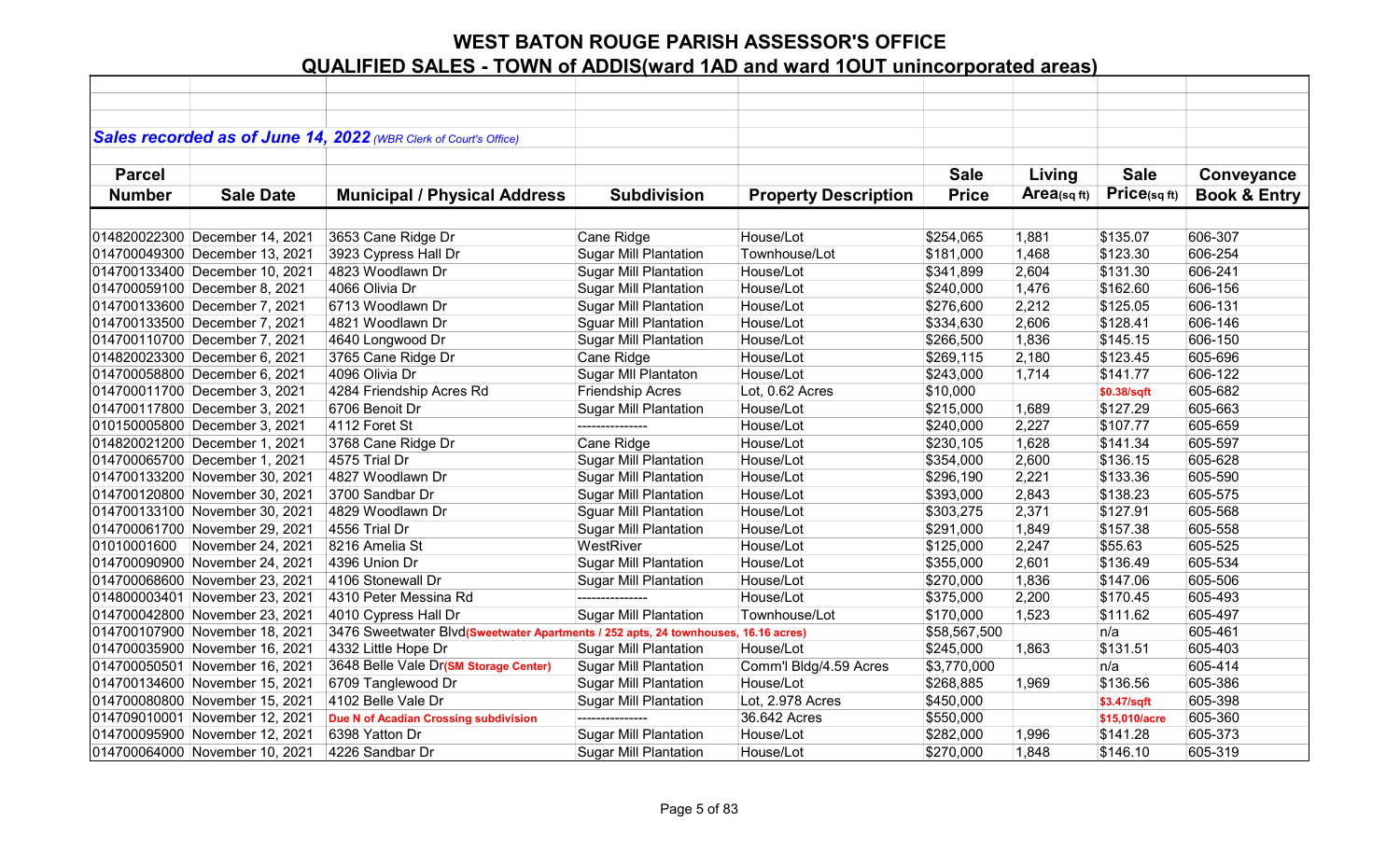|               |                                                  | Sales recorded as of June 14, 2022 (WBR Clerk of Court's Office) |                                                  |                             |              |            |               |                         |
|---------------|--------------------------------------------------|------------------------------------------------------------------|--------------------------------------------------|-----------------------------|--------------|------------|---------------|-------------------------|
|               |                                                  |                                                                  |                                                  |                             |              |            |               |                         |
| <b>Parcel</b> |                                                  |                                                                  |                                                  |                             | <b>Sale</b>  | Living     | <b>Sale</b>   | Conveyance              |
| <b>Number</b> | <b>Sale Date</b>                                 | <b>Municipal / Physical Address</b>                              | <b>Subdivision</b>                               | <b>Property Description</b> | <b>Price</b> | Area(sqft) | Price(sqft)   | <b>Book &amp; Entry</b> |
|               |                                                  |                                                                  |                                                  |                             |              |            |               |                         |
|               | 014700137100 November 9, 2021                    | 4836 Longwood Dr                                                 | <b>Sugar Mill Plantation</b>                     | House/Lot                   | \$316,025    | 2,608      | \$121.18      | 605-306                 |
|               | 014820022600 November 8, 2021                    | 3683 Cane Ridge Dr                                               | Cane Ridge                                       | House/Lot                   | \$225,730    | 1,612      | \$140.03      | 605-297                 |
|               | 014700082800 November 5, 2021                    | 4342 Olivia Dr                                                   | <b>Sugar Mill Plantation</b>                     | House/Lot                   | \$247,000    | 1,619      | \$152.56      | 605-275                 |
|               | 014700032700 November 5, 2021                    | 4245 Monte Vista Dr                                              | <b>Sugar Mill Plantation</b>                     | House/Lot                   | \$249,000    | 1,699      | \$146.56      | 605-272                 |
|               | 014700061400 November 5, 2021                    | 4136 Carolina Dr                                                 | <b>Sugar Mill Plantation</b>                     | House/Lot                   | \$260,000    | 2,009      | \$129.42      | 605-269                 |
|               | 014700136100 November 4, 2021                    | 4814 Longwood Dr                                                 | <b>Sugar Mill Plantation</b>                     | House/Lot                   | \$299,510    | 2,472      | \$121.16      | 605-228                 |
|               | 014700132400 October 27, 2021                    | 6714 Tanglewood Dr                                               | <b>Sugar Mill Plantation</b>                     | House/Lot                   | \$294,050    | 2,370      | \$124.07      | 605-87                  |
|               | 014800021500 October 22, 2021                    | 7125 Rue St Claire                                               | Acadian Crossing                                 | House/Lot                   | \$237,000    | 1,663      | \$142.51      | 605-37                  |
|               | 014800029100 October 22, 2021                    | 4408 Sugar Hollow Ln                                             | <b>Sugar Hollow</b>                              | House/Lot                   | \$220,000    | 1,621      | \$135.71      | 605-12                  |
|               | 014700092500 October 22, 2021                    | 4283 Bayou Plantation Dr                                         | <b>Sugar Mill Plantation</b>                     | House/Lot                   | \$320,000    | 2,248      | \$142.35      | 605-7                   |
|               | 014700107700 October 21, 2021                    | 4789 Trial Dr                                                    | <b>Sugar Mill Plantation</b>                     | House/Lot                   | \$285,000    | 2,241      | \$127.17      | 604-699                 |
|               | 014700134900 October 20, 2021                    | 4833 Longwood Dr                                                 | <b>Sugar Mill Plantation</b>                     | House/Lot                   | \$288,990    | 1,963      | \$147.22      | 604-673                 |
|               | 014700029500 October 19, 2021                    | 4128 Poplar Grove Dr                                             | <b>Sugar Mill Plantation</b>                     | House/Lot                   | \$245,000    | 1,784      | \$137.33      | 604-646                 |
|               | 014700131000 October 15, 2021                    | 4928 Trial Dr                                                    | <b>Sugar Mill Plantation</b>                     | House/Lot                   | \$261,990    | 1,921      | \$136.38      | 604-608                 |
|               | 014700136000 October 15, 2021                    | 4812 Longwood Dr                                                 | <b>Sugar Mill Plantation</b>                     | House/Lot                   | \$291,455    | 2,347      | \$124.18      | 604-599                 |
|               | 014700047800 October 15, 2021                    | 4234 Home Place Dr                                               | <b>Sugar Mill Plantation</b>                     | Townhouse/Lot               | \$181,000    | 1,505      | \$120.27      | 604-596                 |
|               | 014700135100 October 13, 2021                    | 4829 Longwood Dr                                                 | <b>Sugar Mill Plantation</b>                     | House/Lot                   | \$242,845    | 1,881      | \$129.10      | 604-501                 |
|               | 014820021400 October 6, 2021                     | 3748 Cane Ridge Dr                                               | Cane Ridge                                       | House/Lot                   | \$244,725    | 1,738      | \$140.81      | 604-442                 |
|               | 014700131200 October 4, 2021                     | 4932 Trial Dr                                                    | <b>Sugar Mill Plantation</b>                     | House/Lot                   | \$259,595    | 1,932      | \$134.37      | 604-343                 |
|               | 014800001900 October 4, 2021                     | Lorraine St(Due W of WestRiver subdivision)                      |                                                  | Lot 6.0 Acres               | \$145,000    |            | \$24,167/acre | 604-337                 |
| 014700132900  | September 30, 2021                               | 6713 Tanglewood Dr                                               | <b>Sugar Mill Plantation</b>                     | House/Lot                   | \$265,640    | 1,885      | \$140.92      | 604-255                 |
| 014700102500  | September 30, 2021 4856 Belle Vue Dr             |                                                                  | <b>Sugar Mill Plantation</b>                     | House/Lot                   | \$229,900    | 1,638      | \$140.35      | 604-243                 |
| 014700061500  | September 29, 2021 4146 Carolina Dr              |                                                                  | <b>Sugar Mill Plantation</b>                     | House/Lot                   | \$230,000    | 1,506      | \$152.72      | 604-233                 |
|               | 014700136800 September 28, 2021 4830 Longwood Dr |                                                                  | <b>Sugar Mill Plantation</b>                     | House/Lot                   | \$291,120    | 2,357      | \$123.51      | 604-197                 |
| 014700116800  |                                                  | September 28, 2021 4772 Viola Farms Dr                           | <b>Sugar Mill Plantation</b>                     | House/Lot                   | \$225,000    | 1,485      | \$151.52      | 604-187                 |
| 014700136700  | September 28, 2021 4828 Longwood Dr              |                                                                  | <b>Sugar Mill Plantation</b>                     | House/Lot                   | \$246,065    | 1,883      | \$130.68      | 604-183                 |
| 014800024000  |                                                  | September 27, 2021 7106 Rue Dumaine St                           | <b>Acadian Crossing</b>                          | House/Lot                   | \$260,000    | 1,865      | \$139.41      | 604-180                 |
|               | 014700111100 September 27, 2021 4628 Longwood Dr |                                                                  | <b>Sugar Mill Plantation</b>                     | House/Lot                   | \$350,000    | 2,371      | \$147.62      | 604-152                 |
| 01470007400   | September 27, 2021 3716 Union Dr                 |                                                                  |                                                  | House/Lot                   |              | 1,649      | \$153.43      | 604-146                 |
|               |                                                  |                                                                  | <b>Sugar Mill Plantation</b><br>Acadian Crossing | House/Lot                   | \$253,000    |            |               |                         |
| 014800023700  |                                                  | September 27, 2021 7136 Rue Dumaine St                           |                                                  |                             | \$230,000    | 1,653      | \$139.14      | 604-142                 |
|               | 014700058700 September 22, 2021 4108 Olivia Dr   |                                                                  | <b>Sugar Mill Plantation</b>                     | House/Lot                   | \$250,000    | 1,774      | \$140.92      | 604-87                  |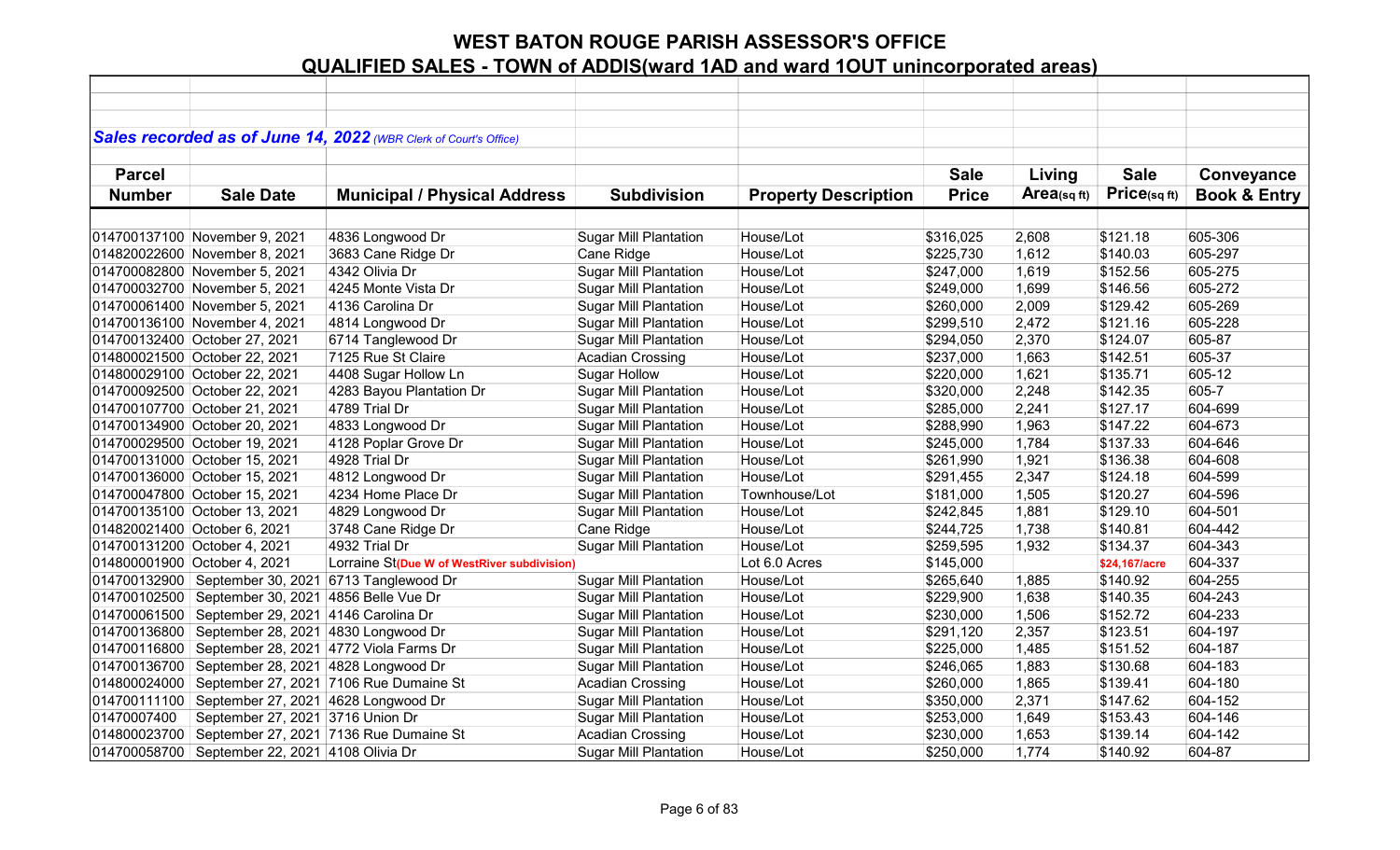|                             |                                 | Sales recorded as of June 14, 2022 (WBR Clerk of Court's Office) |                              |                             |              |            |             |                         |
|-----------------------------|---------------------------------|------------------------------------------------------------------|------------------------------|-----------------------------|--------------|------------|-------------|-------------------------|
| <b>Parcel</b>               |                                 |                                                                  |                              |                             | <b>Sale</b>  | Living     | <b>Sale</b> | Conveyance              |
|                             |                                 |                                                                  |                              |                             |              |            |             |                         |
| <b>Number</b>               | <b>Sale Date</b>                | <b>Municipal / Physical Address</b>                              | <b>Subdivision</b>           | <b>Property Description</b> | <b>Price</b> | Area(sqft) | Price(sqft) | <b>Book &amp; Entry</b> |
|                             |                                 |                                                                  |                              |                             |              |            |             |                         |
|                             | 014820021100 September 21, 2021 | 3778 Cane Ridge Dr                                               | Cane Ridge                   | House/Lot                   | \$244,020    | 1,730      | \$141.05    | 604-53                  |
|                             | 014700138500 September 20, 2021 | W Frontage Rd(outparcel E of Sweetwater Apts)                    |                              | Lot 1.78 Acres              | \$308,405    |            | \$3.98/sqft | 604-46                  |
|                             | 014840002400 September 17, 2021 | 3625 E Nic Dr                                                    | E Missouri Bend Ac           | House/Lot                   | \$260,000    | 2,445      | \$106.34    | 604-30                  |
|                             | 010130009100 September 17, 2021 | 8044 1st Street                                                  | ---------------              | Mobile Home/Lot             | \$185,000    |            | n/a         | 604-25                  |
|                             | 014700031600 September 16, 2021 | 6706 Joyce Dr(unit 3B)                                           | Rivers Edge Condo            | Condo                       | \$127,900    | 1,422      | \$89.94     | 604-19                  |
|                             | 014700131100 September 15, 2021 | 4930 Trial Dr                                                    | <b>Suger Mill Plantation</b> | House/Lot                   | \$319,595    | 2,425      | \$131.79    | 603-683                 |
|                             | 014700055100 September 14, 2021 | 4201 Olivia Dr                                                   | <b>Sugar Mill Plantation</b> | House/Lot                   | \$235,000    | 1,510      | \$155.63    | 603-647                 |
|                             | 014820022100 September 10, 2021 | 3662 Cane Ridge Dr                                               | Cane Ridge                   | House/Lot                   | \$241,830    | 1,692      | \$142.93    | 603-625                 |
|                             | 014700024200 September 10, 2021 | 3924 Monte Vista Dr                                              | <b>Sugar Mill Plantation</b> | House/Lot                   | \$226,000    | 1,599      | \$141.34    | 603-603                 |
|                             | 014700136600 September 9, 2021  | 4826 Longwood Dr                                                 | <b>Sugar Mill Plantation</b> | House/Lot                   | \$251,335    | 1,920      | \$130.90    | 603-587                 |
|                             | 014700021700 September 8, 2021  | 3339 Gladys Dr                                                   | Missouri Acres               | House/Lot                   | \$295,000    | 1,999      | \$147.57    | 603-572                 |
|                             | 014700073300 September 8, 2021  | 3675 Union Dr                                                    | <b>Sugar Mill Plantation</b> | House/Lot                   | \$256,500    | 1,996      | \$128.51    | 603-565                 |
|                             | 014700052700 September 3, 2021  | 4035 Carolina Dr                                                 | <b>Sugar Mill Plantation</b> | House/Lot                   | \$224,200    | 1,540      | \$145.58    | 603-513                 |
|                             | 010160003700 September 1, 2021  | 4289 Berthelot St                                                | Gascon Place                 | Lot, 0.293 Acres            | \$50,000     |            | \$0.58/sqft | 603-509                 |
|                             | 014700130600 August 27, 2021    | 4920 Trial Dr                                                    | <b>Sugar Mill Plantation</b> | House/Lot                   | \$280,990    | 1,966      | \$142.92    | 603-456                 |
|                             | 014800011400 August 27, 2021    | 4805 Jaselyn Ann Av                                              | <b>Sunset Place Estates</b>  | House/Lot                   | \$215,000    | 1,428      | \$150.56    | 603-437                 |
|                             | 014700137500 August 27, 2021    | 4929 Trial Dr                                                    | <b>Sugar Mill Plantation</b> | House/Lot                   | \$265,225    | 1,967      | \$134.84    | 603-460                 |
|                             | 014700136500 August 26, 2021    | 4824 Longwood Dr                                                 | <b>Sugar Mill Plantation</b> | House/Lot                   | \$317,255    | 2,601      | \$121.97    | 603-422                 |
|                             | 014700132700 August 24, 2021    | 6717 Tanglewood Dr                                               | <b>Sugar Mill Plantation</b> | House/Lot                   | \$284,565    | 2,223      | \$128.01    | 603-381                 |
|                             | 014800034900 August 23, 2021    | 4737 Aubrey Ann Dr                                               | <b>Sunset Lakes</b>          | House/Lot                   | \$212,000    | 1,445      | \$146.71    | 603-369                 |
|                             | 014700089400 August 17, 2021    | 6746 Little Hope Dr                                              | <b>Sugar Mill Plantation</b> | House/Lot                   | \$252,000    | 1,645      | \$153.19    | 603-221                 |
|                             | 014700085600 August 13, 2021    | 4463 Olivia Dr                                                   | <b>Sugar Mill Plantation</b> | House/Lot                   | \$226,500    | 1,638      | \$138.28    | 603-156                 |
|                             | 014700136300 August 13, 2021    | 4818 Longwood Dr                                                 | <b>Sugar Mill Plantation</b> | House/Lot                   | \$328,595    | 2,599      | \$126.43    | 603-164                 |
|                             | 014800029900 August 13, 2021    | 4540 Sugar Hollow Ln                                             | <b>Sugar Hollow</b>          | House/Lot                   | \$180,000    | 1,423      | \$126.49    | 603-168                 |
|                             | 014700020700 August 13, 2021    | 3212 Gladys Dr                                                   | <b>Missouri Acres</b>        | House/Lot                   | \$315,000    | 2,091      | \$150.65    | 603-171                 |
|                             | 014700134800 August 10, 2021    | 4835 Longwood Dr                                                 | <b>Sugar Mill Plantation</b> | House/Lot                   | \$283,595    | 2,226      | \$127.40    | 603-104                 |
|                             | 014700019700 August 10, 2021    | 3366 Gladys Dr                                                   | Missouri Acres               | House/Lot                   | \$272,000    | 1,905      | \$142.78    | 603-111                 |
| 010150002200 August 9, 2021 |                                 | 7836 4th St                                                      | 1st Subd of Addis            | House/Lot                   | \$180,000    | 1,437      | \$125.26    | 603-63                  |
| 010150000100 August 9, 2021 |                                 | 7817 First St                                                    | ---------------              | House/Lot                   | \$75,000     | 1,170      | \$64.10     | 603-102                 |
| 014700064200 August 5, 2021 |                                 | 4257 Trial Dr                                                    | <b>Sugar Mill Plantation</b> | House/Lot                   | \$283,000    | 1,836      | \$154.14    | 603-36                  |
| 010110005600 August 3, 2021 |                                 | 5235 Myrle Dr                                                    | WestRiver                    | House/Lot                   | \$159,000    | 1,645      | \$96.66     | 603-4                   |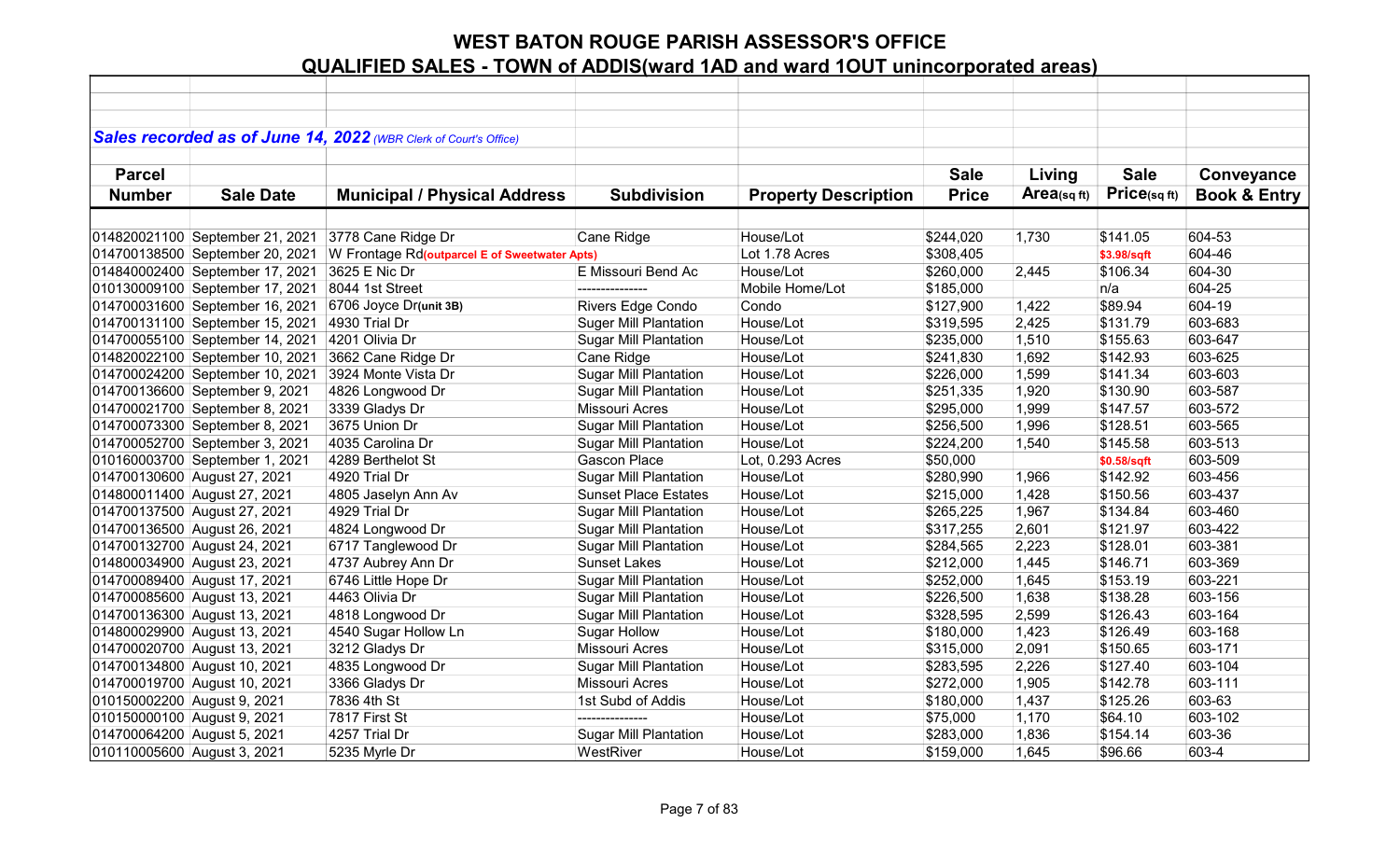|                             |                  | Sales recorded as of June 14, 2022 (WBR Clerk of Court's Office) |                              |                             |              |            |             |                         |
|-----------------------------|------------------|------------------------------------------------------------------|------------------------------|-----------------------------|--------------|------------|-------------|-------------------------|
|                             |                  |                                                                  |                              |                             |              |            |             |                         |
| <b>Parcel</b>               |                  |                                                                  |                              |                             | <b>Sale</b>  | Living     | <b>Sale</b> | Conveyance              |
| <b>Number</b>               | <b>Sale Date</b> | <b>Municipal / Physical Address</b>                              | <b>Subdivision</b>           | <b>Property Description</b> | <b>Price</b> | Area(sqft) | Price(sqft) | <b>Book &amp; Entry</b> |
|                             |                  |                                                                  |                              |                             |              |            |             |                         |
| 014700131400 August 3, 2021 |                  | 6684 Tanglewood Dr                                               | <b>Sugar Mill Plantation</b> | House/Lot                   | \$258,890    | 2,214      | \$116.93    | 603-18                  |
| 010150001300 July 28, 2021  |                  | 4032 Harris Av                                                   | ---------------              | House/Lot                   | \$205,000    | 1,579      | \$129.83    | 602-632                 |
| 014700131300 July 27, 2021  |                  | 4934 Trial Dr                                                    | Sugar Mill Plantatoin        | House/Lot                   | \$270,190    | 1,963      | \$137.64    | 602-592                 |
| 014700136200 July 27, 2021  |                  | 4816 Longwood Dr                                                 | <b>Sugar Mill Plantation</b> | House/Lot                   | \$245,585    | 1,921      | \$127.84    | 602-596                 |
| 014700066100 July 26, 2021  |                  | 4048 Anchorage Dr                                                | <b>Sugar Mill Plantation</b> | House/Lot                   | \$240,000    | 1,552      | \$154.64    | 602-560                 |
| 014700110400 July 23, 2021  |                  | 4646 Longwood Dr                                                 | <b>Sugar Mill Plantation</b> | House/Lot                   | \$269,000    | 1,841      | \$146.12    | 602-541                 |
| 010130006000 July 20, 2021  |                  | 4765 Myrle Dr                                                    | WestRiver                    | House/Lot                   | \$175,500    | 2,089      | \$84.01     | 602-482                 |
| 014700073900 July 13, 2021  |                  | 3698 Union Dr                                                    | <b>Sugar Mill Planation</b>  | House/Lot                   | \$257,000    | 1,984      | \$129.54    | 602-358                 |
| 014700120400 July 13, 2021  |                  | 3723 Sandbar Dr                                                  | <b>Sugar Mill Plantation</b> | House/Lot                   | \$276,057    | 1,872      | \$147.47    | 602-366                 |
| 014700122800 July 13, 2021  |                  | 3658 Sugar Harvest Ct                                            | <b>Sugar Mill Plantation</b> | House/Lot                   | \$350,000    | 2,587      | \$135.29    | 602-361                 |
| 014700060800 July 12, 2021  |                  | 4074 Carolina Dr                                                 | <b>Sugar Mill Plantation</b> | House/Lot                   | \$229,500    | 1,521      | \$150.89    | 602-318                 |
| 014700061300 July 12, 2021  |                  | 4126 Carolina Dr                                                 | <b>Sugar Mill Plantation</b> | House/Lot                   | \$245,000    | 1,765      | \$138.81    | 602-338                 |
| 014700130800 July 9, 2021   |                  | 4924 Trial Dr                                                    | <b>Sugar Mill Plantation</b> | House/Lot                   | \$280,990    | 2,224      | \$126.34    | 602-312                 |
| 014800033700 July 8, 2021   |                  | 4605 Aubrey Ann Dr                                               | <b>Sunset Lakes</b>          | House/Lot                   | \$232,500    | 1,669      | \$139.30    | 602-280                 |
| 014700136400 July 7, 2021   |                  | 4822 Longwood Dr                                                 | <b>Sugar Mill Planation</b>  | House/Lot                   | \$248,300    | 1,918      | \$129.46    | 602-233                 |
| 014700122500 July 6, 2021   |                  | 3637 Sugar Harvest Ct                                            | <b>Sugar Mill Plantation</b> | House/Lot                   | \$300,000    | 2,133      | \$140.65    | 602-230                 |
| 014700137400 July 6, 2021   |                  | 4931 Trial Dr                                                    | <b>Sugar Mill Plantation</b> | House/Lot                   | \$291,065    | 2,467      | \$117.98    | 602-190                 |
| 014800028500 July 6, 2021   |                  | 4306 Sugar Hollow Ln                                             | <b>Sugar Hollow</b>          | House/Lot                   | \$185,500    | 1,424      | \$130.27    | 602-227                 |
| 010150006800 July 1, 2021   |                  | 4211 Foret St                                                    | ---------------              | House/Lot                   | \$350,000    | 2,568      | \$136.29    | 602-147                 |
| 010110013300 July 1, 2021   |                  | 5386 Lorraine St                                                 | ---------------              | Lot 3.79 Acres              | \$95,000     |            | \$0.58/sqft | 602-176                 |
| 014800015600 June 29, 2021  |                  | 4707 Avery Grace Blvd                                            | <b>Sunset Place Estates</b>  | House/Lot                   | \$225,000    | 1,565      | \$143.77    | 602-88                  |
| 014700005200 June 29, 2021  |                  | 6736 River Run Ct                                                | <b>River Landing</b>         | House/Lot                   | \$295,000    | 2,053      | \$143.69    | 602-94                  |
| 014700132800 June 29, 2021  |                  | 6715 Tanglewood Dr                                               | <b>Sugar Mill Plantation</b> | House/Lot                   | \$297,745    | 2,465      | \$120.79    | 602-97                  |
| 014700120300 June 28, 2021  |                  | 3733 Sandbar Dr                                                  | <b>Sugar Mill Plantation</b> | House/Lot                   | \$294,592    | 2,133      | \$138.11    | 602-77                  |
| 010110013100 June 25, 2021  |                  | Lorraine St                                                      | ---------------              | Lot 3.79 Acres              | \$125,000    |            | \$0.76/sqft | 602-46                  |
| 014700134500 June 24, 2021  |                  | 6711 Tanglewood Dr                                               | <b>Sugar Mill Plantation</b> | House/Lot                   | \$314,080    | 2,599      | \$120.85    | 602-28                  |
| 014700123500 June 15, 2021  |                  | 6418 Sugar Harvest Ct                                            | <b>Sugar Mill Plantation</b> | House/Lot                   | \$322,540    | 2,384      | \$135.29    | 601-566                 |
| 014800011500 June 15, 2021  |                  | 4815 Jacelyn Ann Dr                                              | <b>Sunset Place Estates</b>  | House/Lot                   | \$226,000    | 1,530      | \$147.71    | 601-569                 |
| 014700132600 June 15, 2021  |                  | 6718 Tanglewood Dr                                               | Sugar Mill Plantation        | House/Lot                   | \$245,857    | 1,923      | \$127.85    | 601-582                 |
| 014800031900 June 14, 2021  |                  | 4656 Aubrey Ann Dr                                               | <b>Sunset Lakes</b>          | House/Lot                   | \$200,000    | 1,350      | \$148.15    | 601-544                 |
| 010130010400 June 11, 2021  |                  | 4544 Myhand St                                                   | Lil Rena                     | Lot, 0.21 Acres             | \$30,000     |            | \$3.18/sqft | 601-515                 |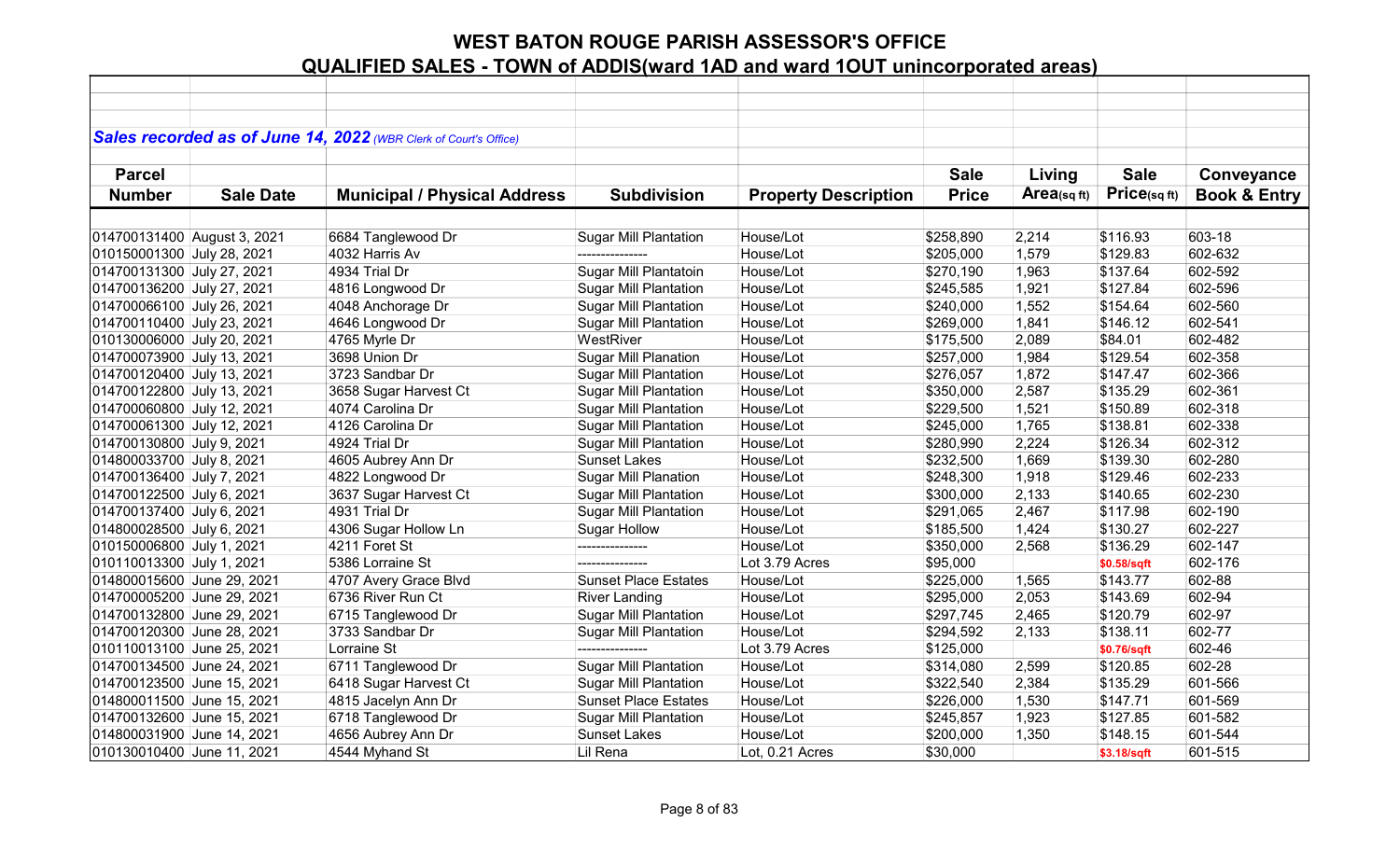|                            |                  | Sales recorded as of June 14, 2022 (WBR Clerk of Court's Office) |                              |                             |              |                |             |                         |
|----------------------------|------------------|------------------------------------------------------------------|------------------------------|-----------------------------|--------------|----------------|-------------|-------------------------|
|                            |                  |                                                                  |                              |                             |              |                |             |                         |
| <b>Parcel</b>              |                  |                                                                  |                              |                             | <b>Sale</b>  | Living         | <b>Sale</b> | Conveyance              |
| <b>Number</b>              | <b>Sale Date</b> | <b>Municipal / Physical Address</b>                              | <b>Subdivision</b>           | <b>Property Description</b> | <b>Price</b> | Area(sq $ft$ ) | Price(sqft) | <b>Book &amp; Entry</b> |
|                            |                  |                                                                  |                              |                             |              |                |             |                         |
| 014700098500 June 11, 2021 |                  | 6437 Yatton Dr                                                   | <b>Sugar Mill Plantation</b> | House/Lot                   | \$249,900    | 1,995          | \$125.26    | 601-531                 |
| 014700036100 June 10, 2021 |                  | 4312 Little Hope Dr                                              | <b>Sugar Mill Plantation</b> | House/Lot                   | \$260,000    | 1,877          | \$138.52    | 601-482                 |
| 010130008000 June 9, 2021  |                  | 4693 Eudroa Dr                                                   | WestRiver                    | House/Lot                   | \$157,000    | 1,391          | \$112.87    | 601-422                 |
| 010110010300 June 8, 2021  |                  | 8464 Lois St                                                     | WestRiver                    | House/Lot                   | \$112,000    | 1,291          | \$86.75     | 601-416                 |
| 014800013500 June 7, 2021  |                  | 4692 Jaselyn Ann Av                                              | <b>Sunset Place Estates</b>  | House/Lot                   | \$220,000    | 1,551          | \$141.84    | 601-371                 |
| 010110013000 June 3, 2021  |                  | Lorraine St                                                      | ---------------              | Lot, 3.79 Acres             | \$125,000    |                | \$0.76/sqft | 601-318                 |
| 010110013200 June 3, 2021  |                  | Foret St                                                         | ---------------              | Lot, 3.79 Acres             | \$125,000    |                | \$0.76/sqft | 601-322                 |
| 010130011100 June 3, 2021  |                  | Foret St                                                         | ---------------              | Lot, 6.82 Acres             | \$175,000    |                | \$0.74/sqft | 601-326                 |
| 014700092800 June 2, 2021  |                  | 4355 Bayou Plantation Dr                                         | <b>Sugar Mill Plantation</b> | House/Lot                   | \$259,985    | 1,846          | \$140.84    | 601-285                 |
| 014700081500 June 2, 2021  |                  | 4618 Stonewall Dr                                                | <b>Sugar Mill Plantation</b> | House/Lot                   | \$273,501    | 2,261          | \$120.96    | 601-294                 |
| 014700060900 June 1, 2021  |                  | 4084 Carolina Dr                                                 | <b>Sugar Mill Plantation</b> | House/Lot                   | \$229,000    | 1,515          | \$151.16    | 601-276                 |
| 014800013100 May 28, 2021  |                  | 4734 Jaselyn Ann Av                                              | <b>Sunset Place Estates</b>  | House/Lot                   | \$222,000    | 1,570          | \$141.40    | 601-199                 |
| 014700121300 May 27, 2021  |                  | 6475 Sugar Harvest Ct                                            | <b>Sugar Mill Plantation</b> | House/Lot                   | \$378,159    | 2,697          | \$140.21    | 601-158                 |
| 014700127000 May 26, 2021  |                  | 3845 Sandbar Dr                                                  | <b>Sugar Mill Plantation</b> | House/Lot                   | \$280,610    | 2,223          | \$126.23    | 601-20                  |
| 010150000300 May 21, 2021  |                  | 7837 Harris Av                                                   | 1st Subd of Addis            | Lot, 1.64 Acres             | \$193,000    |                | \$2.70/sqft | 600-658                 |
| 014700039700 May 20, 2021  |                  | 4253 Little Hope Dr                                              | <b>Sugar Mill Plantation</b> | House/Lot                   | \$257,000    | 1,775          | \$144.79    | 600-635                 |
| 014800008900 May 18, 2021  |                  | 7145 Peter Messina Rd                                            | <b>Acadian Crossing</b>      | House/Lot                   | \$213,000    | 1,781          | \$119.60    | 600-563                 |
| 014700137200 May 18, 2021  |                  | 4838 Longwood Dr                                                 | <b>Sugar Mill Plantation</b> | House/Lot                   | \$235,595    | 1,880          | \$125.32    | 600-556                 |
| 014700080100 May 17, 2021  |                  | 4659 Stonewall Dr                                                | <b>Sguar Mill Plantation</b> | House/Lot                   | \$275,000    | 1,960          | \$140.31    | 600-549                 |
| 014700137700 May 14, 2021  |                  | 4925 Trial Dr                                                    | <b>Sugar Mill Plantation</b> | House/Lot                   | \$253,930    | 1,850          | \$137.26    | 600-512                 |
| 014700137000 May 13, 2021  |                  | 4834 Longwood Dr                                                 | <b>Sugar Mill Plantation</b> | House/Lot                   | \$274,300    | 2,213          | \$123.95    | 600-464                 |
| 014700131600 May 13, 2021  |                  | 6696 Tanglewood Dr                                               | <b>Sugar Mill Plantation</b> | House/Lot                   | \$303,775    | 2,609          | \$116.43    | 600-460                 |
| 014700085300 May 10, 2021  |                  | 4493 Olivia Dr                                                   | <b>Sguar Mill Plantation</b> | House/Lot                   | \$242,000    | 1,637          | \$147.83    | 600-418                 |
| 014700001500 May 6, 2021   |                  | 3218 River Landing                                               | <b>Sugar Mill Plantation</b> | House/Lot                   | \$240,000    | 1,858          | \$129.17    | 600-381                 |
| 014700128200 May 5, 2021   |                  | 6524 Bambina Dr                                                  | <b>Sugar Mill Plantation</b> | House/Lot                   | \$281,735    | 2,222          | \$126.79    | 600-361                 |
| 014700048400 May 5, 2021   |                  | 4237 Home Place Dr                                               | Sugar Mill Plantation        | Townhouse/Lot               | \$165,000    | 1,534          | \$107.56    | 600-357                 |
| 014700127100 May 5, 2021   |                  | 3855 Sandbar Dr                                                  | <b>Sugar Mill Plantation</b> | House/Lot                   | \$258,920    | 1,846          | \$140.26    | 600-349                 |
| 014700086800 May 5, 2021   |                  | 6787 Limerick Dr                                                 | <b>Sugar Mill Plantation</b> | House/Lot                   | \$215,000    | 1,497          | \$143.62    | 600-353                 |
| 014700120900 May 4, 2021   |                  | 3702 Sandbar Dr                                                  | <b>Sugar Mill Plantation</b> | House/Lot                   | \$343,461    | 2,746          | \$125.08    | 600-329                 |
| 014700126800 May 4, 2021   |                  | 3795 Sandbar Dr                                                  | Sugar Mill Plantaion         | House/Lot                   | \$285,755    | 2,361          | \$121.03    | 600-319                 |
| 014700121800 May 4, 2021   |                  | 6425 Sugar Harvest Ct                                            | <b>Sugar Mill Plantation</b> | House/Lot                   | \$368,710    | 2,683          | \$137.42    | 600-326                 |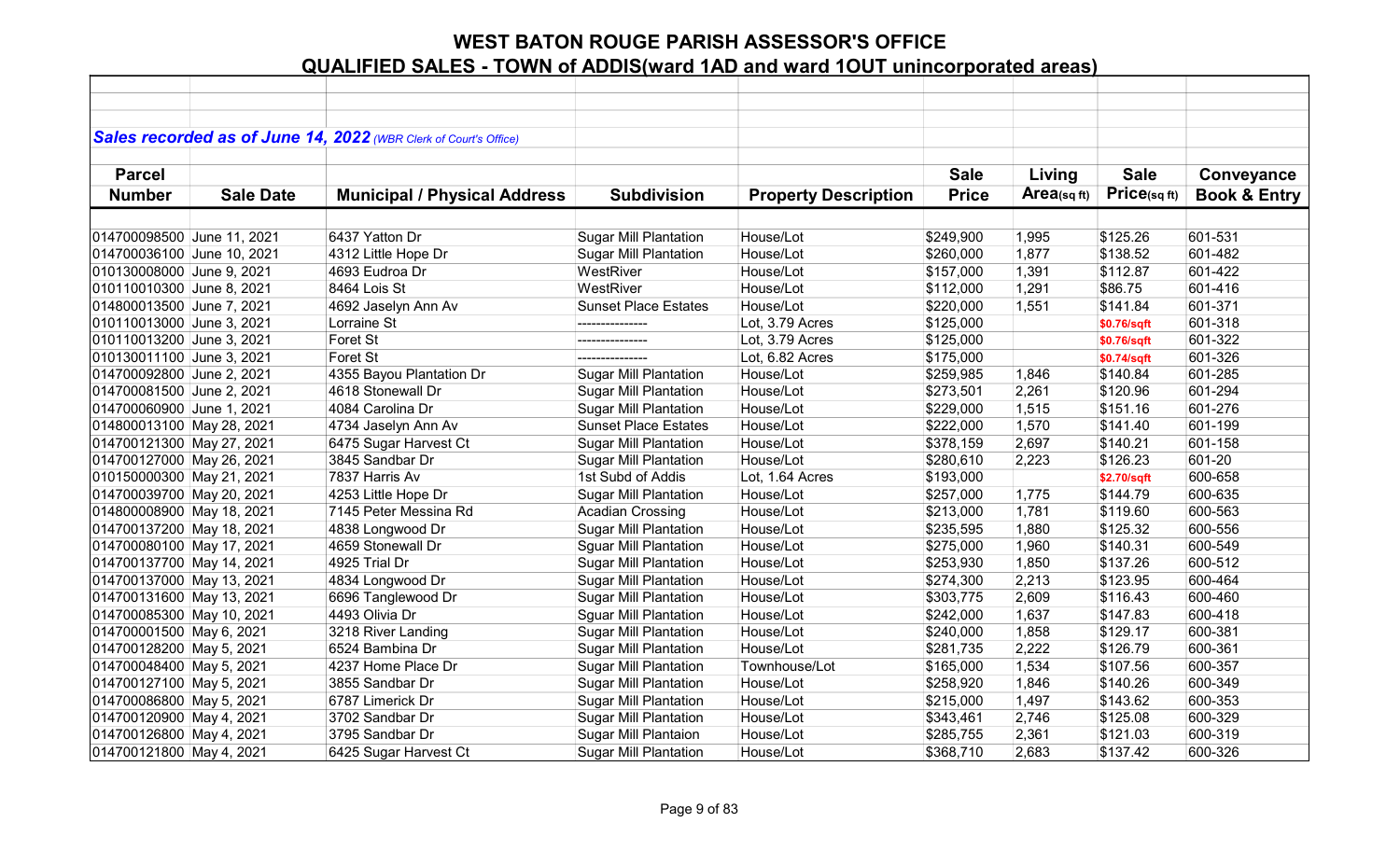|                             |                             | Sales recorded as of June 14, 2022 (WBR Clerk of Court's Office) |                              |                             |              |            |             |                         |
|-----------------------------|-----------------------------|------------------------------------------------------------------|------------------------------|-----------------------------|--------------|------------|-------------|-------------------------|
| <b>Parcel</b>               |                             |                                                                  |                              |                             | <b>Sale</b>  | Living     | <b>Sale</b> | Conveyance              |
| <b>Number</b>               | <b>Sale Date</b>            | <b>Municipal / Physical Address</b>                              | <b>Subdivision</b>           | <b>Property Description</b> | <b>Price</b> | Area(sqft) | Price(sqft) | <b>Book &amp; Entry</b> |
|                             |                             |                                                                  |                              |                             |              |            |             |                         |
| 014700053400 May 3, 2021    |                             | 4107 Carolina Dr                                                 | <b>Sugar Mill Plantation</b> | House/Lot                   | \$225,900    | 1,506      | \$150.00    | 600-304                 |
| 014700136900 May 3, 2021    |                             | 4832 Longwood Dr                                                 | <b>Sugar Mill Plantation</b> | House/Lot                   | \$261,990    | 1,963      | \$133.46    | 600-297                 |
| 010110009100 April 30, 2021 |                             | 5292 Eudora Dr                                                   | WestRiver                    | House/Lot                   | \$215,000    | 2,219      | \$96.89     | 600-250                 |
| 014700082200 April 29, 2021 |                             | 4474 Stonewall Dr                                                | <b>Sugar Mill Plantation</b> | House/Lot                   | \$257,500    | 1,888      | \$136.39    | 600-213                 |
| 014700138400 April 28, 2021 |                             | 4911 Trial Dr                                                    | <b>Sugar Mill Plantation</b> | House/Lot                   | \$232,990    | 1,885      | \$123.60    | 600-179                 |
| 014700037700 April 27, 2021 |                             | 4554 Monte Vista                                                 | <b>Sugar Mill Plantation</b> | House/Lot                   | \$251,500    | 1,793      | \$140.27    | 600-166                 |
| 014700066800 April 26, 2021 |                             | 4132 Anchorage Dr                                                | <b>Sugar Mill Plantation</b> | House/Lot                   | \$240,000    | 1,572      | \$152.67    | 600-153                 |
| 014700041900 April 26, 2021 |                             | 3928 Cypress Hall Dr                                             | <b>Sugar Mill Plantation</b> | Townhouse/Lot               | \$179,500    | 1,507      | \$119.11    | 600-123                 |
| 014800004300 April 23, 2021 |                             | 7540 Ed Lejeune St                                               | ---------------              | House/3 Acres               | \$449,999    | 1,962      | \$140.17    | 600-102                 |
| 01470003500 April 22, 2021  |                             | 4548 Little Hope Dr                                              | <b>Sugar Mill Plantation</b> | House/Lot                   | \$254,000    | 1,813      | \$140.10    | 600-98                  |
| 014700137600 April 21, 2021 |                             | 4927 Trial Dr                                                    | <b>Sugar Mill Plantation</b> | House/Lot                   | \$273,785    | 2,219      | \$123.38    | 600-68                  |
| 014700138000 April 19, 2021 |                             | 4919 Trial Dr                                                    | <b>Sugar Mill Plantation</b> | House/Lot                   | \$252,085    | 1,845      | \$136.63    | 600-1                   |
| 014700130500 April 16, 2021 |                             | 4918 Trial Dr                                                    | <b>Sugar Mill Plantation</b> | House/Lot                   | \$255,990    | 2,205      | \$116.10    | 599-565                 |
| 014700011001 April 16, 2021 |                             | 7212 S River Rd                                                  |                              | House/Lot                   | \$127,500    | 1,008      | \$126.49    | 599-660                 |
| 014700130900 April 16, 2021 |                             | 4926 Trial Dr                                                    | <b>Sugar Mill Plantation</b> | House/Lot                   | \$256,595    | 2,209      | \$116.16    | 599-675                 |
| 014700049100 April 13, 2021 |                             | 3927 Cypress Hall Dr                                             | <b>Sugar Mill Plantation</b> | Townhouse/Lot               | \$175,000    | 1,490      | \$117.45    | 599-519                 |
| 014800020800 April 13, 2021 |                             | 7133 Rue St Patrick                                              | <b>Acadian Crossing</b>      | House/Lot                   | \$255,000    | 1,846      | \$138.14    | 599-565                 |
| 014700111500 April 12, 2021 |                             | 4627 Longwood Dr                                                 | <b>Sugar Mill Plantation</b> | House/Lot                   | \$269,900    | 1,961      | \$137.63    | 599-503                 |
| 014700098300 April 5, 2021  |                             | 4022 Sandbar Dr                                                  | <b>Sugar Mill Plantation</b> | House/Lot                   | \$265,000    | 1,966      | \$134.79    | 599-340                 |
| 014700126900 April 1, 2021  |                             | 3835 Sandbar Dr                                                  | <b>Sugar Mill Plantation</b> | House/Lot                   | \$250,595    | 1,835      | \$136.56    | 599-328                 |
| 014700137800 April 1, 2021  |                             | 4923 Trial Dr                                                    | <b>Sugar Mill Plantation</b> | House/Lot                   | \$278,345    | 2,230      | \$124.82    | 599-324                 |
| 014700131900 April 1, 2021  |                             | 6704 Tanglewood Dr                                               | <b>Sugar Mill Plantation</b> | House/Lot                   | \$278,890    | 2,215      | \$125.91    | 599-320                 |
| 014700058000 April 1, 2021  |                             | 4178 Olivia Dr                                                   | <b>Sugar Mill Plantation</b> | House/Lot                   | \$195,000    | 1,583      | \$123.18    | 599-310                 |
| 014700082400 April 1, 2021  |                             | 4302 Olivia Dr                                                   | <b>Sugar Mill Plantation</b> | House/Lot                   | \$205,000    | 1,581      | \$129.66    | 599-316                 |
| 014700131800 March 30, 2021 |                             | 6702 Tanglewood Dr                                               | <b>Sugar Mill Plantation</b> | House/Lot                   | \$258,950    | 1,963      | \$131.92    | 599-245                 |
| 014700130300 March 25, 2021 |                             | 4914 Trial Dr                                                    | <b>Sugar Mill Plantation</b> | House/Lot                   | \$274,360    | 2,222      | \$123.47    | 599-167                 |
| 014700130700 March 23, 2021 |                             | 4922 Trial Dr                                                    | <b>Sugar Mill Plantation</b> | House/Lot                   | \$285,580    | 2,362      | \$120.91    | 599-51                  |
|                             | 014700029000 March 22, 2021 | 4011 Monte Vista Dr                                              | <b>Sugar Mill Plantation</b> | House/Lot                   | \$249,500    | 1,847      | \$135.08    | 599-15                  |
|                             | 014700125800 March 19, 2021 | 6525 Babina Dr                                                   | <b>Sugar Mill Plantation</b> | House/Lot                   | \$238,755    | 1,921      | \$124.29    | 598-652                 |
| 014800026400 March 19, 2021 |                             | 4613 Sugar Hollow Ln                                             | <b>Sugar Hollow</b>          | House/Lot                   | \$220,000    | 1,881      | \$116.96    | 598-680                 |
| 014700129600 March 18, 2021 |                             | 6536 Ambrosia Dr                                                 | <b>Sugar Mill Planation</b>  | House/Lot                   | \$253,260    | 1,843      | \$137.42    | 598-642                 |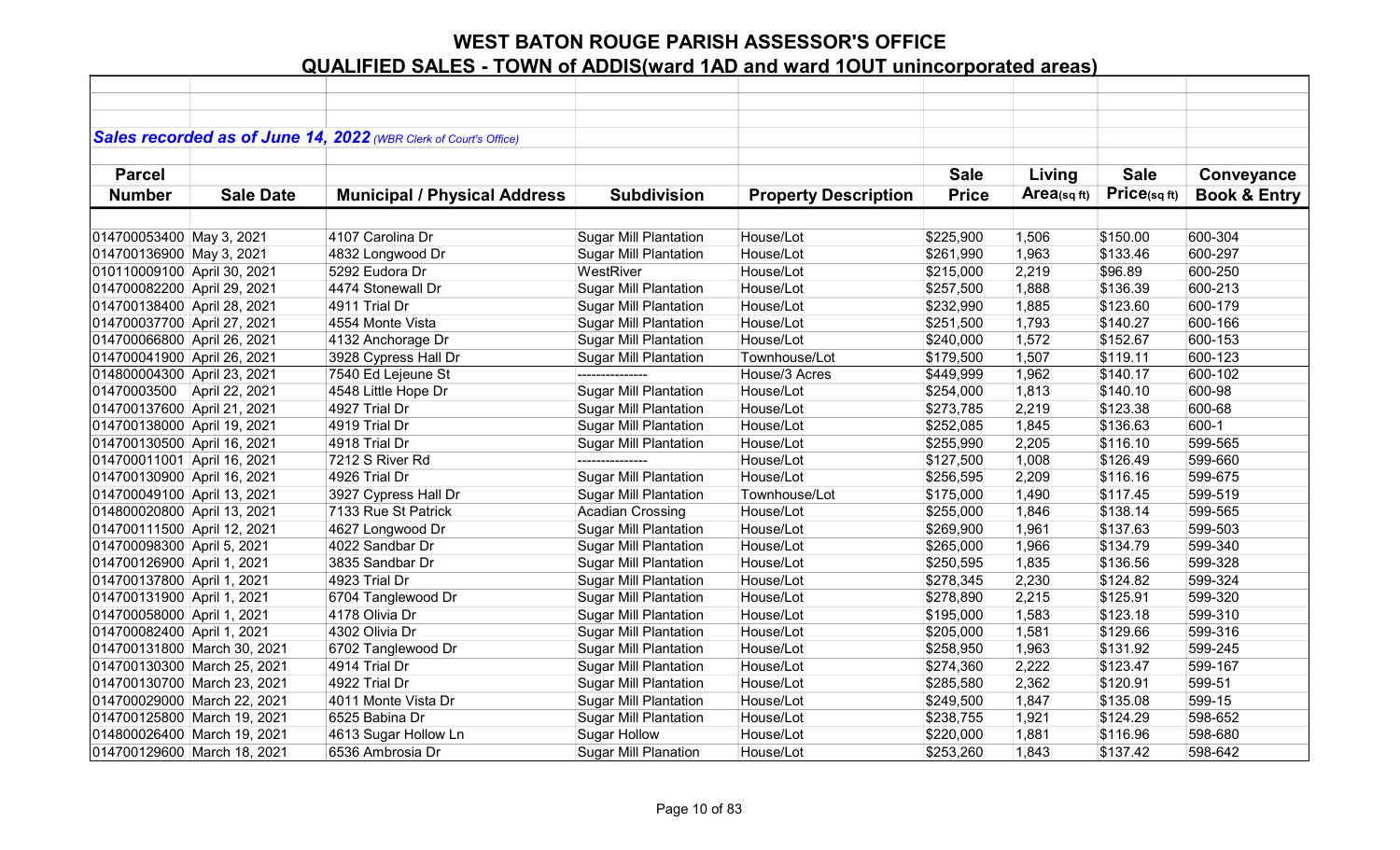|                             |                                | Sales recorded as of June 14, 2022 (WBR Clerk of Court's Office) |                              |                             |              |            |              |                         |
|-----------------------------|--------------------------------|------------------------------------------------------------------|------------------------------|-----------------------------|--------------|------------|--------------|-------------------------|
|                             |                                |                                                                  |                              |                             |              |            |              |                         |
| <b>Parcel</b>               |                                |                                                                  |                              |                             | <b>Sale</b>  | Living     | <b>Sale</b>  | Conveyance              |
| <b>Number</b>               | <b>Sale Date</b>               | <b>Municipal / Physical Address</b>                              | <b>Subdivision</b>           | <b>Property Description</b> | <b>Price</b> | Area(sqft) | Price(sqft)  | <b>Book &amp; Entry</b> |
|                             |                                |                                                                  |                              |                             |              |            |              |                         |
|                             | 014700121900 March 18, 2021    | 6415 Sugar Harvest Ct                                            | <b>Sugar Mill Plantation</b> | House/Lot                   | \$299,786    | 2,121      | \$141.34     | 598-646                 |
|                             | 014820012801 March 17, 2021    |                                                                  | Cane Ridge                   | Lots(55)                    | \$2,821,995  |            | \$51,309/lot | 598-638                 |
|                             | 014700034700 March 17, 2021    | 4621 Little Hope Dr                                              | <b>Sugar Mill Plantation</b> | House/Lot                   | \$263,000    | 1,861      | \$141.32     | 598-592                 |
|                             | 014700081000 March 16, 2021    | 4712 Stonewall Dr                                                | <b>Sugar Mill Plantation</b> | House/Lot                   | \$278,500    | 2,354      | \$118.31     | 598-581                 |
| 014700137300 March 15, 2021 |                                | 4933 Trial Dr                                                    | <b>Sugar Mill Plantation</b> | House/Lot                   | \$254,230    | 1,843      | \$137.94     | 598-518                 |
|                             | 014700138200 March 11, 2021    | 4915 Trial Dr                                                    | <b>Sugar Mill Plantation</b> | House/Lot                   | \$276,600    | 2,218      | \$124.71     | 598-492                 |
|                             | 014800027700 March 11, 2021    | 4395 Sugar Hollow Ln                                             | <b>Sugar Hollow</b>          | House/Lot                   | \$199,900    | 1,593      | \$125.49     | 598-480                 |
| 014700134700 March 8, 2021  |                                | 6707 Tanglewood Dr                                               | <b>Sugar Mill Plantation</b> | House/Lot                   | \$254,234    | 2,207      | \$115.19     | 598-459                 |
| 014700138300 March 8, 2021  |                                | 4913 Trial Dr                                                    | <b>Sugar Mill Plantation</b> | House/Lot                   | \$286,755    | 2,232      | \$128.47     | 598-455                 |
| 014820004900 March 8, 2021  |                                | 3935 Susan Jean Dr                                               | Delahaye                     | House/Lot                   | \$190,000    | 1,413      | \$134.47     | 598-466                 |
| 014700089500 March 3, 2021  |                                | 6756 Little Hope Dr                                              | <b>Sugar Mill Plantation</b> | House/Lot                   | \$215,000    | 1,514      | \$142.01     | 598-412                 |
| 014700130100 March 3, 2021  |                                | 4910 Trial Dr                                                    | <b>Sugar Mill Plantation</b> | House/Lot                   | \$288,355    | 2,472      | \$116.65     | 598-408                 |
|                             | 014700138100 February 21, 2021 | 4917 Trial Dr                                                    | <b>Sugar Mill Plantation</b> | House/Lot                   | \$241,484    | 1,923      | \$125.58     | 598-89                  |
|                             | 014700059700 February 19, 2021 | 3922 Carolina Dr                                                 | <b>Sugar Mill Plantation</b> | House/Lot                   | \$205,900    | 1,464      | \$140.64     | 598-170                 |
|                             | 014800014600 February 18, 2021 | 7322 Wyatt Christopher Ln                                        | <b>Sunset Place Estates</b>  | House/Lot                   | \$202,000    | 1,377      | \$146.70     | 598-163                 |
|                             | 014700090600 February 18, 2021 | 6318 Union Dr                                                    | <b>Sugar Mill Plantation</b> | House/lot                   | \$276,800    | 2,422      | \$114.29     | 598-156                 |
|                             | 014700023700 February 18, 2021 | 3822 Monte Vista Dr                                              | <b>Sugar Mill Plantation</b> | House/Lot                   | \$259,900    | 1,885      | \$137.88     | 598-153                 |
|                             | 014700130400 February 17, 2021 | 4916 Trial Dr                                                    | Sugar Mill Plantation        | House/Lot                   | \$290,725    | 2,460      | \$118.18     | 598-137                 |
|                             | 014700020500 February 12, 2021 | 3232 Gladys Dr                                                   | Missouri Acres               | House/Lot                   | \$305,000    | 2,354      | \$129.57     | 598-79                  |
|                             | 014840002300 February 10, 2021 | 3635 E Nic Dr                                                    | East Missouri Bend           | House/Lot                   | \$325,000    | 2,153      | \$150.95     | 597-663                 |
|                             | 014700137900 February 9, 2021  | 4921 Trial Dr                                                    | <b>Sugar Mill Plantation</b> | House/Lot                   | \$313,480    | 2,614      | \$119.92     | 597-638                 |
|                             | 014700090300 February 5, 2021  | 6378 Union Dr                                                    | <b>Sugar Mill Plantation</b> | House/Lot                   | \$258,500    | 1,968      | \$131.35     | 597-589                 |
|                             | 010129001400 February 4, 2021  | 4332 Main St                                                     | ---------------              | House/Lot                   | \$90,000     | 1,219      | \$73.83      | 597-542                 |
|                             | 014700129000 February 3, 2021  | 6547 Ambrosia Dr                                                 | <b>Sugar Mill Plantation</b> | House/Lot                   | \$240,945    | 1,925      | \$125.17     | 597-532                 |
|                             | 014700114000 February 2, 2021  | 6682 Linwood Dr                                                  | Sugar Mill Plantation        | House/Lot                   | \$292,475    | 2,467      | \$118.55     | 597-517                 |
|                             | 014700120200 January 28, 2021  | 3743 Sandbar Dr                                                  | <b>Sugar Mill Plantation</b> | House/Lot                   | \$283,391    | 1,924      | \$147.29     | 597-466                 |
|                             | 014700128100 January 28, 2021  | 6544 Babina Dr                                                   | <b>Sugar Mill Plantation</b> | House/Lot                   | \$234,730    | 1,880      | \$124.86     | 597-456                 |
|                             | 014700125600 January 25, 2021  | 6497 Babina Dr                                                   | <b>Sugar Mill Plantation</b> | House/Lot                   | \$255,945    | 2,199      | \$116.39     | 597-444                 |
|                             | 014700086500 January 21, 2021  | 6747 Limerick Dr                                                 | <b>Sguar Mill Plantation</b> | House/Lot                   | \$222,200    | 1,531      | \$145.13     | 597-406                 |
|                             | 014700126600 January 20, 2021  | 3775 Sandbar Dr                                                  | <b>Sugar Mill Plantation</b> | House/Lot                   | \$235,040    | 1,883      | \$124.82     | 597-387                 |
|                             | 014700032800 January 19, 2021  | 4255 Monte Vista Dr                                              | <b>Sugar Mill Plantation</b> | House/Lot                   | \$248,250    | 1,829      | \$135.73     | 597-354                 |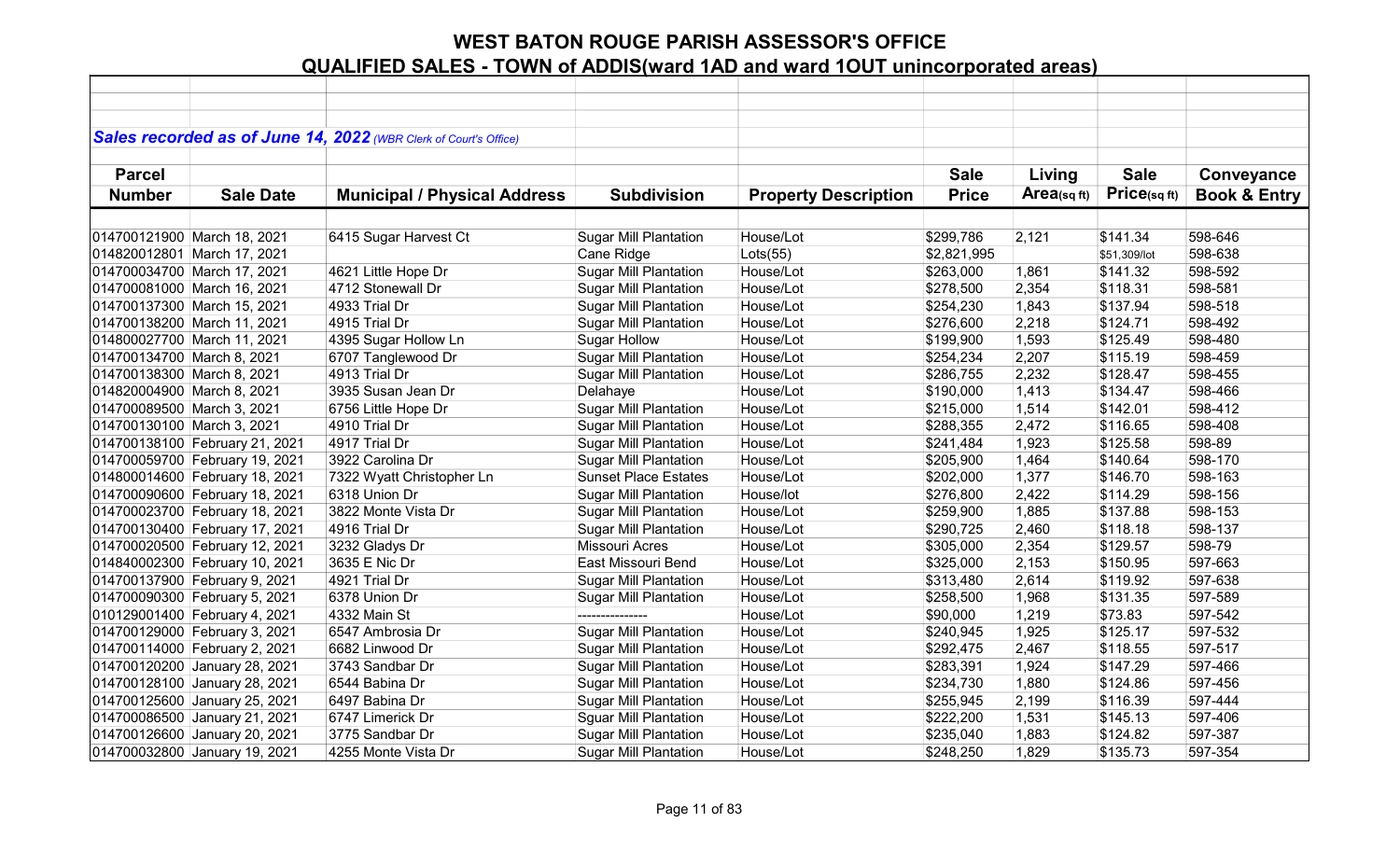|               |                                     | Sales recorded as of June 14, 2022 (WBR Clerk of Court's Office) |                              |                             |              |            |              |                         |
|---------------|-------------------------------------|------------------------------------------------------------------|------------------------------|-----------------------------|--------------|------------|--------------|-------------------------|
|               |                                     |                                                                  |                              |                             |              |            |              |                         |
| <b>Parcel</b> |                                     |                                                                  |                              |                             | <b>Sale</b>  | Living     | <b>Sale</b>  | Conveyance              |
| <b>Number</b> | <b>Sale Date</b>                    | <b>Municipal / Physical Address</b>                              | <b>Subdivision</b>           | <b>Property Description</b> | <b>Price</b> | Area(sqft) | Price(sq ft) | <b>Book &amp; Entry</b> |
|               |                                     |                                                                  |                              |                             |              |            |              |                         |
|               | 014700124300 January 19, 2021       | 6498 Sugar Harvest Ct                                            | <b>Sugar Mill Plantation</b> | House/Lot                   | \$249,347    | 1,635      | \$152.51     | 597-357                 |
|               | 014700038400 January 15, 2021       | 4728 Monte Vista Dr                                              | <b>Sugar Mill Plantation</b> | House/Lot                   | \$249,000    | 1,936      | \$128.62     | 597-346                 |
|               | 014700123100 January 14, 2021       | 3688 Sugar Harvest                                               | <b>Sugar Mill Plantation</b> | House/Lot                   | \$345,935    | 2,680      | \$129.08     | 597-325                 |
|               | 014700087700 January 12, 2021       | 4475 Belle Vue Dr                                                | Sugar Mill Plantaion         | House/Lot                   | \$215,000    | 1,680      | \$127.98     | 597-266                 |
|               | 014700111900 January 6, 2021        | 4635 Longwood Dr                                                 | <b>Sugar Mill Plantation</b> | House/Lot                   | \$330,000    | 2,230      | \$147.98     | 607-55                  |
| 014700124000  | December 29, 2020                   | 6468 Sugar Harvest Ct                                            | <b>Sugar Mill Plantation</b> | House/Lot                   | \$377,543    | 3,167      | \$119.21     | 597-136                 |
| 014700122700  |                                     | December 29, 2020 3648 Sugar Harvest Ct                          | Sugar Mill Plantation        | House/Lot                   | \$257,965    | 1,637      | \$157.58     | 597-133                 |
| 014820005800  | December 29, 2020 3876 Bird Heights |                                                                  | <b>Bird Heights</b>          | House/Lots(2)               | \$155,000    | 2,030      | \$76.35      | 597-114                 |
| 014700080900  | December 28, 2020 4732 Stonewall Dr |                                                                  | <b>Sugar Mill Plantation</b> | House/Lot                   | \$263,000    | 2,004      | \$131.24     | 597-108                 |
| 014830002800  |                                     | December 28, 2020 7827 Hwy 1 S(Kyle Express)                     | ---------------              | Comm'l Bldg/Lot             | \$2,270,000  |            | n/a          | 597-81                  |
| 014830002800  |                                     | December 28, 2020 7827 Hwy 1 S(Kyle Express)                     | ---------------              | Comm'l Bldg/Lot             | \$2,541,617  |            | n/a          | 597-97                  |
| 014700053900  | December 23, 2020 6753 Eliza Dr     |                                                                  | <b>Sugar Mill Plantation</b> | House/Lot                   | \$215,000    | 1,797      | \$119.64     | 597-66                  |
| 014820014200  |                                     | December 22, 2020 3731 Plantation Ridge Dr                       | <b>Plantation Ridge</b>      | House/Lot                   | \$207,000    | 1,668      | \$124.10     | 597-53                  |
| 014700081100  | December 21, 2020 4698 Stonewall Dr |                                                                  | <b>Sugar Mill Plantation</b> | House/Lot                   | \$299,900    | 2,603      | \$115.21     | 596-697                 |
| 014700009804  |                                     | December 17, 2020 NW of Sunset Lakes 2nd filing                  |                              | 6.516 Acres/Timberland      | \$33,000     |            | \$5,064/acre | 596-380                 |
| 014820016600  |                                     | December 17, 2020 3526 Plantation Ridge Dr                       | <b>Plantation Ridge</b>      | House/Lot                   | \$188,000    | 1,504      | \$125.00     | 596-417                 |
| 014700113200  | December 17, 2020 4779 Longwood Dr  |                                                                  | <b>Sugar Mill Plantation</b> | House/Lot                   | \$285,650    | 2,456      | \$116.31     | 596-441                 |
| 014700121100  |                                     | December 15, 2020 6495 Sugar Harvest Ct                          | <b>Sugar Mill Plantation</b> | House/Lot                   | \$330,573    | 2,594      | \$127.44     | 596-371                 |
| 014700055900  | December 11, 2020 6765 Virginia Dr  |                                                                  | <b>Sugar Mill Plantation</b> | House/Lot                   | \$259,900    | 1,770      | \$146.84     | 596-341                 |
| 014700126400  | December 11, 2020 3755 Sandbar Dr   |                                                                  | <b>Sugar Mill Plantation</b> | House/Lot                   | \$225,795    | 1,883      | \$119.91     | 596-352                 |
|               | 014700112400 December 8, 2020       | 4647 Longwood Dr                                                 | <b>Sugar Mill Plantation</b> | House/Lot                   | \$258,670    | 1,966      | \$131.57     | 596-297                 |
|               | 014800037800 December 8, 2020       | 4715 E Sunset Loop                                               | Sunset Lakes 2nd             | House/Lot                   | \$189,900    | 1,633      | \$116.29     | 596-284                 |
|               | 014700126500 December 4, 2020       | 3765 Sandbar Dr                                                  | <b>Sugar Mill Plantation</b> | House/Lot                   | \$230,820    | 1,922      | \$120.09     | 596-263                 |
|               | 014700095500 December 2, 2020       | 6318 Yatton Dr                                                   | <b>Sugar Mill Plantation</b> | House/Lot                   | \$230,000    | 1,877      | \$122.54     | 596-197                 |
|               | 014700124200 December 1, 2020       | 6488 Sugar Harvest Ct                                            | <b>Sugar Mill Plantation</b> | House/Lot                   | \$279,037    | 1,936      | \$144.13     | 596-186                 |
|               | 014700028500 December 1, 2020       | 3857 Monte Vista Dr                                              | <b>Sugar Mill Plantation</b> | House/Lot                   | \$235,000    | 1,974      | \$119.05     | 596-183                 |
|               | 014700082100 November 30, 2020      | 4494 Stonewall Dr                                                | <b>Sugar Mill Plantation</b> | House/Lot                   | \$265,000    | 2,234      | \$118.62     | 596-157                 |
|               | 014700106100 November 23, 2020      | 4682 Trial Dr                                                    | <b>Sugar Mill Plantation</b> | House/Lot                   | \$273,940    | 2,212      | \$123.84     | 596-98                  |
|               | 014700089000 November 23, 2020      | 4486 Belle Vue Dr                                                | <b>Sugar Mill Plantation</b> | House/Lot                   | \$210,000    | 1,630      | \$128.83     | 596-86                  |
|               | 014700126700 November 20, 2020      | 3785 Sandbar Dr                                                  | <b>Sugar Mill Plantation</b> | House/Lot                   | \$260,635    | 2,216      | \$117.62     | 596-75                  |
|               | 014700127500 November 19, 2020      | 3784 Sandbar Dr                                                  | <b>Sugar Mill Plantation</b> | House/Lot                   | \$264,500    | 2,217      | \$119.31     | 596-54                  |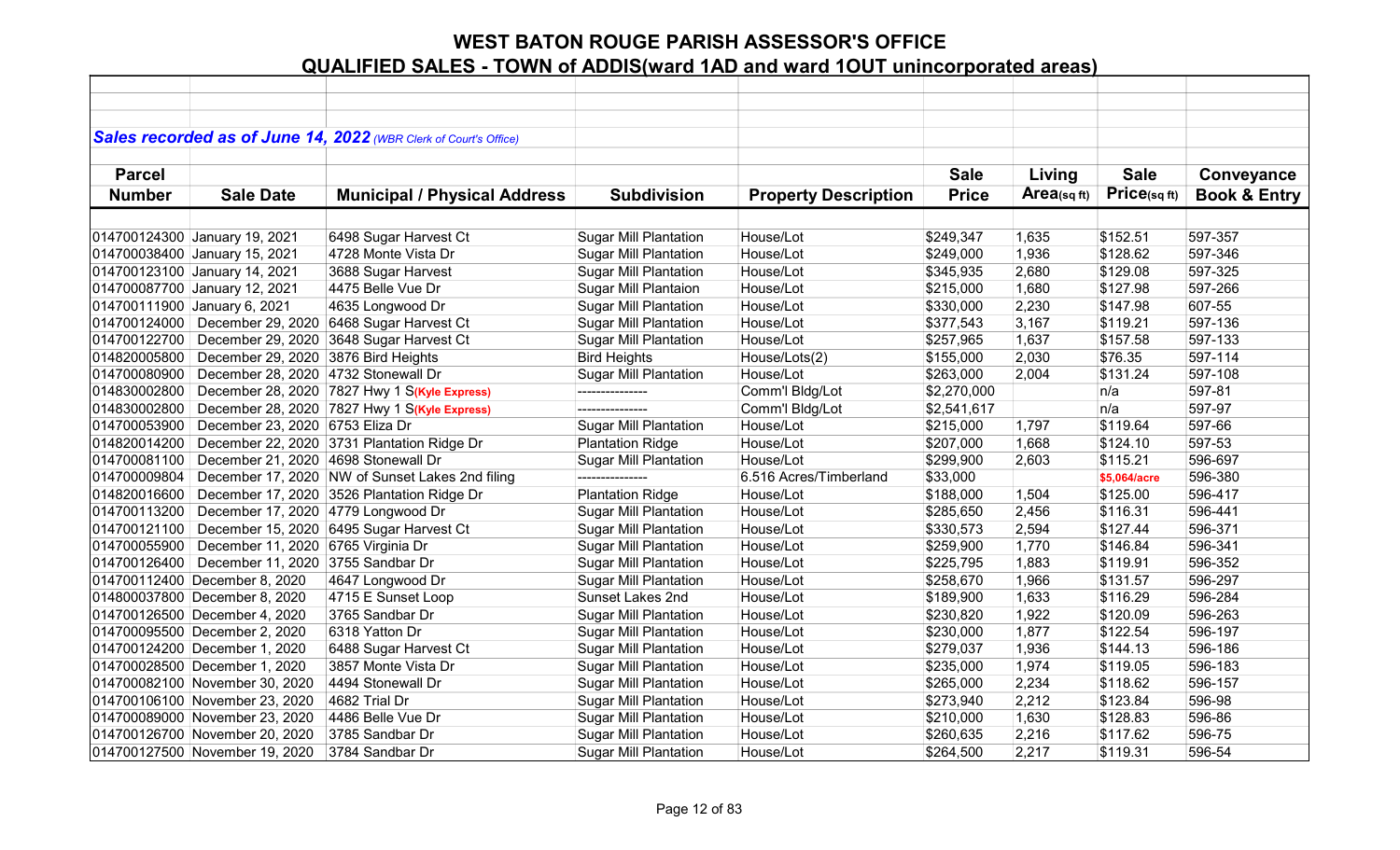|               |                                | Sales recorded as of June 14, 2022 (WBR Clerk of Court's Office) |                              |                             |              |            |             |                         |
|---------------|--------------------------------|------------------------------------------------------------------|------------------------------|-----------------------------|--------------|------------|-------------|-------------------------|
|               |                                |                                                                  |                              |                             |              |            |             |                         |
| <b>Parcel</b> |                                |                                                                  |                              |                             | <b>Sale</b>  | Living     | <b>Sale</b> | Conveyance              |
| <b>Number</b> | <b>Sale Date</b>               | <b>Municipal / Physical Address</b>                              | <b>Subdivision</b>           | <b>Property Description</b> | <b>Price</b> | Area(sqft) | Price(sqft) | <b>Book &amp; Entry</b> |
|               |                                |                                                                  |                              |                             |              |            |             |                         |
|               | 014700078600 November 19, 2020 | 6357 Clarkland Blvd                                              | <b>Sugar Mill Plantation</b> | House/Lot                   | \$263,000    | 2,071      | \$126.99    | 596-50                  |
|               | 014700127400 November 17, 2020 | 3794 Sandbar Dr                                                  | <b>Sugar Mill Plantation</b> | House/Lot                   | \$244,480    | 2,208      | \$110.72    | 596-4                   |
|               | 014800022200 November 16, 2020 | 4367 Blvd Acadian                                                | <b>Acadian Crossing</b>      | House/Lot                   | \$199,000    | 1,660      | \$119.88    | 595-673                 |
|               | 014800035000 November 16, 2020 | 4747 Aubrey Ann Dr                                               | <b>Sunset Lakes</b>          | House/Lot                   | \$180,000    | 1,340      | \$134.33    | 595-645                 |
|               | 014820018600 November 16, 2020 | 3862 Plantation Ridge Dr                                         | <b>Plantation Ridge</b>      | House/Lot                   | \$170,000    | 1,388      | \$122.48    | 595-689                 |
|               | 014700086100 November 13, 2020 | 4413 Olivia Dr                                                   | <b>Sugar Mill Plantation</b> | House/Lot                   | \$225,000    | 1,620      | \$138.89    | 595-591                 |
|               | 014700127300 November 13, 2020 | 3846 Sandbar Dr                                                  | <b>Sugar Mill Plantation</b> | House/Lot                   | \$298,560    | 2,612      | \$114.30    | 595-634                 |
|               | 014700098000 November 12, 2020 | 4001 Sandbar Dr                                                  | <b>Sugar Mill Plantation</b> | House/Lot                   | \$235,000    | 1,869      | \$125.74    | 595-569                 |
|               | 014700122400 November 10, 2020 | 3647 Sugar Harvest Ct                                            | <b>Sugar Mill Plantation</b> | House/Lot                   | \$306,085    | 2,262      | \$135.32    | 595-542                 |
|               | 014820015200 November 10, 2020 | 3537 Plantation Ridge Dr                                         | <b>Plantation Ridge</b>      | House/Lot                   | \$176,000    | 1,391      | \$126.53    | 595-545                 |
|               | 014700127200 November 10, 2020 | 3856 Sandbar Dr                                                  | <b>Sugar Mill Plantation</b> | House/Lot                   | \$244,385    | 2,211      | \$110.53    | 595-548                 |
|               | 014700065200 November 10, 2020 | 4433 Trial Dr                                                    | <b>Sugar Mill Plantation</b> | House/Lot                   | \$304,000    | 2,735      | \$111.15    | 595-556                 |
|               | 014700128300 November 9, 2020  | 6514 Babina Dr                                                   | <b>Sugar Mill Plantation</b> | House/Lot                   | \$277,000    | 2,402      | \$115.32    | 595-489                 |
|               | 014800037400 November 5, 2020  | 7069 E Sunset Loop                                               | Sunset Lakes 2nd             | House/Lot                   | \$192,900    | 1,662      | \$116.06    | 595-455                 |
|               | 014800038000 November 5, 2020  | 4755 E Sunset Loop                                               | Sunset Lakes 2nd             | House/Lot                   | \$187,900    | 1,630      | \$115.28    | 595-452                 |
|               | 014700020700 November 5, 2020  | 3212 Gladys Dr                                                   | Missouri Acres               | Lot, 0.496 Acres            | \$40,000     |            | \$1.85/sqft | 595-449                 |
|               | 014700126300 November 4, 2020  | 6595 Babina Dr                                                   | <b>Sugar Mill Plantation</b> | House/Lot                   | \$276,316    | 2,342      | \$117.98    | 595-435                 |
|               | 014700127800 November 4, 2020  | 6576 Babina Dr                                                   | <b>Sugar Mill Plantation</b> | House/Lot                   | \$257,815    | 1,957      | \$131.74    | 595-431                 |
|               | 014700093000 November 4, 2020  | 4435 Union Dr                                                    | <b>Sugar Mill Plantation</b> | House/Lot                   | \$264,900    | 2,209      | \$119.92    | 595-425                 |
|               | 014700023800 November 2, 2020  | 3832 Monte Vista Dr                                              | <b>Sugar Mill Plantation</b> | House/Lot                   | \$218,500    | 1,580      | \$138.29    | 595-410                 |
|               | 014800033600 November 2, 2020  | 4593 Aubrey Ann Dr                                               | <b>Sunset Lakes</b>          | House/Lot                   | \$199,900    | 1,458      | \$137.11    | 595-406                 |
|               | 014700063000 October 29, 2020  | 4278 Trial Dr                                                    | <b>Sugar Mill Plantation</b> | House/Lot                   | \$245,000    | 1,796      | \$136.41    | 595-286                 |
|               | 014800021600 October 28, 2020  | 7135 Rue St Claire                                               | <b>Acadian Crossing</b>      | House/Lot                   | \$218,000    | 1,666      | \$130.85    | 595-252                 |
|               | 014700112800 October 27, 2020  | 4663 Longwood Dr                                                 | <b>Sugar Mill Plantation</b> | House/Lot                   | \$262,600    | 2,224      | \$118.08    | 595-213                 |
|               | 014700123700 October 27, 2020  | 6438 Sugar Harvest Ct                                            | <b>Sugar Mill Plantation</b> | House/Lot                   | \$368,750    | 3,002      | \$122.83    | 595-210                 |
|               | 014700125700 October 26, 2020  | 6515 Babina Dr                                                   | <b>Sugar Mill Plantation</b> | House/Lot                   | \$268,470    | 2,356      | \$113.95    | 595-179                 |
|               | 014800014900 October 23, 2020  | 4633 Avery Grace Blvd                                            | <b>Sunset Place Estates</b>  | House/Lot                   | \$226,000    | 1,712      | \$132.01    | 595-151                 |
|               | 014700009100 October 22, 2020  | 6876 Hwy 1 S                                                     | ---------------              | House/Lot (6.54 Acres)      | \$510,000    | 2,355      | \$216.56    | 595-121                 |
|               | 014800037200 October 20, 2020  | 7099 E Sunset Loop                                               | Sunset Lakes 2nd             | House/Lot                   | \$195,500    | 1,641      | \$119.13    | 595-59                  |
|               | 014700129400 October 14, 2020  | 6556 Ambrosia Dr                                                 | <b>Sugar Mill Plantation</b> | House/Lot                   | \$253,163    | 1,961      | \$129.10    | 594-685                 |
|               | 014700128000 October 14, 2020  | 6554 Babina Dr                                                   | <b>Sugar Mill Plantation</b> | House/Lot                   | \$262,362    | 2,238      | \$117.23    | 594-693                 |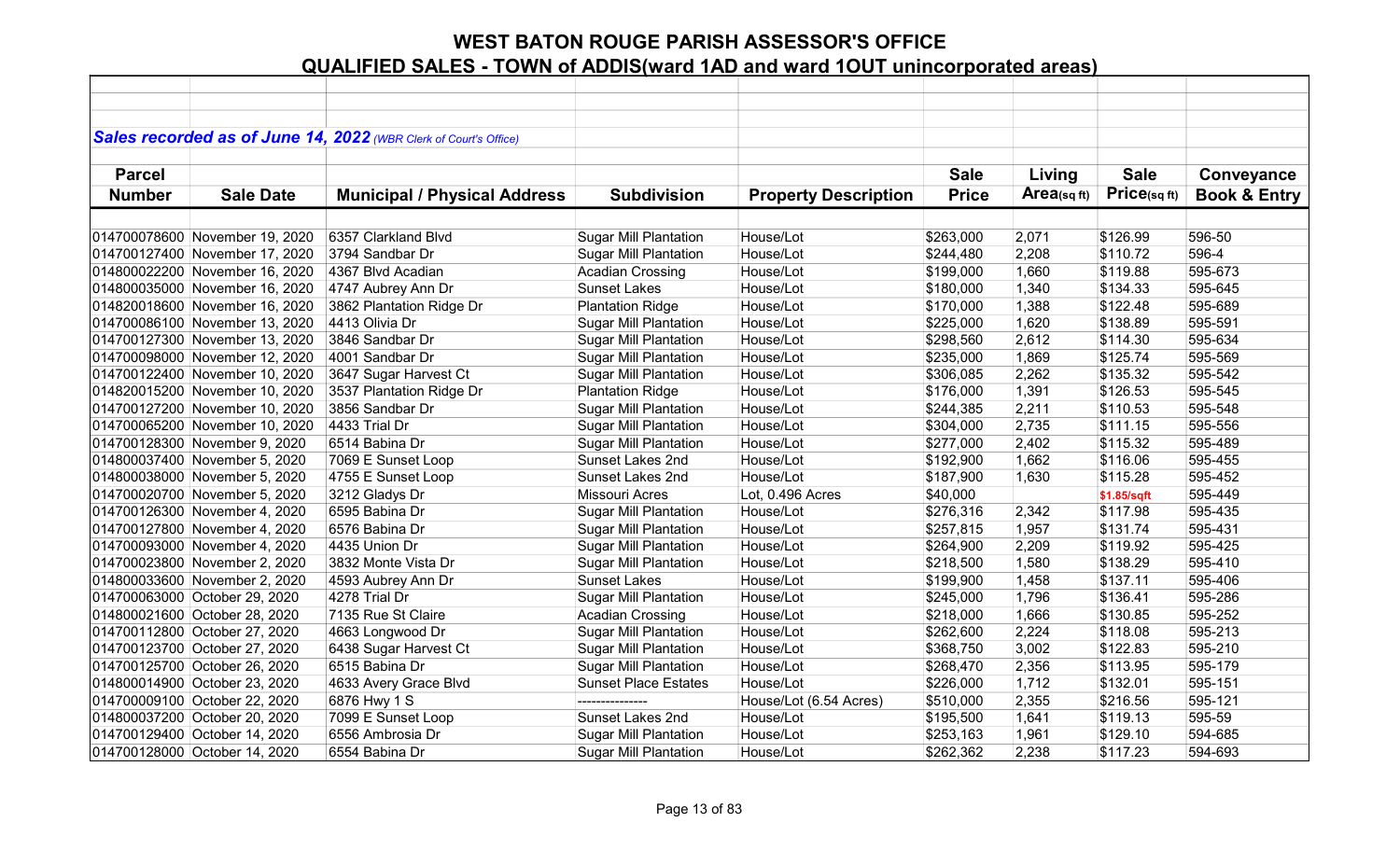|               |                                                  | Sales recorded as of June 14, 2022 (WBR Clerk of Court's Office) |                              |                             |              |                |             |                         |
|---------------|--------------------------------------------------|------------------------------------------------------------------|------------------------------|-----------------------------|--------------|----------------|-------------|-------------------------|
|               |                                                  |                                                                  |                              |                             |              |                |             |                         |
| <b>Parcel</b> |                                                  |                                                                  |                              |                             | <b>Sale</b>  | Living         | <b>Sale</b> | Conveyance              |
| <b>Number</b> | <b>Sale Date</b>                                 | <b>Municipal / Physical Address</b>                              | <b>Subdivision</b>           | <b>Property Description</b> | <b>Price</b> | Area(sq $ft$ ) | Price(sqft) | <b>Book &amp; Entry</b> |
|               |                                                  |                                                                  |                              |                             |              |                |             |                         |
|               | 014700123800 October 13, 2020                    | 6448 Sugar Harvest Ct                                            | <b>Sugar Mill Plantation</b> | House/Lot                   | \$329,373    | 2,592          | \$127.07    | 594-676                 |
| 01480017300   | October 13, 2020                                 | 3648 Plantation Ridge Dr                                         | <b>Plantation Ridge</b>      | House/Lot                   | \$183,000    | 1,435          | \$127.53    | 594-679                 |
|               | 014700129500 October 12, 2020                    | 6546 Ambrosia Dr                                                 | <b>Sugar Mill Plantation</b> | House/Lot                   | \$290,980    | 2,594          | \$112.17    | 594-669                 |
|               | 014700048600 October 8, 2020                     | 4233 Home Place Dr                                               | <b>Sugar Mill Plantation</b> | Townhouse/Lot               | \$145,000    | 1,271          | \$114.08    | 594-637                 |
|               | 014700055600 October 8, 2020                     | 6735 Virginia Dr                                                 | <b>Sugar Mill Plantation</b> | House/Lot                   | \$257,900    | 2,401          | \$107.41    | 594-634                 |
|               | 014700118900 October 8, 2020                     | 4789 Viola Farms Dr                                              | <b>Sugar Mill Plantation</b> | House/Lot                   | \$203,100    | 1,827          | \$111.17    | 594-627                 |
|               | 014700127600 October 7, 2020                     | 3774 Sandbar Dr                                                  | <b>Sugar Mill Plantation</b> | House/Lot                   | \$242,635    | 2,205          | \$110.04    | 594-606                 |
|               | 014700039100 October 7, 2020                     | 4427 Little Hope Dr                                              | <b>Sugar Mill Plantation</b> | House/Lot                   | \$250,000    | 1,940          | \$128.87    | 594-603                 |
|               | 014800002200 October 6, 2020                     | 4420 Parker Ln                                                   | ---------------              | House/Lot                   | \$236,900    | 1,917          | \$123.58    | 594-593                 |
|               | 014800003300 October 5, 2020                     | 4778 Aubrey Ann Dr                                               | <b>Sunset Lakes</b>          | House/Lot                   | \$220,000    | 1,652          | \$133.17    | 594-564                 |
|               | 014700121000 October 1, 2020                     | 3712 Sandbar Dr                                                  | <b>Sugar Mill Plantation</b> | House/Lot                   | \$354,842    | 2,893          | \$122.66    | 594-537                 |
|               | 014700081600 October 1, 2020                     | 4596 Stonewall Dr                                                | <b>Sugar Mill Plantation</b> | House/Lot                   | \$250,000    | 1,960          | \$127.55    | 594-521                 |
|               | 014700126000 October 1, 2020                     | 6565 Babina Dr                                                   | <b>Sugar Mill Plantation</b> | House/Lot                   | \$245,425    | 1,968          | \$124.71    | 594-514                 |
|               | 014700129200 September 30, 2020                  | 6567 Ambrosia Dr                                                 | <b>Sugar Mill Plantation</b> | House/Lot                   | \$280,065    | 2,427          | \$115.40    | 594-482                 |
|               | 014700071700 September 30, 2020                  | 4163 Stonewall Dr                                                | <b>Sugar Mill Plantation</b> | House/Lot                   | \$252,000    | 1,887          | \$133.55    | 594-476                 |
|               | 014700102900 September 29, 2020                  | 4784 Belle Vue Dr                                                | <b>Sugar Mill Plantation</b> | House/Lot                   | \$199,000    | 1,532          | \$129.90    | 594-468                 |
|               | 014700124100 September 29, 2020                  | 6478 Sugar Harvest Ct                                            | <b>Sugar Mill Plantation</b> | House/Lot                   | \$319,008    | 2,383          | \$133.87    | 594-465                 |
|               | 014700097700 September 28, 2020                  | 4031 Sandbar Dr                                                  | <b>Sugar Mill Plantation</b> | House/Lot                   | \$245,000    | 2,220          | \$110.36    | 594-435                 |
|               | 010150006502   September 25, 2020 4263 Foret St  |                                                                  | ---------------              | House/Lot                   | \$200,000    | 2,040          | \$98.04     | 594-415                 |
|               | 014700126200 September 25, 2020 6585 Babina Dr   |                                                                  | <b>Sugar Mill Plantation</b> | House/Lot                   | \$225,895    | 1,895          | \$119.21    | 594-418                 |
|               | 014700113000 September 24, 2020 4701 Longwood Dr |                                                                  | <b>Sugar Mill Plantation</b> | House/Lot                   | \$247,260    | 1,954          | \$126.54    | 594-384                 |
|               | 014700123400 September 24, 2020                  | 6408 Sugar Harvest Ct                                            | <b>Sugar Mill Plantation</b> | House/Lot                   | \$377,906    | 3,257          | \$116.03    | 594-372                 |
| 01470012300   | September 24, 2020                               | 3678 Sugar Harvest Ct                                            | <b>Sugar Mill Plantation</b> | House/Lot                   | \$367,192    | 2,796          | \$131.33    | 594-375                 |
|               | 014700112700 September 22, 2020                  | 4659 Longwood Dr                                                 | <b>Sugar Mill Plantation</b> | House/Lot                   | \$278,025    | 2,467          | \$112.70    | 594-294                 |
|               |                                                  | 014820018200   September 18, 2020   3822 Plantation Ridge Dr     | <b>Plantation Ridge</b>      | House/Lot                   | \$198,000    | 1,734          | \$114.19    | 594-276                 |
|               | 014700126100 September 17, 2020 6575 Babina Dr   |                                                                  | <b>Sugar Mill Plantation</b> | House/Lot                   | \$225,365    | 1,883          | \$119.68    | 594-270                 |
|               | 014700127900 September 17, 2020                  | 6564 Babina Dr                                                   | Sugar Mill Plantation        | House/Lot                   | \$226,645    | 1,928          | \$117.55    | 594-262                 |
|               | 014700125900 September 16, 2020 6545 Babina Dr   |                                                                  | <b>Sguar Mill Plantation</b> | House/Lot                   | \$243,910    | 2,204          | \$110.67    | 594-229                 |
|               | 014700112600 September 16, 2020 4655 Longwood Dr |                                                                  | <b>Sugar Mill Plantation</b> | House/Lot                   | \$237,825    | 1,846          | \$128.83    | 594-212                 |
|               | 014700096100   September 15, 2020 6436 Yatton Dr |                                                                  | <b>Sugar Mill Plantation</b> | House/Lot                   | \$222,000    | 1,871          | \$118.65    | 594-178                 |
|               |                                                  | 014800030600 September 15, 2020 4662 Sugar Hollow Ln             | <b>Sugar Hollow</b>          | House/Lot                   | \$203,000    | 1,701          | \$119.34    | 594-200                 |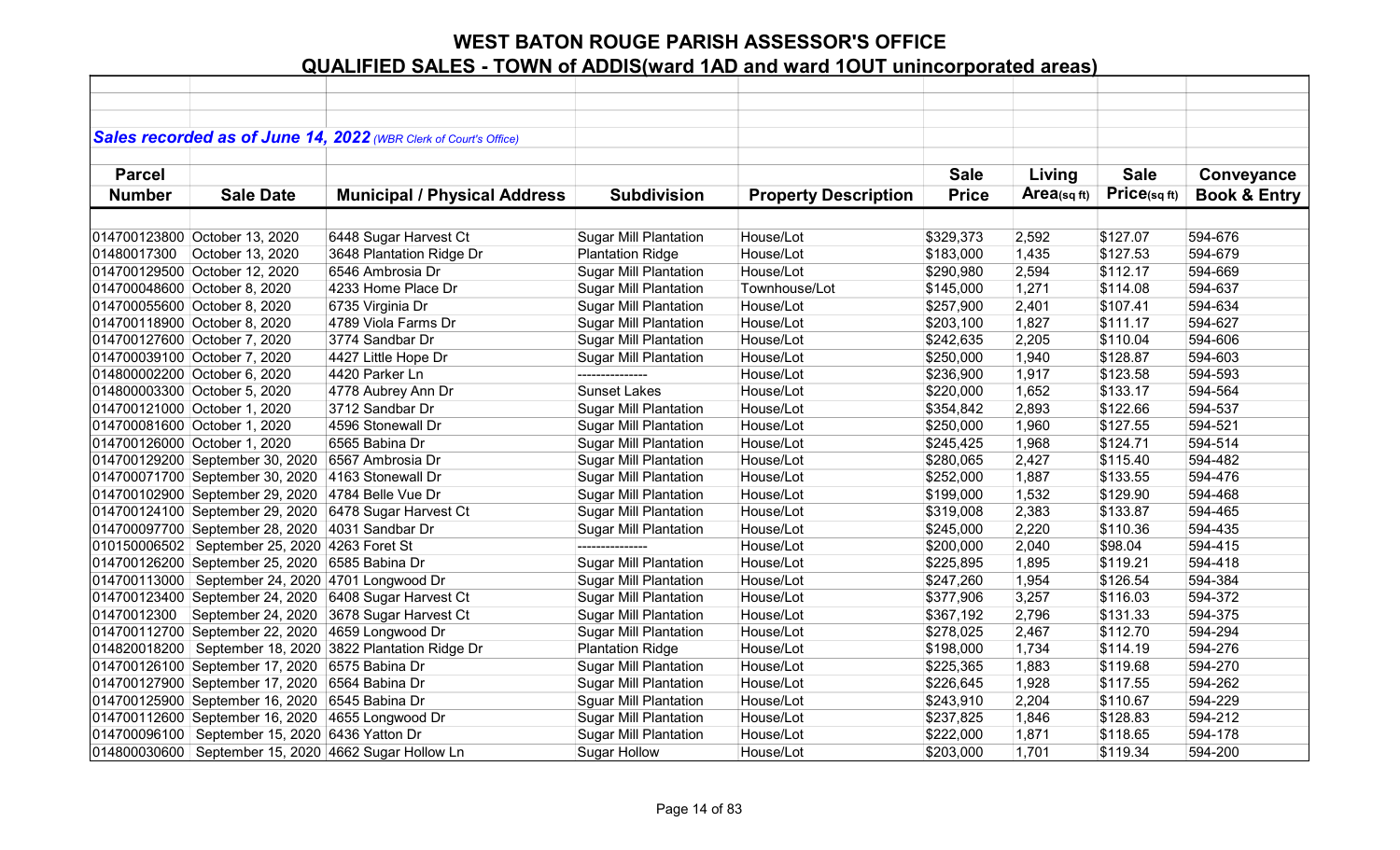|                             |                                                        | Sales recorded as of June 14, 2022 (WBR Clerk of Court's Office) |                              |                             |              |            |              |                         |
|-----------------------------|--------------------------------------------------------|------------------------------------------------------------------|------------------------------|-----------------------------|--------------|------------|--------------|-------------------------|
|                             |                                                        |                                                                  |                              |                             |              |            |              |                         |
| <b>Parcel</b>               |                                                        |                                                                  |                              |                             | <b>Sale</b>  | Living     | <b>Sale</b>  | Conveyance              |
| <b>Number</b>               | <b>Sale Date</b>                                       | <b>Municipal / Physical Address</b>                              | <b>Subdivision</b>           | <b>Property Description</b> | <b>Price</b> | Area(sqft) | Price(sqft)  | <b>Book &amp; Entry</b> |
|                             |                                                        |                                                                  |                              |                             |              |            |              |                         |
| 014700059800                | September 14, 2020 3932 Carolina Dr                    |                                                                  | <b>Sugar Mill Plantation</b> | House/Lot                   | \$204,500    | 1,614      | \$126.70     | 594-159                 |
| 014700112500                | September 14, 2020 4651 Longwood Dr                    |                                                                  | Sugar Mill Plantatin         | House/Lot                   | \$258,630    | 2,223      | \$116.34     | 594-155                 |
| 014800032100                | September 14, 2020 4686 Aubrey Ann Dr                  |                                                                  | <b>Sunset Lakes</b>          | House/Lot                   | \$183,000    | 1,352      | \$135.36     | 594-164                 |
| 014700125200                | September 11, 2020 3322 Union Dr                       |                                                                  | <b>Sugar Mill Plantation</b> | House/Lot                   | \$192,390    | 1,618      | \$118.91     | 594-138                 |
|                             |                                                        | 014700027000 September 10, 2020 3845 Poplar Grove Dr             | <b>Sugar Mill Plantation</b> | House/Lot                   | \$230,000    | 1,852      | \$124.19     | 594-98                  |
|                             | 014800037500   September 10, 2020   7049 E Sunset Loop |                                                                  | Sunset Lakes 2nd             | House/Lot                   | \$190,900    | 1,664      | \$114.72     | 594-102                 |
|                             | 014700005805 September 8, 2020                         |                                                                  | <b>Sugar Mill Plantation</b> | Lots(84)                    | \$4,701,600  |            | \$55,971/lot | 594-47                  |
|                             | 014700106600 September 4, 2020                         | 4586 Trial Dr                                                    | <b>Sugar Mill Plantation</b> | House/Lot                   | \$260,145    | 2,213      | \$117.55     | 594-32                  |
|                             | 014800009200 September 3, 2020                         | 7260 Ed Lejeune St                                               | <b>Sunset Place Estates</b>  | House/Lot                   | \$185,000    | 1,446      | \$127.94     | 594-1                   |
|                             | 014700128900 September 2, 2020                         | 6537 Ambrosia Dr                                                 | <b>Sugar Mill Plantation</b> | House/Lot                   | \$243,495    | 2,211      | \$110.13     | 593-685                 |
|                             | 014700020900 September 1, 2020                         | 3203 Gladys Dr                                                   | <b>Missouri Acres</b>        | House/Lot                   | \$295,000    | 2,299      | \$128.32     | 594-43                  |
|                             | 014700049400 August 31, 2020                           | 3921 Cypress Hall Dr                                             | <b>Sugar Mill Plantation</b> | Townhome/Lot                | \$172,000    | 1,509      | \$113.98     | 593-643                 |
|                             | 014700129800 August 28, 2020                           | 6516 Ambrosia Dr                                                 | <b>Sugar Mill Plantation</b> | House/Lot                   | \$261,585    | 2,226      | \$117.51     | 593-597                 |
|                             | 014700072600 August 28, 2020                           | 3767 Union Dr                                                    | <b>Sugar Mill Plantation</b> | House/Lot                   | \$217,000    | 1,724      | \$125.87     | 593-601                 |
|                             | 014700110600 August 28, 2020                           | 4642 Longwood Dr                                                 | <b>Sugar Mill Plantation</b> | House/Lot                   | \$278,000    | 2,440      | \$113.93     | 593-604                 |
|                             | 014700129900 August 25, 2020                           | 3523 Union Dr                                                    | <b>Sugar Mill Plantation</b> | House/Lot                   | \$274,965    | 2,419      | \$113.67     | 593-550                 |
|                             | 014700129700 August 25, 2020                           | 6526 Ambrosia Dr                                                 | <b>Sugar Mill Plantation</b> | House/Lot                   | \$271,255    | 2,360      | \$114.94     | 593-557                 |
|                             | 014700129100 August 25, 2020                           | 6557 Ambrosia Dr                                                 | <b>Sugar Mill Plantation</b> | House/Lot                   | \$271,650    | 2,347      | \$115.74     | 593-561                 |
|                             | 014700094100 August 24, 2020                           | 4353 Union Dr                                                    | <b>Sugar Mill Plantation</b> | House/Lot                   | \$257,000    | 2,224      | \$115.56     | 593-530                 |
|                             | 014700122000 August 18, 2020                           | 3687 Sugar Harvest Ct                                            | <b>Sugar Mill Plantation</b> | House/Lot                   | \$317,500    | 2,378      | \$133.52     | 593-462                 |
|                             | 014800038700 August 18, 2020                           | 4893 E. Sunset Loop                                              | Sunset Lakes 2nd             | House/Lot                   | \$187,900    | 1,621      | \$115.92     | 593-465                 |
|                             | 014700089200 August 17, 2020                           | 4508 Belle Vue Dr                                                | <b>Sugar Mill Plantation</b> | House/Lot                   | \$219,500    | 1,642      | \$133.68     | 593-441                 |
|                             | 014700129300 August 17, 2020                           | 6568 Ambrosia Dr                                                 | <b>Sugar Mill Plantation</b> | House/Lot                   | \$241,850    | 1,844      | \$131.16     | 593-434                 |
|                             | 014700085500 August 14, 2020                           | 4473 Olivia Dr                                                   | <b>Sugar Mill Plantation</b> | House/Lot                   | \$225,000    | 1,972      | \$114.10     | 593-430                 |
|                             | 014700116500 August 14, 2020                           | 4742 Viola Farms Dr                                              | <b>Sugar Mill Plantation</b> | House/Lot                   | \$204,020    | 1,836      | \$111.12     | 593-426                 |
|                             | 014700076700 August 13, 2020                           | 3986 Union Dr                                                    | <b>Sugar Mill Plantation</b> | House/Lot                   | \$287,500    | 2,597      | \$110.70     | 593-412                 |
|                             | 010130007400 August 13, 2020                           | 4781 Eudroa Dr                                                   | WestRiver                    | House/Lot                   | \$146,900    | 1,674      | \$87.75      | 593-416                 |
|                             | 014700124400 August 11, 2020                           | 6506 Sugar Harvest Ct                                            | <b>Sugar Mill Plantation</b> | House/Lot                   | \$374,620    | 2,708      | \$138.34     | 593-378                 |
| 014800037600 August 6, 2020 |                                                        | 7048 E. Sunset Loop                                              | Sunset Lakes 2nd             | House/Lot                   | \$193,500    | 1,648      | \$117.42     | 593-324                 |
| 014800038200 August 6, 2020 |                                                        | 4795 E. Sunset Loop                                              | Sunset Lakes 2nd             | House/Lot                   | \$192,900    | 1,653      | \$116.70     | 593-321                 |
| 014700125000 August 5, 2020 |                                                        | 3442 Union Dr                                                    | <b>Sugar Mill Plantation</b> | House/Lot                   | \$199,900    | 1,824      | \$109.59     | 593-254                 |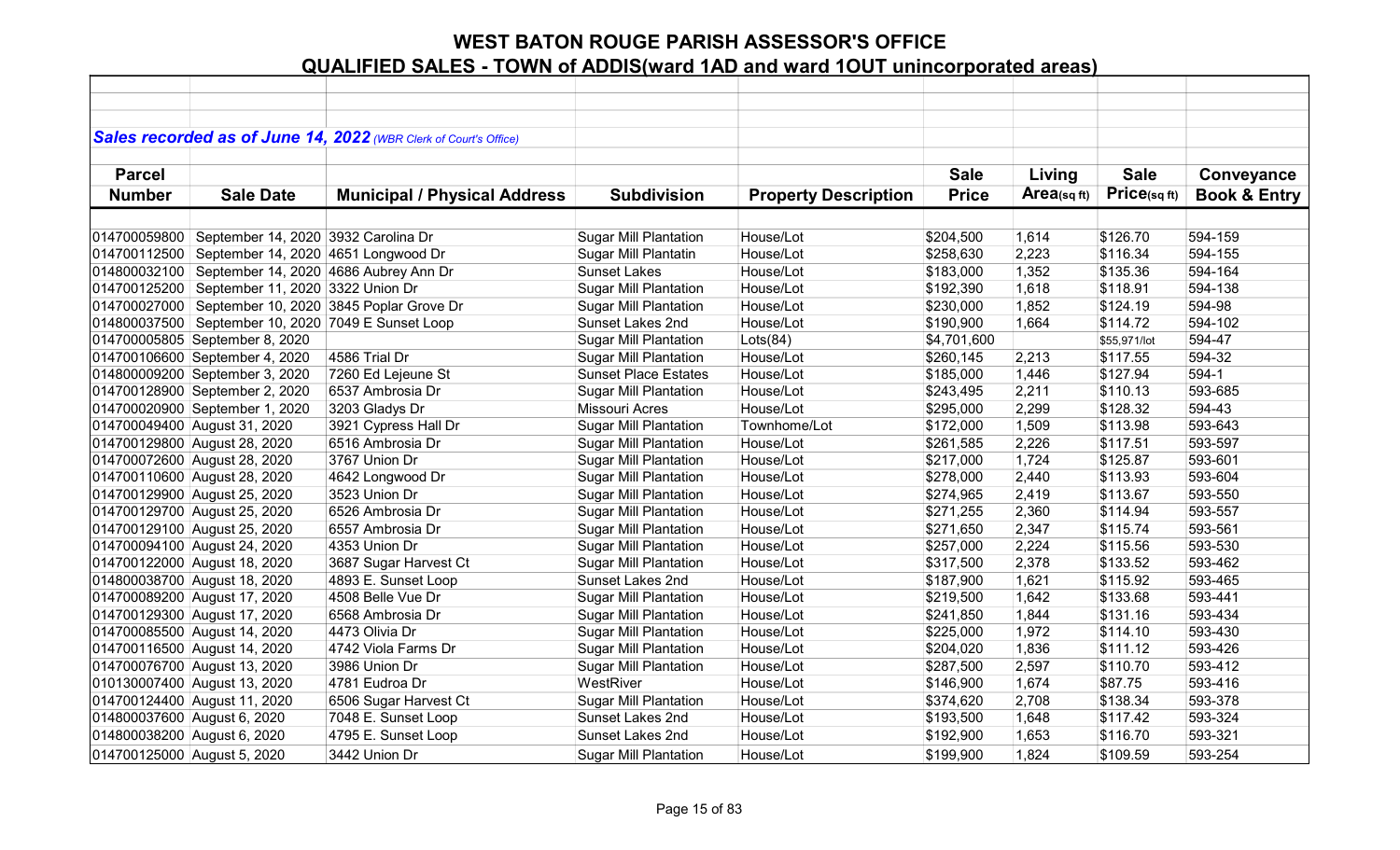|                             |                  | Sales recorded as of June 14, 2022 (WBR Clerk of Court's Office) |                              |                             |              |                |             |                         |
|-----------------------------|------------------|------------------------------------------------------------------|------------------------------|-----------------------------|--------------|----------------|-------------|-------------------------|
|                             |                  |                                                                  |                              |                             |              |                |             |                         |
| <b>Parcel</b>               |                  |                                                                  |                              |                             | <b>Sale</b>  | Living         | <b>Sale</b> | Conveyance              |
| <b>Number</b>               | <b>Sale Date</b> | <b>Municipal / Physical Address</b>                              | <b>Subdivision</b>           | <b>Property Description</b> | <b>Price</b> | Area(sq $ft$ ) | Price(sqft) | <b>Book &amp; Entry</b> |
|                             |                  |                                                                  |                              |                             |              |                |             |                         |
| 014700128400 August 5, 2020 |                  | 6488 Babina Dr                                                   | <b>Sugar Mill Plantation</b> | House/Lot                   | \$260,555    | 2,243          | \$116.16    | 593-247                 |
| 014700071500 August 4, 2020 |                  | 4219 Stonewall Dr                                                | <b>Sugar Mill Plantation</b> | House/Lot                   | \$300,000    | 2,255          | \$133.04    | 593-239                 |
| 014800036100 August 4, 2020 |                  | 4884 E Sunset Loop                                               | Sunset Lakes 2nd             | House/Lot                   | \$178,900    | 1,454          | \$123.04    | 593-242                 |
| 014800032800 August 3, 2020 |                  |                                                                  | <b>Sunset Lakes</b>          | House/Lot                   | \$195,000    | 1,445          | \$134.95    | 593-212                 |
| 014700127700 July 31, 2020  |                  | 4758 Aubrey Ann Dr                                               |                              | House/Lot                   |              |                | \$129.32    | 593-186                 |
|                             |                  | 6586 Babina Dr                                                   | <b>Sugar Mill Plantation</b> |                             | \$238,210    | 1,842          |             |                         |
| 014800038500 July 30, 2020  |                  | 4863 E Sunset Loop                                               | Sunset Lakes 2nd             | House/Lot                   | \$183,000    | 1,458          | \$125.51    | 593-183                 |
| 014820013800 July 30, 2020  |                  | 3833 Plantation Ridge                                            | <b>Plantation Ridge</b>      | House/Lot                   | \$199,000    | 1,678          | \$118.59    | 593-180                 |
| 014700026600 July 28, 2020  |                  | 3937 Poplar Grove Dr                                             | <b>Sugar Mill Plantation</b> | House/Lot                   | \$222,500    | 1,657          | \$134.28    | 592-671                 |
| 014800003600 July 28, 2020  |                  | 4894 E Sunset Loop                                               | Sunset Lakes 2nd             | Lot, 0.203 Acres            | \$50,000     |                | \$5.66/sqft | 592-676                 |
| 014800036700 July 28, 2020  |                  | 4772 E Sunset Loop                                               | <b>Sunset Lakes 2nd</b>      | House/Lot                   | \$189,025    | 1,541          | \$122.66    | 592-679                 |
| 014800023100 July 28, 2020  |                  | 7122 Rue Dauphine St                                             | <b>Acadian Crossing</b>      | House/Lot                   | \$225,000    | 1,876          | \$119.94    | 592-682                 |
| 014800017100 July 27, 2020  |                  | 4850 Avery Grace Blvd                                            | <b>Sunset Place Estates</b>  | Lot, 0.5 Acres              | \$60,000     |                | \$2.74/sqft | 592-617                 |
| 014700118800 July 24, 2020  |                  | 4799 Viola Farm Dr                                               | <b>Sugar Mill Plantation</b> | House/Lot                   | \$187,095    | 1,489          | \$125.65    | 592-605                 |
| 014700128700 July 23, 2020  |                  | 6517 Ambrosia Dr                                                 | <b>Sugar Mill Plantation</b> | House/Lot                   | \$270,905    | 2,354          | \$115.08    | 592-572                 |
| 014700123600 July 21, 2020  |                  | 6428 Sugar Harvest Ct                                            | <b>Sugar Mill Plantation</b> | House/Lot                   | \$235,000    | 1,837          | \$127.93    | 592-533                 |
| 014700036500 July 20, 2020  |                  | 4220 Little Hope Dr                                              | <b>Sugar Mill Plantation</b> | House/Lot                   | \$235,000    | 1,930          | \$121.76    | 592-507                 |
| 014700037600 July 17, 2020  |                  | 4444 Monte Vista Dr                                              | <b>Sugar Mill Plantation</b> | House/Lot                   | \$260,000    | 1,862          | \$139.63    | 592-470                 |
| 014700074400 July 17, 2020  |                  | 3756 Union Dr                                                    | <b>Sugar Mill Plantation</b> | House/Lot                   | \$235,000    | 1,888          | \$124.47    | 592-476                 |
| 014700053700 July 15, 2020  |                  | 6733 Eliza Dr                                                    | <b>Sugar Mill Plantation</b> | House/Lot                   | \$222,000    | 1,517          | \$146.34    | 592-455                 |
| 01470003300 July 15, 2020   |                  | 4357 Monte Vista Dr                                              | <b>Sugar Mill Plantation</b> | House/Lot                   | \$215,000    | 1,711          | \$125.66    | 592-458                 |
| 014700114700 July 14, 2020  |                  | 4902 Trial Dr                                                    | <b>Sugar Mill Plantation</b> | House/Lot                   | \$245,135    | 1,961          | \$125.01    | 592-433                 |
| 014800038400 July 14, 2020  |                  | 4843 E Sunset Loop                                               | Sunset Lakes 2nd             | House/Lot                   | \$190,900    | 1,655          | \$115.35    | 592-437                 |
| 014700106500 July 13, 2020  |                  | 4602 Trial Dr                                                    | <b>Sugar Mill Plantation</b> | House/Lot                   | \$291,515    | 2,616          | \$111.44    | 592-403                 |
| 014700069000 July 9, 2020   |                  | 4186 Stonewall Dr                                                | <b>Sugar Mill Plantation</b> | House/Lot                   | \$265,000    | 2,225          | \$119.10    | 592-378                 |
| 014700125400 July 9, 2020   |                  | 6477 Babina Dr                                                   | <b>Sugar Mill Plantation</b> | House/Lot                   | \$290,214    | 2,611          | \$111.15    | 592-381                 |
| 014700113100 July 8, 2020   |                  | 4775 Longwood Dr                                                 | <b>Sugar Mill Plantation</b> | House/Lot                   | \$260,930    | 2,226          | \$117.22    | 592-353                 |
| 014700128600 July 8, 2020   |                  | 6495 Ambrosia Dr                                                 | <b>Sugar Mill Plantation</b> | House/Lot                   | \$239,895    | 1,869          | \$128.35    | 592-373                 |
| 014800007300 July 7, 2020   |                  | 4525 Blvd Acadian                                                | <b>Acadian Crossing</b>      | House/Lot                   | \$208,000    | 1,462          | \$142.27    | 592-341                 |
| 014800038900 July 7, 2020   |                  | 7037 Easy St                                                     | Sunset Lakes 2nd             | House/Lot                   | \$190,900    | 1,646          | \$115.98    | 592-346                 |
| 014700088100 July 6, 2020   |                  | 4525 Belle Vue Dr                                                | <b>Sugar Mill Plantation</b> | House/Lot                   | \$199,900    | 1,694          | \$118.00    | 592-331                 |
| 014700125500 July 2, 2020   |                  | 6487 Babina Dr                                                   | <b>Sugar Mill Plantation</b> | House/Lot                   | \$269,400    | 2,359          | \$114.20    | 592-297                 |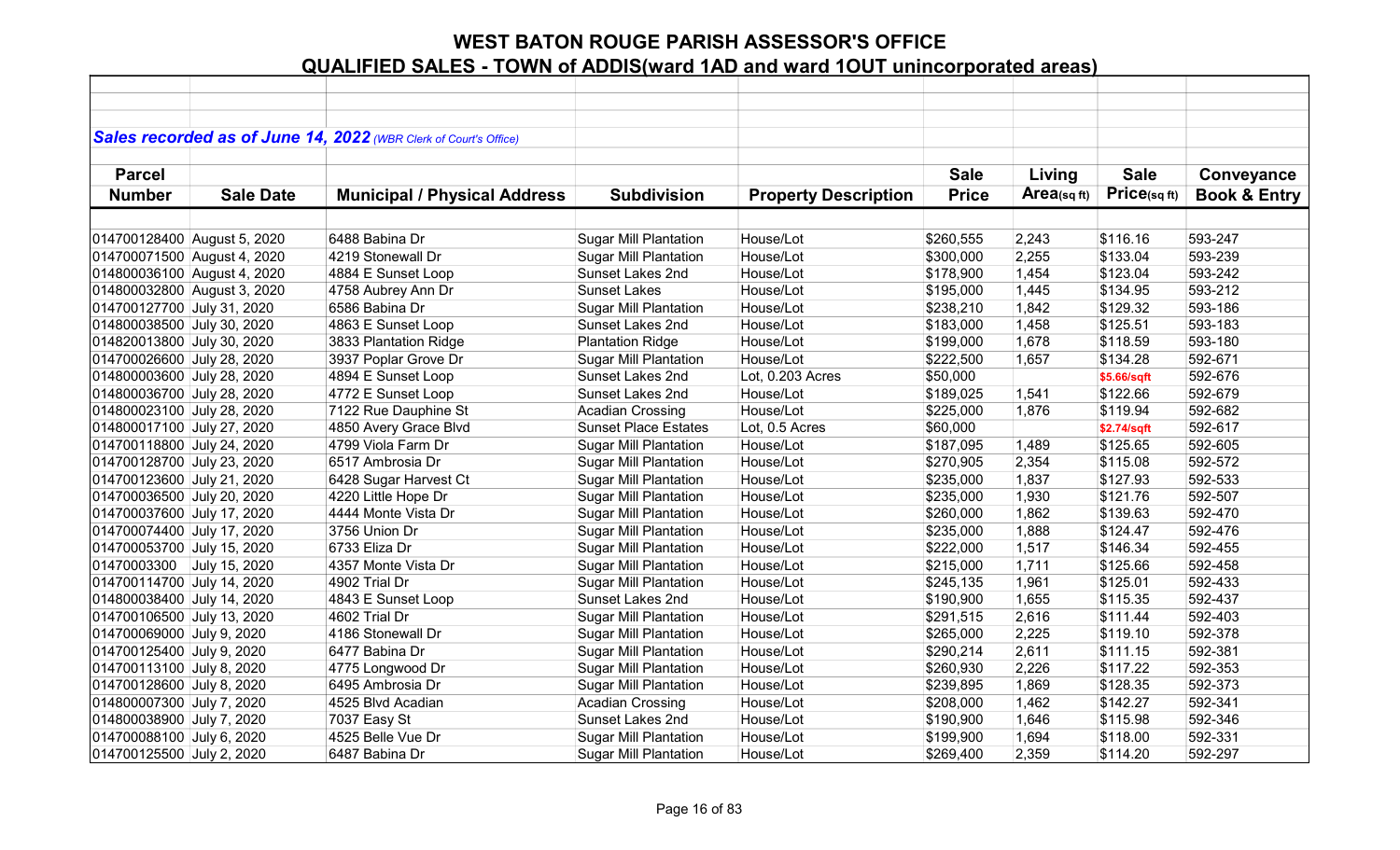|                            |                  | Sales recorded as of June 14, 2022 (WBR Clerk of Court's Office) |                              |                             |              |            |             |                         |
|----------------------------|------------------|------------------------------------------------------------------|------------------------------|-----------------------------|--------------|------------|-------------|-------------------------|
| <b>Parcel</b>              |                  |                                                                  |                              |                             | <b>Sale</b>  | Living     | <b>Sale</b> | Conveyance              |
| <b>Number</b>              | <b>Sale Date</b> | <b>Municipal / Physical Address</b>                              | <b>Subdivision</b>           | <b>Property Description</b> | <b>Price</b> | Area(sqft) | Price(sqft) | <b>Book &amp; Entry</b> |
|                            |                  |                                                                  |                              |                             |              |            |             |                         |
| 014700106400 July 2, 2020  |                  | 4622 Trial Dr                                                    | <b>Sugar Mill Planation</b>  | House/Lot                   | \$271,102    | 2,361      | \$114.83    | 592-293                 |
| 014820003800 June 29, 2020 |                  | 3543 Susan Jean Dr                                               | Delahaye Subd                | House/Lot                   | \$215,000    | 2,245      | \$95.77     | 592-141                 |
| 014700109600 June 26, 2020 |                  | 6697 Linwood Dr                                                  | <b>Sugar Mill Planation</b>  | House/Lot                   | \$260,855    | 2,220      | \$117.50    | 592-121                 |
| 014700036400 June 24, 2020 |                  | 4230 Little Hope Dr                                              | <b>Sugar Mill Plantation</b> | House/Lot                   | \$227,000    | 1,776      | \$127.82    | 592-87                  |
| 014700021200 June 23, 2020 |                  | 3233 Gladys Dr                                                   | Missouri Acres               | House/Lot                   | \$237,500    | 1,890      | \$125.66    | 592-39                  |
| 014700112900 June 23, 2020 |                  | 4667 Longwood Dr                                                 | <b>Sugar Mill Plantation</b> | House/Lot                   | \$238,720    | 1,852      | \$128.90    | 592-49                  |
| 014700124500 June 23, 2020 |                  | 3528 Union Dr                                                    | <b>Sugar Mill Plantation</b> | House/Lot                   | \$200,655    | 1,814      | \$110.61    | 592-63                  |
| 014800007200 June 23, 2020 |                  | 4515 Blvd Acadian                                                | <b>Acadian Crossing</b>      | House/Lot                   | \$208,000    | 1,647      | \$126.29    | 592-43                  |
| 014850001300 June 23, 2020 |                  | 3234 Younger Dr                                                  | Younger                      | House/Lot                   | \$177,500    | 1,855      | \$95.69     | 592-53                  |
| 014700119000 June 22, 2020 |                  | 4779 Viola Farms Dr                                              | <b>Sugar Mill Plantation</b> | House/Lot                   | \$184,430    | 1,495      | \$123.36    | 592-17                  |
| 014700109800 June 19, 2020 |                  | 4702 Longwood Dr                                                 | <b>Sugar Mill Plantation</b> | House/Lot                   | \$269,510    | 2,366      | \$113.91    | 592-4                   |
| 014700096700 June 19, 2020 |                  | 4134 Sandbar Dr                                                  | <b>Sugar Mill Plantation</b> | House/Lot                   | \$293,000    | 2,602      | \$112.61    | 592-14                  |
| 014700128500 June 19, 2020 |                  | 6491 Ambrosia Dr                                                 | <b>Sugar Mill Plantation</b> | House/Lot                   | \$273,945    | 2,468      | \$111.00    | 591-699                 |
| 014700119900 June 18, 2020 |                  | 4687 Viola Farms Dr                                              | <b>Sugar Mill Plantation</b> | House/Lot                   | \$220,455    | 2,090      | \$105.48    | 591-678                 |
| 010110009200 June 17, 2020 |                  | 5302 Eudora Dr                                                   | WestRiver                    | House/Lot                   | \$133,000    | 1,075      | \$123.72    | 591-673                 |
| 014700114600 June 12, 2020 |                  | 4884 Trial Dr                                                    | <b>Sugar Mill Plantation</b> | House/Lot                   | \$260,955    | 2,248      | \$116.08    | 591-609                 |
| 014700026200 June 9, 2020  |                  | 4029 Poplar Grove Dr                                             | <b>Sugar Mill Plantation</b> | House/Lot                   | \$213,000    | 1,866      | \$114.15    | 591-567                 |
| 014800036500 June 9, 2020  |                  | 4804 E Sunset Loop                                               | Sunset Lakes 2nd             | House/Lot                   | \$186,750    | 1,560      | \$119.71    | 591-564                 |
| 014700025000 June 5, 2020  |                  | 4118 Monte Vista Dr                                              | <b>Sugar Mill Plantation</b> | House/Lot                   | \$229,000    | 1,720      | \$133.14    | 591-529                 |
| 010110012800 June 4, 2020  |                  | 8232 Georgette Av                                                | WestRiver                    | House/Lot                   | \$190,000    | 1,558      | \$121.95    | 591-503                 |
| 014700120000 June 2, 2020  |                  | 4677 Viola Farms Dr                                              | <b>Sugar Mill Plantation</b> | House/Lot                   | \$204,005    | 1,813      | \$112.52    | 591-482                 |
| 014700106200 June 2, 2020  |                  | 4662 Trial Dr                                                    | <b>Sugar Mill Plantation</b> | House/Lot                   | \$245,875    | 1,958      | \$125.57    | 591-478                 |
| 014800037800 June 2, 2020  |                  | 4715 E Sunset Loop                                               | Sunset Lakes 2nd             | Lot, 0.26 Acres             | \$50,000     |            | \$4.42/sqft | 591-472                 |
| 014700116400 June 1, 2020  |                  | 4732 Viola Farms Dr                                              | <b>Sugar Mill Plantation</b> | House/Lot                   | \$191,795    | 1,642      | \$116.81    | 591-465                 |
| 014700124600 May 29, 2020  |                  | 3526 Union Dr                                                    | <b>Sugar Mill Plantation</b> | House/Lot                   | \$219,784    | 2,090      | \$105.16    | 591-423                 |
| 01480001700 May 29, 2020   |                  | 4849 Avery Grace Blvd                                            | <b>Sunset Place Estates</b>  | House/Lot                   | \$205,000    | 1,415      | \$144.88    | 591-434                 |
| 014800005400 May 28, 2020  |                  | 4610 Blvd Acadian                                                | <b>Acadian Crossing</b>      | House/Lot                   | \$205,000    | 1,720      | \$119.19    | 591-412                 |
| 014700117700 May 27, 2020  |                  | 6688 Benoit Dr                                                   | <b>Sugar Mill Plantation</b> | House/Lot                   | \$208,310    | 1,974      | \$105.53    | 591-408                 |
| 014700118700 May 27, 2020  |                  | 4801 Viola Farms Dr                                              | <b>Sugar Mill Plantation</b> | House/Lot                   | \$187,765    | 1,521      | \$123.45    | 591-401                 |
| 014820009600 May 22, 2020  |                  | 3433 Bird Heights Av                                             | <b>Bird Heights</b>          | House/Lot                   | \$130,000    | 888        | \$146.40    | 591-322                 |
| 014700091700 May 19, 2020  |                  | 4222 Union Dr                                                    | <b>Sugar Mill Plantation</b> | House/Lot                   | \$234,500    | 2,151      | \$109.02    | 591-236                 |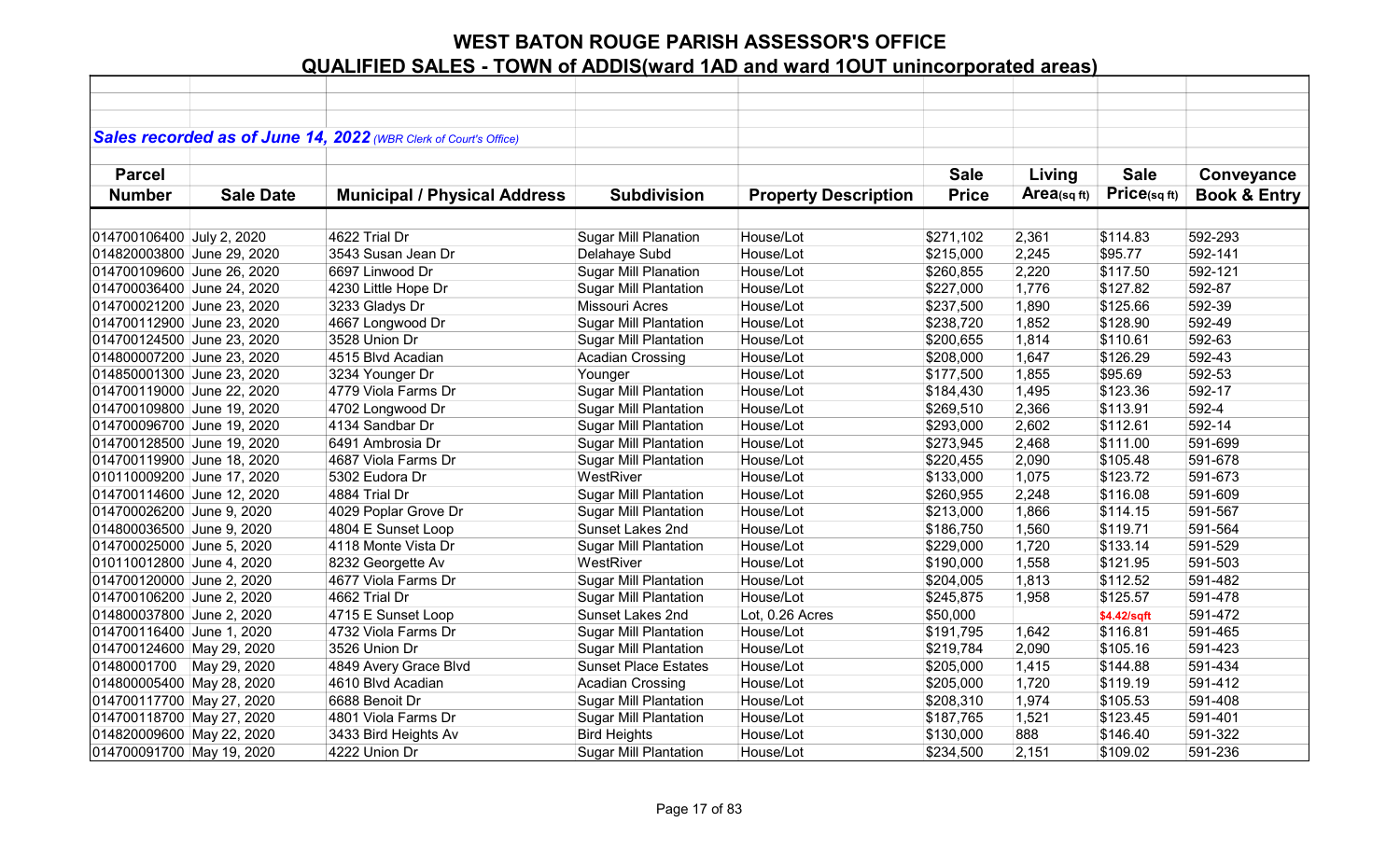|                             |                  | Sales recorded as of June 14, 2022 (WBR Clerk of Court's Office) |                              |                             |              |             |              |                         |
|-----------------------------|------------------|------------------------------------------------------------------|------------------------------|-----------------------------|--------------|-------------|--------------|-------------------------|
|                             |                  |                                                                  |                              |                             |              |             |              |                         |
| <b>Parcel</b>               |                  |                                                                  |                              |                             | <b>Sale</b>  | Living      | <b>Sale</b>  | Conveyance              |
| <b>Number</b>               | <b>Sale Date</b> | <b>Municipal / Physical Address</b>                              | <b>Subdivision</b>           | <b>Property Description</b> | <b>Price</b> | Area(sq ft) | Price(sq ft) | <b>Book &amp; Entry</b> |
|                             |                  |                                                                  |                              |                             |              |             |              |                         |
| 014800037700 May 18, 2020   |                  | 7068 E Sunset Loop                                               | Sunset Lakes 2nd             | House/Lot                   | \$189,900    | 1,548       | \$122.67     | 591-220                 |
| 014700125300 May 18, 2020   |                  | 6467 Babina Dr                                                   | <b>Sugar Mill Plantation</b> | House/Lot                   | \$218,785    | 2,090       | \$104.68     | 591-210                 |
| 014700119800 May 14, 2020   |                  | 4697 Viola Farms Dr                                              | <b>Sugar Mill Plantation</b> | House/Lot                   | \$206,865    | 1,906       | \$108.53     | 591-166                 |
| 014700028400 May 14, 2020   |                  | 3847 Monte Vista Dr                                              | <b>Sugar Mill Plantation</b> | House/Lot                   | \$244,900    | 1,823       | \$134.34     | 591-163                 |
| 014700118600 May 11, 2020   |                  | 4831 Viola Farms Dr                                              | <b>Sugar Mill Plantation</b> | House/Lot                   | \$201,895    | 1,814       | \$111.30     | 591-125                 |
| 014700107600 May 11, 2020   |                  | 4769 Trial Dr                                                    | <b>Sugar Mill Plantation</b> | House/Lot                   | \$277,000    | 2,393       | \$115.75     | 591-129                 |
| 010110002701 May 8, 2020    |                  | 5365 Lorraine St                                                 | WestRiver                    | House/Lot                   | \$143,000    | 1,002       | \$142.71     | 591-113                 |
| 014800037400 May 7, 2020    |                  | 7069 E Sunset Loop                                               | Sunset Lakes 2nd             | Lot, 0.21 Acres             | \$50,000     |             | \$5.50/sqft  | 591-48                  |
| 014800038000 May 7, 2020    |                  | 4755 E Sunset Loop                                               | Sunset Lakes 2nd             | Lot, 0.23 Acres             | \$50,000     |             | \$5.13/sqft  | 591-45                  |
| 014800016800 May 6, 2020    |                  | 4829 Avery Grace Blvd                                            | <b>Sunset Place Estates</b>  | House/Lot                   | \$174,500    | 1,430       | \$122.03     | 591-39                  |
| 014700124800 May 4, 2020    |                  | 3486 Union Dr                                                    | <b>Sugar Mill Planation</b>  | House/Lot                   | \$209,090    | 1,975       | \$105.87     | 590-681                 |
| 014700128800 May 4, 2020    |                  | 6527 Ambrosia Dr                                                 | <b>Sugar Mill Plantation</b> | House/Lot                   | \$238,000    | 1,850       | \$128.65     | 590-677                 |
| 014700105900 May 4, 2020    |                  | 4724 Trial Dr                                                    | <b>Sugar Mill Planation</b>  | House/Lot                   | \$245,000    | 1,963       | \$124.81     | 590-669                 |
| 014800038800 May 4, 2020    |                  | 7067 Easy St                                                     | Sunset Lakes 2nd             | House/Lot                   | \$189,900    | 1,560       | \$121.73     | 590-666                 |
| 014700116300 May 4, 2020    |                  | 4722 Viola Farms Dr                                              | <b>Sugar Mill Plantation</b> | House/Lot                   | \$220,235    | 2,102       | \$104.77     | 590-685                 |
| 014800034100 May 1, 2020    |                  | 4645 Aubrey Ann Dr                                               | <b>Sunset Lakes</b>          | House/Lot                   | \$192,400    | 1,358       | \$141.68     | 590-650                 |
| 014700125100 April 29, 2020 |                  | 3332 Union Dr                                                    | <b>Sugar Mill Plantation</b> | House/Lot                   | \$222,205    | 2,088       | \$106.42     | 590-639                 |
| 014700124700 April 27, 2020 |                  | 3516 Union Dr                                                    | <b>Sugar Mill Plantation</b> | House/Lot                   | \$193,660    | 1,687       | \$114.80     | 590-625                 |
| 014800011900 April 24, 2020 |                  | 4856 Jaselyn Ann Av                                              | <b>Sunset Place Estates</b>  | House/Lot                   | \$202,000    | 1,389       | \$145.43     | 590-611                 |
| 014700029600 April 22, 2020 |                  | 4118 Poplar Grove Dr                                             | <b>Sugar Mill Plantation</b> | House/Lot                   | \$229,000    | 1,966       | \$116.48     | 590-582                 |
| 014800032500 April 22, 2020 |                  | 4728 Aubrey Ann Dr                                               | <b>Sunset Lakes</b>          | House/Lot                   | \$191,000    | 1,352       | \$141.27     | 590-575                 |
| 014700048500 April 20, 2020 |                  | 4235 Home Place Dr                                               | <b>Sugar Mill Plantation</b> | Townhome                    | \$165,000    | 1,550       | \$106.45     | 590-453                 |
| 014700114400 April 20, 2020 |                  | 4864 Trial Dr                                                    | <b>Sugar Mill Plantation</b> | House/Lot                   | \$238,945    | 1,848       | \$129.30     | 590-530                 |
| 014800020800 April 17, 2020 |                  | 7133 Rue St Patrick                                              | Acadian Crossing             | House/Lot                   | \$248,000    | 1,846       | \$134.34     | 590-524                 |
| 014700124900 April 17, 2020 |                  | 3461 Union Dr                                                    | <b>Sugar Mill Plantation</b> | House/Lot                   | \$218,210    | 2,094       | \$104.21     | 590-520                 |
| 010160000300 April 16, 2020 |                  | 8132 1st St                                                      | ---------------              | House/Lot                   | \$215,000    | 1,673       | \$128.51     | 590-514                 |
| 014800037500 April 15, 2020 |                  | 7049 E Sunset Loop                                               | Sunset Lakes 2nd             | Lot, 0.19 Acres             | \$50,000     |             | \$5.50/sqft  | 590-483                 |
| 014700123300 April 2, 2020  |                  | 3702 Sugar Harvest Ct                                            | <b>Sugar Mill Plantation</b> | House/Lot                   | \$350,747    | 2,866       | \$122.38     | 590-394                 |
| 014700039300 April 1, 2020  |                  | 4355 Little Hope Dr                                              | <b>Sugar Mill Plantation</b> | House/Lot                   | \$225,000    | 1,666       | \$135.05     | 590-362                 |
| 014700061800 April 1, 2020  |                  | 4536 Trial Dr                                                    | <b>Sugar Mill Plantation</b> | House/Lot                   | \$249,000    | 1,816       | \$137.11     | 590-354                 |
| 014700039400 March 26, 2020 |                  | 4345 Little Hope Dr                                              | <b>Sugar Mill Plantation</b> | House/Lot                   | \$233,500    | 1,714       | \$136.23     | 590-300                 |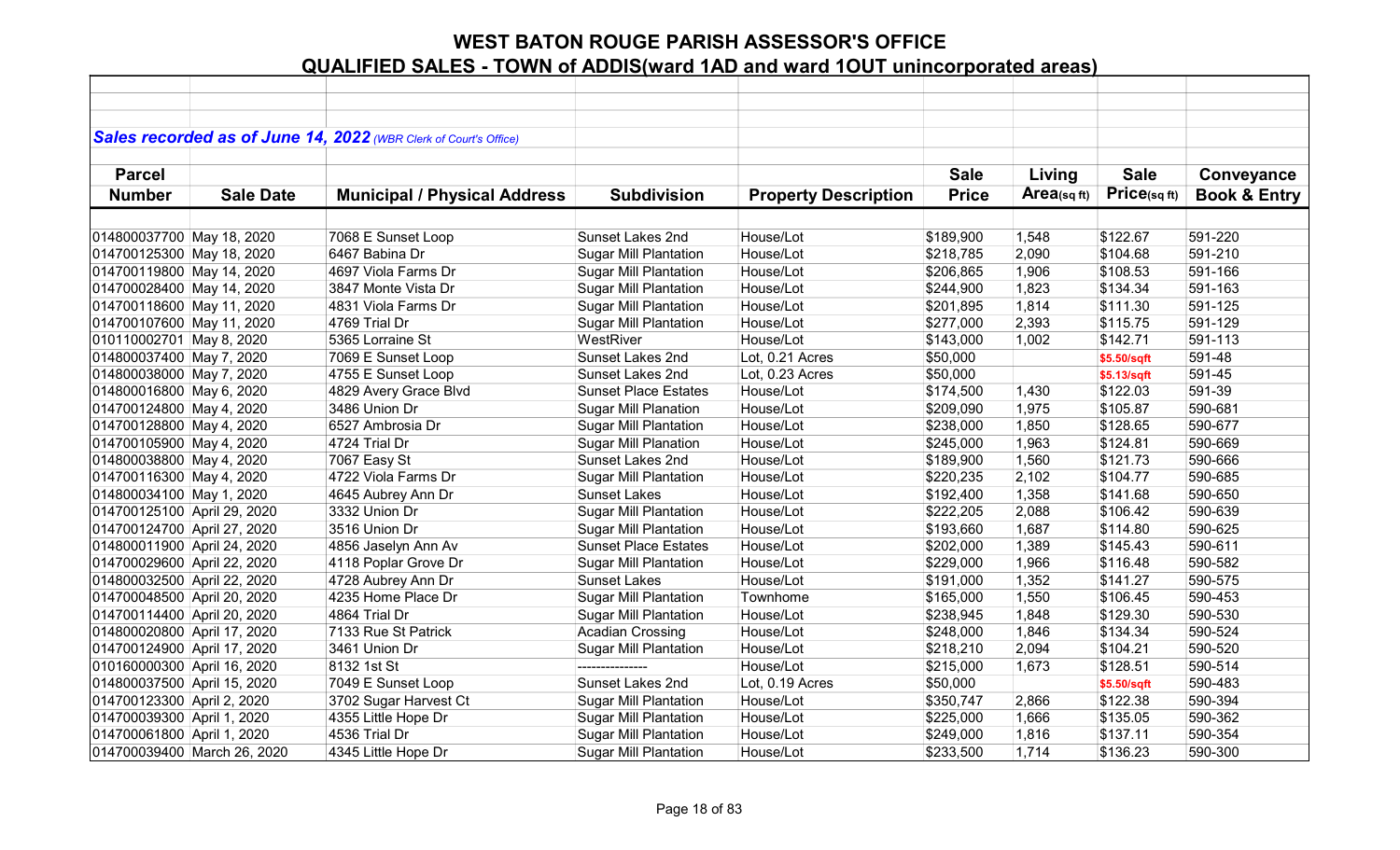|                            |                                | Sales recorded as of June 14, 2022 (WBR Clerk of Court's Office) |                              |                             |              |            |             |                         |
|----------------------------|--------------------------------|------------------------------------------------------------------|------------------------------|-----------------------------|--------------|------------|-------------|-------------------------|
| <b>Parcel</b>              |                                |                                                                  |                              |                             | <b>Sale</b>  | Living     | <b>Sale</b> | Conveyance              |
| <b>Number</b>              | <b>Sale Date</b>               | <b>Municipal / Physical Address</b>                              | <b>Subdivision</b>           | <b>Property Description</b> | <b>Price</b> | Area(sqft) | Price(sqft) | <b>Book &amp; Entry</b> |
|                            |                                |                                                                  |                              |                             |              |            |             |                         |
|                            | 014700055300 March 24, 2020    | 4221 Olivia Dr                                                   | <b>Sugar Mill Plantation</b> | House/lot                   | \$220,000    | 1,787      | \$123.11    | 590-257                 |
|                            | 014800038200 March 24, 2020    | 4795 E Sunset Loop                                               | Sunset Lakes 2nd             | Lot, 0.224 Acres            | \$50,000     |            | \$5.12/sqft | 590-249                 |
|                            | 014700116600 March 23, 2020    | 4752 Viola Farms Dr                                              | <b>Sugar Mill Plantation</b> | House/Lot                   | \$192,290    | 1,644      | \$116.96    | 590-238                 |
|                            | 014700117200 March 20, 2020    | 4838 Viola Farms Dr                                              | <b>Sugar Mill Plantation</b> | House/Lot                   | \$182,885    | 1,491      | \$122.66    | 590-220                 |
|                            | 014700038100 March 18, 2020    | 4646 Monte Vista Dr                                              | <b>Sugar Mill Plantation</b> | House/Lot                   | \$235,000    | 1,886      | \$124.60    | 590-210                 |
|                            | 014830002000 March 18, 2020    | 4021 W Nic Dr                                                    | W Missouri Bend Ac           | House/Lot                   | \$350,000    | 2,216      | \$157.94    | 590-206                 |
|                            | 01480001900 March 18, 2020     | 3528 E Nic Dr                                                    | E Missouri Bend Ac           | House/Lot                   | \$285,000    | 2,146      | \$132.81    | 590-191                 |
|                            | 010129002000 March 17, 2020    | 4410 Main St                                                     | ---------------              | Lot, 0.24 Acres             | \$22,500     |            | \$2.16/sqft | 590-172                 |
|                            | 014700109900 March 16, 2020    | 4668 Longwood Dr                                                 | <b>Sugar Mill Plantation</b> | House/Lot                   | \$240,900    | 1,957      | \$123.10    | 590-168                 |
|                            | 014700119700 March 16, 2020    | 4709 Viola Farms Dr                                              | <b>Sugar Mill Plantation</b> | House/Lot                   | \$188,990    | 1,527      | \$123.77    | 590-153                 |
|                            | 014800036100 March 12, 2020    | 4884 E Sunset Loop                                               | Sunset Lakes 2nd             | Lot, 0.209 Acres            | \$50,000     |            | \$5.50/sqft | 590-94                  |
| 014800006000 March 9, 2020 |                                | 4450 Blvd Acadian                                                | <b>Acadian Crossing</b>      | House/Lot                   | \$209,000    | 1,639      | \$127.52    | 590-37                  |
| 014700117400 March 9, 2020 |                                | 4878 Viola Farms Dr                                              | <b>Sugar Mill Plantation</b> | House/Lot                   | \$193,365    | 1,690      | \$114.42    | 590-48                  |
| 014700119400 March 5, 2020 |                                | 4739 Viola Farms Dr                                              | <b>Sugar Mill Plantation</b> | House/Lot                   | \$214,830    | 1,972      | \$108.94    | 589-700                 |
| 010110009101 March 5, 2020 |                                | 5282 Eudora Dr                                                   | WestRiver                    | House/Lot                   | \$150,000    | 1,498      | \$100.13    | 590-7                   |
| 014800036300 March 3, 2020 |                                | 4844 E Sunset Loop                                               | Sunset Lakes 2nd             | House/Lot                   | \$178,900    | 1,458      | \$122.70    | 589-672                 |
| 014700115500 March 3, 2020 |                                | 4640 Viola Farms Dr                                              | <b>Sugar Mill Plantation</b> | House/Lot                   | \$207,795    | 1,976      | \$105.16    | 589-675                 |
| 014700114800 March 2, 2020 |                                | 4904 Trial Dr                                                    | <b>Sugar Mill Plantation</b> | House/Lot                   | \$259,929    | 2,214      | \$117.40    | 589-636                 |
| 014700119500 March 2, 2020 |                                | 4729 Viola Farms Dr                                              | <b>Sugar Mill Plantation</b> | House/Lot                   | \$219,125    | 2,099      | \$104.39    | 589-632                 |
|                            | 014800013800 February 28, 2020 | 4662 Jaselyn Ann Av                                              | <b>Sunset Place Estates</b>  | House/Lot                   | \$188,500    | 1,423      | \$132.47    | 589-624                 |
|                            | 014800015500 February 28, 2020 | 4693 Avery Grace Blvd                                            | <b>Sunset Place Estates</b>  | House/Lot                   | \$202,000    | 1,446      | \$139.70    | 59-591                  |
|                            | 014700113300 February 27, 2020 | 4801 Longwood Dr                                                 | <b>Sugar Mill Plantation</b> | House/Lot                   | \$245,980    | 1,962      | \$125.37    | 589-575                 |
|                            | 014700106000 February 27, 2020 | 4704 Trial Dr                                                    | <b>Sugar Mill Plantation</b> | House/Lot                   | \$276,128    | 2,364      | \$116.81    | 589-571                 |
|                            | 014700108900 February 26, 2020 | 4863 Trial Dr                                                    | <b>Sugar Mill Plantation</b> | House/Lot                   | \$276,850    | 2,466      | \$112.27    | 589-567                 |
|                            | 014800038100 February 20, 2020 | 4775 E Sunset Loop                                               | Sunset Lakes 2nd             | House/Lot                   | \$193,400    | 1,650      | \$117.21    | 589-543                 |
|                            | 014800007500 February 19, 2020 | 7155 Rue Nouvelle Ecosse                                         | <b>Acadian Crossing</b>      | House/Lot                   | \$210,000    | 1,689      | \$124.33    | 589-538                 |
|                            | 014800015200 February 19, 2020 | 4663 Avery Grace Blvd                                            | <b>Sunset Place Estates</b>  | House/Lot                   | \$215,000    | 1,530      | \$140.52    | 589-535                 |
|                            | 014700106300 February 18, 2020 | 4642 Trial Dr                                                    | <b>Sugar Mill Plantation</b> | House/Lot                   | \$234,451    | 1,837      | \$127.63    | 589-518                 |
|                            | 014700122600 February 18, 2020 | 3638 Sugar Harvest Ct                                            | <b>Sugar Mill Plantation</b> | House/Lot                   | \$345,000    | 2,295      | \$150.33    | 589-509                 |
|                            | 014700122500 February 18, 2020 | 3637 Sugar Harvest Ct                                            | <b>Sugar Mill Plantation</b> | House/Lot                   | \$289,088    | 2,113      | \$136.81    | 589-512                 |
|                            | 014700109700 February 14, 2020 | 4776 Longwood Dr                                                 | <b>Sugar Mill Plantation</b> | House/Lot                   | \$239,760    | 1,873      | \$128.01    | 589-496                 |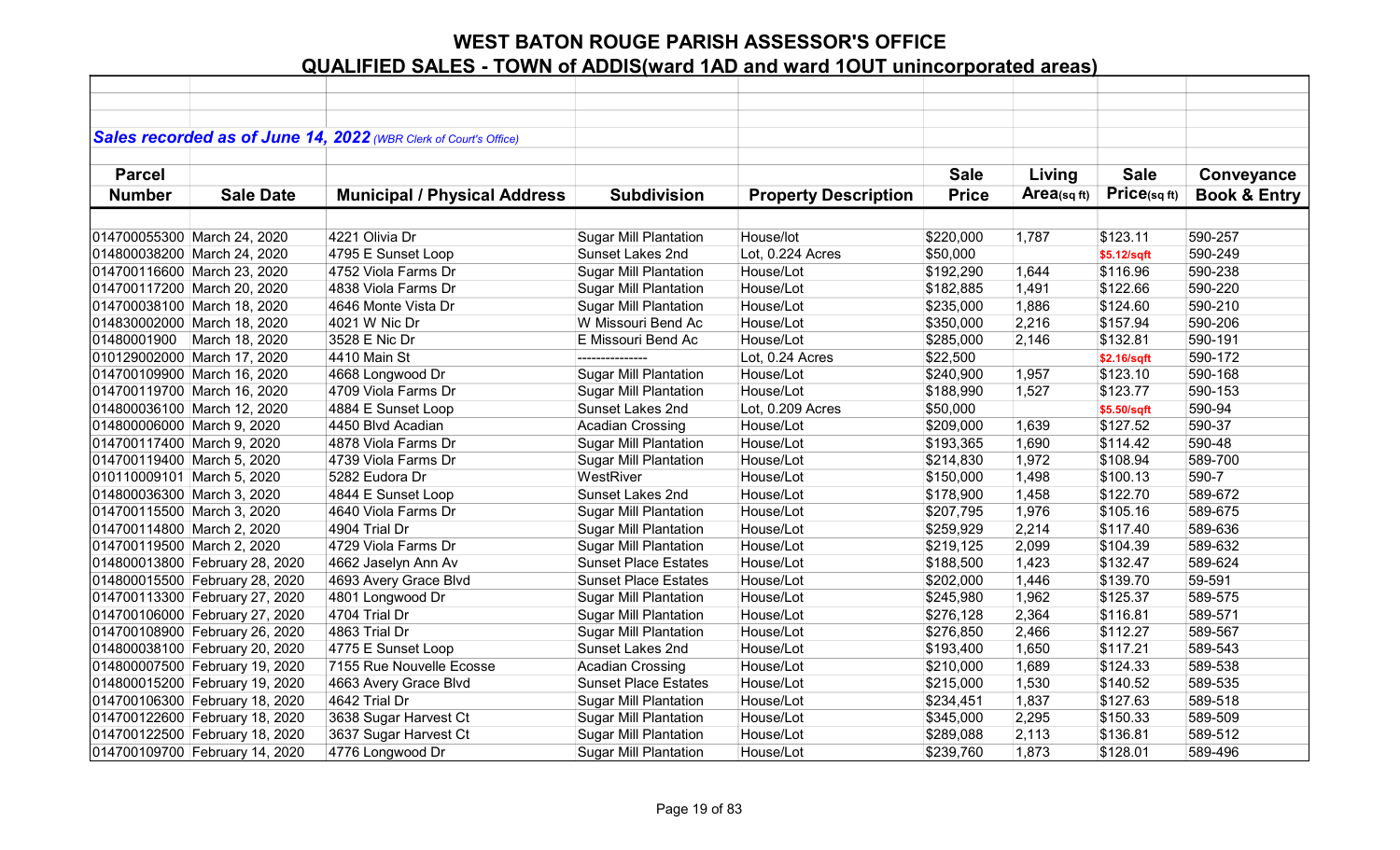|               |                                                                | Sales recorded as of June 14, 2022 (WBR Clerk of Court's Office) |                              |                                      |              |            |              |                         |
|---------------|----------------------------------------------------------------|------------------------------------------------------------------|------------------------------|--------------------------------------|--------------|------------|--------------|-------------------------|
|               |                                                                |                                                                  |                              |                                      |              |            |              |                         |
| <b>Parcel</b> |                                                                |                                                                  |                              |                                      | <b>Sale</b>  | Living     | <b>Sale</b>  | Conveyance              |
| <b>Number</b> | <b>Sale Date</b>                                               | <b>Municipal / Physical Address</b>                              | <b>Subdivision</b>           | <b>Property Description</b>          | <b>Price</b> | Area(sqft) | Price(sq ft) | <b>Book &amp; Entry</b> |
|               |                                                                |                                                                  |                              |                                      |              |            |              |                         |
|               | 014700116000 February 12, 2020                                 | 4690 Viola Farms Dr                                              | <b>Sugar Mill Plantation</b> | House/Lot                            | \$189,730    | 1,612      | \$117.70     | 589-315                 |
|               | 010110008000 February 11, 2020                                 | 5062 Eudroa Dr                                                   | WestRiver                    | House/Lot                            | \$122,500    | 1,120      | \$109.38     | 589-296                 |
|               | 014700110000 February 7, 2020                                  | 4662 Longwood Dr                                                 | <b>Sugar Mill Plantation</b> | House/Lot                            | \$270,933    | 2,347      | \$115.44     | 589-278                 |
|               | 014800034000 February 7, 2020                                  | 4635 Aubrey Ann Dr                                               | <b>Sunset Lakes</b>          | House/Lot                            | \$194,900    | 1,429      | \$136.39     | 589-262                 |
|               | 014800038600 February 4, 2020                                  | 4883 E Sunset Loop                                               | Sunset Lakes 2nd             | House/Lot                            | \$188,900    | 1,557      | \$121.32     | 589-223                 |
|               |                                                                |                                                                  | Sunset Lakes 2nd             | Lot, 0.259 Acres                     | \$50,000     |            |              | 589-226                 |
|               | 014800038900 February 4, 2020<br>014800038700 February 4, 2020 | 7037 Easy St                                                     | Sunset Lakes 2nd             | Lot, 0.235 Acres                     | \$50,000     |            | \$4.42/sqft  | 589-229                 |
|               |                                                                | 4893 E Sunset Loop                                               | Sunset Lakes 2nd             |                                      |              |            | \$4.90/sqft  | 589-232                 |
|               | 014800038500 February 4, 2020                                  | 4863 E Sunset Loop                                               | <b>Sunset Lakes 2nd</b>      | Lot, 0.224 Acres                     | \$50,000     |            | \$5.12/sqft  | 589-235                 |
|               | 014800038400 February 4, 2020                                  | 4843 E Sunset Loop                                               | Sunset Lakes 2nd             | Lot, 0.224 Acres<br>Lot, 0.209 Acres | \$50,000     |            | \$5.12/sqft  | 589-238                 |
|               | 014800037600 February 4, 2020                                  | 7048 E Sunset Loop                                               |                              |                                      | \$50,000     |            | \$5.49/sqft  |                         |
|               | 014800036700 February 4, 2020                                  | 4772 E Sunset Loop                                               | Sunset Lakes 2nd             | Lot, 0.209 Acres                     | \$50,000     |            | \$5.49/sqft  | 589-241                 |
|               | 010110008800 January 31, 2020                                  | 5242 Eudroa Dr                                                   | WestRiver                    | Mobile Home/Lot                      | \$35,000     |            | n/a          | 589-154                 |
|               | 014700064900 January 31, 2020                                  | 4361 Trial Dr                                                    | <b>Sugar Mill Plantation</b> | House/Lot                            | \$225,900    | 1,960      | \$115.26     | 589-181                 |
|               | 014700063300 January 31, 2020                                  | 4257 Sandbar Dr                                                  | <b>Sugar Mill Plantation</b> | House/Lot                            | \$249,000    | 1,604      | \$155.24     | 589-178                 |
|               | 014700112300 January 31, 2020                                  | 4643 Longwood Dr                                                 | <b>Sugar Mill Plantation</b> | House/Lot                            | \$239,740    | 1,879      | \$127.59     | 589-184                 |
|               | 014700114500 January 30, 2020                                  | 4874 Trial Dr                                                    | <b>Sugar Mill Plantation</b> | House/Lot                            | \$289,375    | 2,603      | \$111.17     | 589-110                 |
|               | 014700021600 January 29, 2020                                  | 3329 Gladys Dr                                                   | <b>Missouri Acres</b>        | House/Lot                            | \$240,000    | 2,186      | \$109.79     | 589-94                  |
|               | 014700065700 January 17, 2020                                  | 4575 Trial Dr                                                    | <b>Sugar Mill Plantation</b> | House/Lot                            | \$299,900    | 2,600      | \$115.35     | 588-693                 |
|               | 014700105800 January 15, 2020                                  | 4744 Trial Dr                                                    | <b>Sugar Mill Plantation</b> | House/Lot                            | \$295,818    | 2,606      | \$113.51     | 588-581                 |
|               | 014700115800 January 15, 2020                                  | 4670 Viola Farms Dr                                              | <b>Sugar Mill Plantation</b> | House/Lot                            | \$192,600    | 1,641      | \$117.37     | 588-585                 |
|               | 014800037000 January 14, 2020                                  | 4712 E Sunset Loop                                               | <b>Sunset Lakes 2nd</b>      | House/Lot                            | \$187,900    | 1,632      | \$115.13     | 588-572                 |
|               | 010129001200 January 10, 2020                                  | 4312 Main St                                                     | ---------------              | House/Lot                            | \$100,000    | 1,313      | \$76.16      | 588-563                 |
|               | 014700109500 December 30, 2019                                 | 6693 Linwood Dr                                                  | <b>Sugar Mill Plantation</b> | House/Lot                            | \$260,201    | 2,223      | \$117.05     | 588-396                 |
|               | 014700110200 December 30, 2019                                 | 4652 Longwood Dr                                                 | <b>Sugar Mill Plantation</b> | House/Lot                            | \$280,459    | 2,501      | \$112.14     | 588-400                 |
|               | 014700109000 December 30, 2019                                 | 4873 Trial Dr                                                    | <b>Sugar Mill Plantation</b> | House/Lot                            | \$259,910    | 2,217      | \$117.24     | 588-404                 |
|               | 014700118500 December 30, 2019                                 | 4851 Viola Farms Dr                                              | <b>Sugar Mill Plantation</b> | House/Lot                            | \$189,900    | 1,641      | \$115.72     | 588-408                 |
|               | 014700084600 December 30, 2019                                 | 6674 Little Hope Dr                                              | <b>Sugar Mill Plantation</b> | House/Lot                            | \$193,000    | 1,609      | \$119.95     | 588-465                 |
|               | 014800036900 December 23, 2019                                 | 4732 E Sunset Loop                                               | Sunset Lakes 2nd             | House/Lot                            | \$188,500    | 1,542      | \$122.24     | 588-59                  |
|               | 014700110100 December 20, 2019                                 | 4656 Lomgwood Dr                                                 | <b>Sugar Mill Plantation</b> | House/Lot                            | \$245,465    | 1,962      | \$125.11     | 588-26                  |
|               | 014700116100 December 20, 2019                                 | 4702 Viola Farms Dr                                              | <b>Sugar Mill Plantation</b> | House/Lot                            | \$191,980    | 1,531      | \$125.40     | 588-30                  |
|               | 014700115900 December 20, 2019                                 | 4680 Viola Farms Dr                                              | <b>Sugar Mill Plantation</b> | House/Lot                            | \$218,260    | 2,091      | \$104.38     | 588-49                  |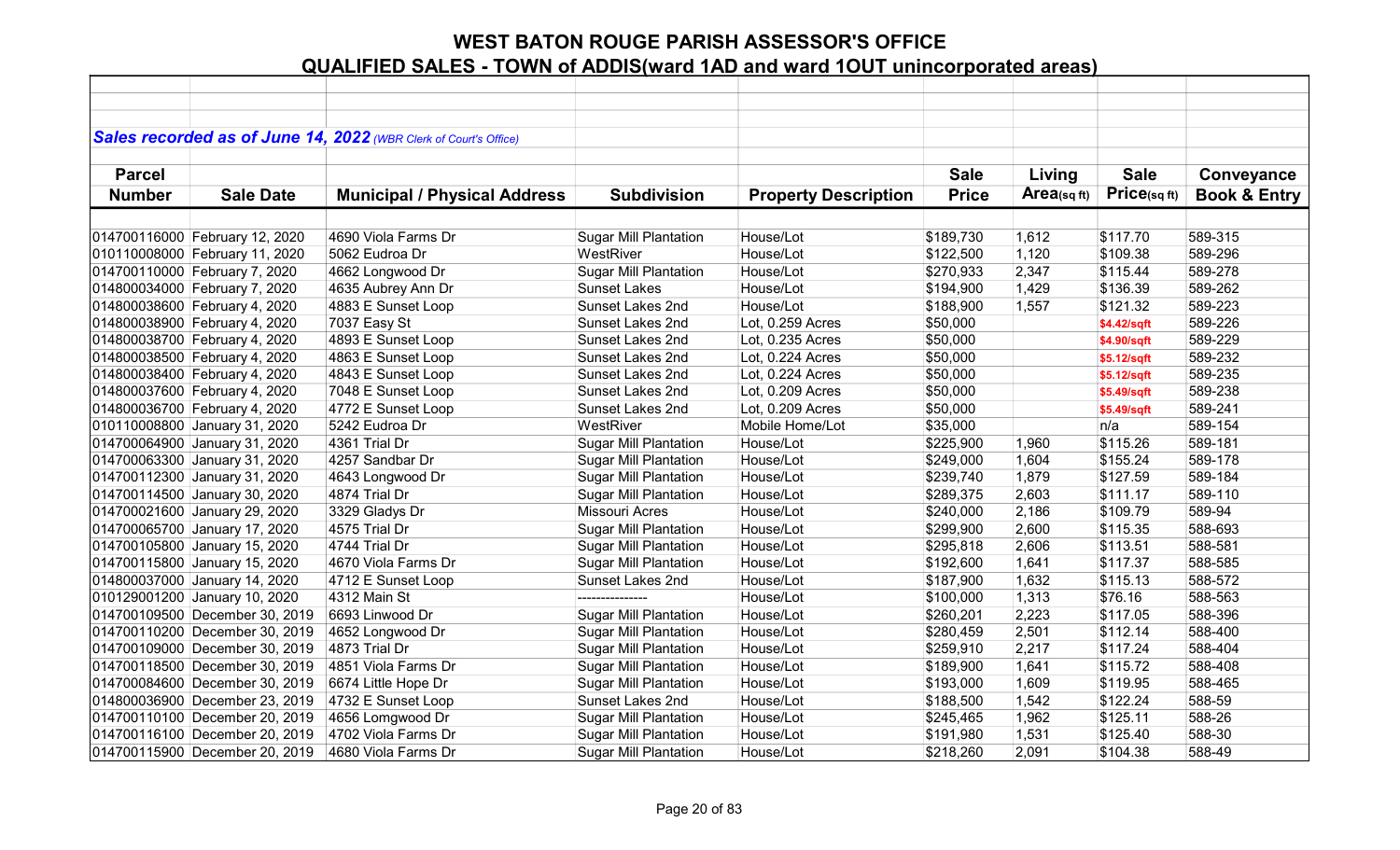|               |                                | Sales recorded as of June 14, 2022 (WBR Clerk of Court's Office) |                              |                             |              |            |              |                         |
|---------------|--------------------------------|------------------------------------------------------------------|------------------------------|-----------------------------|--------------|------------|--------------|-------------------------|
|               |                                |                                                                  |                              |                             |              |            |              |                         |
| <b>Parcel</b> |                                |                                                                  |                              |                             | <b>Sale</b>  | Living     | <b>Sale</b>  | Conveyance              |
| <b>Number</b> | <b>Sale Date</b>               | <b>Municipal / Physical Address</b>                              | <b>Subdivision</b>           | <b>Property Description</b> | <b>Price</b> | Area(sqft) | Price(sqft)  | <b>Book &amp; Entry</b> |
|               |                                |                                                                  |                              |                             |              |            |              |                         |
|               | 014700105300 December 19, 2019 | 6531 Union Dr                                                    | <b>Sugar Mill Plantation</b> | House/Lot                   | \$276,930    | 2,459      | \$112.62     | 588-34                  |
|               | 014700116200 December 19, 2019 | 4712 Viola Farms Dr                                              | <b>Sugar Mill Plantation</b> | House/Lot                   | \$211,740    | 1,974      | \$107.26     | 588-38                  |
|               | 014700117900 December 17, 2019 | 6716 Benoit Dr                                                   | <b>Sugar Mill Plantation</b> | House/Lot                   | \$186,410    | 1,524      | \$122.32     | 587-669                 |
|               | 014700109100 December 17, 2019 | 4883 Trial Dr                                                    | <b>Sugar Mill Plantation</b> | House/Lot                   | \$301,629    | 2,603      | \$115.88     | 587-673                 |
|               | 014800007900 December 12, 2019 | 7120 Rue Nouvelle Ecosse                                         | <b>Acadian Crossing</b>      | House/Lot                   | \$230,000    | 1,854      | \$124.06     | 587-557                 |
|               | 014700110700 December 4, 2019  | 4640 Longwood Dr                                                 | <b>Sugar Mill Plantation</b> | House/Lot                   | \$237,520    | 1,836      | \$129.37     | 587-498                 |
|               | 010130008300 December 3, 2019  | 4663 Eudora Dr                                                   | WestRiver                    | House/Lot                   | \$85,000     | 1,040      | \$81.73      | 587-486                 |
|               | 010110008300 December 3, 2019  | 5125 Myrle Dr                                                    | WestRiver                    | House/Lot                   | \$192,000    | 1,531      | \$125.41     | 587-465                 |
|               | 014700117600 December 2, 2019  | 4898 Viola Farms Dr                                              | <b>Sugar Mill Plantation</b> | House/Lot                   | \$192,931    | 1,639      | \$117.71     | 587-471                 |
|               | 014700117500 December 2, 2019  | 4888 Viola Farms Dr                                              | <b>Sugar Mill Plantation</b> | House/Lot                   | \$209,895    | 1,974      | \$106.33     | 587-475                 |
|               | 014700118300 December 2, 2019  | 4891 Viola Farms Dr                                              | <b>Sugar Mill Plantation</b> | House/Lot                   | \$194,425    | 1,527      | \$127.32     | 587-479                 |
|               | 014700104300 November 26, 2019 | 4642 Belle Vue Dr                                                | <b>Sugar Mill Plantation</b> | House/Lot                   | \$205,895    | 1,971      | \$104.46     | 587-421                 |
|               | 014700101700 November 22, 2019 | 4837 Belle Vue Dr                                                | <b>Sugar Mill Plantation</b> | House/Lot                   | \$212,000    | 1,903      | \$111.40     | 587-386                 |
|               | 014700124500 November 22, 2019 |                                                                  | <b>Sugar Mill Plantation</b> | $ $ Lots $(55)$             | \$2,556,550  |            | \$46,483/lot | 587-390                 |
|               | 014700102400 November 22, 2019 | 4876 Belle Vue Dr                                                | <b>Sugar Mill Plantation</b> | House/Lot                   | \$203,690    | 1,901      | \$107.15     | 587-398                 |
|               | 014700115700 November 20, 2019 | 4660 Viola Farms Dr                                              | <b>Sugar Mill Plantation</b> | House/Lot                   | \$221,192    | 2,134      | \$103.65     | 587-305                 |
|               | 014800033100 November 18, 2019 | 4788 Aubrey Ann Dr                                               | <b>Sunset Lakes</b>          | House/Lot                   | \$180,000    | 1,352      | \$133.14     | 587-235                 |
|               | 014840004100 November 13, 2019 | 7459 Jeff Ct                                                     | Addis Place                  | House/Lot                   | \$129,900    | 1,040      | \$124.90     | 587-177                 |
|               | 014800036400 November 12, 2019 | 4824 E Sunset Loop                                               | Sunset Lakes 2nd             | House/Lot                   | \$188,500    | 1,531      | \$123.12     | 587-139                 |
|               | 014700117100 November 8, 2019  | 4818 Viola Farms Dr                                              | Sugar Mill Plantation        | House/Lot                   | \$194,315    | 1,640      | \$118.48     | 587-135                 |
|               | 014700109200 November 6, 2019  | 6683 Linwood Dr                                                  | <b>Sugar Mill Plantation</b> | House/Lot                   | \$244,394    | 1,964      | \$124.44     | 587-109                 |
|               | 014700066500 November 5, 2019  | 4102 Anchorage Dr                                                | <b>Sugar Mill Plantation</b> | House/Lot                   | \$221,000    | 1,630      | \$135.58     | 587-91                  |
|               | 014700110500 November 5, 2019  | 4644 Longwood Dr                                                 | <b>Sugar Mill Plantation</b> | House/Lot                   | \$259,665    | 2,218      | \$117.07     | 587-99                  |
|               | 014700019000 November 4, 2019  | 3335 Rivers Edge Dr                                              | Missouri Acres               | House/Lot                   | \$225,000    | 2,156      | \$104.36     | 587-88                  |
|               | 014700117800 October 31, 2019  | 6706 Benoit Dr                                                   | <b>Sugar Mill Plantation</b> | House/Lot                   | \$201,745    | 1,689      | \$119.45     | 587-80                  |
|               | 014700113400 October 31, 2019  | 4805 Longwood Dr                                                 | <b>Sugar Mill Plantation</b> | House/Lot                   | \$258,142    | 2,217      | \$116.44     | 587-84                  |
|               | 014840003002 October 29, 2019  | 7454 S River Rd                                                  |                              | House/Lot                   | \$340,000    | 2,619      | \$129.82     | 587-17                  |
|               | 014700109300 October 29, 2019  | 6687 Linwood Dr                                                  | <b>Sugar Mill Plantation</b> | House/Lot                   | \$269,890    | 2,355      | \$114.60     | 587-20                  |
|               | 014700111000 October 29, 2019  | 6691 Union Dr                                                    | <b>Sugar Mill Plantation</b> | House/Lot                   | \$244,700    | 1,962      | \$124.72     | 587-24                  |
|               | 014700118100 October 24, 2019  | 6736 Benoit Dr                                                   | <b>Sugar Mill Plantation</b> | House/Lot                   | \$184,435    | 1,515      | \$121.74     | 586-665                 |
|               | 014800036800 October 22, 2019  | 4752 E Sunset Loop                                               | Sunset Lakes 2nd             | House/Lot                   | \$183,500    | 1,527      | \$120.17     | 586-645                 |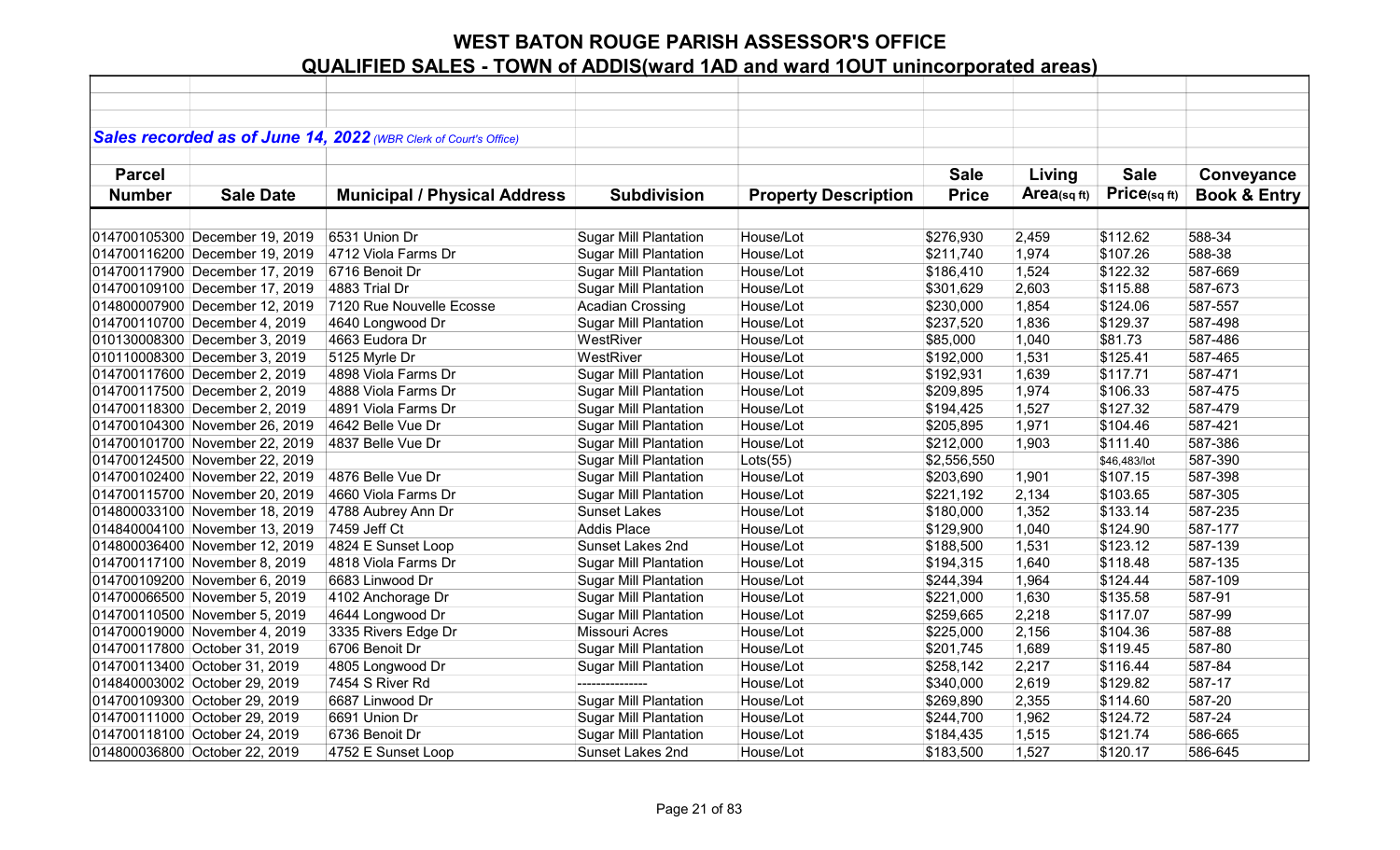|               |                                                 | Sales recorded as of June 14, 2022 (WBR Clerk of Court's Office) |                              |                             |              |             |              |                         |
|---------------|-------------------------------------------------|------------------------------------------------------------------|------------------------------|-----------------------------|--------------|-------------|--------------|-------------------------|
|               |                                                 |                                                                  |                              |                             |              |             |              |                         |
| <b>Parcel</b> |                                                 |                                                                  |                              |                             | <b>Sale</b>  | Living      | <b>Sale</b>  | Conveyance              |
| <b>Number</b> | <b>Sale Date</b>                                | <b>Municipal / Physical Address</b>                              | <b>Subdivision</b>           | <b>Property Description</b> | <b>Price</b> | Area(sq ft) | Price(sq ft) | <b>Book &amp; Entry</b> |
|               |                                                 |                                                                  |                              |                             |              |             |              |                         |
|               | 010120003602 October 21, 2019                   | 7668 Ed Lejeune St                                               |                              | Lot, 1.2 Acres              | \$82,500     |             | \$1.58/sqft  | 586-634                 |
|               | 014800015000 October 18, 2019                   | 4643 Avery Grace Blvd                                            | <b>Sunset Place Estates</b>  | House/Lot                   | \$199,900    | 1,458       | \$137.11     | 586-618                 |
|               | 014700107000 October 18, 2019                   | 4647 Trial Dr                                                    | <b>Sugar Mill Plantation</b> | House/Lot                   | \$244,110    | 1,958       | \$124.67     | 586-624                 |
|               | 010150003201 October 17, 2019                   | 4152 Main St                                                     | 1st Subd of Addis            | House/Lot                   | \$125,000    | 1,172       | \$106.66     | 586-601                 |
|               | 014820006200 October 16, 2019                   | 3836 Bird Heights Av                                             | <b>Bird Heights</b>          | House/Lot                   | \$189,500    | 1,654       | \$114.57     | 586-598                 |
|               | 014700119600 October 15, 2019                   | 4719 Viola Farms Dr                                              | <b>Sugar Mill Plantation</b> | House/Lot                   | \$193,102    | 1,644       | \$117.46     | 586-572                 |
|               | 014800037300 October 8, 2019                    | 7089 E Sunset Loop                                               | Sunset Lakes 2nd             | House/Lot                   | \$186,900    | 1,627       | \$114.87     | 586-474                 |
|               | 010120003601 October 4, 2019                    | 7648 Ed Lejeune St                                               | ---------------              | Lot, 1.15 Acres             | \$78,500     |             | \$1.57/sqft  | 586-359                 |
|               | 014700119100 October 4, 2019                    | 4769 Viola Farms Dr                                              | <b>Sugar Mill Plantation</b> | House/Lot                   | \$189,830    | 1,613       | \$117.69     | 586-369                 |
|               | 014700035100 October 3, 2019                    | 4536 Little Hope Dr                                              | <b>Sugar Mill Plantation</b> | House/Lot                   | \$238,900    | 1,874       | \$127.48     | 586-316                 |
|               | 014700062300 October 3, 2019                    | 4372 Trial Dr                                                    | <b>Sugar Mill Plantation</b> | House/Lot                   | \$225,900    | 1,686       | \$133.99     | 586-352                 |
|               | 014820016300 October 2, 2019                    | 3454 Plantation Ridge Dr                                         | <b>Plantation Ridge</b>      | House/Lot                   | \$190,000    | 1,498       | \$126.84     | 586-294                 |
|               | 014700106900 October 2, 2019                    | 4627 Trial Dr                                                    | <b>Sugar Mill Plantation</b> | House/Lot                   | \$276,710    | 2,465       | \$112.26     | 586-304                 |
|               | 014700115400 October 1, 2019                    | 4630 Viola Farms Dr                                              | <b>Sugar Mill Plantation</b> | House/Lot                   | \$218,935    | 2,096       | \$104.45     | 586-278                 |
|               | 014700107400 October 1, 2019                    | 4729 Trial Dr                                                    | <b>Sugar Mill Plantation</b> | House/Lot                   | \$289,689    | 2,593       | \$111.72     | 586-282                 |
|               | 105700001900 September 27, 2019                 | Australia Plantation(southern end of parish)                     |                              | 23 Acres, Batture           | \$800        |             | n/a          | 586-229                 |
|               | 014700061700 September 27, 2019                 | 4556 Trial Dr                                                    | <b>Sugar Mill Plantation</b> | House/Lot                   | \$250,000    | 1,848       | \$135.28     | 586-240                 |
|               |                                                 | 014700104600 September 27, 2019 6724 Viola Farms Dr              | <b>Sugar Mill Plantation</b> | House/Lot                   | \$201,630    | 1,818       | \$110.91     | 586-246                 |
|               | 010110009200 September 26, 2019                 | 5302 Eudora Dr                                                   | WestRiver                    | House/Lot                   | \$108,000    | 1,075       | \$100.47     | 586-213                 |
|               | 014700053100 September 26, 2019                 | 4075 Carolina Dr                                                 | <b>Sugar Mill Plantation</b> | House/Lot                   | \$199,999    | 1,551       | \$128.95     | 586-224                 |
|               | 014800036600 September 24, 2019                 | 4792 E Sunset Loop                                               | Sunset Lakes 2nd             | House/Lot                   | \$185,900    | 1,541       | \$120.64     | 586-171                 |
|               | 014700061100 September 23, 2019                 | 4106 Carolina Dr                                                 | <b>Sugar Mill Plantation</b> | House/Lot                   | \$196,000    | 1,473       | \$133.06     | 586-145                 |
|               | 014800012300 September 20, 2019                 | 4816 Jaselyn Ann Av                                              | <b>Sunset Place Estates</b>  | House/Lot                   | \$193,000    | 1,570       | \$122.93     | 586-133                 |
|               | 014700106700 September 20, 2019                 | 4585 Trial Dr                                                    | <b>Sugar Mill Plantation</b> | House/Lot                   | \$259,165    | 2,220       | \$116.74     | 586-136                 |
|               | 014700119300 September 19, 2019                 | 4749 Viola Farms Dr                                              | <b>Sugar Mill Plantation</b> | House/Lot                   | \$187,040    | 1,513       | \$123.62     | 586-41                  |
|               | 014700115200 September 19, 2019                 | 4610 Viola Farms Dr                                              | <b>Sugar Mill Plantation</b> | House/Lot                   | \$204,935    | 1,899       | \$107.92     | 586-45                  |
|               | 014700110800 September 19, 2019                 | 4638 Longwood Dr                                                 | <b>Sugar Mill Plantation</b> | House/Lot                   | \$281,210    | 2,462       | \$114.22     | 586-49                  |
|               | 014700054100 September 17, 2019 6792 Eliza Dr   |                                                                  | <b>Sugar Mill Plantation</b> | House/Lot                   | \$190,000    | 1,477       | \$128.64     | 585-678                 |
|               | 014700113900 September 17, 2019 6686 Linwood Dr |                                                                  | <b>Sugar Mill Plantation</b> | House/Lot                   | \$259,525    | 2,219       | \$116.96     | 585-681                 |
|               | 014700111100 September 17, 2019                 | 4628 Longwood Dr                                                 | <b>Sugar Mill Plantation</b> | House/Lot                   | \$279,385    | 2,371       | \$117.83     | 585-685                 |
|               | 014700091800 September 10, 2019 4180 Union Dr   |                                                                  | <b>Sugar Mill Plantation</b> | House/Lot                   | \$255,000    | 2,225       | \$114.61     | 585-649                 |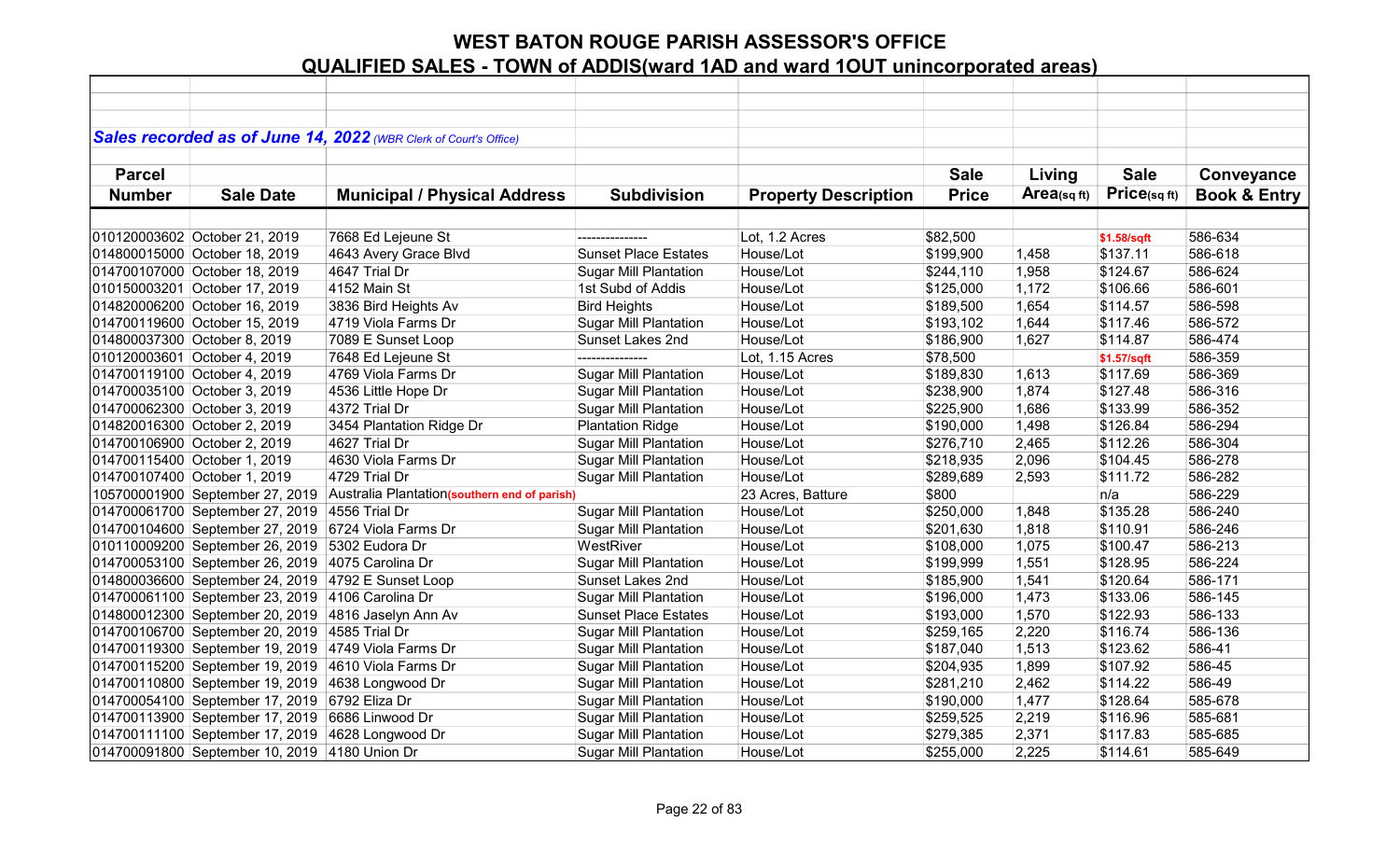|                             |                                | Sales recorded as of June 14, 2022 (WBR Clerk of Court's Office) |                              |                             |              |             |             |                         |
|-----------------------------|--------------------------------|------------------------------------------------------------------|------------------------------|-----------------------------|--------------|-------------|-------------|-------------------------|
|                             |                                |                                                                  |                              |                             |              |             |             |                         |
| <b>Parcel</b>               |                                |                                                                  |                              |                             | <b>Sale</b>  | Living      | <b>Sale</b> | Conveyance              |
| <b>Number</b>               | <b>Sale Date</b>               | <b>Municipal / Physical Address</b>                              | <b>Subdivision</b>           | <b>Property Description</b> | <b>Price</b> | Area(sq ft) | Price(sqft) | <b>Book &amp; Entry</b> |
|                             |                                |                                                                  |                              |                             |              |             |             |                         |
|                             | 014700067500 September 5, 2019 | 6715 Marengo Dr                                                  | <b>Sugar Mill Plantation</b> | House/Lot                   | \$220,000    | 1,652       | \$133.17    | 585-564                 |
|                             | 014700018400 September 5, 2019 | 3237 River Edge Dr                                               | Missouri Acres               | House/Lot                   | \$237,000    | 2,116       | \$112.00    | 585-585                 |
|                             | 014800035800 September 3, 2019 | 4829 Aubrey Ann Dr                                               | <b>Sunset Lakes</b>          | House/Lot                   | \$184,000    | 1,447       | \$127.16    | 585-527                 |
|                             | 014800028100 September 3, 2019 | 4775 E Sunset Loop                                               | Sunset Lakes 2nd             | Lot, 0.224 Acres            | \$50,000     |             | \$5.12/sqft | 585-542                 |
|                             | 014800038800 September 3, 2019 | 7067 Easy St                                                     | Sunset Lakes 2nd             | Lot, 0.215 Acres            | \$50,000     |             | \$5.33/sqft | 585-545                 |
|                             | 014800037700 September 3, 2019 | 7068 E Sunset Loop                                               | Sunset Lakes 2nd             | Lot, 0.209 Acres            | \$50,000     |             | \$5.49/sqft | 585-548                 |
|                             | 014700116700 September 3, 2019 | 4762 Viola Farms Dr                                              | <b>Sugar Mill Plantation</b> | House/Lot                   | \$218,760    | 2,093       | \$104.52    | 585-551                 |
|                             | 014700052200 August 30, 2019   | 3963 Carolina Dr                                                 | <b>Sugar Mill Plantation</b> | House/Lot                   | \$218,000    | 1,766       | \$123.44    | 585-509                 |
|                             | 014700102300 August 29, 2019   | 4959 Belle Vue Dr                                                | <b>Sugar Mill Plantation</b> | House/Lot                   | \$196,390    | 1,685       | \$116.55    | 585-466                 |
|                             | 014700115100 August 29, 2019   | 6714 Viola Farms Dr                                              | Sugar Mill Plantation        | House/Lot                   | \$191,280    | 1,646       | \$116.21    | 585-470                 |
|                             | 014700108800 August 29, 2019   | 4857 Trial Dr                                                    | <b>Sugar Mill Plantation</b> | House/Lot                   | \$292,305    | 2,629       | \$111.18    | 585-474                 |
|                             | 014700020900 August 29, 2019   | 3203 Gladys Dr                                                   | <b>Missouri Acres</b>        | House/Lot                   | \$285,000    | 2,299       | \$123.97    | 585-485                 |
|                             | 014800008200 August 28, 2019   | 7145 Rue Grand Pre                                               | <b>Acadian Crossing</b>      | House/Lot                   | \$185,000    | 1,453       | \$127.32    | 585-412                 |
|                             | 014700115300 August 27, 2019   | 4620 Viola Farms Dr                                              | <b>Sugar Mill Plantation</b> | House/Lot                   | \$189,900    | 1,635       | \$116.15    | 585-390                 |
|                             | 014800037100 August 27, 2019   | 4702 E Sunset Loop                                               | Sunset Lakes 2nd             | House/Lot                   | \$186,900    | 1,563       | \$119.58    | 585-394                 |
|                             | 014800038300 August 27, 2019   | 4803 E Sunset Loop                                               | Sunset Lakes 2nd             | House/Lot                   | \$189,400    | 1,556       | \$121.72    | 585-397                 |
|                             | 014700005703 August 23, 2019   | 3064 Cattle Ln                                                   |                              | House/Lot                   | \$235,000    | 1,619       | \$145.15    | 585-332                 |
|                             | 014830005000 August 23, 2019   | 3736 E Nic Dr                                                    | East Missouri Bend           | House/Lot                   | \$160,000    | 2,420       | \$66.12     | 585-336                 |
|                             | 014800037900 August 20, 2019   | 4735 E Sunset Loop                                               | Sunset Lakes 2nd             | House/Lot                   | \$186,000    | 1,526       | \$121.89    | 585-288                 |
|                             | 014700066000 August 20, 2019   | 4038 Anchorage Dr                                                | <b>Sugar Mill Plantation</b> | House/Lot                   | \$215,000    | 1,767       | \$121.68    | 585-291                 |
|                             | 014840001300 August 19, 2019   | 7650 S River Rd                                                  |                              | House/Lot                   | \$180,000    | 1,746       | \$103.09    | 585-268                 |
|                             | 010110009500 August 19, 2019   | 5342 Eudora Dr                                                   | WestRiver                    | House/Lot                   | \$160,000    | 1,281       | \$124.90    | 585-285                 |
|                             | 014700068700 August 14, 2019   | 4126 Stonewall Dr                                                | <b>Sugar Mill Plantation</b> | House/Lot                   | \$247,200    | 2,218       | \$111.45    | 585-308                 |
|                             | 014700116800 August 12, 2019   | 4772 Viola Farms Dr                                              | <b>Sugar Mill Plantation</b> | House/Lot                   | \$185,030    | 1,485       | \$124.60    | 585-165                 |
| 014700119200 August 8, 2019 |                                | 4759 Viola Farms Dr                                              | <b>Sugar Mill Plantation</b> | House/Lot                   | \$192,344    |             | n/a         | 585-126                 |
| 014700118000 August 8, 2019 |                                | 6726 Benoit Dr                                                   | <b>Sugar Mill Plantation</b> | House/Lot                   | \$195,625    | 1,644       | \$118.99    | 585-130                 |
| 014700118400 August 7, 2019 |                                | 4871 Viola Farms Dr                                              | <b>Sugar Mill Plantation</b> | House/Lot                   | \$207,665    | 1,974       | \$105.20    | 585-92                  |
| 014700120100 August 7, 2019 |                                | 4657 Viola Farms Dr                                              | <b>Sugar Mill Plantation</b> | House/Lot                   | \$190,885    | 1,639       | \$116.46    | 585-96                  |
| 014700115600 August 7, 2019 |                                | 4650 Viola Farms Dr                                              | <b>Sugar Mill Plantation</b> | House/Lot                   | \$201,205    | 1,824       | \$110.31    | 585-100                 |
| 014700102800 August 6, 2019 |                                | 4794 Belle Vue Dr                                                | Sugar Mill Plantation        | House/Lot                   | \$200,000    | 1,808       | \$110.62    | 585-73                  |
| 014700076300 August 6, 2019 |                                | 4078 Union Dr                                                    | <b>Sugar Mill Plantation</b> | House/Lot                   | \$240,340    | 1,808       | \$132.93    | 585-81                  |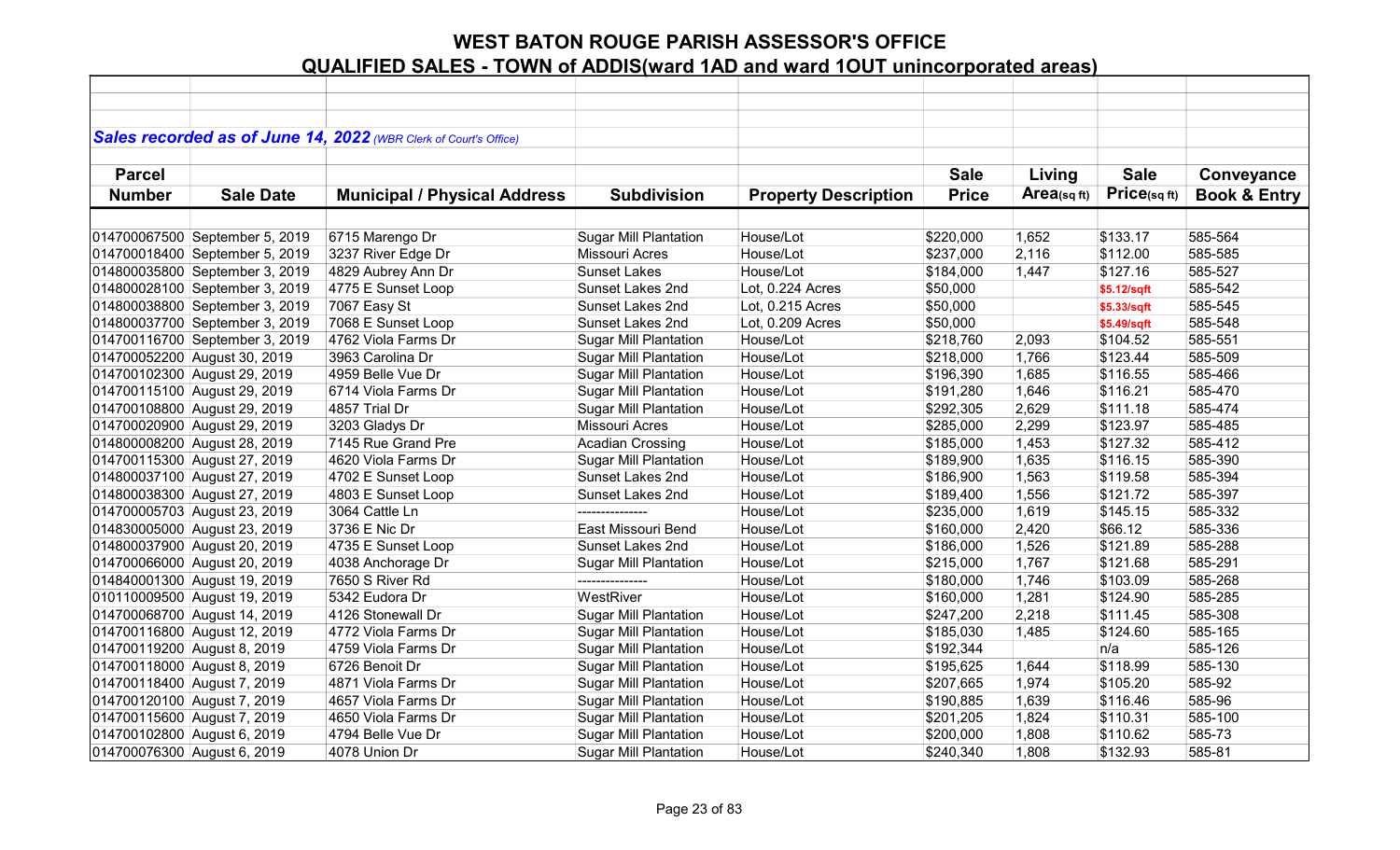|                             |                  | Sales recorded as of June 14, 2022 (WBR Clerk of Court's Office) |                              |                             |              |                |               |                         |
|-----------------------------|------------------|------------------------------------------------------------------|------------------------------|-----------------------------|--------------|----------------|---------------|-------------------------|
|                             |                  |                                                                  |                              |                             |              |                |               |                         |
| <b>Parcel</b>               |                  |                                                                  |                              |                             | <b>Sale</b>  | Living         | <b>Sale</b>   | Conveyance              |
| <b>Number</b>               | <b>Sale Date</b> | <b>Municipal / Physical Address</b>                              | <b>Subdivision</b>           | <b>Property Description</b> | <b>Price</b> | Area(sq $ft$ ) | Price(sqft)   | <b>Book &amp; Entry</b> |
|                             |                  |                                                                  |                              |                             |              |                |               |                         |
| 014700022500 August 6, 2019 |                  | 3825 Poplar Grove Dr                                             | <b>Sugar Mill Plantation</b> | House/Lot                   | \$200,000    | 1,634          | \$122.40      | 585-85                  |
| 014800038600 August 1, 2019 |                  | 4883 E Sunset Loop                                               | Sunset Lakes 2nd             | Lot, 0.224 Acres            | \$50,000     |                | \$5.12/sqft   | 585-23                  |
| 014700117300 July 31, 2019  |                  | 4858 Viola Farms Dr                                              | <b>Sugar Mill Plantation</b> | House/Lot                   | \$210,700    | 1,899          | \$110.95      | 584-672                 |
| 014700094000 July 31, 2019  |                  | 6501 Union Dr                                                    | <b>Sugar Mill Plantation</b> | House/Lot                   | \$259,645    | 2,217          | \$117.12      | 584-677                 |
| 014700034600 July 30, 2019  |                  | 4723 Monte Vista Dr                                              | <b>Sugar Mill Plantation</b> | House/Lot                   | \$340,000    | 2,595          | \$131.02      | 584-656                 |
| 014700058500 July 29, 2019  |                  | 4128 Olivia Dr                                                   | <b>Sugar Mill Plantation</b> | House/Lot                   | \$193,000    | 1,471          | \$131.20      | 584-638                 |
| 010150001400 July 29, 2019  |                  | 4016 Harris Av                                                   | 1st Subd of Addis            | House/Lot                   | \$264,500    | 2,240          | \$118.08      | 584-647                 |
| 014700011600 July 26, 2019  |                  | 4274 Friendship Acres Rd                                         | <b>Friendship Acres</b>      | 2.35 Acres                  | \$34,000     |                | \$14,468/acre | 584-635                 |
| 014800017400 July 23, 2019  |                  | 4796 Avery Grace Blvd                                            | <b>Sunset Place Estates</b>  | House/Lot                   | \$212,100    | 1,563          | \$135.70      | 584-575                 |
| 014700116900 July 23, 2019  |                  | 4782 Viola Farms Dr                                              | <b>Sugar Mill Plantation</b> | House/Lot                   | \$193,047    | 1,640          | \$117.71      | 584-584                 |
| 014800036300 July 18, 2019  |                  | 4844 E Sunset Loop                                               | Sunset Lakes 2nd             | Lot, 0.209 Acres            | \$50,000     |                | \$5.49/sqft   | 584-516                 |
| 014800036500 July 18, 2019  |                  | 4804E Sunset Loop                                                | Sunset Lakes 2nd             | Lot, 0.209 Acres            | \$50,000     |                | \$5.49/sqft   | 584-519                 |
| 014800036900 July 18, 2019  |                  | 4732 E Sunset Loop                                               | Sunset Lakes 2nd             | Lot, 0.209 Acres            | \$50,000     |                | \$5.49/sqft   | 584-522                 |
| 014800037000 July 18, 2019  |                  | 4712 E Sunset Loop                                               | Sunset Lakes 2nd             | Lot, 0.209 Acres            | \$50,000     |                | \$5.49/sqft   | 584-525                 |
| 014700076000 July 17, 2019  |                  | 4130 Union Dr                                                    | <b>Sugar Mill Plantation</b> | House/Lot                   | \$284,500    | 2,352          | \$120.96      | 584-504                 |
| 014820015400 July 17, 2019  |                  | 3517 Plantation Ridge Dr                                         | <b>Plantation Ridge</b>      | House/Lot                   | \$153,000    | 1,388          | \$110.23      | 584-510                 |
| 014700025500 July 16, 2019  |                  | 4141 Poplar Grove Dr                                             | <b>Sugar Mill Plantation</b> | House/Lot                   | \$228,000    | 1,708          | \$133.49      | 584-470                 |
| 014700105500 July 11, 2019  |                  | 4806 Trial Dr                                                    | <b>Sugar Mill Plantation</b> | House/Lot                   | \$239,205    | 1,878          | \$127.37      | 584-433                 |
| 014700097800 July 9, 2019   |                  | 4021 Sandbar Dr                                                  | <b>Sugar Mill Plantation</b> | House/Lot                   | \$271,224    | 2,349          | \$115.46      | 584-411                 |
| 014700118200 July 9, 2019   |                  | 6740 Benoit Dr                                                   | <b>Sugar Mill Plantation</b> | House/Lot                   | \$212,630    | 1,973          | \$107.77      | 584-415                 |
| 014700114300 July 8, 2019   |                  | 4858 Trial Dr                                                    | <b>Sugar Mill Plantation</b> | House/Lot                   | \$258,955    | 2,221          | \$116.59      | 584-396                 |
| 014700117000 July 1, 2019   |                  | 4792 Viola Farms Dr                                              | <b>Sugar Mill Plantation</b> | House/Lot                   | \$221,863    | 2,087          | \$106.31      | 584-335                 |
| 014700113600 July 1, 2019   |                  | 6694 Linwood Dr                                                  | <b>Sugar Mill Plantation</b> | House/Lot                   | \$243,735    | 1,954          | \$124.74      | 584-339                 |
| 014700107700 June 28, 2019  |                  | 4789 Trial Dr                                                    | <b>Sugar Mill Plantation</b> | House/Lot                   | \$260,375    | 2,241          | \$116.19      | 584-315                 |
| 014700124400 June 28, 2019  |                  | 6506 Sugar Harvest Ct                                            | <b>Sugar Mill Plantation</b> | Lots(43)                    | \$2,117,750  |                | \$49,250/lot  | 584-324                 |
| 014700105400 June 25, 2019  |                  | 6521 Union Dr                                                    | <b>Sugar Mill Plantation</b> | House/Lot                   | \$244,790    | 1,962          | \$124.77      | 584-236                 |
| 014800012100 June 24, 2019  |                  | 4836 Jaselyn Ann Av                                              | <b>Sunset Place Estates</b>  | House/Lot                   | \$205,000    | 1,441          | \$142.26      | 584-213                 |
| 014700071400 June 21, 2019  |                  | 4239 Stonewall Dr                                                | <b>Sugar Mill Plantation</b> | House/Lot                   | \$244,000    | 1,871          | \$130.41      | 583-591                 |
| 014700074600 June 21, 2019  |                  | 3776 Union Dr                                                    | <b>Sugar Mill Plantation</b> | House/Lot                   | \$217,000    | 2,017          | \$107.59      | 574-193                 |
| 014800032600 June 19, 2019  |                  | 4738 Aubrey Ann Dr                                               | <b>Sunset Lakes</b>          | House/Lot                   | \$190,500    | 1,376          | \$138.44      | 583-459                 |
| 014800013200 June 18, 2019  |                  | 4724 Jaselyn Ann Av                                              | <b>Sunset Place Estates</b>  | House/Lot                   | \$192,000    | 1,448          | \$132.60      | 583-424                 |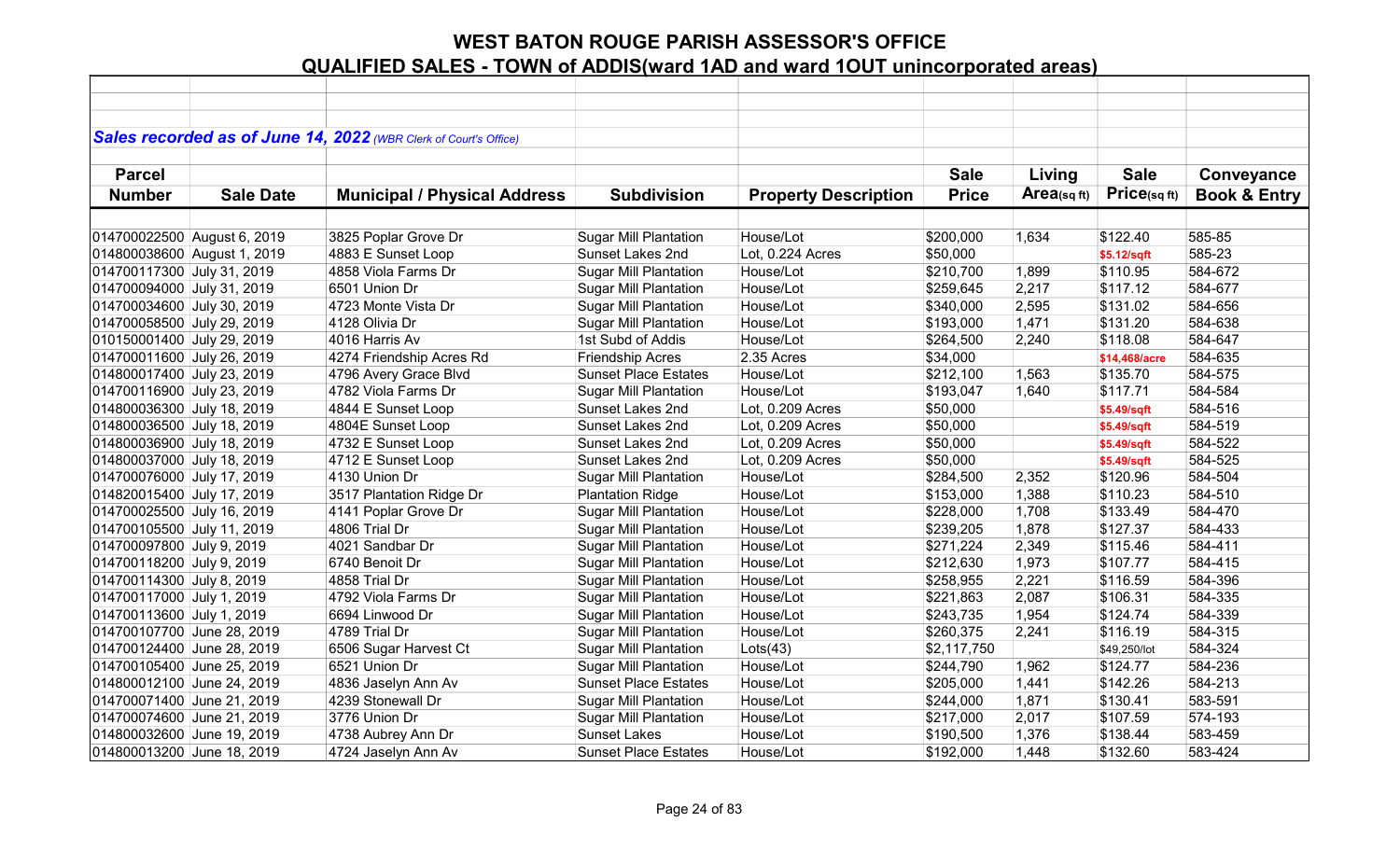|                             |                  | Sales recorded as of June 14, 2022 (WBR Clerk of Court's Office) |                              |                             |              |            |              |                         |
|-----------------------------|------------------|------------------------------------------------------------------|------------------------------|-----------------------------|--------------|------------|--------------|-------------------------|
|                             |                  |                                                                  |                              |                             |              |            |              |                         |
| <b>Parcel</b>               |                  |                                                                  |                              |                             | <b>Sale</b>  | Living     | <b>Sale</b>  | Conveyance              |
| <b>Number</b>               | <b>Sale Date</b> | <b>Municipal / Physical Address</b>                              | <b>Subdivision</b>           | <b>Property Description</b> | <b>Price</b> | Area(sqft) | Price(sqft)  | <b>Book &amp; Entry</b> |
|                             |                  |                                                                  |                              |                             |              |            |              |                         |
|                             |                  |                                                                  |                              |                             |              |            |              |                         |
| 014700108600 June 18, 2019  |                  | 4849 Trial Dr                                                    | <b>Sugar Mill Plantation</b> | House/Lot                   | \$259,510    | 2,247      | \$115.49     | 583-427                 |
| 014700113700 June 12, 2019  |                  | 6692 Linwood Dr                                                  | <b>Sugar Mill Plantation</b> | House/Lot                   | \$275,865    | 2,460      | \$112.14     | 583-336                 |
| 014700037100 June 11, 2019  |                  | 4342 Monte Vista Dr                                              | <b>Sugar Mill Plantation</b> | House/Lot                   | \$224,200    | 1,671      | \$134.17     | 583-317                 |
| 014700062500 June 4, 2019   |                  | 4352 Trial Dr                                                    | <b>Sugar Mill Plantation</b> | House/Lot                   | \$250,000    | 1,920      | \$130.21     | 583-150                 |
| 014700109400 June 3, 2019   |                  | 6689 Linwood Dr                                                  | <b>Sugar Mill Plantation</b> | House/Lot                   | \$241,442    | 1,957      | \$123.37     | 583-132                 |
| 014700108100 June 3, 2019   |                  | 6681 Union Dr                                                    | <b>Sugar Mill Plantation</b> | House/Lot                   | \$238,570    | 1,879      | \$126.97     | 583-136                 |
| 014800016700 May 23, 2019   |                  | 4819 Avery Grace Blvd                                            | <b>Sunset Place Estates</b>  | House/Lot                   | \$195,000    | 1,451      | \$134.39     | 582-543                 |
| 014700002200 May 22, 2019   |                  | 3329 River Landing Dr                                            | <b>River Landing</b>         | House/Lot                   | \$265,000    | 2,364      | \$112.10     | 582-526                 |
| 014700073500 May 20, 2019   |                  | 3645 Union Dr                                                    | <b>Sugar Mill Plantation</b> | House/Lot                   | \$235,000    | 1,899      | \$123.75     | 582-472                 |
| 014800008100 May 15, 2019   |                  | 7135 Rue Grand Pre                                               | <b>Acadian Crossing</b>      | House/Lot                   | \$190,000    | 1,489      | \$127.60     | 582-420                 |
| 014700111800 May 15, 2019   |                  | 4633 Longwood Dr                                                 | <b>Sugar Mill Plantation</b> | House/Lot                   | \$243,150    | 1,963      | \$123.87     | 582-431                 |
| 014700110400 May 13, 2019   |                  | 4646 Longwood Dr                                                 | <b>Sugar Mill Plantation</b> | House/Lot                   | \$236,970    | 1,841      | \$128.72     | 582-396                 |
| 014700090900 May 10, 2019   |                  | 4396 Union Dr                                                    | <b>Sugar Mill Plantation</b> | House/Lot                   | \$288,500    | 2,601      | \$110.92     | 582-363                 |
| 014800019200 May 8, 2019    |                  | located at end of Rabalais Ln                                    | ---------------              | 3.83 Acres                  | \$9,000      |            | \$2,350/acre | 582-334                 |
| 014700108400 May 8, 2019    |                  | 6682 Union Dr                                                    | Sugar Mill Plantation        | House/Lot                   | \$286,505    | 2,600      | \$110.19     | 582-337                 |
| 014800036200 May 7, 2019    |                  | 4864 E Sunset Loop                                               | Sunset Lakes 2nd             | Lot, 0.21 Acres             | \$50,000     |            | n/a          | 582-321                 |
| 014800037300 May 7, 2019    |                  | 7089 E Sunset Loop                                               | Sunset Lakes 2nd             | Lot, 0.21 Acres             | \$50,000     |            | n/a          | 582-324                 |
| 014800036400 May 7, 2019    |                  | 4824 E Sunset Loop                                               | Sunset Lakes 2nd             | Lot, 0.21 Acres             | \$50,000     |            | n/a          | 582-327                 |
| 014700097400 May 2, 2019    |                  | 4081 Sandbar Dr                                                  | <b>Sugar Mill Plantation</b> | House/Lot                   | \$259,625    | 2,249      | \$115.44     | 582-257                 |
| 014700108500 May 2, 2019    |                  | 4847 Trial Dr                                                    | <b>Sugar Mill Plantation</b> | House/Lot                   | \$236,860    | 1,846      | \$128.31     | 582-261                 |
| 014700110900 April 30, 2019 |                  | 6695 Union Dr                                                    | <b>Sugar Mill Plantation</b> | House/Lot                   | \$238,639    | 1,853      | \$128.79     | 582-211                 |
| 014700095300 April 29, 2019 |                  | 4376 Bayou Plantation Dr                                         | <b>Sugar Mill Plantation</b> | House/Lot                   | \$270,765    | 2,354      | \$115.02     | 582-171                 |
| 014700060800 April 26, 2019 |                  | 4074 Carolina Dr                                                 | <b>Sugar Mill Plantation</b> | House/Lot                   | \$205,000    | 1,521      | \$134.78     | 582-132                 |
| 010160002800 April 26, 2019 |                  | 4216 Berthelot St                                                | Gascon Place                 | House/Lot                   | \$255,000    | 1,740      | \$146.55     | 582-146                 |
| 014700107300 April 25, 2019 |                  | 4709 Trial Dr                                                    | <b>Sugar Mill Plantation</b> | House/Lot                   | \$244,860    | 1,951      | \$125.50     | 582-98                  |
| 014800038300 April 24, 2019 |                  | 4803 E Sunset Loop                                               | Sunset Lakes 2nd             | Lot, 0.224 Acres            | \$50,000     |            | \$5.12/sqft  | 582-33                  |
| 014800037900 April 24, 2019 |                  | 4735 E Sunset Loop                                               | Sunset Lakes 2nd             | Lot, 0.239 Acres            | \$50,000     |            | \$4.80/sqft  | 582-36                  |
| 014800037100 April 24, 2019 |                  | 4702 E Sunset Loop                                               | Sunset Lakes 2nd             | Lot, 0.4 Acres              | \$50,000     |            | \$2.86/sqft  | 582-39                  |
| 014800036800 April 24, 2019 |                  | 4752 E Sunset Loop                                               | Sunset Lakes 2nd             | Lot, 0.209 Acres            | \$50,000     |            | \$5.49/sqft  | 582-42                  |
| 014800037200 April 24, 2019 |                  | 7099 E Sunset Loop                                               | Sunset Lakes 2nd             | Lot, 0.367 Acres            | \$50,000     |            | \$3.12/sqft  | 582-45                  |
| 014800036600 April 24, 2019 |                  | 4792 E Sunset Loop                                               | <b>Sunset Lakes 2nd</b>      | Lot, 0.209 Acres            | \$50,000     |            | \$5.49/sqft  | 582-48                  |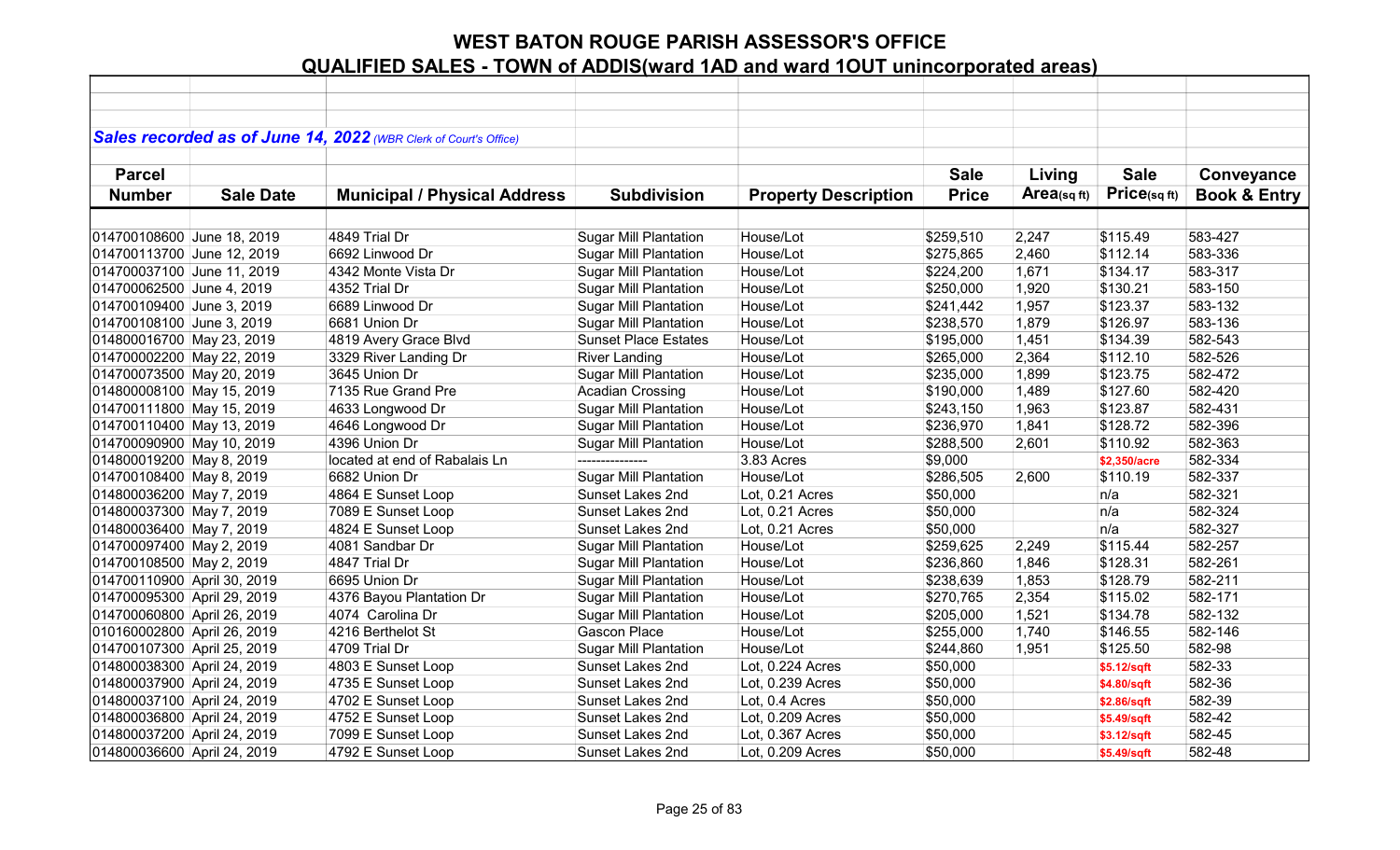|                             |                  | Sales recorded as of June 14, 2022 (WBR Clerk of Court's Office) |                              |                             |              |            |              |                         |
|-----------------------------|------------------|------------------------------------------------------------------|------------------------------|-----------------------------|--------------|------------|--------------|-------------------------|
|                             |                  |                                                                  |                              |                             |              |            |              |                         |
| <b>Parcel</b>               |                  |                                                                  |                              |                             | <b>Sale</b>  | Living     | <b>Sale</b>  | Conveyance              |
| <b>Number</b>               | <b>Sale Date</b> | <b>Municipal / Physical Address</b>                              | <b>Subdivision</b>           | <b>Property Description</b> | <b>Price</b> | Area(sqft) | Price(sq ft) | <b>Book &amp; Entry</b> |
|                             |                  |                                                                  |                              |                             |              |            |              |                         |
|                             |                  |                                                                  |                              | House/Lot                   |              |            |              | 581-677                 |
| 014700111600 April 22, 2019 |                  | 4629 Longwood Dr                                                 | <b>Sugar Mill Plantation</b> |                             | \$272,705    | 2,342      | \$116.44     | 581-681                 |
| 014700111500 April 22, 2019 |                  | 4627 Longwood Dr                                                 | <b>Sugar Mill Plantation</b> | House/Lot                   | \$245,125    | 1,961      | \$125.00     |                         |
| 014700111700 April 22, 2019 |                  | 4631 Longwood Dr                                                 | <b>Sugar Mill Plantation</b> | House/Lot                   | \$239,930    | 1,890      | \$126.95     | 581-686                 |
| 014700010500 April 22, 2019 |                  | 7152 S River Rd                                                  | ---------------              | House/Lot                   | \$64,200     | 720        | \$89.17      | 581-690                 |
| 014700030400 April 17, 2019 |                  | 3932 Poplar Grove Dr                                             | <b>Sugar Mill Plantation</b> | House/Lot                   | \$184,000    | 1,850      | \$99.46      | 581-645                 |
| 014700040100 April 16, 2019 |                  | 4213 Little Hope Dr                                              | <b>Sugar Mill Plantation</b> | House/Lot                   | \$230,000    | 1,796      | \$128.06     | 581-551                 |
| 014700021800 April 16, 2019 |                  | 3349 Gladys Dr                                                   | Missouri Acres               | House/Lot                   | \$265,000    | 2,148      | \$123.37     | 581-554                 |
| 014700099900 April 16, 2019 |                  | 4633 Belle Vue Dr                                                | <b>Sugar Mill Plantation</b> | House/Lot                   | \$189,870    | 1,640      | \$115.77     | 581-589                 |
| 014800009200 April 9, 2019  |                  | 7260 Ed Lejeune St                                               | <b>Sunset Place Estates</b>  | House/Lot                   | \$175,000    | 1,446      | \$121.02     | 581-466                 |
| 014700114900 April 9, 2019  |                  | 4906 Trail Dr                                                    | <b>Sugar Mill Plantation</b> | House/Lot                   | \$287,865    | 2,603      | \$110.59     | 581-469                 |
| 014700112000 April 9, 2019  |                  | 4637 Longwood Dr                                                 | <b>Sugar Mill Plantation</b> | House/Lot                   | \$293,435    | 2,604      | \$112.69     | 581-473                 |
| 014700113800 April 8, 2019  |                  | 6688 Linwood Dr                                                  | <b>Sugar Mill Plantation</b> | House/Lot                   | \$245,075    | 1,871      | \$130.99     | 581-447                 |
| 014800012200 April 4, 2019  |                  | 4826 Jaselyn Ann Av                                              | <b>Sunset Place Estates</b>  | House/Lot                   | \$175,000    | 1,448      | \$120.86     | 581-427                 |
| 014700111200 April 3, 2019  |                  | 4626 Longwood Dr                                                 | <b>Sugar Mill Plantation</b> | House/Lot                   | \$286,330    | 2,606      | \$109.87     | 581-394                 |
| 014840001301 April 2, 2019  |                  | 7646 S River Rd                                                  |                              | House/Lot                   | \$120,000    | 1,577      | \$76.09      | 581-324                 |
| 014700066900 April 2, 2019  |                  | 4142 Anchorage Dr                                                | <b>Sugar Mill Plantation</b> | House/Lot                   | \$227,500    | 1,591      | \$142.99     | 581-331                 |
| 014700108300 April 1, 2019  |                  | 6684 Union Dr                                                    | <b>Sugar Mill Plantation</b> | House/Lot                   | \$209,407    | 2,355      | \$88.92      | 581-298                 |
| 014700055900 April 1, 2019  |                  | 6765 Virginia Dr                                                 | <b>Sugar Mill Plantation</b> | House/Lot                   | \$248,500    | 1,770      | \$140.40     | 581-302                 |
| 014820006200 April 1, 2019  |                  | 3836 Bird Heights Av                                             | <b>Bird Heights</b>          | House/Lot                   | \$100,000    | 1,654      | \$60.46      | 581-314                 |
| 014700112100 March 29, 2019 |                  | 4639 Longwood Dr                                                 | <b>Sugar Mill Plantation</b> | House/Lot                   | \$258,990    | 2,212      | \$117.08     | 581-282                 |
| 014700108700 March 26, 2019 |                  | 4853 Trial Dr                                                    | <b>Sugar Mill Plantation</b> | House/Lot                   | \$243,280    | 1,966      | \$123.74     | 581-186                 |
| 014700097700 March 26, 2019 |                  | 4031 Sandbar Dr                                                  | <b>Sugar Mill Plantation</b> | House/Lot                   | \$259,650    | 2,220      | \$116.96     | 581-190                 |
| 014700097300 March 26, 2019 |                  | 4113 Sandbar Dr                                                  | <b>Sugar Mill Plantation</b> | House/Lot                   | \$269,750    | 2,351      | \$114.74     | 581-194                 |
| 014700068800 March 25, 2019 |                  | 4146 Stonewall Dr                                                | <b>Sugar Mill Plantation</b> | House/Lot                   | \$245,000    | 1,947      | \$125.83     | 581-161                 |
| 014700097100 March 21, 2019 |                  | 4193 Sandbar Dr                                                  | <b>Sugar Mill Plantation</b> | House/Lot                   | \$259,735    | 2,252      | \$115.34     | 581-153                 |
| 014800010700 March 18, 2019 |                  | 4733 Jaselyn Ann Av                                              | <b>Sunset Place Estates</b>  | House/Lot                   | \$203,500    | 1,448      | \$140.54     | 581-96                  |
| 014700111400 March 18, 2019 |                  | 4625 Longwood Dr                                                 | <b>Sugar Mill Plantation</b> | House/Lot                   | \$258,320    | 2,216      | \$116.57     | 581-99                  |
| 014700110300 March 18, 2019 |                  | 4648 Longwood Dr                                                 | <b>Sugar Mill Plantation</b> | House/Lot                   | \$242,779    | 1,955      | \$124.18     | 581-103                 |
| 014700084100 March 12, 2019 |                  | 4474 Olivia Dr                                                   | <b>Sugar Mill Plantation</b> | House/Lot                   | \$185,000    | 1,622      | \$114.06     | 580-674                 |
| 014700114200 March 11, 2019 |                  | 4856 Trial Dr                                                    | <b>Sugar Mill Plantation</b> | House/Lot                   | \$276,180    | 2,619      | \$105.45     | 580-666                 |
| 014700108200 March 8, 2019  |                  | 6685 Union Dr                                                    | <b>Sugar Mill Plantation</b> | House/Lot                   | \$240,630    | 1,963      | \$122.58     | 580-624                 |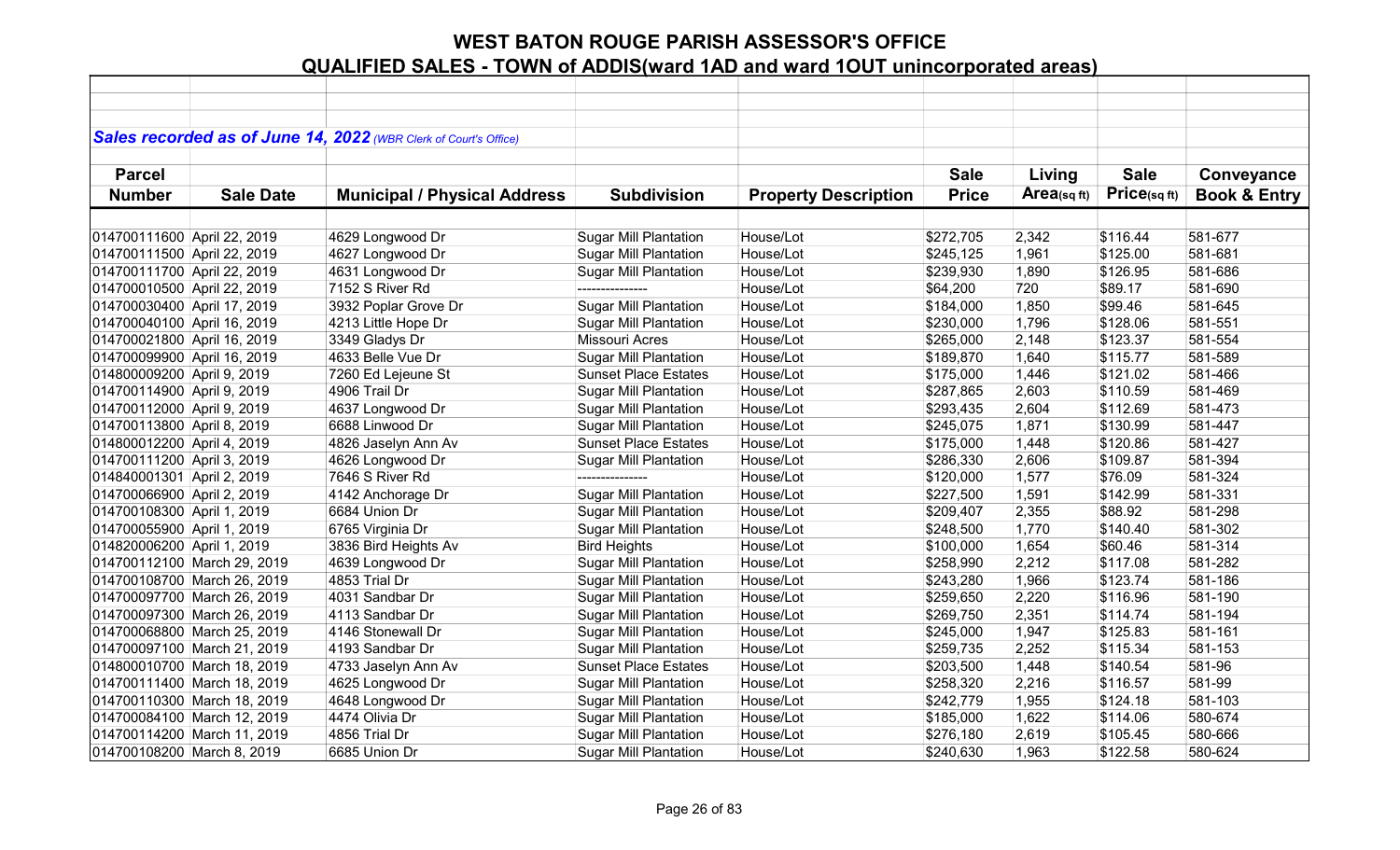|                            |                                | Sales recorded as of June 14, 2022 (WBR Clerk of Court's Office) |                              |                             |              |            |              |                         |
|----------------------------|--------------------------------|------------------------------------------------------------------|------------------------------|-----------------------------|--------------|------------|--------------|-------------------------|
| <b>Parcel</b>              |                                |                                                                  |                              |                             | <b>Sale</b>  | Living     | <b>Sale</b>  | Conveyance              |
| <b>Number</b>              | <b>Sale Date</b>               | <b>Municipal / Physical Address</b>                              | <b>Subdivision</b>           | <b>Property Description</b> | <b>Price</b> | Area(sqft) | Price(sq ft) | <b>Book &amp; Entry</b> |
|                            |                                |                                                                  |                              |                             |              |            |              |                         |
| 014700040000 March 6, 2019 |                                | 4223 Little Hope Dr                                              | <b>Sugar Mill Plantation</b> | House/Lot                   | \$211,500    | 1,773      | \$119.29     | 580-528                 |
| 014700103600 March 6, 2019 |                                | 4714 Belle Vue Dr                                                | <b>Sugar Mill Plantation</b> | House/Lot                   | \$190,795    | 1,641      | \$116.27     | 580-536                 |
| 014700100300 March 4, 2019 |                                | 4673 Belle Vue Dr                                                | <b>Sugar Mill Plantation</b> | House/Lot                   | \$186,820    | 1,531      | \$122.02     | 580-517                 |
| 014700111300 March 4, 2019 |                                | 4623 Longwood Dr                                                 | <b>Sugar Mill Plantation</b> | House/Lot                   | \$270,605    | 2,362      | \$114.57     | 580-521                 |
| 014700120100 March 1, 2019 |                                | Viola Farms Dr                                                   | <b>Sugar Mill Plantation</b> | Lots(51)                    | \$1,810,500  |            | \$35,500/lot | 580-510                 |
|                            | 014700100000 February 28, 2019 | 4643 Belle Vue Dr                                                | <b>Sugar Mill Plantation</b> | House/Lot                   | \$201,155    | 1,813      | \$110.95     | 580-471                 |
|                            | 014820006300 February 28, 2019 | 3826 Bird Height Av                                              | <b>Bird Heights</b>          | House/Lot                   | \$166,000    | 1,569      | \$105.80     | 580-498                 |
|                            | 010110010900 February 28, 2019 | 5311 Eudora Dr                                                   | WestRiver                    | House/Lot                   | \$70,000     | 1,274      | \$54.95      | 580-501                 |
|                            | 014700112200 February 27, 2019 | 4641 Longwood Dr                                                 | <b>Sugar Mill Plantation</b> | House/Lot                   | \$300,850    | 2,604      | \$115.53     | 580-445                 |
|                            | 014700035000 February 26, 2019 | 4548 Little Hope Dr                                              | <b>Sugar Mill Plantation</b> | House/Lot                   | \$246,500    | 1,813      | \$135.96     | 580-419                 |
|                            | 014820017400 February 22, 2019 | 3658 Plantation Ridge Dr                                         | <b>Plantation Ridge</b>      | House/Lot                   | \$189,000    | 1,588      | \$119.02     | 580-387                 |
|                            | 014700111900 February 22, 2019 | 4635 Longwood Dr                                                 | <b>Sugar Mill Plantation</b> | House/Lot                   | \$263,159    | 2,230      | \$118.01     | 580-393                 |
|                            | 014800006300 February 15, 2019 | 7115 Rue Ile St Jean                                             | <b>Acadian Crossing</b>      | House/Lot                   | \$185,000    | 1,614      | \$114.62     | 580-270                 |
|                            | 010160003300 February 15, 2019 | 4209 Berthelot St                                                | <b>Gascon Place</b>          | House/Lot                   | \$270,000    | 1,944      | \$138.89     | 580-273                 |
|                            | 014700103800 February 12, 2019 | 4692 Belle Vue Dr                                                | <b>Sugar Mill Plantation</b> | House/Lot                   | \$186,089    | 1,497      | \$124.31     | 580-229                 |
|                            | 014700114100 February 12, 2019 | 4850 Trial Dr                                                    | <b>Sugar Mill Plantation</b> | House/Lot                   | \$295,845    | 2,601      | \$113.74     | 580-234                 |
|                            | 014700029700 February 12, 2019 | 4056 Poplar Grove Dr                                             | <b>Sugar Mill Plantation</b> | House/Lot                   | \$231,900    | 1,845      | \$125.69     | 580-245                 |
|                            | 014700039300 February 11, 2019 | 4355 Little Hope Dr                                              | <b>Sugar Mill Plantation</b> | House/Lot                   | \$214,500    | 1,666      | \$128.75     | 580-209                 |
|                            | 014700104100 February 6, 2019  | 4662 Belle Vue Dr                                                | <b>Sugar Mill Plantation</b> | House/Lot                   | \$207,235    | 1,961      | \$105.68     | 580-148                 |
|                            | 014700035500 January 31, 2019  | 4424 Little Hope Dr                                              | <b>Sugar Mill Plantation</b> | House/Lot                   | \$259,000    | 1,889      | \$137.11     | 580-22                  |
|                            | 014800026600 January 30, 2019  | 4589 Sugar Hollow Ln                                             | <b>Sugar Hollow</b>          | House/Lot                   | \$187,000    | 1,534      | \$121.90     | 579-683                 |
|                            | 014840003300 January 29, 2019  | 7527 Sandra Dr                                                   | <b>Addis Place</b>           | House/Lot                   | \$182,000    | 2,439      | \$74.62      | 579-679                 |
|                            | 014700103900 January 24, 2019  | 4682 Belle Vue Dr                                                | <b>Sugar Mill Plantation</b> | House/Lot                   | \$218,660    | 2,089      | \$104.67     | 579-607                 |
|                            | 014800027200 January 24, 2019  | 4467 Sugar Hollow Ln                                             | <b>Sugar Hollow</b>          | House/Lot                   | \$185,500    | 1,480      | \$125.34     | 579-611                 |
|                            | 014830009100 January 23, 2019  | 7555 Kim Av                                                      | <b>Addis Place</b>           | Lot, 0.26 Acres             | \$26,000     |            | \$2.34/sqft  | 579-588                 |
|                            | 014700094900 January 22, 2019  | 4284 Bayou Plantation Dr                                         | <b>Sugar Mill Plantation</b> | House/Lot                   | \$270,762    | 2,353      | \$115.07     | 579-540                 |
|                            | 014700099600 January 22, 2019  | 4603 Belle Vue Dr                                                | <b>Sugar Mill Plantation</b> | House/Lot                   | \$186,575    | 1,514      | \$123.23     | 579-544                 |
|                            | 014700099800 January 22, 2019  | 4623 Belle Vue Dr                                                | <b>Sugar Mill Plantation</b> | House/Lot                   | \$207,835    | 1,983      | \$104.81     | 579-548                 |
|                            | 014700086800 January 17, 2019  | 6787 Limerick Dr                                                 | <b>Sugar Mill Plantation</b> | House/Lot                   | \$188,000    | 1,497      | \$125.58     | 579-497                 |
|                            | 014700081700 January 8, 2019   | 4576 Stonewall Dr                                                | <b>Sugar Mill Plantation</b> | House/Lot                   | \$252,000    | 2,258      | \$111.60     | 579-373                 |
|                            | 014700099700 January 3, 2019   | 4613 Belle Vue Dr                                                | <b>Sugar Mill Plantation</b> | House/Lot                   | \$190,545    | 1,642      | \$116.04     | 579-336                 |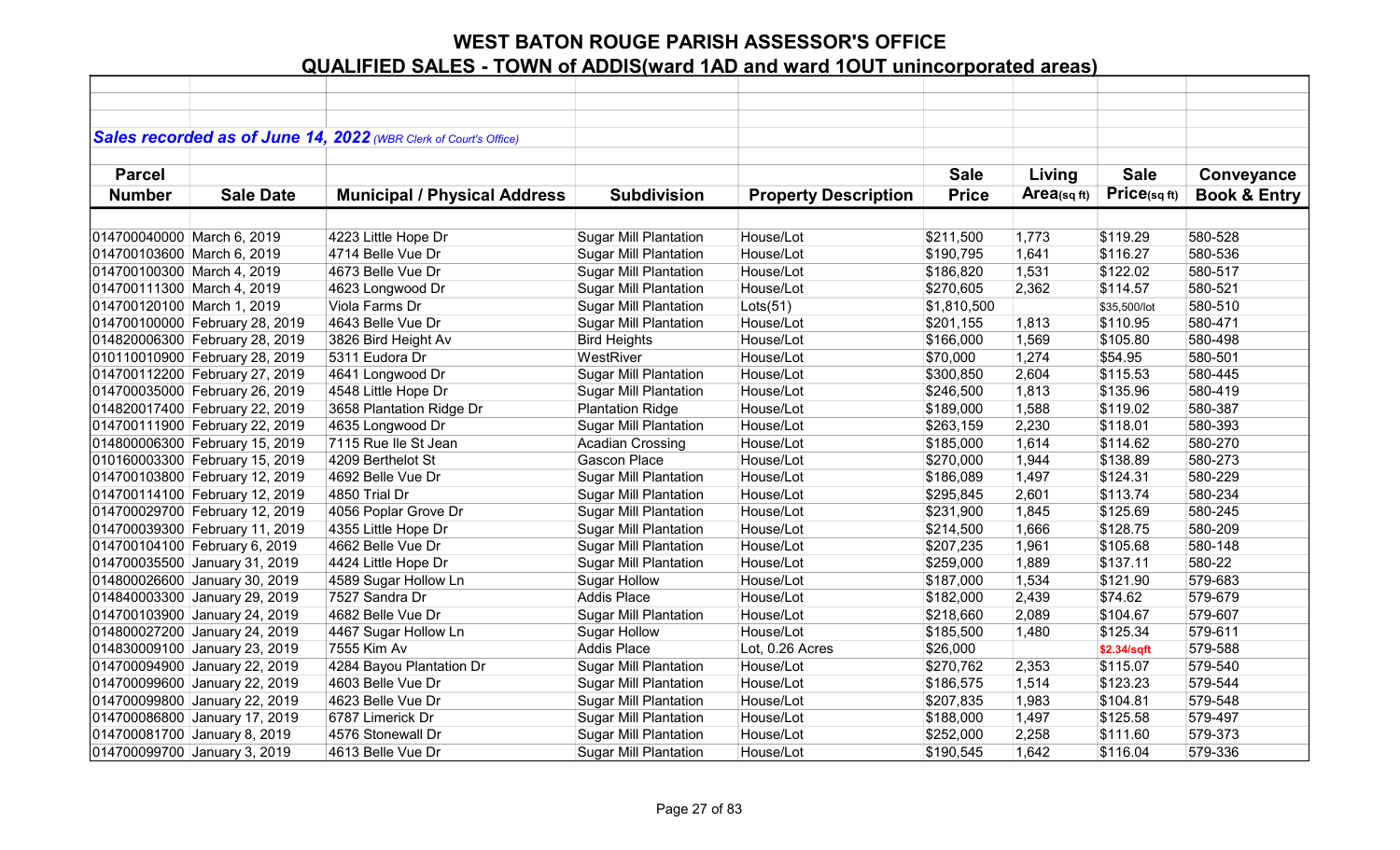| Sales recorded as of June 14, 2022 (WBR Clerk of Court's Office)<br><b>Sale</b><br><b>Sale</b><br><b>Parcel</b><br>Living<br>Conveyance<br>Price(sqft)<br>Area(sq ft)<br><b>Book &amp; Entry</b><br><b>Number</b><br><b>Sale Date</b><br><b>Municipal / Physical Address</b><br><b>Subdivision</b><br><b>Property Description</b><br><b>Price</b><br><b>Sugar Mill Plantation</b><br>House/Lot<br>\$111.54<br>579-340<br>014700099400 January 3, 2019<br>4581 Belle Vue Dr<br>\$202,115<br>1,812<br>579-344<br>4704 Belle Vue Dr<br><b>Sugar Mill Plantation</b><br>House/Lot<br>\$185,890<br>1,515<br>\$122.70<br>014700103700 January 3, 2019<br>House/Lot<br>1,877<br>\$93.23<br>579-258<br>014700026300 December 27, 2018<br>4019 Poplar Grove Dr<br><b>Sugar Mill Plantation</b><br>\$175,000<br>House/Lot<br>\$120.48<br>579-217<br>014800022800 December 26, 2018<br>4403 Blvd Acadian<br><b>Acadian Crossing</b><br>\$200,000<br>1,660<br>House/Lot<br>974<br>579-220<br>014830003701 December 26, 2018<br>3760 Addis Ln<br>\$115,000<br>\$118.07<br>579-238<br>014800009100 December 26, 2018<br><b>Sunset Place Estates</b><br>House/Lot<br>1,553<br>\$107.86<br>7250 Ed Lejeune St<br>\$167,500<br>014700093700 December 26, 2018<br>6429 Union Dr<br>House/Lot<br>1,874<br>\$128.69<br>579-242<br><b>Sugar Mill Plantation</b><br>\$241,170<br>House/Lot<br>\$122.97<br>579-251<br>014700099300 December 26, 2018<br>4571 Belle Vue Dr<br><b>Sugar Mill Plantation</b><br>1,517<br>\$186,545<br>House/Lot<br>\$116.87<br>579-13<br>014700104000 December 21, 2018<br>4672 Belle Vue Dr<br><b>Sugar Mill Plantation</b><br>\$191,430<br>1,638<br>House/Lot<br>579-124<br>014700100200 December 20, 2018<br>4663 Belle Vue Dr<br><b>Sugar Mill Plantation</b><br>\$207,655<br>1,974<br>\$105.20<br>2,216<br>579-128<br>014700107500 December 20, 2018<br>4749 Trial Dr<br><b>Sugar Mill Plantation</b><br>House/Lot<br>\$257,970<br>\$116.41<br>House/Lot<br>579-100<br>4343 Stonewall Dr<br><b>Sugar Mill Plantation</b><br>\$119.57<br>014700070700 December 19, 2018<br>\$245,000<br>2,049<br><b>Sugar Mill Plantation</b><br>House/Lot<br>\$116.08<br>579-81<br>014700099500 December 18, 2018<br>4591 Belle Vue Dr<br>\$190,495<br>1,641<br>House/Lot<br>579-59<br>014700103300 December 17, 2018<br><b>Sugar Mill Plantation</b><br>\$204,965<br>1,906<br>\$107.54<br>4744 Belle Vue Dr<br>579-70<br>014820017800 December 17, 2018<br><b>Plantation Ridge</b><br>House/Lot<br>\$158,000<br>1,624<br>\$97.29<br>3720 Plantation Ridge Dr<br>WestRiver<br>House/Lot<br>1,160<br>\$45.69<br>578-682<br>010110009901 December 7, 2018<br>8318 Lois St<br>\$53,000<br>014700086900 December 3, 2018<br><b>Sugar Mill Plantation</b><br>House/Lot<br>1,483<br>\$126.28<br>578-607<br>6797 Limerick Dr<br>\$187,270<br>House/Lot<br>1,983<br>\$104.66<br>578-611<br>014700103200 December 3, 2018<br>4754 Belle Vue Dr<br><b>Sugar Mill Plantation</b><br>\$207,550<br>House/Lot<br>578-615<br>014700104200 December 3, 2018<br>4652 Belle Vue Dr<br><b>Sugar Mill Plantation</b><br>\$200,875<br>1,811<br>\$110.92<br>578-548<br>014700108001 November 30, 2018<br>6272 Hwy 1 S<br>1.33 Acres, Comm'l Land<br>\$463,478<br>---------------<br>\$8.00/sqft<br>House/Lot<br>578-433<br>014700093600 November 20, 2018<br>6409 Union Dr<br><b>Sugar Mill Plantation</b><br>\$237,865<br>1,848<br>\$128.71<br>578-407<br>014700058000 November 19, 2018<br>4178 Olivia Dr<br>House/Lot<br>\$180,000<br>1,583<br>\$113.71<br><b>Sugar Mill Plantation</b><br>010120003602 November 13, 2018 |  |                    |                 |                 |          |             |         |
|---------------------------------------------------------------------------------------------------------------------------------------------------------------------------------------------------------------------------------------------------------------------------------------------------------------------------------------------------------------------------------------------------------------------------------------------------------------------------------------------------------------------------------------------------------------------------------------------------------------------------------------------------------------------------------------------------------------------------------------------------------------------------------------------------------------------------------------------------------------------------------------------------------------------------------------------------------------------------------------------------------------------------------------------------------------------------------------------------------------------------------------------------------------------------------------------------------------------------------------------------------------------------------------------------------------------------------------------------------------------------------------------------------------------------------------------------------------------------------------------------------------------------------------------------------------------------------------------------------------------------------------------------------------------------------------------------------------------------------------------------------------------------------------------------------------------------------------------------------------------------------------------------------------------------------------------------------------------------------------------------------------------------------------------------------------------------------------------------------------------------------------------------------------------------------------------------------------------------------------------------------------------------------------------------------------------------------------------------------------------------------------------------------------------------------------------------------------------------------------------------------------------------------------------------------------------------------------------------------------------------------------------------------------------------------------------------------------------------------------------------------------------------------------------------------------------------------------------------------------------------------------------------------------------------------------------------------------------------------------------------------------------------------------------------------------------------------------------------------------------------------------------------------------------------------------------------------------------------------------------------------------------------------------------------------------------------------------------------------------------------------------------------------------------------------------------------------------------------------------------------------------------------------------------------------------------------------------------------|--|--------------------|-----------------|-----------------|----------|-------------|---------|
|                                                                                                                                                                                                                                                                                                                                                                                                                                                                                                                                                                                                                                                                                                                                                                                                                                                                                                                                                                                                                                                                                                                                                                                                                                                                                                                                                                                                                                                                                                                                                                                                                                                                                                                                                                                                                                                                                                                                                                                                                                                                                                                                                                                                                                                                                                                                                                                                                                                                                                                                                                                                                                                                                                                                                                                                                                                                                                                                                                                                                                                                                                                                                                                                                                                                                                                                                                                                                                                                                                                                                                                                   |  |                    |                 |                 |          |             |         |
|                                                                                                                                                                                                                                                                                                                                                                                                                                                                                                                                                                                                                                                                                                                                                                                                                                                                                                                                                                                                                                                                                                                                                                                                                                                                                                                                                                                                                                                                                                                                                                                                                                                                                                                                                                                                                                                                                                                                                                                                                                                                                                                                                                                                                                                                                                                                                                                                                                                                                                                                                                                                                                                                                                                                                                                                                                                                                                                                                                                                                                                                                                                                                                                                                                                                                                                                                                                                                                                                                                                                                                                                   |  |                    |                 |                 |          |             |         |
|                                                                                                                                                                                                                                                                                                                                                                                                                                                                                                                                                                                                                                                                                                                                                                                                                                                                                                                                                                                                                                                                                                                                                                                                                                                                                                                                                                                                                                                                                                                                                                                                                                                                                                                                                                                                                                                                                                                                                                                                                                                                                                                                                                                                                                                                                                                                                                                                                                                                                                                                                                                                                                                                                                                                                                                                                                                                                                                                                                                                                                                                                                                                                                                                                                                                                                                                                                                                                                                                                                                                                                                                   |  |                    |                 |                 |          |             |         |
|                                                                                                                                                                                                                                                                                                                                                                                                                                                                                                                                                                                                                                                                                                                                                                                                                                                                                                                                                                                                                                                                                                                                                                                                                                                                                                                                                                                                                                                                                                                                                                                                                                                                                                                                                                                                                                                                                                                                                                                                                                                                                                                                                                                                                                                                                                                                                                                                                                                                                                                                                                                                                                                                                                                                                                                                                                                                                                                                                                                                                                                                                                                                                                                                                                                                                                                                                                                                                                                                                                                                                                                                   |  |                    |                 |                 |          |             |         |
|                                                                                                                                                                                                                                                                                                                                                                                                                                                                                                                                                                                                                                                                                                                                                                                                                                                                                                                                                                                                                                                                                                                                                                                                                                                                                                                                                                                                                                                                                                                                                                                                                                                                                                                                                                                                                                                                                                                                                                                                                                                                                                                                                                                                                                                                                                                                                                                                                                                                                                                                                                                                                                                                                                                                                                                                                                                                                                                                                                                                                                                                                                                                                                                                                                                                                                                                                                                                                                                                                                                                                                                                   |  |                    |                 |                 |          |             |         |
|                                                                                                                                                                                                                                                                                                                                                                                                                                                                                                                                                                                                                                                                                                                                                                                                                                                                                                                                                                                                                                                                                                                                                                                                                                                                                                                                                                                                                                                                                                                                                                                                                                                                                                                                                                                                                                                                                                                                                                                                                                                                                                                                                                                                                                                                                                                                                                                                                                                                                                                                                                                                                                                                                                                                                                                                                                                                                                                                                                                                                                                                                                                                                                                                                                                                                                                                                                                                                                                                                                                                                                                                   |  |                    |                 |                 |          |             |         |
|                                                                                                                                                                                                                                                                                                                                                                                                                                                                                                                                                                                                                                                                                                                                                                                                                                                                                                                                                                                                                                                                                                                                                                                                                                                                                                                                                                                                                                                                                                                                                                                                                                                                                                                                                                                                                                                                                                                                                                                                                                                                                                                                                                                                                                                                                                                                                                                                                                                                                                                                                                                                                                                                                                                                                                                                                                                                                                                                                                                                                                                                                                                                                                                                                                                                                                                                                                                                                                                                                                                                                                                                   |  |                    |                 |                 |          |             |         |
|                                                                                                                                                                                                                                                                                                                                                                                                                                                                                                                                                                                                                                                                                                                                                                                                                                                                                                                                                                                                                                                                                                                                                                                                                                                                                                                                                                                                                                                                                                                                                                                                                                                                                                                                                                                                                                                                                                                                                                                                                                                                                                                                                                                                                                                                                                                                                                                                                                                                                                                                                                                                                                                                                                                                                                                                                                                                                                                                                                                                                                                                                                                                                                                                                                                                                                                                                                                                                                                                                                                                                                                                   |  |                    |                 |                 |          |             |         |
|                                                                                                                                                                                                                                                                                                                                                                                                                                                                                                                                                                                                                                                                                                                                                                                                                                                                                                                                                                                                                                                                                                                                                                                                                                                                                                                                                                                                                                                                                                                                                                                                                                                                                                                                                                                                                                                                                                                                                                                                                                                                                                                                                                                                                                                                                                                                                                                                                                                                                                                                                                                                                                                                                                                                                                                                                                                                                                                                                                                                                                                                                                                                                                                                                                                                                                                                                                                                                                                                                                                                                                                                   |  |                    |                 |                 |          |             |         |
|                                                                                                                                                                                                                                                                                                                                                                                                                                                                                                                                                                                                                                                                                                                                                                                                                                                                                                                                                                                                                                                                                                                                                                                                                                                                                                                                                                                                                                                                                                                                                                                                                                                                                                                                                                                                                                                                                                                                                                                                                                                                                                                                                                                                                                                                                                                                                                                                                                                                                                                                                                                                                                                                                                                                                                                                                                                                                                                                                                                                                                                                                                                                                                                                                                                                                                                                                                                                                                                                                                                                                                                                   |  |                    |                 |                 |          |             |         |
|                                                                                                                                                                                                                                                                                                                                                                                                                                                                                                                                                                                                                                                                                                                                                                                                                                                                                                                                                                                                                                                                                                                                                                                                                                                                                                                                                                                                                                                                                                                                                                                                                                                                                                                                                                                                                                                                                                                                                                                                                                                                                                                                                                                                                                                                                                                                                                                                                                                                                                                                                                                                                                                                                                                                                                                                                                                                                                                                                                                                                                                                                                                                                                                                                                                                                                                                                                                                                                                                                                                                                                                                   |  |                    |                 |                 |          |             |         |
|                                                                                                                                                                                                                                                                                                                                                                                                                                                                                                                                                                                                                                                                                                                                                                                                                                                                                                                                                                                                                                                                                                                                                                                                                                                                                                                                                                                                                                                                                                                                                                                                                                                                                                                                                                                                                                                                                                                                                                                                                                                                                                                                                                                                                                                                                                                                                                                                                                                                                                                                                                                                                                                                                                                                                                                                                                                                                                                                                                                                                                                                                                                                                                                                                                                                                                                                                                                                                                                                                                                                                                                                   |  |                    |                 |                 |          |             |         |
|                                                                                                                                                                                                                                                                                                                                                                                                                                                                                                                                                                                                                                                                                                                                                                                                                                                                                                                                                                                                                                                                                                                                                                                                                                                                                                                                                                                                                                                                                                                                                                                                                                                                                                                                                                                                                                                                                                                                                                                                                                                                                                                                                                                                                                                                                                                                                                                                                                                                                                                                                                                                                                                                                                                                                                                                                                                                                                                                                                                                                                                                                                                                                                                                                                                                                                                                                                                                                                                                                                                                                                                                   |  |                    |                 |                 |          |             |         |
|                                                                                                                                                                                                                                                                                                                                                                                                                                                                                                                                                                                                                                                                                                                                                                                                                                                                                                                                                                                                                                                                                                                                                                                                                                                                                                                                                                                                                                                                                                                                                                                                                                                                                                                                                                                                                                                                                                                                                                                                                                                                                                                                                                                                                                                                                                                                                                                                                                                                                                                                                                                                                                                                                                                                                                                                                                                                                                                                                                                                                                                                                                                                                                                                                                                                                                                                                                                                                                                                                                                                                                                                   |  |                    |                 |                 |          |             |         |
|                                                                                                                                                                                                                                                                                                                                                                                                                                                                                                                                                                                                                                                                                                                                                                                                                                                                                                                                                                                                                                                                                                                                                                                                                                                                                                                                                                                                                                                                                                                                                                                                                                                                                                                                                                                                                                                                                                                                                                                                                                                                                                                                                                                                                                                                                                                                                                                                                                                                                                                                                                                                                                                                                                                                                                                                                                                                                                                                                                                                                                                                                                                                                                                                                                                                                                                                                                                                                                                                                                                                                                                                   |  |                    |                 |                 |          |             |         |
|                                                                                                                                                                                                                                                                                                                                                                                                                                                                                                                                                                                                                                                                                                                                                                                                                                                                                                                                                                                                                                                                                                                                                                                                                                                                                                                                                                                                                                                                                                                                                                                                                                                                                                                                                                                                                                                                                                                                                                                                                                                                                                                                                                                                                                                                                                                                                                                                                                                                                                                                                                                                                                                                                                                                                                                                                                                                                                                                                                                                                                                                                                                                                                                                                                                                                                                                                                                                                                                                                                                                                                                                   |  |                    |                 |                 |          |             |         |
|                                                                                                                                                                                                                                                                                                                                                                                                                                                                                                                                                                                                                                                                                                                                                                                                                                                                                                                                                                                                                                                                                                                                                                                                                                                                                                                                                                                                                                                                                                                                                                                                                                                                                                                                                                                                                                                                                                                                                                                                                                                                                                                                                                                                                                                                                                                                                                                                                                                                                                                                                                                                                                                                                                                                                                                                                                                                                                                                                                                                                                                                                                                                                                                                                                                                                                                                                                                                                                                                                                                                                                                                   |  |                    |                 |                 |          |             |         |
|                                                                                                                                                                                                                                                                                                                                                                                                                                                                                                                                                                                                                                                                                                                                                                                                                                                                                                                                                                                                                                                                                                                                                                                                                                                                                                                                                                                                                                                                                                                                                                                                                                                                                                                                                                                                                                                                                                                                                                                                                                                                                                                                                                                                                                                                                                                                                                                                                                                                                                                                                                                                                                                                                                                                                                                                                                                                                                                                                                                                                                                                                                                                                                                                                                                                                                                                                                                                                                                                                                                                                                                                   |  |                    |                 |                 |          |             |         |
|                                                                                                                                                                                                                                                                                                                                                                                                                                                                                                                                                                                                                                                                                                                                                                                                                                                                                                                                                                                                                                                                                                                                                                                                                                                                                                                                                                                                                                                                                                                                                                                                                                                                                                                                                                                                                                                                                                                                                                                                                                                                                                                                                                                                                                                                                                                                                                                                                                                                                                                                                                                                                                                                                                                                                                                                                                                                                                                                                                                                                                                                                                                                                                                                                                                                                                                                                                                                                                                                                                                                                                                                   |  |                    |                 |                 |          |             |         |
|                                                                                                                                                                                                                                                                                                                                                                                                                                                                                                                                                                                                                                                                                                                                                                                                                                                                                                                                                                                                                                                                                                                                                                                                                                                                                                                                                                                                                                                                                                                                                                                                                                                                                                                                                                                                                                                                                                                                                                                                                                                                                                                                                                                                                                                                                                                                                                                                                                                                                                                                                                                                                                                                                                                                                                                                                                                                                                                                                                                                                                                                                                                                                                                                                                                                                                                                                                                                                                                                                                                                                                                                   |  |                    |                 |                 |          |             |         |
|                                                                                                                                                                                                                                                                                                                                                                                                                                                                                                                                                                                                                                                                                                                                                                                                                                                                                                                                                                                                                                                                                                                                                                                                                                                                                                                                                                                                                                                                                                                                                                                                                                                                                                                                                                                                                                                                                                                                                                                                                                                                                                                                                                                                                                                                                                                                                                                                                                                                                                                                                                                                                                                                                                                                                                                                                                                                                                                                                                                                                                                                                                                                                                                                                                                                                                                                                                                                                                                                                                                                                                                                   |  |                    |                 |                 |          |             |         |
|                                                                                                                                                                                                                                                                                                                                                                                                                                                                                                                                                                                                                                                                                                                                                                                                                                                                                                                                                                                                                                                                                                                                                                                                                                                                                                                                                                                                                                                                                                                                                                                                                                                                                                                                                                                                                                                                                                                                                                                                                                                                                                                                                                                                                                                                                                                                                                                                                                                                                                                                                                                                                                                                                                                                                                                                                                                                                                                                                                                                                                                                                                                                                                                                                                                                                                                                                                                                                                                                                                                                                                                                   |  |                    |                 |                 |          |             |         |
|                                                                                                                                                                                                                                                                                                                                                                                                                                                                                                                                                                                                                                                                                                                                                                                                                                                                                                                                                                                                                                                                                                                                                                                                                                                                                                                                                                                                                                                                                                                                                                                                                                                                                                                                                                                                                                                                                                                                                                                                                                                                                                                                                                                                                                                                                                                                                                                                                                                                                                                                                                                                                                                                                                                                                                                                                                                                                                                                                                                                                                                                                                                                                                                                                                                                                                                                                                                                                                                                                                                                                                                                   |  |                    |                 |                 |          |             |         |
|                                                                                                                                                                                                                                                                                                                                                                                                                                                                                                                                                                                                                                                                                                                                                                                                                                                                                                                                                                                                                                                                                                                                                                                                                                                                                                                                                                                                                                                                                                                                                                                                                                                                                                                                                                                                                                                                                                                                                                                                                                                                                                                                                                                                                                                                                                                                                                                                                                                                                                                                                                                                                                                                                                                                                                                                                                                                                                                                                                                                                                                                                                                                                                                                                                                                                                                                                                                                                                                                                                                                                                                                   |  |                    |                 |                 |          |             |         |
|                                                                                                                                                                                                                                                                                                                                                                                                                                                                                                                                                                                                                                                                                                                                                                                                                                                                                                                                                                                                                                                                                                                                                                                                                                                                                                                                                                                                                                                                                                                                                                                                                                                                                                                                                                                                                                                                                                                                                                                                                                                                                                                                                                                                                                                                                                                                                                                                                                                                                                                                                                                                                                                                                                                                                                                                                                                                                                                                                                                                                                                                                                                                                                                                                                                                                                                                                                                                                                                                                                                                                                                                   |  |                    |                 |                 |          |             |         |
|                                                                                                                                                                                                                                                                                                                                                                                                                                                                                                                                                                                                                                                                                                                                                                                                                                                                                                                                                                                                                                                                                                                                                                                                                                                                                                                                                                                                                                                                                                                                                                                                                                                                                                                                                                                                                                                                                                                                                                                                                                                                                                                                                                                                                                                                                                                                                                                                                                                                                                                                                                                                                                                                                                                                                                                                                                                                                                                                                                                                                                                                                                                                                                                                                                                                                                                                                                                                                                                                                                                                                                                                   |  |                    |                 |                 |          |             |         |
|                                                                                                                                                                                                                                                                                                                                                                                                                                                                                                                                                                                                                                                                                                                                                                                                                                                                                                                                                                                                                                                                                                                                                                                                                                                                                                                                                                                                                                                                                                                                                                                                                                                                                                                                                                                                                                                                                                                                                                                                                                                                                                                                                                                                                                                                                                                                                                                                                                                                                                                                                                                                                                                                                                                                                                                                                                                                                                                                                                                                                                                                                                                                                                                                                                                                                                                                                                                                                                                                                                                                                                                                   |  |                    |                 |                 |          |             |         |
|                                                                                                                                                                                                                                                                                                                                                                                                                                                                                                                                                                                                                                                                                                                                                                                                                                                                                                                                                                                                                                                                                                                                                                                                                                                                                                                                                                                                                                                                                                                                                                                                                                                                                                                                                                                                                                                                                                                                                                                                                                                                                                                                                                                                                                                                                                                                                                                                                                                                                                                                                                                                                                                                                                                                                                                                                                                                                                                                                                                                                                                                                                                                                                                                                                                                                                                                                                                                                                                                                                                                                                                                   |  |                    |                 |                 |          |             |         |
|                                                                                                                                                                                                                                                                                                                                                                                                                                                                                                                                                                                                                                                                                                                                                                                                                                                                                                                                                                                                                                                                                                                                                                                                                                                                                                                                                                                                                                                                                                                                                                                                                                                                                                                                                                                                                                                                                                                                                                                                                                                                                                                                                                                                                                                                                                                                                                                                                                                                                                                                                                                                                                                                                                                                                                                                                                                                                                                                                                                                                                                                                                                                                                                                                                                                                                                                                                                                                                                                                                                                                                                                   |  |                    |                 |                 |          |             |         |
|                                                                                                                                                                                                                                                                                                                                                                                                                                                                                                                                                                                                                                                                                                                                                                                                                                                                                                                                                                                                                                                                                                                                                                                                                                                                                                                                                                                                                                                                                                                                                                                                                                                                                                                                                                                                                                                                                                                                                                                                                                                                                                                                                                                                                                                                                                                                                                                                                                                                                                                                                                                                                                                                                                                                                                                                                                                                                                                                                                                                                                                                                                                                                                                                                                                                                                                                                                                                                                                                                                                                                                                                   |  | 7668 Ed Lejeune St | --------------- | Lot, 1.20 Acres | \$76,500 | \$1.46/sqft | 578-313 |
| House/Lot<br>578-321<br>014700105700 November 13, 2018<br>4764 Trial Dr<br><b>Sugar Mill Plantation</b><br>\$271,115<br>2,344<br>\$115.66                                                                                                                                                                                                                                                                                                                                                                                                                                                                                                                                                                                                                                                                                                                                                                                                                                                                                                                                                                                                                                                                                                                                                                                                                                                                                                                                                                                                                                                                                                                                                                                                                                                                                                                                                                                                                                                                                                                                                                                                                                                                                                                                                                                                                                                                                                                                                                                                                                                                                                                                                                                                                                                                                                                                                                                                                                                                                                                                                                                                                                                                                                                                                                                                                                                                                                                                                                                                                                                         |  |                    |                 |                 |          |             |         |
| House/Lot<br>578-325<br>014700094200 November 13, 2018<br>4335 Union Dr<br><b>Sugar Mill Plantation</b><br>2,601<br>\$110.53<br>\$287,495                                                                                                                                                                                                                                                                                                                                                                                                                                                                                                                                                                                                                                                                                                                                                                                                                                                                                                                                                                                                                                                                                                                                                                                                                                                                                                                                                                                                                                                                                                                                                                                                                                                                                                                                                                                                                                                                                                                                                                                                                                                                                                                                                                                                                                                                                                                                                                                                                                                                                                                                                                                                                                                                                                                                                                                                                                                                                                                                                                                                                                                                                                                                                                                                                                                                                                                                                                                                                                                         |  |                    |                 |                 |          |             |         |
| House/Lot<br>578-302<br>014700095000 November 9, 2018<br>4316 Bayou Plantation Dr<br><b>Sugar Mill Plantation</b><br>\$275,700<br>2,421<br>\$113.88                                                                                                                                                                                                                                                                                                                                                                                                                                                                                                                                                                                                                                                                                                                                                                                                                                                                                                                                                                                                                                                                                                                                                                                                                                                                                                                                                                                                                                                                                                                                                                                                                                                                                                                                                                                                                                                                                                                                                                                                                                                                                                                                                                                                                                                                                                                                                                                                                                                                                                                                                                                                                                                                                                                                                                                                                                                                                                                                                                                                                                                                                                                                                                                                                                                                                                                                                                                                                                               |  |                    |                 |                 |          |             |         |
| 014700105000 November 9, 2018<br>6532 Union Dr<br><b>Sugar Mill Plantation</b><br>House/Lot<br>\$275,860<br>2,411<br>\$114.42<br>578-306                                                                                                                                                                                                                                                                                                                                                                                                                                                                                                                                                                                                                                                                                                                                                                                                                                                                                                                                                                                                                                                                                                                                                                                                                                                                                                                                                                                                                                                                                                                                                                                                                                                                                                                                                                                                                                                                                                                                                                                                                                                                                                                                                                                                                                                                                                                                                                                                                                                                                                                                                                                                                                                                                                                                                                                                                                                                                                                                                                                                                                                                                                                                                                                                                                                                                                                                                                                                                                                          |  |                    |                 |                 |          |             |         |
| 578-265<br><b>Plantation Ridge</b><br>House/Lot<br>\$192,500<br>1,674<br>\$114.99<br>014820013900 November 8, 2018<br>3823 Plantation Ridge Dr                                                                                                                                                                                                                                                                                                                                                                                                                                                                                                                                                                                                                                                                                                                                                                                                                                                                                                                                                                                                                                                                                                                                                                                                                                                                                                                                                                                                                                                                                                                                                                                                                                                                                                                                                                                                                                                                                                                                                                                                                                                                                                                                                                                                                                                                                                                                                                                                                                                                                                                                                                                                                                                                                                                                                                                                                                                                                                                                                                                                                                                                                                                                                                                                                                                                                                                                                                                                                                                    |  |                    |                 |                 |          |             |         |
| House/Lot<br>578-242<br>014700099200 November 5, 2018<br>4561 Belle Vue Dr<br><b>Sugar Mill Plantation</b><br>\$190,640<br>1,621<br>\$117.61                                                                                                                                                                                                                                                                                                                                                                                                                                                                                                                                                                                                                                                                                                                                                                                                                                                                                                                                                                                                                                                                                                                                                                                                                                                                                                                                                                                                                                                                                                                                                                                                                                                                                                                                                                                                                                                                                                                                                                                                                                                                                                                                                                                                                                                                                                                                                                                                                                                                                                                                                                                                                                                                                                                                                                                                                                                                                                                                                                                                                                                                                                                                                                                                                                                                                                                                                                                                                                                      |  |                    |                 |                 |          |             |         |
| <b>Sugar Mill Plantation</b><br>House/Lot<br>\$115.00<br>578-246<br>014700100500 November 5, 2018<br>4693 Belle Vue Dr<br>\$194,925<br>1,695                                                                                                                                                                                                                                                                                                                                                                                                                                                                                                                                                                                                                                                                                                                                                                                                                                                                                                                                                                                                                                                                                                                                                                                                                                                                                                                                                                                                                                                                                                                                                                                                                                                                                                                                                                                                                                                                                                                                                                                                                                                                                                                                                                                                                                                                                                                                                                                                                                                                                                                                                                                                                                                                                                                                                                                                                                                                                                                                                                                                                                                                                                                                                                                                                                                                                                                                                                                                                                                      |  |                    |                 |                 |          |             |         |
| 014700102600 November 2, 2018<br><b>Sugar Mill Plantation</b><br>House/Lot<br>\$204,260<br>1,869<br>\$109.29<br>578-231<br>4836 Belle Vue Dr                                                                                                                                                                                                                                                                                                                                                                                                                                                                                                                                                                                                                                                                                                                                                                                                                                                                                                                                                                                                                                                                                                                                                                                                                                                                                                                                                                                                                                                                                                                                                                                                                                                                                                                                                                                                                                                                                                                                                                                                                                                                                                                                                                                                                                                                                                                                                                                                                                                                                                                                                                                                                                                                                                                                                                                                                                                                                                                                                                                                                                                                                                                                                                                                                                                                                                                                                                                                                                                      |  |                    |                 |                 |          |             |         |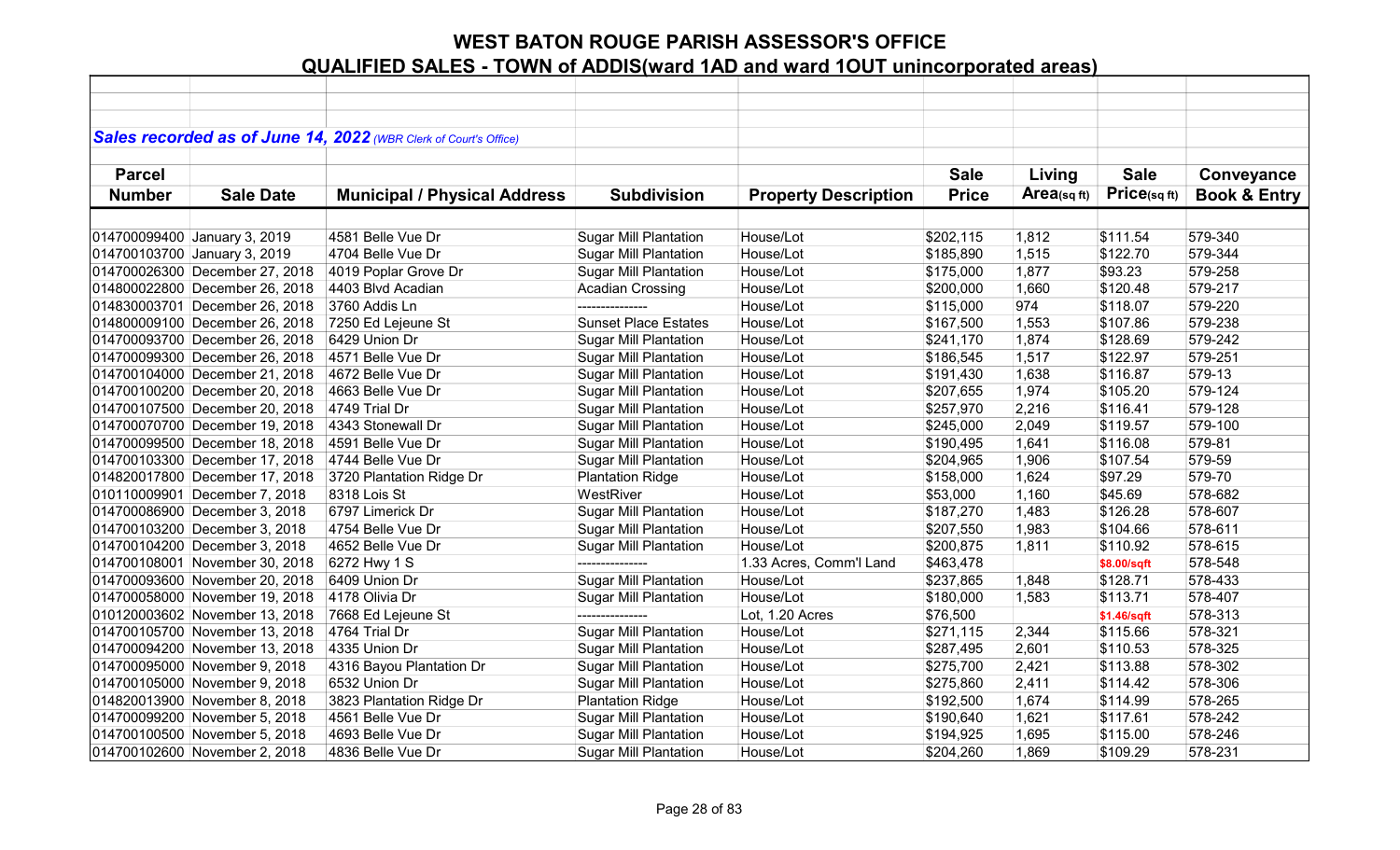|               |                                                     | Sales recorded as of June 14, 2022 (WBR Clerk of Court's Office) |                              |                             |              |            |               |                         |
|---------------|-----------------------------------------------------|------------------------------------------------------------------|------------------------------|-----------------------------|--------------|------------|---------------|-------------------------|
|               |                                                     |                                                                  |                              |                             |              |            |               |                         |
| <b>Parcel</b> |                                                     |                                                                  |                              |                             | <b>Sale</b>  | Living     | <b>Sale</b>   | Conveyance              |
|               |                                                     |                                                                  |                              |                             |              | Area(sqft) | Price(sqft)   |                         |
| <b>Number</b> | <b>Sale Date</b>                                    | <b>Municipal / Physical Address</b>                              | <b>Subdivision</b>           | <b>Property Description</b> | <b>Price</b> |            |               | <b>Book &amp; Entry</b> |
|               |                                                     |                                                                  |                              |                             |              |            |               |                         |
|               | 014700107200 November 2, 2018                       | 4687 Trial Dr                                                    | <b>Sugar Mill Plantation</b> | House/Lot                   | \$237,805    | 1,849      | \$128.61      | 578-235                 |
|               | 014800010600 October 31, 2018                       | 4723 Jaselyn Ann Av                                              | <b>Sunset Place Estates</b>  | House/Lot                   | \$205,000    | 1,570      | \$130.57      | 578-213                 |
|               | 014700103100 October 30, 2018                       | 4764 Belle Vue Dr                                                | <b>Sugar Mill Plantation</b> | House/Lot                   | \$184,850    | 1,493      | \$123.81      | 578-203                 |
|               | 010120003600 October 29, 2018                       | 7628 Ed Lejeune St                                               | ---------------              | House/Lot                   | \$60,000     | 1,235      | \$48.58       | 578-184                 |
|               | 014700103500 October 24, 2018                       | 4724 Belle Vue Dr                                                | <b>Sugar Mill Plantation</b> | House/Lot                   | \$200,800    | 1,812      | \$110.82      | 578-141                 |
|               | 014700104900 October 24, 2018                       | 6522 Union Dr                                                    | <b>Sugar Mill Plantation</b> | House/Lot                   | \$300,600    | 2,614      | \$115.00      | 578-145                 |
|               | 014700100900 October 23, 2018                       | 4735 Belle Vue Dr                                                | <b>Sugar Mill Plantation</b> | House/Lot                   | \$218,235    | 2,093      | \$104.27      | 578-108                 |
|               | 014700004200 October 22, 2018                       | 3250 Rivers Edge Dr                                              | <b>River Landing</b>         | House/Lot                   | \$239,500    | 1,813      | \$132.10      | 578-95                  |
|               | 014700103400 October 19, 2018                       | 4734 Belle Vue Dr                                                | <b>Sugar Mill Plantation</b> | House/Lot                   | \$192,185    | 1,633      | \$117.69      | 578-87                  |
|               | 014700104800 October 15, 2018                       | 6512 Union Dr                                                    | <b>Sugar Mill Plantation</b> | House/Lot                   | \$239,915    | 1,863      | \$128.78      | 577-676                 |
|               | 014700081200 October 12, 2018                       | 4678 Stonewall Dr                                                | <b>Sugar Mill Plantation</b> | House/Lot                   | \$248,000    | 1,957      | \$126.72      | 577-619                 |
|               | 014820008400 October 12, 2018                       | 3352 Bird Heights Av                                             | <b>Bird Heights</b>          | House/Lot                   | \$76,000     | 958        | \$79.33       | 577-667                 |
|               | 014700083700 October 9, 2018                        | 4434 Olivia Dr                                                   | <b>Sugar Mill Plantation</b> | House/Lot                   | \$185,630    | 1,517      | \$122.37      | 577-596                 |
|               | 014700106800 October 9, 2018                        | 4607 Trial Dr                                                    | <b>Sugar Mill Plantation</b> | House/Lot                   | \$261,005    | 2,228      | \$117.15      | 577-600                 |
|               | 014700100400 October 5, 2018                        | 4683 Belle Vue Dr                                                | <b>Sugar Mill Plantation</b> | House/Lot                   | \$190,755    | 1,642      | \$116.17      | 577-586                 |
|               | 014700107100 October 3, 2018                        | 4667 Trial Dr                                                    | <b>Sugar Mill Plantation</b> | House/Lot                   | \$257,630    | 2,232      | \$115.43      | 577-568                 |
|               | 014700024100 October 1, 2018                        | 3914 Monte Vista Dr                                              | <b>Sugar Mill Plantation</b> | House/Lot                   | \$230,000    | 1,901      | \$120.99      | 577-499                 |
|               | 014700090400 October 1, 2018                        | 6358 Union Dr                                                    | <b>Sugar Mill Plantation</b> | House/Lot                   | \$267,950    | 2,346      | \$114.22      | 577-508                 |
|               | 014700105200 October 1, 2018                        | 6541 Union Dr                                                    | <b>Sugar Mill Plantation</b> | House/Lot                   | \$268,045    | 2,348      | \$114.16      | 577-512                 |
|               | 014800000301 September 27, 2018 4490 Parker Rd      |                                                                  | ---------------              | 4 Acres                     | \$56,000     |            | \$14,000/acre | 577-451                 |
|               | 014700105600 September 24, 2018 4784 Trial Dr       |                                                                  | <b>Sugar Mill Plantation</b> | House/Lot                   | \$296,385    | 2,599      | \$114.04      | 577-409                 |
|               |                                                     | 014700049500 September 20, 2018 3902/ 3912 Sugar Plantation Pkwy | <b>Sugar Mill Plantation</b> | 1.1 Acres(2 lots)           | \$79,569     |            | \$1.64/sqft   | 577-355                 |
|               | 014700102900 September 19, 2018 4784 Belle Vue Dr   |                                                                  | <b>Sugar Mill Plantation</b> | House/Lot                   | \$186,710    | 1,532      | \$121.87      | 577-310                 |
|               | 014700086500 September 18, 2018 6747 Limerick Dr    |                                                                  | <b>Sugar Mill Plantation</b> | House/Lot                   | \$187,110    | 1,531      | \$122.21      | 577-283                 |
|               | 014700105100 September 17, 2018 6542 Union Dr       |                                                                  | <b>Sugar Mill Plantation</b> | House/Lot                   | \$261,955    | 2,219      | \$118.05      | 577-267                 |
|               | 010150007305 September 14, 2018 7916 6th St         |                                                                  | ---------------              | Comm'l Bldg/Lot             | \$140,000    |            | n/a           | 577-243                 |
|               |                                                     | 014820016100 September 12, 2018 3434 Plantation Ridge Dr         | <b>Plantation Ridge</b>      | House/Lot                   | \$183,000    | 1,424      | \$128.51      | 577-206                 |
|               | 014700097900 September 12, 2018 4011 Sandbar Dr     |                                                                  | <b>Sugar Mill Plantation</b> | House/Lot                   | \$242,850    | 1,960      | \$123.90      | 577-209                 |
|               | 014700066700 September 12, 2018 4122 Anchorage Dr   |                                                                  | <b>Sugar Mill Plantation</b> | House/Lot                   | \$223,000    | 1,655      | \$134.74      | 577-213                 |
|               | 014700104500 September 10, 2018 6734 Viola Farms Dr |                                                                  | <b>Sugar Mill Plantation</b> | House/Lot                   | \$185,305    | 1,537      | \$120.56      | 577-188                 |
|               | 014820017400 September 7, 2018                      | 3658 Plantation Ridge Dr                                         | <b>Plantation Ridge</b>      | Lot, 0.31 Acres             | \$35,000     |            | \$2.59/sqft   | 577-155                 |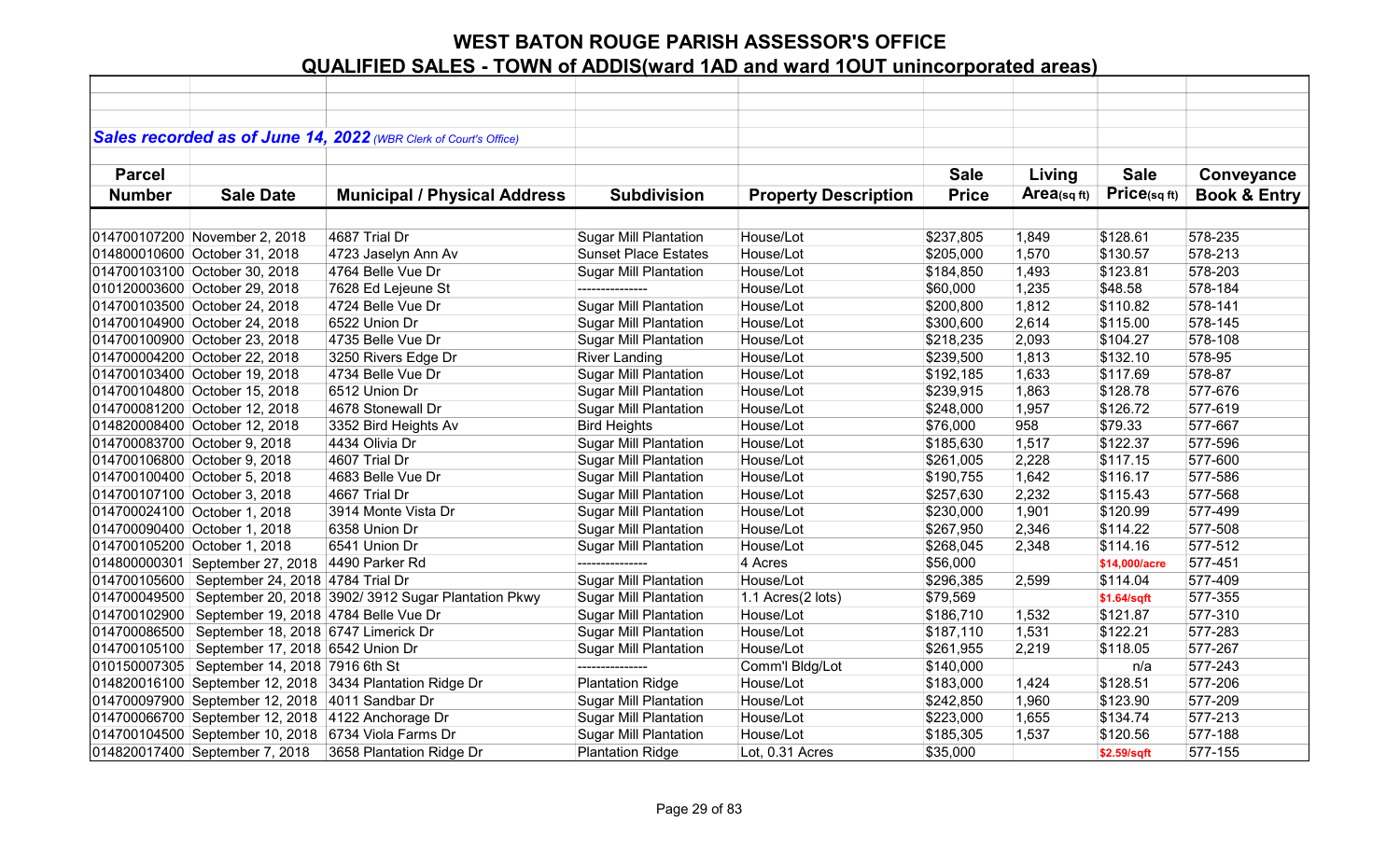|                             |                                | Sales recorded as of June 14, 2022 (WBR Clerk of Court's Office) |                              |                             |              |                   |                 |                         |
|-----------------------------|--------------------------------|------------------------------------------------------------------|------------------------------|-----------------------------|--------------|-------------------|-----------------|-------------------------|
| <b>Parcel</b>               |                                |                                                                  |                              |                             | <b>Sale</b>  | Living            | <b>Sale</b>     | Conveyance              |
|                             |                                |                                                                  |                              |                             |              |                   |                 |                         |
| <b>Number</b>               | <b>Sale Date</b>               | <b>Municipal / Physical Address</b>                              | <b>Subdivision</b>           | <b>Property Description</b> | <b>Price</b> | $Area_{(sq\,ft)}$ | $Price$ (sq ft) | <b>Book &amp; Entry</b> |
|                             |                                |                                                                  |                              |                             |              |                   |                 |                         |
|                             | 014700095600 September 7, 2018 | 6338 Yatton Dr                                                   | <b>Sugar Mill Plantation</b> | House/Lot                   | \$216,790    | 1,900             | \$114.10        | 577-159                 |
|                             | 014700098500 September 4, 2018 | 6437 Yatton Dr                                                   | <b>Sugar Mill Plantation</b> | House/Lot                   | \$223,735    | 1,995             | \$112.15        | 577-84                  |
|                             | 014700100600 September 4, 2018 | 4705 Belle Vue Dr                                                | <b>Sugar Mill Plantation</b> | House/Lot                   | \$191,275    | 1,646             | \$116.21        | 577-88                  |
|                             | 014700103000 September 4, 2018 | 4774 Belle Vue Dr                                                | <b>Sugar Mill Plantation</b> | House/Lot                   | \$204,840    | 1,871             | \$109.48        | 577-92                  |
|                             | 014700104400 September 4, 2018 | 6744 Viola Farms Dr                                              | <b>Sugar Mill Plantation</b> | House/Lot                   | \$186,295    | 1,516             | \$122.89        | 577-96                  |
|                             | 014700042700 September 4, 2018 | 3958 Cypress Hall Dr                                             | <b>Sugar Mill Plantation</b> | Condominium                 | \$175,000    | 1,389             | \$125.99        | 577-103                 |
|                             | 014700059300 August 30, 2018   | 4046 Olivia Dr                                                   | <b>Sugar Mill Plantation</b> | House/Lot                   | \$191,000    | 1,542             | \$123.87        | 577-30                  |
|                             | 014700099000 August 29, 2018   | 6339 Yatton Dr                                                   | <b>Sugar Mill Plantation</b> | House/Lot                   | \$208,135    | 1,672             | \$124.48        | 577-4                   |
|                             | 014700100700 August 29, 2018   | 4715 Belle Vue Dr                                                | <b>Sugar Mill Plantation</b> | House/Lot                   | \$208,055    | 1,974             | \$105.40        | 577-8                   |
|                             | 014820013300 August 27, 2018   | 3883 Plantation Ridge Dr                                         | <b>Plantation Ridge</b>      | House/Lot                   | \$175,000    | 1,407             | \$124.38        | 576-515                 |
|                             | 014700057100 August 27, 2018   | 4270 Olivia Dr                                                   | <b>Sugar Mill Plantation</b> | House/Lot                   | \$185,000    | 1,381             | \$133.96        | 576-527                 |
|                             | 014700033900 August 24, 2018   | 4611 Monte Vista Dr                                              | <b>Sugar Mill Plantation</b> | House/Lot                   | \$228,900    | 1,725             | \$132.70        | 576-506                 |
|                             | 014700033900 August 24, 2018   | 4611 Monte Vista Dr                                              | <b>Sugar Mill Plantation</b> | House/Lot                   | \$228,900    | 1,725             | \$132.70        | 576-510                 |
|                             | 014800009500 August 23, 2018   | 4611 Jaselyn Ann Av                                              | <b>Sunset Place Estates</b>  | House/Lot                   | \$224,500    | 1,622             | \$138.41        | 576-486                 |
|                             | 010110010500 August 23, 2018   | 5371 Eudora Dr                                                   | WestRiver                    | House/Lot                   | \$95,000     | 875               | \$108.57        | 576-500                 |
|                             | 014700021000 August 22, 2018   | 3213 Gladys Dr                                                   | <b>Missouri Acres</b>        | Lot, 0.294 Acres            | \$23,500     |                   | \$1.84/sqft     | 576-461                 |
|                             | 014800016300 August 20, 2018   | 4777 Avery Grace Blvd                                            | <b>Sunset Place Estates</b>  | House/Lot                   | \$195,000    | 1,393             | \$139.99        | 576-434                 |
|                             | 014700057300 August 14, 2018   | 4250 Olivia Dr                                                   | <b>Sugar Mill Plantation</b> | House/Lot                   | \$199,900    | 1,487             | \$134.43        | 576-363                 |
|                             | 010110007300 August 14, 2018   | 4852 Eudora Dr                                                   | WestRiver                    | House/Lot                   | \$110,000    | 1,434             | \$76.71         | 576-378                 |
|                             | 014700097200 August 14, 2018   | 4133 Sandbar Dr                                                  | <b>Sugar Mill Plantation</b> | House/Lot                   | \$234,505    | 1,854             | \$126.49        | 576-383                 |
|                             | 014700102700 August 13, 2018   | 4816 Belle Vue Dr                                                | <b>Sugar Mill Plantation</b> | House/Lot                   | \$217,960    | 2,093             | \$104.14        | 576-359                 |
| 014700102800 August 7, 2018 |                                | 4794 Belle Vue Dr                                                | <b>Sugar Mill Plantation</b> | House/Lot                   | \$198,900    | 1,809             | \$109.95        | 576-241                 |
| 010150005601 August 7, 2018 |                                | 4034 Foret St                                                    | ---------------              | Mobile Home/Lot             | \$65,000     | 1,049             | \$61.96         | 576-257                 |
| 014700101600 August 2, 2018 |                                | 4817 Belle Vue Dr                                                | <b>Sugar Mill Plantation</b> | House/Lot                   | \$198,900    | 1,817             | \$109.47        | 576-149                 |
| 014700085100 August 2, 2018 |                                | 6726 Little Hope Dr                                              | <b>Sugar Mill Plantation</b> | House/Lot                   | \$186,625    | 1,532             | \$121.82        | 576-153                 |
| 014700100100 August 1, 2018 |                                | 4653 Belle Vue Dr                                                | <b>Sugar Mill Plantation</b> | House/Lot                   | \$190,485    | 1,648             | \$115.59        | 576-136                 |
| 014700067200 August 1, 2018 |                                | 6724 Marengo Dr                                                  | <b>Sugar Mill Plantation</b> | House/Lot                   | \$216,700    | 1,550             | \$139.81        | 576-140                 |
| 014700102500 July 31, 2018  |                                | 4856 Belle Vue Dr                                                | <b>Sugar Mill Plantation</b> | House/Lot                   | \$190,380    | 1,638             | \$116.23        | 576-82                  |
| 014800022300 July 30, 2018  |                                | 4377 Blvd Acadian                                                | Acadian Crossing             | House/Lot                   | \$222,500    | 1,660             | \$134.04        | 576-52                  |
| 014700054700 July 30, 2018  |                                | 6732 Eliza Dr                                                    | <b>Sugar Mill Plantation</b> | House/Lot                   | \$248,000    | 2,429             | \$102.10        | 576-55                  |
| 014700037500 July 30, 2018  |                                | 4434 Monte Vista Dr                                              | <b>Sugar Mill Plantation</b> | House/Lot                   | \$259,900    | 1,844             | \$140.94        | 576-63                  |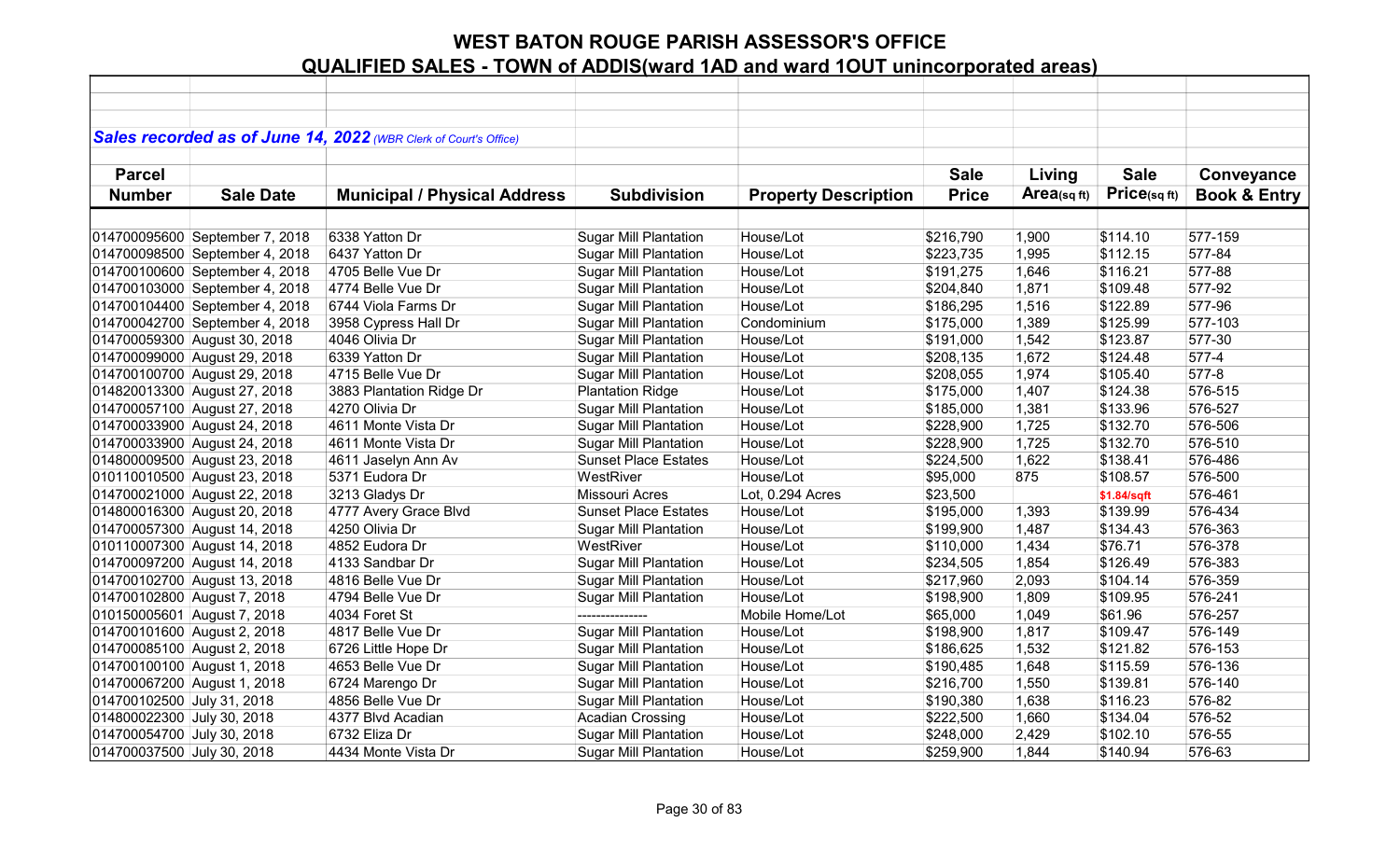|                            |                  | Sales recorded as of June 14, 2022 (WBR Clerk of Court's Office) |                              |                             |              |            |                |                         |
|----------------------------|------------------|------------------------------------------------------------------|------------------------------|-----------------------------|--------------|------------|----------------|-------------------------|
| <b>Parcel</b>              |                  |                                                                  |                              |                             | <b>Sale</b>  | Living     | <b>Sale</b>    | Conveyance              |
| <b>Number</b>              | <b>Sale Date</b> | <b>Municipal / Physical Address</b>                              | <b>Subdivision</b>           | <b>Property Description</b> | <b>Price</b> | Area(sqft) | Price(sqft)    | <b>Book &amp; Entry</b> |
|                            |                  |                                                                  |                              |                             |              |            |                |                         |
| 014700101400 July 27, 2018 |                  | 4785 Belle Vue Dr                                                | <b>Sugar Mill Plantation</b> | House/Lot                   | \$216,855    | 2,090      | \$103.76       | 576-46                  |
| 014700101300 July 25, 2018 |                  | 4775 Belle Vue Dr                                                | <b>Sugar Mill Plantation</b> | House/Lot                   | \$186,900    | 1,621      | \$115.30       | 575-674                 |
| 103900000400 July 25, 2018 |                  | 5867 Choctaw Rd                                                  | ---------------              | Hunting Lodge / 540 Acres   | \$2,700,000  |            | n/a            | 575-678                 |
| 014700099100 July 24, 2018 |                  | 6319 Yatton Dr                                                   | <b>Sugar Mill Plantation</b> | House/Lot                   | \$217,515    | 1,906      | \$114.12       | 575-660                 |
| 014820006301 July 23, 2018 |                  | 3806 Bird Heights Av                                             | <b>Bird Heights</b>          | House/Lot                   | \$158,900    | 1,552      | \$102.38       | 575-627                 |
| 014700098600 July 23, 2018 |                  | 6417 Yatton Dr                                                   | <b>Sugar Mill Plantation</b> | House/Lot                   | \$218,305    | 1,902      | \$114.78       | 575-635                 |
| 014820016700 July 20, 2018 |                  | 3536 Plantation Ridge Dr                                         | <b>Plantation Ridge</b>      | House/Lot                   | \$166,000    | 1,360      | \$122.06       | 575-616                 |
| 014700107900 July 18, 2018 |                  | Hwy 1 S(due N of YMCA)                                           | ---------------              | 16.16 Acres                 | \$2,275,000  |            | \$140,780/acre | 575-550                 |
| 014700107900 July 16, 2018 |                  | Hwy 1 S(due N of YMCA)                                           | ---------------              | 34.09 Acres                 | \$1,485,222  |            | \$43,568/acre  | 575-522                 |
| 014700095500 July 12, 2018 |                  | 6318 Yatton Dr                                                   | <b>Sugar Mill Plantation</b> | House/Lot                   | \$215,640    | 1,877      | \$114.89       | 575-476                 |
| 014700094300 July 9, 2018  |                  | 4315 Union Dr                                                    | <b>Sugar Mill Plantation</b> | House/Lot                   | \$266,505    | 2,374      | \$112.26       | 575-430                 |
| 014700089600 July 6, 2018  |                  | 4280 Olivia Dr                                                   | <b>Sugar Mill Plantation</b> | House/Lot                   | \$205,000    | 1,640      | \$125.00       | 575-390                 |
| 014700101100 July 6, 2018  |                  | 4755 Belle Vue Dr                                                | <b>Sugar Mill Plantation</b> | House/Lot                   | \$202,900    | 1,904      | \$106.57       | 575-394                 |
| 014800015400 July 6, 2018  |                  | 4683 Avery Grace Blvd                                            | <b>Sunset Place Estates</b>  | House/Lot                   | \$179,000    | 1,505      | \$118.94       | 575-420                 |
| 014700034400 July 5, 2018  |                  | 4661 Monte Vista Dr                                              | <b>Sugar Mill Plantation</b> | House/Lot                   | \$220,000    | 1,756      | \$125.28       | 575-381                 |
| 014700076600 July 3, 2018  |                  | 4018 Union Dr                                                    | <b>Sugar Mill Plantation</b> | House/Lot                   | \$284,900    | 2,614      | \$108.99       | 575-339                 |
| 014700083800 July 2, 2018  |                  | 4444 Olivia Dr                                                   | <b>Sugar Mill Plantation</b> | House/Lot                   | \$203,855    | 1,899      | \$107.35       | 575-275                 |
| 014700101200 July 2, 2018  |                  | 4765 Belle Vue Dr                                                | <b>Sugar Mill Plantation</b> | House/Lot                   | \$186,970    | 1,544      | \$121.09       | 575-279                 |
| 014700101000 June 29, 2018 |                  | 4745 Belle Vue Dr                                                | <b>Sugar Mill Plantation</b> | House/Lot                   | \$192,435    | 1,640      | \$117.34       | 575-218                 |
| 014700029700 June 27, 2018 |                  | 4056 Poplar Grove Dr                                             | <b>Sugar Mill Plantation</b> | House/Lot                   | \$166,000    | 1,845      | \$89.97        | 575-168                 |
| 014700066600 June 27, 2018 |                  | 4112 Anchorage Dr                                                | <b>Sugar Mill Plantation</b> | House/Lot                   | \$228,800    | 1,633      | \$140.11       | 575-192                 |
| 014700100800 June 26, 2018 |                  | 4725 Belle Vue Dr                                                | <b>Sugar Mill Plantation</b> | House/Lot                   | \$190,945    | 1,642      | \$116.29       | 575-162                 |
| 014700028000 June 21, 2018 |                  | 3745 Monte Vista Dr                                              | <b>Sugar Mill Plantation</b> | House/Lot                   | \$230,000    | 1,908      | \$120.55       | 575-68                  |
| 014700098000 June 19, 2018 |                  | 4001 Sandbar Dr                                                  | <b>Sugar Mill Plantation</b> | House/Lot                   | \$235,900    | 1,869      | \$126.22       | 575-26                  |
| 014700096100 June 19, 2018 |                  | 6436 Yatton Dr                                                   | <b>Sugar Mill Plantation</b> | House/Lot                   | \$213,900    | 1,871      | \$114.32       | 575-30                  |
| 014700098400 June 18, 2018 |                  | 6457 Yatton Dr                                                   | <b>Sugar Mill Plantation</b> | House/Lot                   | \$209,535    | 1,680      | \$124.72       | 574-655                 |
| 014700020700 June 14, 2018 |                  | 3212 Gladys Dr                                                   | Missouri Acres               | Lot, 0.498 Acres            | \$38,000     |            | \$1.74/sqft    | 574-622                 |
| 014700098800 June 14, 2018 |                  | 6379 Yatton Dr                                                   | <b>Sugar Mill Plantation</b> | House/Lot                   | \$216,620    | 1,904      | \$113.77       | 574-625                 |
| 014700075600 June 13, 2018 |                  | 6358 Camp Circle                                                 | <b>Sugar Mill Plantation</b> | House/Lot                   | \$272,500    | 2,222      |                | 574-600                 |
| 014700102200 June 13, 2018 |                  | 4939 Belle Vue Dr                                                | <b>Sugar Mill Plantation</b> | House/Lot                   | \$188,900    | 1,644      | \$114.90       | 574-603                 |
| 014700037600 June 13, 2018 |                  | 4444 Monte Vista Dr                                              | <b>Sugar Mill Plantation</b> | House/Lot                   | \$250,000    | 1,862      | \$134.26       | 574-607                 |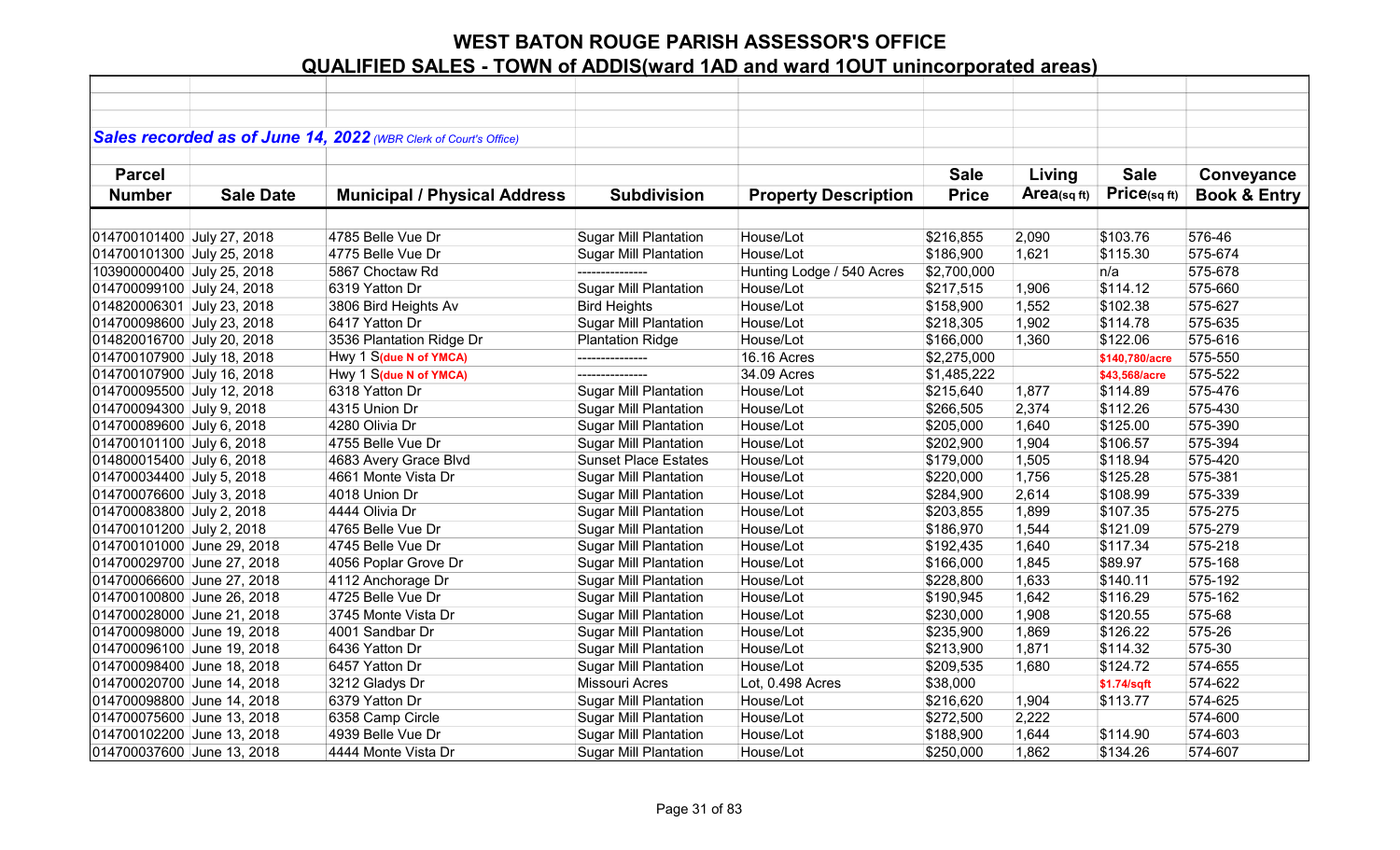|                             |                  | Sales recorded as of June 14, 2022 (WBR Clerk of Court's Office) |                              |                             |              |                |              |                         |
|-----------------------------|------------------|------------------------------------------------------------------|------------------------------|-----------------------------|--------------|----------------|--------------|-------------------------|
|                             |                  |                                                                  |                              |                             |              |                |              |                         |
| <b>Parcel</b>               |                  |                                                                  |                              |                             | <b>Sale</b>  | Living         | <b>Sale</b>  | Conveyance              |
| <b>Number</b>               | <b>Sale Date</b> | <b>Municipal / Physical Address</b>                              | <b>Subdivision</b>           | <b>Property Description</b> | <b>Price</b> | $Area$ (sq ft) | Price(sq ft) | <b>Book &amp; Entry</b> |
|                             |                  |                                                                  |                              |                             |              |                |              |                         |
| 014700090600 June 7, 2018   |                  | 6318 Union Dr                                                    | <b>Sugar Mill Plantation</b> | House/Lot                   | \$272,505    | 2,422          | \$112.51     | 574-471                 |
| 014800013100 June 6, 2018   |                  | 4734 Jaselyn Ann Av                                              | <b>Sunset Place Estates</b>  | House/Lot                   | \$190,000    | 1,570          | \$121.02     | 574-463                 |
| 014700101500 June 5, 2018   |                  | 4795 Belle Vue Dr                                                | <b>Sugar Mill Plantation</b> | House/Lot                   | \$189,855    | 1,640          | \$115.77     | 574-400                 |
| 014800030900 June 5, 2018   |                  | 4734 Sugar Hollow Ln                                             | <b>Sugar Hollow</b>          | House/Lot                   | \$182,900    | 1,607          | \$113.81     | 574-404                 |
| 014700101700 June 5, 2018   |                  | 4837 Belle Vue Dr                                                | <b>Sugar Mill Plantation</b> | House/Lot                   | \$202,900    | 1,903          | \$106.62     | 574-408                 |
| 014700076400 June 1, 2018   |                  | 4058 Union Dr                                                    | <b>Sugar Mill Plantation</b> | House/Lot                   | \$265,000    | 2,401          | \$110.37     | 574-354                 |
| 014800009400 May 31, 2018   |                  | 7280 Ed Lejeune St                                               | <b>Sunset Place Estates</b>  | House/Lot                   | \$169,900    | 1,504          | \$112.97     | 574-308                 |
| 014700038700 May 31, 2018   |                  | 4519 Little Hope Dr                                              | <b>Sugar Mill Plantation</b> | House/Lot                   | \$231,000    | 1,867          | \$123.73     | 574-316                 |
| 014700090300 May 30, 2018   |                  | 6378 Union Dr                                                    | <b>Sugar Mill Plantation</b> | House/Lot                   | \$240,380    | 1,968          | \$122.14     | 574-144                 |
| 014800006800 May 30, 2018   |                  | 7160 Rue lle St Jean                                             | <b>Acadian Crossing</b>      | House/Lot                   | \$205,000    | 1,602          | \$127.97     | 574-151                 |
| 014700009400 May 23, 2018   |                  | 6964 Hwy 1 S(former Shaw SSS Fabricators)                        |                              | Comm'l Bldg / 40 Acres      | \$1,000,000  |                | n/a          | 574-32                  |
| 014700084300 May 22, 2018   |                  | 4494 Olivia Dr                                                   | <b>Sugar Mill Plantation</b> | House/Lot                   | \$184,855    | 1,525          | \$121.22     | 573-700                 |
| 014700036400 May 22, 2018   |                  | 4230 Little Hope Dr                                              | <b>Sugar Mill Plantation</b> | House/Lot                   | \$226,900    | 1,776          | \$127.76     | $574-1$                 |
| 014700039400 May 14, 2018   |                  | 4345 Little Hope Dr                                              | <b>Sugar Mill Plantation</b> | House/Lot                   | \$200,000    | 1,714          | \$116.69     | 573-529                 |
| 014700101800 May 11, 2018   |                  | 4857 Belle Vue Dr                                                | <b>Sugar Mill Plantation</b> | House/Lot                   | \$198,900    | 1,825          | \$108.99     | 573-486                 |
| 014700067900 May 10, 2018   |                  | 6703 Chanango Dr                                                 | <b>Sugar Mill Plantation</b> | House/Lot                   | \$232,000    | 1,686          | \$137.60     | 573-469                 |
| 014700096900 May 10, 2018   |                  | 4174 Sandbar Dr                                                  | <b>Sugar Mill Plantation</b> | House/Lot                   | \$238,900    | 1,963          | \$121.70     | 573-472                 |
| 014700087100 May 9, 2018    |                  | 4415 Belle Vue Dr                                                | <b>Sugar Mill Plantation</b> | House/Lot                   | \$184,855    | 1,516          | \$121.94     | 573-452                 |
| 014700102000 May 9, 2018    |                  | 4897 Belle Vue Dr                                                | <b>Sugar Mill Plantation</b> | House/Lot                   | \$188,900    | 1,639          | \$115.25     | 573-456                 |
| 014800006900 May 8, 2018    |                  | 7150 Rue Ile St Jean                                             | <b>Acadian Crossing</b>      | House/Lot                   | \$193,000    | 1,484          | \$130.05     | 573-429                 |
| 014700084000 May 7, 2018    |                  | 4464 Olivia Dr                                                   | <b>Sugar Mill Plantation</b> | House/Lot                   | \$202,900    | 1,904          | \$106.57     | 573-393                 |
| 014800015100 May 7, 2018    |                  | 4653 Avery Grace Blvd                                            | <b>Sunset Place Estates</b>  | House/Lot                   | \$199,500    | 1,630          | \$122.39     | 573-397                 |
| 014700031800 May 7, 2018    |                  | 6706 Joyce Dr(unit 4A)                                           | Rivers Edge Condo            | Condominium                 | \$120,000    | 1,458          | \$82.30      | 573-400                 |
| 014700000100 May 3, 2018    |                  | 6874 S River Rd                                                  | <b>River Landing</b>         | House/Lot                   | \$450,000    | 3,287          | \$136.90     | 573-361                 |
| 014700051800 May 3, 2018    |                  | 3914 Olivia Dr                                                   | Sugar Mill Plantation        | House/Lot                   | \$278,500    | 2,500          | \$111.40     | 573-364                 |
| 014700101900 May 2, 2018    |                  | 4877 Belle Vue Dr                                                | <b>Sugar Mill Plantation</b> | House/Lot                   | \$205,900    | 1,979          | \$104.04     | 573-323                 |
| 014700095200 May 2, 2018    |                  | 4356 Bayou Plantation Dr                                         | <b>Sugar Mill Plantation</b> | House/Lot                   | \$239,505    | 1,957          | \$122.38     | 573-327                 |
| 014700004900 May 1, 2018    |                  | 6745 River Run Ct                                                | <b>River Landing</b>         | House/Lot                   | \$223,000    | 1,821          | \$122.46     | 573-303                 |
| 014800025400 April 27, 2018 |                  | 4791 Sugar Hollow Ln                                             | <b>Sugar Hollow</b>          | House/Lot                   | \$180,000    | 1,613          | \$111.59     | 573-202                 |
| 014700054000 April 26, 2018 |                  | 6763 Eliza Dr                                                    | <b>Sugar Mill Plantation</b> | House/Lot                   | \$216,500    | 1,788          | \$121.09     | 573-177                 |
| 014700083600 April 26, 2018 |                  | 4424 Olivia Dr                                                   | <b>Sugar Mill Plantation</b> | House/Lot                   | \$203,855    | 1,906          | \$106.95     | 573-183                 |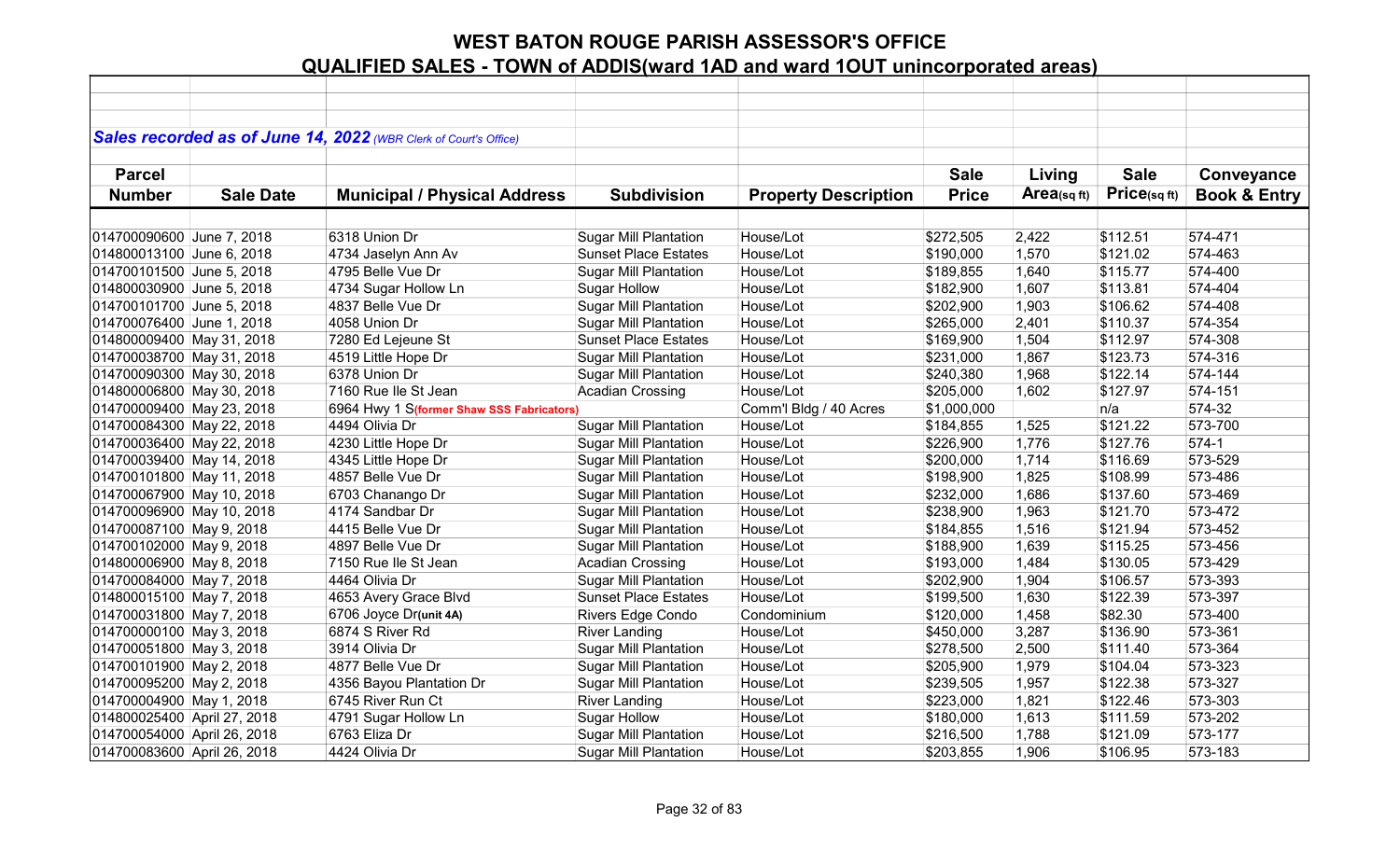|                             |                             | Sales recorded as of June 14, 2022 (WBR Clerk of Court's Office) |                              |                             |              |            |              |                         |
|-----------------------------|-----------------------------|------------------------------------------------------------------|------------------------------|-----------------------------|--------------|------------|--------------|-------------------------|
| <b>Parcel</b>               |                             |                                                                  |                              |                             | <b>Sale</b>  | Living     | <b>Sale</b>  | Conveyance              |
| <b>Number</b>               | <b>Sale Date</b>            | <b>Municipal / Physical Address</b>                              | <b>Subdivision</b>           | <b>Property Description</b> | <b>Price</b> | Area(sqft) | Price(sqft)  | <b>Book &amp; Entry</b> |
|                             |                             |                                                                  |                              |                             |              |            |              |                         |
| 014700102100 April 26, 2018 |                             | 4919 Belle Vue Dr                                                | <b>Sugar Mill Plantation</b> | House/Lot                   | \$191,900    | 1,682      | \$114.09     | 573-187                 |
| 014800025600 April 26, 2018 |                             | 4781 Sugar Hollow Ln                                             | Sugar Hollow                 | House/Lot                   | \$183,855    | 1,630      | \$112.79     | 573-191                 |
| 014700098700 April 26, 2018 |                             | 6399 Yatton Dr                                                   | <b>Sugar Mill Plantation</b> | House/Lot                   | \$201,900    | 1,637      | \$123.34     | 573-195                 |
| 014700082700 April 24, 2018 |                             | 4332 Olivia Dr                                                   | <b>Sugar Mill Plantation</b> | house/Lot                   | \$184,855    | 1,518      | \$121.78     | 573-143                 |
| 010130004500 April 23, 2018 |                             | 4533 Foret St                                                    | ---------------              | House/Lot                   | \$233,000    | 2,017      | \$115.52     | 573-131                 |
| 014700071300 April 23, 2018 |                             | 4259 Stonewall Dr                                                | <b>Sugar Mill Plantation</b> | House/Lot                   | \$284,500    | 2,614      | \$108.84     | 573-135                 |
| 014700083400 April 23, 2018 |                             | 4404 Olivia Dr                                                   | <b>Sugar Mill Plantation</b> | House/Lot                   | \$203,855    | 1,901      | \$107.24     | 573-138                 |
| 014700097600 April 20, 2018 |                             | 4041 Sandbar Dr                                                  | <b>Sugar Mill Plantation</b> | House/Lot                   | \$233,900    | 1,837      | \$127.33     | 573-40                  |
| 014700097500 April 19, 2018 |                             | 4061 Sandbar Dr                                                  | <b>Sugar Mill Plantation</b> | House/Lot                   | \$236,505    | 1,869      | \$126.54     | 573-22                  |
| 014700096200 April 19, 2018 |                             | 6456 Yatton Dr                                                   | <b>Sugar Mill Plantation</b> | House/Lot                   | \$203,965    | 1,641      | \$124.29     | 573-26                  |
| 014820018100 April 18, 2018 |                             | 3812 Plantation Ridge Dr                                         | <b>Plantation Ridge</b>      | House/Lot                   | \$190,000    | 1,576      | \$120.56     | 573-13                  |
| 014800011400 April 16, 2018 |                             | 4805 Jaselyn Ann Av                                              | <b>Sunset Place Estates</b>  | House/Lot                   | \$185,000    | 1,428      | \$129.55     | 572-670                 |
| 014800025800 April 16, 2018 |                             | 4741 Sugar Hollow Ln                                             | <b>Sugar Hollow</b>          | House/Lot                   | \$179,855    | 1,543      | \$116.56     | 572-677                 |
| 014700098300 April 16, 2018 |                             | 4022 Sandbar Dr                                                  | <b>Sugar Mill Plantation</b> | House/Lot                   | \$234,900    | 1,966      | \$119.48     | 572-681                 |
| 014800024500 April 16, 2018 |                             | 4229 Blvd Acadian                                                | Acadian Crossing             | House/Lot                   | \$190,000    | 1,665      | \$114.11     | 572-689                 |
| 014700030800 April 13, 2018 |                             | Hwy 1 S                                                          | Sugar Mill Plantation        | 9.67 Acres, Comm'l Land     | \$1,578,941  |            | \$3.75/sqft  | 572-640                 |
| 014700050100 April 13, 2018 |                             | 3827 New Prosperity Ln                                           | <b>Sugar Mill Plantation</b> | Lots(4)                     | \$182,418    |            | \$1.74/sqft  | 572-645                 |
| 014700107700 April 12, 2018 |                             | 4789 Trial Dr                                                    | <b>Sugar Mill Plantation</b> | Lots(30)                    | \$1,407,000  |            | \$46,900/lot |                         |
| 014700021700 April 6, 2018  |                             | 3339 Gladys Dr                                                   | Missouri Acres               | House/Lot                   | \$245,000    | 1,999      | \$122.56     | 572-532                 |
| 014700050501 April 6, 2018  |                             | 3648 Belle Vale(SugarMill Storage Center)                        |                              | <b>Storage Units</b>        | \$783,288    |            | n/a          | 572-541                 |
| 014700066800 April 3, 2018  |                             | 4132 Anchorage Dr                                                | <b>Sugar Mill Plantation</b> | House/Lot                   | \$222,200    | 1,572      | \$141.35     | 572-467                 |
| 014700081900 April 3, 2018  |                             | 4536 Stonewall Dr                                                | <b>Sugar Mill Plantation</b> | House/Lot                   | \$282,800    | 2,414      | \$117.15     | 572-472                 |
| 010130011001 April 2, 2018  |                             | 4510 Foret St                                                    | ---------------              | Mobile Home/Lot             | \$86,000     | 1,166      | \$73.76      | 572-461                 |
|                             | 014700098200 March 27, 2018 | 4012 Sandbar Dr                                                  | <b>Sugar Mill Plantation</b> | House/Lot                   | \$278,900    | 2,603      | \$107.15     | 572-380                 |
|                             | 014700089900 March 23, 2018 | 6450 Union Dr                                                    | <b>Sugar Mill Plantation</b> | House/Lot                   | \$256,505    | 2,212      | \$115.96     | 572-335                 |
|                             | 014800008900 March 23, 2018 | 7145 Peter Messina Rd                                            | <b>Acadian Crossing</b>      | House/Lot                   | \$194,000    | 1,781      | \$108.93     | 572-344                 |
|                             | 014700066500 March 22, 2018 | 4102 Anchorage Dr                                                | <b>Sugar Mill Plantation</b> | House/Lot                   | \$217,700    | 1,630      | \$133.56     | 572-332                 |
|                             | 014700097000 March 20, 2018 | 4194 Sandbar Dr                                                  | <b>Sugar Mill Plantation</b> | House/Lot                   | \$263,900    | 2,364      | \$111.63     | 572-310                 |
|                             | 014700090500 March 20, 2018 | 6338 Union Dr                                                    | <b>Sugar Mill Plantation</b> | House/Lot                   | \$252,900    | 2,221      | \$113.87     | 572-314                 |
|                             | 010110001700 March 20, 2018 | 5233 Lorraine St                                                 | WestRiver                    | House/Lot                   | \$15,000     | 1,152      | \$13.02      | 572-318                 |
|                             | 014700096600 March 19, 2018 | 4114 Sandbar Dr                                                  | <b>Sugar Mill Plantation</b> | House/Lot                   | \$252,900    | 2,217      | \$114.07     | 572-293                 |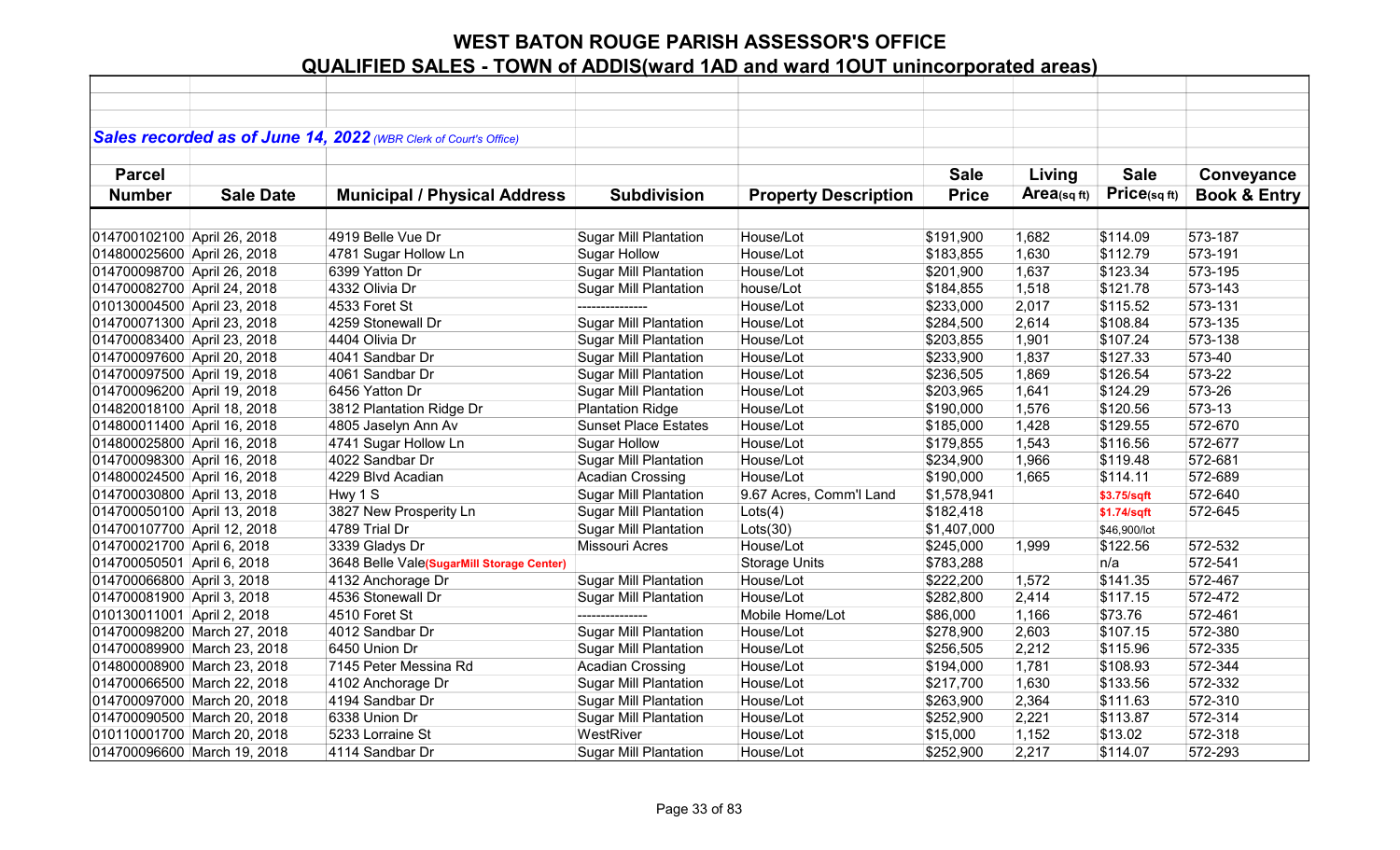|                            |                                | Sales recorded as of June 14, 2022 (WBR Clerk of Court's Office) |                              |                             |              |             |              |                         |
|----------------------------|--------------------------------|------------------------------------------------------------------|------------------------------|-----------------------------|--------------|-------------|--------------|-------------------------|
| <b>Parcel</b>              |                                |                                                                  |                              |                             | <b>Sale</b>  | Living      | <b>Sale</b>  | Conveyance              |
| <b>Number</b>              | <b>Sale Date</b>               | <b>Municipal / Physical Address</b>                              | <b>Subdivision</b>           | <b>Property Description</b> | <b>Price</b> | Area(sq ft) | Price(sqft)  | <b>Book &amp; Entry</b> |
|                            |                                |                                                                  |                              |                             |              |             |              |                         |
|                            | 014700026600 March 16, 2018    | 3937 Poplar Grove Dr                                             | <b>Sugar Mill Plantation</b> | House/Lot                   | \$208,500    | 1,657       | \$125.83     | 572-182                 |
|                            | 014800026000 March 16, 2018    | 4711 Sugar Hollow Ln                                             | <b>Sugar Hollow</b>          | House/Lot                   | \$183,855    | 1,613       | \$113.98     | 572-189                 |
|                            | 014700091300 March 15, 2018    | 4314 Union Dr                                                    | <b>Sugar Mill Plantation</b> | House/Lot                   | \$265,900    | 2,346       | \$113.34     | 572-156                 |
|                            | 014700079500 March 13, 2018    | 4537 Stonewall Dr                                                | <b>Sugar Mill Plantation</b> | House/Lot                   | \$239,505    | 1,968       | \$121.70     | 572-97                  |
|                            | 014800025500 March 13, 2018    | 4793 Sugar Hollow Ln                                             | <b>Sugar Hollow</b>          | House/Lot                   | \$188,855    | 1,695       | \$111.42     | 572-101                 |
|                            | 014700089800 March 12, 2018    | 6480 Union Dr                                                    | Sugar Mill Plantation        | House/Lot                   | \$231,900    | 1,872       | \$123.88     | 572-84                  |
| 014800010800 March 9, 2018 |                                | 4743 Jaselyn Ann Av                                              | <b>Sunset Place Estates</b>  | House/Lot                   | \$193,000    | 1,624       | \$118.84     | 572-75                  |
| 014700098900 March 5, 2018 |                                | 6359 Yatton Dr                                                   | <b>Sugar Mill Plantation</b> | House/Lot                   | \$199,900    | 1,645       | \$121.52     | 572-5                   |
| 014700095900 March 1, 2018 |                                | 6398 Yatton Dr                                                   | <b>Sugar Mill Plantation</b> | House/Lot                   | \$217,900    | 1,996       | \$109.17     | 571-662                 |
| 014700096000 March 1, 2018 |                                | 6416 Yatton Dr                                                   | <b>Sugar Mill Plantation</b> | House/Lot                   | \$199,900    | 1,638       | \$122.04     | 571-666                 |
| 014700098100 March 1, 2018 |                                | 4002 Sandbar Dr                                                  | <b>Sugar Mill Plantation</b> | House/Lot                   | \$242,900    | 2,147       | \$113.13     | 571-670                 |
| 014700093100 March 1, 2018 |                                | 6317 Union Dr                                                    | <b>Sugar Mill Plantation</b> | House/Lot                   | \$231,900    | 1,844       | \$125.76     | 571-681                 |
|                            | 010120002700 February 26, 2018 | 7848 Molaison St                                                 | ---------------              | House/Lot                   | \$75,000     | 1,300       | \$57.69      | 571-606                 |
|                            | 014700074300 February 26, 2018 | 3746 Union Dr                                                    | <b>Sugar Mill Plantation</b> | House/Lot                   | \$205,999    | 1,631       | \$126.30     | 571-609                 |
|                            | 014700029500 February 23, 2018 | 4128 Poplar Grove Dr                                             | <b>Sugar Mill Plantation</b> | House/Lot                   | \$223,000    | 1,784       | \$125.00     | 571-589                 |
|                            | 014700096800 February 21, 2018 | 4154 Sandbar Dr                                                  | <b>Sugar Mill Plantation</b> | House/Lot                   | \$263,900    | 2,362       | \$111.73     | 571-566                 |
|                            | 014700088100 February 20, 2018 | 4525 Belle Vue Dr                                                | <b>Sugar Mill Plantation</b> | House/Lot                   | \$189,900    | 1,694       | \$112.10     | 571-528                 |
|                            | 014700083200 February 16, 2018 | 4382 Olivia Dr                                                   | <b>Sugar Mill Plantation</b> | House/Lot                   | \$199,855    | 1,898       | \$105.30     | 571-459                 |
|                            | 014800003100 February 16, 2018 | 7332 Hwy 1 S(Cajun Outboard)                                     |                              | 1.48 Acres, Comm'l Land     | \$1,377,000  |             | \$21.35/sqft | 571-477                 |
|                            | 014700096300 February 14, 2018 | 4042 Sandbar Dr                                                  | <b>Sugar Mill Plantation</b> | House/Lot                   | \$278,900    | 2,595       | \$107.48     | 571-404                 |
|                            | 014700089300 February 14, 2018 | 6736 Little Hope Dr                                              | <b>Sugar Mill Plantation</b> | House/Lot                   | \$186,900    | 1,612       | \$115.94     | 571-408                 |
|                            | 014700096700 February 12, 2018 | 4134 Sandbar Dr                                                  | <b>Sugar Mill Plantation</b> | House/Lot                   | \$287,895    | 2,602       | \$110.64     | 571-381                 |
|                            | 014700095700 February 8, 2018  | 6358 Yatton Dr                                                   | <b>Sugar Mill Plantation</b> | House/Lot                   | \$217,900    | 2,000       | \$108.95     | 571-297                 |
|                            | 014700093500 February 7, 2018  | 6397 Union Dr                                                    | <b>Sugar Mill Plantation</b> | House/Lot                   | \$263,900    | 2,345       | \$112.54     | 571-283                 |
|                            | 014700021200 February 6, 2018  | 3233 Gladys Dr                                                   | <b>Missouri Acres</b>        | House/Lot                   | \$235,900    | 1,890       | \$124.81     | 571-245                 |
|                            | 014700095800 February 5, 2018  | 6378 Yatton Dr                                                   | <b>Sugar Mill Plantation</b> | House/Lot                   | \$199,900    | 1,636       | \$122.19     | 571-226                 |
|                            | 014700003000 February 1, 2018  | 3153 River Landing Dr                                            | <b>River Landing</b>         | House/Lot                   | \$275,000    | 2,050       | \$134.15     | 571-191                 |
|                            | 014700096400 January 30, 2018  | 4062 Sandbar Dr                                                  | <b>Sugar Mill Plantation</b> | House/Lot                   | \$229,900    | 1,849       | \$124.34     | 571-149                 |
|                            | 014700066400 January 23, 2018  | 4078 Anchorage Dr                                                | <b>Sugar Mill Plantation</b> | House/Lot                   | \$212,500    | 1,596       | \$133.15     | 571-67                  |
|                            | 014800025700 January 22, 2018  | 4761 Sugar Hollow Ln                                             | <b>Sugar Hollow</b>          | House/Lot                   | \$188,855    | 1,684       | \$112.15     | 571-40                  |
|                            | 014700077400 January 19, 2018  | 3854 Union Dr                                                    | <b>Sugar Mill Plantation</b> | House/Lot                   | \$238,505    | 1,964       | \$121.44     | 570-554                 |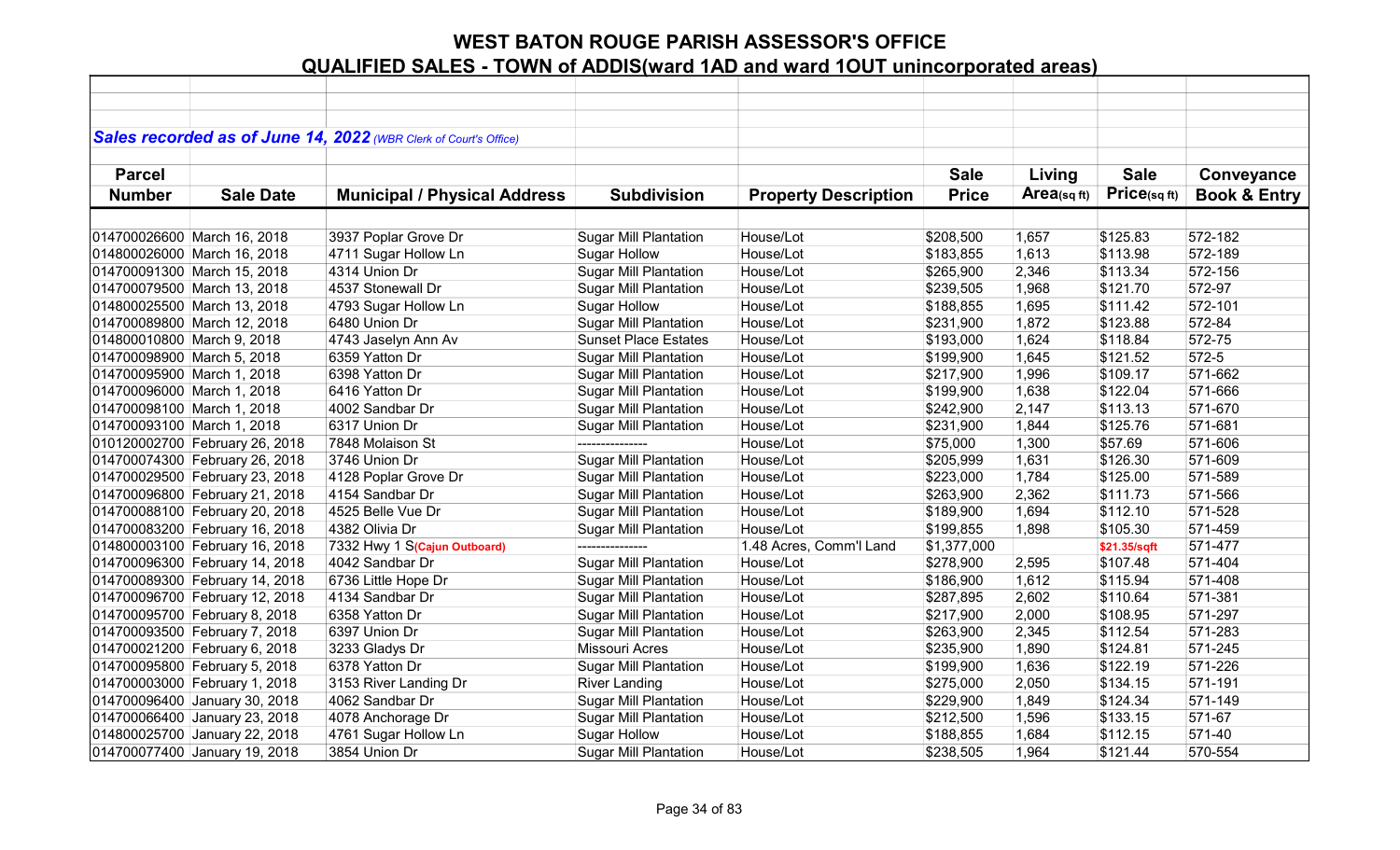|               |                                | Sales recorded as of June 14, 2022 (WBR Clerk of Court's Office) |                              |                             |              |            |               |                         |
|---------------|--------------------------------|------------------------------------------------------------------|------------------------------|-----------------------------|--------------|------------|---------------|-------------------------|
|               |                                |                                                                  |                              |                             |              |            |               |                         |
| <b>Parcel</b> |                                |                                                                  |                              |                             | <b>Sale</b>  | Living     | <b>Sale</b>   | Conveyance              |
| <b>Number</b> | <b>Sale Date</b>               | <b>Municipal / Physical Address</b>                              | <b>Subdivision</b>           | <b>Property Description</b> | <b>Price</b> | Area(sqft) | Price(sq ft)  | <b>Book &amp; Entry</b> |
|               |                                |                                                                  |                              |                             |              |            |               |                         |
|               | 014700083500 January 19, 2018  | 4414 Olivia Dr                                                   | <b>Sugar Mill Plantation</b> | House/Lot                   | \$184,900    | 1,642      | \$112.61      | 570-695                 |
|               | 014800026200 January 12, 2018  | 4683 Sugar Hollow Ln                                             | <b>Sugar Hollow</b>          | House/Lot                   | \$188,240    | 1,682      | \$111.91      | 570-525                 |
|               | 014700096500 January 11, 2018  | 4082 Sandbar Dr                                                  | <b>Sugar Mill Plantation</b> | House/Lot                   | \$234,900    | 1,957      | \$120.03      | 570-438                 |
|               | 014800032600 January 11, 2018  | 4738 Aubrey Ann Dr                                               | <b>Sunset Lakes</b>          | House/Lot                   | \$179,000    | 1,376      | \$130.09      | 570-442                 |
|               | 014700083000 January 5, 2018   | 4362 Olivia Dr                                                   | <b>Sugar Mill Plantation</b> | House/Lot                   | \$196,900    | 1,897      | \$103.80      | 570-306                 |
|               | 014700027300 January 5, 2018   | 3840 Poplar Grove Dr                                             | <b>Sugar Mill Plantation</b> | House/Lot                   | \$223,000    | 1,913      | \$116.57      | 570-317                 |
|               | 014700024800 January 3, 2018   | 4036 Monte Vista Dr                                              | <b>Sugar Mill Plantation</b> | House/Lot                   | \$190,000    | 1,638      | \$116.00      | 570-248                 |
|               | 014700091400 January 3, 2018   | 4282 Union Dr                                                    | <b>Sugar Mill Plantation</b> | House/Lot                   | \$256,565    | 2,215      | \$115.83      | 570-251                 |
|               | 014700064400 January 3, 2018   | 4297 Trial Dr                                                    | <b>Sugar Mill Plantation</b> | House/Lot                   | \$224,250    | 1,587      | \$141.30      | 570-255                 |
|               | 014700093800 January 3, 2018   | 6449 Union Dr                                                    | <b>Sugar Mill Plantation</b> | House/Lot                   | \$263,900    | 2,359      | \$111.87      | 570-275                 |
|               | 014800030800 January 3, 2018   | 4714 Sugar Hollow Ln                                             | Sugar Hollow                 | House/Lot                   | \$188,855    | 1,696      | \$111.35      | 570-279                 |
|               | 014700026200 December 27, 2017 | 4029 Poplar Grove Dr                                             | <b>Sugar Mill Plantation</b> | House/Lot                   | \$192,500    | 1,866      | \$103.16      | 569-659                 |
|               | 014700083300 December 27, 2017 | 4392 Olivia Dr                                                   | <b>Sugar Mill Plantation</b> | House/Lot                   | \$184,900    | 1,644      | \$112.47      | 569-700                 |
|               | 014700063600 December 22, 2017 | 4266 Sandbar Dr                                                  | <b>Sugar Mill Plantation</b> | House/Lot                   | \$248,000    | 2,217      | \$111.86      | 569-595                 |
|               | 014700093200 December 20, 2017 | 6337 Union Dr                                                    | <b>Sugar Mill Plantation</b> | House/Lot                   | \$235,075    | 1,879      | \$125.11      | 569-545                 |
|               | 014700063300 December 18, 2017 | 4257 Sandbar Dr                                                  | <b>Sugar Mill Plantation</b> | House/Lot                   | \$239,500    | 1,604      | \$149.31      | 569-476                 |
|               | 014700084100 December 18, 2017 | 4474 Olivia Dr                                                   | <b>Sugar Mill Plantation</b> | House/Lot                   | \$182,900    | 1,622      | \$112.76      | 569-482                 |
|               | 014800031000 December 13, 2017 | 4744 Sugar Hollow Ln                                             | Sugar Hollow                 | House/Lot                   | \$178,900    | 1,522      | \$117.54      | 569-435                 |
|               | 014700005100 December 13, 2017 | 6725 River Run Ct                                                | <b>River Landing</b>         | House/Lot                   | \$238,900    | 1,818      | \$131.41      | 569-439                 |
|               | 014800025900 December 12, 2017 | 4731 Sugar Hollow Ln                                             | <b>Sugar Hollow</b>          | House/Lot                   | \$194,855    | 1,885      | \$103.37      | 569-411                 |
|               | 014800019102 December 12, 2017 | Due N / adjacent to Sunset Lakes                                 | <b>Sunset Place Estates</b>  | 9.36 Acres                  | \$177,000    |            | \$18,910/acre | 569-427                 |
|               | 014800015800 December 11, 2017 | 4727 Avery Grace Blvd                                            | Sunset Place Estates         | House/Lot                   | \$180,000    | 1,536      | \$117.19      | 569-404                 |
|               | 014700093900 December 4, 2017  | 6479 Union Dr                                                    | <b>Sugar Mill Plantation</b> | House/Lot                   | \$231,900    | 1,962      | \$118.20      | 569-285                 |
|               | 014800031100 December 1, 2017  | 4764 Sugar Hollow Ln                                             | <b>Sugar Hollow</b>          | House/Lot                   | \$182,900    | 1,619      | \$112.97      | 569-257                 |
|               | 014700080000 December 1, 2017  | 4639 Stonewall Dr                                                | <b>Sugar Mill Plantation</b> | House/Lot                   | \$252,900    | 2,218      | \$114.02      | 569-261                 |
|               | 014820016000 December 1, 2017  | 3424 Plantation Ridge Dr                                         | <b>Plantation Ridge</b>      | House/Lot                   | \$163,000    | 1,382      | \$117.95      | 569-265                 |
|               | 014800033600 November 30, 2017 | 4593 Aubrey Ann Dr                                               | <b>Sunset Lakes</b>          | House/Lot                   | \$177,000    | 1,458      | \$121.40      | 569-228                 |
|               | 014700088000 November 29, 2017 | 4519 Belle Vue Dr                                                | <b>Sugar Mill Plantation</b> | House/Lot                   | \$178,900    | 1,513      | \$118.24      | 569-209                 |
|               | 014700079900 November 28, 2017 | 4619 Stonewall Dr                                                | <b>Sugar Mill Plantation</b> | House/Lot                   | \$234,900    | 1,954      | \$120.21      | 569-188                 |
|               | 014700083900 November 22, 2017 | 4454 Olivia Dr                                                   | <b>Sugar Mill Plantation</b> | House/Lot                   | \$184,900    | 1,637      | \$112.95      | 569-165                 |
|               | 014700077100 November 15, 2017 | 3906 Union Dr                                                    | <b>Sugar Mill Plantation</b> | House/Lot                   | \$264,505    | 2,350      | \$112.56      | 569-110                 |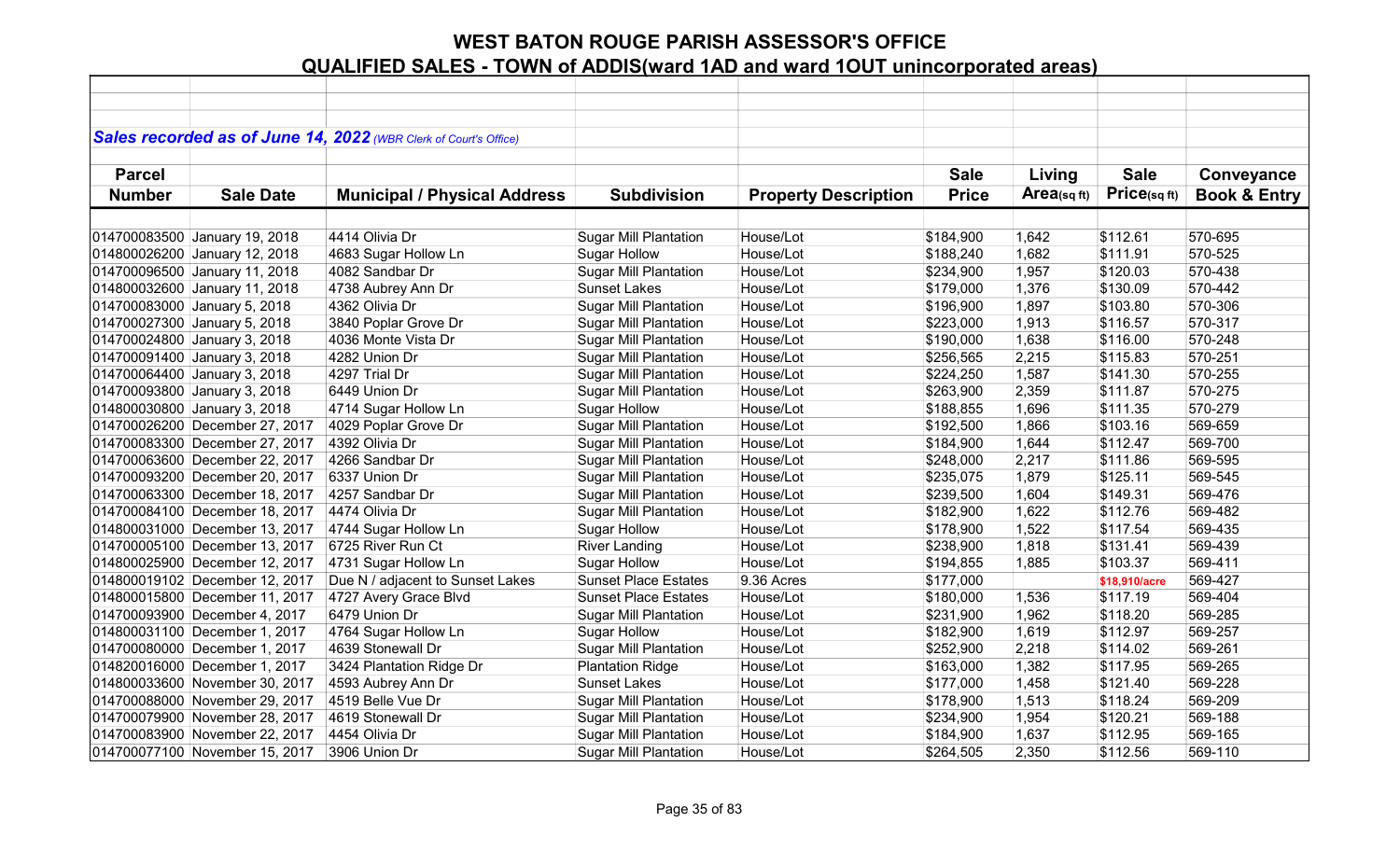| Sales recorded as of June 14, 2022 (WBR Clerk of Court's Office)<br><b>Sale</b><br><b>Sale</b><br>Conveyance<br><b>Parcel</b><br>Living<br>Price(sqft)<br>$Area$ (sq ft)<br><b>Book &amp; Entry</b><br><b>Number</b><br><b>Sale Date</b><br><b>Municipal / Physical Address</b><br><b>Subdivision</b><br><b>Property Description</b><br><b>Price</b><br>569-93<br>4322 Olivia Dr<br>House/Lot<br>1,648<br>\$110.98<br><b>Sugar Mill Plantation</b><br>\$182,900<br>House/Lot<br>569-97<br>4372 Olivia Dr<br><b>Sugar Mill Plantation</b><br>\$182,900<br>1,634<br>\$111.93<br>House/Lot<br>569-62<br>4484 Olivia Dr<br><b>Sugar Mill Plantation</b><br>1,635<br>\$111.87<br>\$182,900<br>569-76<br>4711 Stonewall Dr<br><b>Sugar Mill Plantation</b><br>House/Lot<br>1,967<br>\$119.22<br>\$234,500<br><b>Sugar Mill Plantation</b><br>House/Lot<br>2,338<br>\$112.87<br>569-26<br>4336 Bayou Plantation Dr<br>\$263,900<br>House/Lot<br>569-7<br>4322 Monte Vista Dr<br><b>Sugar Mill Plantation</b><br>\$233,000<br>1,728<br>\$134.84<br>3.55 Acres<br>4254 Friendship Acres Rd<br>Friendship Acres<br>\$45,000<br>569-16<br>\$0.29/sqft<br>House/Lot<br>4258 Trial Dr<br><b>Sugar Mill Plantation</b><br>1,763<br>\$129.33<br>568-614<br>\$228,000<br>House/Lot<br>4315 Bayou Plantation Dr<br><b>Sugar Mill Plantation</b><br>1,963<br>\$118.14<br>568-627<br>\$231,900 |
|-----------------------------------------------------------------------------------------------------------------------------------------------------------------------------------------------------------------------------------------------------------------------------------------------------------------------------------------------------------------------------------------------------------------------------------------------------------------------------------------------------------------------------------------------------------------------------------------------------------------------------------------------------------------------------------------------------------------------------------------------------------------------------------------------------------------------------------------------------------------------------------------------------------------------------------------------------------------------------------------------------------------------------------------------------------------------------------------------------------------------------------------------------------------------------------------------------------------------------------------------------------------------------------------------------------------------------------------------------------------------------|
| 014700082600 November 14, 2017<br>014700083100 November 14, 2017<br>014700084200 November 13, 2017<br>014700080400 November 13, 2017<br>014700095100 November 9, 2017<br>014700036900 November 8, 2017<br>014700012000 November 8, 2017                                                                                                                                                                                                                                                                                                                                                                                                                                                                                                                                                                                                                                                                                                                                                                                                                                                                                                                                                                                                                                                                                                                                     |
|                                                                                                                                                                                                                                                                                                                                                                                                                                                                                                                                                                                                                                                                                                                                                                                                                                                                                                                                                                                                                                                                                                                                                                                                                                                                                                                                                                             |
|                                                                                                                                                                                                                                                                                                                                                                                                                                                                                                                                                                                                                                                                                                                                                                                                                                                                                                                                                                                                                                                                                                                                                                                                                                                                                                                                                                             |
|                                                                                                                                                                                                                                                                                                                                                                                                                                                                                                                                                                                                                                                                                                                                                                                                                                                                                                                                                                                                                                                                                                                                                                                                                                                                                                                                                                             |
|                                                                                                                                                                                                                                                                                                                                                                                                                                                                                                                                                                                                                                                                                                                                                                                                                                                                                                                                                                                                                                                                                                                                                                                                                                                                                                                                                                             |
|                                                                                                                                                                                                                                                                                                                                                                                                                                                                                                                                                                                                                                                                                                                                                                                                                                                                                                                                                                                                                                                                                                                                                                                                                                                                                                                                                                             |
|                                                                                                                                                                                                                                                                                                                                                                                                                                                                                                                                                                                                                                                                                                                                                                                                                                                                                                                                                                                                                                                                                                                                                                                                                                                                                                                                                                             |
|                                                                                                                                                                                                                                                                                                                                                                                                                                                                                                                                                                                                                                                                                                                                                                                                                                                                                                                                                                                                                                                                                                                                                                                                                                                                                                                                                                             |
|                                                                                                                                                                                                                                                                                                                                                                                                                                                                                                                                                                                                                                                                                                                                                                                                                                                                                                                                                                                                                                                                                                                                                                                                                                                                                                                                                                             |
|                                                                                                                                                                                                                                                                                                                                                                                                                                                                                                                                                                                                                                                                                                                                                                                                                                                                                                                                                                                                                                                                                                                                                                                                                                                                                                                                                                             |
|                                                                                                                                                                                                                                                                                                                                                                                                                                                                                                                                                                                                                                                                                                                                                                                                                                                                                                                                                                                                                                                                                                                                                                                                                                                                                                                                                                             |
|                                                                                                                                                                                                                                                                                                                                                                                                                                                                                                                                                                                                                                                                                                                                                                                                                                                                                                                                                                                                                                                                                                                                                                                                                                                                                                                                                                             |
|                                                                                                                                                                                                                                                                                                                                                                                                                                                                                                                                                                                                                                                                                                                                                                                                                                                                                                                                                                                                                                                                                                                                                                                                                                                                                                                                                                             |
| 014700063100 November 2, 2017<br>014700092600 November 2, 2017                                                                                                                                                                                                                                                                                                                                                                                                                                                                                                                                                                                                                                                                                                                                                                                                                                                                                                                                                                                                                                                                                                                                                                                                                                                                                                              |
|                                                                                                                                                                                                                                                                                                                                                                                                                                                                                                                                                                                                                                                                                                                                                                                                                                                                                                                                                                                                                                                                                                                                                                                                                                                                                                                                                                             |
|                                                                                                                                                                                                                                                                                                                                                                                                                                                                                                                                                                                                                                                                                                                                                                                                                                                                                                                                                                                                                                                                                                                                                                                                                                                                                                                                                                             |
| House/Lot<br>2,378<br>\$109.71<br>568-644<br>014700090700 November 2, 2017<br>4438 Union Dr<br><b>Sugar Mill Plantation</b><br>\$260,900                                                                                                                                                                                                                                                                                                                                                                                                                                                                                                                                                                                                                                                                                                                                                                                                                                                                                                                                                                                                                                                                                                                                                                                                                                    |
| Sugar Mill Plantation<br>House/Lot<br>2,597<br>\$106.24<br>568-653<br>014700090100 November 2, 2017<br>6400 Union Dr<br>\$275,900                                                                                                                                                                                                                                                                                                                                                                                                                                                                                                                                                                                                                                                                                                                                                                                                                                                                                                                                                                                                                                                                                                                                                                                                                                           |
| House/Lot<br>\$113.18<br>568-513<br>014700093000 October 30, 2017<br>4435 Union Dr<br><b>Sugar Mill Plantation</b><br>\$249,900<br>2,208                                                                                                                                                                                                                                                                                                                                                                                                                                                                                                                                                                                                                                                                                                                                                                                                                                                                                                                                                                                                                                                                                                                                                                                                                                    |
| 4701 Sugar Hollow Ln<br><b>Sugar Hollow</b><br>House/Lot<br>1,693<br>\$111.55<br>568-517<br>014800026100 October 30, 2017<br>\$188,855                                                                                                                                                                                                                                                                                                                                                                                                                                                                                                                                                                                                                                                                                                                                                                                                                                                                                                                                                                                                                                                                                                                                                                                                                                      |
| 6377 Union Dr<br>House/Lot<br>\$110.79<br>568-494<br>014700093400 October 27, 2017<br><b>Sugar Mill Plantation</b><br>\$266,900<br>2,409                                                                                                                                                                                                                                                                                                                                                                                                                                                                                                                                                                                                                                                                                                                                                                                                                                                                                                                                                                                                                                                                                                                                                                                                                                    |
| 3.0 Acres, Batture<br>568-487<br>014800000800 October 26, 2017<br>\$10,000<br>n/a                                                                                                                                                                                                                                                                                                                                                                                                                                                                                                                                                                                                                                                                                                                                                                                                                                                                                                                                                                                                                                                                                                                                                                                                                                                                                           |
| <b>Sugar Mill Plantation</b><br>House/Lot<br>2,247<br>\$111.21<br>568-458<br>014700089700 October 25, 2017<br>6502 Union Dr<br>\$249,900                                                                                                                                                                                                                                                                                                                                                                                                                                                                                                                                                                                                                                                                                                                                                                                                                                                                                                                                                                                                                                                                                                                                                                                                                                    |
| House/Lot<br>014700075900 October 25, 2017<br>4131 Union Dr<br><b>Sugar Mill Plantation</b><br>2,352<br>\$112.46<br>568-462<br>\$264,505                                                                                                                                                                                                                                                                                                                                                                                                                                                                                                                                                                                                                                                                                                                                                                                                                                                                                                                                                                                                                                                                                                                                                                                                                                    |
| 568-378<br>014700092700 October 23, 2017<br>4335 Bayou Plantation Dr<br><b>Sugar Mill Plantation</b><br>House/Lot<br>\$249,900<br>2,221<br>\$112.52                                                                                                                                                                                                                                                                                                                                                                                                                                                                                                                                                                                                                                                                                                                                                                                                                                                                                                                                                                                                                                                                                                                                                                                                                         |
| 014800003101 October 23, 2017<br>0.25 Acres, Comm'l Land<br>\$25,000<br>568-406<br>Hwy 1 S(adjacent to Cajun Outboards)<br>\$2.40/sqft<br>---------------                                                                                                                                                                                                                                                                                                                                                                                                                                                                                                                                                                                                                                                                                                                                                                                                                                                                                                                                                                                                                                                                                                                                                                                                                   |
| 8036 Rills St<br>568-363<br>010150006501 October 20, 2017<br>Mobile Home/Lot<br>\$55,000<br>1,120<br>\$49.11<br>---------------                                                                                                                                                                                                                                                                                                                                                                                                                                                                                                                                                                                                                                                                                                                                                                                                                                                                                                                                                                                                                                                                                                                                                                                                                                             |
| 568-329<br>014700082900 October 19, 2017<br>4352 Olivia Dr<br><b>Sugar Mill Plantation</b><br>House/Lot<br>1,643<br>\$112.54<br>\$184,900                                                                                                                                                                                                                                                                                                                                                                                                                                                                                                                                                                                                                                                                                                                                                                                                                                                                                                                                                                                                                                                                                                                                                                                                                                   |
| 014700084900 October 19, 2017<br>House/Lot<br>1,916<br>\$104.85<br>568-333<br>6706 Little Hope Dr<br><b>Sugar Mill Plantation</b><br>\$200,900                                                                                                                                                                                                                                                                                                                                                                                                                                                                                                                                                                                                                                                                                                                                                                                                                                                                                                                                                                                                                                                                                                                                                                                                                              |
| 568-348<br>House/Lot<br>\$116.33<br>014700001100 October 19, 2017<br>3140 River Landing Dr<br><b>River Landing</b><br>\$245,000<br>2,106                                                                                                                                                                                                                                                                                                                                                                                                                                                                                                                                                                                                                                                                                                                                                                                                                                                                                                                                                                                                                                                                                                                                                                                                                                    |
| House/Lot<br>1,959<br>568-317<br>014700\095400 October 18, 2017<br>4396 Bayou Plantation Dr<br><b>Sugar Mill Plantation</b><br>\$231,900<br>\$118.38                                                                                                                                                                                                                                                                                                                                                                                                                                                                                                                                                                                                                                                                                                                                                                                                                                                                                                                                                                                                                                                                                                                                                                                                                        |
| 6745 River Run Ct<br>House/Lot<br>568-296<br>014700004900 October 17, 2017<br><b>River Landing</b><br>1,821<br>\$91.98<br>\$167,500                                                                                                                                                                                                                                                                                                                                                                                                                                                                                                                                                                                                                                                                                                                                                                                                                                                                                                                                                                                                                                                                                                                                                                                                                                         |
| <b>Sugar Mill Plantation</b><br>014700084600 October 16, 2017<br>6674 Little Hope Dr<br>House/Lot<br>1,609<br>\$112.43<br>568-292<br>\$180,900                                                                                                                                                                                                                                                                                                                                                                                                                                                                                                                                                                                                                                                                                                                                                                                                                                                                                                                                                                                                                                                                                                                                                                                                                              |
| House/Lot<br>1,525<br>\$117.94<br>568-243<br>014800029600 October 13, 2017<br>4488 Sugar Hollow Ln<br>Sugar Hollow<br>\$179,855                                                                                                                                                                                                                                                                                                                                                                                                                                                                                                                                                                                                                                                                                                                                                                                                                                                                                                                                                                                                                                                                                                                                                                                                                                             |
| 4545 Flag Ln<br>House/Mobile Hm / 31.62 Acr \$675,000<br>2,243<br>n/a<br>568-260<br>014800000501 October 13, 2017<br>---------------                                                                                                                                                                                                                                                                                                                                                                                                                                                                                                                                                                                                                                                                                                                                                                                                                                                                                                                                                                                                                                                                                                                                                                                                                                        |
| 4475 Belle Vue Dr<br><b>Sugar Mill Plantation</b><br>House/Lot<br>568-158<br>014700087700 October 10, 2017<br>\$187,900<br>1,680<br>\$111.85                                                                                                                                                                                                                                                                                                                                                                                                                                                                                                                                                                                                                                                                                                                                                                                                                                                                                                                                                                                                                                                                                                                                                                                                                                |
| 014800010100 October 5, 2017<br>4671 Jaselyn Ann Av<br><b>Sunset Place Estates</b><br>House/Lot<br>\$165,000<br>1,409<br>\$117.10<br>568-66                                                                                                                                                                                                                                                                                                                                                                                                                                                                                                                                                                                                                                                                                                                                                                                                                                                                                                                                                                                                                                                                                                                                                                                                                                 |
| 7155 Rue Nouvelle Ecosse<br>House/Lot<br>1,689<br>\$117.23<br>568-51<br>014800007500 October 4, 2017<br><b>Acadian Crossing</b><br>\$198,000                                                                                                                                                                                                                                                                                                                                                                                                                                                                                                                                                                                                                                                                                                                                                                                                                                                                                                                                                                                                                                                                                                                                                                                                                                |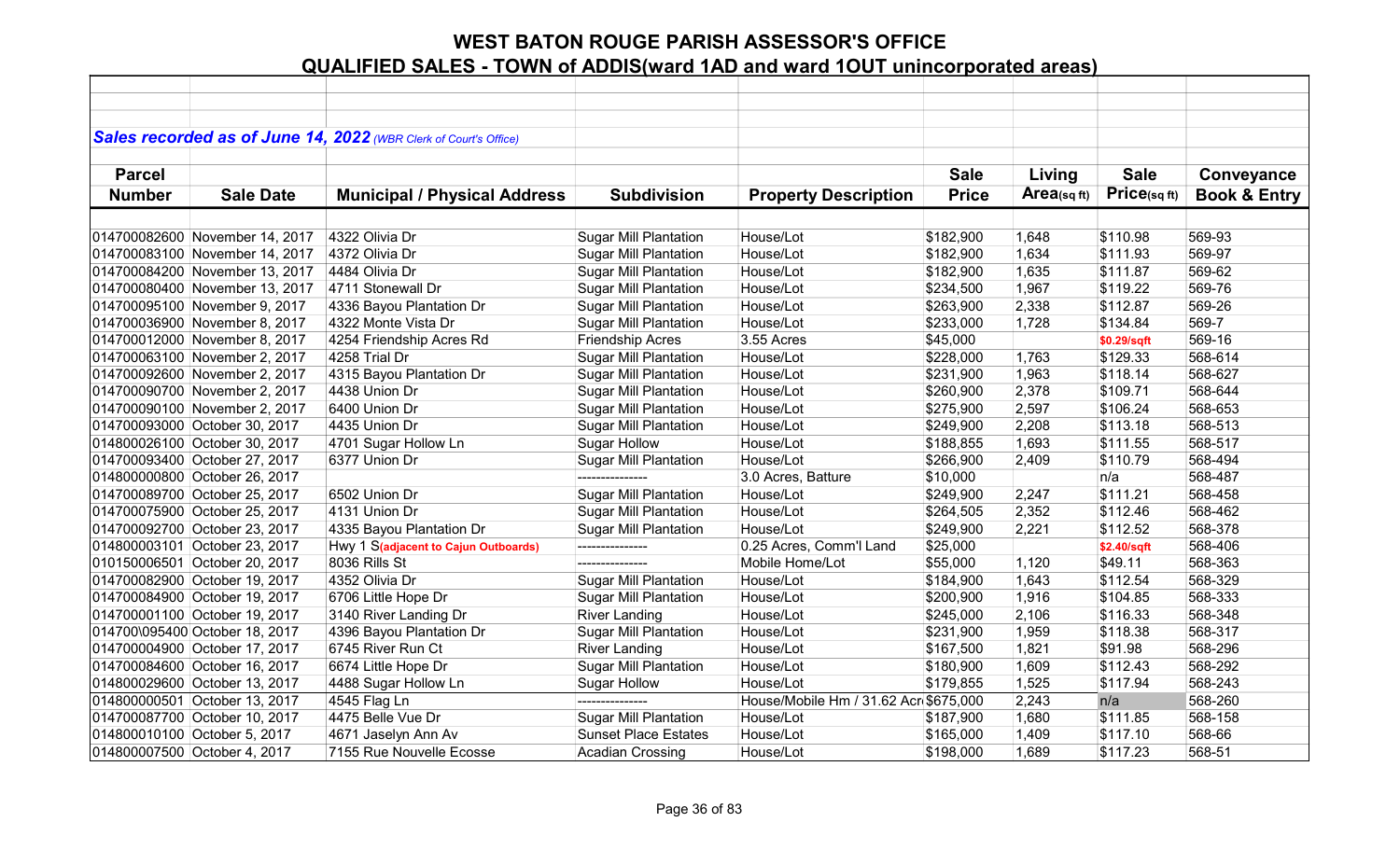|               |                                 | Sales recorded as of June 14, 2022 (WBR Clerk of Court's Office) |                              |                             |              |             |             |                         |
|---------------|---------------------------------|------------------------------------------------------------------|------------------------------|-----------------------------|--------------|-------------|-------------|-------------------------|
|               |                                 |                                                                  |                              |                             |              |             |             |                         |
| <b>Parcel</b> |                                 |                                                                  |                              |                             | <b>Sale</b>  | Living      | <b>Sale</b> | Conveyance              |
| <b>Number</b> | <b>Sale Date</b>                | <b>Municipal / Physical Address</b>                              | <b>Subdivision</b>           | <b>Property Description</b> | <b>Price</b> | Area(sq ft) | Price(sqft) | <b>Book &amp; Entry</b> |
|               |                                 |                                                                  |                              |                             |              |             |             |                         |
|               | 010130005700 October 4, 2017    | 4786 Myrle Dr                                                    | WestRiver                    | House/Lots(3)               | \$165,000    | 1,782       | \$92.59     | 568-60                  |
|               | 014700052100 October 2, 2017    | 3953 Carolina Dr                                                 | <b>Sugar Mill Plantation</b> | House/Lot                   | \$210,000    | 2,083       | \$100.82    | 567-698                 |
|               | 014800017100 October 2, 2017    | 4850 Avery Grace Blvd                                            | <b>Sunset Place Estates</b>  | Lot, 0.51 Acres             | \$51,000     |             | \$2.31/sqft | 568-14                  |
|               | 014700072800 September 29, 2017 | 3747 Union Dr                                                    | <b>Sugar Mill Plantation</b> | House/Lot                   | \$224,000    | 1,998       | \$112.11    | 567-682                 |
|               | 014700090000 September 29, 2017 | 6430 Union Dr                                                    | <b>Sugar Mill Plantation</b> | House/Lot                   | \$275,900    | 2,610       | \$105.71    | 567-691                 |
|               | 014700022900 September 27, 2017 | 6641 Alma Dr                                                     | <b>Sugar Mill Plantation</b> | House/Lot                   | \$208,500    | 1,703       | \$122.43    | 567-609                 |
|               | 014700093300 September 27, 2017 | 6357 Union Dr                                                    | <b>Sugar Mill Plantation</b> | House/Lot                   | \$239,900    | 2,214       | \$108.36    | 567-621                 |
|               | 014800031200 September 27, 2017 | 4784 Sugar Hollow Ln                                             | <b>Sugar Hollow</b>          | House/Lot                   | \$184,900    | 1,660       | \$111.39    | 567-631                 |
|               | 014700082200 September 26, 2017 | 4474 Stonewall Dr                                                | <b>Sugar Mill Plantation</b> | House/Lot                   | \$234,200    | 1,888       | \$124.05    | 567-581                 |
|               | 014800031800 September 26, 2017 | 4646 Aubrey Ann Dr                                               | <b>Sunset Lakes</b>          | House/Lot                   | \$171,000    | 1,448       | \$118.09    | 567-602                 |
|               | 014700082800 September 25, 2017 | 4342 Olivia Dr                                                   | <b>Sugar Mill Plantation</b> | House/Lot                   | \$180,900    | 1,619       | \$111.74    | 567-564                 |
|               | 014700084400 September 25, 2017 | 4506 Olivia Dr                                                   | <b>Sugar Mill Plantation</b> | House/Lot                   | \$182,900    | 1,634       | \$111.93    | 567-568                 |
|               | 014700053200 September 21, 2017 | 4085 Carolina Dr                                                 | <b>Sugar Mill Plantation</b> | House/Lot                   | \$217,000    | 1,555       | \$139.55    | 567-531                 |
|               | 014700092800 September 20, 2017 | 4355 Bayou Plantation Dr                                         | <b>Sugar Mill Plantation</b> | House/Lot                   | \$226,900    | 1,846       | \$122.91    | 567-516                 |
|               | 010110010902 September 19, 2017 | 5321 Eudora Dr                                                   | WestRiver                    | House/Lot                   | \$119,000    | 1,286       | \$92.53     | 567-504                 |
|               | 014700092900 September 19, 2017 | 4375 Bayou Plantation Dr                                         | <b>Sugar Mill Plantation</b> | House/Lot                   | \$249,900    | 2,206       | \$113.28    | 567-486                 |
|               | 014800034700 September 15, 2017 | 4717 Aubrey Ann Dr                                               | Sunset Lakes                 | House/Lot                   | \$188,000    | 1,688       | \$111.37    | 567-366                 |
|               | 014700084800 September 14, 2017 | 6694 Little Hope Dr                                              | Sugar Mill Plantation        | House/Lot                   | \$176,900    | 1,527       | \$115.85    | 567-343                 |
|               | 014800030700 September 14, 2017 | 4704 Sugar Hollow Ln                                             | <b>Sugar Hollow</b>          | House/Lot                   | \$168,900    | 1,429       | \$118.19    | 567-334                 |
|               | 014840000500 September 12, 2017 | 3616 Addis Ln                                                    |                              | House/Lot                   | \$105,000    | 1,164       | \$90.21     | 567-281                 |
|               | 014700090200 September 7, 2017  | 6398 Union Dr                                                    | <b>Sugar Mill Plantation</b> | House/Lot                   | \$249,900    | 2,222       | \$112.47    | 567-205                 |
|               | 010150006501 September 1, 2017  | 8036 Rills St                                                    |                              | Mobile Home/Lot             | \$55,000     | 1,120       | \$49.11     | 567-174                 |
|               | 014700088200 September 1, 2017  | 4529 Belle Vue Dr                                                | <b>Sugar Mill Plantation</b> | House/Lot                   | \$199,900    | 1,995       | \$100.20    | 567-128                 |
|               | 014700088800 September 1, 2017  | 4466 Belle Vue Dr                                                | <b>Sugar Mill Plantation</b> | House/Lot                   | \$194,900    | 1,907       | \$102.20    | 567-124                 |
|               | 014700087200 August 31, 2017    | 4425 Belle Vue Dr                                                | <b>Sugar Mill Plantation</b> | House/Lot                   | \$203,855    | 2,000       | \$101.93    | 567-107                 |
|               | 014700087800 August 30, 2017    | 4485 Belle Vue Dr                                                | <b>Sugar Mill Plantation</b> | House/Lot                   | \$197,855    | 1,905       | \$103.86    | 567-89                  |
|               | 014700039800 August 29, 2017    | 4243 Little Hope Dr                                              | <b>Sugar Mill Plantation</b> | House/Lot                   | \$260,000    | 2,148       | \$121.04    | 567-65                  |
|               | 014820006300 August 28, 2017    | 3826 Bird Height Av                                              | <b>Bird Heights</b>          | Mobile Home/Lot             | \$52,000     | 1,008       | \$51.59     | 567-57                  |
|               | 014700085000 August 25, 2017    | 6716 Little Hope Dr                                              | <b>Sugar Mill Plantation</b> | House/Lot                   | \$182,900    | 1,634       | \$111.93    | 567-36                  |
|               | 014700047800 August 21, 2017    | 4234 Home Place Dr                                               | <b>Sugar Mill Plantation</b> | Townhouse/Lot               | \$159,900    | 1,505       | \$106.25    | 566-669                 |
|               | 014800035600 August 21, 2017    | 4809 Aubrey Ann Dr                                               | <b>Sunset Lakes</b>          | House/Lot                   | \$173,000    | 1,450       | \$119.31    | 566-676                 |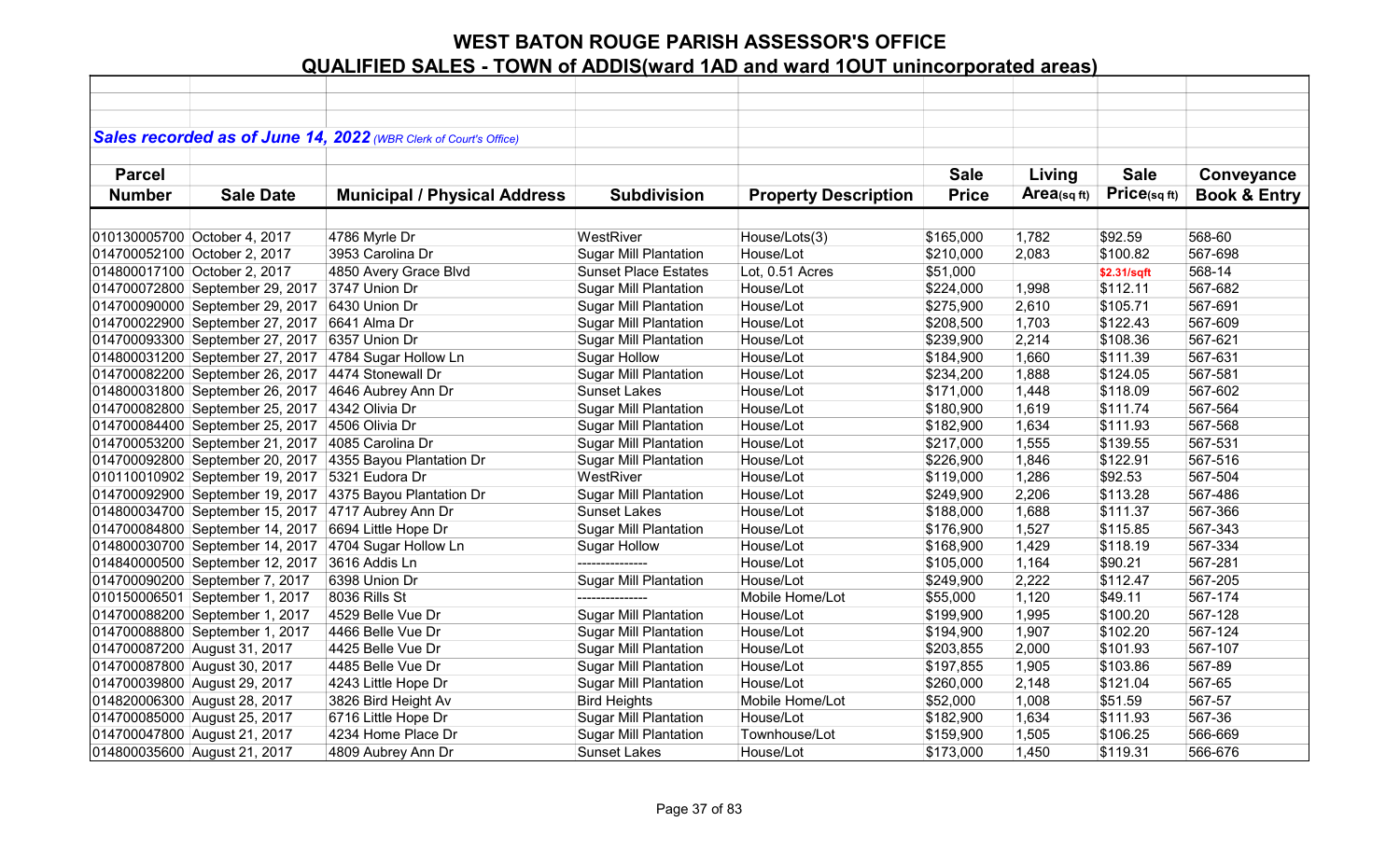|                             |                              | Sales recorded as of June 14, 2022 (WBR Clerk of Court's Office) |                              |                             |              |            |             |                         |
|-----------------------------|------------------------------|------------------------------------------------------------------|------------------------------|-----------------------------|--------------|------------|-------------|-------------------------|
|                             |                              |                                                                  |                              |                             |              |            |             |                         |
| <b>Parcel</b>               |                              |                                                                  |                              |                             | <b>Sale</b>  | Living     | <b>Sale</b> | Conveyance              |
| <b>Number</b>               | <b>Sale Date</b>             | <b>Municipal / Physical Address</b>                              | <b>Subdivision</b>           | <b>Property Description</b> | <b>Price</b> | Area(sqft) | Price(sqft) | <b>Book &amp; Entry</b> |
|                             |                              |                                                                  |                              |                             |              |            |             |                         |
|                             | 014800031300 August 18, 2017 | 4495 Stonewall Dr                                                | <b>Sugar Mill Plantation</b> | House/Lot                   | \$259,900    | 2,359      | \$110.17    | 566-642                 |
|                             | 014800031700 August 18, 2017 | 4636 Aubrey Ann Dr                                               | <b>Sunset Lakes</b>          | House/Lot                   | \$165,000    | 1,367      | \$120.70    | 566-633                 |
|                             | 014800010300 August 16, 2017 | 4691 Jaselyn Ann Av                                              | <b>Sunset Place Estates</b>  | House/Lot                   | \$182,000    | 1,424      | \$127.81    | 566-546                 |
|                             | 014700091200 August 11, 2017 | 4334 Union Dr                                                    | <b>Sugar Mill Plantation</b> | House/Lot                   | \$230,900    | 1,961      | \$117.75    | 566-473                 |
|                             | 014700094400 August 11, 2017 | 4271 Union Dr                                                    | <b>Sugar Mill Plantation</b> | House/Lot                   | \$230,900    | 1,960      | \$117.81    | 566-469                 |
| 014700079300 August 9, 2017 |                              | 4594 Aubrey Ann Dr                                               | <b>Sunset Lakes</b>          | House/Lot                   | \$175,250    | 1,455      | \$120.45    | 566-273                 |
| 014800028800 August 8, 2017 |                              | 4356 Sugar Hollow Ln                                             | <b>Sugar Hollow</b>          | House/Lot                   | \$189,305    | 1,695      | \$111.68    | 566-265                 |
| 014700051200 August 7, 2017 |                              | 3974 Olivia Dr                                                   | <b>Sugar Mill Plantation</b> | House/Lot                   | \$180,000    | 1,436      | \$125.35    | 566-261                 |
| 014800029400 August 4, 2017 |                              | 4448 Sugar Hollow Ln                                             | Sugar Hollow                 | House/Lot                   | \$174,855    | 1,463      | \$119.52    | 566-221                 |
| 014800029200 August 4, 2017 |                              | 4428 Sugar Hollow Ln                                             | Sugar Hollow                 | House/Lot                   | \$179,900    | 1,613      | \$111.53    | 566-225                 |
| 014800031600 August 4, 2017 |                              | 4626 Aubrey Ann Dr                                               | <b>Sunset Lakes</b>          | House/Lot                   | \$188,000    | 1,699      | \$110.65    | 566-233                 |
| 014800035900 August 4, 2017 |                              | 4839 Aubrey Ann Dr                                               | <b>Sunset Lakes</b>          | House/Lot                   | \$175,000    | 1,459      | \$119.95    | 566-237                 |
| 014700094600 August 3, 2017 |                              | 4221 Union Dr                                                    | <b>Sugar Mill Plantation</b> | House/Lot                   | \$268,435    | 2,345      | \$114.47    | 566-211                 |
| 010110001302 August 2, 2017 |                              | 5135 Lorraine St                                                 | WestRiver                    | Mobile Home/Lot             | \$50,000     | 1,280      | \$39.06     | 566-170                 |
| 014700057000 August 2, 2017 |                              | 6714 Virginia Dr                                                 | <b>Sugar Mill Plantation</b> | House/Lot                   | \$205,000    | 1,518      | \$135.05    | 566-173                 |
| 014700094500 July 31, 2017  |                              | 4251 Union Dr                                                    | <b>Sugar Mill Plantation</b> | House/Lot                   | \$259,900    | 2,356      | \$110.31    | 566-126                 |
| 014700094800 July 31, 2017  |                              | 4264 Bayou Plantation Dr                                         | <b>Sugar Mill Plantation</b> | House/Lot                   | \$230,900    | 1,964      | \$117.57    | 566-130                 |
| 014800032900 July 31, 2017  |                              | 4768 Aubrey Ann Dr                                               | <b>Sunset Lakes</b>          | House/Lot                   | \$188,000    | 1,684      | \$111.64    | 566-134                 |
| 014800035200 July 31, 2017  |                              | 4767 Aubrey Ann Dr                                               | <b>Sunset Lakes</b>          | House/Lot                   | \$169,250    | 1,365      | \$123.99    | 566-141                 |
| 014800032300 July 28, 2017  |                              | 4708 Aubrey Ann Dr                                               | <b>Sunset Lakes</b>          | House/Lot                   | \$173,000    | 1,449      | \$119.39    | 566-104                 |
| 014800033500 July 28, 2017  |                              | 4820 Aubrey Ann Dr                                               | <b>Sunset Lakes</b>          | House/Lot                   | \$173,000    | 1,453      | \$119.06    | 566-108                 |
| 010110003600 July 28, 2017  |                              | 5342 Myrle Dr                                                    | WestRiver                    | Mobile Home/Lot             | \$73,000     | 1,152      | \$63.37     | 566-101                 |
| 010130008703 July 27, 2017  |                              | 4474 Myhand St                                                   | <b>Arnaud Hebert Estate</b>  | Mobile Home/Lot             | \$59,000     | 1,440      | \$40.97     | 566-67                  |
| 014700091500 July 27, 2017  |                              | 4262 Union Dr                                                    | <b>Sugar Mill Plantation</b> | House/Lot                   | \$259,900    | 2,355      | \$110.36    | 566-73                  |
| 014700091600 July 26, 2017  |                              | 4242 Union Dr                                                    | <b>Sugar Mill Plantation</b> | House/Lot                   | \$259,900    | 2,348      | \$110.69    | 566-61                  |
| 014800029000 July 24, 2017  |                              | 4396 Sugar Hollow Ln                                             | <b>Sugar Hollow</b>          | House/Lot                   | \$186,855    | 1,692      | \$110.43    | 565-679                 |
| 014700094100 July 21, 2017  |                              | 4353 Union Dr                                                    | <b>Sugar Mill Plantation</b> | House/Lot                   | \$248,900    | 2,224      | \$111.92    | 565-670                 |
| 014700075800 July 20, 2017  |                              | 4111 Union Dr                                                    | <b>Sugar Mill Plantation</b> | House/Lot                   | \$230,900    | 1,969      | \$117.27    | 565-616                 |
| 014800032200 July 20, 2017  |                              | 4696 Aubrey Ann Dr                                               | <b>Sunset Lakes</b>          | House/Lot                   | \$186,000    | 1,647      | \$112.93    | 565-629                 |
| 014830005700 July 17, 2017  |                              | 7523 / 7533 Hwy 1 S(Dynamic Therapy)                             | <b>Addis Place</b>           | Comm'l Bldg/1.25 Acres      | \$600,000    | 9,190      | n/a         | 565-516                 |
| 014700037700 July 17, 2017  |                              | 4554 Montre Vista Dr                                             | <b>Sugar Mill Plantation</b> | House/Lot                   | \$239,600    | 1,793      | \$133.63    | 565-519                 |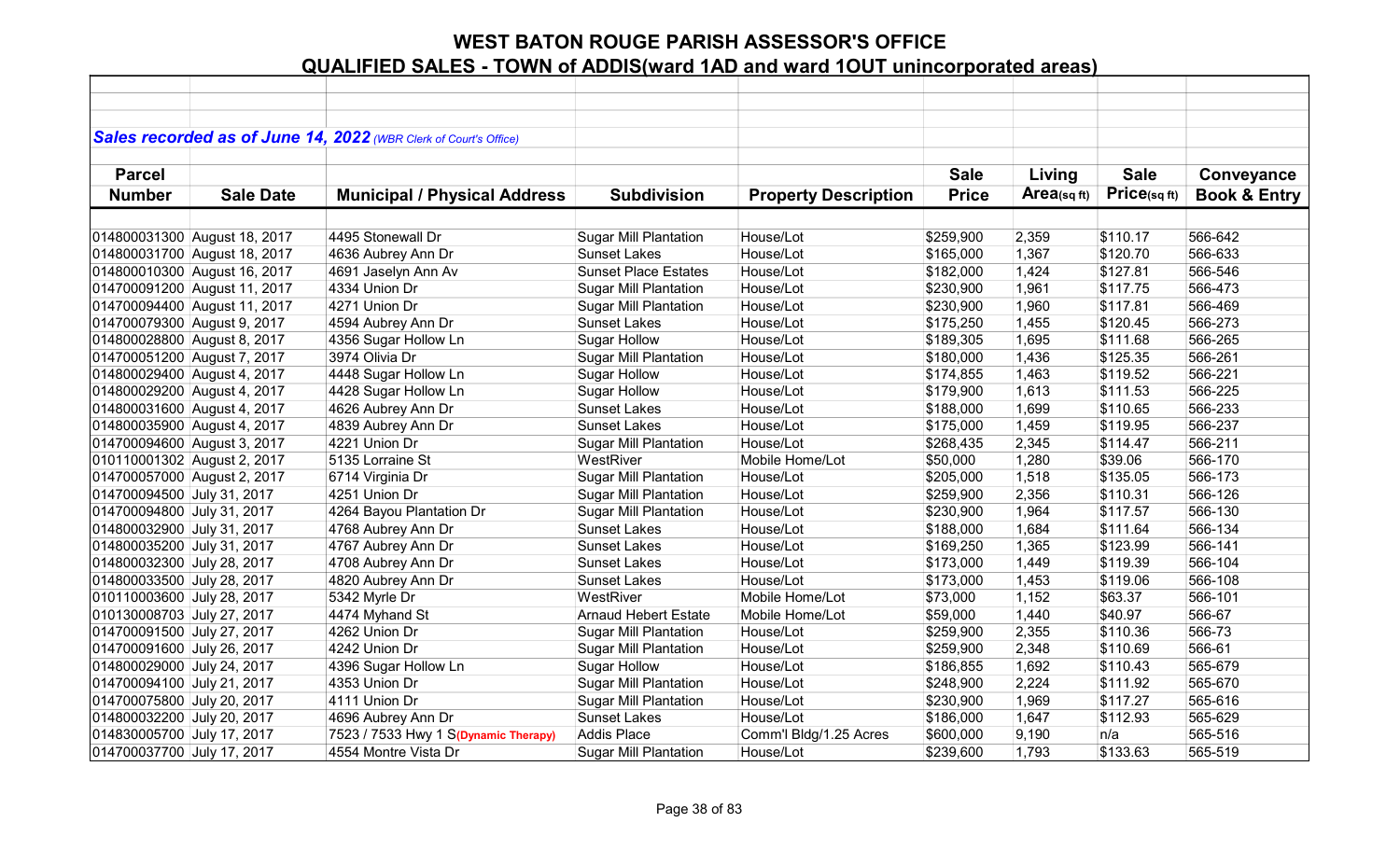|                            |                  | Sales recorded as of June 14, 2022 (WBR Clerk of Court's Office) |                              |                             |              |            |             |                         |
|----------------------------|------------------|------------------------------------------------------------------|------------------------------|-----------------------------|--------------|------------|-------------|-------------------------|
|                            |                  |                                                                  |                              |                             |              |            |             |                         |
| <b>Parcel</b>              |                  |                                                                  |                              |                             | <b>Sale</b>  | Living     | <b>Sale</b> | Conveyance              |
| <b>Number</b>              | <b>Sale Date</b> | <b>Municipal / Physical Address</b>                              | <b>Subdivision</b>           | <b>Property Description</b> | <b>Price</b> | Area(sqft) | Price(sqft) | <b>Book &amp; Entry</b> |
|                            |                  |                                                                  |                              |                             |              |            |             |                         |
| 014800032800 July 14, 2017 |                  | 4758 Aubrey Ann Dr                                               | <b>Sunset Lakes</b>          | House/Lot                   | \$175,500    | 1,445      | \$121.45    | 565-471                 |
| 014700092400 July 14, 2017 |                  | 4265 Bayou Plantation Dr                                         | <b>Sugar Mill Plantation</b> | House/Lot                   | \$259,900    | 2,358      | \$110.22    | 565-474                 |
| 014800035400 July 14, 2017 |                  | 4787 Aubrey Ann Dr                                               | <b>Sunset Lakes</b>          | House/Lot                   | \$164,000    | 1,346      | \$121.84    | 565-478                 |
| 014700054400 July 14, 2017 |                  | 6762 Eliza Dr                                                    | <b>Sugar Mill Plantation</b> | House/Lot                   | \$199,900    | 1,478      | \$135.25    | 565-500                 |
| 014800028600 July 13, 2017 |                  | 4316 Sugar Hollow Ln                                             | <b>Sunset Lakes</b>          | House/Lot                   | \$176,900    | 1,522      | \$116.23    | 565-442                 |
| 014800013700 July 11, 2017 |                  | 4672 Jaselyn Ann Av                                              | <b>Sunset Place Estates</b>  | House/Lot                   | \$200,000    | 1,588      | \$125.94    | 565-400                 |
| 014700089400 July 10, 2017 |                  | 6746 Little Hope Dr                                              | <b>Sugar Mill Plantation</b> | House/Lot                   | \$181,900    | 1,645      | \$110.58    | 565-374                 |
| 014800033400 July 6, 2017  |                  | 4810 Aubrey Ann Dr                                               | <b>Sunset Lakes</b>          | House/Lot                   | \$166,000    | 1,351      | \$122.87    | 565-334                 |
| 014700069700 July 6, 2017  |                  | 4322 Stonewall Dr                                                | Sugar Mill Plantation        | House/Lot                   | \$301,500    | 2,589      | \$116.45    | 565-338                 |
| 014700069700 July 6, 2017  |                  | 4322 Stonewall Dr                                                | <b>Sugar Mill Plantation</b> | House/Lot                   | \$301,500    | 2,589      | \$116.45    | 565-342                 |
| 014800023900 July 5, 2017  |                  | 7116 Rue Dumaine St                                              | Acadian Crossing             | House/Lot                   | \$194,000    | 1,460      | \$132.88    | 565-311                 |
| 014700094700 July 3, 2017  |                  | 4201 Union Dr                                                    | <b>Sugar Mill Plantation</b> | House/Lot                   | \$251,180    | 2,244      | \$111.93    | 565-268                 |
| 014800034600 June 30, 2017 |                  | 4707 Aubrey Ann Dr                                               | <b>Sunset Lakes</b>          | House/Lot                   | \$186,000    | 1,681      | \$110.65    | 565-243                 |
| 014700058900 June 29, 2017 |                  | 4086 Olivia Dr                                                   | <b>Sugar Mill Plantation</b> | House/Lot                   | \$229,900    | 1,965      | \$117.00    | 565-221                 |
| 014800032700 June 28, 2017 |                  | 4748 Aubrey Ann Dr                                               | <b>Sunset Lakes</b>          | House/Lot                   | \$189,500    | 1,860      | \$101.88    | 565-204                 |
| 014840005100 June 28, 2017 |                  | 7511 Bradley Ct                                                  | <b>Addis Place</b>           | House/Lot                   | \$140,000    | 1,220      | \$114.75    | 565-208                 |
| 014700097100 June 27, 2017 |                  | 4222 Union Dr                                                    | <b>Sugar Mill Plantation</b> | House/Lot                   | \$238,900    | 2,151      | \$111.06    | 565-179                 |
| 014800029100 June 27, 2017 |                  | 4408 Sugar Hollow Ln                                             | <b>Sugar Hollow</b>          | House/Lot                   | \$179,900    | 1,621      | \$110.98    | 565-190                 |
| 014800033000 June 23, 2017 |                  | 4778 Aubrey Ann Dr                                               | <b>Sunset Lakes</b>          | House/Lot                   | \$186,000    | 1,652      | \$112.59    | 565-143                 |
| 010140000300 June 22, 2017 |                  | 7562 First St                                                    | ---------------              | House/Lot                   | \$285,000    | 2,529      | \$112.69    | 565-122                 |
| 014700027200 June 22, 2017 |                  | 3850 Poplar Grove Dr                                             | <b>Sugar Mill Plantation</b> | House/Lot                   | \$235,000    | 1,821      | \$129.05    | 565-127                 |
| 014800033300 June 21, 2017 |                  | 4800 Aubrey Ann Dr                                               | <b>Sunset Lakes</b>          | House/Lot                   | \$188,000    | 1,644      | \$114.36    | 565-92                  |
| 014700088900 June 20, 2017 |                  | 4476 Belle Vue Dr                                                | <b>Sugar Mill Plantation</b> | House/Lot                   | \$199,900    | 1,995      | \$100.20    | 565-65                  |
| 014700088300 June 20, 2017 |                  | 4539 Belle Vue Dr                                                | <b>Sugar Mill Plantation</b> | House/Lot                   | \$181,900    | 1,638      | \$111.05    | 565-69                  |
| 014700030200 June 19, 2017 |                  | 3952 Poplar Grove Dr                                             | <b>Sugar Mill Plantation</b> | House/Lot                   | \$245,500    | 1,982      | \$123.86    | 565-52                  |
| 014800032000 June 16, 2017 |                  | 4676 Aubrey Ann Dr                                               | <b>Sunset Lakes</b>          | House/Lot                   | \$171,000    | 1,458      | \$117.28    | 565-4                   |
| 014800009600 June 16, 2017 |                  | 4621 Jaselyn Ann Av                                              | <b>Sunset Place Estates</b>  | House/Lot                   | \$187,500    | 1,528      | \$122.71    | 565-16                  |
| 014700091800 June 16, 2017 |                  | 4180 Union Dr                                                    | <b>Sugar Mill Plantation</b> | House/Lot                   | \$250,710    | 2,225      | \$112.68    | 565-41                  |
| 014800027800 June 16, 2017 |                  | 4375 Sungar Hollow Ln                                            | <b>Sugar Hollow</b>          | House/Lot                   | \$169,670    | 1,447      | \$117.26    | 565-45                  |
| 010110002701 June 6, 2017  |                  | 5365 Lorraine St                                                 | WestRiver                    | House/Lot                   | \$132,000    | 1,002      | \$131.74    | 564-556                 |
| 014800013600 June 6, 2017  |                  | 4682 Jaselyn Ann Av                                              | <b>Sunset Place Estates</b>  | House/Lot                   | \$178,550    | 1,452      | \$122.97    | 564-567                 |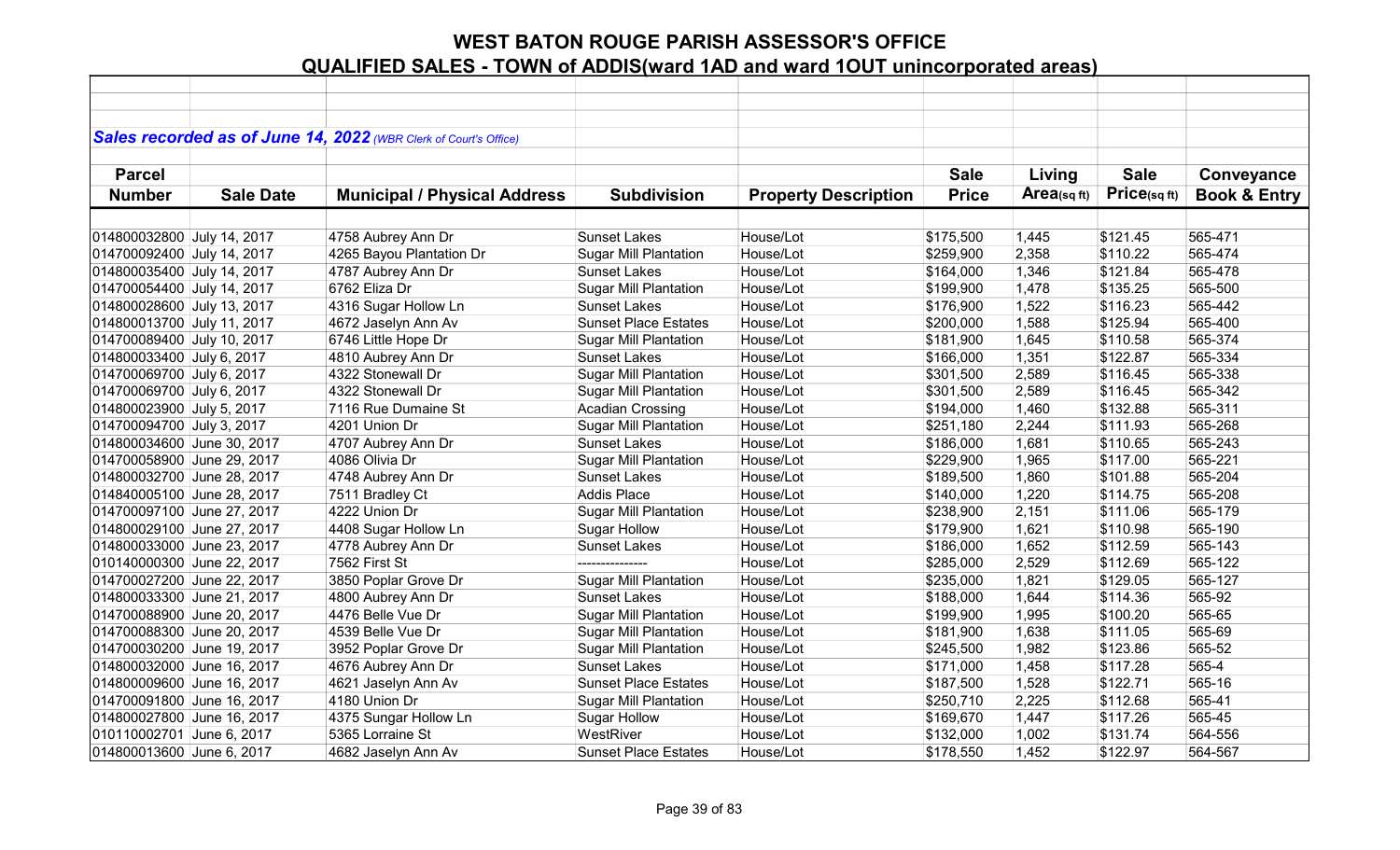|                           |                  | Sales recorded as of June 14, 2022 (WBR Clerk of Court's Office) |                              |                             |              |            |               |                         |
|---------------------------|------------------|------------------------------------------------------------------|------------------------------|-----------------------------|--------------|------------|---------------|-------------------------|
|                           |                  |                                                                  |                              |                             |              |            |               |                         |
| <b>Parcel</b>             |                  |                                                                  |                              |                             | <b>Sale</b>  | Living     | <b>Sale</b>   | Conveyance              |
| <b>Number</b>             | <b>Sale Date</b> | <b>Municipal / Physical Address</b>                              | <b>Subdivision</b>           | <b>Property Description</b> | <b>Price</b> | Area(sqft) | Price(sq ft)  | <b>Book &amp; Entry</b> |
|                           |                  |                                                                  |                              |                             |              |            |               |                         |
| 014700091100 June 5, 2017 |                  | 4354 Union Dr                                                    | <b>Sugar Mill Plantation</b> | House/Lot                   | \$259,900    | 2,353      | \$110.45      | 564-532                 |
| 014700091900 June 5, 2017 |                  | 4160 Union Dr                                                    | <b>Sugar Mill Plantation</b> | House/Lot                   | \$230,900    | 1,954      | \$118.17      | 564-536                 |
| 014700066800 June 5, 2017 |                  | 4132 Anchorage Dr                                                | <b>Sugar Mill Plantation</b> | Lot, 0.14 Acres             | \$40,000     |            | \$6.40/sqft   | 564-540                 |
| 014700066400 June 5, 2017 |                  | 4078 Anchorage Dr                                                | <b>Sugar Mill Plantation</b> | Lots(4)                     | \$160,000    |            | \$6.37/sqft   | 564-544                 |
| 014700005805 June 1, 2017 |                  | <b>Sugar Mill Plantation</b>                                     | <b>Sugar Mill Plantation</b> | 90.0 Acres                  | \$1,575,980  |            | \$17,511/acre | 564-287                 |
| 014800031500 June 1, 2017 |                  | 4616 Aubrey Ann Dr                                               | <b>Sunset Lakes</b>          | House/Lot                   | \$164,000    | 1,357      | \$120.85      | 564-303                 |
| 014800035100 June 1, 2017 |                  | 4757 Aubrey Ann Dr                                               | <b>Sunset Lakes</b>          | House/Lot                   | \$186,000    | 1,698      | \$109.54      | 565-315                 |
| 014700089500 June 1, 2017 |                  | 6756 Little Hope Dr                                              | <b>Sugar Mill Platation</b>  | House/Lot                   | \$175,900    | 1,514      | \$116.18      | 564-319                 |
| 010110003301 June 1, 2017 |                  | Myrle Dr                                                         | WestRiver                    | Lot, 0.17 Acres             | \$20,000     |            | n/a           | 564-343                 |
| 010120002100 June 1, 2017 |                  | 4431 Guidry St                                                   | ---------------              | House/Lot                   | \$53,000     | 1,188      | \$44.61       | 564-501                 |
| 014700089100 May 31, 2017 |                  | 4496 Belle Vue Dr                                                | <b>Sugar Mill Plantation</b> | House/Lot                   | \$179,900    | 1,607      | \$111.95      | 564-214                 |
| 014700087900 May 31, 2017 |                  | 4495 Belle Vue Dr                                                | <b>Sugar Mill Plantation</b> | House/Lot                   | \$181,900    | 1,640      | \$110.91      | 564-218                 |
| 014800032100 May 31, 2017 |                  | 4686 Aubrey Ann Dr                                               | <b>Sunset Lakes</b>          | House/Lot                   | \$165,000    | 1,352      | \$122.04      | 564-242                 |
| 014800035800 May 31, 2017 |                  | 4829 Aubrey Ann Dr                                               | <b>Sunset Lakes</b>          | House/Lot                   | \$169,000    | 1,447      | \$116.79      | 564-246                 |
| 014800029800 May 26, 2017 |                  | 4520 Sugar Hollow Ln                                             | <b>Sugar Hollow</b>          | House/Lot                   | \$181,530    | 1,621      | \$111.99      | 564-165                 |
| 014800028900 May 25, 2017 |                  | 4376 Sugar Hollow Ln                                             | <b>Sugar Hollow</b>          | House/Lot                   | \$179,900    | 1,620      | \$111.05      | 564-119                 |
| 014700089000 May 23, 2017 |                  | 4486 Belle Vue Dr                                                | <b>Sugar Mill Plantation</b> | House/Lot                   | \$181,900    | 1,630      | \$111.60      | 564-79                  |
| 014700075200 May 23, 2017 |                  | 4434 Stonewall Dr                                                | <b>Sugar Mill Plantation</b> | House/Lot                   | \$230,900    | 1,945      | \$118.71      | 564-86                  |
| 014700067900 May 19, 2017 |                  | 6703 Chanango Dr                                                 | <b>Sugar Mill Plantation</b> | House/Lot                   | \$219,950    | 1,686      | \$130.46      | 564-48                  |
| 014800034800 May 17, 2017 |                  | 4727 Aubrey Ann Dr                                               | <b>Sunset Lakes</b>          | House/Lot                   | \$162,000    | 1,369      | \$118.33      | $564-1$                 |
| 014700073900 May 17, 2017 |                  | 3698 Union Dr                                                    | <b>Sugar Mill Plantation</b> | House/Lot                   | \$216,505    | 1,984      | \$109.13      | 564-5                   |
| 014800028700 May 16, 2017 |                  | 4336 Sugar Hollow Ln                                             | <b>Sugar Hollow</b>          | House/Lot                   | \$169,855    | 1,420      | \$119.62      | 563-671                 |
| 014700092100 May 15, 2017 |                  | 4180 Bayou Plantation                                            | <b>Sugar Mill Plantation</b> | House/Lot                   | \$248,900    | 2,227      | \$111.76      | 563-649                 |
| 014800012800 May 12, 2017 |                  | 4764 Jaselyn Ann Av                                              | <b>Sunset Place Estates</b>  | House/Lot                   | \$165,000    | 1,450      | \$113.79      | 563-589                 |
| 014800033900 May 12, 2017 |                  | 4625 Aubrey Ann Dr                                               | <b>Sunset Lakes</b>          | House/Lot                   | \$175,000    | 1,418      | \$123.41      | 563-602                 |
| 014700087600 May 11, 2017 |                  | 4465 Belle Vue Dr                                                | <b>Sugar Mill Plantation</b> | House/Lot                   | \$182,855    | 1,637      | \$111.70      | 563-538                 |
| 014700095500 May 11, 2017 |                  | Sand Bar Dr / Yatton Dr                                          | <b>Sugar Mill Plantation</b> | Lots(37)                    | \$1,558,900  |            | \$42,132/lot  | 563-542                 |
| 014700089200 May 10, 2017 |                  | 4508 Belle Vue Dr                                                | <b>Sugar Mill Plantation</b> | House/Lot                   | \$181,900    | 1,642      | \$110.78      | 563-519                 |
| 014840001300 May 9, 2017  |                  | 7650 S River Rd                                                  | ---------------              | House/Lot                   | \$160,000    | 1,746      | \$91.64       | 563-508                 |
| 014700090900 May 5, 2017  |                  | 4396 Union Dr                                                    | <b>Sugar Mill Plantation</b> | House/Lot                   | \$274,900    | 2,601      | \$105.69      | 563-479                 |
| 014700092000 May 3, 2017  |                  | 4150 Union Dr                                                    | <b>Sugar Mill Plantation</b> | House/Lot                   | \$238,900    | 2,152      | \$111.01      | 563-409                 |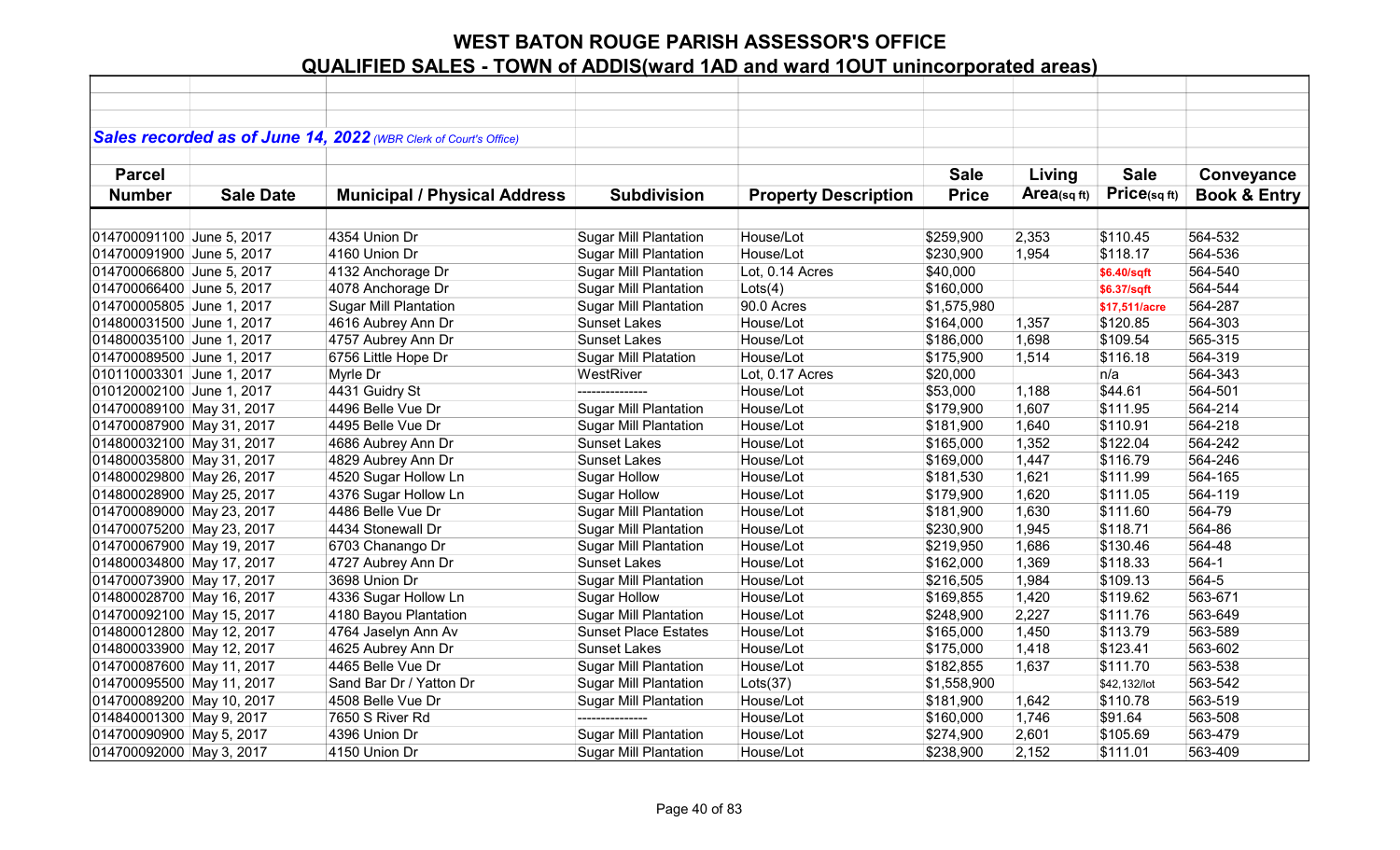|                             |                             | Sales recorded as of June 14, 2022 (WBR Clerk of Court's Office) |                              |                             |              |             |             |                         |
|-----------------------------|-----------------------------|------------------------------------------------------------------|------------------------------|-----------------------------|--------------|-------------|-------------|-------------------------|
| <b>Parcel</b>               |                             |                                                                  |                              |                             | <b>Sale</b>  | Living      | <b>Sale</b> | Conveyance              |
|                             |                             |                                                                  |                              |                             |              |             | Price(sqft) |                         |
| <b>Number</b>               | <b>Sale Date</b>            | <b>Municipal / Physical Address</b>                              | <b>Subdivision</b>           | <b>Property Description</b> | <b>Price</b> | Area(sq ft) |             | <b>Book &amp; Entry</b> |
|                             |                             |                                                                  |                              |                             |              |             |             |                         |
| 014700091000 May 1, 2017    |                             | 4376 Union Dr                                                    | <b>Sugar Mill Plantation</b> | House/Lot                   | \$274,900    | 2,613       | \$105.20    | 563-337                 |
| 014700085500 April 26, 2017 |                             | 4473 Olivia Dr                                                   | <b>Sugar Mill Plantation</b> | House/Lot                   | \$199,900    | 1,972       | \$101.37    | 563-292                 |
| 014700092300 April 24, 2017 |                             | 4243 Bayou Plantation Dr                                         | <b>Sugar Mill Plantation</b> | House/Lot                   | \$265,900    | 2,421       | \$109.83    | 563-172                 |
| 014700037300 April 21, 2017 |                             | 4414 Monte Vista Dr                                              | <b>Sugar Mill Plantation</b> | House/Lot                   | \$252,000    | 1,943       | \$129.70    | 562-572                 |
| 014700085200 April 20, 2017 |                             | 4507 Olivia Dr                                                   | <b>Sugar Mill Plantation</b> | House/Lot                   | \$199,900    | 2,004       | \$99.75     | 562-560                 |
| 014700079700 April 19, 2017 |                             | 4577 Stonewall Dr                                                | <b>Sugar Mill Plantation</b> | House/Lot                   | \$276,505    | 2,612       | \$105.86    | 562-523                 |
| 014700090800 April 19, 2017 |                             | 4418 Union Dr                                                    | <b>Sugar Mill Plantation</b> | House/Lot                   | \$248,900    | 2,224       | \$111.92    | 562-527                 |
| 014700058600 April 18, 2017 |                             | 4118 Olivia Dr                                                   | <b>Sugar Mill Plantation</b> | House/Lot                   | \$156,000    | 1,429       | \$109.17    | 562-477                 |
| 014700036200 April 13, 2017 |                             | 4250 Little Hope Dr                                              | <b>Sugar Mill Plantation</b> | House/Lot                   | \$240,000    | 1,854       | \$129.45    | 562-428                 |
| 014800032500 April 13, 2017 |                             | 4728 Aubrey Ann Dr                                               | <b>Sunset Lakes</b>          | House/Lot                   | \$161,500    | 1,352       | \$119.45    | 562-440                 |
| 014800031400 April 12, 2017 |                             | 4606 Aubrey Ann Dr                                               | <b>Sunset Lakes</b>          | House/Lot                   | \$163,000    | 1,360       | \$119.85    | 562-386                 |
| 014700080400 April 12, 2017 |                             | 4711 Stonewall Dr                                                | Sugar Mill Plantation        | House/Lot                   | \$231,505    | 1,967       | \$117.69    | 562-400                 |
| 010130006500 April 12, 2017 |                             | 8132 Hubert Dupuy St                                             | WestRiver                    | House/Lot                   | \$125,000    | 1,354       | \$92.32     | 562-404                 |
| 014700073800 April 4, 2017  |                             | 3678 Union Dr                                                    | <b>Sugar Mill Plantation</b> | House/Lot                   | \$194,855    | 1,903       | \$102.39    | 562-193                 |
| 014700092200 April 4, 2017  |                             | 4223 Bayou Planation Dr                                          | <b>Sugar Mill Plantation</b> | House/Lot                   | \$225,900    | 1,849       | \$122.17    | 562-197                 |
| 014800018300 April 4, 2017  |                             | 4664 Avery Grace Blvd                                            | <b>Sunset Place Estates</b>  | House/Lot                   | \$223,000    | 1,745       | \$127.79    | 562-201                 |
| 014800015900 April 3, 2017  |                             | 4737 Avery Grace Blvd                                            | <b>Sunset Place Estates</b>  | House/Lot                   | \$185,000    | 1,460       | \$126.71    | 562-148                 |
|                             | 010110000100 March 31, 2017 | 8118 Georgette Av                                                | WestRiver                    | House/Lot                   | \$182,000    | 2,835       | \$64.20     | 562-135                 |
|                             | 014700074000 March 31, 2017 | 3716 Union Dr                                                    | <b>Sugar Mill Plantation</b> | House/Lot                   | \$199,900    | 1,649       | \$121.22    | 562-145                 |
|                             | 014700085600 March 30, 2017 | 4463 Olivia Dr                                                   | <b>Sugar Mill Plantation</b> | House/Lot                   | \$181,900    | 1,638       | \$111.05    | 562-77                  |
|                             | 014700092500 March 29, 2017 | 4283 Bayou Plantation Dr                                         | <b>Sugar Mill Plantation</b> | House/Lot                   | \$248,900    | 2,248       | \$110.72    | 562-66                  |
|                             | 014700087300 March 28, 2017 | 4435 Belle Vue Dr                                                | <b>Sugar Mill Plantation</b> | House/Lot                   | \$194,855    | 1,904       | \$102.34    | 562-32                  |
|                             | 014800028400 March 28, 2017 | 4294 Sugar Hollow Ln                                             | <b>Sugar Hollow</b>          | House/Lot                   | \$186,855    | 1,697       | \$110.11    | 562-36                  |
|                             | 014700002200 March 23, 2017 | 3329 River Landing Dr                                            | <b>River Landing</b>         | House/Lot                   | \$257,000    | 2,364       | \$108.71    | 561-698                 |
|                             | 014700079400 March 22, 2017 | 4517 Stonewall Dr                                                | <b>Sugar Mill Plantation</b> | House/Lot                   | \$249,505    | 2,224       | \$112.19    | 561-658                 |
|                             | 014800035900 March 22, 2017 | 4839 Aubrey Ann Dr                                               | <b>Sunset Lakes</b>          | Lots(2)                     | \$89,470     |             | \$3.70/sqft | 561-692                 |
|                             | 014800035600 March 22, 2017 | 4809 Aubrey Ann Dr                                               | <b>Sunset Lakes</b>          | Lot, 0.22 Acres             | \$44,735     |             | \$3.45/sqft | 561-695                 |
|                             | 014700067000 March 21, 2017 | 6704 Marengo Dr                                                  | <b>Sugar Mill Plantation</b> | House/Lot                   | \$205,600    | 1,607       | \$127.94    | 561-637                 |
|                             | 014700077300 March 16, 2017 | 3874 Union Dr                                                    | <b>Sugar Mill Plantation</b> | House/Lot                   | \$275,505    | 2,612       | \$105.48    | 561-554                 |
|                             | 014700080100 March 16, 2017 | 4659 Stonewall Dr                                                | <b>Sugar Mill Plantation</b> | House/Lot                   | \$230,900    | 1,960       | \$117.81    | 561-558                 |
|                             | 014700087400 March 16, 2017 | 4445 Belle Vue Dr                                                | <b>Sugar Mill Plantation</b> | House/Lot                   | \$181,900    | 1,649       | \$110.31    | 561-562                 |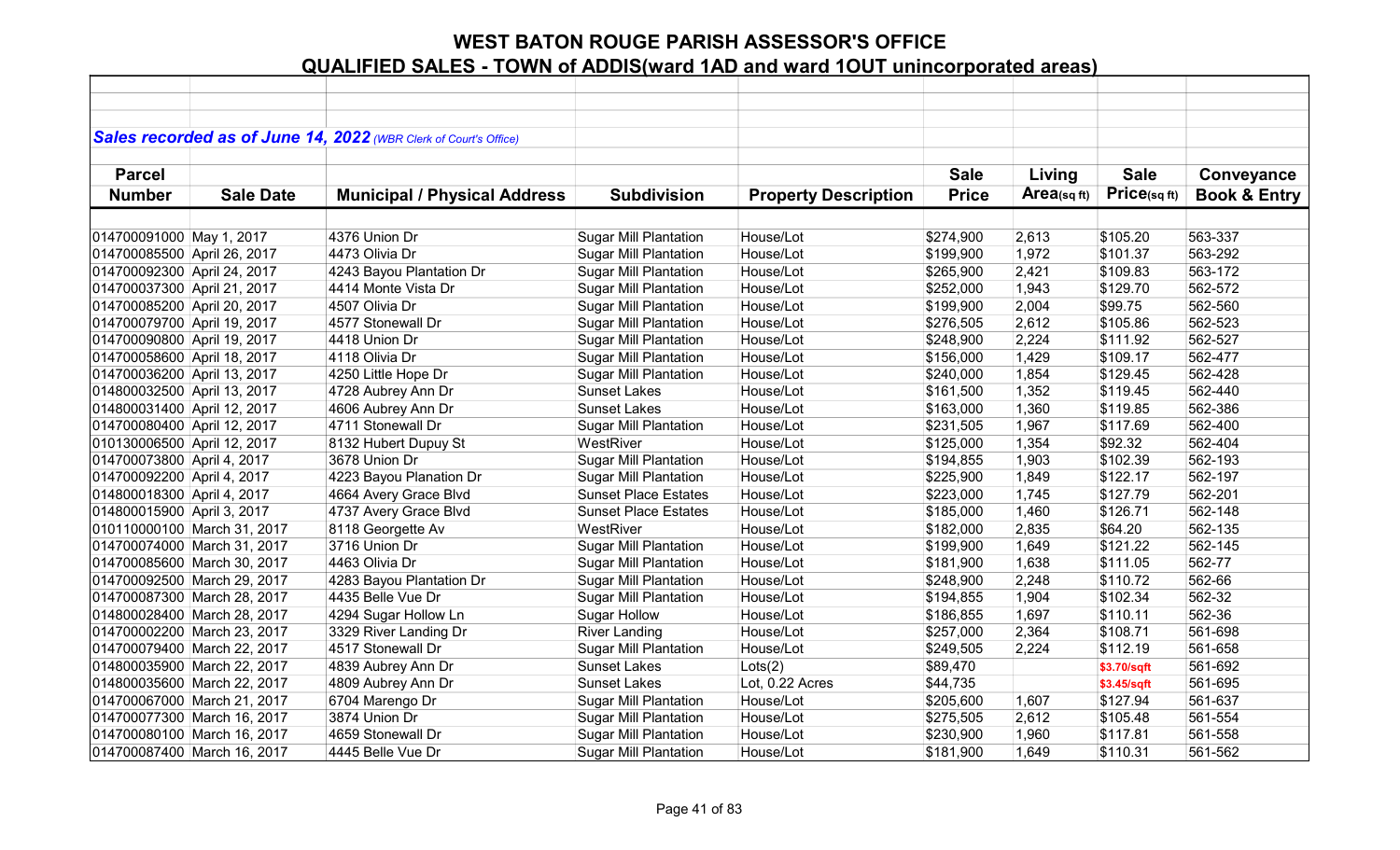|                            |                                | Sales recorded as of June 14, 2022 (WBR Clerk of Court's Office) |                              |                             |              |            |              |                         |
|----------------------------|--------------------------------|------------------------------------------------------------------|------------------------------|-----------------------------|--------------|------------|--------------|-------------------------|
|                            |                                |                                                                  |                              |                             |              |            |              |                         |
| <b>Parcel</b>              |                                |                                                                  |                              |                             | <b>Sale</b>  | Living     | <b>Sale</b>  | Conveyance              |
| <b>Number</b>              | <b>Sale Date</b>               | <b>Municipal / Physical Address</b>                              | <b>Subdivision</b>           | <b>Property Description</b> | <b>Price</b> | Area(sqft) | Price(sqft)  | <b>Book &amp; Entry</b> |
|                            |                                |                                                                  |                              |                             |              |            |              |                         |
|                            | 014840003002 March 16, 2017    | 7454 S River Rd                                                  | ---------------              | House/Lot                   | \$340,000    | 2,619      | \$129.82     | 561-566                 |
|                            | 014820009500 March 14, 2017    | 3423 Bird Height Av                                              | <b>Bird Heights</b>          | House/Lot                   | \$80,000     | 1,069      | \$74.84      | 561-477                 |
|                            | 014700025600 March 14, 2017    | 4131 Poplar Grove Dr                                             | <b>Sugar Mill Plantation</b> | House/Lot                   | \$243,000    | 1,872      | \$129.81     | 561-507                 |
|                            | 014700019300 March 14, 2017    | 3419 Rivers Edge Dr                                              | <b>Missouri Acres</b>        | House/Lot                   | \$256,608    | 1,916      | \$133.93     | 561-518                 |
|                            | 014800015300 March 13, 2017    | 4673 Avery Grace Blvd                                            | <b>Sunset Place Estates</b>  | House/Lot                   | \$175,000    | 1,452      | \$120.52     | 561-471                 |
|                            | 014700000100 March 10, 2017    | 6874 S River Rd                                                  | <b>River Landing</b>         | House/Lot                   | \$380,000    | 2,785      | \$136.45     | 561-455                 |
|                            | 014800031900 March 10, 2017    | 4656 Aubrey Ann Dr                                               | <b>Sunset Lakes</b>          | House/Lot                   | \$159,000    | 1,350      | \$117.78     | 561-458                 |
| 014800029500 March 9, 2017 |                                | 4468 Sugar Hollow Ln                                             | <b>Sugar Hollow</b>          | House/Lot                   | \$179,900    | 1,615      | \$111.39     | 561-434                 |
| 014700089700 March 8, 2017 |                                | 6502 Union Dr                                                    | <b>Sugar Mill Plantation</b> | Lots(28)                    | \$1,257,200  |            | \$44,900/lot | 561-429                 |
| 014800032400 March 7, 2017 |                                | 4718 Aubrey Ann Dr                                               | <b>Sunset Lakes</b>          | House/Lot                   | \$171,000    | 1,453      | \$117.69     | 561-404                 |
| 014800028500 March 6, 2017 |                                | 4306 Sugar Hollow Ln                                             | <b>Sugar Hollow</b>          | House/Lot                   | \$169,855    | 1,424      | \$119.28     | 561-363                 |
| 014700079600 March 3, 2017 |                                | 4557 Stonewall Dr                                                | <b>Sugar Mill Plantation</b> | House/Lot                   | \$275,800    | 2,609      | \$105.71     | 561-346                 |
| 014800027400 March 3, 2017 |                                | 4437 Sugar Hollow Ln                                             | <b>Sugar Hollow</b>          | House/Lot                   | \$177,855    | 1,542      | \$115.34     | 561-350                 |
| 014700077500 March 3, 2017 |                                | 3853 Union Dr                                                    | <b>Sugar Mill Plantation</b> | House/Lot                   | \$260,505    | 2,350      | \$110.85     | 561-354                 |
| 014800028200 March 3, 2017 |                                | 4305 Sugar Hollow Dr                                             | <b>Sugar Hollow</b>          | House/Lot                   | \$172,855    | 1,464      | \$118.07     | 561-358                 |
| 014700066300 March 2, 2017 |                                | 4068 Anchorage Dr                                                | Sugar Mill Plantation        | House/Lot                   | \$213,900    | 1,636      | \$130.75     | 561-293                 |
| 010130008705 March 1, 2017 |                                | 8082 George Bookish Ln                                           | <b>Arnaud Hebert Estate</b>  | Mobile Home/Lot             | \$35,000     | 1,280      | \$27.34      | 561-381                 |
|                            | 014700070900 February 27, 2017 | 4313 Stonewall Dr                                                | <b>Sugar Mill Plantation</b> | House/Lot                   | \$240,600    | 2,028      | \$118.64     | 561-245                 |
|                            | 014700072000 February 27, 2017 | 4103 Stonewall Dr                                                | <b>Sugar Mill Plantation</b> | House/Lot                   | \$265,000    | 2,233      | \$118.67     | 561-247                 |
|                            | 014700077000 February 23, 2017 | 3926 Union Dr                                                    | <b>Sugar Mill Plantation</b> | House/Lot                   | \$259,900    | 2,347      | \$110.74     | 561-181                 |
|                            | 014700075300 February 23, 2017 | 6466 Camp Circle                                                 | <b>Sugar Mill Plantation</b> | House/Lot                   | \$230,900    | 1,964      | \$117.57     | 561-185                 |
|                            | 014700087500 February 23, 2017 | 4455 Belle Vue Dr                                                | <b>Sugar Mill Plantation</b> | House/Lot                   | \$199,900    | 1,992      | \$100.35     | 561-189                 |
|                            | 014700073200 February 23, 2017 | 3695 Union Dr                                                    | <b>Sugar Mill Plantation</b> | House/Lot                   | \$181,900    | 1,636      | \$111.19     | 561-193                 |
|                            | 014700033900 February 21, 2017 | 4611 Monte Vista Dr                                              | <b>Sugar Mill Plantation</b> | House/Lot                   | \$218,000    | 1,725      | \$126.38     | 561-137                 |
|                            | 014800031300 February 17, 2017 | Aubrey Ann Dr                                                    | <b>Sunset Lakes</b>          | Lots(7)                     | \$313,145    |            | \$5.11/sqft  | 561-95                  |
|                            | 014700066200 February 15, 2017 | 4058 Anchorage Dr                                                | <b>Sugar Mill Plantation</b> | House/Lot                   | \$201,900    | 1,630      | \$123.87     | 561-59                  |
|                            | 014800029700 February 9, 2017  | 4510 Sugar Hollow Ln                                             | <b>Sugar Hollow</b>          | House/Lot                   | \$191,900    | 1,880      | \$102.07     | 560-617                 |
|                            | 014700080300 February 7, 2017  | 4699 Stonewall Dr                                                | <b>Sugar Mill Plantation</b> | House/Lot                   | \$274,900    | 2,597      | \$105.85     | 560-598                 |
|                            | 014700085700 February 6, 2017  | 4453 Olivia Dr                                                   | <b>Sugar Mill Plantation</b> | House/Lot                   | \$199,900    | 2,003      | \$99.80      | 560-570                 |
|                            | 014700077600 February 3, 2017  | 3873 Union Dr                                                    | <b>Sugar Mill Plantation</b> | House/Lot                   | \$230,900    | 1,955      | \$118.11     | 560-555                 |
|                            | 014700082100 January 31, 2017  | 4494 Stonewall Dr                                                | <b>Sugar Mill Plantation</b> | House/Lot                   | \$248,900    | 2,234      | \$111.41     | 560-515                 |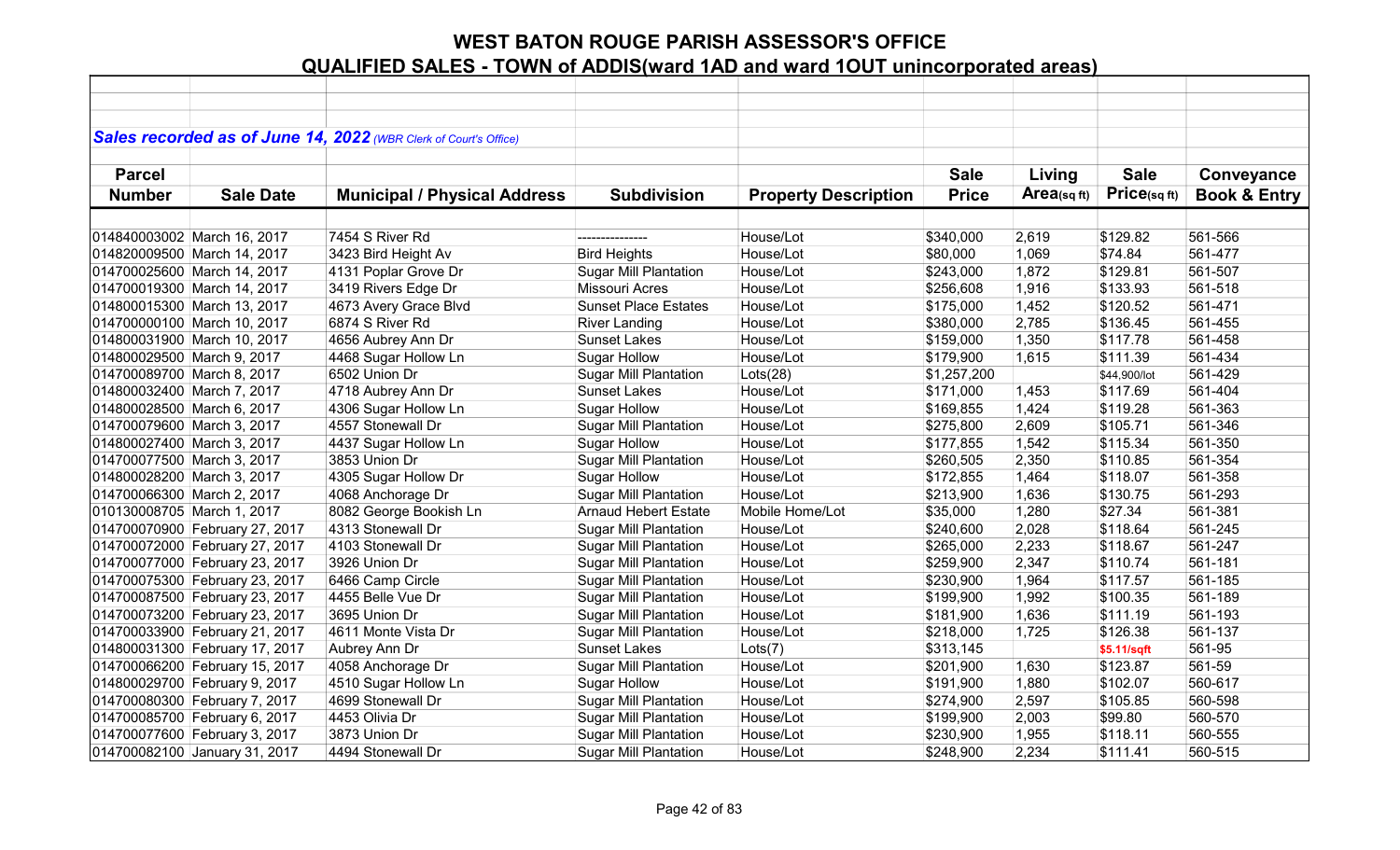|               |                                | Sales recorded as of June 14, 2022 (WBR Clerk of Court's Office) |                              |                             |              |             |             |                         |
|---------------|--------------------------------|------------------------------------------------------------------|------------------------------|-----------------------------|--------------|-------------|-------------|-------------------------|
|               |                                |                                                                  |                              |                             |              |             |             |                         |
| <b>Parcel</b> |                                |                                                                  |                              |                             | <b>Sale</b>  | Living      | <b>Sale</b> | Conveyance              |
| <b>Number</b> | <b>Sale Date</b>               | <b>Municipal / Physical Address</b>                              | <b>Subdivision</b>           | <b>Property Description</b> | <b>Price</b> | Area(sq ft) | Price(sqft) | <b>Book &amp; Entry</b> |
|               |                                |                                                                  |                              |                             |              |             |             |                         |
|               | 014800028100 January 31, 2017  | 4315 Sugar Hollow Ln                                             | <b>Sugar Hollow</b>          | House/Lot                   | \$191,900    | 1,874       | \$102.40    | 560-519                 |
|               | 014800007700 January 30, 2017  | 7140 Rue Nouvelle Ecosse                                         | <b>Acadian Crossing</b>      | House/Lot                   | \$189,900    | 1,622       | \$117.08    | 560-501                 |
|               | 014700004000 January 27, 2017  | 3230 Rivers Edge Dr                                              | <b>River Landing</b>         | House/Lot                   | \$265,000    | 2,176       | \$121.78    | 560-491                 |
|               | 014700054800 January 24, 2017  | 6722 Eliza Dr                                                    | <b>Sugar Mill Plantation</b> | House/Lot                   | \$199,900    | 1,514       | \$132.03    | 560-394                 |
|               | 014700035300 January 17, 2017  | 4516 Little Hope Dr                                              | <b>Sugar Mill Plantation</b> | House/Lot                   | \$268,000    | 2,087       | \$128.41    | 560-204                 |
|               | 014700067100 January 17, 2017  | 6714 Marengo Dr                                                  | <b>Sugar Mill Plantation</b> | House/Lot                   | \$225,000    | 1,808       | \$124.45    | 560-209                 |
|               | 014700073100 January 11, 2017  | 3717 Union Dr                                                    | <b>Sugar Mill Plantation</b> | House/Lot                   | \$193,900    | 1,900       | \$102.05    | 560-113                 |
|               | 014700087000 January 10, 2017  | 4303 Belle Vue Dr                                                | <b>Sugar Mill Plantation</b> | House/Lot                   | \$181,900    | 1,637       | \$111.12    | 560-97                  |
|               | 014700080900 January 10, 2017  | 4732 Stonewall Dr                                                | <b>Sugar Mill Plantation</b> | House/Lot                   | \$227,900    | 2,004       | \$113.72    | 560-101                 |
|               | 014700048800 January 10, 2017  | 3937 Cypress Hall Dr                                             | <b>Sugar Mill Plantation</b> | House/Lot                   | \$152,000    | 1,529       | \$99.41     | 560-108                 |
|               | 014700079800 January 9, 2017   | 4597 Stonewall Dr                                                | <b>Sugar Mill Plantation</b> | House/Lot                   | \$248,900    | 2,262       | \$110.04    | 560-65                  |
|               | 014800032700 January 6, 2017   | 4748 Aubrey Ann Dr                                               | <b>Sunset Lakes</b>          | Lot, 0.21 Acres             | \$47,735     |             | \$5.22/sqft | 560-47                  |
|               | 010110008200 January 5, 2017   | 5082 Eudora Dr                                                   | WestRiver                    | Mobile Home/Lot             | \$30,000     | 1,180       | \$25.42     | 560-26                  |
|               | 014800032900 January 5, 2017   | 4768 / 4787 / 4810 Aubrey Ann Dr                                 | <b>Sunset Lakes</b>          | Lots(3)                     | \$134,205    |             | \$4.82/sqft | 560-29                  |
|               | 014700004000 January 4, 2017   | 3230 Rivers Edge Dr                                              | <b>River Landing</b>         | House/Lot                   | \$185,001    | 2,176       | \$85.02     | 560-13                  |
|               | 014700029800 January 3, 2017   | 4046 Poplar Grove Dr                                             | <b>Sugar Mill Plantation</b> | House/Lot                   | \$246,200    | 2,059       | \$119.57    | 559-679                 |
|               | 014800027600 January 3, 2017   | 4407 Sugar Hollow Ln                                             | <b>Sugar Hollow</b>          | House/Lot                   | \$186,855    | 1,695       | \$110.24    | $560-1$                 |
|               | 014700056600 December 29, 2016 | 6754 Virginia Dr                                                 | <b>Sugar MillPlantation</b>  | House/Lot                   | \$199,000    | 1,508       | \$131.96    | 559-661                 |
|               | 014700058600 December 28, 2016 | 4118 Olivia Dr                                                   | <b>Sugar Mill Plantation</b> | House/Lot                   | \$143,010    | 1,429       | \$100.08    | 559-601                 |
|               | 014700086200 December 28, 2016 | 6717 Limerick Dr                                                 | <b>Sugar Mill Plantation</b> | House/Lot                   | \$175,900    | 1,430       | \$123.01    | 559-611                 |
|               | 014700085300 December 28, 2016 | 4493 Olivia Dr                                                   | <b>Sugar Mill Plantation</b> | House/Lot                   | \$181,900    | 1,637       | \$111.12    | 559-615                 |
|               | 014840002100 December 27, 2016 | 3626 E Nic Dr                                                    | East Missouri Bend           | House/Lot                   | \$218,000    | 1,800       | \$121.11    | 559-580                 |
|               | 014800027900 December 27, 2016 | 4355 Sugar Hollow Ln                                             | <b>Sugar Hollow</b>          | House/Lot                   | \$177,855    | 1,535       | \$115.87    | 559-591                 |
|               | 014700088700 December 21, 2016 | 4456 Belle Vue Dr                                                | <b>Sugar Mill Plantation</b> | House/Lot                   | \$181,900    | 1,637       | \$111.12    | 559-534                 |
|               | 014700088600 December 21, 2016 | 4446 Belle Vue Dr                                                | <b>Sugar Mill Plantation</b> | House/Lot                   | \$193,900    | 1,905       | \$101.78    | 559-538                 |
|               | 014820016100 December 19, 2016 | 3434 Plantation Ridge Dr                                         | <b>Plantation Ridge</b>      | House/Lot                   | \$179,000    | 1,424       | \$125.70    | 559-435                 |
|               | 014800027300 December 19, 2016 | 4447 Sugar Hollow Ln                                             | <b>Sugar Hollow</b>          | House/Lot                   | \$180,855    | 1,614       | \$112.05    | 559-440                 |
|               | 014700073700 December 19, 2016 | 3658 Union Dr                                                    | <b>Sugar Mill Plantation</b> | House/Lot                   | \$197,505    | 1,618       | \$122.07    | 559-444                 |
|               | 014800033800 December 16, 2016 | 4615 Aubrey Ann Dr                                               | <b>Sunset Lakes</b>          | House/Lot                   | \$184,000    | 1,656       | \$111.11    | 559-416                 |
|               | 014800032000 December 16, 2016 | 4676 / 4696 / 4708 / 4778 Aubrey Ann D Sunset Lakes              |                              | Lots(4)                     | \$178,940    |             | \$4.99/sqft | 559-419                 |
|               | 014800028000 December 14, 2016 | 4335 Sugar Hollow Ln                                             | <b>Sugar Hollow</b>          | House/Lot                   | \$180,855    | 1,615       | \$111.98    | 559-386                 |
|               |                                |                                                                  |                              |                             |              |             |             |                         |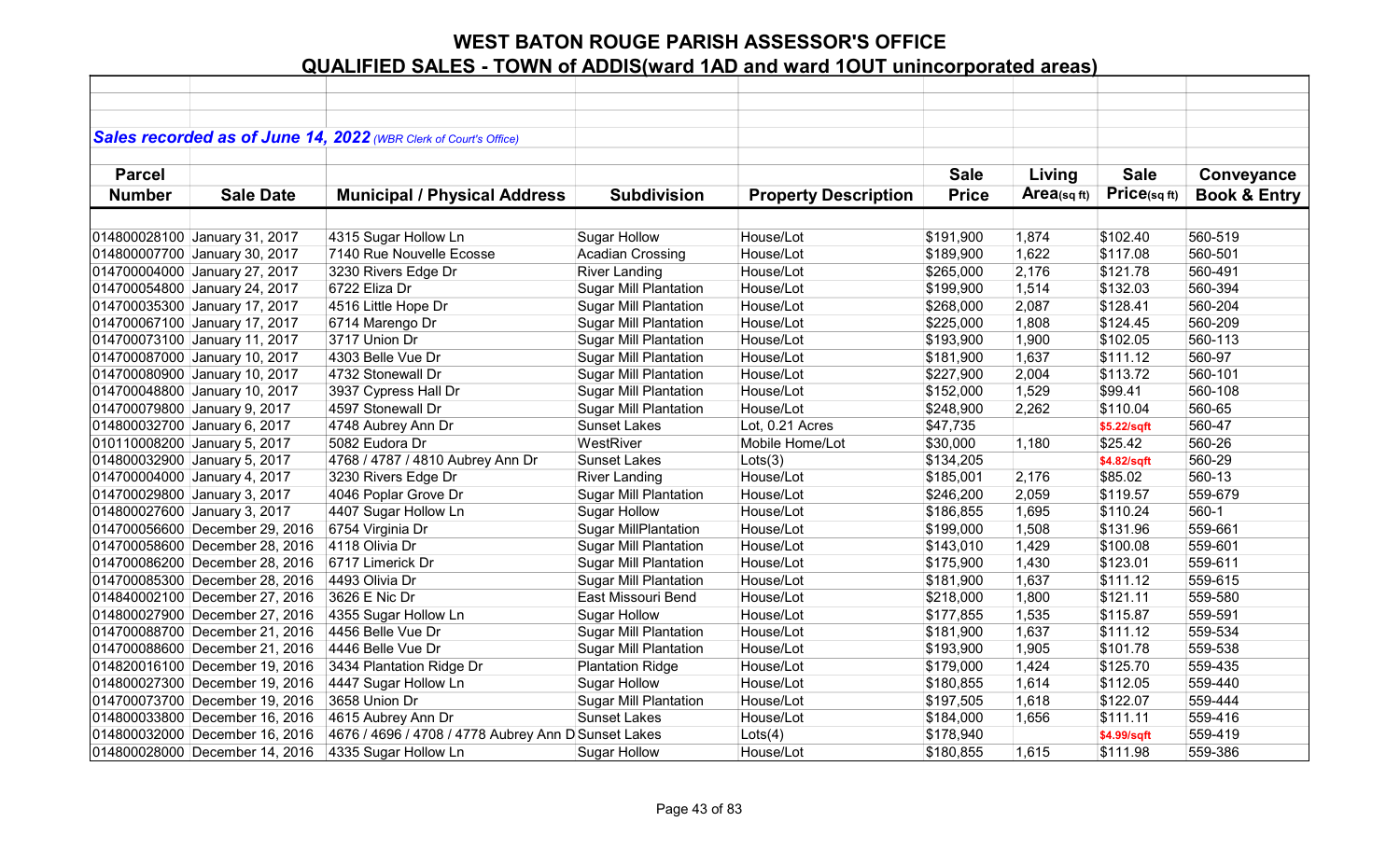|               |                                | Sales recorded as of June 14, 2022 (WBR Clerk of Court's Office) |                              |                             |              |            |              |                         |
|---------------|--------------------------------|------------------------------------------------------------------|------------------------------|-----------------------------|--------------|------------|--------------|-------------------------|
|               |                                |                                                                  |                              |                             |              |            |              |                         |
| <b>Parcel</b> |                                |                                                                  |                              |                             | <b>Sale</b>  | Living     | <b>Sale</b>  | Conveyance              |
| <b>Number</b> | <b>Sale Date</b>               | <b>Municipal / Physical Address</b>                              | <b>Subdivision</b>           | <b>Property Description</b> | <b>Price</b> | Area(sqft) | Price(sq ft) | <b>Book &amp; Entry</b> |
|               |                                |                                                                  |                              |                             |              |            |              |                         |
|               | 014700085400 December 14, 2016 | 4483 Olivia Dr                                                   | <b>Sugar Mill Plantation</b> | House/Lot                   | \$193,900    | 1,905      | \$101.78     | 559-392                 |
|               | 014700086400 December 14, 2016 | 6737 Limerick Dr                                                 | <b>Sugar Mill Plantation</b> | House/Lot                   | \$179,900    | 1,619      | \$111.12     | 559-396                 |
|               | 014700086800 December 12, 2016 | 6787 Limerick Dr                                                 | <b>Sugar Mill Plantation</b> | House/Lot                   | \$175,900    | 1,497      | \$117.50     | 559-298                 |
|               | 014840001302 December 9, 2016  | Addis Ln                                                         | ---------------              | 2.084 Acres                 | \$25,000     |            | \$0.28/sqft  | 559-263                 |
|               | 014800034200 December 6, 2016  | 4655 Aubrey Ann Dr                                               | <b>Sunset Lakes</b>          | House/Lot                   | \$184,000    | 1,648      | \$111.65     | 559-215                 |
|               | 014700050700 December 5, 2016  | Belle Vale Dr                                                    | <b>Sugar Mill Plantation</b> | 3.089 Acres                 | \$336,392    |            | \$2.49/sqft  | 559-181                 |
|               | 014700073600 December 2, 2016  | 3648 Union Dr                                                    | <b>Sugar Mill Plantation</b> | House/Lot                   | \$196,505    | 1,582      | \$124.21     | 559-161                 |
|               | 014800029900 December 2, 2016  | 4540 Sugar Hollow Ln                                             | <b>Sugar Hollow</b>          | House/Lot                   | \$168,900    | 1,423      | \$118.69     | 559-165                 |
|               | 014700069300 December 2, 2016  | 4278 Stonewall Dr                                                | <b>Sugar Mill Plantation</b> | House/Lot                   | \$230,000    | 1,857      | \$123.86     | 559-169                 |
|               | 014700071700 December 2, 2016  | 4163 Stonewall Dr                                                | <b>Sugar Mill Plantation</b> | House/Lot                   | \$236,500    | 1,887      | \$125.33     | 559-172                 |
|               | 014700041900 December 1, 2016  | 3928 Cypress Hall Dr                                             | <b>Sugar Mill Plantation</b> | House/Lot                   | \$165,000    | 1,507      | \$109.49     | 559-145                 |
|               | 014800034300 November 30, 2016 | 4675 Aubrey Ann Dr                                               | <b>Sunset Lakes</b>          | House/Lot                   | \$169,000    | 1,452      | \$116.39     | 559-95                  |
|               | 014700081900 November 29, 2016 | 4536 Stonewall Dr                                                | <b>Sugar Mill Plantation</b> | House/Lot                   | \$267,400    | 2,414      | \$110.77     | 559-86                  |
|               | 014700066900 November 29, 2016 | 4142 Anchorage Dr                                                | <b>Sugar Mill Plantation</b> | House/Lot                   | \$208,900    | 1,591      | \$131.30     | 559-90                  |
|               | 014700007500 November 28, 2016 | 7022 S River Rd                                                  | ---------------              | House/Lot                   | \$225,000    | 1,915      | \$117.49     | 559-69                  |
|               | 010130007200 November 28, 2016 | 4762 Eudora Dr                                                   | WestRiver                    | House/Lot                   | \$153,000    | 2,133      | \$71.73      | 559-75                  |
|               | 014800034400 November 18, 2016 | 4685 Aubrey Ann Dr                                               | <b>Sunset Lakes</b>          | House/Lot                   | \$163,000    | 1,370      | \$118.98     | 559-22                  |
|               | 014700067900 November 18, 2016 | 6703 Chanango Dr                                                 | <b>Sugar Mill Plantation</b> | Lot, 0.252 Acres            | \$40,000     |            | \$3.63/sqft  | 559-29                  |
|               | 014700077200 November 18, 2016 | 3894 Union Dr                                                    | <b>Sugar Mill Plantation</b> | House/Lot                   | \$230,900    | 1,957      | \$117.99     | 559-33                  |
|               | 014700031600 November 17, 2016 | 6706 Joyce Dr(unit 3B)                                           | Rivers Edge Condo            | Condominium                 | \$115,000    | 1,422      | \$80.87      | 559-19                  |
|               | 014800032100 November 16, 2016 | 4686 Aubrey Ann Dr                                               | <b>Sunset Lakes</b>          | Lot, 0.21 Acres             | \$44,735     |            | \$4.91/sqft  | 558-695                 |
|               | 014800027700 November 16, 2016 | 4395 Sugar Hollow Ln                                             | <b>Sugar Hollow</b>          | House/Lot                   | \$178,855    | 1,593      | \$112.28     | 559-1                   |
|               | 014800030400 November 9, 2016  | 4612 Sugar Hollow Ln                                             | <b>Sugar Hollow</b>          | House/Lot                   | \$182,355    | 1,620      | \$112.56     | 558-588                 |
|               | 014800004000 November 9, 2016  | 4750 Peter Messina Rd                                            | ---------------              | Mobile Home/3.34 Acres      | \$95,000     | 924        | \$102.81     | 558-620                 |
|               | 014830007400 November 4, 2016  | 7552 Kim Av                                                      | <b>Addis Place</b>           | House/Lot                   | \$99,000     | 1,347      | \$73.50      | 558-543                 |
|               | 014800033700 November 4, 2016  | 4605 Aubrey Ann Dr                                               | <b>Sunset Lakes</b>          | House/Lot                   | \$186,000    | 1,669      | \$111.44     | 558-560                 |
|               | 014800033400 November 2, 2016  | 4786 / 4810 Aubrey Ann Dr                                        | <b>Sunset Lakes</b>          | Lots(2)                     | \$89,986     |            | \$4.93/sqft  | 558-471                 |
|               | 014700064100 November 2, 2016  | 4237 Trial Dr                                                    | <b>Sugar Mill Plantation</b> | House/Lot                   | \$280,000    | 2,579      | \$108.57     | 558-513                 |
|               | 014800030500 November 2, 2016  | 4642 Sugar Hollow Ln                                             | <b>Sugar Hollow</b>          | House/Lot                   | \$185,900    | 1,693      | \$109.81     | 558-519                 |
|               | 014700073300 November 2, 2016  | 3675 Union Dr                                                    | <b>Sugar Mill Plantation</b> | House/Lot                   | \$215,505    | 1,996      | \$107.97     | 558-523                 |
|               | 014700088500 November 2, 2016  | 4436 Belle Vue Dr                                                | <b>Sugar Mill Plantation</b> | House/Lot                   | \$199,900    | 2,005      | \$99.70      | 558-527                 |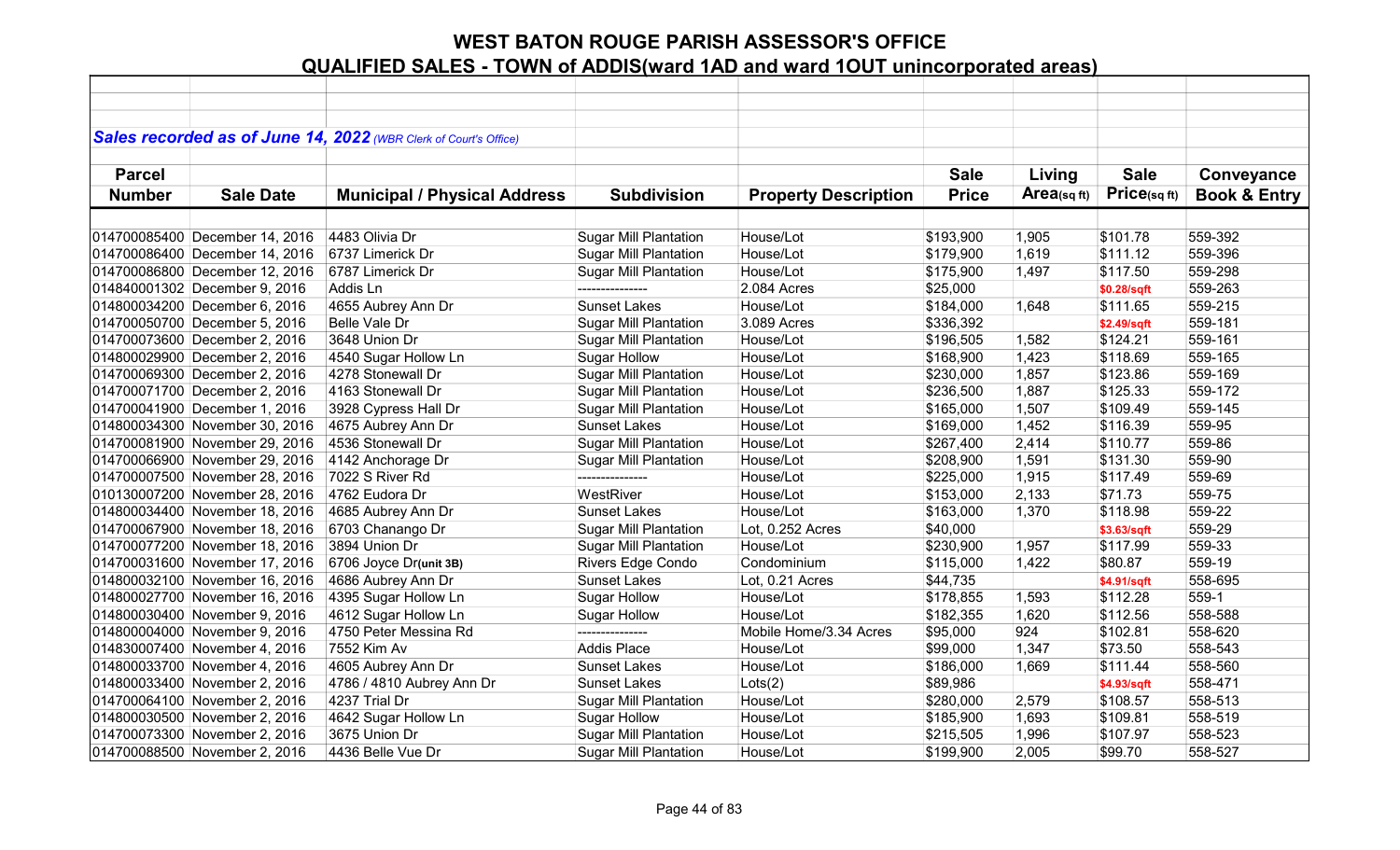|               |                                                    | Sales recorded as of June 14, 2022 (WBR Clerk of Court's Office) |                              |                             |              |             |              |                         |
|---------------|----------------------------------------------------|------------------------------------------------------------------|------------------------------|-----------------------------|--------------|-------------|--------------|-------------------------|
|               |                                                    |                                                                  |                              |                             |              |             |              |                         |
| <b>Parcel</b> |                                                    |                                                                  |                              |                             | <b>Sale</b>  | Living      | <b>Sale</b>  | Conveyance              |
| <b>Number</b> | <b>Sale Date</b>                                   | <b>Municipal / Physical Address</b>                              | <b>Subdivision</b>           | <b>Property Description</b> | <b>Price</b> | Area(sq ft) | Price(sqft)  | <b>Book &amp; Entry</b> |
|               |                                                    |                                                                  |                              |                             |              |             |              |                         |
|               | 014700058400 October 31, 2016                      | 4138 Olivia Dr                                                   | <b>Sugar Mill Plantation</b> | House/Lot                   | \$187,000    | 1,474       | \$126.87     | 558-449                 |
|               | 014700005100 October 28, 2016                      | 6725 River Run Ct                                                | <b>River Landing</b>         | Lot, 0.464 Acres            | \$62,900     |             | \$3.11/sqft  | 558-406                 |
|               | 014800012500 October 28, 2016                      | 4794 Jaselyn Ann Av                                              | <b>Sunset Place Estates</b>  | House/Lot                   | \$172,000    | 1,457       | \$118.05     | 558-428                 |
|               | 014700086700 October 26, 2016                      | 6767 Limerick Dr                                                 | <b>Sugar Mill Plantation</b> | House/Lot                   | \$186,900    | 1,687       | \$110.79     | 558-371                 |
|               | 014800013200 October 25, 2016                      | 4724 Jaselyn Ann Av                                              | <b>Sunset Place Estates</b>  | House/Lot                   | \$180,000    | 1,446       | \$124.48     | 558-350                 |
|               | 014800016100 October 25, 2016                      | 4757 Avery Grace Blvd                                            | <b>Sunset Place Estates</b>  | Lot, 0.25 Acres             | \$33,000     |             | \$3.16/sqft  | 558-357                 |
|               | 014700084600 October 21, 2016                      | 6674 Little Hope Dr                                              | <b>Sugar Mill Plantation</b> | Lots(23)                    | \$805,000    |             | \$35,000/lot | 558-304                 |
|               | 014800035100 October 20, 2016                      | 4757 / 4829 Aubrey Ann Dr                                        | Sunset Lakes                 | Lots(2)                     | \$89,470     |             | \$4.63/sqft  | 558-284                 |
|               | 014700088400 October 18, 2016                      | 4426 Belle Vue Dr                                                | <b>Sugar Mill Plantation</b> | House/Lot                   | \$182,855    | 1,632       | \$112.04     | 558-194                 |
|               | 014700086600 October 14, 2016                      | 6757 Limerick Dr                                                 | <b>Sugar Mill Plantation</b> | House/Lot                   | \$193,900    | 1,904       | \$101.84     | 558-154                 |
|               | 014700037900 October 12, 2016                      | 4626 Monte Vista Dr                                              | <b>Sugar Mill Plantation</b> | House/Lot                   | \$216,000    | 1,730       | \$124.86     | 558-138                 |
|               | 014800028300 October 10, 2016                      | 4291 Sugar Hollow Ln                                             | <b>Sugar Hollow</b>          | House/Lot                   | \$191,900    | 1,876       | \$102.29     | 558-77                  |
|               | 014700090800 October 10, 2016                      | 4418 Union Dr                                                    | <b>Sugar Mill Plantation</b> | Lots(30)                    | \$1,347,000  |             | \$44,900/lot | 558-81                  |
|               | 014700069800 October 7, 2016                       | 4342 Stonewall Dr                                                | <b>Sugar Mill Plantation</b> | House/Lot                   | \$272,000    | 2,227       | \$122.14     | 558-70                  |
|               | 014800030000 October 6, 2016                       | 4560 Sugar Hollow Ln                                             | <b>Sugar Hollow</b>          | House/Lot                   | \$185,900    | 1,691       | \$109.93     | 558-58                  |
|               | 014800032600 October 5, 2016                       | 4738 Aubrey Ann Dr                                               | <b>Sunset Lakes</b>          | House/Lot                   | \$160,500    | 1,376       | \$116.64     | 558-23                  |
|               | 014700074600 October 5, 2016                       | 3776 Union Dr                                                    | Sugar Mill Plantation        | House/Lot                   | \$215,505    | 2,017       | \$106.84     | 558-27                  |
|               | 014700085800 October 5, 2016                       | 4443 Olivia Dr                                                   | <b>Sugar Mill Plantation</b> | House/Lot                   | \$181,900    | 1,628       | \$111.73     | 558-31                  |
|               | 014700031400 October 3, 2016                       | 6706 Joyce Dr(unit 2C)                                           | Rivers Edge Condo            | Condominium                 | \$123,000    | 1,458       | \$84.36      | 557-626                 |
|               | 014700004000 October 3, 2016                       | 3230 Rivers Edge Dr                                              | <b>River Landing</b>         | House/Lot                   | \$185,001    | 2,176       | \$85.02      | 557-656                 |
|               | 014700052200 October 3, 2016                       | 3963 Carolina Dr                                                 | <b>Sugar Mill Plantation</b> | House/Lot                   | \$214,000    | 1,766       | \$121.18     | 557-677                 |
|               | 014800032500 September 30, 2016                    | 4727 / 4728 / 4767 Aubrey Ann Dr                                 | <b>Sunset Lakes</b>          | Lots(3)                     | \$134,205    |             | \$4.87/sqft  | 557-607                 |
|               | 014800007500 September 28, 2016                    | 7155 Rue Nouvelle Ecosse                                         | <b>Acadian Crossing</b>      | House/Lot                   | \$185,000    | 1,689       | \$109.53     | 557-552                 |
|               | 014800035000 September 26, 2016 4747 Aubrey Ann Dr |                                                                  | <b>Sunset Lakes</b>          | House/Lot                   | \$157,000    | 1,339       | \$117.25     | 557-526                 |
|               | 014830012200 September 23, 2016                    | 3748 Chris Dr                                                    | <b>Addis Place</b>           | House/Lot                   | \$155,000    | 1,454       | \$106.60     | 557-516                 |
|               | 014800015500 September 22, 2016                    | 4693 Avery Grace Blvd                                            | <b>Sunset Place Estates</b>  | House/Lot                   | \$169,000    | 1,446       | \$116.87     | 557-453                 |
|               | 014700004700 September 21, 2016 6765 River Run Ct  |                                                                  | <b>River Landing</b>         | House/Lot                   | \$253,254    | 2,035       | \$124.45     | 557-411                 |
|               | 014700060800 September 20, 2016 4074 Carolina Dr   |                                                                  | <b>Sugar Mill Plantation</b> | House/Lot                   | \$189,100    | 1,521       | \$124.33     | 557-387                 |
|               |                                                    | 014800030600 September 19, 2016 4662 Sugar Hollow Ln             | <b>Sugar Hollow</b>          | House/Lot                   | \$185,900    | 1,701       | \$109.29     | 557-366                 |
|               | 014700081300 September 16, 2016 4658 Stonewall Dr  |                                                                  | <b>Sugar Mill Plantation</b> | House/Lot                   | \$275,505    | 2,611       | \$105.52     | 557-362                 |
|               | 014700067000 September 15, 2016 6704 Marengo Dr    |                                                                  | <b>Sugar Mill Plantation</b> | Lot, 0.21 Acres             | \$40,000     |             | \$4.36/sqft  | 557-304                 |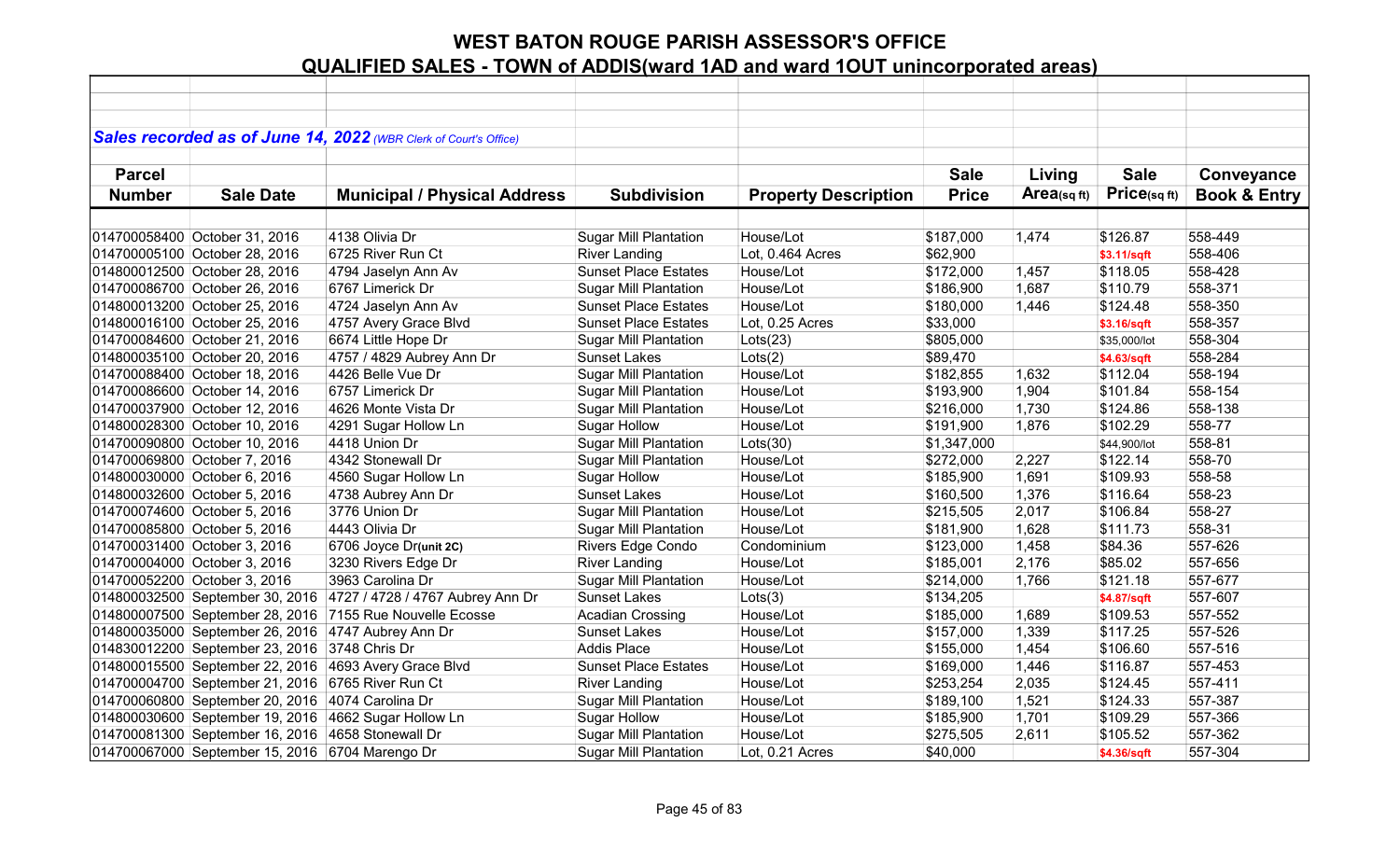|                             |                                 | Sales recorded as of June 14, 2022 (WBR Clerk of Court's Office) |                              |                                        |              |            |              |                         |
|-----------------------------|---------------------------------|------------------------------------------------------------------|------------------------------|----------------------------------------|--------------|------------|--------------|-------------------------|
|                             |                                 |                                                                  |                              |                                        |              |            |              |                         |
| <b>Parcel</b>               |                                 |                                                                  |                              |                                        | <b>Sale</b>  | Living     | <b>Sale</b>  | Conveyance              |
| <b>Number</b>               | <b>Sale Date</b>                | <b>Municipal / Physical Address</b>                              | <b>Subdivision</b>           | <b>Property Description</b>            | <b>Price</b> | Area(sqft) | Price(sq ft) | <b>Book &amp; Entry</b> |
|                             |                                 |                                                                  |                              |                                        |              |            |              |                         |
|                             | 014700050501 September 14, 2016 | Belle Vale Dr                                                    | <b>Sugar Mill Plantation</b> | 1.65 Acres, Comm'l Land                | \$260,000    |            | \$3.48/sqft  | 557-298                 |
|                             | 014700081800 September 13, 2016 | 4556 Stonewall Dr                                                | <b>Sugar Mill Plantation</b> | House/Lot                              | \$231,505    | 1,963      | \$117.93     | 557-257                 |
|                             | 014700081400 September 12, 2016 | 4638 Stonewall Dr                                                | <b>Sugar Mill Plantation</b> | House/Lot                              | \$231,660    | 1,971      | \$117.53     | 557-218                 |
|                             | 014800035500 September 9, 2016  | 4797 Aubrey Ann Dr                                               | <b>Sunset Lakes</b>          | House/Lot                              | \$156,000    | 1,370      | \$113.87     | 557-191                 |
|                             | 014820018100 September 8, 2016  | 3812 Plantation Ridge Dr                                         | <b>Plantation Ridge</b>      | House/Lot                              | \$162,000    | 1,576      | \$102.79     | 557-145                 |
|                             | 014700024000 September 8, 2016  | 3852 Monte Vista Dr                                              | <b>Sugar Mill Plantation</b> | House/Lot                              | \$168,000    | 1,587      | \$105.86     | 557-169                 |
|                             | 014700066100 September 6, 2016  | 4048 Anchorage Dr                                                | <b>Sugar Mill Plantation</b> | House/Lot                              | \$202,900    | 1,552      | \$130.73     | 557-121                 |
|                             | 014800031500 September 2, 2016  | 4616 / 4707 / 4758 Aubrey Ann Dr                                 | <b>Sunset Lakes</b>          | Lots(3)                                | \$134,205    |            | \$5.00/sqft  | 557-68                  |
|                             | 010110004900 September 1, 2016  | 5341 Myrle Dr                                                    | WestRiver                    | House/Lot                              | \$125,000    | 2,538      | \$49.25      | 557-26                  |
|                             | 014800027500 September 1, 2016  | 4427 Sugar Hollow Ln                                             | <b>Sugar Hollow</b>          | House/Lot                              | \$180,855    | 1,614      | \$112.05     | 557-61                  |
|                             | 014700076800 August 31, 2016    | 3966 Union Dr                                                    | <b>Sugar Mill Plantation</b> | House/Lot                              | \$248,900    | 2,232      | \$111.51     | 556-687                 |
|                             | 014700081700 August 31, 2016    | 4576 Stonewall Dr                                                | Sugar Mill Plantation        | House/Lot                              | \$250,765    | 2,258      | \$111.06     | 556-692                 |
|                             | 014700007800 August 30, 2016    | 7062 S River Rd                                                  | ---------------              | 0.55 Acres & 1.70 Acres Battl \$80,000 |              |            | \$2.50/sqft  | 556-669                 |
|                             | 014800017800 August 29, 2016    | 4746 Avery Grace Blvd                                            | <b>Sunset Place Estates</b>  | House/Lot                              | \$186,500    | 1,503      | \$124.09     | 556-665                 |
|                             | 014800034900 August 26, 2016    | 4737 Aubrey Ann Dr                                               | <b>Sunset Lakes</b>          | House/Lot                              | \$163,000    | 1,445      | \$112.80     | 556-622                 |
|                             | 014700085900 August 26, 2016    | 4433 Olivia Dr                                                   | <b>Sugar Mill Plantation</b> | House/Lot                              | \$199,900    | 1,993      | \$100.30     | 556-629                 |
|                             | 014700082000 August 22, 2016    | 4516 Stonewall Dr                                                | <b>Sugar Mill Plantation</b> | House/Lot                              | \$259,900    | 2,362      | \$110.03     | 556-523                 |
|                             | 010110001100 August 19, 2016    | 5074 Myrle Dr                                                    | WestRiver                    | House/Lot                              | \$155,000    | 1,574      | \$98.48      | 556-502                 |
|                             | 014700032700 August 17, 2016    | 4245 Monte Vista Dr                                              | <b>Sugar Mill Plantation</b> | House/Lot                              | \$207,000    | 1,699      | \$121.84     | 556-473                 |
|                             | 014800033100 August 12, 2016    | 4788 Aubrey Ann Dr                                               | <b>Sunset Lakes</b>          | House/Lot                              | \$157,000    | 1,352      | \$116.12     | 556-460                 |
| 014820010400 August 5, 2016 |                                 | 3555 Bird Height Av                                              | <b>Bird Heights</b>          | Mobile Home/Lot                        | \$28,000     |            | n/a          | 556-363                 |
| 014800033200 August 5, 2016 |                                 | 4798 Aubrey Ann Dr                                               | <b>Sunset Lakes</b>          | House/Lot                              | \$163,000    | 1,476      | \$110.43     | 556-366                 |
| 014700058700 August 4, 2016 |                                 | 4108 Olivia Dr                                                   | <b>Sugar Mill Plantation</b> | House/Lot                              | \$217,500    | 1,774      | \$122.60     | 556-320                 |
| 014700054900 August 3, 2016 |                                 | 6712 Eliza Dr                                                    | <b>Sugar Mill Plantation</b> | House/Lot                              | \$165,000    | 1,558      | \$105.91     | 556-297                 |
| 014820014600 August 3, 2016 |                                 | 3649 Plantation Ridge Dr                                         | <b>Plantation Ridge</b>      | House/Lot                              | \$191,479    | 1,740      | \$110.05     | 556-303                 |
| 014800030200 August 3, 2016 |                                 | 4590 Sugar Hollow Ln                                             | <b>Sugar Hollow</b>          | House/Lot                              | \$169,855    | 1,421      | \$119.53     | 556-316                 |
| 014700077900 August 2, 2016 |                                 | 3927 Union Dr                                                    | <b>Sugar Mill Plantation</b> | House/Lot                              | \$225,900    | 1,845      | \$122.44     | 556-291                 |
| 014700028700 July 29, 2016  |                                 | 3929 Monte Vista Dr                                              | <b>Sugar Mill Plantation</b> | House/Lot                              | \$242,000    | 1,971      | \$122.78     | 556-244                 |
| 014800021400 July 29, 2016  |                                 | 7115 Rue St Claire                                               | <b>Acadian Crossing</b>      | House/Lot                              | \$198,000    | 1,874      | \$105.66     | 556-247                 |
| 014700076900 July 27, 2016  |                                 | 3946 Union Dr                                                    | <b>Sugar Mill Plantation</b> | House/Lot                              | \$230,900    | 1,955      | \$118.11     | 556-196                 |
| 014700066700 July 26, 2016  |                                 | 4122 Anchorage Dr                                                | <b>Sugar Mill Plantation</b> | House/Lot                              | \$208,900    | 1,655      | \$126.22     | 556-187                 |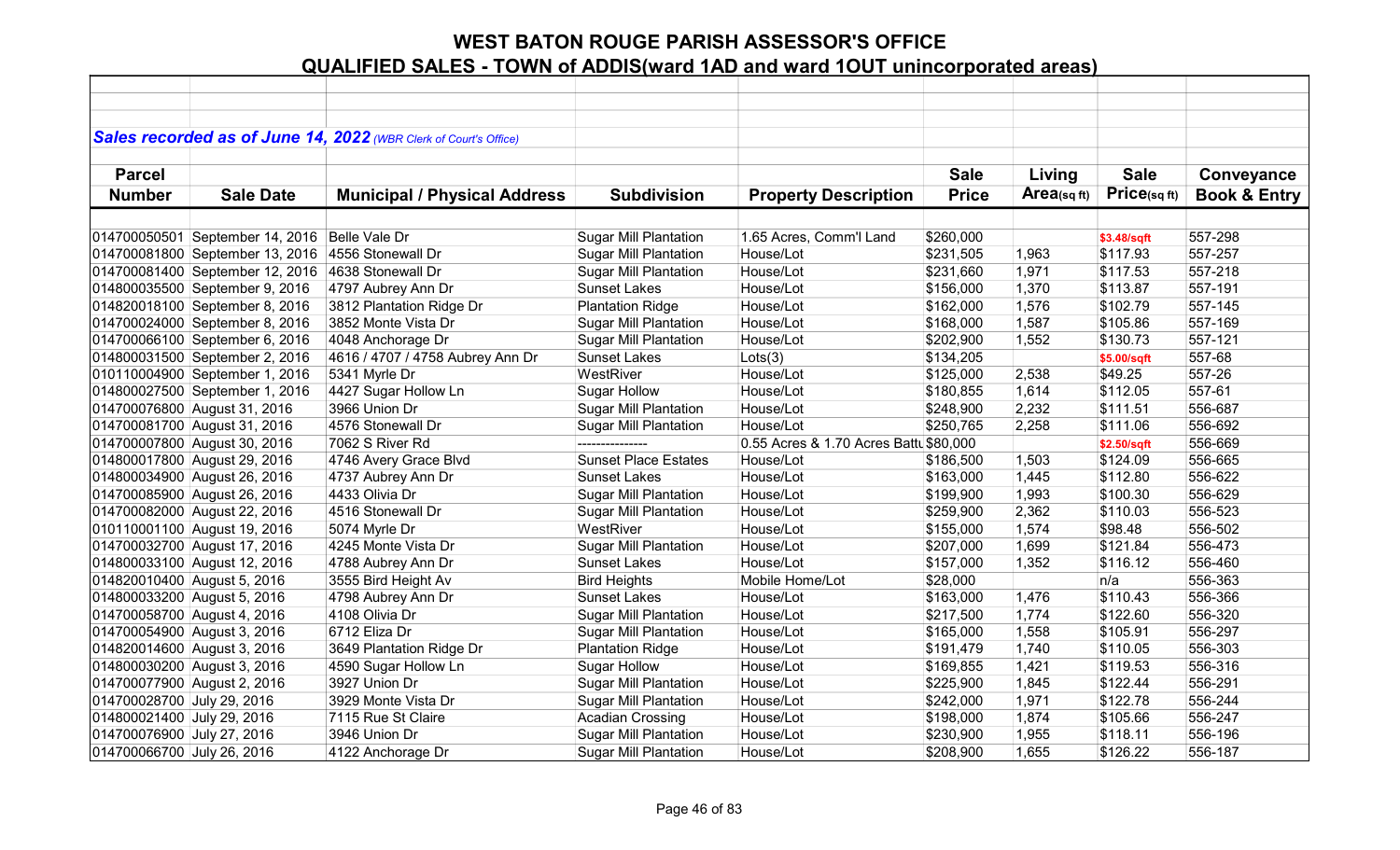|                            |                  | Sales recorded as of June 14, 2022 (WBR Clerk of Court's Office) |                              |                             |              |            |               |                         |
|----------------------------|------------------|------------------------------------------------------------------|------------------------------|-----------------------------|--------------|------------|---------------|-------------------------|
|                            |                  |                                                                  |                              |                             |              |            |               |                         |
| <b>Parcel</b>              |                  |                                                                  |                              |                             | <b>Sale</b>  | Living     | <b>Sale</b>   | Conveyance              |
| <b>Number</b>              | <b>Sale Date</b> | <b>Municipal / Physical Address</b>                              | <b>Subdivision</b>           | <b>Property Description</b> | <b>Price</b> | Area(sqft) | Price(sqft)   | <b>Book &amp; Entry</b> |
|                            |                  |                                                                  |                              |                             |              |            |               |                         |
| 014700032300 July 25, 2016 |                  | 6706 Joyce Dr(unit 5C)                                           | Rivers Edge Condo            | Condominium                 | \$124,000    | 1,458      | \$85.05       | 556-170                 |
| 014700069600 July 21, 2016 |                  | 4312 Stonewall Dr                                                | <b>Sugar Mill Plantation</b> | House/Lot                   | \$272,000    | 2,232      | \$121.86      | 556-148                 |
| 014700076000 July 14, 2016 |                  | 4130 Union Dr                                                    | <b>Sugar Mill Plantation</b> | House/Lot                   | \$259,900    | 2,352      | \$110.50      | 556-47                  |
| 014700061100 July 13, 2016 |                  | 4106 Carolina Dr                                                 | <b>Sugar Mill Plantation</b> | House/Lot                   | \$178,000    | 1,473      | \$120.84      | 556-31                  |
| 014700068500 July 11, 2016 |                  | 4084 Stonewall Dr                                                | <b>Sugar Mill Plantation</b> | House/Lot                   | \$249,999    | 2,156      | \$115.96      | 555-635                 |
| 014800031400 July 11, 2016 |                  | 4606 / 4615 / 4787 Aubrey Ann Dr                                 | <b>Sunset Lakes</b>          | Lots(3)                     | \$134,205    |            | \$4.45/sqft   | 555-645                 |
| 014800032400 July 11, 2016 |                  | 4718 Aubrey Ann Dr                                               | <b>Sunset Lakes</b>          | Lot, 0.21 Acres             | \$44,735     |            | \$4.91/sqft   | 555-651                 |
| 014700038200 July 8, 2016  |                  | 4656 Monte Vista Dr                                              | <b>Sugar Mill Plantation</b> | House/Lot                   | \$218,000    | 1,601      | \$136.16      | 555-619                 |
| 014800033900 July 7, 2016  |                  | 4625 Aubrey Ann Dr                                               | <b>Sunset Lakes</b>          | House/Lot                   | \$161,000    | 1,418      | \$113.54      | 555-594                 |
| 014700005804 July 7, 2016  |                  | <b>Sugar Mill Plantation</b>                                     | <b>Sugar Mill Plantation</b> | 30.529 Acres                | \$473,200    |            | \$15,500/acre | 555-597                 |
| 014700086000 July 6, 2016  |                  | 4423 Olivia Dr                                                   | <b>Sugar Mill Plantation</b> | House/Lot                   | \$181,900    | 1,633      | \$111.39      | 555-581                 |
| 010150003100 July 6, 2016  |                  | 7845 2nd St                                                      | 1st Subd of Addis            | Mobile Home/Lot             | \$29,000     | 1,252      | \$23.16       | 555-588                 |
| 014700037200 July 1, 2016  |                  | 4352 Monte Vista Dr                                              | <b>Sugar Mill Plantation</b> | House/Lot                   | \$218,900    | 1,876      | \$116.68      | 555-537                 |
| 014700030600 June 30, 2016 |                  | 3912 Poplar Grove Dr                                             | <b>Sugar Mill Plantation</b> | House/Lot                   | \$225,000    | 1,927      | \$116.76      | 555-495                 |
| 014800034500 June 30, 2016 |                  | 4695 Aubrey Ann Dr                                               | <b>Sunset Lakes</b>          | House/Lot                   | \$157,000    | 1,342      | \$116.99      | 555-515                 |
| 014800035300 June 30, 2016 |                  | 4777 Aubrey Ann Dr                                               | <b>Sunset Lakes</b>          | House/Lot                   | \$154,000    | 1,333      | \$115.53      | 555-519                 |
| 014700034600 June 29, 2016 |                  | 4723 Monte Vista Dr                                              | <b>Sugar Mill Plantation</b> | House/Lot                   | \$323,000    | 2,595      | \$124.47      | 555-477                 |
| 010110007100 June 29, 2016 |                  | 8212 Georgette Av                                                | WestRiver                    | Lot, 0.33 Acres             | \$10,000     |            | \$0.69/sqft   | 555-487                 |
| 014700082500 June 27, 2016 |                  | 4312 Olivia Dt                                                   | <b>Sugar Mill Plantation</b> | House/Lot                   | \$200,855    | 2,001      | \$100.38      | 555-442                 |
| 014800027200 June 26, 2016 |                  | 4467 Sugar Hollow Ln                                             | <b>Sugar Hollow</b>          | House/Lot                   | \$172,855    | 1,480      | \$116.79      | 555-404                 |
| 014700058000 June 24, 2016 |                  | 4178 Olivia Dr                                                   | <b>Sugar Mill Plantation</b> | House/Lot                   | \$150,360    | 1,583      | \$94.98       | 555-434                 |
| 014700089600 June 23, 2016 |                  | 4280 Olivia Dr                                                   | <b>Sugar Mill Plantation</b> | House/Lot                   | \$182,855    | 1,640      | \$111.50      | 555-400                 |
| 014700066200 June 21, 2016 |                  | 4058 / 4068 Anchorage Dr                                         | <b>Sugar Mill Plantation</b> | Lots(2)                     | \$80,000     |            | \$6.43/sqft   | 555-330                 |
| 014700076400 June 21, 2016 |                  | 4058 Union Dr                                                    | <b>Sugar Mill Plantation</b> | House/Lot                   | \$266,505    | 2,401      | \$111.00      | 555-333                 |
| 014800026900 June 17, 2016 |                  | 4529 Sugar Hollow Ln                                             | <b>Sugar Hollow</b>          | House/Lot                   | \$192,040    | 1,876      | \$102.37      | 555-306                 |
| 014800009500 June 16, 2016 |                  | 4611 Jaselyn Ann Av                                              | <b>Sunset Place Estates</b>  | House/Lot                   | \$205,000    | 1,622      | \$126.39      | 555-251                 |
| 014700082400 June 16, 2016 |                  | 4302 Olivia Dr                                                   | <b>Sugar Mill Plantation</b> | House/Lot                   | \$180,855    | 1,581      | \$114.39      | 555-255                 |
| 014700081500 June 16, 2016 |                  | 4618 Stonewall Dr                                                | <b>Sugar Mill Plantation</b> | House/Lot                   | \$249,500    | 2,261      | \$110.35      | 555-265                 |
| 014800012900 June 16, 2016 |                  | 4754 Jaselyn Ann Av                                              | <b>Sunset Place Estates</b>  | House/Lot                   | \$174,000    | 1,476      | \$117.89      | 555-273                 |
| 014800016900 June 16, 2016 |                  | 4839 Avery Grace Blvd                                            | <b>Sunset Place Estates</b>  | House/Lot                   | \$190,000    | 1,707      | \$111.31      | 555-276                 |
| 014700082300 June 15, 2016 |                  | 4290 Olivia Dr                                                   | <b>Sugar Mill Plantation</b> | House/Lot                   | \$194,855    | 1,907      | \$102.18      | 555-206                 |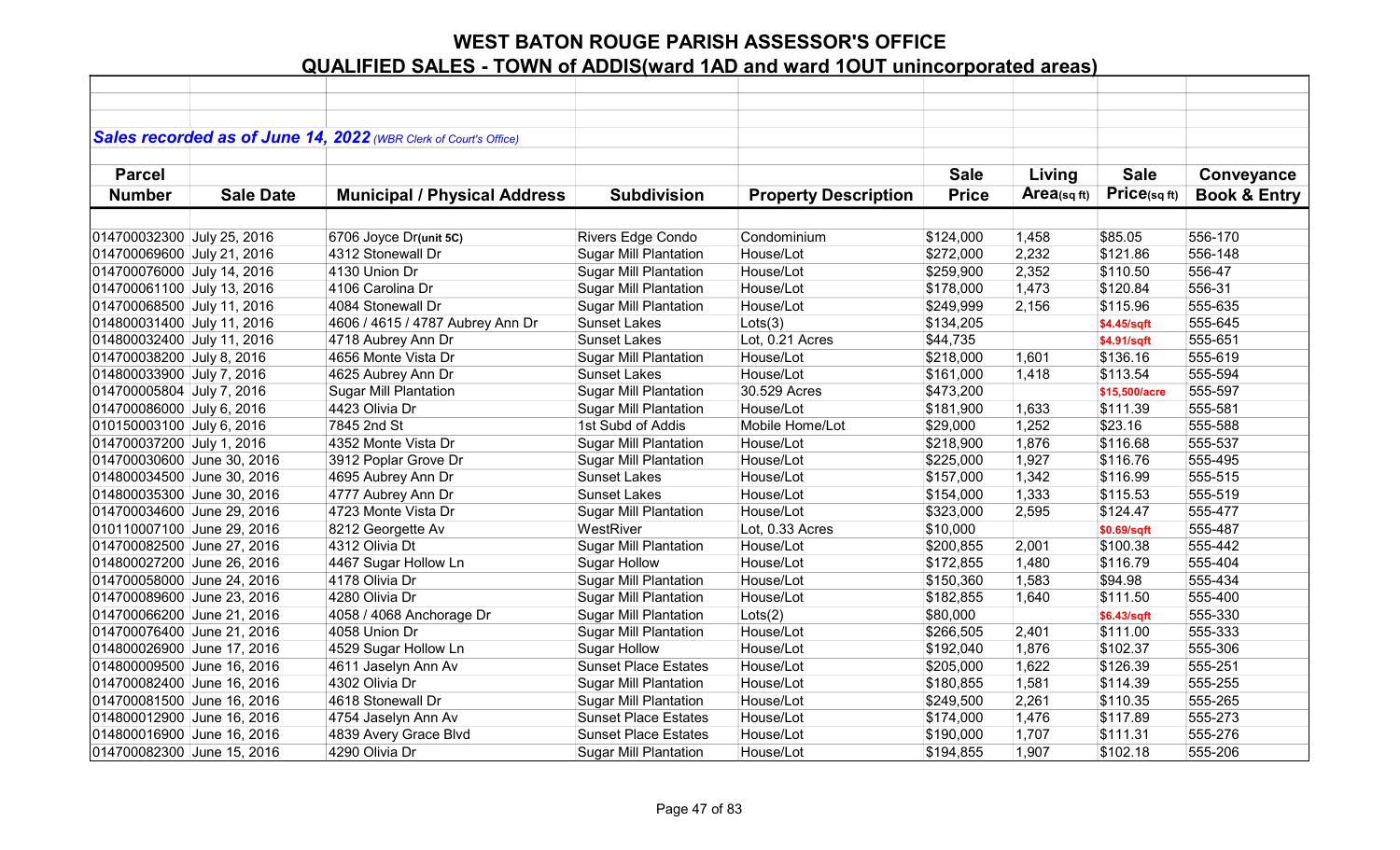|                             |                  | Sales recorded as of June 14, 2022 (WBR Clerk of Court's Office) |                              |                             |              |            |              |                         |
|-----------------------------|------------------|------------------------------------------------------------------|------------------------------|-----------------------------|--------------|------------|--------------|-------------------------|
|                             |                  |                                                                  |                              |                             |              |            |              |                         |
| <b>Parcel</b>               |                  |                                                                  |                              |                             | <b>Sale</b>  | Living     | <b>Sale</b>  | Conveyance              |
| <b>Number</b>               | <b>Sale Date</b> | <b>Municipal / Physical Address</b>                              | <b>Subdivision</b>           | <b>Property Description</b> | <b>Price</b> | Area(sqft) | Price(sqft)  | <b>Book &amp; Entry</b> |
|                             |                  |                                                                  |                              |                             |              |            |              |                         |
| 014700040200 June 15, 2016  |                  | 4631 Little Hope Dr                                              | <b>Sugar Mill Plantation</b> | House/Lot                   | \$229,900    | 1,806      | \$127.30     | 555-230                 |
| 014700053100 June 13, 2016  |                  | 4075 Carolina Dr                                                 | <b>Sugar Mill Plantation</b> | House/Lot                   | \$200,500    | 1,551      | \$129.27     | 555-177                 |
| 014700067100 June 13, 2016  |                  | 4142 / 6714 Marengo Dr                                           | <b>Sugar Mill Plantation</b> | Lots $(2)$                  | \$80,000     |            | \$5.60/sqft  | 555-183                 |
| 014700021300 June 10, 2016  |                  | 3243 Gladys Dr                                                   | <b>Missouri Acres</b>        | House/Lot                   | \$250,000    | 2,643      | \$94.59      | 555-156                 |
| 014700086100 June 8, 2016   |                  | 4413 Olivia Dr                                                   | <b>Sugar Mill Plantation</b> | House/Lot                   | \$179,900    | 1,620      | \$111.05     | 555-133                 |
| 014700037600 June 3, 2016   |                  | 4444 Monte Vista Dr                                              | <b>Sugar Mill Plantation</b> | House/Lot                   | \$236,000    | 1,862      | \$126.75     | 555-88                  |
| 014700041500 June 3, 2016   |                  | 3918 Cypress Hall Dr                                             | <b>Sugar Mill Plantation</b> | House/Lot                   | \$148,000    | 1,389      | \$106.55     | 555-101                 |
| 014700055300 June 1, 2016   |                  | 4221 Olivia Dr                                                   | <b>Sugar Mill Plantation</b> | House/Lot                   | \$217,000    | 1,787      | \$121.43     | 554-693                 |
| 014800027100 June 1, 2016   |                  | 4487 Sugar Hollow Ln                                             | <b>Sugar Hollow</b>          | House/Lot                   | \$168,900    | 1,422      | \$118.78     | 555-34                  |
| 014700086300 June 1, 2016   |                  | 6727 Limerick Dr                                                 | <b>Sugar Mill Plantation</b> | House/Lot                   | \$181,900    | 1,641      | \$110.85     | 555-38                  |
| 014700023200 May 31, 2016   |                  | 3716 Monte Vista Dr                                              | <b>Sugar Mill Plantation</b> | House/Lot                   | \$219,900    | 1,775      | \$123.89     | 554-679                 |
| 014700053600 May 27, 2016   |                  | 4127 Carolina Dr                                                 | <b>Sugar Mill Plantation</b> | House/Lot                   | \$189,900    | 1,516      | \$125.26     | 554-632                 |
| 014700079200 May 24, 2016   |                  | 4475 Stonewall Dr                                                | <b>Sugar Mill Plantation</b> | House/Lot                   | \$230,900    | 1,938      | \$119.14     | 554-462                 |
| 014800030400 May 24, 2016   |                  | 4612 Sugar Hollow Ln                                             | <b>Sugar Hollow</b>          | House/Lot                   | \$180,855    | 1,620      | \$111.64     | 554-466                 |
| 014800012000 May 20, 2016   |                  | 4846 Jaselyn Ann Av                                              | <b>Sunset Place Estates</b>  | House/Lot                   | \$168,000    | 1,423      | \$118.06     | 554-432                 |
| 014800031900 May 20, 2016   |                  | 4656 Aubrey Ann Dr                                               | <b>Sunset Lakes</b>          | Lots(6)                     | \$268,410    |            | \$44,735/lot | 554-435                 |
| 014800080700 May 20, 2016   |                  | 4771 Stonewall Dr                                                | <b>Sugar Mill Plantation</b> | House/Lot                   | \$231,505    | 1,954      | \$118.48     | 554-438                 |
| 014800030300 May 18, 2016   |                  | 4602 Sugar Hollow Ln                                             | <b>Sugar Hollow</b>          | House/Lot                   | \$178,855    | 1,598      | \$111.92     | 554-375                 |
| 014800014300 May 17, 2016   |                  | 4612 Jaselyn Ann Av                                              | <b>Sunset Place Estates</b>  | House/Lot                   | \$192,400    | 1,619      | \$118.84     | 554-351                 |
| 014700018300 May 17, 2016   |                  | 3227 Rivers Edge Dr                                              | <b>Missouri Acres</b>        | House/Lot                   | \$244,315    | 1,814      | \$134.68     | 554-357                 |
| 014800034100 May 16, 2016   |                  | 4645 Aubrey Ann Dr                                               | <b>Sunset Lakes</b>          | House/Lot                   | \$156,000    | 1,358      | \$114.87     | 554-316                 |
| 014800034000 May 16, 2016   |                  | 4635 Aubrey Ann Dr                                               | <b>Sunset Lakes</b>          | House/Lot                   | \$163,000    | 1,429      | \$114.07     | 554-324                 |
| 014700025300 May 16, 2016   |                  | 4148 Monte Vista Dr                                              | <b>Sugar Mill Plantation</b> | House/Lot                   | \$211,000    | 1,840      | \$114.67     | 554-328                 |
| 010110008700 May 9, 2016    |                  | 5232 Eudora Dr                                                   | WestRiver                    | House/Lot                   | \$95,000     | 1,080      | \$87.96      | 554-192                 |
| 014800026400 May 9, 2016    |                  | 4613 Sugar Hollow Ln                                             | <b>Sugar Hollow</b>          | House/Lot                   | \$192,855    | 1,881      | \$102.53     | 554-200                 |
| 014800030100 May 5, 2016    |                  | 4580 Sugar Hollow Ln                                             | <b>Sugar Hollow</b>          | House/Lot                   | \$192,855    | 1,870      | \$103.13     | 554-112                 |
| 014800029300 May 5, 2016    |                  | 4438 Sugar Hollow Ln                                             | <b>Sugar Hollow</b>          | House/Lot                   | \$185,900    | 1,695      | \$109.68     | 554-116                 |
| 014800013000 May 4, 2016    |                  | 4744 Jaselyn Ann Av                                              | <b>Sunset Place Estates</b>  | House/Lot                   | \$172,000    | 1,472      | \$116.85     | 554-101                 |
| 014700063700 May 2, 2016    |                  | 4256 Sandbar Dr                                                  | <b>Sugar Mill Plantation</b> | House/Lot                   | \$235,000    | 1,973      | \$119.11     | 554-51                  |
| 014800035700 April 29, 2016 |                  | 4819 Aubrey Ann Dr                                               | <b>Sunset Lakes</b>          | House/Lot                   | \$154,000    | 1,333      | \$115.53     | 554-4                   |
| 014700081600 April 27, 2016 |                  | 4596 Stonewall Dr                                                | <b>Sugar Mill Plantation</b> | House/Lot                   | \$230,900    | 1,960      | \$117.81     | 553-625                 |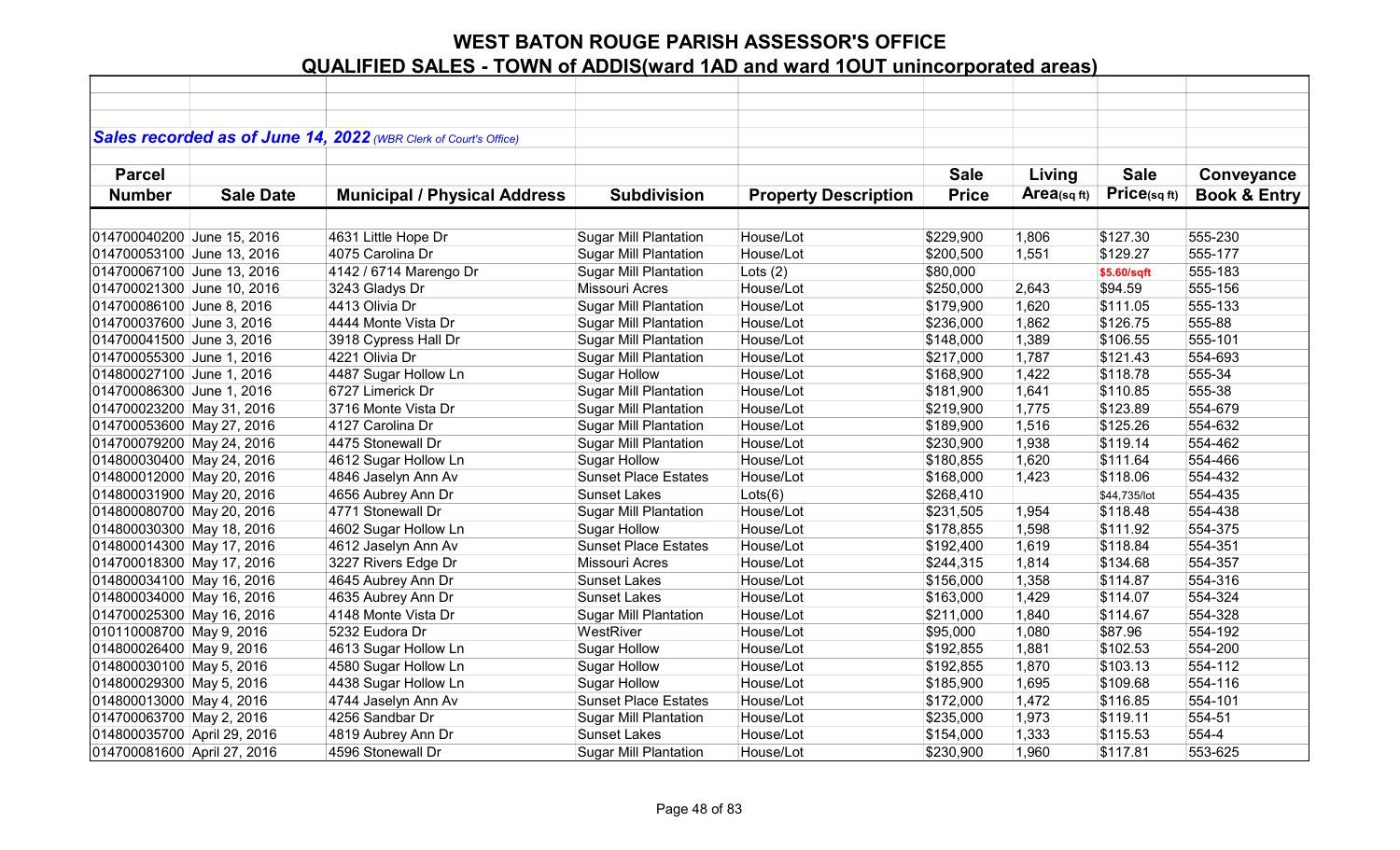|                             |                                | Sales recorded as of June 14, 2022 (WBR Clerk of Court's Office) |                              |                             |              |            |               |                         |
|-----------------------------|--------------------------------|------------------------------------------------------------------|------------------------------|-----------------------------|--------------|------------|---------------|-------------------------|
| <b>Parcel</b>               |                                |                                                                  |                              |                             | <b>Sale</b>  | Living     | <b>Sale</b>   | Conveyance              |
| <b>Number</b>               | <b>Sale Date</b>               | <b>Municipal / Physical Address</b>                              | <b>Subdivision</b>           | <b>Property Description</b> | <b>Price</b> | Area(sqft) | Price(sqft)   | <b>Book &amp; Entry</b> |
|                             |                                |                                                                  |                              |                             |              |            |               |                         |
| 014700032600 April 26, 2016 |                                | 4235 Monte Vista Dr                                              | <b>Sugar Mill Plantation</b> | House/Lot                   | \$212,000    | 1,835      | \$115.53      | 553-582                 |
| 010150005901 April 26, 2016 |                                | 4142 Foret St                                                    | ---------------              | House/Lot                   | \$118,000    | 1,232      | \$95.78       | 553-597                 |
| 014700084100 April 26, 2016 |                                | 4474 Olivia Dr                                                   | <b>Sugar Mill Plantation</b> | Lots(25)                    | \$875,000    |            | \$35,000/lot  | 553-600                 |
| 014700067300 April 26, 2016 |                                | 6734 Marengo Dr                                                  | <b>Sugar Mill Plantation</b> | House/Lot                   | \$275,000    | 2,287      | \$120.24      | 553-610                 |
| 014800016300 April 25, 2016 |                                | 4777 Avery Grace Blvd                                            | <b>Sunset Place Estates</b>  | House/Lot                   | \$169,900    | 1,393      | \$121.97      | 553-560                 |
| 014840002000 April 22, 2016 |                                | 3538 E Nic Dr                                                    | East Missouri Bend           | House/Lot                   | \$200,000    | 1,914      | \$104.49      | 553-517                 |
| 014820017300 April 21, 2016 |                                | 3648 Plantation Ridge Dr                                         | <b>Plantation Ridge</b>      | House/Lot                   | \$175,000    | 1,435      | \$121.95      | 553-498                 |
| 014700081000 April 19, 2016 |                                | 4712 Stonewall Dr                                                | <b>Sugar Mill Plantation</b> | House/Lot                   | \$260,505    | 2,354      | \$110.66      | 553-448                 |
| 014700060200 April 16, 2016 |                                | 4014 Carolina Dr                                                 | <b>Sugar Mill Plantation</b> | House/Lot                   | \$201,256    | 1,769      | \$113.77      | 554-256                 |
| 010130011001 April 6, 2016  |                                | 4510 Foret St                                                    | ---------------              | Mobile Home/Lot             | \$90,000     | 2,080      | \$43.27       | 553-255                 |
| 014700005803 April 4, 2016  |                                | <b>Sugar Mill Plantation (borders Coulee Canal)</b>              |                              | 6.58 Acres                  | \$98,700     |            | \$15,000/acre | 553-200                 |
| 014700051300 April 1, 2016  |                                | 3964 Olivia Dr                                                   | <b>Sugar Mill Plantation</b> | House/Lot                   | \$189,000    | 1,476      | \$128.05      | 553-197                 |
|                             | 010110010400 March 29, 2016    | 5381 Eudora Dr                                                   | WestRiver                    | Mobile Home/Lot             | \$12,000     |            | n/a           | 553-107                 |
|                             | 014700004700 March 29, 2016    | 6765 River Run Ct                                                | <b>River Landing</b>         | Lot, 0.42 Acres             | \$31,000     |            | n/a           | 553-113                 |
|                             | 014700026700 March 29, 2016    | 4569 Sugar Hollow Ln                                             | <b>Sugar Hollow</b>          | House/Lot                   | \$172,855    | 1,468      | \$117.75      | 553-117                 |
|                             | 014820009400 March 23, 2016    | 3413 Bird Height Av                                              | <b>Bird Heights</b>          | House/Lot                   | \$124,000    | 1,233      | \$100.57      | 553-57                  |
|                             | 014700074400 March 23, 2016    | 3756 Union Dr                                                    | <b>Sugar Mill Plantation</b> | House/Lot                   | \$208,505    | 1,888      | \$110.44      | 553-61                  |
|                             | 014700017800 March 23, 2016    | 6701 Hwy 1 S(Missouri Acres outparcel)                           |                              | 1.0 Acre, Comm'l Land       | \$385,000    |            | \$8.83/sqft   | 553-67                  |
|                             | 014700054500 March 21, 2016    | 6752 Eliza Dr                                                    | <b>Sugar Mill Plantation</b> | House/Lot                   | \$188,000    | 2,092      | \$89.87       | 553-34                  |
|                             | 014700020800 March 21, 2016    | 3206 Gladys Dr                                                   | Missouri Acres               | House/Lot                   | \$265,000    | 2,080      | \$127.40      | 553-37                  |
|                             | 014800027000 March 18, 2016    | 4519 Sugar Hollow Ln                                             | <b>Sugar Hollow</b>          | House/Lot                   | \$176,900    | 1,542      | \$114.72      | $553-1$                 |
|                             | 014700004700 March 18, 2016    | 6765 River Run Ct                                                | <b>River Landing</b>         | Lot, 0.42 Acres             | \$29,000     |            | n/a           | 553-13                  |
|                             | 014800004300 March 16, 2016    | 7540 Ed Lejeune St                                               | Reno Delapasse Est           | House/Lot                   | \$275,000    | 1,962      | \$140.16      | 552-657                 |
|                             | 014800005700 March 16, 2016    | 4530 Blvd Acadian                                                | <b>Acadian Crossing</b>      | House/Lot                   | \$184,900    | 1,543      | \$119.83      | 552-683                 |
|                             | 014700052200 March 14, 2016    | 3963 Carolina Dr                                                 | <b>Sugar Mill Plantation</b> | House/Lot                   | \$207,000    | 1,766      | \$117.21      | 552-623                 |
| 014820017900 March 8, 2016  |                                | 3730 Plantation Ridge Dr                                         | <b>Plantation Ridge</b>      | House/Lot                   | \$185,900    | 1,636      | \$113.63      | 552-546                 |
| 014800026800 March 8, 2016  |                                | 4549 Sugar Hollow Ln                                             | <b>Sugar Hollow</b>          | House/Lot                   | \$179,900    | 1,622      | \$110.91      | 552-549                 |
| 014800026500 March 8, 2016  |                                | 4599 Sugar Hollow Ln                                             | <b>Sugar Hollow</b>          | House/Lot                   | \$186,855    | 1,693      | \$110.37      | 552-553                 |
| 014700060300 March 1, 2016  |                                | 4024 Carolina Dr                                                 | <b>Sugar Mill Plantation</b> | House/Lot                   | \$216,900    | 2,180      | \$99.50       | 552-381                 |
| 014700067500 March 1, 2016  |                                | 6715 Marengo Dr                                                  | <b>Sugar Mill Plantation</b> | House/Lot                   | \$209,900    | 1,652      | \$127.06      | 552-387                 |
|                             | 014700060600 February 29, 2016 | 4054 Carolina Dr                                                 | <b>Sugar Mill Plantation</b> | House/Lot                   | \$174,400    | 1,518      | \$114.89      | 552-346                 |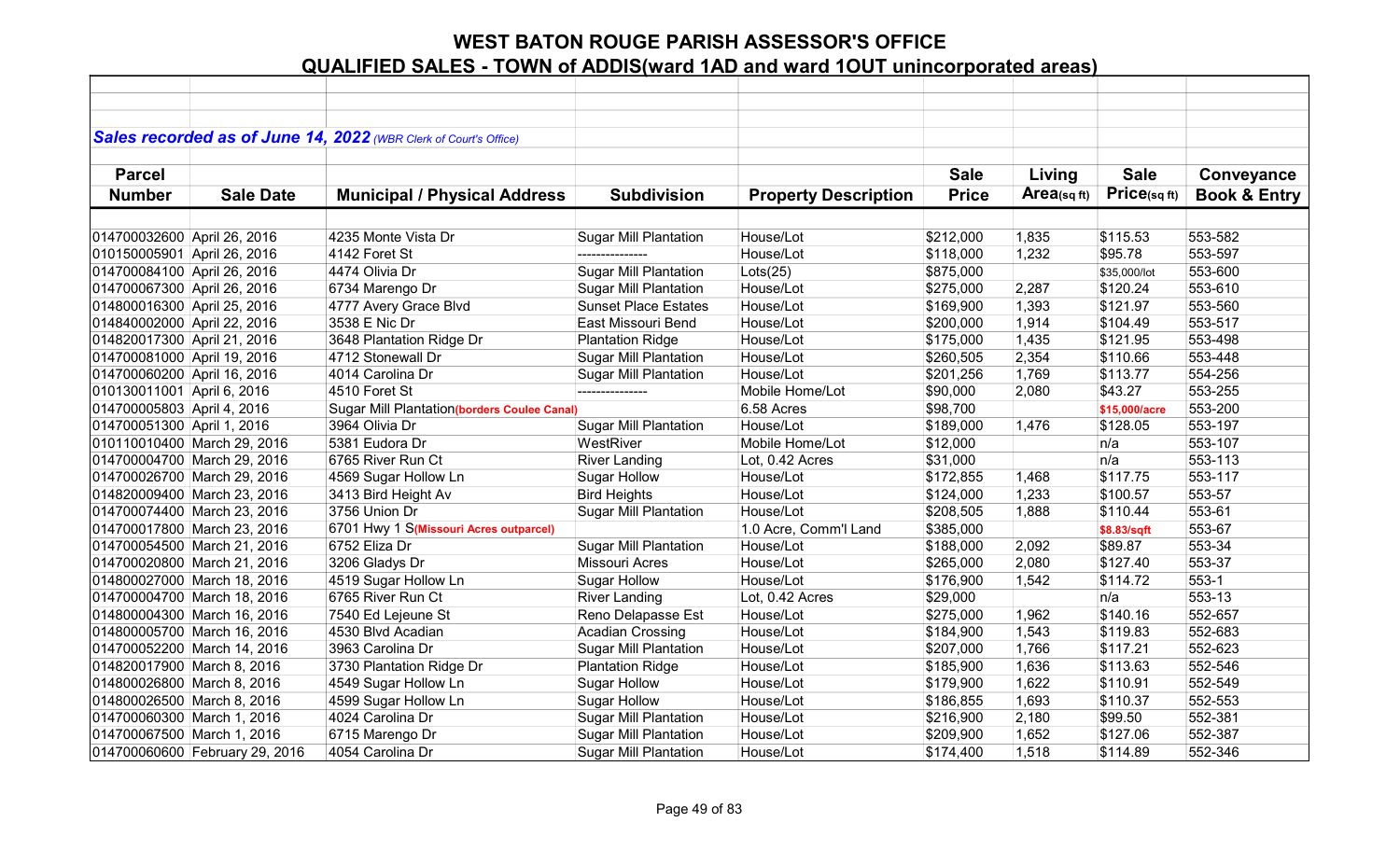|               |                                | Sales recorded as of June 14, 2022 (WBR Clerk of Court's Office) |                              |                             |              |            |              |                         |
|---------------|--------------------------------|------------------------------------------------------------------|------------------------------|-----------------------------|--------------|------------|--------------|-------------------------|
|               |                                |                                                                  |                              |                             |              |            |              |                         |
| <b>Parcel</b> |                                |                                                                  |                              |                             | <b>Sale</b>  | Living     | <b>Sale</b>  | Conveyance              |
| <b>Number</b> | <b>Sale Date</b>               | <b>Municipal / Physical Address</b>                              | <b>Subdivision</b>           | <b>Property Description</b> | <b>Price</b> | Area(sqft) | Price(sq ft) | <b>Book &amp; Entry</b> |
|               |                                |                                                                  |                              |                             |              |            |              |                         |
|               | 014700073500 February 29, 2016 | 3645 Union Dr                                                    | <b>Sugar Mill Plantation</b> | House/Lot                   | \$207,900    | 1,899      | \$109.48     | 552-354                 |
|               | 014700037000 February 29, 2016 | 4332 Monte Vista Dr                                              | <b>Sugar Mill Plantation</b> | House/Lot                   | \$209,000    | 1,818      | \$114.96     | 552-358                 |
|               | 014800026300 February 26, 2016 | 4623 Sugar Hollow Ln                                             | <b>Sugar Hollow</b>          | House/Lot                   | \$171,900    | 1,454      | \$118.23     | 552-304                 |
|               | 014700080600 February 25, 2016 | 4751 Stonewall Dr                                                | <b>Sugar Mill Plantation</b> | House/Lot                   | \$249,270    | 2,255      | \$110.54     | 552-308                 |
|               | 014700081100 February 18, 2016 | 4698 Stonewall Dr                                                | <b>Sugar Mill Plantation</b> | House/Lot                   | \$274,900    | 2,603      | \$105.61     | 552-160                 |
|               | 014700079100 February 18, 2016 | 4424 Stonewall Dr                                                | <b>Sugar Mill Plantation</b> | House/Lot                   | \$248,900    | 2,242      | \$111.02     | 552-163                 |
|               | 014700033000 February 17, 2016 | 4327 Monte Vista Dr                                              | <b>Sugar Mill Plantation</b> | House/Lot                   | \$202,500    | 1,629      | \$124.31     | 552-152                 |
|               | 014700003800 February 16, 2016 | 3200 Rivers Edge Dr                                              | <b>River Landing</b>         | House/Lot                   | \$245,000    | 1,925      | \$127.27     | 552-135                 |
|               | 014700053500 February 10, 2016 | 4117 Carolina Dr                                                 | <b>Sugar Mill Plantation</b> | House/Lot                   | \$190,000    | 2,029      | \$93.64      | 552-117                 |
|               | 014700066100 February 5, 2016  | 4048 Anchorage Dr                                                | <b>Sugar Mill Plantation</b> | Lot, 0.14 Acres             | \$40,000     |            | n/a          | 552-35                  |
|               | 014700052100 February 5, 2016  | 3953 Carolina Dr                                                 | <b>Sugar Mill Plantation</b> | House/Lot                   | \$199,900    | 2,083      | \$95.97      | 552-46                  |
|               | 014700055600 February 5, 2016  | 6735 Virginia Dr                                                 | <b>Sugar Mill Plantation</b> | House/Lot                   | \$220,000    | 2,401      | \$91.63      | 552-49                  |
|               | 014800018300 February 5, 2016  | 4664 Avery Grace Blvd                                            | <b>Sunset Place Estates</b>  | House/Lot                   | \$212,000    | 1,745      | \$121.49     | 552-52                  |
|               | 010150006000 January 28, 2016  | 4152 Foret St                                                    | ---------------              | House/Lot                   | \$173,000    | 1,665      | \$103.90     | 551-376                 |
|               | 014830007400 January 28, 2016  | 7552 Kim Av                                                      | <b>Addis Place</b>           | House/Lot                   | \$83,065     | 1,347      | \$61.67      | 551-379                 |
|               | 014700077700 January 27, 2016  | 3893 Union Dr                                                    | <b>Sugar Mill Plantation</b> | House/Lot                   | \$259,900    | 2,354      | \$110.41     | 551-355                 |
|               | 014700076700 January 27, 2016  | 3986 Union Dr                                                    | <b>Sugar Mill Plantation</b> | House/Lot                   | \$275,050    | 2,597      | \$105.91     | 551-359                 |
|               | 014700080200 January 22, 2016  | 4679 Stonewall Dr                                                | <b>Sugar Mill Plantation</b> | House/Lot                   | \$274,900    | 2,593      |              | 551-266                 |
|               | 014700040600 January 22, 2016  | 4668 Little Hope Dr                                              | <b>Sugar Mill Plantation</b> | House/Lot                   | \$303,000    | 2,646      | \$114.51     | 551-278                 |
|               | 014800014600 January 22, 2016  | 7322 Wyatt Christopher Ln                                        | <b>Sunset Place Estates</b>  | House/Lot                   | \$170,800    | 1,377      | \$124.04     | 551-281                 |
|               | 014700017700 January 21, 2016  | 6681 Hwy 1 S(Missouri Acres outparcel)                           |                              | 1.0 Acre, Comm'l Land       | \$395,000    |            | \$9.06/sqft  | 551-237                 |
|               | 014700066000 January 19, 2016  | 4038 Anchorage Dr                                                | <b>Sugar Mill Plantation</b> | House/Lot                   | \$214,900    | 1,767      | \$121.62     | 551-189                 |
|               | 014700081200 January 11, 2016  | 4678 Stonewall Dr                                                | <b>Sugar Mill Plantation</b> | House/Lot                   | \$230,900    | 1,957      | \$117.99     | 551-126                 |
|               | 014820009600 January 7, 2016   | 3433 Bird Height Av                                              | <b>Bird Heights</b>          | House/Lot                   | \$115,000    | 988        | \$116.40     | 551-76                  |
|               | 014800027400 January 4, 2016   | 4437 Sugar Hollow Ln                                             | <b>Sugar Hollow</b>          | Lots(19)                    | \$722,000    |            | \$38,000/lot | 551-11                  |
|               | 010150006502 December 29, 2015 | Foret St                                                         | ---------------              | Lot, 0.285 Acres            | \$43,000     |            | \$3.46/sqft  | 550-661                 |
|               | 010160003400 December 29, 2015 | 4229 Berthelot St                                                | Gascon Place                 | House/Lot                   | \$202,000    | 1,730      | \$116.76     | 550-669                 |
|               | 014700076300 December 28, 2015 | 4078 Union Dr                                                    | <b>Sugar Mill Plantation</b> | House/Lot                   | \$231,405    | 1,955      | \$118.37     | 550-644                 |
|               | 010130002700 December 23, 2015 | 4343 Main St                                                     | ---------------              | House/Lot                   | \$190,000    | 1,683      | \$112.89     | 550-618                 |
|               | 014700075500 December 21, 2015 | 6436 Camp Circle                                                 | <b>Sugar Mill Plantation</b> | House/Lot                   | \$275,575    | 2,616      | \$105.34     | 550-573                 |
|               | 014700064800 December 21, 2015 | 4351 Trial Dr                                                    | <b>Sugar Mill Plantation</b> | House/Lot                   | \$225,000    | 1,688      | \$133.29     | 550-583                 |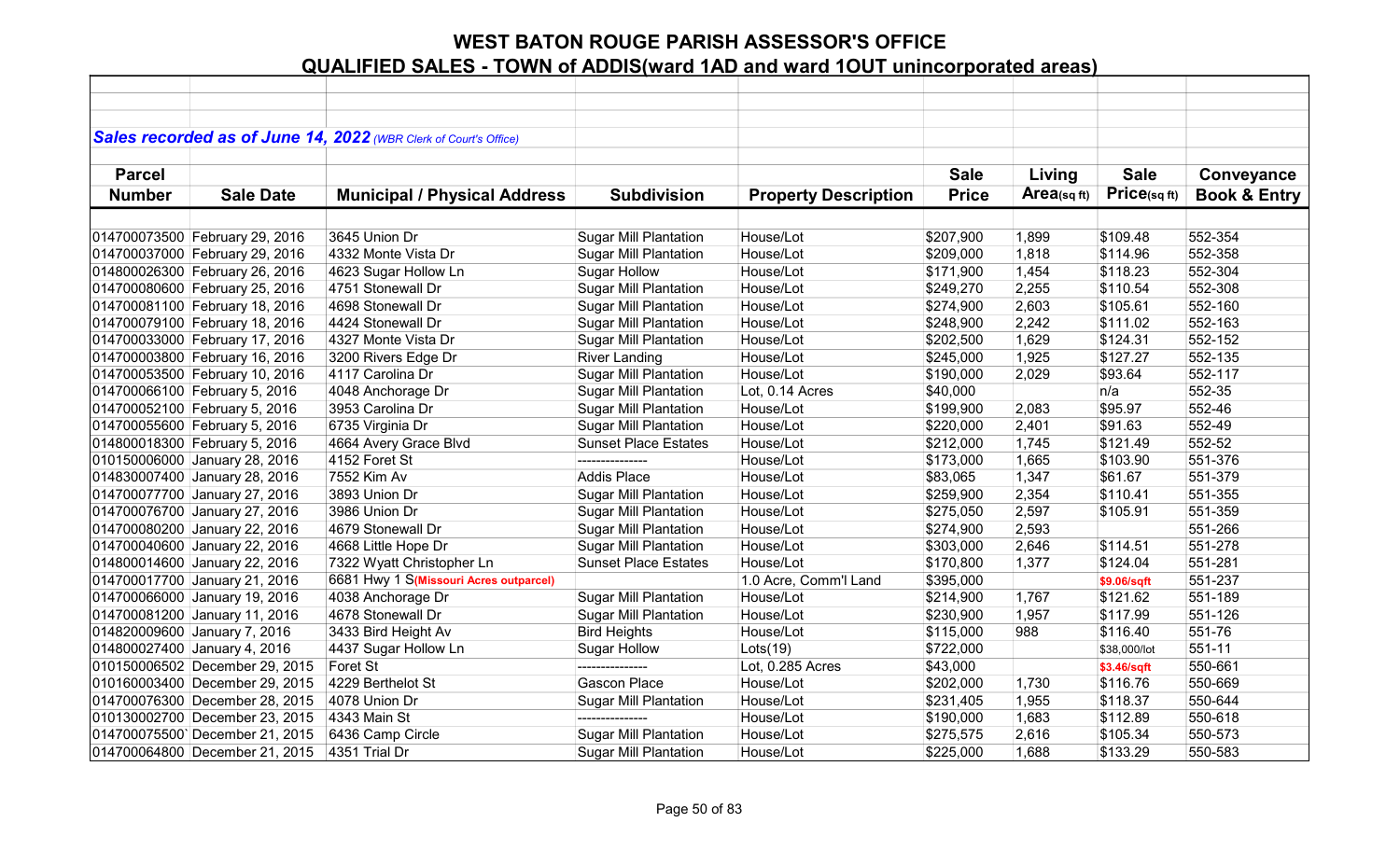|               |                                                     | Sales recorded as of June 14, 2022 (WBR Clerk of Court's Office) |                              |                             |              |             |              |                         |
|---------------|-----------------------------------------------------|------------------------------------------------------------------|------------------------------|-----------------------------|--------------|-------------|--------------|-------------------------|
|               |                                                     |                                                                  |                              |                             |              |             |              |                         |
| <b>Parcel</b> |                                                     |                                                                  |                              |                             | <b>Sale</b>  | Living      | <b>Sale</b>  | Conveyance              |
| <b>Number</b> | <b>Sale Date</b>                                    | <b>Municipal / Physical Address</b>                              | <b>Subdivision</b>           | <b>Property Description</b> | <b>Price</b> | Area(sq ft) | Price(sqft)  | <b>Book &amp; Entry</b> |
|               |                                                     |                                                                  |                              |                             |              |             |              |                         |
|               | 014800008200 December 21, 2015                      | 7145 Rue Grand Pre                                               | <b>Acadian Crossing</b>      | House/Lot                   | \$174,000    | 1,453       | \$119.75     | 550-589                 |
|               | 014700074300 December 17, 2015                      | 3746 Union Dr                                                    | <b>Sugar Mill Plantation</b> | House/Lot                   | \$197,505    | 1,631       | \$121.09     | 550-539                 |
|               | 014700076200 December 17, 2015                      | 4098 Union Dr                                                    | <b>Sugar Mill Plantation</b> | House/Lot                   | \$260,505    | 2,359       | \$110.43     | 550-546                 |
|               | 014700068000 December 15, 2015                      | 6713 Chanango Dr                                                 | <b>Sugar Mill Plantation</b> | House/Lot                   | \$203,500    | 1,630       | \$124.85     | 550-487                 |
|               | 014820000102 December 15, 2015                      | 3460 Younger Dr                                                  | Younger                      | House/Lot                   | \$224,000    | 1,920       | \$116.67     | 550-490                 |
|               | 014700066700 December 10, 2015                      | 4122 Anchorage Dr                                                | <b>Sugar Mill Plantation</b> | Lot                         | \$40,000     |             | \$4.80/sqft  | 550-421                 |
|               | 014700020100 December 10, 2015                      | 3326 Gladys Dr                                                   | <b>Missouri Acres</b>        | House/Lot                   | \$195,000    | 1,752       | \$111.30     | 550-424                 |
|               | 014800018400 December 9, 2015                       | 4654 Avery Grace Blvd                                            | <b>Sunset Place Estates</b>  | House/Lot                   | \$214,900    | 1,720       | \$124.94     | 550-390                 |
|               | 014700032900 December 9, 2015                       | 4317 Monte Vista Dr                                              | Sugar Mill Plantation        | House/Lot                   | \$239,000    | 1,844       | \$129.61     | 550-403                 |
|               | 010160003300 December 7, 2015                       | 4209 Berthelot St                                                | Gascon Place                 | House/Lot                   | \$243,500    | 1,944       | \$125.26     | 550-373                 |
|               | 014820009300 December 7, 2015                       | 3351 Bird Height Av                                              | <b>Bird Heights</b>          | House/Lot                   | \$147,000    | 1,641       | \$89.58      | 550-378                 |
|               | 010150006501 December 1, 2015                       | 8036 Rills St                                                    | Town of Addis                | Mobile Home/Lot             | \$55,000     | 1,120       | \$49.11      | 550-316                 |
|               | 014700026200 December 1, 2015                       | 4029 Poplar Grove Dr                                             | <b>Sugar Mill Platation</b>  | House/Lot                   | \$149,734    | 1,866       | \$80.24      | 550-305                 |
|               | 014700038400 November 30, 2015                      | 4728 Monte Vista Dr                                              | <b>Sugar Mill Plantation</b> | House/Lot                   | \$232,000    | 1,936       | \$119.83     | 550-271                 |
|               | 014800033200 November 30, 2015                      | 4798 Aubrey Ann Dr                                               | <b>Sunset Lakes</b>          | Lots(6)                     | \$246,600    |             | \$41,100/lot | 550-288                 |
|               | 014700080800 November 24, 2015                      | 4752 Stonewall Dr                                                | Sugar Mill Plantation        | House/Lot                   | \$277,500    | 2,593       | \$107.02     | 550-235                 |
|               | 014700053000 November 20, 2015                      | 4065 Carolina Dr                                                 | <b>Sugar Mill Plantation</b> | House/Lot                   | \$195,000    | 1,667       | \$116.98     | 550-136                 |
|               | 014800033100 November 19, 2015                      | 4788 Aubrey Ann Dr                                               | <b>Sunset Lakes</b>          | Lots(5)                     | \$205,500    |             | \$41,000/lot | 550-105                 |
|               | 014700052400 November 13, 2015                      | 4005 Carolina Dr                                                 | <b>Sugar Mill Plantation</b> | House/Lot                   | \$191,000    | 1,486       | \$128.53     | 550-37                  |
|               | 014700028300 November 4, 2015                       | 3837 Monte Vista Dr                                              | <b>Sugar Mill Plantation</b> | House/Lot                   | \$200,000    | 1,867       | \$107.12     | 549-641                 |
|               | 014700089600 October 30, 2015                       | 4280 Olivia Dr                                                   | <b>Sugar Mill Plantation</b> | Lots(25)                    | \$875,000    |             | \$35,000/lot | 549-588                 |
|               | 014840003700 October 28, 2015                       | 7536 Jeff Ct                                                     | <b>Addis Place</b>           | House/Lot                   | \$144,500    | 1,502       | \$96.21      | 549-418                 |
|               | 014800009300 October 22, 2015                       | 7270 Ed Lejeune St                                               | <b>Sunset Place Estates</b>  | House/Lot                   | \$154,900    | 1,376       | \$112.57     | 549-375                 |
|               | 014700076600 October 5, 2015                        | 4018 Union Dr                                                    | <b>Sugar Mill Platation</b>  | House/Lot                   | \$275,505    | 2,614       | \$105.40     | 549-128                 |
|               | 014820017600 September 30, 2015                     | 3700 Plantation Ridge Dr                                         | <b>Plantation Ridge</b>      | House/Lot                   | \$175,000    | 1,728       | \$101.27     | 549-9                   |
|               | 014800003100 September 30, 2015                     | 7332 Hwy 1 S(Cajun Outboard)                                     |                              | Comm'l Bldg/Lot             | \$800,000    |             | n/a          | 549-31                  |
|               | 014700079000 September 28, 2015                     | 6475 Clarkland Blvd                                              | <b>Sugar Mill Plantation</b> | House/Lot                   | \$259,900    | 2,365       | \$109.89     | 548-627                 |
|               | 014700059300 September 28, 2015                     | 4046 Olivia Dr                                                   | <b>Sugar Mill Plantation</b> | House/Lot                   | \$180,000    | 1,542       | \$116.73     | 548-638                 |
|               | 014830005200 September 25, 2015                     | 3914 E Nic Dr                                                    | East Missouri Bend           | House/Lot                   | \$203,000    | 1,781       | \$113.98     | 548-597                 |
|               | 014700034700 September 24, 2015 4621 Little Hope Dr |                                                                  | <b>Sugar Mill Plantation</b> | House/Lot                   | \$227,900    | 1,861       | \$122.46     | 548-576                 |
|               | 014800025000 September 23, 2015 4279 Blvd Acadian   |                                                                  | <b>Acadian Crossing</b>      | House/Lot                   | \$179,800    | 1,667       | \$107.86     | 548-566                 |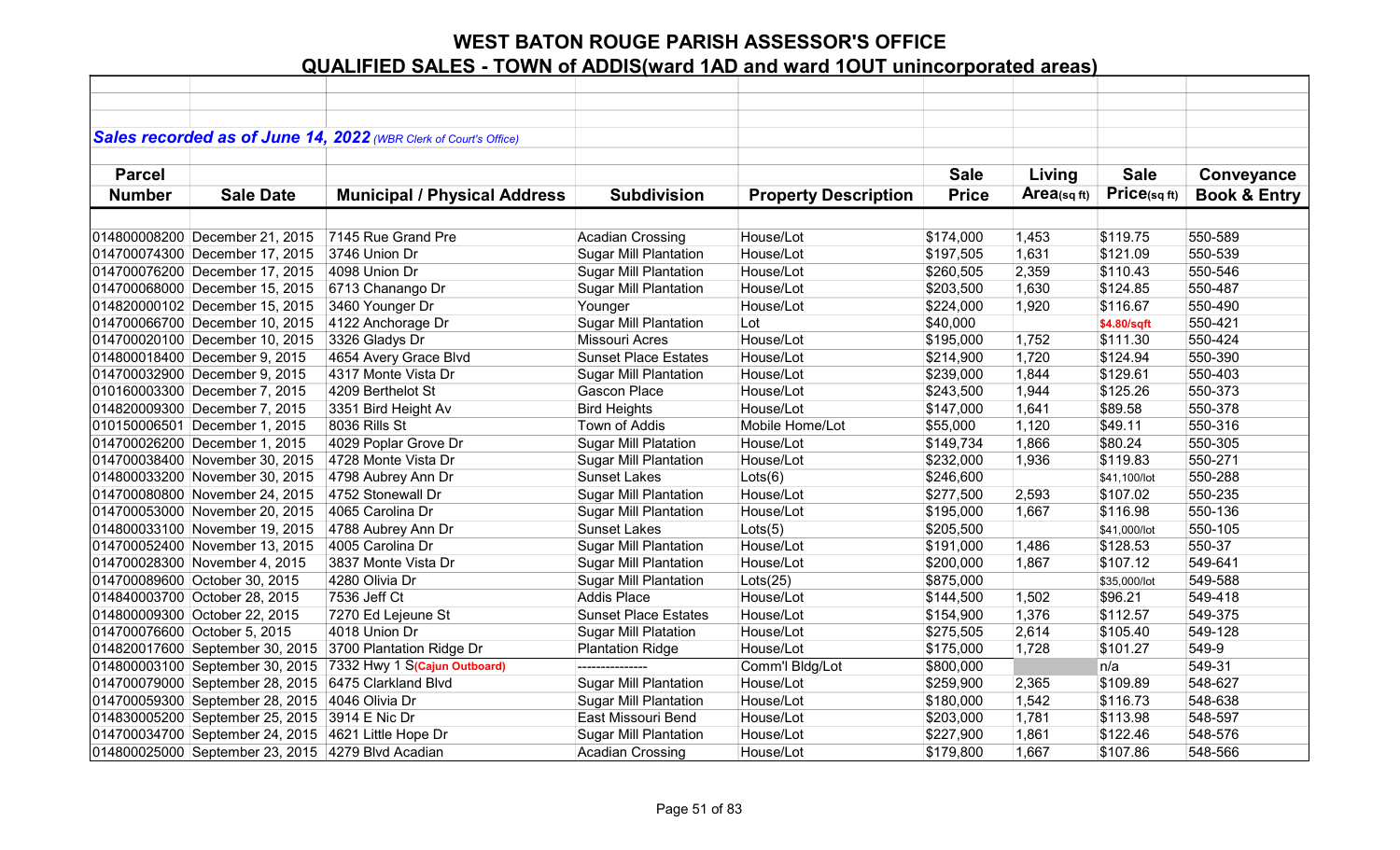|                             |                                                  | Sales recorded as of June 14, 2022 (WBR Clerk of Court's Office) |                              |                             |              |                |              |                         |
|-----------------------------|--------------------------------------------------|------------------------------------------------------------------|------------------------------|-----------------------------|--------------|----------------|--------------|-------------------------|
|                             |                                                  |                                                                  |                              |                             |              |                |              |                         |
| <b>Parcel</b>               |                                                  |                                                                  |                              |                             | <b>Sale</b>  | Living         | <b>Sale</b>  | Conveyance              |
| <b>Number</b>               | <b>Sale Date</b>                                 | <b>Municipal / Physical Address</b>                              | <b>Subdivision</b>           | <b>Property Description</b> | <b>Price</b> | Area(sq $ft$ ) | Price(sqft)  | <b>Book &amp; Entry</b> |
|                             |                                                  |                                                                  |                              |                             |              |                |              |                         |
|                             |                                                  | 014820016500 September 22, 2015 3516 Plantation Ridge Dr         | <b>Plantation Ridge</b>      | House/Lot                   | \$169,000    | 1,388          | \$121.76     | 548-525                 |
|                             | 014700075400 September 18, 2015 6456 Camp Circle |                                                                  | <b>Sugar Mill Plantation</b> | House/Lot                   | \$249,435    | 2,222          | \$112.26     | 548-513                 |
|                             | 014700074100 September 18, 2015 3726 Union Dr    |                                                                  | <b>Sugar Mill Plantation</b> | House/Lot                   | \$196,335    | 1,585          | \$123.87     | 548-517                 |
|                             | 014800013800 September 17, 2015                  | 4662 Jaselyn Ann Av                                              | <b>Sunset Place Estates</b>  | House/Lot                   | \$171,000    | 1,423          | \$120.17     | 548-496                 |
|                             | 014700075700 September 14, 2015                  | 6328 Camp Circle                                                 | <b>Sugar Mill Plantation</b> | House/Lot                   | \$226,900    | 1,974          | \$114.94     | 548-447                 |
|                             | 014700053900 September 11, 2015                  | 6753 Eliza Dr                                                    | <b>Sugar Mill Plantation</b> | House/Lot                   | \$190,900    | 1,797          | \$106.23     | 548-362                 |
|                             | 014700010800 September 11, 2015                  | 6935 Hwy 1 S                                                     | ---------------              | Mobile Home/Lot             | \$85,000     | 924            | \$91.99      | 548-435                 |
|                             | 010110002100 September 10, 2015                  | 5273 Lorraine St                                                 | WestRiver                    | House/Lot                   | \$82,700     | 1,035          | \$79.90      | 548-339                 |
|                             | 014700072900 September 9, 2015                   | 3737 Union Dr                                                    | <b>Sugar Mill Plantation</b> | House/Lot                   | \$205,900    | 1,898          | \$108.48     | 548-290                 |
|                             | 014700077800 September 9, 2015                   | 3907 Union Dr                                                    | <b>Sugar Mill Plantation</b> | House/Lot                   | \$244,900    | 2,249          | \$108.89     | 548-294                 |
|                             | 014700078900 September 9, 2015                   | 6465 Clarkland Blvd                                              | <b>Sugar Mill Plantation</b> | House/Lot                   | \$271,900    | 2,615          | \$103.98     | 548-298                 |
|                             | 014840002400 September 9, 2015                   | 3625 E Nic Dr                                                    | East Missouri Bend           | House/Lot                   | \$210,000    | 2,445          | \$85.89      | 548-302                 |
|                             | 014700078100 September 2, 2015                   | 3967 Union Dr                                                    | <b>Sugar Mill Plantation</b> | House/Lot                   | \$231,275    | 1,970          | \$117.40     | 548-176                 |
|                             | 014830007600 September 2, 2015                   | 3869 Karen Dr                                                    | <b>Addis Place</b>           | House/Lot                   | \$134,900    | 1,189          | \$113.46     | 548-189                 |
|                             | 014700076500 August 31, 2015                     | 4038 Union Dr                                                    | <b>Sugar Mill Plantation</b> | House/Lot                   | \$244,900    | 2,245          | \$109.09     | 548-96                  |
|                             | 014700000400 August 31, 2015                     | 6834 / 6844 S River Rd                                           | <b>River Landing</b>         | Lots(2)                     | \$120,000    |                | \$60,000/lot | 548-102                 |
|                             | 014800009400 August 28, 2015                     | 7280 Ed Lejeune St                                               | <b>Sunset Place Estates</b>  | House/Lot                   | \$154,900    | 1,504          | \$102.99     | 548-84                  |
|                             | 014700060100 August 27, 2015                     | 4004 Carolina Dr                                                 | <b>Sugar Mill Plantation</b> | House/Lot                   | \$192,000    | 1,471          | \$130.52     | 548-39                  |
|                             | 010130003400 August 27, 2015                     | 8059 Ray Rivet St                                                | ---------------              | House/Lot                   | \$128,000    | 1,332          | \$96.10      | 548-73                  |
|                             | 014700035600 August 21, 2015                     | 4414 Little Hope Dr                                              | <b>Sugar Mill Plantation</b> | House/Lot                   | \$228,500    | 1,863          | \$122.65     | 547-641                 |
|                             | 014820019400 August 18, 2015                     | 3263 Younger Dr                                                  | John Younger                 | 0.60 Acres                  | \$52,000     |                | \$2.00/sqft  | 547-604                 |
|                             | 014700067400 August 13, 2015                     | 6705 Marengo Dr                                                  | <b>Sugar Mill Plantation</b> | House/Lot                   | \$221,330    | 1,546          | \$143.16     | 547-559                 |
|                             | 014800012400 August 12, 2015                     | 4806 Jaselyn Ann Av                                              | <b>Sunset Place Estates</b>  | House/Lot                   | \$179,900    | 1,585          | \$113.50     | 547-545                 |
| 014700076100 August 7, 2015 |                                                  | 4110 Union Dr                                                    | <b>Sugar Mill Plantation</b> | House/Lot                   | \$244,900    | 2,270          | \$107.89     | 547-481                 |
| 014700038500 August 3, 2015 |                                                  | 4738 Monte Vista Dr                                              | <b>Sugar Mill Plantation</b> | House/Lot                   | \$210,000    | 1,684          | \$124.70     | 547-359                 |
| 014700078600 August 3, 2015 |                                                  | 6357 Clarkland Blvd                                              | <b>Sugar Mill Plantation</b> | House/Lot                   | \$226,900    | 2,071          | \$109.56     | 547-362                 |
| 014700074800 July 31, 2015  |                                                  | 3796 Union Dr                                                    | Sugar Mill Plantation        | House/Lot                   | \$215,435    | 2,035          | \$105.86     | 547-338                 |
| 014700067400 July 29, 2015  |                                                  | 6705 Marengo Dr                                                  | <b>Sugar Mill Plantation</b> | Lot                         | \$40,000     |                | n/a          | 547-285                 |
| 014700020300 July 28, 2015  |                                                  | 3252 Gladys Dr                                                   | Missouri Acres               | House/Lot                   | \$244,500    | 1,908          | \$128.14     | 547-273                 |
| 014800017600 July 28, 2015  |                                                  | 4766 Avery Grace Blvd                                            | <b>Sunset Place Estates</b>  | Lot                         | \$42,000     |                | n/a          | 547-276                 |
| 014700024200 July 21, 2015  |                                                  | 3924 Monte Vista Dr                                              | <b>Sugar Mill Plantation</b> | House/Lot                   | \$197,000    | 1,599          | \$123.20     | 547-148                 |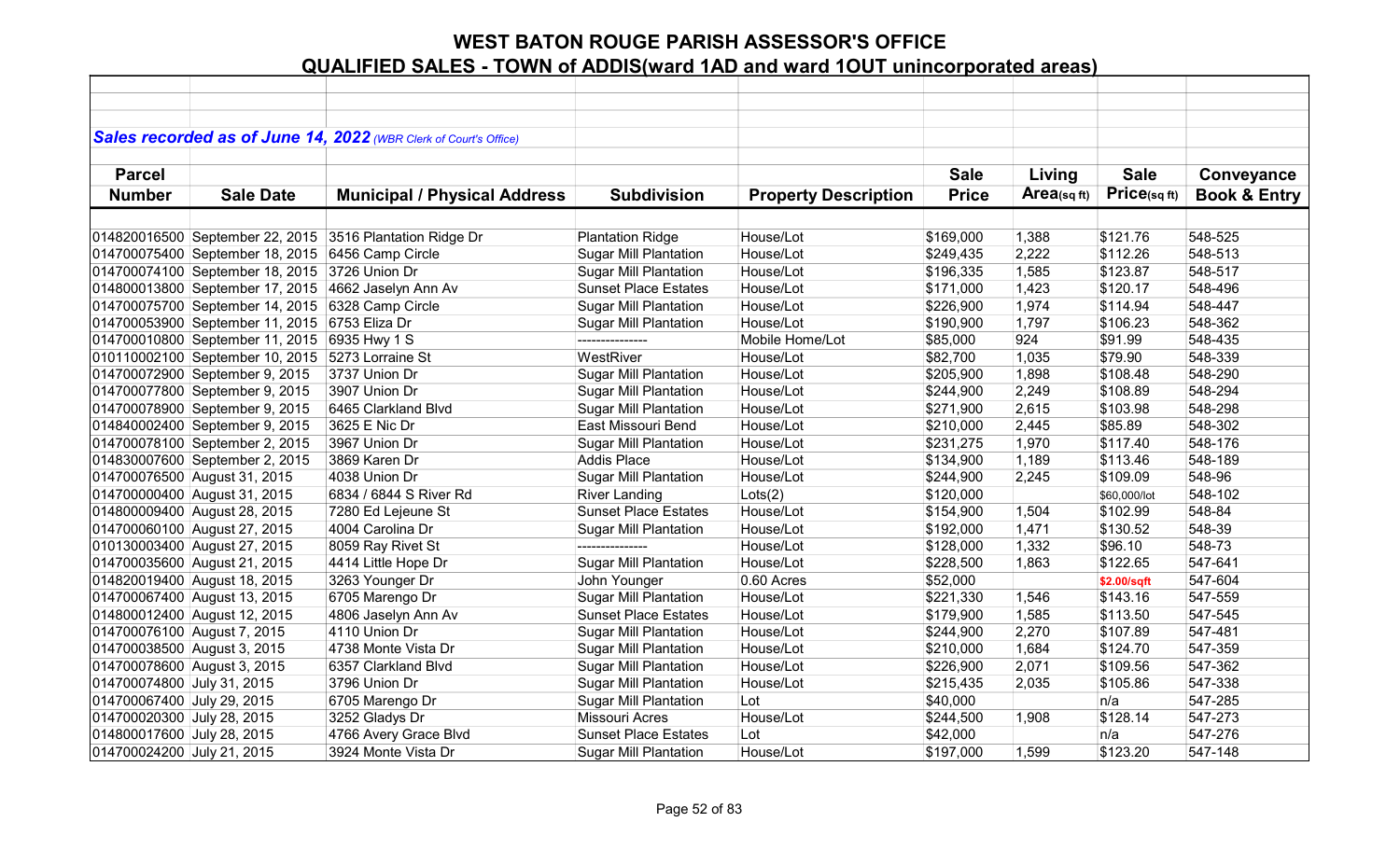|                            |                  | Sales recorded as of June 14, 2022 (WBR Clerk of Court's Office) |                              |                             |              |            |              |                         |
|----------------------------|------------------|------------------------------------------------------------------|------------------------------|-----------------------------|--------------|------------|--------------|-------------------------|
|                            |                  |                                                                  |                              |                             |              |            |              |                         |
| <b>Parcel</b>              |                  |                                                                  |                              |                             | <b>Sale</b>  | Living     | <b>Sale</b>  | Conveyance              |
| <b>Number</b>              | <b>Sale Date</b> | <b>Municipal / Physical Address</b>                              | <b>Subdivision</b>           | <b>Property Description</b> | <b>Price</b> | Area(sqft) | Price(sqft)  | <b>Book &amp; Entry</b> |
|                            |                  |                                                                  |                              |                             |              |            |              |                         |
| 014700061000 July 20, 2015 |                  | 4094 Carolina Dr                                                 | <b>Sugar Mill Plantation</b> | House/Lot                   | \$187,900    | 1,796      | \$104.62     | 547-118                 |
| 014700019200 July 20, 2015 |                  | 3355 Rivers Edge Dr                                              | Missouri Acres               | House/Lot                   | \$234,648    | 1,850      | \$126.84     | 547-126                 |
| 014700039000 July 20, 2015 |                  | 4437 Little Hope Dr                                              | <b>Sugar Mill Platation</b>  | House/Lot                   | \$252,000    | 2,215      | \$113.77     | 547-123                 |
| 014700062800 July 20, 2015 |                  | 4322 Trial Dr                                                    | <b>Sugar Mill Plantation</b> | House/Lot                   | \$238,000    | 1,984      | \$119.96     | 547-132                 |
| 014800002800 July 16, 2015 |                  | Sugar Hollow Ln                                                  | <b>Sugar Hollow</b>          | Lots(40)                    | \$1,428,000  |            | \$35,700/lot | 547-65                  |
| 014700062300 July 16, 2015 |                  | 4372 Trial Dr                                                    | <b>Sugar Mill Plantation</b> | House/Lot                   | \$204,000    | 1,686      | \$121.00     | 547-20                  |
| 014700078300 July 10, 2015 |                  | 4019 Union Dr                                                    | <b>Sugar Mill Plantation</b> | House/Lot                   | \$226,900    | 1,974      | \$114.94     | 546-676                 |
| 014700067600 July 6, 2015  |                  | 6735 Marengo Dr                                                  | <b>Sugar Mill Plantation</b> | House/Lot                   | \$219,900    | 1,825      | \$120.49     | 546-597                 |
| 014800011400 July 2, 2015  |                  | 4805 Jaselyn Ann Av                                              | <b>Sunset Place Estates</b>  | House/Lot                   | \$172,500    | 1,428      | \$120.80     | 546-520                 |
| 014700068200 July 1, 2015  |                  | 3844 Union Dr                                                    | <b>Sugar Mill Plantation</b> | House/Lot                   | \$248,900    | 2,225      | \$111.87     | 546-505                 |
| 014700075000 July 1, 2015  |                  | 3814 Union Dr                                                    | <b>Sugar Mill Plantation</b> | House/Lot                   | \$225,900    | 1,869      | \$120.87     | 546-509                 |
| 014700067300 June 29, 2015 |                  | 6734 Marengo Dr                                                  | <b>Sugar Mill Plantation</b> | Lot                         | \$40,000     |            | n/a          | 546-394                 |
| 014700078500 June 23, 2015 |                  | 6327 Clarkland Blvd                                              | <b>Sugar Mill Plantation</b> | House/Lot                   | \$275,195    | 2,613      | \$105.32     | 546-275                 |
| 014700040500 June 16, 2015 |                  | 4710 Little Hope Dr                                              | <b>Sugar Mill Plantation</b> | House/Lot                   | \$325,000    | 2,597      | \$125.14     | 546-179                 |
| 014800007900 June 16, 2015 |                  | 7120 Rue Nouvelle Ecosse                                         | Acadian Crossing             | House/Lot                   | \$210,000    | 1,854      | \$113.27     | 546-204                 |
| 014800005800 June 15, 2015 |                  | 4520 Blvd Acadian                                                | Acadian Crossing             | House/Lot                   | \$180,000    | 1,485      | \$121.21     | 546-170                 |
| 014700009802 June 12, 2015 |                  | Due N of Sunset Place Estates Subdivision                        |                              | 32.58 Acres, Timberland     | \$130,304    |            | \$4,000/acre | 546-148                 |
| 014700036400 June 9, 2015  |                  | 4230 Little Hope Dr                                              | <b>Sugar Mill Plantation</b> | House/Lot                   | \$207,000    | 1,776      | \$116.55     | 546-93                  |
| 014700075100 June 4, 2015  |                  | Belle Vale Dr                                                    | <b>Sugar Mill Plantation</b> | 1.267 Acres, Comm'l Land    | \$146,255    |            | \$2.65/sqft  | 546-77                  |
| 014700053800 June 1, 2015  |                  | 6743 Eliza Dr                                                    | <b>Sugar Mill Plantation</b> | House/Lot                   | \$178,900    | 1,736      | \$103.05     | 545-678                 |
| 014700009801 May 28, 2015  |                  | Due N of Sunset Place Estates Subdivision                        |                              | 24.75 Acres, Timberland     | \$100,237    |            | \$4,050/acre | 545-630                 |
| 014700009803 May 28, 2015  |                  | Due N of Sunset Place Estates Subdivision                        |                              | 9.945 Acres, Timberland     | \$39,780     |            | \$4,000/acre | 545-634                 |
| 014700057800 May 26, 2015  |                  | 4200 Olivia Dr                                                   | <b>Sugar Mill Plantation</b> | House/Lot                   | \$189,900    | 1,790      | \$106.09     | 545-403                 |
| 014700059000 May 26, 2015  |                  | 4076 Olivia Dr                                                   | <b>Sugar Mill Plantation</b> | House/Lot                   | \$171,900    | 1,448      | \$118.72     | 545-406                 |
| 014800010200 May 26, 2015  |                  | 4681 Jaselyn Ann Av                                              | <b>Sunset Place Estates</b>  | House/Lot                   | \$175,000    | 1,452      | \$120.52     | 545-409                 |
| 014700030500 May 21, 2015  |                  | 3922 Poplar Grove Dr                                             | <b>Sugar Mill Plantation</b> | House/Lot                   | \$209,000    | 1,852      | \$112.85     | 545-367                 |
| 014700052300 May 12, 2015  |                  | 3973 Carolina Dr                                                 | <b>Sugar Mill Plantation</b> | House/Lot                   | \$249,900    | 2,595      | \$96.30      | 545-158                 |
| 010120003600 May 8, 2015   |                  | 7628 Ed Lejeune St                                               | ---------------              | House/Lot                   | \$107,887    | 1,235      | \$87.36      | 545-129                 |
| 014700074700 May 7, 2015   |                  | 3786 Union Dr                                                    | <b>Sugar Mill Plantation</b> | House/Lot                   | \$206,900    | 1,907      | \$108.50     | 545-104                 |
| 014700060700 May 5, 2015   |                  | 4064 Carolina Dr                                                 | <b>Sugar Mill Plantation</b> | House/Lot                   | \$179,900    | 1,463      | \$122.97     | 545-34                  |
| 014700078800 May 5, 2015   |                  | 6455 Clarkland Blvd                                              | <b>Sugar Mill Plantation</b> | House/Lot                   | \$226,900    | 1,973      | \$115.00     | 545-42                  |
|                            |                  |                                                                  |                              |                             |              |            |              |                         |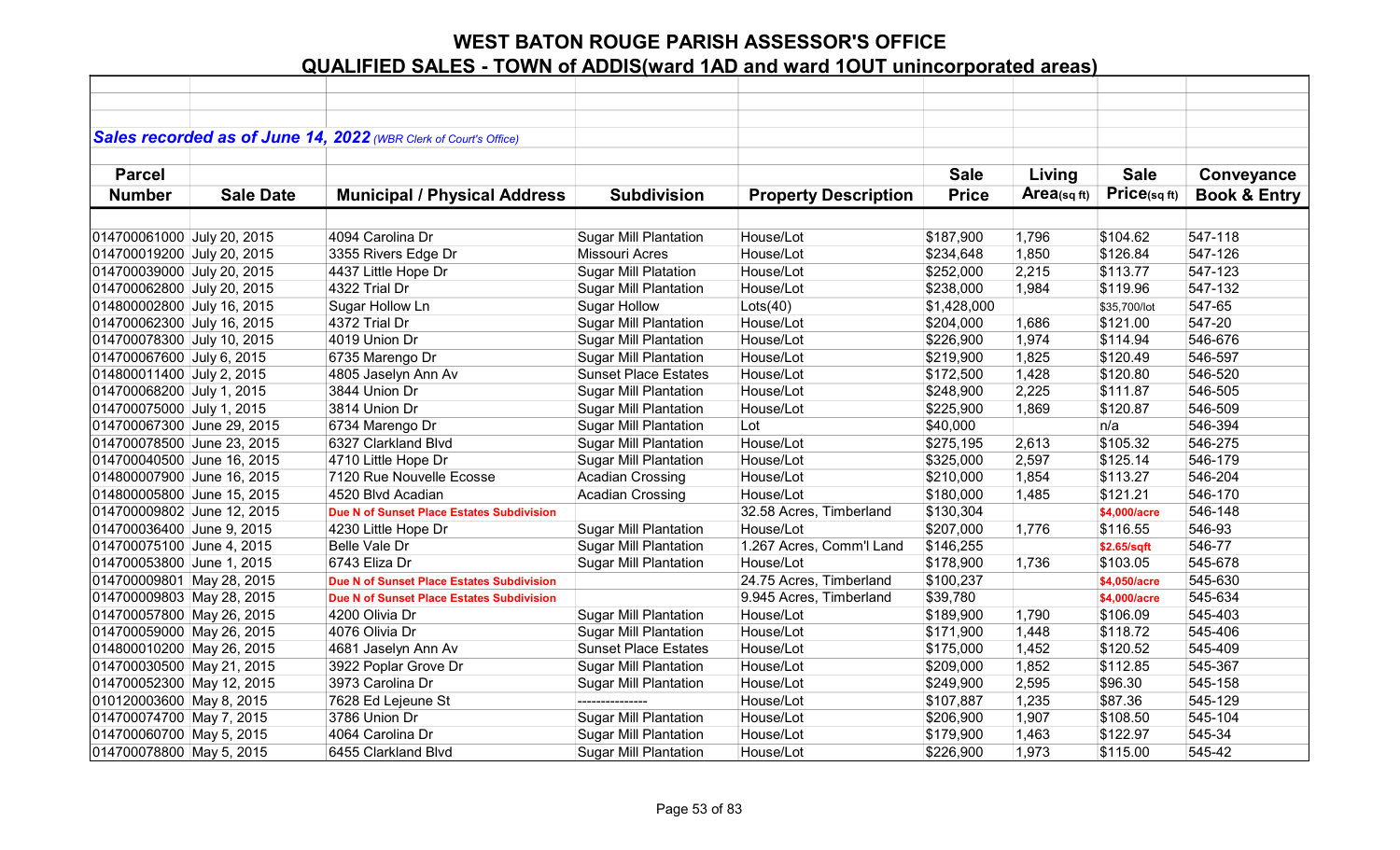|                             |                             | Sales recorded as of June 14, 2022 (WBR Clerk of Court's Office) |                              |                             |              |                |              |                         |
|-----------------------------|-----------------------------|------------------------------------------------------------------|------------------------------|-----------------------------|--------------|----------------|--------------|-------------------------|
|                             |                             |                                                                  |                              |                             |              |                |              |                         |
| <b>Parcel</b>               |                             |                                                                  |                              |                             | <b>Sale</b>  | Living         | <b>Sale</b>  | Conveyance              |
| <b>Number</b>               | <b>Sale Date</b>            | <b>Municipal / Physical Address</b>                              | <b>Subdivision</b>           | <b>Property Description</b> | <b>Price</b> | $Area$ (sq ft) | Price(sq ft) | <b>Book &amp; Entry</b> |
|                             |                             |                                                                  |                              |                             |              |                |              |                         |
| 014800025200 May 5, 2015    |                             | 4299 Blvd Acadian                                                | <b>Acadian Crossing</b>      | House/Lot                   | \$181,900    | 1,670          | \$108.92     | 545-46                  |
| 014800022200 May 5, 2015    |                             | 4367 Blvd Acadian                                                | Acadian Crossing             | House/Lot                   | \$183,500    | 1,660          | \$110.54     | 545-50                  |
| 014700051900 May 4, 2015    |                             | 3913 Carolina Dr                                                 | <b>Sugar Mill Plantation</b> | House/Lot                   | \$185,400    | 1,718          | \$107.92     | 545-1                   |
| 014700049200 May 4, 2015    |                             | 3925 Cypress Hall Dr                                             | <b>Sugar Mill Plantation</b> | House/Lot                   | \$149,900    | 1,881          | \$79.69      | 545-4                   |
| 014800018200 April 28, 2015 |                             | 4684 Avery Grace Blvd                                            | <b>Sunset Place Estates</b>  | House/Lot                   | \$186,500    | 1,472          | \$126.70     | 544-577                 |
| 014800024500 April 28, 2015 |                             | 4229 Blvd Acadian                                                | <b>Acadian Crossing</b>      | House/Lot                   | \$183,500    | 1,665          | \$110.21     | 544-594                 |
| 014700078400 April 28, 2015 |                             | 4029 Union Dr                                                    | <b>Sugar Mill Plantation</b> | House/Lot                   | \$244,900    | 2,242          | \$109.23     | 544-598                 |
| 014700079200 April 23, 2015 |                             | Stonewall Dr                                                     | <b>Sugar Mill Plantation</b> | Lots(31)                    | \$1,289,600  |                | \$41,600/lot | 544-479                 |
| 014700073000 April 14, 2015 |                             | 3727 Union Dr                                                    | <b>Sugar Mill Plantation</b> | House/Lot                   | \$195,900    | 1,645          | \$119.09     | 544-76                  |
| 014700074000 April 10, 2015 |                             | 3716 Union Dr                                                    | <b>Sugar Mill Plantation</b> | House/Lot                   | \$195,900    | 1,649          | \$118.80     | 544-22                  |
| 014800024700 April 10, 2015 |                             | 4249 Blvd Acadian                                                | <b>Acadian Crossing</b>      | House/Lot                   | \$187,900    | 1,890          | \$99.42      | 544-26                  |
| 014840006300 April 10, 2015 |                             | 7543 Jackie Ct                                                   | Addis Place                  | Lot                         | \$30,000     |                | n/a          | 544-37                  |
| 014700048900 April 7, 2015  |                             | 3935 Cypress Hall Dr                                             | Sugar Mill Plantation        | House/Lot                   | \$149,900    | 2,306          | \$65.00      | 543-675                 |
| 014700075600 April 1, 2015  |                             | 6358 Camp Circle                                                 | <b>Sugar Mill Plantation</b> | House/Lot                   | \$244,900    | 2,222          | \$110.22     | 543-589                 |
| 014700051700 April 1, 2015  |                             | 3924 Olivia Dr                                                   | <b>Sugar Mill Plantation</b> | House/Lot                   | \$185,590    | 1,715          | \$108.22     | 543-600                 |
|                             | 010150000700 March 30, 2015 | 4142 Harris Av                                                   | 1st Subd of Addis            | House/Lot                   | \$159,000    | 2,202          | \$72.21      | 543-521                 |
|                             | 014800024600 March 26, 2015 | 4239 Blvd Acadian                                                | <b>Acadian Crossing</b>      | House/Lot                   | \$166,900    | 1,451          | \$115.02     | 543-496                 |
|                             | 014700030200 March 25, 2015 | 3952 Poplar Grove Dr                                             | <b>Sugar Mill Plantation</b> | House/Lot                   | \$210,000    | 1,982          | \$105.95     | 543-479                 |
|                             | 014840003700 March 23, 2015 | 7536 Jeff Ct                                                     | <b>Addis Place</b>           | House/Lot                   | \$36,500     | 1,502          | \$24.30      | 543-414                 |
|                             | 014700049300 March 23, 2015 | 3923 Cypress Hall Dr                                             | <b>Sugar Mill Plantation</b> | House/Lot                   | \$149,900    | 1,874          | \$79.99      | 543-427                 |
|                             | 014700070200 March 20, 2015 | 4455 Stonewall Dr                                                | <b>Sugar Mill Plantation</b> | House/Lot                   | \$271,500    | 2,621          | \$103.59     | 543-398                 |
|                             | 014700078000 March 20, 2015 | 3947 Union Dr                                                    | <b>Sugar Mill Plantation</b> | House/Lot                   | \$244,900    | 2,243          | \$109.18     | 543-402                 |
|                             | 014700024800 March 17, 2015 | 4036 Monte Vista Dr                                              | <b>Sugar Mill Plantation</b> | House/Lot                   | \$160,000    | 1,638          | \$97.68      | 543-354                 |
|                             | 014700049000 March 13, 2015 | 3933 Cypress Hall Dr                                             | <b>Sugar Mill Plantation</b> | House/Lot                   | \$145,900    | 2,134          | \$68.37      | 543-332                 |
|                             | 014700048800 March 10, 2015 | 3937 Cypress Hall Dr                                             | <b>Sugar Mill Plantation</b> | House/Lot                   | \$150,490    | 2,338          | \$64.37      | 543-247                 |
| 014800024800 March 9, 2015  |                             | 4259 Blvd Acadian                                                | Acadian Crossing             | House/Lot                   | \$183,900    | 1,691          | \$108.75     | 543-218                 |
| 014800024900 March 9, 2015  |                             | 4269 Blvd Acadian                                                | Acadian Crossing             | House/Lot                   | \$190,664    | 1,890          | \$100.88     | 543-233                 |
| 014700078200 March 9, 2015  |                             | 3987 Union Dr                                                    | <b>Sugar Mill Plantation</b> | House/Lot                   | \$244,900    | 2,232          | \$109.72     | 543-237                 |
| 014700078700 March 6, 2015  |                             | 6435 Clarkland Blvd                                              | <b>Sugar Mill Plantation</b> | House/Lot                   | \$244,900    | 2,204          | \$111.12     | 543-173                 |
| 014800021700 March 5, 2015  |                             | 4317 Blvd Acadian                                                | <b>Acadian Crossing</b>      | House/Lot                   | \$183,895    | 1,670          | \$110.12     | 543-145                 |
| 010110002701 March 4, 2015  |                             | 5365 Lorraine St                                                 | WestRiver                    | House/Lot                   | \$117,000    | 1,002          | \$116.77     | 543-109                 |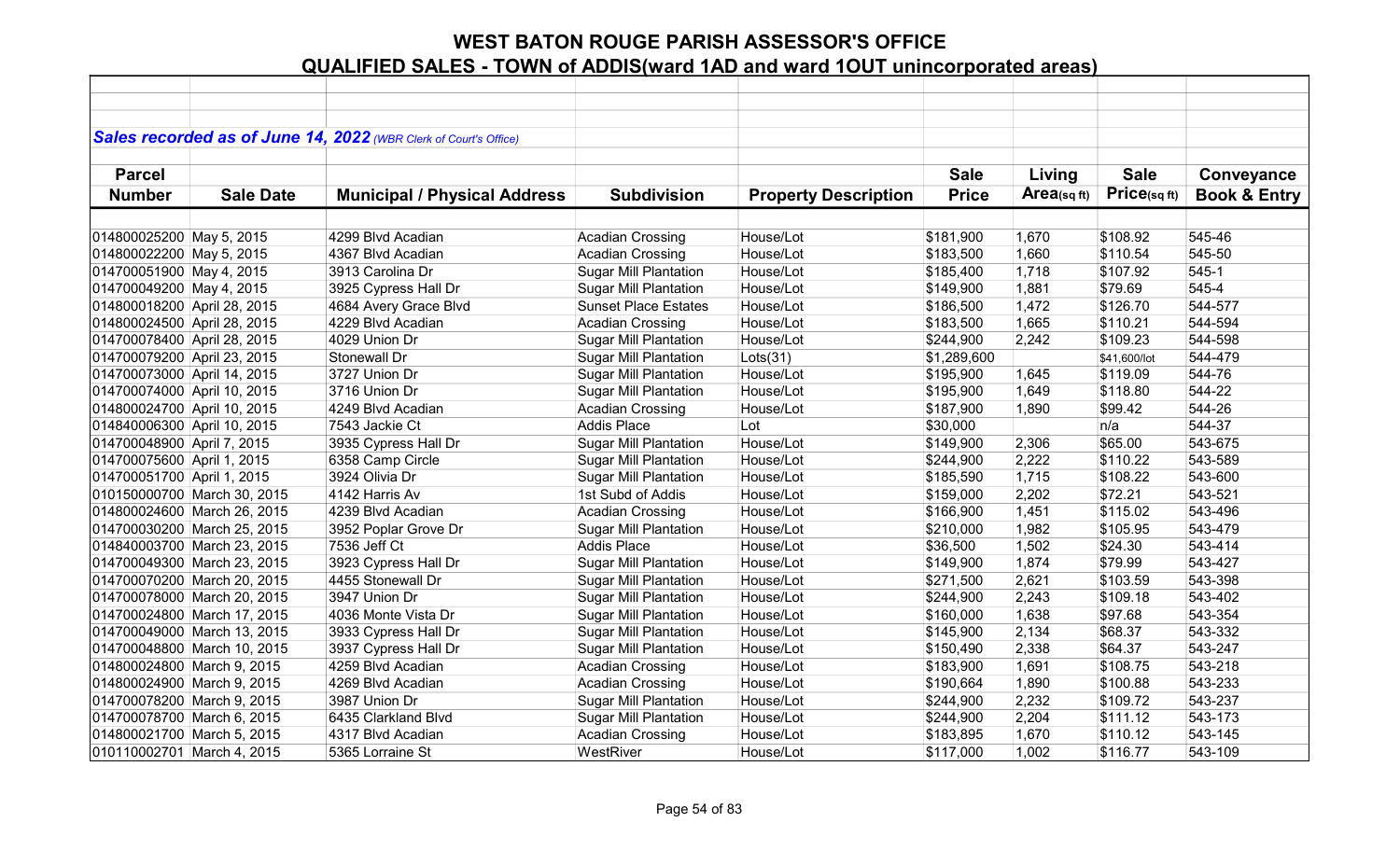|                            |                                | Sales recorded as of June 14, 2022 (WBR Clerk of Court's Office) |                              |                                          |              |            |               |                         |
|----------------------------|--------------------------------|------------------------------------------------------------------|------------------------------|------------------------------------------|--------------|------------|---------------|-------------------------|
|                            |                                |                                                                  |                              |                                          |              |            |               |                         |
| <b>Parcel</b>              |                                |                                                                  |                              |                                          | <b>Sale</b>  | Living     | <b>Sale</b>   | Conveyance              |
| <b>Number</b>              | <b>Sale Date</b>               | <b>Municipal / Physical Address</b>                              | <b>Subdivision</b>           | <b>Property Description</b>              | <b>Price</b> | Area(sqft) | Price(sq ft)  | <b>Book &amp; Entry</b> |
|                            |                                |                                                                  |                              |                                          |              |            |               |                         |
| 014700062900 March 3, 2015 |                                | 4298 Trial Dr                                                    | <b>Sugar Mill Plantation</b> | House/Lot                                | \$220,000    | 1,814      | \$121.28      | 543-81                  |
| 014700009800 March 2, 2015 |                                | Hwy 1 S(due W of Shaw SSS Fabricators)                           |                              | 125.93 Acres, Agricultural Lar \$500,000 |              |            | \$3,970/acre  | 543-24                  |
|                            | 014700072400 February 26, 2015 | 3797 Union Dr                                                    | <b>Sugar Mill Plantation</b> | House/Lot                                | \$206,900    | 1,906      | \$108.55      | 542-674                 |
|                            | 014700035500 February 26, 2015 | 4424 Little Hope Dr                                              | <b>Sugar Mill Plantation</b> | House/Lot                                | \$228,500    | 1,889      | \$120.96      | 542-678                 |
|                            | 014700075700 February 23, 2015 | ---------------                                                  | <b>Sugar Mill Plantation</b> | Lots(19)                                 | \$817,000    |            | \$43,000/lot  | 542-555                 |
|                            | 010160003600 February 20, 2015 | 4269 Berthelot St                                                | <b>Gascon Place</b>          | House/Lot                                | \$195,000    | 1,692      | \$115.25      | 542-543                 |
|                            | 014800012200 February 10, 2015 | 4826 Jaselyn Ann Av                                              | <b>Sunset Place Estates</b>  | House/Lot                                | \$169,000    | 1,448      | \$116.71      | 542-447                 |
|                            | 010130003100 February 9, 2015  | 7932 First St                                                    | ---------------              | House/Lot                                | \$40,000     | 884        | \$45.25       | 542-420                 |
|                            | 014800011400 February 9, 2015  | 4805 Jaselyn Ann Av                                              | <b>Sunset Place Estates</b>  | House/Lot                                | \$172,000    | 1,428      | \$120.45      | 542-437                 |
|                            | 014700072800 February 6, 2015  | 3747 Union Dr                                                    | <b>Sugar Mill Plantation</b> | House/Lot                                | \$213,900    | 1,998      | \$107.06      | 542-390                 |
|                            | 010150001800 February 5, 2015  | 4021 Harris Av                                                   | 1st Subd of Addis            | House/Lot                                | \$120,000    | 1,279      | \$93.82       | 542-368                 |
|                            | 014700070000 February 3, 2015  | 6441 Clarkland Blvd                                              | <b>Sugar Mill Plantation</b> | House/Lot                                | \$226,900    | 1,963      | \$115.59      | 542-304                 |
|                            | 014700052700 February 2, 2015  | 4035 Carolina Dr                                                 | <b>Sugar Mill Plantation</b> | House/Lot                                | \$181,900    | 1,540      | \$118.12      | 542-281                 |
|                            | 014700052000 January 28, 2015  | 3933 Carolina Dr                                                 | <b>Sugar Mill Plantation</b> | House/Lot                                | \$243,031    | 2,513      | \$96.71       | 542-236                 |
|                            | 010160001709 January 22, 2015  | 8249 First St                                                    |                              | Mobile Home/Lot                          | \$80,000     | 1,680      | \$47.62       | 542-178                 |
|                            | 014830006400 January 21, 2015  | 4632 Chad Dr                                                     | <b>Addis Place</b>           | Apartment Complex(48 units) \$1,562,500  |              |            | \$32,552/unit | 542-154                 |
|                            | 014700025500 January 20, 2015  | 4141 Poplar Grove Dr                                             | <b>Sugar Mill Plantation</b> | House/Lot                                | \$203,000    | 1,708      | \$118.85      | 542-66                  |
|                            | 014800025100 January 20, 2015  | 4289 Blvd Acadian                                                | <b>Acadian Crossing</b>      | House/Lot                                | \$187,900    | 1,890      | \$99.42       | 542-129                 |
|                            | 014800021200 January 20, 2015  | 7108 Rue St Claire                                               | <b>Acadian Crossing</b>      | House/Lot                                | \$178,900    | 1,622      | \$110.30      | 542-133                 |
|                            | 014700067700 January 8, 2015   | 6702 Chanango Dr                                                 | <b>Sugar Mill Plantation</b> | House/Lot                                | \$206,500    | 1,621      | \$127.39      | 541-609                 |
|                            | 014800009200 January 8, 2015   | 7260 Ed Lejeune St                                               | <b>Sunset Place Estates</b>  | House/Lot                                | \$154,900    | 1,446      | \$107.12      | 541-612                 |
|                            | 014800008900 January 5, 2015   | 7145 Peter Messina Rd                                            | <b>Acadian Crossing</b>      | Lot                                      | \$22,500     |            | n/a           | 541-551                 |
|                            | 014700055700 January 5, 2015   | 6745 Virginia Dr                                                 | <b>Sugar Mill Plantation</b> | House/Lot                                | \$202,599    | 1,790      | \$113.18      | 541-554                 |
|                            | 014800025300 December 23, 2014 | 4307 Blvd Acadian                                                | <b>Acadian Crossing</b>      | House/Lot                                | \$166,900    | 1,451      | \$115.02      | 541-434                 |
|                            | 014700054700 December 22, 2014 | 6732 Eliza Dr                                                    | <b>Sugar Mill Plantation</b> | House/Lot                                | \$243,034    | 2,429      | \$100.06      | 541-416                 |
|                            | 014700067800 December 19, 2014 | 6712 Chanango Dr                                                 | Sugar Mill Plantation        | House/Lot                                | \$203,000    | 1,590      | \$127.67      | 541-400                 |
|                            | 014700061300 December 8, 2014  | 4126 Carolina Dr                                                 | <b>Sugar Mill Plantation</b> | House/Lot                                | \$191,900    | 1,765      | \$108.73      | 541-147                 |
|                            | 014800021800 December 8, 2014  | 4327 Blvd Acadian                                                | Acadian Crossing             | House/Lot                                | \$168,360    | 1,451      | \$116.03      | 541-149                 |
|                            | 014830011800 December 5, 2014  | 3846 Chris Dr                                                    | <b>Addis Place</b>           | House/Lot                                | \$77,438     | 1,204      | \$64.32       | 541-124                 |
|                            | 014830007800 December 4, 2014  | 3849 Karen Dr                                                    | <b>Addis Place</b>           | House/Lot                                | \$112,100    | 1,325      | \$84.60       | 541-103                 |
|                            | 014700067500 December 2, 2014  | 6715 Marengo Dr                                                  | <b>Sugar Mill Plantation</b> | Lots(2)                                  | \$80,000     |            | \$40,000/lot  | 541-18                  |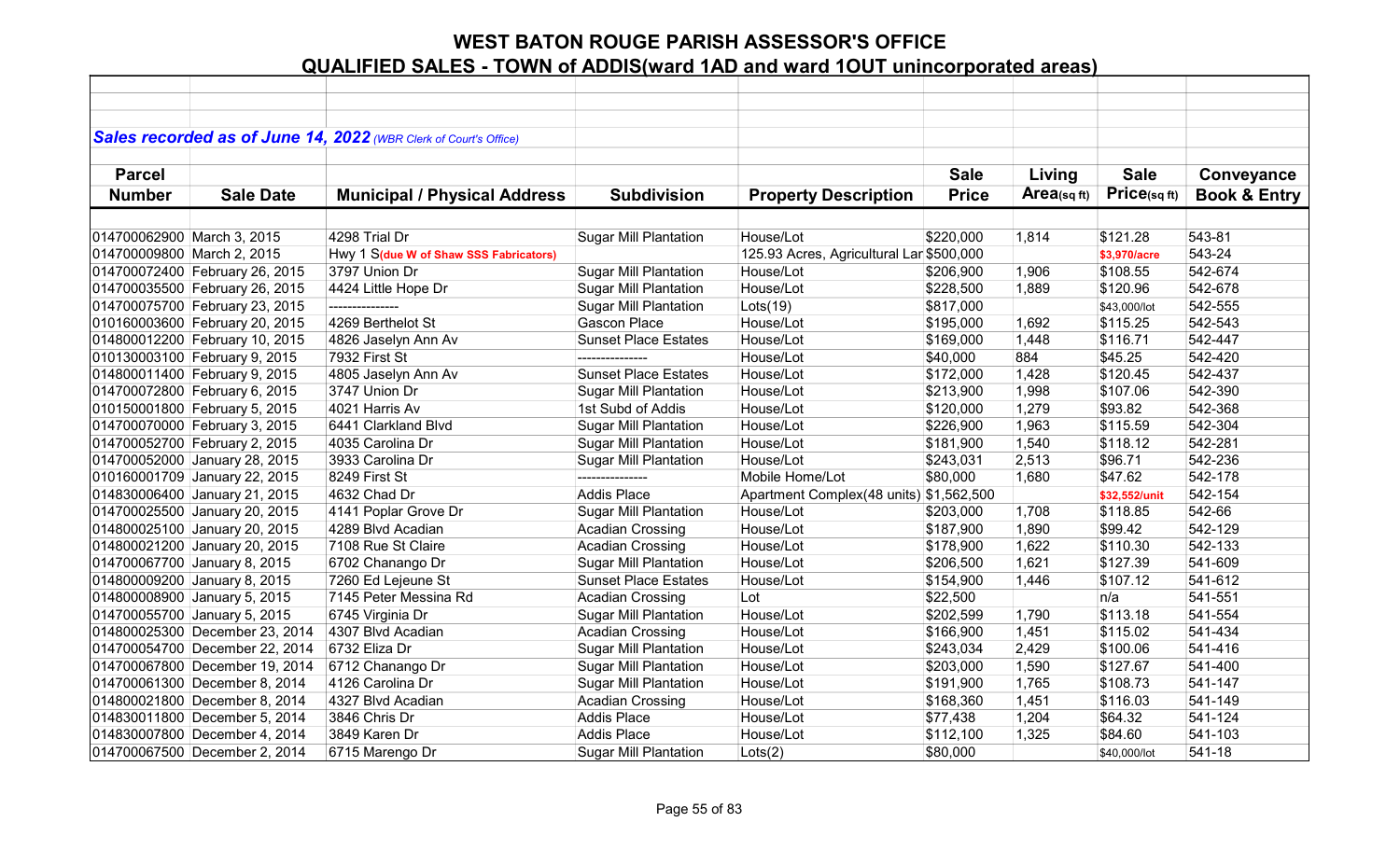|               |                                 | Sales recorded as of June 14, 2022 (WBR Clerk of Court's Office) |                              |                             |              |            |               |                         |
|---------------|---------------------------------|------------------------------------------------------------------|------------------------------|-----------------------------|--------------|------------|---------------|-------------------------|
|               |                                 |                                                                  |                              |                             |              |            |               |                         |
| <b>Parcel</b> |                                 |                                                                  |                              |                             | <b>Sale</b>  | Living     | <b>Sale</b>   | Conveyance              |
| <b>Number</b> | <b>Sale Date</b>                | <b>Municipal / Physical Address</b>                              | <b>Subdivision</b>           | <b>Property Description</b> | <b>Price</b> | Area(sqft) | Price(sqft)   | <b>Book &amp; Entry</b> |
|               |                                 |                                                                  |                              |                             |              |            |               |                         |
|               | 014800022600 December 2, 2014   | 4413 Blvd Acadian                                                | <b>Acadian Crossing</b>      | House/Lot                   | \$188,555    | 1,722      | \$109.50      | 541-61                  |
|               | 014800024300 November 25, 2014  | 7127 Rue Dumaine St                                              | <b>Acadian Crossing</b>      | House/Lot                   | \$181,900    | 1,662      | \$109.45      | 540-656                 |
|               | 014840005100 November 24, 2014  | 7511 Bradley Ct                                                  | <b>Addis Place</b>           | House/Lot                   | \$98,000     | 1,220      | \$80.33       | 540-638                 |
|               | 014700069100 November 20, 2014  | 4218 Stonewall Dr                                                | <b>Sugar Mill Plantation</b> | House/Lot                   | \$225,000    | 1,909      | \$117.86      | 540-599                 |
|               | 014700058900 November 19, 2014  | 4086 Olivia Dr                                                   | <b>Sugar Mill Plantation</b> | House/Lot                   | \$207,110    | 1,965      | \$105.40      | 540-573                 |
|               | 014700051600 November 13, 2014  | 3934 Olivia Dr                                                   | <b>Sugar Mill Plantation</b> | House/Lot                   | \$200,000    | 2,008      | \$99.60       | 540-529                 |
|               | 014700068100 November 12, 2014  | 3824 Union Dr                                                    | <b>Sugar Mill Plantation</b> | House/Lot                   | \$270,900    | 2,595      | \$104.39      | 540-435                 |
|               | 014800023500 November 6, 2014   | 7133 Rue Dauphine St                                             | <b>Acadian Crossing</b>      | House/Lot                   | \$183,895    | 1,659      | \$110.85      | 540-372                 |
|               | 014700057200 November 5, 2014   | 4260 Olivia Dr                                                   | <b>Sugar Mill Plantation</b> | House/Lot                   | \$185,100    | 1,505      | \$122.99      | 540-344                 |
|               | 014800009800'November 3, 2014   | 4641 Jaselyn Ann Av                                              | <b>Sunset Place Estates</b>  | House/Lot                   | \$156,000    | 1,446      | \$107.88      | 540-267                 |
|               | 014800021500 November 3, 2014   | 7125 Rue St Claire                                               | Acadian Crossing             | House/Lot                   | \$183,895    | 1,663      | \$110.58      | 540-319                 |
|               | 014700059900 October 27, 2014   | 3962 Carolina Dr                                                 | <b>Sugar Mill Plantation</b> | House/Lot                   | \$210,240    | 2,009      | \$104.65      | 540-172                 |
|               | 010130005800 October 24, 2014   | 4793 Myrle Dr                                                    | WestRiver                    | House/Lot                   | \$238,000    | 1,998      | \$119.12      | 540-157                 |
|               | 014800023900 October 22, 2014   | 7116 Rue Dumaine St                                              | <b>Acadian Crossing</b>      | House/Lot                   | \$169,265    | 1,460      | \$115.93      | 540-125                 |
|               | 014700020300 October 20, 2014   | 3252 Gladys Dr                                                   | Missouri Acres               | Lot                         | \$30,000     |            | n/a           | 540-105                 |
|               | 014700035500 October 19, 2014   | 4424 Little Hope Dr                                              | <b>Sugar Mill Plantation</b> | Lot                         | \$32,000     |            | n/a           | 539-684                 |
|               | 014700057100 October 13, 2014   | 4270 Olivia Dr                                                   | <b>Sugar Mill Plantation</b> | House/Lot                   | \$177,000    | 1,381      | \$128.17      | 539-687                 |
|               | 014700021600 October 9, 2014    | 3329 Gladys Dr                                                   | <b>Missouri Acres</b>        | House/Lot                   | \$229,000    | 2,186      | \$104.76      | 539-513                 |
|               | 014700005900 October 9, 2014    | <b>Sugar Mill Plantation</b>                                     | ---------------              | 61.54 Acres                 | \$851,700    |            | \$13,840/acre | 539-518                 |
|               | 014800023300 October 9, 2014    | 7113 Rue Dauphine St                                             | <b>Acadian Crossing</b>      | House/Lot                   | \$189,985    | 1,876      | \$101.27      | 539-600                 |
|               | 010110009902 October 7, 2014    | 8308 Lois St                                                     | WestRiver                    | Mobile Home/Lot             | \$30,000     | 1,050      | \$28.57       | 539-454                 |
|               | 014800002800 October 7, 2014    | 4155 Parker Ln                                                   | ---------------              | 20.80 Acres                 | \$500,000    |            | \$24,040/acre | 539-470                 |
|               | 014700039700 October 7, 2014    | 4253 Little Hope Dr                                              | <b>Sugar Mill Plantation</b> | House/Lot                   | \$214,000    | 1,775      | \$120.56      | 539-474                 |
|               | 014800023200 October 7, 2014    | 7112 Rue Dauphine St                                             | <b>Acadian Crossing</b>      | House/Lot                   | \$183,900    | 1,695      | \$108.50      | 539-490                 |
|               | 014800024200 October 6, 2014    | 7117 Rue Dumaine St                                              | <b>Acadian Crossing</b>      | House/Lot                   | \$189,985    | 1,855      | \$102.42      | 539-437                 |
|               | 014800024100 October 3, 2014    | 7107 Rue Duamaine St                                             | Acadian Crossing             | House/Lot                   | \$166,900    | 1,457      | \$114.55      | 539-423                 |
|               | 014700030400 October 1, 2014    | 3932 Poplar Grove Dr                                             | <b>Sugar Mill Plantation</b> | House/Lot                   | \$225,000    | 1,815      | \$123.97      | 539-383                 |
|               | 014700051800 October 1, 2014    | 3914 Olvia Dr                                                    | <b>Sugar Mill Plantation</b> | House/Lot                   | \$251,183    | 2,500      | \$100.47      | 539-402                 |
|               | 014820010000 September 30, 2014 | 3521 Bird Height Av                                              | <b>Bird Heights</b>          | House/Lot                   | \$112,500    | 1,393      | \$80.76       | 539-349                 |
|               | 014700061400 September 30, 2014 | 4136 Carolina Dr                                                 | <b>Sugar Mill Plantation</b> | House/Lot                   | \$221,900    | 2,009      | \$110.45      | 539-352                 |
|               | 014700027500 September 29, 2014 | 3820 Poplar Gorve Dr                                             | <b>Sugar Mill Plantation</b> | House/Lot                   | \$221,500    | 1,808      | \$122.51      | 539-323                 |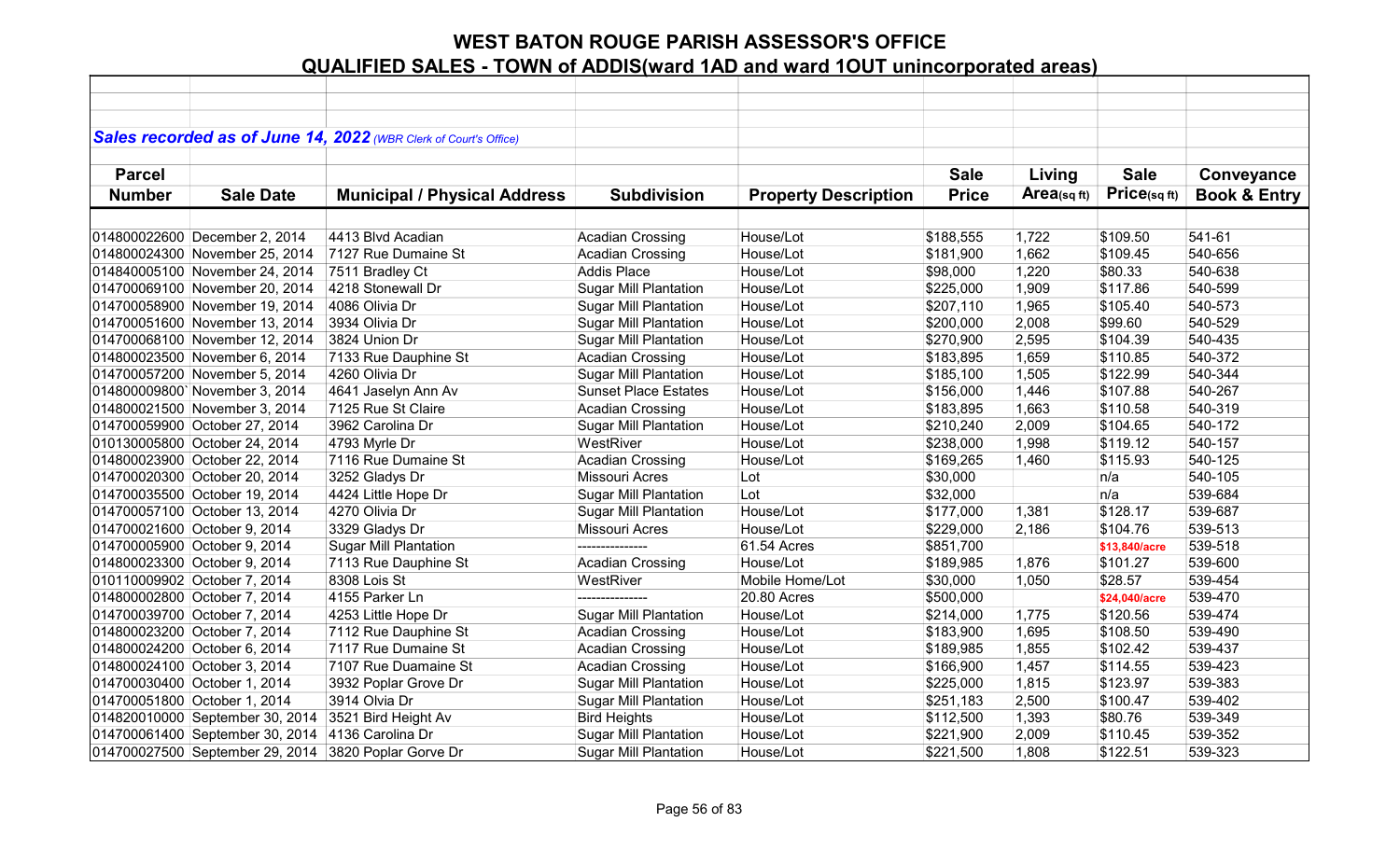|                             |                                 | Sales recorded as of June 14, 2022 (WBR Clerk of Court's Office) |                              |                             |              |            |              |                         |
|-----------------------------|---------------------------------|------------------------------------------------------------------|------------------------------|-----------------------------|--------------|------------|--------------|-------------------------|
|                             |                                 |                                                                  |                              |                             |              |            |              |                         |
| <b>Parcel</b>               |                                 |                                                                  |                              |                             | <b>Sale</b>  | Living     | <b>Sale</b>  | Conveyance              |
| <b>Number</b>               | <b>Sale Date</b>                | <b>Municipal / Physical Address</b>                              | <b>Subdivision</b>           | <b>Property Description</b> | <b>Price</b> | Area(sqft) | Price(sq ft) | <b>Book &amp; Entry</b> |
|                             |                                 |                                                                  |                              |                             |              |            |              |                         |
|                             | 014700032000 September 29, 2014 | 6706 Joyce Dr(unit 4C)                                           | Rivers Edge Condo            | Condominium                 | \$128,000    | 1,458      | \$87.79      | 539-342                 |
|                             | 014800007800 September 26, 2014 | 7130 Rue Nouvelle Ecosse                                         | <b>Acadian Crossing</b>      | House/Lot                   | \$175,000    | 1,605      | \$109.03     | 539-310                 |
|                             | 014700048700 September 24, 2014 | 3939 Cypress Hall Dr                                             | <b>Sugar Mill Plantation</b> | House/Lot                   | \$157,900    | 1,511      | \$104.50     | 539-278                 |
|                             | 014700005200 September 24, 2014 | 6736 River Run Ct                                                | <b>River Landing</b>         | House/Lot                   | \$274,225    | 2,053      | \$133.57     | 539-280                 |
|                             | 014800006300 September 22, 2014 | 7115 Rue Ile St Jean                                             | <b>Acadian Crossing</b>      | House/Lot                   | \$170,000    | 1,614      | \$105.33     | 539-272                 |
|                             | 014820008301 September 19, 2014 | 3428 Bird Height Av                                              | <b>Bird Heights</b>          | Mobile Home/Lot             | \$50,000     |            | n/a          | 539-218                 |
|                             | 014700068500 September 16, 2014 | 4084 Stonewall Dr                                                | <b>Sugar Mill Plantation</b> | House/Lot                   | \$234,900    | 2,156      | \$108.95     | 539-163                 |
|                             | 014800024400 September 16, 2014 | 4219 Blvd Acadian                                                | <b>Acadian Crossing</b>      | House/Lot                   | \$188,555    | 1,732      | \$108.87     | 539-167                 |
|                             | 014700049100 September 15, 2014 | 3927 Cypress Hall Dr                                             | <b>Sugar Mill Plantation</b> | House/Lot                   | \$164,900    | 1,866      | \$88.37      | 539-153                 |
|                             | 014840001900 September 12, 2014 | 3528 E Nic Dr                                                    | East Missouri Bend           | House/Lot                   | \$229,000    | 1,705      | \$134.31     | 539-132                 |
|                             | 014840005700 September 11, 2014 | 7510 Jackie Ct                                                   | <b>Addis Place</b>           | House/Lot                   | \$142,000    | 1,255      | \$113.15     | 539-117                 |
|                             | 014700068400 September 9, 2014  | 4064 Stonewall Dr                                                | <b>Sugar Mill Plantation</b> | House/Lot                   | \$272,790    | 2,591      | \$105.28     | 539-12                  |
|                             | 014700067600 September 8, 2014  | 6735 Marengo Dr                                                  | <b>Sugar Mill Plantation</b> | Lot                         | \$40,000     |            | n/a          | 538-643                 |
|                             | 014700033900 September 8, 2014  | 4611 Monte Vista Dr                                              | <b>Sugar Mill Plantation</b> | House/Lot                   | \$197,000    | 1,725      | \$114.20     | 538-653                 |
|                             | 014800008400 September 5, 2014  | 7150 Rue Grand Pre                                               | <b>Acadian Crossing</b>      | Lot                         | \$7,500      |            | n/a          | 538-635                 |
|                             | 014800020400 September 2, 2014  | 7104 Rue St Patrick                                              | <b>Acadian Crossing</b>      | House/Lot                   | \$178,010    | 1,577      | \$112.88     | 538-541                 |
|                             | 014800003401 August 29, 2014    | 4310 Peter Messina Rd                                            |                              | House/Lot                   | \$242,000    | 2,200      | \$110.00     | 538-512                 |
|                             | 014800023800 August 27, 2014    | 7126 Rue Dumaine St                                              | Acadina Crossing             | House/Lot                   | \$189,985    | 1,855      | \$102.42     | 538-371                 |
|                             | 014700075200 August 22, 2014    | ---------------                                                  | <b>Sugar Mill Plantation</b> | Lots(21)                    | \$901,000    |            | \$42,905/lot | 538-243                 |
|                             | 014800023100 August 22, 2014    | 7122 Rue Dauphine St                                             | <b>Acadian Crossing</b>      | House/Lot                   | \$187,900    | 1,876      | \$100.16     | 538-252                 |
|                             | 014800023700 August 21, 2014    | 7136 Rue Dumaine St                                              | <b>Acadian Crossing</b>      | House/Lot                   | \$180,085    | 1,653      | \$108.94     | 538-207                 |
|                             | 014700034600 August 21, 2014    | 4723 Monte Vista Dr                                              | <b>Sugar Mill Plantation</b> | House/Lot                   | \$315,000    | 2,595      | \$121.39     | 538-238                 |
|                             | 014700027100 August 15, 2014    | 3835 Poplar Grove Dr                                             | <b>Sugar Mill Plantation</b> | House/Lot                   | \$223,000    | 1,908      | \$116.88     | 538-82                  |
|                             | 014700072300 August 13, 2014    | 4045 Stonewall Dr                                                | <b>Sugar Mill Plantation</b> | House/Lot                   | \$219,900    | 2,156      | \$101.99     | 538-44                  |
| 014800023400 August 6, 2014 |                                 | 7123 Rue Dauphine St                                             | <b>Acadian Crossing</b>      | House/Lot                   | \$166,900    | 1,466      | \$113.85     | 537-677                 |
| 014700038600 August 5, 2014 |                                 | 4529 Little Hope Dr                                              | <b>Sugar Mill Plantation</b> | House/Lot                   | \$193,000    | 1,810      | \$106.63     | 537-669                 |
| 010160000300 August 4, 2014 |                                 | 8132 First St                                                    | ---------------              | House/Lot                   | \$155,000    | 1,673      | \$92.65      | 534-657                 |
| 014800017100 August 1, 2014 |                                 | 4850 Avery Grace Blvd                                            | <b>Sunset Place Estates</b>  | Lot                         | \$43,000     |            | n/a          | 537-597                 |
| 010110005700 July 30, 2014  |                                 | 5145 Myrle Dr                                                    | WestRiver                    | House/Lot                   | \$115,000    | 1,256      | \$91.56      | 537-562                 |
| 014800023000 July 25, 2014  |                                 | 7132 Rue Dauphine St                                             | <b>Acadian Crossing</b>      | House/Lot                   | \$185,665    | 1,646      | \$112.80     | 537-449                 |
| 014820014600 July 18, 2014  |                                 | 3649 Plantation Ridge Dr                                         | <b>Plantation Ridge</b>      | House/Lot                   | \$198,000    | 1,740      | \$113.79     | 537-345                 |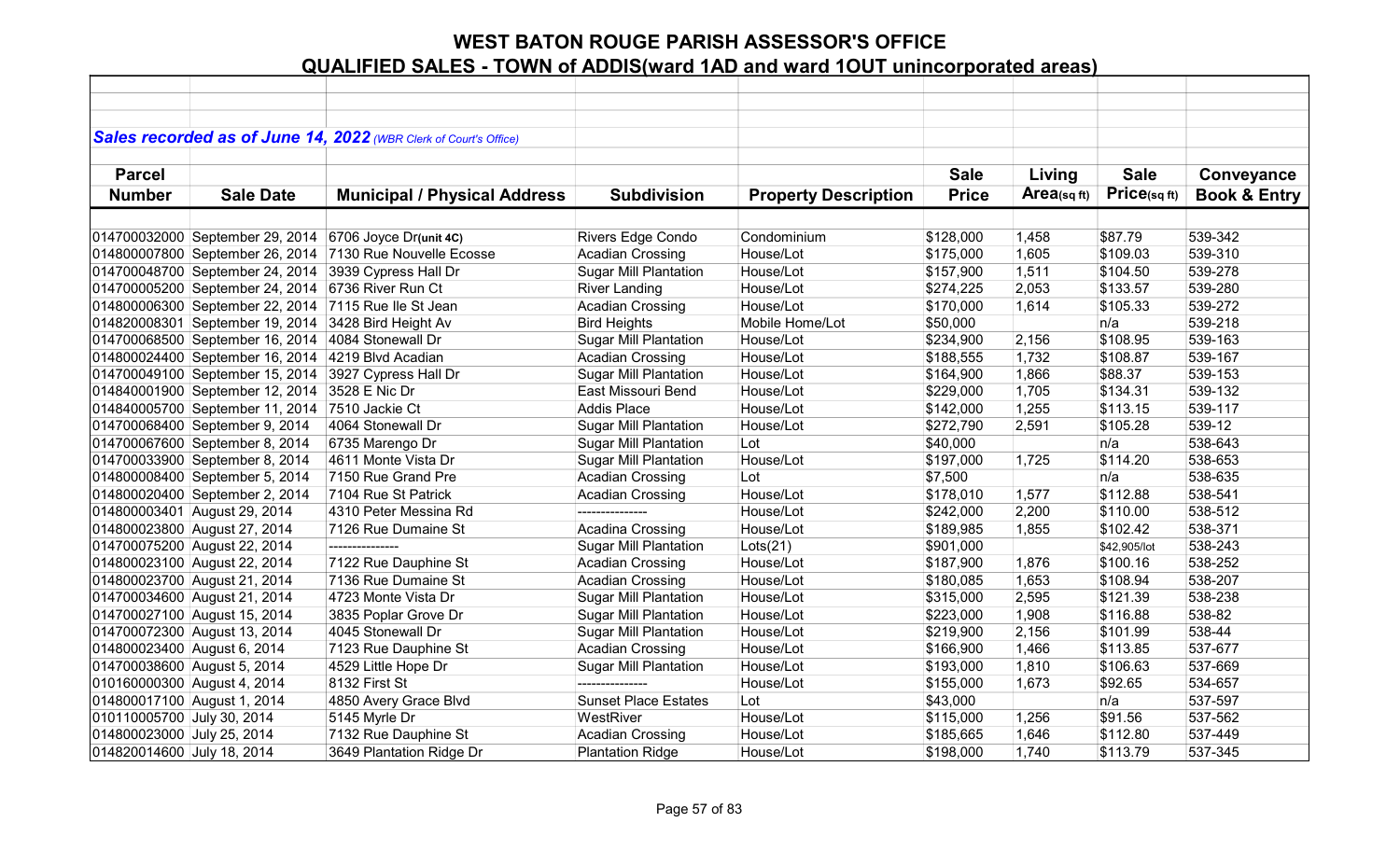|                            |                  | Sales recorded as of June 14, 2022 (WBR Clerk of Court's Office) |                              |                             |              |            |               |                         |
|----------------------------|------------------|------------------------------------------------------------------|------------------------------|-----------------------------|--------------|------------|---------------|-------------------------|
| <b>Parcel</b>              |                  |                                                                  |                              |                             | <b>Sale</b>  | Living     | <b>Sale</b>   | Conveyance              |
| <b>Number</b>              | <b>Sale Date</b> | <b>Municipal / Physical Address</b>                              | <b>Subdivision</b>           | <b>Property Description</b> | <b>Price</b> | Area(sqft) | Price(sqft)   | <b>Book &amp; Entry</b> |
|                            |                  |                                                                  |                              |                             |              |            |               |                         |
| 014800015000 July 16, 2014 |                  | 4643 Avery Grace Blvd                                            | <b>Sunset Place Estates</b>  | House/Lot                   | \$174,000    | 1,458      | \$119.34      | 537-198                 |
| 014700052500 July 16, 2014 |                  | 4015 Carolina Dr                                                 | <b>Sugar Mill Plantation</b> | House/Lot                   | \$243,150    | 2,568      | \$94.68       | 537-206                 |
| 014830003701 July 14, 2014 |                  | 3760 Addis Ln                                                    | ---------------              | House/Lot                   | \$20,000     | 830        | \$24.10       | 537-177                 |
| 014700033100 July 3, 2014  |                  | 4337 Monte Vista Dr                                              | <b>Sugar Mill Plantation</b> | House/Lot                   | \$209,000    | 1,840      | \$113.59      | 537-85                  |
| 014700052200 July 1, 2014  |                  | 3963 Carolina Dr                                                 | <b>Sugar Mill Plantation</b> | House/Lot                   | \$199,060    | 1,766      | \$112.72      | 537-59                  |
| 014700054000 July 1, 2014  |                  | 6763 Eliza Dr                                                    | <b>Sugar Mill Plantation</b> | House/Lot                   | \$195,385    | 1,788      | \$109.28      | 537-61                  |
| 014700000100 June 30, 2014 |                  | 6864 / 6874 S River Rd                                           | <b>River Landing</b>         | Lots $(2)$                  | \$120,000    |            | \$60,000/lot  | 537-53                  |
| 014700058700 June 24, 2014 |                  | 4108 Olivia Dr                                                   | <b>Sugar Mill Plantation</b> | House/Lot                   | \$190,500    | 1,774      | \$107.38      | 536-645                 |
| 014800022900 June 24, 2014 |                  | 7142 Rue Dauphine St                                             | <b>Acadian Crossing</b>      | House/Lot                   | \$166,900    | 1,453      | \$114.87      | 536-651                 |
| 014700037500 June 20, 2014 |                  | 4434 Monte Vista Dr                                              | <b>Sugar Mill Plantation</b> | House/Lot                   | \$227,000    | 1,844      | \$123.10      | 536-579                 |
| 014700069400 June 20, 2014 |                  | 4288 Stonewall Dr                                                | <b>Sugar Mill Plantation</b> | House/Lot                   | \$221,900    | 1,884      | \$117.78      | 536-601                 |
| 014700034800 June 18, 2014 |                  | 4618 Little Hope Dr                                              | <b>Sugar Mill Plantation</b> | House/Lot                   | \$223,000    | 1,804      | \$123.61      | 536-538                 |
| 014700055300 June 17, 2014 |                  | 4221 Olivia Dr                                                   | <b>Sugar Mill Plantation</b> | House/Lot                   | \$194,900    | 1,787      | \$109.07      | 536-536                 |
| 014700072500 June 10, 2014 |                  | 3787 Union Dr                                                    | <b>Sugar Mill Plantation</b> | House/Lot                   | \$193,900    | 1,637      | \$118.45      | 536-334                 |
| 014700068300 June 10, 2014 |                  | 4044 Stonewall Dr                                                | <b>Sugar Mill Plantation</b> | House/Lot                   | \$242,900    | 2,232      | \$108.83      | 536-338                 |
| 014700030000 June 9, 2014  |                  | 4026 Poplar Grove Dr                                             | <b>Sugar Mill Plantation</b> | House/Lot                   | \$210,000    | 1,955      | \$107.42      | 536-319                 |
| 014700067700 June 6, 2014  |                  | 6702 Chanango Dr                                                 | <b>Sugar Mill Plantation</b> | Lots(2)                     | \$80,000     |            | \$40,000/lot  | 536-304                 |
| 014700072700 June 5, 2014  |                  | 3757 Union Dr                                                    | <b>Sugar Mill Plantation</b> | House/Lot                   | \$193,900    | 1,615      | \$120.06      | 536-247                 |
| 014700072600 June 3, 2014  |                  | 3767 Union Dr                                                    | <b>Sugar Mill Plantation</b> | House/Lot                   | \$196,900    | 1,724      | \$114.21      | 536-215                 |
| 014700071700 May 30, 2014  |                  | 4163 Stonewall Dr                                                | <b>Sugar Mill Plantation</b> | House/Lot                   | \$221,900    | 1,887      | \$117.59      | 536-165                 |
| 014700069200 May 29, 2014  |                  | 4238 Stonwall Dr                                                 | <b>Sugar Mill Plantation</b> | House/Lot                   | \$234,095    | 2,116      | \$110.63      | 536-151                 |
| 014700003300 May 28, 2014  |                  | 3123 River Landing Dr                                            | <b>River Landing</b>         | House/Lot                   | \$314,900    | 2,682      | \$117.41      | 535-665                 |
| 014800016400 May 23, 2014  |                  | 4787 Avery Grace Blvd                                            | <b>Sunset Place Estates</b>  | House/Lot                   | \$172,000    | 1,440      | \$119.44      | 535-611                 |
| 014700034500 May 22, 2014  |                  | 4713 Monte Vista Dr                                              | <b>Sugar MII Plantation</b>  | House/Lot                   | \$210,000    | 1,741      | \$120.62      | 535-599                 |
| 014700057700 May 22, 2014  |                  | 4210 Olivia Dr                                                   | <b>Sugar Mill Plantation</b> | House/Lot                   | \$203,225    | 1,768      | \$114.95      | 535-602                 |
| 014800007600 May 22, 2014  |                  | 7150 Rue Nouvelle Ecosse                                         | <b>Acadian Crossing</b>      | House/Lot                   | \$215,000    | 2,016      | \$106.65      | 535-604                 |
| 014700069100 May 19, 2014  |                  | 4218 Stonewall Dr                                                | <b>Sugar Mill Plantation</b> | House/Lot                   | \$224,900    | 1,909      | \$117.81      | 535-532                 |
| 014700069300 May 19, 2014  |                  | 4278 Stonewall Dr                                                | <b>Sugar Mill Plantation</b> | House/Lot                   | \$217,845    | 1,857      | \$117.31      | 535-539                 |
| 014820012600 May 16, 2014  |                  | 7228 S River Rd                                                  | ---------------              | House/ 2.0 Acres Batture    | \$68,500     | 605        | \$113.22      | 535-503                 |
| 014700007401 May 13, 2014  |                  | 6761 Hwy 1 S(Mouch's 32 spaces)                                  | ---------------              | Mobile Home Park            | \$366,000    |            | n/a           | 535-461                 |
| 104900000300 May 9, 2014   |                  | <b>Hwy 1148</b>                                                  | ---------------              | 10.0 Acres                  | \$300,000    |            | \$30,000/acre | 535-386                 |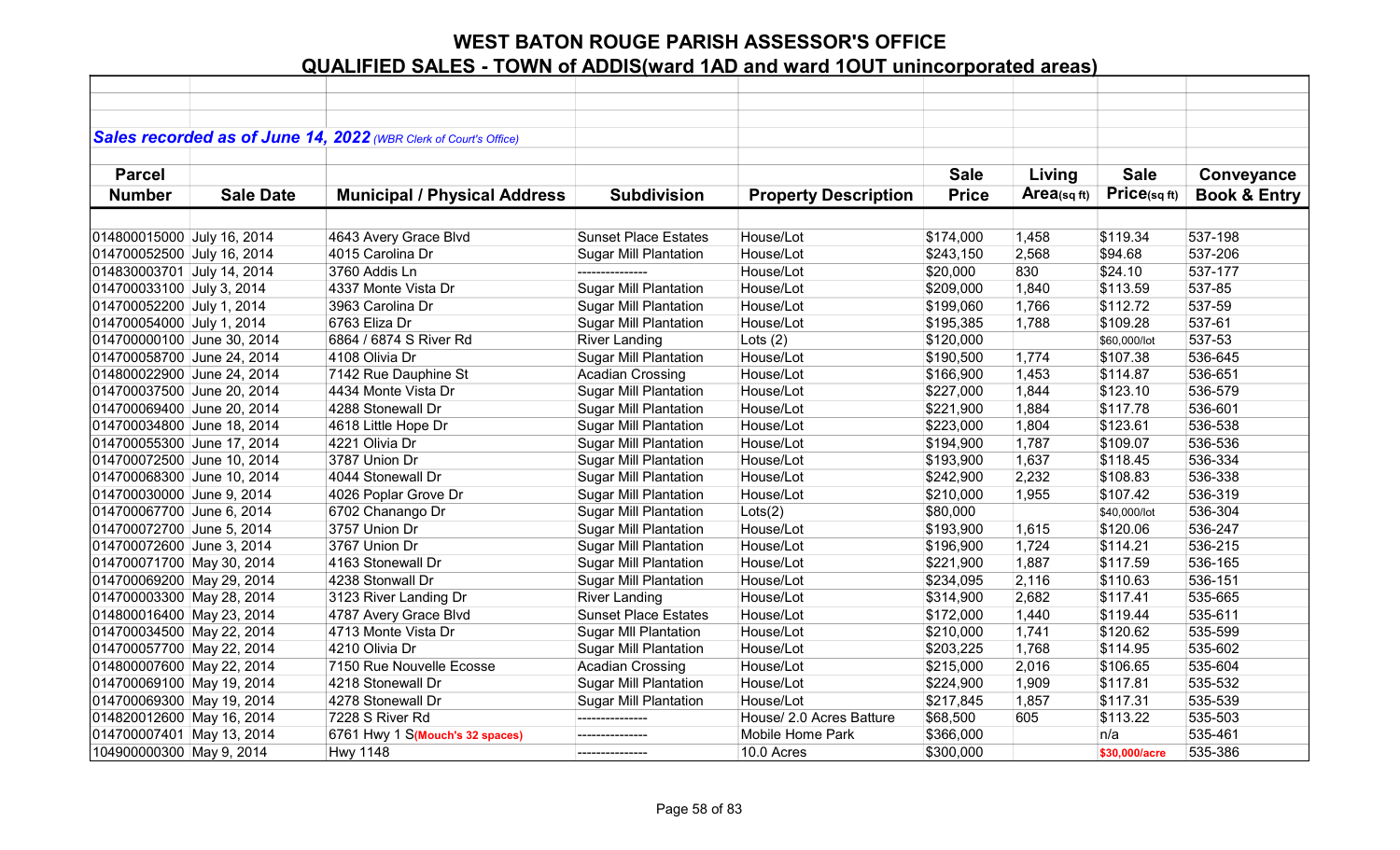|                             |                             | Sales recorded as of June 14, 2022 (WBR Clerk of Court's Office) |                              |                             |              |                |              |                         |
|-----------------------------|-----------------------------|------------------------------------------------------------------|------------------------------|-----------------------------|--------------|----------------|--------------|-------------------------|
|                             |                             |                                                                  |                              |                             |              |                |              |                         |
| <b>Parcel</b>               |                             |                                                                  |                              |                             | <b>Sale</b>  | Living         | <b>Sale</b>  | Conveyance              |
| <b>Number</b>               | <b>Sale Date</b>            | <b>Municipal / Physical Address</b>                              | <b>Subdivision</b>           | <b>Property Description</b> | <b>Price</b> | Area(sq $ft$ ) | Price(sqft)  | <b>Book &amp; Entry</b> |
|                             |                             |                                                                  |                              |                             |              |                |              |                         |
| 014800020600 May 9, 2014    |                             | 7113 Rue St Patrick                                              | <b>Acadian Crossing</b>      | House/Lot                   | \$185,900    | 1,717          | \$108.27     | 535-412                 |
| 014800024000 May 7, 2014    |                             | 7106 Rue Dumaine St                                              | <b>Acadian Crossing</b>      | House/Lot                   | \$187,900    | 1,865          | \$100.75     | 535-304                 |
| 014800009600 May 2, 2014    |                             | 4621 Jaselyn Ann Av                                              | <b>Sunset Place Estates</b>  | House/Lot                   | \$180,009    | 1,528          | \$117.81     | 535-250                 |
| 014800005500 May 1, 2014    |                             | 4550 Blvd Acadian                                                | <b>Acadian Crossing</b>      | House/Lot                   | \$195,000    | 1,446          | \$134.85     | 535-241                 |
| 014700023700 April 30, 2014 |                             | 3822 Monte Vista Dr                                              | <b>Sugar Mill Plantation</b> | House/Lot                   | \$235,000    | 1,885          | \$124.67     | 535-207                 |
| 014800023600 April 30, 2014 |                             | 7143 Rue Dauphine St                                             | <b>Acadian Crossing</b>      | House/Lot                   | \$189,985    | 1,867          | \$101.76     | 535-211                 |
| 014700060900 April 29, 2014 |                             | 4084 Carolina Dr                                                 | <b>Sugar Mill Plantation</b> | House/Lot                   | \$184,000    | 1,515          |              | 535-201                 |
| 014800022300 April 28, 2014 |                             | 4377 Blvd Acadian                                                | <b>Acadian Crossing</b>      | House/Lot                   | \$187,900    | 1,660          | \$113.19     | 535-155                 |
| 014800021900 April 28, 2014 |                             | 4337 Blvd Acadian                                                | <b>Acadian Crossing</b>      | House/Lot                   | \$187,900    | 1,860          | \$101.02     | 535-159                 |
| 010160002600 April 23, 2014 |                             | 4256 Berthelot St                                                | <b>Gascon Place</b>          | House/Lot                   | \$262,000    | 2,349          | \$111.54     | 535-1                   |
| 014820012100 April 23, 2014 |                             | 3953 Bird Height Av                                              | <b>Bird Heights</b>          | House/Lot                   | \$275,000    | 2,763          | \$99.53      | 535-7                   |
| 014700068600 April 22, 2014 |                             | 4106 Stonewall Dr                                                | <b>Sugar Mill Plantation</b> | House/Lot                   | \$219,900    | 1,836          | \$119.77     | 534-688                 |
| 014800020500 April 21, 2014 |                             | 7103 Rue St Patrick                                              | <b>Acadian Crossing</b>      | House/Lot                   | \$183,895    | 1,667          | \$110.31     | 534-672                 |
| 014800022700 April 21, 2014 |                             | 4423 Blvd Acadian                                                | <b>Acadian Crossing</b>      | House/Lot                   | \$187,900    | 1,869          | \$100.54     | 534-676                 |
| 014820013300 April 17, 2014 |                             | 3883 Plantation Ridge Dr                                         | <b>Plantation Ridge</b>      | House/Lot                   | \$154,900    | 1,407          | \$110.09     | 534-645                 |
| 014700051100 April 16, 2014 |                             | 4016 Olivia Dr                                                   | <b>Sugar Mill Plantation</b> | House/Lot                   | \$200,000    | 1,783          | \$112.17     | 534-610                 |
| 014800020200 April 16, 2014 |                             | 7124 Rue St Patrick                                              | <b>Acadian Crossing</b>      | House/Lot                   | \$183,900    | 1,723          | \$106.73     | 534-612                 |
| 014820016000 April 16, 2014 |                             | 3424 Plantation Ridge Dr                                         | <b>Plantation Ridge</b>      | House/Lot                   | \$154,900    | 1,382          | \$112.08     | 534-646                 |
| 014800023700 April 11, 2014 |                             | 7136 Rue Dumaine St                                              | <b>Acadian Crossing</b>      | Lots(14)                    | \$420,000    |                | \$30,000/lot | 533-551                 |
| 014700069500 April 11, 2014 |                             | 4298 Stonewall Dr                                                | <b>Sugar Mill Plantation</b> | House/Lot                   | \$231,900    | 2,130          | \$108.87     | 533-560                 |
|                             | 010130007101 March 27, 2014 | 4752 Eudora Dr                                                   | WestRiver                    | Mobile Home/Lot             | \$10,000     |                |              | 533-213                 |
|                             | 014800014600 March 27, 2014 | 7322 Wyatt Christopher Ln                                        | <b>Sunset Place Estates</b>  | House/Lot                   | \$159,900    | 1,377          | \$116.12     | 533-225                 |
|                             | 014700053100 March 24, 2014 | 4075 Carolina Dr                                                 | <b>Sugar Mill Plantation</b> | House/Lot                   | \$185,000    | 1,551          | \$119.28     | 533-175                 |
|                             | 014700026700 March 20, 2014 | 3927 Poplar Grove Dr                                             | <b>Sugar Mill Plantation</b> | House/Lot                   | \$220,000    | 1,811          | \$121.48     | 533-124                 |
|                             | 014700074200 March 20, 2014 | 3736 Union Dr                                                    | <b>Sugar Mill Plantation</b> | House/Lot                   | \$194,900    | 1,731          | \$112.59     | 533-136                 |
|                             | 014700049400 March 18, 2014 | 3921 Cypress Hall Dr                                             | <b>Sugar Mill Plantation</b> | House/Lot                   | \$159,900    | 1,509          | \$105.96     | 532-616                 |
|                             | 014800021100 March 17, 2014 | 7118 Rue St Claire                                               | <b>Acadian Crossing</b>      | House/Lot                   | \$181,900    | 1,674          | \$108.66     | 532-596                 |
|                             | 014800010300 March 14, 2014 | 4691 Jaselyn Ann Av                                              | <b>Sunset Place Estates</b>  | House/Lot                   | \$167,000    | 1,424          | \$117.28     | 532-574                 |
|                             | 014800012000 March 13, 2014 | 4846 Jaselyn Ann Av                                              | <b>Sunset Place Estates</b>  | House/Lot                   | \$154,900    | 1,423          | \$108.85     | 532-523                 |
|                             | 014800006200 March 10, 2014 | 4430 Blvd Acadian                                                | <b>Acadian Crossing</b>      | House/Lot                   | \$209,900    | 1,728          | \$121.47     | 532-369                 |
| 014800021400 March 7, 2014  |                             | 7115 Rue St Claire                                               | <b>Acadian Crossing</b>      | House/Lot                   | \$189,163    | 1,874          | \$100.94     | 532-358                 |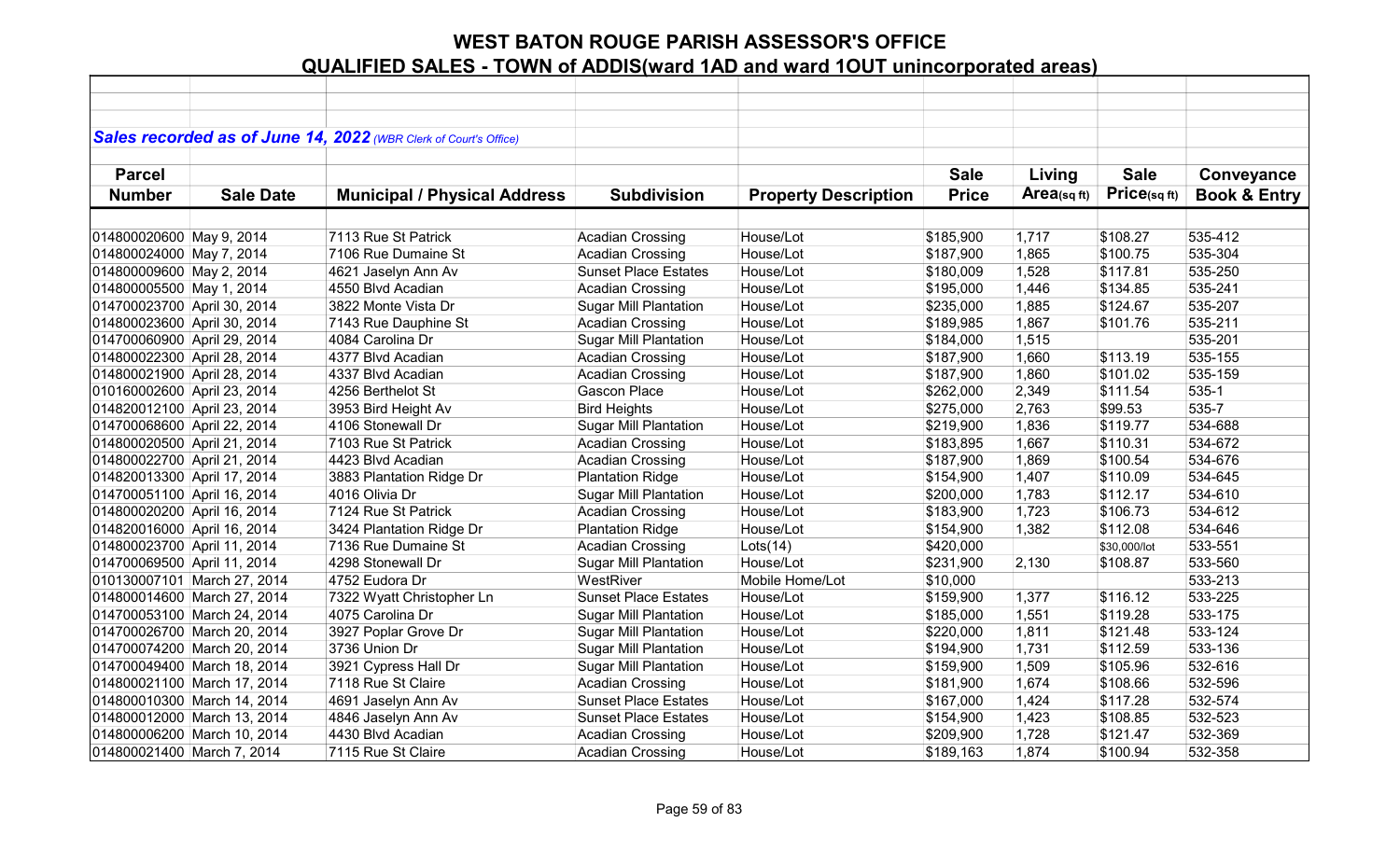|                            |                                | Sales recorded as of June 14, 2022 (WBR Clerk of Court's Office) |                              |                             |              |             |              |                         |
|----------------------------|--------------------------------|------------------------------------------------------------------|------------------------------|-----------------------------|--------------|-------------|--------------|-------------------------|
| <b>Parcel</b>              |                                |                                                                  |                              |                             | <b>Sale</b>  | Living      | <b>Sale</b>  | Conveyance              |
| <b>Number</b>              | <b>Sale Date</b>               | <b>Municipal / Physical Address</b>                              | <b>Subdivision</b>           | <b>Property Description</b> | <b>Price</b> | Area(sq ft) | Price(sqft)  | <b>Book &amp; Entry</b> |
|                            |                                |                                                                  |                              |                             |              |             |              |                         |
| 014840004100 March 6, 2014 |                                | 7459 Jeff Ct                                                     | <b>Addis Place</b>           | House/Lot                   | \$79,000     | 1,040       | \$75.96      | 532-331                 |
| 014800005900 March 6, 2014 |                                | 4510 Blvd Acadian                                                | <b>Acadian Crossing</b>      | House/Lot                   | \$184,000    | 1,429       | \$128.76     | 532-342                 |
| 014820004900 March 5, 2014 |                                | 3935 Susan Jean Dr                                               | Delahaye                     | House/Lot                   | \$170,000    | 1,413       | \$120.31     | 532-297                 |
| 014800011900 March 3, 2014 |                                | 4856 Jaselyn Ann Av                                              | <b>Sunset Place Estates</b>  | House/Lot                   | \$159,900    | 1,389       | \$115.12     | 532-294                 |
|                            | 014700055900 February 26, 2014 | 6765 Virginia Dr                                                 | <b>Sugar Mill Plantation</b> | House/Lot                   | \$234,306    | 1,770       | \$132.38     | 532-144                 |
|                            | 010110010300 February 19, 2014 | 8464 Lois St                                                     | WestRiver                    | House/Lot                   | \$50,000     | 1,075       | \$46.51      | 532-56                  |
|                            | 014700068700 February 14, 2014 | 4126 Stonewall Dr                                                | <b>Sugar Mill Plantation</b> | House/Lot                   | \$244,900    | 2,218       | \$110.41     | 531-672                 |
|                            | 014700004700 February 11, 2014 | 6765 River Run Ct                                                | <b>River Landing</b>         | Lot                         | \$31,000     |             | n/a          | 531-538                 |
|                            | 014800022500 February 11, 2014 | 4397 Blvd Acadian                                                | <b>Acadian Crossing</b>      | House/Lot                   | \$182,600    | 1,668       | \$109.47     | 531-541                 |
|                            | 014800022800 February 11, 2014 | 4403 Blvd Acadian                                                | <b>Acadian Crossing</b>      | House/Lot                   | \$181,900    | 1,660       | \$109.58     | 531-545                 |
|                            | 014800014500 February 6, 2014  | 7312 Wyatt Christopher Ln                                        | <b>Sunset Place Estates</b>  | House/Lot                   | \$154,900    | 1,416       | \$109.39     | 531-502                 |
|                            | 014700068800 February 5, 2014  | 4146 Stonewall Dr                                                | <b>Sugar Mill Plantation</b> | House/Lot                   | \$224,900    | 1,947       | \$115.51     | 531-480                 |
|                            | 014700072100 February 5, 2014  | 4085 Stonwall Dr                                                 | <b>Sugar Mill Plantation</b> | House/Lot                   | \$224,900    | 1,940       | \$115.93     | 531-484                 |
|                            | 014700074900 February 3, 2014  | 3804 Union Dr                                                    | <b>Sugar Mill Plantation</b> | House/Lot                   | \$194,900    | 1,719       | \$113.38     | 531-387                 |
|                            | 014700070000 January 16, 2014  | Stonewall Dr                                                     | <b>Sugar Mill Plantation</b> | Lots(8)                     | \$303,000    |             | \$37,875/lot | 530-634                 |
|                            | 014800007700 January 15, 2014  | 7140 Rue Nouvelle Ecosse                                         | <b>Acadian Crossing</b>      | House/Lot                   | \$179,500    | 1,622       | \$110.67     | 530-610                 |
|                            | 014700074500 January 9, 2014   | 3766 Union Dr                                                    | <b>Sugar Mill Plantation</b> | House/Lot                   | \$194,900    | 1,726       | \$112.92     | 530-529                 |
|                            | 014700069600 January 9, 2014   | 4312 Stonewall Dr                                                | <b>Sugar Mill Plantation</b> | House/Lot                   | \$246,780    | 2,232       | \$110.56     | 530-533                 |
|                            | 010160000800 January 9, 2014   | 8316 First St                                                    |                              | Lot                         | \$54,000     |             | n/a          | 530-539                 |
|                            | 014800010500 January 8, 2014   | 4713 Jaselyn Ann Av                                              | <b>Sunset Place Estates</b>  | House/Lot                   | \$182,900    | 1,544       | \$118.46     | 530-507                 |
|                            | 014700048000 January 6, 2014   | 4238 Home Place Dr                                               | <b>Sugar Mill Plantation</b> | House/Lot                   | \$159,900    | 1,550       | \$103.16     | 530-451                 |
|                            | 014700056500 January 6, 2014   | 6764 Virginia Dr                                                 | <b>Sugar Mill Plantation</b> | House/Lot                   | \$219,000    | 1,548       | \$141.47     | 530-464                 |
|                            | 014800009400 January 3, 2014   | 7280 Ed Lejeune St                                               | <b>Sunset Place Estates</b>  | Lot                         | \$36,000     |             | n/a          | 530-425                 |
|                            | 014800017700 January 3, 2014   | 4756 Avery Grace Blvd                                            | <b>Sunset Place Estates</b>  | House/Lot                   | \$177,900    | 1,456       | \$122.18     | 530-428                 |
|                            | 014800020900 January 3, 2014   | 7138 Rue St Claire                                               | <b>Acadian Crossing</b>      | House/Lot                   | \$187,900    | 1,854       | \$101.35     | 530-436                 |
|                            | 014700071900 January 3, 2014   | 4123 Stonewall Dr                                                | <b>Sugar Mill Plantation</b> | House/Lot                   | \$268,900    | 2,603       | \$103.30     | 530-440                 |
|                            | 014700072200 January 3, 2014   | 4065 Stonewall Dr                                                | <b>Sugar Mill Plantation</b> | House/lot                   | \$242,900    | 2,235       | \$108.68     | 530-444                 |
|                            | 014820013400 January 2, 2014   | 3873 Plantation Ridge Dr                                         | <b>Plantation Ridge</b>      | House/Lot                   | \$169,900    | 1,686       | \$100.77     | 529-575                 |
|                            | 014800021300 December 27, 2013 | 7105 Rue St Claire                                               | Acadian Crossing             | House/Lot                   | \$175,900    | 1,797       | \$97.89      | 529-503                 |
|                            | 014700020900 December 27, 2013 | 3203 Gladys Dr                                                   | <b>Missouri Acres</b>        | House/Lot                   | \$233,500    | 2,299       | \$101.57     | 529-538                 |
|                            | 014800009300 December 26, 2013 | 7270 Ed Lejeune St                                               | <b>Sunset Place Estates</b>  | Lot                         | \$36,000     |             | n/a          | 529-470                 |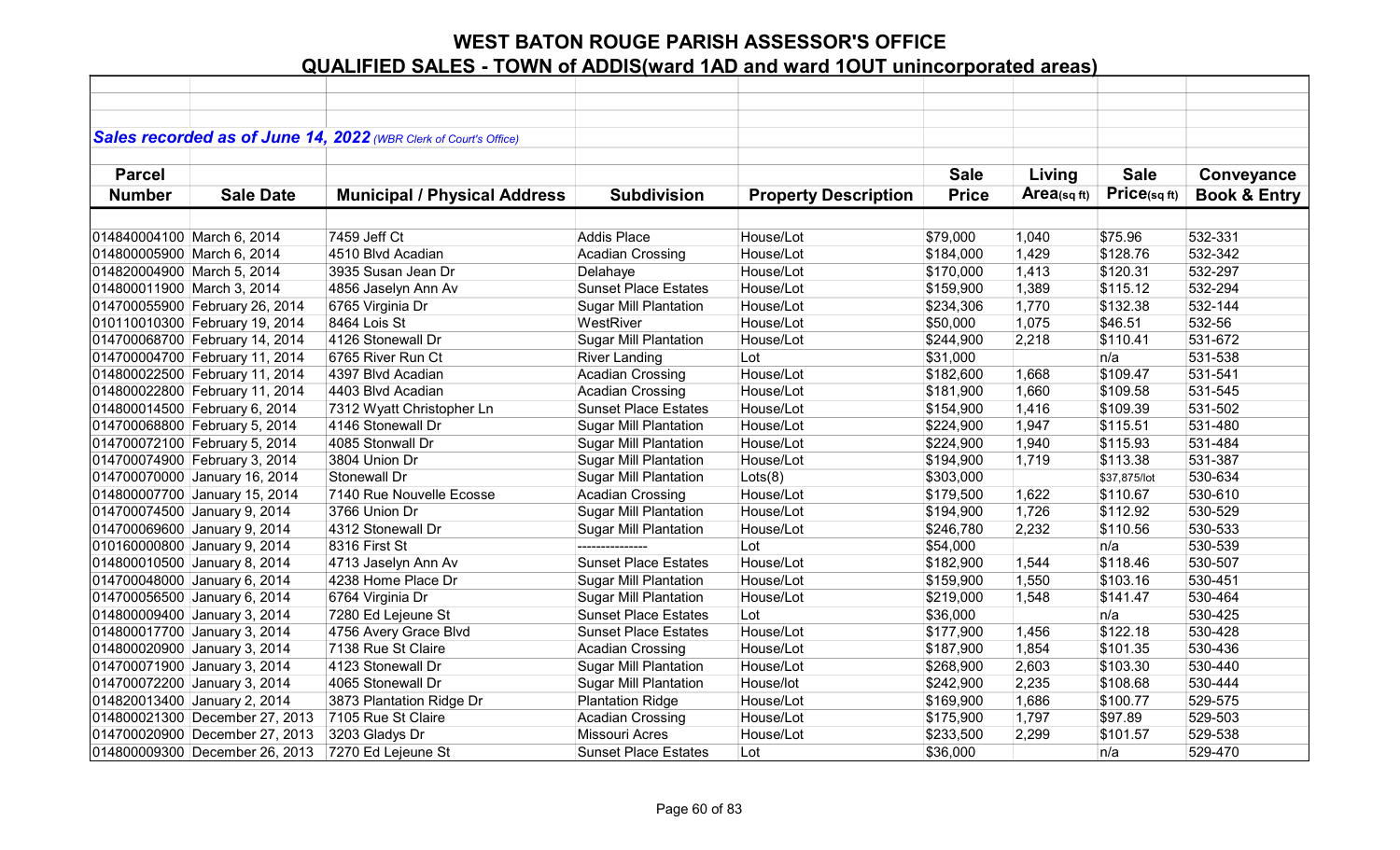|               |                                | Sales recorded as of June 14, 2022 (WBR Clerk of Court's Office) |                              |                             |              |                |                |                         |
|---------------|--------------------------------|------------------------------------------------------------------|------------------------------|-----------------------------|--------------|----------------|----------------|-------------------------|
|               |                                |                                                                  |                              |                             |              |                |                |                         |
| <b>Parcel</b> |                                |                                                                  |                              |                             | <b>Sale</b>  | Living         | <b>Sale</b>    | Conveyance              |
| <b>Number</b> | <b>Sale Date</b>               | <b>Municipal / Physical Address</b>                              | <b>Subdivision</b>           | <b>Property Description</b> | <b>Price</b> | Area(sq $ft$ ) | Price(sqft)    | <b>Book &amp; Entry</b> |
|               |                                |                                                                  |                              |                             |              |                |                |                         |
|               | 014820018800 December 26, 2013 | 3882 Plantation Ridge Dr                                         | <b>Plantation Ridge</b>      | House/Lot                   | \$169,900    | 1,692          | \$100.41       | 529-473                 |
|               | 014700061100 December 23, 2013 | 4106 Carolina Dr                                                 | <b>Sugar Mill Plantation</b> | House/Lot                   | \$175,000    | 1,473          | \$118.81       | 529-453                 |
|               | 014800017800 December 20, 2013 | 4746 Avery Grace Blvd                                            | <b>Sunset Place Estates</b>  | Lot                         | \$36,000     |                | n/a            | 529-394                 |
|               | 014820016100 December 18, 2013 | 3434 Plantation Ridge Dr                                         | <b>Plantation Ridge</b>      | House/Lot                   | \$154,900    | 1,424          | \$108.78       | 529-344                 |
|               | 010160001700 December 18, 2013 | 8048 Hwy 1 S & 4000 Myhand St                                    |                              | 6.13 Acres                  | \$700,000    |                | \$114,192/acre | 529-367                 |
|               | 014700029000 December 17, 2013 | 4011 Monte Vista Dr                                              | <b>Sugar Mill Plantation</b> | House/Lot                   | \$218,000    | 1,847          | \$118.03       | 529-337                 |
|               | 014700068900 December 13, 2013 | 4166 Stonewall Dr                                                | <b>Sugar Mill Plantation</b> | House/Lot                   | \$268,900    | 2,581          | \$104.18       | 529-232                 |
|               | 014700072000 December 11, 2013 | 4103 Stonewall Dr                                                | <b>Sugar Mill Plantation</b> | House/Lot                   | \$242,900    | 2,233          | \$108.78       | 529-160                 |
|               | 014800020300 December 9, 2013  | 7114 Rue St Patrick                                              | <b>Acadian Crossing</b>      | House/Lot                   | \$187,900    | 1,884          | \$99.73        | 529-118                 |
|               | 014700069000 December 2, 2013  | 4186 Stonewall Dr                                                | <b>Sugar Mill Plantation</b> | House/Lot                   | \$240,800    | 2,225          | \$108.22       | 528-674                 |
|               | 014800009600 November 26, 2013 | 4621 Jaselyn Ann Av                                              | <b>Sunset Place Estates</b>  | Lot                         | \$38,000     |                | n/a            | 528-649                 |
|               | 014700051500 November 25, 2013 | 3944 Olivia Dr                                                   | <b>Sugar Mill Plantation</b> | House/Lot                   | \$209,900    | 1,780          | \$117.92       | 528-636                 |
|               | 014800020700 November 22, 2013 | 7123 Rue St Patrick                                              | <b>Acadian Crossing</b>      | House/Lot                   | \$166,900    | 1,443          | \$115.66       | 528-600                 |
|               | 014820013300 November 21, 2013 | 3883 / 3424 Plantation Ridge Dr                                  | <b>Plantation Ridge</b>      | Lots(2)                     | \$68,000     |                | \$34,000/lot   | 528-535                 |
|               | 014800014100 November 20, 2013 | 4632 Jaselyn Ann Av                                              | <b>Sunset Place Estates</b>  | House/Lot                   | \$159,900    | 1,391          | \$114.95       | 528-522                 |
|               | 014800014200 November 15, 2013 | 4622 Jaselyn Ann Av                                              | <b>Sunset Place Estates</b>  | House/Lot                   | \$156,900    | 1,496          | \$104.88       | 528-480                 |
|               | 014700071800 November 13, 2013 | 4143 Stonewall Dr                                                | <b>Sugar Mill Plantation</b> | House/Lot                   | \$269,900    | 2,603          | \$103.69       | 528-456                 |
|               | 014800022000 November 12, 2013 | 4347 Blvd Acadian                                                | Acadina Crossing             | House/Lot                   | \$166,900    | 1,453          | \$114.87       | 528-398                 |
|               | 014800020100 November 12, 2013 | 7134 Rue St Patrick                                              | <b>Acadian Crossing</b>      | House/Lot                   | \$181,900    | 1,661          | \$109.51       | 528-402                 |
|               | 014700070900 November 6, 2013  | 4313 Stonewall Dr                                                | <b>Sugar Mill Plantation</b> | House/Lot                   | \$221,900    | 2,028          | \$109.42       | 528-310                 |
|               | 014700042200 November 5, 2013  | 3942 Cypress Hall Dr                                             | <b>Sugar Mill Plantation</b> | House/Lot                   | \$167,000    | 1,523          | \$109.65       | 528-283                 |
|               | 014700068100 November 5, 2013  | Union & Stonewall Dr(s)                                          | <b>Sugar Mill Plantation</b> | Lots(15)                    | \$575,000    |                | \$38,333/lot   | 528-294                 |
|               | 014800022900 November 5, 2013  | Rue Dauphine                                                     | <b>Acadian Crossing</b>      | Lots(14)                    | \$420,000    |                | \$30,000/lot   | 528-289                 |
|               | 014800020800 November 5, 2013  | 7133 Rue St Patrick                                              | <b>Acadian Crossing</b>      | House/Lot                   | \$187,900    | 1,846          | \$101.79       | 528-299                 |
|               | 014700020200 November 4, 2013  | 3316 Gladys Dr                                                   | <b>Missouri Acres</b>        | House/Lot                   | \$182,000    | 1,943          | \$93.67        | 528-254                 |
|               | 014700057500 October 30, 2013  | 4230 Olivia Dr                                                   | <b>Sugar Mill Plantation</b> | House/Lot                   | \$220,000    | 1,958          | \$112.36       | 528-194                 |
|               | 014800012800 October 28, 2013  | 4764 Jaselyn Ann Av                                              | <b>Sunset Place Estates</b>  | House/Lot                   | \$155,900    | 1,450          | \$107.52       | 528-174                 |
|               | 014820018200 October 28, 2013  | 3822 Plantation Ridge Dr                                         | <b>Plantation Ridge</b>      | House/Lot                   | \$174,000    | 1,734          | \$100.35       | 528-181                 |
|               | 014800014700 October 25, 2013  | 4613 Avery Grace Blvd                                            | <b>Sunset Place Estates</b>  | House/Lot                   | \$172,900    | 1,606          | \$107.66       | 528-144                 |
|               | 014800009200 October 23, 2013  | 7260 Ed Lejeune St                                               | <b>Sunset Place Estates</b>  | Lot                         | \$36,000     |                | n/a            | 528-117                 |
|               | 010110004000 October 16, 2013  | 5286 Myrle Dr                                                    | WestRiver                    | House/Lot                   | \$150,000    | 1,398          | \$107.30       | $528-1$                 |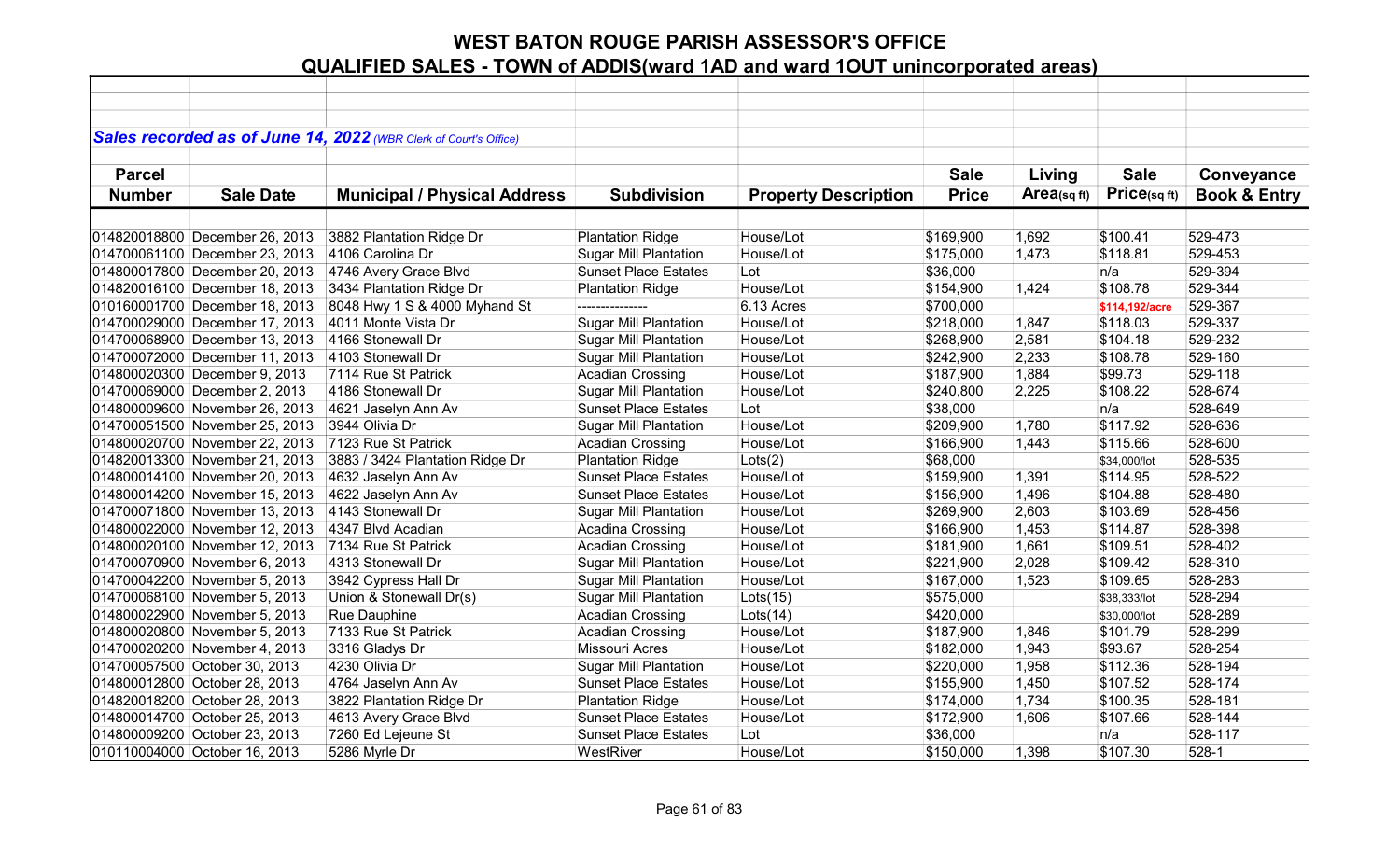|               |                                 | Sales recorded as of June 14, 2022 (WBR Clerk of Court's Office) |                              |                             |              |            |               |                         |
|---------------|---------------------------------|------------------------------------------------------------------|------------------------------|-----------------------------|--------------|------------|---------------|-------------------------|
| <b>Parcel</b> |                                 |                                                                  |                              |                             | <b>Sale</b>  | Living     | <b>Sale</b>   | Conveyance              |
| <b>Number</b> | <b>Sale Date</b>                | <b>Municipal / Physical Address</b>                              | <b>Subdivision</b>           | <b>Property Description</b> | <b>Price</b> | Area(sqft) | Price(sq ft)  | <b>Book &amp; Entry</b> |
|               |                                 |                                                                  |                              |                             |              |            |               |                         |
|               | 014820018700 October 16, 2013   | 3872 Plantation Ridge Dr                                         | <b>Plantation Ridge</b>      | House/Lot                   | \$154,900    | 1,490      | \$103.96      | 528-4                   |
|               | 014700071100 October 15, 2013   | 4289 Stonewall Dr                                                | <b>Sugar Mill Plantation</b> | House/Lot                   | \$221,900    | 1,908      | \$116.30      | 527-687                 |
|               | 103900000600 October 9, 2013    | Ponderosa Ln                                                     | ---------------              | Hunting Camp & 11.7 Acres   | \$125,000    |            |               | 527-625                 |
|               | 103900000502 October 9, 2013    | 5467 Ponderosa Ln                                                | ---------------              | <b>Hunting Camp</b>         | \$125,000    | 1,420      | \$88.03       | 527-641                 |
|               | 014820018600 October 4, 2013    | 3862 Plantation Ridge Dr                                         | <b>Plantation Ridge</b>      | House/Lot                   | \$154,900    | 1,388      | \$111.60      | 527-524                 |
|               | 014700056000 October 4, 2013    | 6775 Virginia Dr                                                 | <b>Sugar Mill Plantation</b> | House/Lot                   | \$212,047    | 1,544      | \$137.34      | 527-529                 |
|               | 014700073000 October 2, 2013    | 3727 / 3736 Union Dr                                             | <b>Sugar Mill Plantation</b> | Lots(2)                     | \$72,000     |            | \$36,000/lot  | 527-493                 |
|               | 014820007800 October 1, 2013    | 3524 Bird Heights Av                                             | <b>Bird Heights</b>          | House/Lot                   | \$112,000    | 1,141      | \$98.16       | 527-478                 |
|               | 014840005700 September 25, 2013 | 7510 Jackie Ct                                                   | <b>Addis Place</b>           | House/Lot                   | \$136,000    | 1,255      | \$108.37      | 527-383                 |
|               | 014800018900 September 20, 2013 | 7362 Wyatt Christopher Ln                                        | <b>Sunset Place Estates</b>  | Lot                         | \$34,000     |            | n/a           | 527-240                 |
|               | 014800019101 September 20, 2013 | Due N and adjacent to Sunset Place Estates                       |                              | 14.06 Acres                 | \$281,100    |            | \$19,985/acre | 527-244                 |
|               | 014800008800 September 18, 2013 | 4655 Blvd Acadian                                                | <b>Acadian Crossing</b>      | House/Lot                   | \$238,000    | 2,224      | \$107.01      | 527-191                 |
|               | 014700029900 September 18, 2013 | 4036 Poplar Grove Dr                                             | <b>Sugar Mill Plantation</b> | House/Lot                   | \$221,000    | 2,018      | \$109.51      | 527-202                 |
|               | 014700039000 September 17, 2013 | 4437 Little Hope Dr                                              | <b>Sugar Mill Plantation</b> | House/Lot                   | \$247,000    | 2,215      |               | 527-165                 |
|               | 014820017100 September 17, 2013 | 3628 Plantation Ridge Dr                                         | <b>Plantation Ridge</b>      | Lot                         | \$34,000     |            |               | 527-167                 |
|               | 014800011900 September 13, 2013 | 4856 Jaselyn Ann Av                                              | <b>Sunset Place Estates</b>  | Lot                         | \$32,000     |            |               | 527-106                 |
|               | 014820019000 September 12, 2013 | 3924 Plantation Ridge Dr                                         | <b>Plantation Ridge</b>      | House/Lot                   | \$169,900    | 1,463      | \$116.13      | 527-84                  |
|               | 014800012000 September 12, 2013 | 4846 Jaselyn Ann Av                                              | <b>Sunset Place Estates</b>  | Lot                         | \$31,000     |            | n/a           | 527-98                  |
|               | 014700075100 September 5, 2013  | <b>Bellvale Dr</b>                                               | <b>Sugar Mill Plantation</b> | 2.901 Acres, Comm'l Land    | \$445,000    |            | \$3.52/sqft   | 526-661                 |
|               | 014700071000 September 5, 2013  | 4299 Stonewall Dr                                                | <b>Sugar Mill Plantation</b> | House/Lot                   | \$239,800    | 2,135      | \$112.32      | 526-674                 |
|               | 014700070500 September 5, 2013  | 4383 Stonewall Dr                                                | <b>Sugar Mill Plantation</b> | House/Lot                   | \$221,900    | 1,829      | \$121.32      | 526-686                 |
|               | 014700071500 September 5, 2013  | 4219 Stonewall Dr                                                | <b>Sugar Mill Plantation</b> | House/Lot                   | \$239,800    | 2,255      | \$106.34      | 526-690                 |
|               | 014700038300 September 5, 2013  | 4718 Monte Vista Dr                                              | <b>Sugar Mill Plantation</b> | House/Lot                   | \$189,900    | 1,667      | \$113.92      | 526-694                 |
|               | 014820016300 September 3, 2013  | 3454 Plantation Ridge Dr                                         | <b>Plantation Ridge</b>      | House/Lot                   | \$154,900    | 1,498      | \$103.40      | 526-609                 |
|               | 014700005201 September 3, 2013  | 6746 River Run Ct                                                | <b>River Landing</b>         | House/Lot                   | \$244,000    | 1,894      | \$128.83      | 526-631                 |
|               | 014700033700 August 28, 2013    | 4449 Monte Vista Dr                                              | <b>Sugar Mill Plantation</b> | House/Lot                   | \$185,000    | 1,621      | \$114.13      | 526-521                 |
|               | 010140001300 August 28, 2013    | 7429 First St                                                    | ---------------              | Comm'l Bldg/Lot             | \$10,700,000 |            | n/a           | 526-530                 |
|               | 014700071600 August 28, 2013    | 4183 Stonewall Dr                                                | <b>Sugar Mill Plantation</b> | House/Lot                   | \$264,500    | 2,584      | \$102.36      | 526-583                 |
|               | 014800012100 August 26, 2013    | 4836 Jaselyn Ann Av                                              | <b>Sunset Place Estates</b>  | House/Lot                   | \$166,500    | 1,441      | \$115.54      | 526-497                 |
|               | 014820016200 August 26, 2013    | 3444 Plantation Ridge Av                                         | <b>Plantation Ridge</b>      | House/Lot                   | \$169,900    | 1,661      | \$102.29      | 526-500                 |
|               | 014820018500 August 23, 2013    | 3852 Plantation Ridge Dr                                         | <b>Plantation Ridge</b>      | House/Lot                   | \$154,900    | 1,424      | \$108.78      | 526-460                 |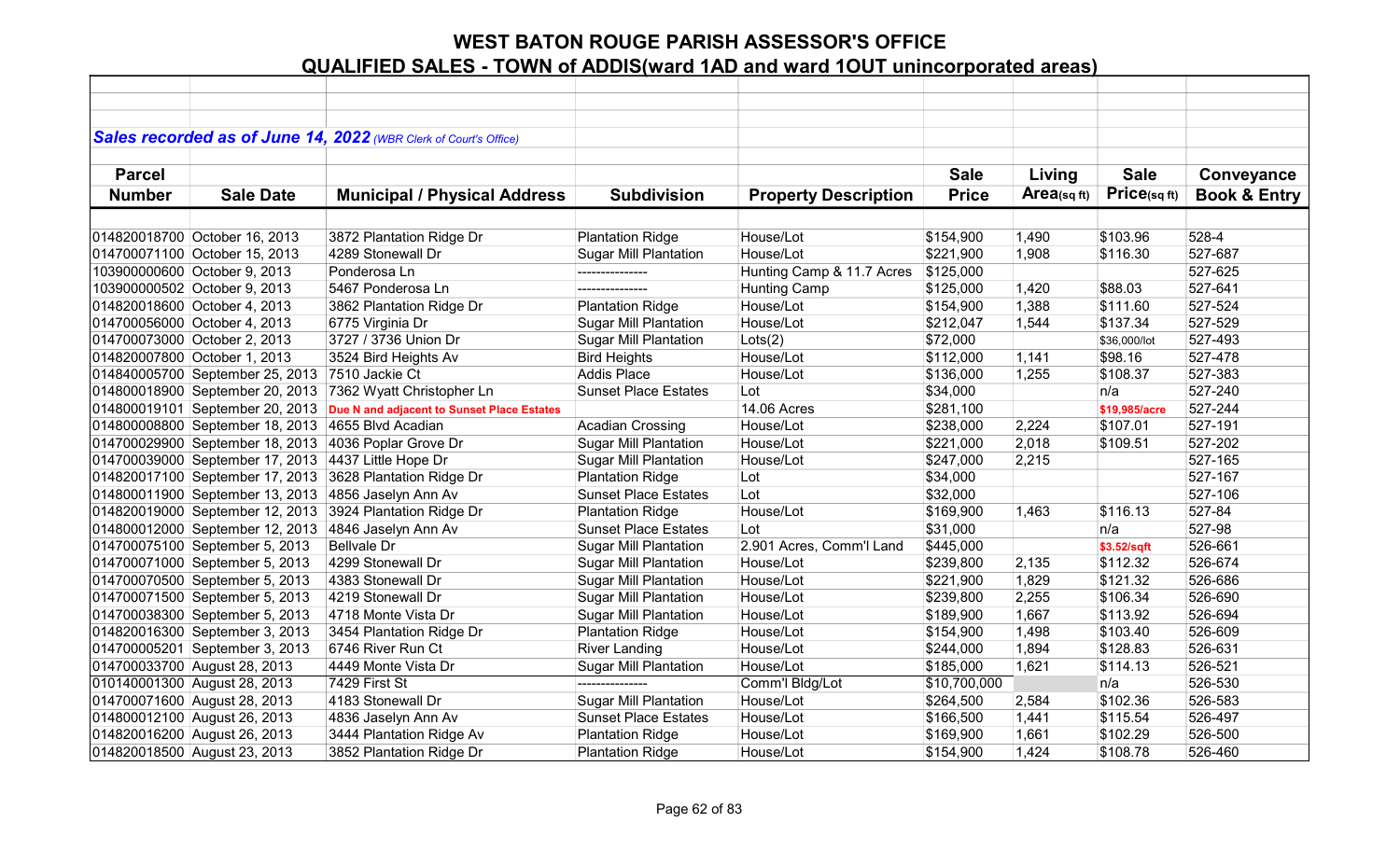|                             |                              | Sales recorded as of June 14, 2022 (WBR Clerk of Court's Office) |                              |                             |              |            |              |                         |
|-----------------------------|------------------------------|------------------------------------------------------------------|------------------------------|-----------------------------|--------------|------------|--------------|-------------------------|
|                             |                              |                                                                  |                              |                             |              |            |              |                         |
| <b>Parcel</b>               |                              |                                                                  |                              |                             | <b>Sale</b>  | Living     | <b>Sale</b>  | Conveyance              |
| <b>Number</b>               | <b>Sale Date</b>             | <b>Municipal / Physical Address</b>                              | <b>Subdivision</b>           | <b>Property Description</b> | <b>Price</b> | Area(sqft) | Price(sqft)  | <b>Book &amp; Entry</b> |
|                             |                              |                                                                  |                              |                             |              |            |              |                         |
|                             | 014700069900 August 22, 2013 | 4362 Stonewall Dr                                                | <b>Sugar Mill Plantation</b> | House/Lot                   | \$265,000    | 2,644      | \$100.23     | 526-408                 |
|                             | 014800017600 August 21, 2013 | 4766 Avery Grace Blvd                                            | <b>Sunset Place Estates</b>  | Lot                         | \$42,000     |            | n/a          | 526-363                 |
|                             | 014700070700 August 20, 2013 | 4343 Stonewall Dr                                                | <b>Sugar Mill Plantation</b> | House/Lot                   | \$224,900    | 2,049      | \$109.76     | 526-296                 |
|                             | 014700069700 August 20, 2013 | 4322 Stonewall Dr                                                | <b>Sugar Mill Plantation</b> | House/Lot                   | \$263,500    | 2,589      | \$101.78     | 526-300                 |
|                             | 014700028400 August 19, 2013 | 3847 Monte Vista Dr                                              | <b>Sugar Mill Plantation</b> | House/Lot                   | \$226,900    | 1,823      | \$124.47     | 526-261                 |
|                             | 014700070800 August 16, 2013 | 4323 Stonewall Dr                                                | <b>Sugar Mill Plantation</b> | House/Lot                   | \$239,800    | 2,215      | \$108.26     | 526-257                 |
|                             | 014700068700 August 15, 2013 | 4126 Stonewall Dr                                                | <b>Sugar Mill Plantation</b> | Lots(8)                     | \$324,000    |            | \$40,500/lot | 526-180                 |
|                             | 014700071400 August 15, 2013 | 4239 Stonewall Dr                                                | <b>Sugar Mill Plantation</b> | House/Lot                   | \$218,900    | 1,871      | \$117.00     | 526-199                 |
|                             | 014800006400 August 12, 2013 | 7125 Rue Ile St Jean                                             | <b>Acadian Crossing</b>      | House/Lot                   | \$192,000    | 1,698      | \$113.07     | 526-145                 |
| 014800018700 August 5, 2013 |                              | 7342 Wyatt Christopher Ln                                        | <b>Sunset Place Estates</b>  | Lot                         | \$33,500     |            | n/a          | 526-68                  |
| 014700071200 August 2, 2013 |                              | 4279 Stonewall Dr                                                | <b>Sugar Mill Plantation</b> | House/Lot                   | \$268,900    | 2,599      | \$103.46     | 526-61                  |
| 014800014000 August 1, 2013 |                              | 4642 Jaselyn Ann Av                                              | <b>Sunset Place Estates</b>  | House/Lot                   | \$159,900    | 1,413      | \$113.16     | 526-7                   |
| 014700034300 July 31, 2013  |                              | 4651 Monte Vista Dr                                              | <b>Sugar Mill Plantation</b> | House/Lot                   | \$208,500    | 1,745      | \$119.48     | 525-685                 |
| 014700071300 July 31, 2013  |                              | 4259 Stonewall Dr                                                | <b>Sugar Mill Plantation</b> | House/Lot                   | \$265,000    | 2,614      | \$101.38     | 525-698                 |
| 014700009200 July 26, 2013  |                              | 7134 S River Rd                                                  |                              | House/Lot                   | \$382,000    | 3,342      | \$114.30     | 525-644                 |
| 014800005400 July 25, 2013  |                              | 4610 Blvd Acadian                                                | <b>Acadian Crossing</b>      | House/Lot                   | \$200,000    | 1,720      | \$116.28     | 525-625                 |
| 014700058800 July 23, 2013  |                              | 4096 Olivia Dr                                                   | <b>Sugar Mill Plantation</b> | House/Lot                   | \$199,900    | 1,714      | \$116.63     | 525-602                 |
| 014700024600 July 19, 2013  |                              | 4016 Monte Vista Dr                                              | <b>Sugar Mill Plantation</b> | House/Lot                   | \$183,000    | 1,613      | \$113.45     | 525-562                 |
| 014700031900 July 18, 2013  |                              | 6706 Joyce Dr(unit 4B)                                           | Rivers Edge Condo            | Condominium                 | \$122,000    | 1,422      | \$85.79      | 525-557                 |
| 014700070400 July 16, 2013  |                              | 4415 Stonewall Dr                                                | <b>Sugar Mill Plantation</b> | House/Lot                   | \$239,800    | 2,216      | \$108.21     | 525-491                 |
| 014800014300 July 15, 2013  |                              | 4612 Jaselyn Ann Av                                              | <b>Sunset Place Estates</b>  | House/Lot                   | \$179,000    | 1,619      | \$110.56     | 525-447                 |
| 014700064400 July 11, 2013  |                              | 4297 Trial Dr                                                    | <b>Sugar Mill Plantation</b> | House/Lot                   | \$201,000    | 1,587      | \$126.65     | 525-418                 |
| 010130006802 July 9, 2013   |                              | 4666 Eudora Dr                                                   | WestRiver                    | House/Lot                   | \$150,000    | 1,813      | \$82.74      | 525-391                 |
| 014700070600 July 8, 2013   |                              | 4363 Stonewall Dr                                                | <b>Sugar Mill Plantation</b> | House/Lot                   | \$264,500    | 2,600      | \$101.73     | 525-378                 |
| 014800014400 July 3, 2013   |                              | 7302 Wyatt Christopher Ln                                        | <b>Sunset Place Estates</b>  | Lot                         | \$37,000     |            | n/a          | 525-313                 |
| 010130003900 July 2, 2013   |                              | 4413 Foret St                                                    | ---------------              | House/Lot                   | \$66,000     | 1,380      | \$47.83      | 525-305                 |
| 014820015900 July 1, 2013   |                              | 3425 Plantation Ridge Dr                                         | <b>Plantation Ridge</b>      | House/Lot                   | \$149,900    | 1,525      | \$98.30      | 525-266                 |
| 014820013000 July 1, 2013   |                              | 3931 Plantation Ridge Dr                                         | <b>Plantation Ridge</b>      | House/Lot                   | \$169,900    | 1,688      | \$100.65     | 525-269                 |
| 014700057600 July 1, 2013   |                              | 4220 Olivia Dr                                                   | <b>Sugar Mill Plantation</b> | House/Lot                   | \$198,900    | 1,710      | \$116.32     | 525-272                 |
| 014800010600 July 1, 2013   |                              | 4723 Jaselyn Ann Av                                              | <b>Sunset Place Estates</b>  | House/Lot                   | \$179,900    | 1,570      | \$114.59     | 525-291                 |
| 014700052700 June 28, 2013  |                              | 4035 Carolina Dr                                                 | <b>Sugar Mill Plantation</b> | House/Lot                   | \$179,000    | 1,540      | \$116.23     | 525-234                 |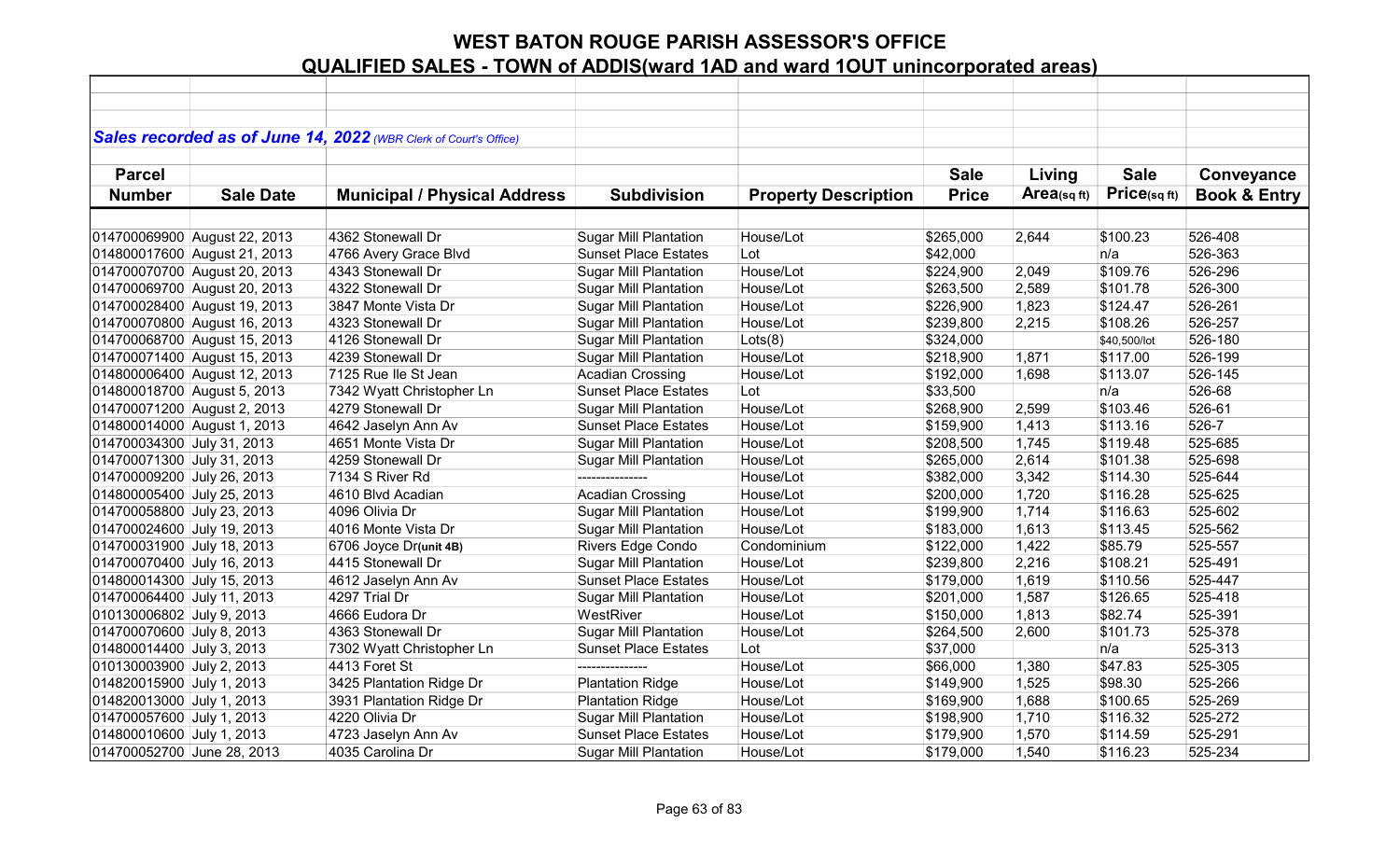|                            |                  | Sales recorded as of June 14, 2022 (WBR Clerk of Court's Office) |                                                |                             |              |                |              |                         |
|----------------------------|------------------|------------------------------------------------------------------|------------------------------------------------|-----------------------------|--------------|----------------|--------------|-------------------------|
|                            |                  |                                                                  |                                                |                             |              |                |              |                         |
| <b>Parcel</b>              |                  |                                                                  |                                                |                             | <b>Sale</b>  | Living         | <b>Sale</b>  | Conveyance              |
| <b>Number</b>              | <b>Sale Date</b> | <b>Municipal / Physical Address</b>                              | <b>Subdivision</b>                             | <b>Property Description</b> | <b>Price</b> | Area(sq $ft$ ) | Price(sqft)  | <b>Book &amp; Entry</b> |
|                            |                  |                                                                  |                                                |                             |              |                |              |                         |
| 014820013100 June 28, 2013 |                  | 3921 Plantation Ridge Dr                                         | <b>Plantation Ridge</b>                        | House/Lot                   | \$169,900    | 1,683          | \$100.95     | 525-247                 |
| 014800016300 June 21, 2013 |                  | 4777 Avery Grace Blvd                                            | <b>Sunset Place Estates</b>                    | House/Lot                   | \$154,900    | 1,393          | \$111.20     | 525-161                 |
| 014820013600 June 21, 2013 |                  | 3853 Plantation Ridge Dr                                         | <b>Plantation Ridge</b>                        | House/Lot                   | \$169,900    | 1,721          | \$98.72      | 525-165                 |
| 014700024300 June 19, 2013 |                  | 3934 Monte Vista Dr                                              | <b>Sugar Mill Plantation</b>                   | House/Lot                   | \$205,930    | 1,784          | \$115.43     | 525-79                  |
| 014700069800 June 14, 2013 |                  | 4342 Stonewall Dr                                                | <b>Sugar Mill Plantation</b>                   | House/Lot                   | \$239,800    | 2,227          | \$107.68     | 525-29                  |
| 014700070300 June 12, 2013 |                  | 4435 Stonewall Dr                                                | <b>Sugar Mill Plantation</b>                   | House/Lot                   | \$263,500    | 2,621          | \$100.53     | 524-682                 |
| 014820013400 June 11, 2013 |                  | 3873 Plantation Ridge Dr                                         | <b>Plantation Ridge</b>                        | Lot                         | \$34,000     |                | n/a          | 524-667                 |
| 014820017500 June 10, 2013 |                  | 3668 Plantation Ridge Dr                                         | <b>Plantation Ridge</b>                        | House/Lot                   | \$171,900    | 1,710          | \$100.53     | 524-657                 |
| 014700069200 June 6, 2013  |                  | 4238 Stonewall Dr                                                | <b>Sugar Mill Plantation</b>                   | Lots(6)                     | \$246,000    |                | n/a          | 524-644                 |
| 014700062600 June 3, 2013  |                  | 4342 Trial Dr                                                    | <b>Sugar Mill Plantation</b>                   | House/Lot                   | \$233,450    | 1,787          | \$130.64     | 524-586                 |
| 014700005301 June 3, 2013  |                  | 6766 River Run Ct                                                | <b>River Landing</b>                           | Lot                         | \$32,900     |                | n/a          | 524-598                 |
| 014700062000 May 31, 2013  |                  | 4454 Trial Dr                                                    | <b>Sugar Mill Plantation</b>                   | House/Lot                   | \$267,400    | 2,600          | \$102.85     | 524-580                 |
| 010110005000 May 30, 2013  |                  | 8352 Mary St                                                     | WestRiver                                      | Lot                         | \$12,000     |                | n/a          | 524-457                 |
| 014700075100 May 30, 2013  |                  | <b>Bellvale Dr</b>                                               | <b>Sugar Mill Plantation</b>                   | 1.218 Acres                 | \$140,598    |                | \$2.65/sqft  | 524-514                 |
| 014700038600 May 30, 2013  |                  | 4529 Little Hope Dr                                              | <b>Sugar Mill Plantation</b>                   | House/Lot                   | \$192,000    | 1,810          | \$106.08     | 524-546                 |
| 014700033900 May 30, 2013  |                  | 4611 Monte Vista Dr                                              | <b>Sugar Mill Plantation</b>                   | House/Lot                   | \$197,500    | 1,725          | \$114.49     | 524-551                 |
| 014700055800 May 30, 2013  |                  | 6755 Virginia Dr                                                 | <b>Sugar Mill Plantation</b>                   | House/Lot                   | \$196,000    | 1,544          | \$126.94     | 524-559                 |
| 014800014600 May 29, 2013  |                  | 7322 Wyatt Christopher Ln                                        | <b>Sunset Place Estates</b>                    | Lot                         | \$37,000     |                | n/a          | 524-375                 |
| 014700041200 May 24, 2013  |                  | Due N of Sugar Mill Plantation(185.23 Acres)                     | basket purchase - no allocation of sales price |                             | \$8,306,401  |                | n/a          | 524-291                 |
| 014700041200 May 24, 2013  |                  | <b>Stonewall Dr and Union Dr(40 Lots)</b>                        | basket purchase - no allocation of sales price |                             | \$8,306,401  |                | n/a          | 524-291                 |
| 014820016100 May 21, 2013  |                  | 3434 / 3882 Plantation Ridge Dr                                  | <b>Plantation Ridge</b>                        | Lots(2)                     | \$68,000     |                | \$34,000/lot | 524-196                 |
| 014800012500 May 20, 2013  |                  | 4794 Jaselyn Ann Av                                              | <b>Sunset Place Estates</b>                    | House/Lot                   | \$157,000    | 1,457          | \$107.76     | 524-168                 |
| 014700064000 May 20, 2013  |                  | 4226 Sandbar Dr                                                  | <b>Sugar Mill Plantation</b>                   | House/Lot                   | \$213,900    | 1,848          | \$115.75     | 524-171                 |
| 014700061500 May 17, 2013  |                  | 4146 Carolina Dr                                                 | <b>Sugar Mill Plantation</b>                   | House/Lot                   | \$100,000    | 1,506          | \$66.40      | $524-1$                 |
| 014700002600 May 17, 2013  |                  | 3241 River Landing Dr                                            | <b>River Landing</b>                           | House/Lot                   | \$223,000    | 1,933          | \$115.36     | 524-162                 |
| 014700047900 May 16, 2013  |                  | 4236 Home Place Dr                                               | <b>Sugar Mill Plantation</b>                   | House/Lot                   | \$172,900    | 1,534          | \$112.71     | 523-666                 |
| 014820017300 May 15, 2013  |                  | 3648 Plantation Ridge Dr                                         | <b>Plantation Ridge</b>                        | House/Lot                   | \$152,000    | 1,435          | \$105.92     | 523-596                 |
| 014820010500 May 14, 2013  |                  | 3611 Bird Heights Av                                             | <b>Bird Heights</b>                            | Mobile Home/Lot             | \$35,000     | 980            | \$35.71      | 523-593                 |
| 014700004900 May 13, 2013  |                  | 6745 River Run Ct                                                | <b>River Landing</b>                           | House/Lot                   | \$227,000    | 1,821          | \$124.66     | 523-575                 |
| 014700065600 May 10, 2013  |                  | 4555 Trial Dr                                                    | <b>Sugar Mill Plantation</b>                   | House/Lot                   | \$266,000    | 2,607          | \$102.03     | 523-544                 |
| 014700005200 May 9, 2013   |                  | 6736 River Run Ct                                                | <b>River Landing</b>                           | Lot                         | \$32,500     |                | n/a          | 523-507                 |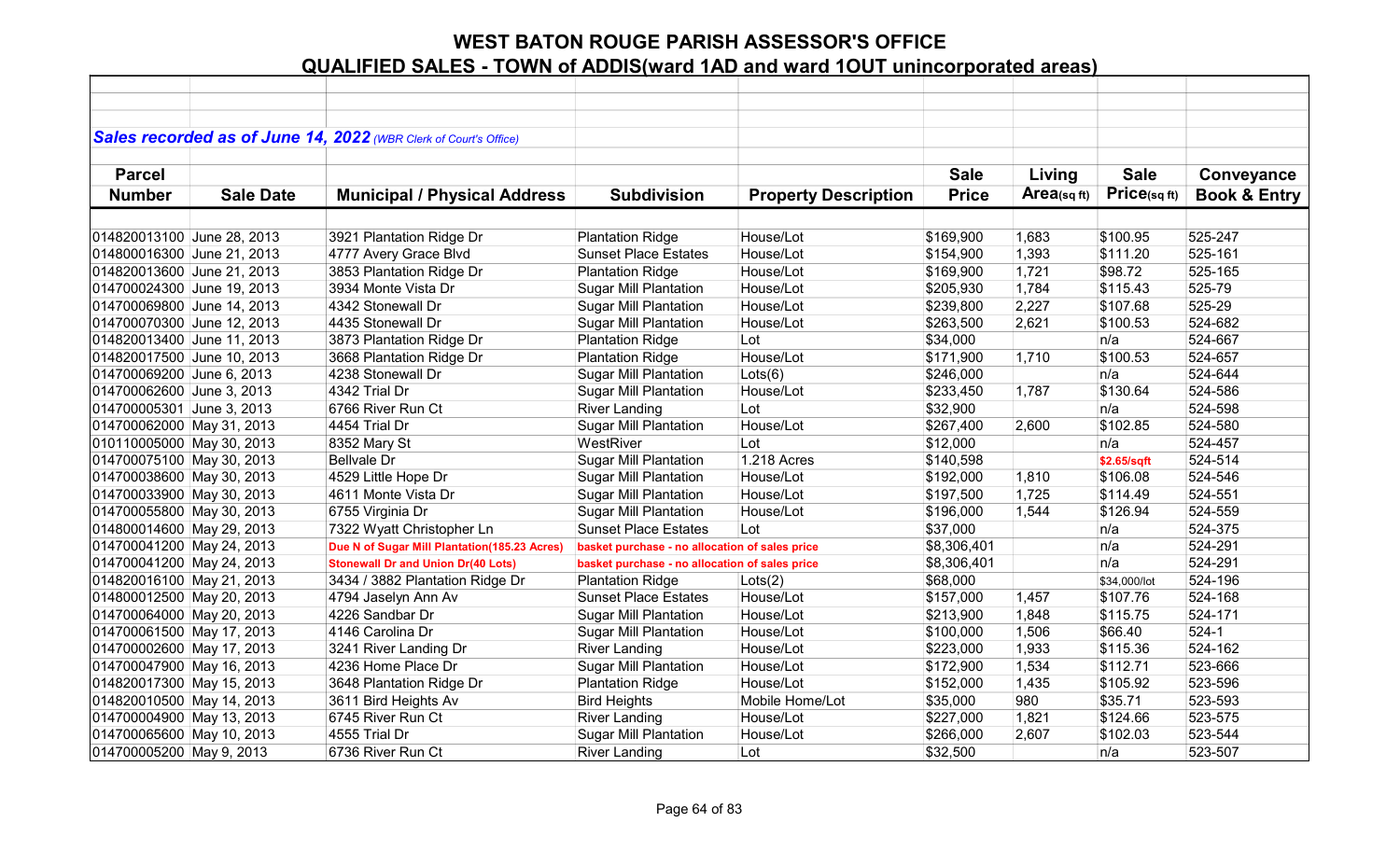|                             |                             | Sales recorded as of June 14, 2022 (WBR Clerk of Court's Office) |                              |                             |              |             |              |                         |
|-----------------------------|-----------------------------|------------------------------------------------------------------|------------------------------|-----------------------------|--------------|-------------|--------------|-------------------------|
|                             |                             |                                                                  |                              |                             |              |             |              |                         |
| <b>Parcel</b>               |                             |                                                                  |                              |                             | <b>Sale</b>  | Living      | <b>Sale</b>  | Conveyance              |
| <b>Number</b>               | <b>Sale Date</b>            | <b>Municipal / Physical Address</b>                              | <b>Subdivision</b>           | <b>Property Description</b> | <b>Price</b> | Area(sq ft) | Price(sq ft) | <b>Book &amp; Entry</b> |
|                             |                             |                                                                  |                              |                             |              |             |              |                         |
| 014700038300 May 9, 2013    |                             | 4718 Monte Vista Dr                                              | <b>Sugar Mill Plantation</b> | Lot                         | \$43,000     |             | n/a          | 523-510                 |
| 014820018600 May 7, 2013    |                             | 3454 / 3862 Plantation Ridge Dr                                  | <b>Plantation Ridge</b>      | Lots(2)                     | \$68,000     |             | \$34,000/lot | 523-447                 |
| 014800014200 May 7, 2013    |                             | 4622 Jaselyn Ann Av                                              | <b>Sunset Place Estates</b>  | Lot                         | \$36,500     |             | n/a          | 523-450                 |
| 014800014500 May 7, 2013    |                             | 7312 Wyatt Christopher Ln                                        | <b>Sunset Place Estates</b>  | Lot                         | \$36,500     |             | n/a          | 523-450                 |
| 014800014100 May 7, 2013    |                             | 4632 Jaselyn Ann Av                                              | <b>Sunset Place Estates</b>  | Lot                         | \$36,000     |             | n/a          | 523-471                 |
| 014800018500 May 7, 2013    |                             | 4644 Avery Grace Blvd                                            | <b>Sunset Place Estates</b>  | House/Lot                   | \$242,866    | 1,983       | \$122.47     | 523-475                 |
| 014700038500 May 2, 2013    |                             | 4738 Monte Vista Dr                                              | <b>Sugar Mill Plantation</b> | House/Lot                   | \$203,000    | 1,684       | \$120.55     | 523-386                 |
| 014700030200 April 30, 2013 |                             | 3952 Poplar Grove Dr                                             | <b>Sugar Mill Plantation</b> | House/Lot                   | \$228,000    | 1,982       | \$115.04     | 523-299                 |
| 014800008800 April 30, 2013 |                             | 4655 Blvd Acadian                                                | <b>Acadian Crossing</b>      | Lot                         | \$19,441     |             | n/a          | 523-302                 |
| 014700028700 April 29, 2013 |                             | 3929 Monte Vista Dr                                              | <b>Sugar Mill Plantation</b> | House/Lot                   | \$200,000    | 1,971       | \$101.47     | 523-276                 |
| 014700065500 April 26, 2013 |                             | 4535 Trial Dr                                                    | <b>Sugar Mill Plantation</b> | House/Lot                   | \$209,800    | 1,896       | \$110.65     | 523-246                 |
| 014700065000 April 23, 2013 |                             | 4371 Trial Dr                                                    | <b>Sugar Mill Plantation</b> | House/Lot                   | \$233,600    | 2,207       | \$105.85     | 523-174                 |
| 014800006800 April 16, 2013 |                             | 7160 Rue Ile St Jean                                             | <b>Acadian Crossing</b>      | House/Lot                   | \$195,000    | 1,602       | \$121.72     | $523-1$                 |
| 014830005100 April 10, 2013 |                             | 3822 E Nic Dr                                                    | East Missouri Bend           | House/Lot                   | \$253,000    | 2,934       | \$86.23      | 522-600                 |
| 014820018700 April 10, 2013 |                             | 3872 Plantation Ridge Dr                                         | <b>Plantation Ridge</b>      | Lot                         | \$34,000     |             | n/a          | 522-600                 |
| 014700065400 April 10, 2013 |                             | 4515 Trial Dr                                                    | <b>Sugar Mill Plantation</b> | House/Lot                   | \$261,300    | 2,604       | \$100.35     | 522-668                 |
| 014700065100 April 9, 2013  |                             | 4381 Trial Dr                                                    | <b>Sugar Mill Plantation</b> | House/Lot                   | \$255,000    | 2,603       | \$97.96      | 522-591                 |
| 014800008500 April 4, 2013  |                             | 7140 Rue Grand Pre                                               | <b>Acadian Crossing</b>      | House/Lot                   | \$185,000    | 1,498       | \$123.50     | 522-528                 |
| 014820019000 April 1, 2013  |                             | 3924 Plantation Ridge Dr                                         | <b>Plantation Ridge</b>      | Lot                         | \$34,000     |             | n/a          | 522-483                 |
| 014800012600 April 1, 2013  |                             | 4784 Jaselyn Ann Av                                              | <b>Sunset Place Estates</b>  | House/Lot                   | \$159,900    | 1,347       | \$118.71     | 522-486                 |
| 014700063200 April 1, 2013  |                             | 4275 Sandbar Dr                                                  | <b>Sugar Mill Plantation</b> | House/Lot                   | \$209,800    | 1,903       | \$110.25     | 522-494                 |
| 014700040900 April 1, 2013  |                             | 4638 Little Hope Dr                                              | <b>Sugar Mill Plantation</b> | Lot                         | \$50,000     |             | n/a          | 522-501                 |
|                             | 014700063900 March 28, 2013 | 4236 Sandbar Dr                                                  | <b>Sugar Mill Plantation</b> | House/Lot                   | \$209,800    | 1,902       | \$110.30     | 522-460                 |
|                             | 014700063800 March 28, 2013 | 4246 Sandbar Dr                                                  | <b>Sugar Mill Plantation</b> | House/Lot                   | \$233,600    | 2,257       | \$103.50     | 522-464                 |
|                             | 014820016400 March 27, 2013 | 3464 Plantation Ridge Dr                                         | <b>Plantation Ridge</b>      | House/Lot                   | \$149,900    | 1,411       | \$106.24     | 522-425                 |
|                             | 014820018500 March 20, 2013 | 3852 Plantation Ridge Dr                                         | <b>Plantation Ridge</b>      | Lot                         | \$34,000     |             | n/a          | 522-305                 |
|                             | 014700062200 March 19, 2013 | 4382 Trial Dr                                                    | <b>Sugar Mill Plantation</b> | House/Lot                   | \$204,499    | 2,232       | \$91.62      | 522-290                 |
|                             | 014700063700 March 18, 2013 | 4256 Sandbar Dr                                                  | <b>Sugar Mill Plantation</b> | House/Lot                   | \$216,900    | 1,973       | \$109.93     | 522-255                 |
|                             | 014800002010 March 18, 2013 | Acadian Crossing(2nd filing)                                     | <b>Acadian Crossing</b>      | Lots(25)                    | \$750,000    |             | \$30,000/lot | 522-276                 |
| 014820016500 March 6, 2013  |                             | 3516 Plantation Ridge Dr                                         | <b>Plantation Ridge</b>      | House/Lot                   | \$149,900    | 1,388       | \$108.00     | 521-697                 |
| 014700004400 March 4, 2013  |                             | 3314 Rivers Edge Dr                                              | <b>River Landing</b>         | House/Lot                   | \$245,500    | 1,938       | \$126.68     | 521-644                 |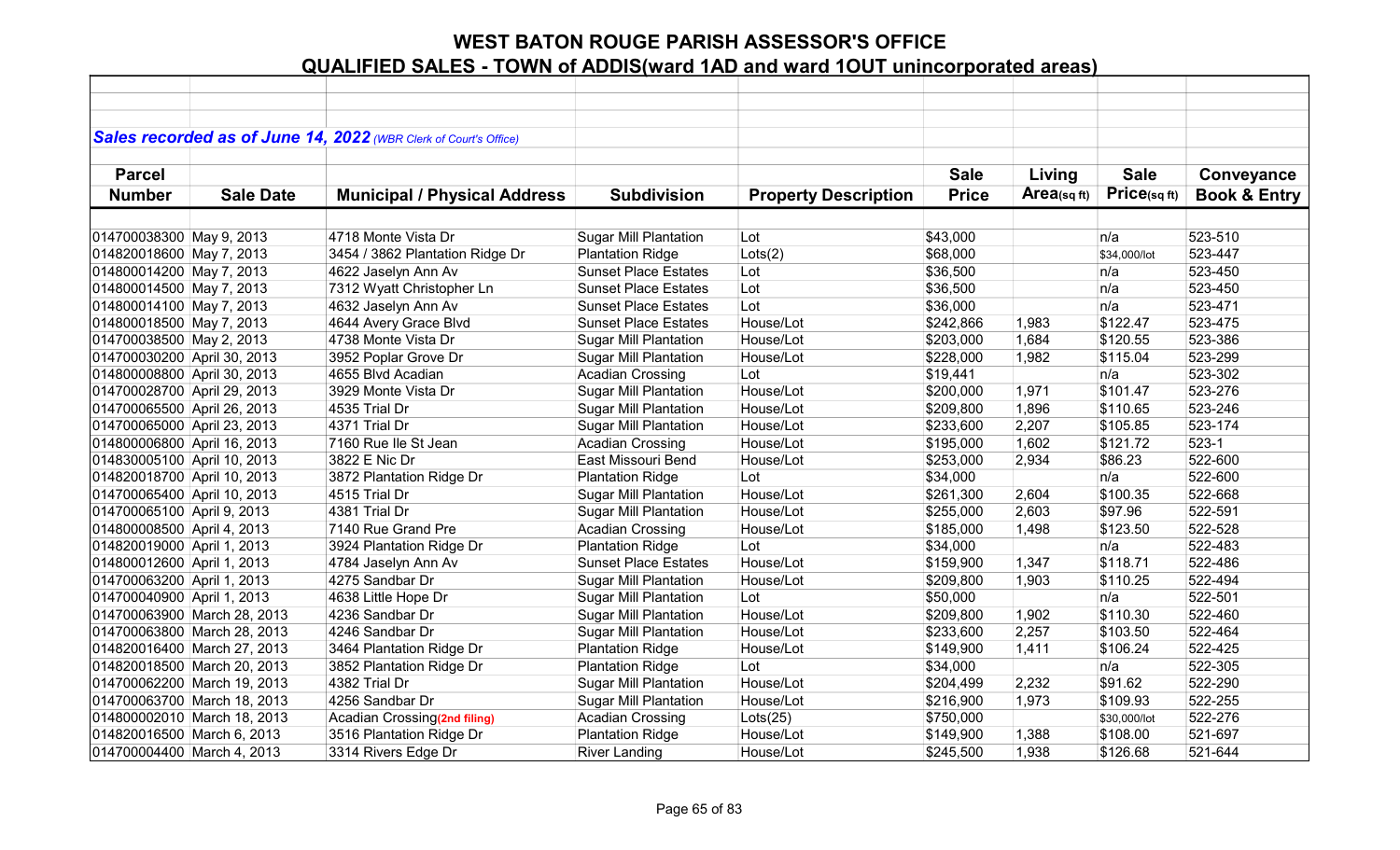|                            |                                | Sales recorded as of June 14, 2022 (WBR Clerk of Court's Office) |                              |                             |              |            |              |                         |
|----------------------------|--------------------------------|------------------------------------------------------------------|------------------------------|-----------------------------|--------------|------------|--------------|-------------------------|
|                            |                                |                                                                  |                              |                             |              |            |              |                         |
| <b>Parcel</b>              |                                |                                                                  |                              |                             | <b>Sale</b>  | Living     | <b>Sale</b>  | Conveyance              |
| <b>Number</b>              | <b>Sale Date</b>               | <b>Municipal / Physical Address</b>                              | <b>Subdivision</b>           | <b>Property Description</b> | <b>Price</b> | Area(sqft) | Price(sqft)  | <b>Book &amp; Entry</b> |
|                            |                                |                                                                  |                              |                             |              |            |              |                         |
| 014700018700 March 4, 2013 |                                | 3305 Rivers Edge Dr                                              | <b>Missouri Acres</b>        | House/Lot                   | \$223,500    | 1,874      | \$119.26     | 521-649                 |
| 014830005000 March 4, 2013 |                                | 3736 E Nic Dr                                                    | East Missouri Bend           | Mobile Home/Lot             | \$142,000    | 2,420      | \$58.68      | 521-652                 |
| 014700035200 March 1, 2013 |                                | 4526 Little Hope Dr                                              | <b>Sugar Mill Plantation</b> | House/Lot                   | \$217,900    | 1,829      | \$119.14     | 521-587                 |
|                            | 014820014700 February 27, 2013 | 3639 Plantation Ridge Dr                                         | <b>Plantation Ridge</b>      | House/Lot                   | \$152,300    | 1,385      | \$109.96     | 521-541                 |
|                            | 014700003400 February 25, 2013 | 3113 River Landing Dr                                            | <b>River Landing</b>         | House/Lot                   | \$205,000    | 1,813      | \$113.07     | 521-488                 |
|                            | 014700038900 February 25, 2013 | 4447 Little Hope Dr                                              | Sugar Mill Plantation        | House/Lot                   | \$188,900    | 1,663      | \$113.59     | 521-495                 |
|                            | 014700057000 February 22, 2013 | 6714 Virginia Dr                                                 | <b>Sugar Mill Plantation</b> | House/Lot                   | \$192,000    | 1,518      | \$126.48     | 521-471                 |
|                            | 014700061600 February 21, 2013 | 4576 Trial Dr                                                    | <b>Sugar Mill Plantation</b> | House/Lot                   | \$223,600    | 1,991      | \$112.31     | 521-409                 |
|                            | 014800010500 February 21, 2013 | 4713 Jaselyn Ann Av                                              | <b>Sunset Place Estates</b>  | Lots(2)                     | \$66,000     |            | \$33,000/lot | 521-458                 |
|                            | 014800006300 February 19, 2013 | 7115 Rue Ile St Jean                                             | <b>Acadian Crossing</b>      | House/Lot                   | \$188,500    | 1,614      | \$116.79     | 521-381                 |
|                            | 014800013700 February 19, 2013 | 4672 Jaselyn Ann Av                                              | <b>Sunset Place Estates</b>  | House/Lot                   | \$170,900    | 1,588      | \$107.62     | 521-384                 |
|                            | 014800014000 February 19, 2013 | 4642 Jaselyn Ann Av                                              | <b>Sunset Place Estates</b>  | Lot                         | \$36,000     |            | n/a          | 521-387                 |
|                            | 014820013000 February 19, 2013 | 3931 Plantation Ridge Dr                                         | <b>Plantation Ridge</b>      | Lots(3)                     | \$102,000    |            | \$34,000/lot | 521-390                 |
|                            | 014700000700 February 13, 2013 | 3072 River Landing Dr                                            | <b>River Landing</b>         | House/Lot                   | \$213,000    | 2,083      | \$102.26     | 521-359                 |
|                            | 014800013900 February 11, 2013 | 4652 Jaselyn Ann Av                                              | <b>Sunset Place Estates</b>  | House/Lot                   | \$174,000    | 1,444      | \$120.50     | 521-331                 |
|                            | 014800014900 February 6, 2013  | 4633 Avery Grace Blvd                                            | <b>Sunset Place Estates</b>  | House/Lot                   | \$208,943    | 1,712      | \$122.05     | 521-187                 |
|                            | 014800014700 February 5, 2013  | 4613 Avery Grace Blvd                                            | <b>Sunset Place Estates</b>  | Lot                         | \$32,300     |            | n/a          | 521-159                 |
|                            | 014700048100 January 31, 2013  | 4242 Home Place Dr                                               | <b>Sugar Mill Platation</b>  | House/Lot                   | \$172,900    | 1,271      | \$136.03     | 521-105                 |
|                            | 014700032100 January 31, 2013  | 6706 Joyce Dr(unit 5A)                                           | Rivers Edge Condo            | Condominium                 | \$117,900    | 1,458      | \$80.86      | 521-130                 |
|                            | 014800018100 January 30, 2013  | 4694 Avery Grace Blvd                                            | <b>Sunset Place Estates</b>  | House/Lot                   | \$185,000    | 1,540      | \$120.13     | 521-97                  |
|                            | 014820017300 January 29, 2013  | 3648 Plantation Ridge Dr                                         | <b>Plantation Ridge</b>      | Lot                         | \$34,000     |            | n/a          | 521-94                  |
|                            | 014700004700 January 25, 2013  | 6765 River Run Ct                                                | <b>River Landing</b>         | Lot                         | \$32,500     |            | n/a          | 521-63                  |
|                            | 014800012100 January 24, 2013  | 4836 Jaselyn Ann Av                                              | <b>Sunset Place Estates</b>  | Lot                         | \$29,000     |            | n/a          | 521-60                  |
|                            | 014820014800 January 23, 2013  | 3629 Plantation Ridge Dr                                         | <b>Plantation Ridge</b>      | House/Lot                   | \$156,400    | 1,528      | \$102.36     | 521-46                  |
|                            | 014800014300 January 22, 2013  | 4612 Jaselyn Ann Av                                              | <b>Sunset Place Estates</b>  | Lot                         | \$33,500     |            | n/a          | $521 - 1$               |
|                            | 014800016300 January 22, 2013  | 4777 Avery Grace Blvd                                            | <b>Sunset Place Estates</b>  | Lot                         | \$29,900     |            | n/a          | $521 - 1$               |
|                            | 014800018500 January 22, 2013  | 4644 Avery Grace Blvd                                            | <b>Sunset Place Estates</b>  | Lot                         | \$33,000     |            | n/a          | $521 - 5$               |
|                            | 014800013100 January 16, 2013  | 4734 Jaselyn Ann Av                                              | <b>Sunset Place Estates</b>  | Lot                         | \$29,990     |            | n/a          | 520-588                 |
|                            | 014820018000 January 16, 2013  | 3740 Plantation Ridge Dr                                         | <b>Plantation Ridge</b>      | House/Lot                   | \$169,900    | 1,642      | \$103.47     | 520-594                 |
|                            | 014820018400 January 15, 2013  | 3842 Plantation Ridge Dr                                         | <b>Plantation Ridge</b>      | House/Lot                   | \$172,715    | 1,744      | \$99.03      | 520-576                 |
|                            | 014700064100 January 11, 2013  | 4237 Trial Dr                                                    | <b>Sugar Mill Plantation</b> | House/Lot                   | \$260,000    | 2,579      | \$100.81     | 520-527                 |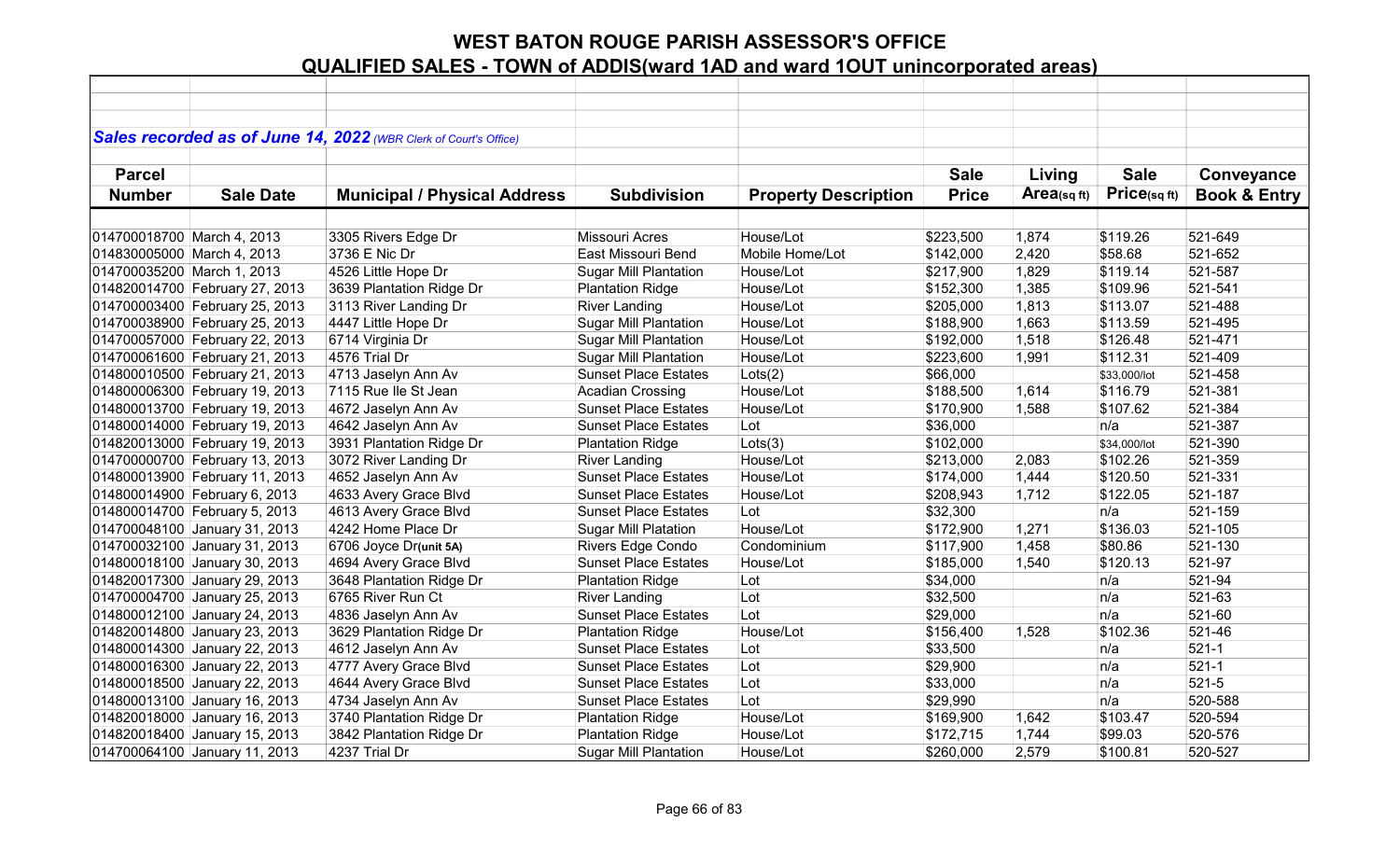| Sales recorded as of June 14, 2022 (WBR Clerk of Court's Office)<br><b>Sale</b><br><b>Parcel</b><br><b>Sale</b><br>Living<br>Conveyance<br>Price(sqft)<br>$Area_{(sq\,ft)}$<br><b>Book &amp; Entry</b><br><b>Number</b><br><b>Sale Date</b><br><b>Municipal / Physical Address</b><br><b>Subdivision</b><br><b>Property Description</b><br><b>Price</b><br>3791 Quarter Horse Ln<br>House/Lot<br>520-490<br>\$327,500<br>n/a<br>---------------<br>4298 Stonewall Dr<br><b>Sugar Mill Plantation</b><br>$ $ Lots $(30)$<br>520-497<br>\$1,151,000<br>\$38,367/lot<br>3668 Plantation Ridge Dr<br><b>Plantation Ridge</b><br>Lot<br>n/a<br>520-465<br>\$34,000<br>House/Lot<br>520-376<br><b>Plantation Ridge</b><br>\$102.99<br>3526 Plantation Ridge Dr<br>\$154,900<br>1,504<br>3948 Cypress Hall Dr<br><b>Sugar Mill Plantation</b><br>House/Lot<br>520-270<br>\$163,500<br>1,507<br>\$108.49<br>Lots(8)<br>520-273<br>3939 Cypress Hall Dr<br><b>Sugar Mill Plantation</b><br>\$312,000<br>\$39,000/lot<br>4331 Trial Dr<br><b>Sugar Mill Plantation</b><br>House/Lot<br>\$233,600<br>2,257<br>\$103.50<br>520-318<br>7352 Wyatt Christopher Ln<br><b>Sunset Place Estates</b><br>House/Lot<br>1,551<br>\$119.86<br>520-88<br>\$185,900<br>3832 Plantation Ridge Dr<br>House/Lot<br>1,645<br>\$105.17<br>520-91<br><b>Plantation Ridge</b><br>\$173,000<br><b>Sugar Mill Plantation</b><br>House/Lot<br>1,821<br>\$115.27<br>520-107<br>4315 Little Hope Dr<br>\$209,900<br><b>Plantation Ridge</b><br>n/a<br>520-254<br>3853 Plantation Ridge Dr<br>Lot<br>\$34,000<br>Mobile Home/Lot<br>5082 Eudora Dr<br>WestRiver<br>\$21.55<br>520-102<br>\$37,000<br>1,717<br>519-638<br>8346 First St<br>---------------<br>House/Lot<br>1,447<br>\$111.26<br>\$161,000<br><b>Sugar Mill Plantation</b><br>House/Lot<br>2,600<br>519-612<br>4575 Trial Dr<br>\$261,300<br>\$100.50<br>House/Lot<br>Addis Place<br>1,290<br>\$108.53<br>519-589<br>3513 Karen Dr<br>\$140,000<br>House/Lot<br>1,406<br>\$106.61<br>519-570<br>3435 Plantation Ridge Dr<br><b>Plantation Ridge</b><br>\$149,900<br>House/Lot<br>1,565<br>519-457<br>4707 Avery Grace Blvd<br><b>Sunset Place Estates</b><br>\$115.18<br>\$180,250<br>4826 Jaselyn Ann Av<br><b>Sunset Place Estates</b><br>House/Lot<br>1,448<br>\$104.28<br>519-406<br>\$151,000<br>519-410<br>4361 Trial Dr<br><b>Sugar Mill Plantation</b><br>House/Lot<br>\$216,900<br>1,960<br>\$110.66<br>n/a<br>519-400<br>3425 Plantation Ridge Dr<br>Lot<br>\$34,000<br><b>Plantation Ridge</b><br>519-319<br>6831 Hwy 1 S<br>House/Lot<br>2,651<br>\$113.16<br>\$300,000<br>House/Lot<br>4692 Jaselyn Ann Av<br><b>Sunset Place Estates</b><br>1,551<br>519-328<br>\$176,900<br>\$114.06 |  |  |  |  |  |
|------------------------------------------------------------------------------------------------------------------------------------------------------------------------------------------------------------------------------------------------------------------------------------------------------------------------------------------------------------------------------------------------------------------------------------------------------------------------------------------------------------------------------------------------------------------------------------------------------------------------------------------------------------------------------------------------------------------------------------------------------------------------------------------------------------------------------------------------------------------------------------------------------------------------------------------------------------------------------------------------------------------------------------------------------------------------------------------------------------------------------------------------------------------------------------------------------------------------------------------------------------------------------------------------------------------------------------------------------------------------------------------------------------------------------------------------------------------------------------------------------------------------------------------------------------------------------------------------------------------------------------------------------------------------------------------------------------------------------------------------------------------------------------------------------------------------------------------------------------------------------------------------------------------------------------------------------------------------------------------------------------------------------------------------------------------------------------------------------------------------------------------------------------------------------------------------------------------------------------------------------------------------------------------------------------------------------------------------------------------------------------------------------------------------------------------------------------------------------------------------------------------------------------------------------------------------------------------------------------------------------------------------------------------------------------------------------------------------------|--|--|--|--|--|
| 014700009103 January 10, 2013<br>014700069500 January 10, 2013<br>014820017500 January 8, 2013<br>014820016600 January 3, 2013<br>014700042500 December 27, 2012<br>014700048700 December 27, 2012<br>014700064600 December 27, 2012<br>014800018800 December 26, 2012<br>014820018300 December 26, 2012<br>014700039600 December 26, 2012<br>014820013600 December 26, 2012<br>010110008200 December 26, 2012<br>010160001000 December 20, 2012<br>014700065700 December 18, 2012<br>014840006500 December 17, 2012<br>014820015800 December 14, 2012<br>014800015600 December 12, 2012<br>014800012200 December 11, 2012<br>014700064900 December 11, 2012<br>014820015900 December 10, 2012<br>014700008900 December 5, 2012<br>014800013500 December 5, 2012                                                                                                                                                                                                                                                                                                                                                                                                                                                                                                                                                                                                                                                                                                                                                                                                                                                                                                                                                                                                                                                                                                                                                                                                                                                                                                                                                                                                                                                                                                                                                                                                                                                                                                                                                                                                                                                                                                                                                             |  |  |  |  |  |
|                                                                                                                                                                                                                                                                                                                                                                                                                                                                                                                                                                                                                                                                                                                                                                                                                                                                                                                                                                                                                                                                                                                                                                                                                                                                                                                                                                                                                                                                                                                                                                                                                                                                                                                                                                                                                                                                                                                                                                                                                                                                                                                                                                                                                                                                                                                                                                                                                                                                                                                                                                                                                                                                                                                              |  |  |  |  |  |
|                                                                                                                                                                                                                                                                                                                                                                                                                                                                                                                                                                                                                                                                                                                                                                                                                                                                                                                                                                                                                                                                                                                                                                                                                                                                                                                                                                                                                                                                                                                                                                                                                                                                                                                                                                                                                                                                                                                                                                                                                                                                                                                                                                                                                                                                                                                                                                                                                                                                                                                                                                                                                                                                                                                              |  |  |  |  |  |
|                                                                                                                                                                                                                                                                                                                                                                                                                                                                                                                                                                                                                                                                                                                                                                                                                                                                                                                                                                                                                                                                                                                                                                                                                                                                                                                                                                                                                                                                                                                                                                                                                                                                                                                                                                                                                                                                                                                                                                                                                                                                                                                                                                                                                                                                                                                                                                                                                                                                                                                                                                                                                                                                                                                              |  |  |  |  |  |
|                                                                                                                                                                                                                                                                                                                                                                                                                                                                                                                                                                                                                                                                                                                                                                                                                                                                                                                                                                                                                                                                                                                                                                                                                                                                                                                                                                                                                                                                                                                                                                                                                                                                                                                                                                                                                                                                                                                                                                                                                                                                                                                                                                                                                                                                                                                                                                                                                                                                                                                                                                                                                                                                                                                              |  |  |  |  |  |
|                                                                                                                                                                                                                                                                                                                                                                                                                                                                                                                                                                                                                                                                                                                                                                                                                                                                                                                                                                                                                                                                                                                                                                                                                                                                                                                                                                                                                                                                                                                                                                                                                                                                                                                                                                                                                                                                                                                                                                                                                                                                                                                                                                                                                                                                                                                                                                                                                                                                                                                                                                                                                                                                                                                              |  |  |  |  |  |
|                                                                                                                                                                                                                                                                                                                                                                                                                                                                                                                                                                                                                                                                                                                                                                                                                                                                                                                                                                                                                                                                                                                                                                                                                                                                                                                                                                                                                                                                                                                                                                                                                                                                                                                                                                                                                                                                                                                                                                                                                                                                                                                                                                                                                                                                                                                                                                                                                                                                                                                                                                                                                                                                                                                              |  |  |  |  |  |
|                                                                                                                                                                                                                                                                                                                                                                                                                                                                                                                                                                                                                                                                                                                                                                                                                                                                                                                                                                                                                                                                                                                                                                                                                                                                                                                                                                                                                                                                                                                                                                                                                                                                                                                                                                                                                                                                                                                                                                                                                                                                                                                                                                                                                                                                                                                                                                                                                                                                                                                                                                                                                                                                                                                              |  |  |  |  |  |
|                                                                                                                                                                                                                                                                                                                                                                                                                                                                                                                                                                                                                                                                                                                                                                                                                                                                                                                                                                                                                                                                                                                                                                                                                                                                                                                                                                                                                                                                                                                                                                                                                                                                                                                                                                                                                                                                                                                                                                                                                                                                                                                                                                                                                                                                                                                                                                                                                                                                                                                                                                                                                                                                                                                              |  |  |  |  |  |
|                                                                                                                                                                                                                                                                                                                                                                                                                                                                                                                                                                                                                                                                                                                                                                                                                                                                                                                                                                                                                                                                                                                                                                                                                                                                                                                                                                                                                                                                                                                                                                                                                                                                                                                                                                                                                                                                                                                                                                                                                                                                                                                                                                                                                                                                                                                                                                                                                                                                                                                                                                                                                                                                                                                              |  |  |  |  |  |
|                                                                                                                                                                                                                                                                                                                                                                                                                                                                                                                                                                                                                                                                                                                                                                                                                                                                                                                                                                                                                                                                                                                                                                                                                                                                                                                                                                                                                                                                                                                                                                                                                                                                                                                                                                                                                                                                                                                                                                                                                                                                                                                                                                                                                                                                                                                                                                                                                                                                                                                                                                                                                                                                                                                              |  |  |  |  |  |
|                                                                                                                                                                                                                                                                                                                                                                                                                                                                                                                                                                                                                                                                                                                                                                                                                                                                                                                                                                                                                                                                                                                                                                                                                                                                                                                                                                                                                                                                                                                                                                                                                                                                                                                                                                                                                                                                                                                                                                                                                                                                                                                                                                                                                                                                                                                                                                                                                                                                                                                                                                                                                                                                                                                              |  |  |  |  |  |
|                                                                                                                                                                                                                                                                                                                                                                                                                                                                                                                                                                                                                                                                                                                                                                                                                                                                                                                                                                                                                                                                                                                                                                                                                                                                                                                                                                                                                                                                                                                                                                                                                                                                                                                                                                                                                                                                                                                                                                                                                                                                                                                                                                                                                                                                                                                                                                                                                                                                                                                                                                                                                                                                                                                              |  |  |  |  |  |
|                                                                                                                                                                                                                                                                                                                                                                                                                                                                                                                                                                                                                                                                                                                                                                                                                                                                                                                                                                                                                                                                                                                                                                                                                                                                                                                                                                                                                                                                                                                                                                                                                                                                                                                                                                                                                                                                                                                                                                                                                                                                                                                                                                                                                                                                                                                                                                                                                                                                                                                                                                                                                                                                                                                              |  |  |  |  |  |
|                                                                                                                                                                                                                                                                                                                                                                                                                                                                                                                                                                                                                                                                                                                                                                                                                                                                                                                                                                                                                                                                                                                                                                                                                                                                                                                                                                                                                                                                                                                                                                                                                                                                                                                                                                                                                                                                                                                                                                                                                                                                                                                                                                                                                                                                                                                                                                                                                                                                                                                                                                                                                                                                                                                              |  |  |  |  |  |
|                                                                                                                                                                                                                                                                                                                                                                                                                                                                                                                                                                                                                                                                                                                                                                                                                                                                                                                                                                                                                                                                                                                                                                                                                                                                                                                                                                                                                                                                                                                                                                                                                                                                                                                                                                                                                                                                                                                                                                                                                                                                                                                                                                                                                                                                                                                                                                                                                                                                                                                                                                                                                                                                                                                              |  |  |  |  |  |
|                                                                                                                                                                                                                                                                                                                                                                                                                                                                                                                                                                                                                                                                                                                                                                                                                                                                                                                                                                                                                                                                                                                                                                                                                                                                                                                                                                                                                                                                                                                                                                                                                                                                                                                                                                                                                                                                                                                                                                                                                                                                                                                                                                                                                                                                                                                                                                                                                                                                                                                                                                                                                                                                                                                              |  |  |  |  |  |
|                                                                                                                                                                                                                                                                                                                                                                                                                                                                                                                                                                                                                                                                                                                                                                                                                                                                                                                                                                                                                                                                                                                                                                                                                                                                                                                                                                                                                                                                                                                                                                                                                                                                                                                                                                                                                                                                                                                                                                                                                                                                                                                                                                                                                                                                                                                                                                                                                                                                                                                                                                                                                                                                                                                              |  |  |  |  |  |
|                                                                                                                                                                                                                                                                                                                                                                                                                                                                                                                                                                                                                                                                                                                                                                                                                                                                                                                                                                                                                                                                                                                                                                                                                                                                                                                                                                                                                                                                                                                                                                                                                                                                                                                                                                                                                                                                                                                                                                                                                                                                                                                                                                                                                                                                                                                                                                                                                                                                                                                                                                                                                                                                                                                              |  |  |  |  |  |
|                                                                                                                                                                                                                                                                                                                                                                                                                                                                                                                                                                                                                                                                                                                                                                                                                                                                                                                                                                                                                                                                                                                                                                                                                                                                                                                                                                                                                                                                                                                                                                                                                                                                                                                                                                                                                                                                                                                                                                                                                                                                                                                                                                                                                                                                                                                                                                                                                                                                                                                                                                                                                                                                                                                              |  |  |  |  |  |
|                                                                                                                                                                                                                                                                                                                                                                                                                                                                                                                                                                                                                                                                                                                                                                                                                                                                                                                                                                                                                                                                                                                                                                                                                                                                                                                                                                                                                                                                                                                                                                                                                                                                                                                                                                                                                                                                                                                                                                                                                                                                                                                                                                                                                                                                                                                                                                                                                                                                                                                                                                                                                                                                                                                              |  |  |  |  |  |
|                                                                                                                                                                                                                                                                                                                                                                                                                                                                                                                                                                                                                                                                                                                                                                                                                                                                                                                                                                                                                                                                                                                                                                                                                                                                                                                                                                                                                                                                                                                                                                                                                                                                                                                                                                                                                                                                                                                                                                                                                                                                                                                                                                                                                                                                                                                                                                                                                                                                                                                                                                                                                                                                                                                              |  |  |  |  |  |
|                                                                                                                                                                                                                                                                                                                                                                                                                                                                                                                                                                                                                                                                                                                                                                                                                                                                                                                                                                                                                                                                                                                                                                                                                                                                                                                                                                                                                                                                                                                                                                                                                                                                                                                                                                                                                                                                                                                                                                                                                                                                                                                                                                                                                                                                                                                                                                                                                                                                                                                                                                                                                                                                                                                              |  |  |  |  |  |
|                                                                                                                                                                                                                                                                                                                                                                                                                                                                                                                                                                                                                                                                                                                                                                                                                                                                                                                                                                                                                                                                                                                                                                                                                                                                                                                                                                                                                                                                                                                                                                                                                                                                                                                                                                                                                                                                                                                                                                                                                                                                                                                                                                                                                                                                                                                                                                                                                                                                                                                                                                                                                                                                                                                              |  |  |  |  |  |
|                                                                                                                                                                                                                                                                                                                                                                                                                                                                                                                                                                                                                                                                                                                                                                                                                                                                                                                                                                                                                                                                                                                                                                                                                                                                                                                                                                                                                                                                                                                                                                                                                                                                                                                                                                                                                                                                                                                                                                                                                                                                                                                                                                                                                                                                                                                                                                                                                                                                                                                                                                                                                                                                                                                              |  |  |  |  |  |
|                                                                                                                                                                                                                                                                                                                                                                                                                                                                                                                                                                                                                                                                                                                                                                                                                                                                                                                                                                                                                                                                                                                                                                                                                                                                                                                                                                                                                                                                                                                                                                                                                                                                                                                                                                                                                                                                                                                                                                                                                                                                                                                                                                                                                                                                                                                                                                                                                                                                                                                                                                                                                                                                                                                              |  |  |  |  |  |
|                                                                                                                                                                                                                                                                                                                                                                                                                                                                                                                                                                                                                                                                                                                                                                                                                                                                                                                                                                                                                                                                                                                                                                                                                                                                                                                                                                                                                                                                                                                                                                                                                                                                                                                                                                                                                                                                                                                                                                                                                                                                                                                                                                                                                                                                                                                                                                                                                                                                                                                                                                                                                                                                                                                              |  |  |  |  |  |
|                                                                                                                                                                                                                                                                                                                                                                                                                                                                                                                                                                                                                                                                                                                                                                                                                                                                                                                                                                                                                                                                                                                                                                                                                                                                                                                                                                                                                                                                                                                                                                                                                                                                                                                                                                                                                                                                                                                                                                                                                                                                                                                                                                                                                                                                                                                                                                                                                                                                                                                                                                                                                                                                                                                              |  |  |  |  |  |
|                                                                                                                                                                                                                                                                                                                                                                                                                                                                                                                                                                                                                                                                                                                                                                                                                                                                                                                                                                                                                                                                                                                                                                                                                                                                                                                                                                                                                                                                                                                                                                                                                                                                                                                                                                                                                                                                                                                                                                                                                                                                                                                                                                                                                                                                                                                                                                                                                                                                                                                                                                                                                                                                                                                              |  |  |  |  |  |
| House/Lot<br>519-331<br>014800013500 December 5, 2012<br>4692 Jaselyn Ann Av<br><b>Sunset Place Estates</b><br>\$176,900<br>1,551<br>\$114.06                                                                                                                                                                                                                                                                                                                                                                                                                                                                                                                                                                                                                                                                                                                                                                                                                                                                                                                                                                                                                                                                                                                                                                                                                                                                                                                                                                                                                                                                                                                                                                                                                                                                                                                                                                                                                                                                                                                                                                                                                                                                                                                                                                                                                                                                                                                                                                                                                                                                                                                                                                                |  |  |  |  |  |
| House/Lot<br>1,955<br>519-263<br>014700030000 December 3, 2012<br>4026 Poplar Grove Dr<br><b>Sugar Mill Plantation</b><br>\$207,000<br>\$105.88                                                                                                                                                                                                                                                                                                                                                                                                                                                                                                                                                                                                                                                                                                                                                                                                                                                                                                                                                                                                                                                                                                                                                                                                                                                                                                                                                                                                                                                                                                                                                                                                                                                                                                                                                                                                                                                                                                                                                                                                                                                                                                                                                                                                                                                                                                                                                                                                                                                                                                                                                                              |  |  |  |  |  |
| 4239 Home Place Dr<br>519-270<br>014700048300 December 3, 2012<br><b>Sugar Mill Plantation</b><br>House/Lot<br>1,505<br>\$114.88<br>\$172,900                                                                                                                                                                                                                                                                                                                                                                                                                                                                                                                                                                                                                                                                                                                                                                                                                                                                                                                                                                                                                                                                                                                                                                                                                                                                                                                                                                                                                                                                                                                                                                                                                                                                                                                                                                                                                                                                                                                                                                                                                                                                                                                                                                                                                                                                                                                                                                                                                                                                                                                                                                                |  |  |  |  |  |
| 014800012600 November 29, 2012<br>4784 Jaselyn Ann Av<br><b>Sunset Place Estates</b><br>Lot<br>n/a<br>519-225<br>\$59,800                                                                                                                                                                                                                                                                                                                                                                                                                                                                                                                                                                                                                                                                                                                                                                                                                                                                                                                                                                                                                                                                                                                                                                                                                                                                                                                                                                                                                                                                                                                                                                                                                                                                                                                                                                                                                                                                                                                                                                                                                                                                                                                                                                                                                                                                                                                                                                                                                                                                                                                                                                                                    |  |  |  |  |  |
| House/Lot<br>\$77.28<br>519-179<br>010150004000 November 26, 2012<br>7911 First St<br>\$115,000<br>1,488<br>---------------                                                                                                                                                                                                                                                                                                                                                                                                                                                                                                                                                                                                                                                                                                                                                                                                                                                                                                                                                                                                                                                                                                                                                                                                                                                                                                                                                                                                                                                                                                                                                                                                                                                                                                                                                                                                                                                                                                                                                                                                                                                                                                                                                                                                                                                                                                                                                                                                                                                                                                                                                                                                  |  |  |  |  |  |
| House/Lot<br>1,446<br>\$119.74<br>519-168<br>014800013200 November 21, 2012<br>4724 Jaselyn Ann Av<br><b>Sunset Place Estates</b><br>\$173,150                                                                                                                                                                                                                                                                                                                                                                                                                                                                                                                                                                                                                                                                                                                                                                                                                                                                                                                                                                                                                                                                                                                                                                                                                                                                                                                                                                                                                                                                                                                                                                                                                                                                                                                                                                                                                                                                                                                                                                                                                                                                                                                                                                                                                                                                                                                                                                                                                                                                                                                                                                               |  |  |  |  |  |
| Lot<br>518-642<br>014700005201 November 7, 2012<br>6746 River Run Ct<br><b>River Landing</b><br>\$29,900<br>n/a                                                                                                                                                                                                                                                                                                                                                                                                                                                                                                                                                                                                                                                                                                                                                                                                                                                                                                                                                                                                                                                                                                                                                                                                                                                                                                                                                                                                                                                                                                                                                                                                                                                                                                                                                                                                                                                                                                                                                                                                                                                                                                                                                                                                                                                                                                                                                                                                                                                                                                                                                                                                              |  |  |  |  |  |
| 1st Subd of Addis<br>House/Lot<br>518-518<br>010150002500 November 2, 2012<br>7856 4th St<br>1,972<br>\$83.57<br>\$164,800                                                                                                                                                                                                                                                                                                                                                                                                                                                                                                                                                                                                                                                                                                                                                                                                                                                                                                                                                                                                                                                                                                                                                                                                                                                                                                                                                                                                                                                                                                                                                                                                                                                                                                                                                                                                                                                                                                                                                                                                                                                                                                                                                                                                                                                                                                                                                                                                                                                                                                                                                                                                   |  |  |  |  |  |
| 014820009400 October 26, 2012<br>House/Lot<br>\$94,000<br>988<br>\$95.14<br>518-440<br>3413 Bird Height Av<br><b>Bird Heights</b>                                                                                                                                                                                                                                                                                                                                                                                                                                                                                                                                                                                                                                                                                                                                                                                                                                                                                                                                                                                                                                                                                                                                                                                                                                                                                                                                                                                                                                                                                                                                                                                                                                                                                                                                                                                                                                                                                                                                                                                                                                                                                                                                                                                                                                                                                                                                                                                                                                                                                                                                                                                            |  |  |  |  |  |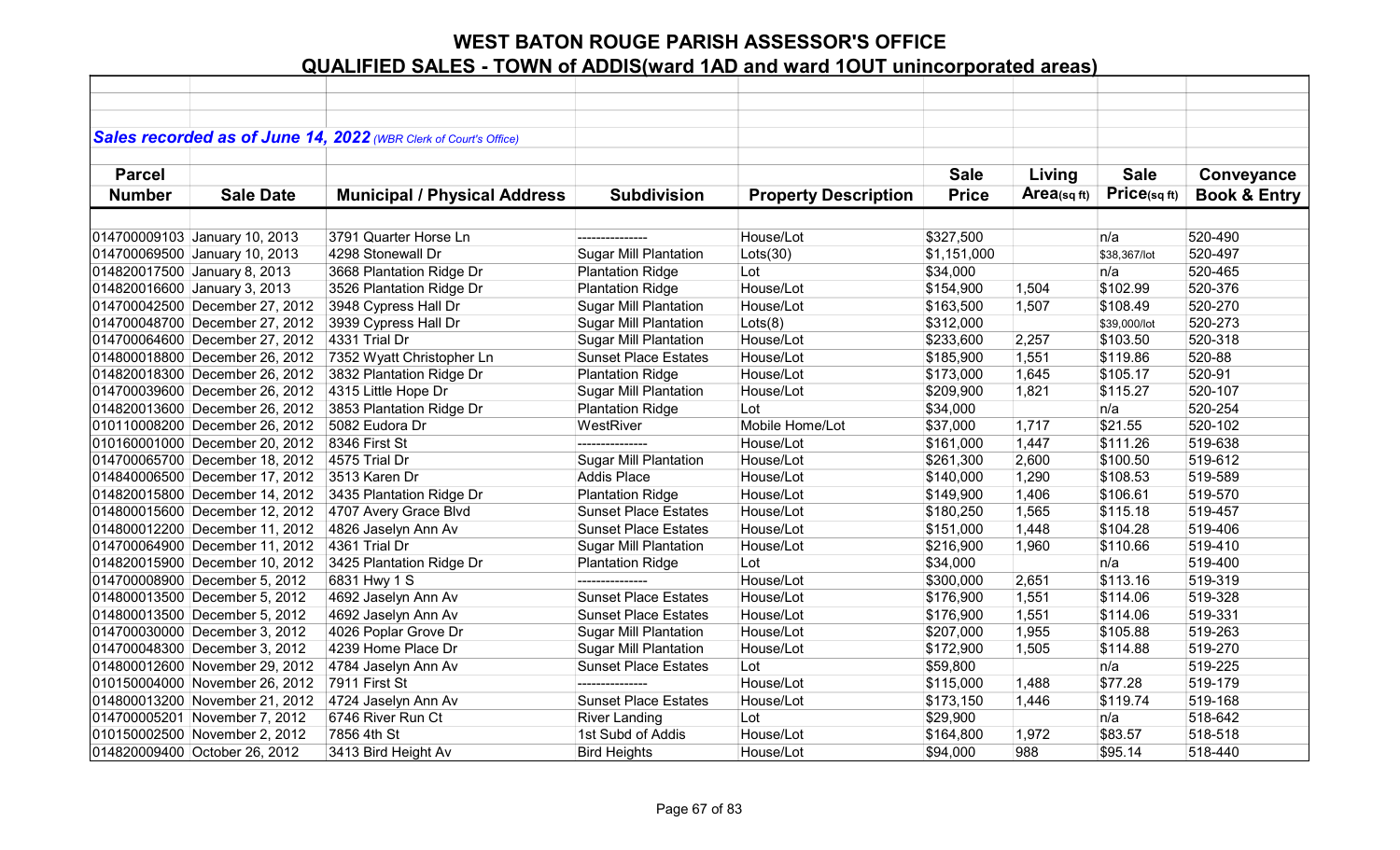|               |                                                | Sales recorded as of June 14, 2022 (WBR Clerk of Court's Office) |                              |                             |              |            |              |                         |
|---------------|------------------------------------------------|------------------------------------------------------------------|------------------------------|-----------------------------|--------------|------------|--------------|-------------------------|
|               |                                                |                                                                  |                              |                             |              |            |              |                         |
| <b>Parcel</b> |                                                |                                                                  |                              |                             | <b>Sale</b>  | Living     | <b>Sale</b>  | Conveyance              |
| <b>Number</b> | <b>Sale Date</b>                               | <b>Municipal / Physical Address</b>                              | <b>Subdivision</b>           | <b>Property Description</b> | <b>Price</b> | Area(sqft) | Price(sqft)  | <b>Book &amp; Entry</b> |
|               |                                                |                                                                  |                              |                             |              |            |              |                         |
|               | 010110010600 October 24, 2012                  | 5361 Eudora Dr                                                   | WestRiver                    | House/Lot                   | \$127,000    | 1,092      | \$116.30     | 518-405                 |
|               | 014700061200 October 16, 2012                  | 4116 Carolina Dr                                                 | <b>Sugar Mill Plantation</b> | House/Lot                   | \$185,000    | 1,461      | \$126.63     | 518-268                 |
|               | 010110006200 October 16, 2012                  | 5043 Myrle Dr                                                    | WestRiver                    | House/Lot                   | \$50,000     | 871        | \$57.41      | 518-271                 |
|               | 014800014900 October 11, 2012                  | 4633 Avery Grace / 4652 Jaselyn Ann                              | <b>Sunset Place Estates</b>  | Lots(2)                     | \$67,900     |            | \$33,950/lot | 518-169                 |
|               | 014820016400 October 9, 2012                   | 3464 Plantation Ridge Dr                                         | <b>Plantation Ridge</b>      | Lot                         | \$34,000     |            | n/a          | 518-134                 |
|               | 014700051100 October 3, 2012                   |                                                                  | <b>Sugar Mill Plantation</b> | Lots(40)                    | \$1,560,000  |            | \$39,000/lot | 517-642                 |
|               | 014700064500 October 3, 2012                   | 4321 Trial Dr                                                    | <b>Sugar Mill Plantation</b> | House/Lot                   | \$256,200    | 2,594      | \$98.77      | 517-653                 |
|               | 014700031800 September 28, 2012                | 6706 Joyce Dr(unit 4A)                                           | Rivers Edge Condo            | Condominium                 | \$115,000    | 1,458      | \$78.88      | 517-545                 |
|               | 014700057400 September 26, 2012                | 4240 Olivia Dr                                                   | <b>Sugar Mill Plantation</b> | House/Lot                   | \$188,500    | 1,488      | \$126.68     | 517-474                 |
|               | 014700059500 September 26, 2012                | 4026 Olivia Dr                                                   | <b>Sugar Mill Plantation</b> | House/Lot                   | \$165,000    | 1,478      | \$111.64     | 517-482                 |
|               |                                                | 014800011600 September 26, 2012 4825 Jaselyn Ann Av              | <b>Sunset Place Estates</b>  | House/Lot                   | \$170,000    | 1,441      | \$117.97     | 517-437                 |
|               | 014820018200 September 25, 2012                | 3822 Plantation Ridge Dr                                         | <b>Plantation Ridge</b>      | House/Lot                   | \$169,900    | 1,734      | \$97.98      | 517-411                 |
|               | 014700022200 September 20, 2012 3417 Gladys Dr |                                                                  | <b>Missouri Acres</b>        | House/Lot                   | \$262,500    | 2,043      | \$128.49     | 517-367                 |
|               |                                                | 014820016500 September 19, 2012 3516 Plantation Ridge Dr         | <b>Plantation Ridge</b>      | Lot                         | \$34,000     |            | n/a          | 517-358                 |
|               |                                                | 014800009500 September 18, 2012 4611 Jaselyn Ann Av              | <b>Sunset Place Estates</b>  | House/Lot                   | \$184,971    | 1,622      | \$114.04     | 517-290                 |
|               | 014700065300 September 14, 2012 4453 Trial Dr  |                                                                  | <b>Sugar Mill Plantation</b> | House/Lot                   | \$244,900    | 2,033      | \$120.46     | 517-206                 |
|               | 014700064100 September 14, 2012 4237 Trial Dr  |                                                                  | <b>Sugar Mill Plantation</b> | House/Lot                   | \$256,200    | 2,579      | \$99.34      | 517-234                 |
|               | 014700061900 September 14, 2012 4516 Trial Dr  |                                                                  | <b>Sugar Mill Plantation</b> | House/Lot                   | \$228,150    | 1,714      | \$133.11     | 517-251                 |
|               |                                                | 014820014400 September 13, 2012 3711 Plantation Ridge Dr         | <b>Plantation Ridge</b>      | House/Lot                   | \$172,900    | 1,645      | \$105.11     | 517-180                 |
|               | 014700061800 September 7, 2012                 | 4536 Trial Dr                                                    | <b>Sugar Mill Plantation</b> | House/Lot                   | \$245,000    | 1,816      | \$134.91     | 517-134                 |
|               | 014800015000 September 4, 2012                 | 4643 Avery Grace Blvd                                            | <b>Sunset Place Estates</b>  | House/Lot                   | \$172,900    | 1,458      | \$118.59     | 516-545                 |
|               | 014700055200 September 4, 2012                 | 4211 Olivia Dr                                                   | <b>Sugar Mill Plantation</b> | House/Lot                   | \$188,900    | 1,486      | \$127.12     | 516-612                 |
|               | 010150005600 August 27, 2012                   | 7858 6th St(Dollar General Store)                                | ---------------              | 1.095 Acres, Comm'l Land    | \$230,000    |            | \$4.82/sqft  | 516-531                 |
|               | 010160003300 August 24, 2012                   | 4209 Berthelot St                                                | <b>Gascon Place</b>          | House/Lot                   | \$235,000    | 1,944      | \$120.88     | 516-503                 |
|               | 014700032300 August 23, 2012                   | 6706 Joyce Dr(unit 5C)                                           | Rivers Edge Condo            | Condominium                 | \$120,000    | 1,458      | \$82.30      | 516-417                 |
|               | 014700052900 August 23, 2012                   | 4055 Carolina Dr                                                 | <b>Sugar Mill Plantation</b> | House/Lot                   | \$184,500    | 1,529      | \$120.67     | 516-430                 |
|               | 014820018400 August 23, 2012                   | 3639 / 3842 Plantation Ridge Dr                                  | <b>Plantation Ridge</b>      | Lots(2)                     | \$68,000     |            | \$34,000/lot | 516-493                 |
|               | 010150007000 August 22, 2012                   | 4062 Foret St                                                    | ---------------              | Mobile Home/Lot             | \$9,000      | 820        | \$10.98      | 516-407                 |
|               | 014800005600 August 21, 2012                   | 4540 Blvd Acadian                                                | <b>Acadian Crossing</b>      | House/Lot                   | \$169,000    | 1,458      | \$115.91     | 516-363                 |
|               | 014820017700 August 20, 2012                   | 3710 Plantation Ridge Dr                                         | <b>Plantation Ridge</b>      | House/Lot                   | \$171,900    | 1,718      | \$100.06     | 516-295                 |
|               | 014700020400 August 20, 2012                   | 3242 Gladys Dr                                                   | <b>Missouri Acres</b>        | House/Lot                   | \$247,712    | 2,222      | \$111.48     | 516-292                 |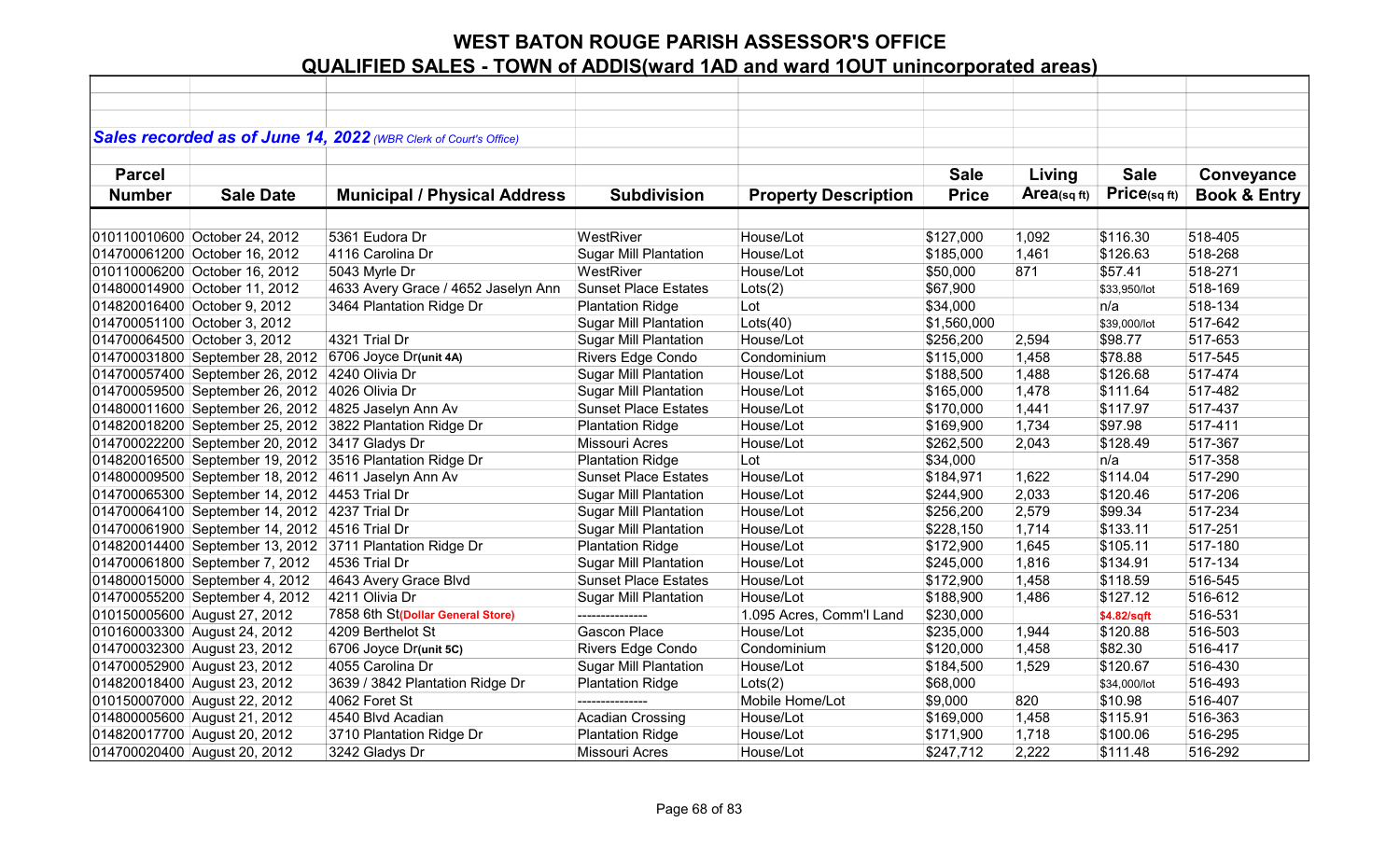|                             |                              | Sales recorded as of June 14, 2022 (WBR Clerk of Court's Office) |                              |                             |              |                |             |                         |
|-----------------------------|------------------------------|------------------------------------------------------------------|------------------------------|-----------------------------|--------------|----------------|-------------|-------------------------|
|                             |                              |                                                                  |                              |                             |              |                |             |                         |
| <b>Parcel</b>               |                              |                                                                  |                              |                             | <b>Sale</b>  | Living         | <b>Sale</b> | Conveyance              |
| <b>Number</b>               | <b>Sale Date</b>             | <b>Municipal / Physical Address</b>                              | <b>Subdivision</b>           | <b>Property Description</b> | <b>Price</b> | Area(sq $ft$ ) | Price(sqft) | <b>Book &amp; Entry</b> |
|                             |                              |                                                                  |                              |                             |              |                |             |                         |
|                             |                              |                                                                  |                              |                             |              |                |             |                         |
|                             | 014820014800 August 20, 2012 | 3629 Plantation Ridge Dr                                         | <b>Plantation Ridge</b>      | Lot                         | \$34,000     |                | n/a         | 516-298                 |
|                             | 014800014800 August 16, 2012 | 4623 Avery Grace Blvd                                            | <b>Sunset Place Estates</b>  | House/Lot                   | \$165,000    | 1,497          | \$110.22    | 516-235                 |
|                             | 014700037100 August 15, 2012 | 4342 Monte Vista Dr                                              | <b>Sugar Mill Plantation</b> | House/Lot                   | \$189,635    | 1,671          | \$113.49    | 515-627                 |
|                             | 014700028000 August 10, 2012 | 3745 Monte Vista Dr                                              | <b>Sugar Mill Plantation</b> | House/Lot                   | \$210,000    | 1,908          | \$110.06    | 515-451                 |
| 014800015300 August 9, 2012 |                              | 4673 Avery Grace Blvd                                            | <b>Sunset Place Estates</b>  | House/Lot                   | \$173,900    | 1,452          | \$119.77    | 515-403                 |
| 010130008900 August 8, 2012 |                              | 8088 Ed Lejeune St                                               | <b>Arnaud Hebert Estate</b>  | Lot                         | \$10,000     |                | n/a         | 515-335                 |
| 014700064700 August 8, 2012 |                              | 4341 Trial Dr                                                    | <b>Sugar Mill Plantation</b> | House/Lot                   | \$256,200    | 2,588          | \$99.00     | 515-396                 |
| 014800013700 August 7, 2012 |                              | 4672 Jaselyn Ann Av                                              | <b>Sunset Place Estates</b>  | Lot                         | \$30,000     |                | n/a         | 515-290                 |
| 014820001200 August 3, 2012 |                              | 3240 Younger Dr                                                  | John Younger                 | House/Lot                   | \$165,000    | 2,069          | \$79.75     | 515-218                 |
| 014800008600 August 2, 2012 |                              | 4635 Blvd Acadian                                                | <b>Acadian Crossing</b>      | House/Lot                   | \$165,000    | 1,461          | \$112.94    | 514-475                 |
| 014840006700 August 1, 2012 |                              | 3533 Karen Dr                                                    | <b>Addis Place</b>           | House/Lot                   | \$108,900    | 1,252          | \$86.98     | 514-440                 |
| 014700065200 August 1, 2012 |                              | 4433 Trial Dr                                                    | <b>Sugar Mill Plantation</b> | House/Lot                   | \$294,557    | 2,735          | \$107.70    | 514-446                 |
| 014800013300 August 1, 2012 |                              | 4714 Jaselyn Ann Av                                              | <b>Sunset Place Estates</b>  | House/Lot                   | \$175,900    | 1,461          | \$120.40    | 514-466                 |
| 014700039800 July 31, 2012  |                              | 4243 Little Hope Dr                                              | <b>Sugar Mill Plantation</b> | House/Lot                   | \$238,000    | 2,148          | \$110.80    | 514-400                 |
| 014800006100 July 30, 2012  |                              | 4440 Blvd Acadian                                                | <b>Acadian Crossing</b>      | House/Lot                   | \$225,000    | 1,614          | \$139.41    | 514-356                 |
| 014820001601 July 30, 2012  |                              | 3123 Younger Dr                                                  | John Younger                 | House/Lot                   | \$172,000    | 1,413          | \$121.73    | 514-359                 |
| 014700059100 July 30, 2012  |                              | 4066 Olivia Dr                                                   | Sugar Mill Plantation        | House/Lot                   | \$187,500    | 1,476          | \$127.03    | 514-373                 |
| 014820015600 July 27, 2012  |                              | 3455 Plantation Ridge Dr                                         | <b>Plantation Ridge</b>      | House/Lot                   | \$149,900    | 1,390          | \$107.84    | 514-345                 |
| 014820000102 July 23, 2012  |                              | 3460 Younger Dr                                                  | Younger                      | House/Lot                   | \$219,500    | 1,920          | \$114.32    | 514-156                 |
| 014820015700 July 19, 2012  |                              | 3445 Plantation Ridge Dr                                         | <b>Plantation Ridge</b>      | House/Lot                   | \$150,000    | 1,412          | \$106.23    | 514-135                 |
| 014700063600 July 19, 2012  |                              | 4266 Sandbar Dr                                                  | <b>Sugar Mill Plantation</b> | House/Lot                   | \$233,600    | 2,217          | \$105.37    | 514-144                 |
| 014700060100 July 18, 2012  |                              | 4004 Carolina Dr                                                 | <b>Sugar Mill Plantation</b> | House/Lot                   | \$187,000    | 1,471          | \$127.12    | 514-108                 |
| 014700059800 July 17, 2012  |                              | 3932 Carolina Dr                                                 | <b>Sugar Mill Plantation</b> | House/Lot                   | \$189,000    | 1,614          | \$117.10    | 514-77                  |
| 014700064200 July 17, 2012  |                              | 4257 Trial Dr                                                    | <b>Sugar Mill Plantation</b> | House/Lot                   | \$236,000    | 1,836          | \$128.54    | 514-89                  |
| 014800013500 July 16, 2012  |                              | 4692 Jaselyn Ann Av                                              | <b>Sunset Place Estates</b>  | Lot                         | \$28,750     |                | n/a         | 514-66                  |
| 014800018800 July 16, 2012  |                              | 7352 Wyatt Christopher Ln                                        | <b>Sunset Place Estates</b>  | Lot                         | \$28,750     |                | n/a         | 514-66                  |
| 014800012200 July 13, 2012  |                              | 4826 Jaselyn Ann Av                                              | <b>Sunset Place Estates</b>  | Lot                         | \$26,000     |                | n/a         | 514-19                  |
| 014700051300 July 13, 2012  |                              | 3964 Olivia Dr                                                   | <b>Sugar Mill Plantation</b> | House/Lot                   | \$184,500    | 1,476          | \$125.00    | 514-80                  |
| 014800012300 July 11, 2012  |                              | 4816 Jaselyn Ann Av                                              | <b>Sunset Place Estates</b>  | House/Lot                   | \$173,000    | 1,570          | \$110.19    | 513-693                 |
| 010150001400 July 9, 2012   |                              | 4016 Harris Av                                                   | 1st Subd of Addis            | House/Lot/Comm'l Bldg       | \$215,000    | 2,240          | \$95.98     | 513-666                 |
| 014700019000 July 3, 2012   |                              | 3335 Rivers Edge Dr                                              | <b>Missouri Acres</b>        | House/Lot                   | \$179,500    | 2,156          | \$83.26     | 513-609                 |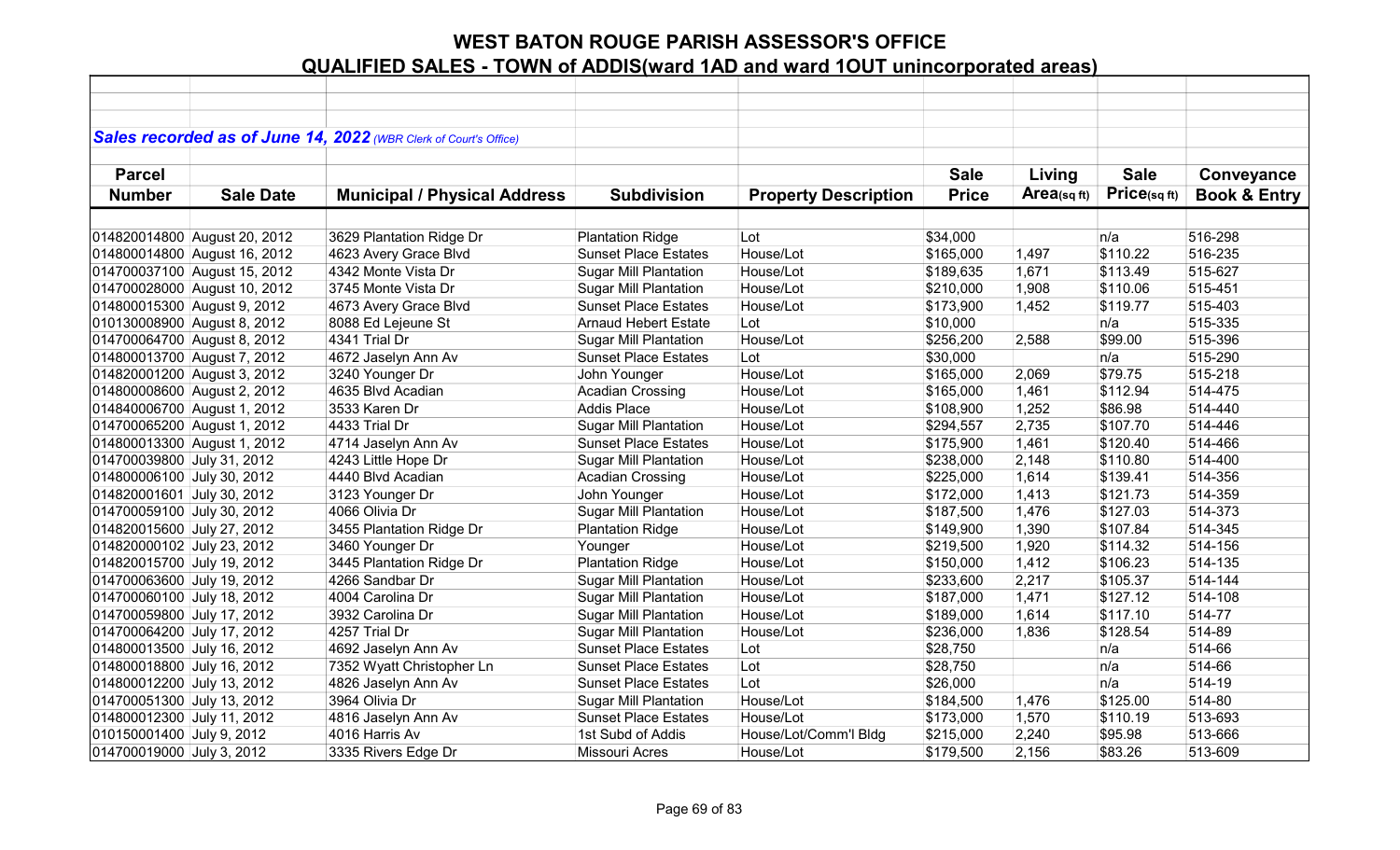|                            |                  | Sales recorded as of June 14, 2022 (WBR Clerk of Court's Office) |                              |                                         |              |             |               |                         |
|----------------------------|------------------|------------------------------------------------------------------|------------------------------|-----------------------------------------|--------------|-------------|---------------|-------------------------|
|                            |                  |                                                                  |                              |                                         |              |             |               |                         |
| <b>Parcel</b>              |                  |                                                                  |                              |                                         | <b>Sale</b>  | Living      | <b>Sale</b>   | Conveyance              |
| <b>Number</b>              | <b>Sale Date</b> | <b>Municipal / Physical Address</b>                              | <b>Subdivision</b>           | <b>Property Description</b>             | <b>Price</b> | Area(sq ft) | Price(sqft)   | <b>Book &amp; Entry</b> |
|                            |                  |                                                                  |                              |                                         |              |             |               |                         |
| 014800018100 July 2, 2012  |                  | 4694 Avery Grace Blvd                                            | <b>Sunset Place Estates</b>  | Lot                                     | \$41,000     |             | n/a           | 513-560                 |
| 014800008700 June 29, 2012 |                  | 4645 Acadian Boulevard                                           | <b>Acadian Crossing</b>      | House/Lot                               | \$179,900    | 1,536       | \$117.12      | 513-527                 |
| 014820015800 June 29, 2012 |                  | 3435 Plantation Ridge Dr                                         | <b>Plantation Ridge</b>      | Lot                                     | \$34,000     |             | n/a           | 513-530                 |
| 014820015500 June 25, 2012 |                  | 3465 Plantation Ridge Dr                                         | <b>Plantation Ridge</b>      | House/Lot                               | \$149,900    | 1,414       | \$106.01      | 513-430                 |
| 014700054200 June 25, 2012 |                  | 6782 Eliza Dr                                                    | <b>Sugar Mill Plantation</b> | House/Lot                               | \$215,000    | 1,578       | \$136.25      | 513-433                 |
| 014700064800 June 22, 2012 |                  | 4351 Trial Dr                                                    | <b>Sugar Mill Plantation</b> | House/Lot                               | \$220,000    | 1,688       | \$130.33      | 513-409                 |
| 014700065800 June 22, 2012 |                  | 3982 Quarterhorse Ln                                             | ---------------              | 8.17 Acres, Agricultural Land \$163,480 |              |             | \$20,000/acre | 513-414                 |
| 014700020100 June 20, 2012 |                  | 3326 Gladys Dr                                                   | <b>Missouri Acres</b>        | House/Lot                               | \$232,500    | 1,752       | \$132.71      | 513-386                 |
| 014700009108 June 18, 2012 |                  | 3747 Quarter Horse Ln                                            |                              | House/Lot                               | \$256,000    | 2,078       | \$123.20      | 513-351                 |
| 014800009500 June 18, 2012 |                  | 4611 Jaselyn Ann Av                                              | <b>Sunset Place Estates</b>  | Lot                                     | \$32,000     |             | n/a           | 513-373                 |
| 014700061900 June 14, 2012 |                  | 4516 Trial Dr                                                    | <b>Sugar Mill Plantation</b> | Lot                                     | \$47,000     |             | n/a           | 513-231                 |
| 014700002900 June 14, 2012 |                  | 3163 River Landing Dr                                            | <b>River Landing</b>         | House/Lot                               | \$240,000    | 2,088       | \$114.94      | 513-276                 |
| 014700061600 June 14, 2012 |                  |                                                                  | <b>Sugar Mill Plantation</b> | Lots(9)                                 | \$378,400    |             | \$42,045/lot  | 513-280                 |
| 014700051100 June 14, 2012 |                  |                                                                  | Sugar Mill Plantation        | Lots(8)                                 | \$316,533    |             | \$39,565/lot  | 513-324                 |
| 014700062100 June 13, 2012 |                  | 4434 Trial Dr                                                    | <b>Sugar Mill Plantation</b> | House/Lot                               | \$287,832    | 2,694       | \$106.84      | 513-216                 |
| 014700061100 June 13, 2012 |                  | 4106 Carolina Dr                                                 | <b>Sugar Mill Plantation</b> | House/Lot                               | \$181,900    | 1,473       | \$123.49      | 513-219                 |
| 014700039300 June 7, 2012  |                  | 4355 Little Hope Dr                                              | <b>Sugar Mill Plantation</b> | House/Lot                               | \$195,560    | 1,666       | \$117.38      | 513-91                  |
| 014700061700 June 4, 2012  |                  | 4556 Trial Dr                                                    | <b>Sugar Mill Plantation</b> | House/Lot                               | \$245,000    | 1,848       | \$132.58      | 513-47                  |
| 014700054100 May 29, 2012  |                  | 6792 Eliza Dr                                                    | <b>Sugar Mill Plantation</b> | House/Lot                               | \$187,500    | 1,477       | \$126.95      | 512-448                 |
| 014700063300 May 29, 2012  |                  | 4257 Sandbar Dr                                                  | <b>Sugar Mill Plantation</b> | House/Lot                               | \$222,900    | 1,604       | \$138.97      | 512-445                 |
| 014700055000 May 25, 2012  |                  | 4189 Olivia Dr                                                   | <b>Sugar Mill Plantation</b> | House/Lot                               | \$184,500    | 1,521       | \$121.30      | 512-397                 |
| 014700003100 May 21, 2012  |                  | 3143 River Landing Dr                                            | <b>River Landing</b>         | House/Lot                               | \$266,500    | 2,102       | \$126.78      | 512-327                 |
| 014820016700 May 21, 2012  |                  | 3536 Planation Ridge Dr                                          | <b>Plantation Ridge</b>      | House/Lot                               | \$149,900    | 1,360       | \$110.22      | 512-296                 |
| 014820017800 May 21, 2012  |                  | 3720 Plantation Ridge Dr                                         | <b>Plantation Ridge</b>      | House/Lot                               | \$169,900    | 1,624       | \$104.62      | 512-299                 |
| 014820017900 May 18, 2012  |                  | 3730 Plantation Ridge Dr                                         | <b>Plantation Ridge</b>      | House/Lot                               | \$169,900    | 1,636       | \$103.85      | 512-278                 |
| 014700035100 May 15, 2012  |                  | 4536 Little Hope Dr                                              | <b>Sugar Mill Plantation</b> | House/Lot                               | \$225,000    | 1,874       | \$120.06      | 512-230                 |
| 014800009700 May 15, 2012  |                  | 4631 Jaselyn Ann Av                                              | <b>Sunset Place Estates</b>  | House/Lot                               | \$168,000    | 1,439       | \$116.75      | 512-233                 |
| 014800012700 May 14, 2012  |                  | 4774 Jaselyn Ann Av                                              | <b>Sunset Place Estates</b>  | House/Lot                               | \$169,900    | 1,462       | \$116.21      | 512-184                 |
| 014820015400 May 14, 2012  |                  | 3517 Plantation Ridge Dr                                         | <b>Plantation Ridge</b>      | House/Lot                               | \$149,900    | 1,388       | \$108.00      | 512-167                 |
| 014820016600 May 11, 2012  |                  | 3526 Plantation Ridge Dr                                         | <b>Plantation Ridge</b>      | Lot                                     | \$34,000     |             | n/a           | 512-116                 |
| 014800015600 May 8, 2012   |                  | 4707 Avery Grace Blvd                                            | <b>Sunset Place Estates</b>  | Lot                                     | \$30,000     |             | n/a           | 512-65                  |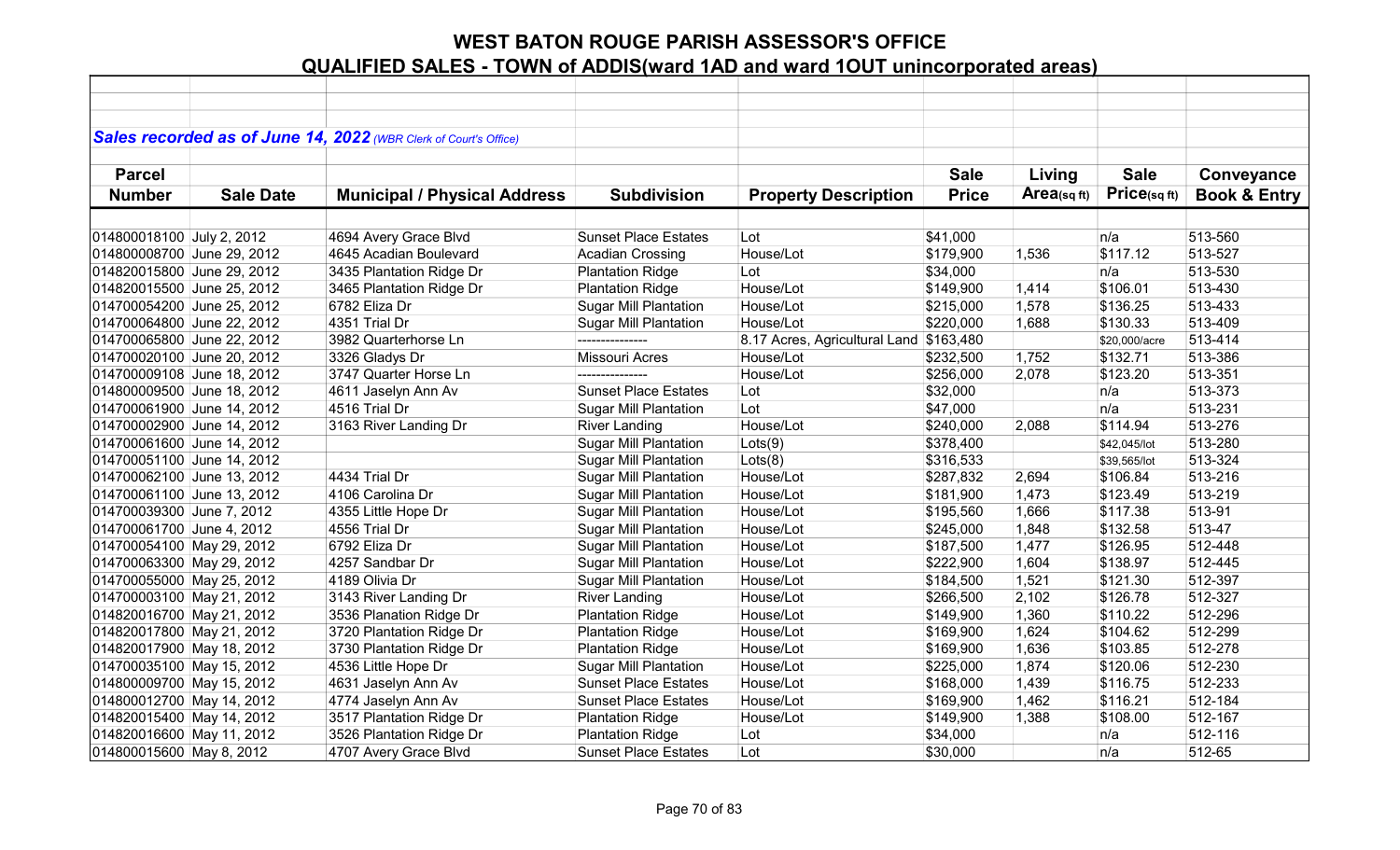|                             |                                | Sales recorded as of June 14, 2022 (WBR Clerk of Court's Office) |                              |                             |              |            |               |                         |
|-----------------------------|--------------------------------|------------------------------------------------------------------|------------------------------|-----------------------------|--------------|------------|---------------|-------------------------|
|                             |                                |                                                                  |                              |                             |              |            |               |                         |
| <b>Parcel</b>               |                                |                                                                  |                              |                             | <b>Sale</b>  | Living     | <b>Sale</b>   | Conveyance              |
| <b>Number</b>               | <b>Sale Date</b>               | <b>Municipal / Physical Address</b>                              | <b>Subdivision</b>           | <b>Property Description</b> | <b>Price</b> | Area(sqft) | Price(sq ft)  | <b>Book &amp; Entry</b> |
|                             |                                |                                                                  |                              |                             |              |            |               |                         |
| 014800000900 May 7, 2012    |                                | <b>Due East of Acadian Crossing</b>                              |                              | 22.919 Acres                | \$250,000    |            | \$10,910/acre | 512-46                  |
| 014820016800 May 7, 2012    |                                | 3546 Plantation Ridge Dr                                         | <b>Plantation Ridge</b>      | House/Lot                   | \$149,000    | 1,394      | \$106.89      | 512-7                   |
| 014800014800 May 4, 2012    |                                | 4623 Avery Grace Blvd                                            | <b>Sunset Place Estates</b>  | Lot                         | \$33,500     |            | n/a           | 511-692                 |
| 014700052400 April 13, 2012 |                                | 4005 Carolina Dr                                                 | <b>Sugar Mill Plantation</b> | House/Lot                   | \$189,900    | 1,486      | \$127.79      | 511-290                 |
| 014700020400 April 12, 2012 |                                | 3242 Gladys Dr                                                   | <b>Missouri Acres</b>        | Lot                         | \$38,500     |            | n/a           | 511-276                 |
| 014700062300 April 3, 2012  |                                | 4372 Trial Dr                                                    | <b>Sugar Mill Plantation</b> | House/Lot                   | \$229,900    | 1,686      | \$136.36      | 511-127                 |
|                             | 014820018000 March 26, 2012    | 3711 / 3740 Plantation Ridge Dr                                  | <b>Plantation Ridge</b>      | Lots(2)                     | \$68,000     |            | \$34,000/lot  | 511-18                  |
|                             | 014800013200 March 23, 2012    | 4714 / 4724 Jaselyn Ann Av                                       | <b>Sunset Place Estates</b>  | Lots(2)                     | \$59,800     |            | \$29,900/lot  | 510-661                 |
|                             | 014820015600 March 19, 2012    | 3455 / 3710 Plantation Ridge Dr                                  | <b>Plantation Ridge</b>      | Lots(2)                     | \$68,000     |            | \$34,000/lot  | 510-578                 |
|                             | 014820015700 March 19, 2012    | 3445 Plantation Ridge Dr                                         | <b>Plantation Ridge</b>      | Lot                         | \$34,000     |            | n/a           | 510-581                 |
| 014700028200 March 7, 2012  |                                | 3827 Monte Vista Dr                                              | <b>Sugar Mill Plantation</b> | House/Lot                   | \$215,000    | 1,755      | \$122.51      | 510-438                 |
| 014700063500 March 6, 2012  |                                | 4276 Sandbar Dr                                                  | <b>Sugar Mill Plantation</b> | House/Lot                   | \$285,900    | 2,753      | \$103.85      | 510-406                 |
| 014800012900 March 6, 2012  |                                | 4754 Jaselyn Ann Av                                              | <b>Sunset Place Estates</b>  | House/Lot                   | \$173,900    | 1,476      | \$117.82      | 510-429                 |
| 014800012300 March 2, 2012  |                                | 4816 Jaselyn Ann Av                                              | <b>Sunset Place Estates</b>  | Lot                         | \$29,500     |            | n/a           | 510-380                 |
|                             | 014800015000 February 29, 2012 | 4643 Avery Grace Blvd                                            | <b>Sunset Place Estates</b>  | Lot                         | \$29,900     |            | n/a           | 510-327                 |
|                             | 014820015300 February 28, 2012 | 3527 Plantation Ridge Dr                                         | <b>Plantation Ridge</b>      | House/Lot                   | \$153,900    | 1,399      | \$110.01      | 510-309                 |
|                             | 014830002200 February 27, 2012 | 4012 W Nic Dr(Hwy 1 & W Nic Dr)                                  | ---------------              | 1.124 Acres, Comm'l Lot     | \$200,000    |            | \$4.09/sqft   | 510-271                 |
|                             | 014700062100 February 24, 2012 | 4434 Trial Dr                                                    | <b>Sugar Mill Plantation</b> | Lot                         | \$49,350     |            | n/a           | 510-252                 |
|                             | 014700063400 February 24, 2012 | 4267 Sandbar Dr                                                  | <b>Sugar Mill Plantation</b> | House/Lot                   | \$229,900    | 1,684      | \$136.52      | 510-262 / 511-297       |
|                             | 010130007500 February 23, 2012 | 4771 Eudora Dr                                                   | WestRiver                    | House/Lot                   | \$55,000     | 1,360      | \$40.44       | 510-172                 |
|                             | 014800017400 February 22, 2012 | 4796 Avery Grace Blvd                                            | <b>Sunset Place Estates</b>  | House/Lot                   | \$190,000    | 1,563      | \$121.56      | 510-158                 |
|                             | 014800015200 February 22, 2012 | 4663 Avery Grace Blvd                                            | <b>Sunset Place Estates</b>  | House/Lot                   | \$169,900    | 1,530      | \$111.05      | 510-169                 |
|                             | 014820018200 February 22, 2012 | 3822 / 3832 Plantation Ridge Dr                                  | <b>Plantation Ridge</b>      | Lots(2)                     | \$68,000     |            | \$34,000/lot  | 512-345                 |
|                             | 014700060900 February 17, 2012 | 4084 Carolina Dr                                                 | <b>Sugar Mill Plantation</b> | House/Lot                   | \$191,900    | 1,515      | \$126.67      | 510-147                 |
|                             | 014700062400 February 16, 2012 | 4362 Trial Dr                                                    | <b>Sugar Mill Plantation</b> | House/Lot                   | \$247,900    | 1,809      | \$137.04      | 510-131                 |
|                             | 014820015500 February 13, 2012 | 3465 / 3702 Plantation Ridge Dr                                  | <b>Plantation Ridge</b>      | Lots(2)                     | \$68,000     |            | \$34,000/lot  | 510-53                  |
|                             | 014820014500 February 8, 2012  | 3659 Plantation Ridge Dr                                         | <b>Plantation Ridge</b>      | House/Lot                   | \$171,900    | 1,605      | \$107.10      | 509-679                 |
|                             | 014800012700 February 3, 2012  | 4774 Jaselyn Ann Av                                              | <b>Sunset Place Estates</b>  | Lot                         | \$29,900     |            | n/a           | 509-634                 |
|                             | 014700063200 February 2, 2012  |                                                                  | <b>Sugar Mill Plantation</b> | $ $ Lots $(10)$             | \$420,000    |            | \$42,000/lot  | 509-624                 |
|                             | 014700064400 February 2, 2012  | 4297 Trial Dr                                                    | <b>Sugar Mill Plantation</b> | House/Lot                   | \$217,600    | 1,587      | \$137.11      | 509-628                 |
|                             | 014700060400 February 2, 2012  | 4034 Carolina Dr                                                 | <b>Sugar Mill Plantation</b> | House/Lot                   | \$164,970    | 1,518      | \$108.68      | 509-631                 |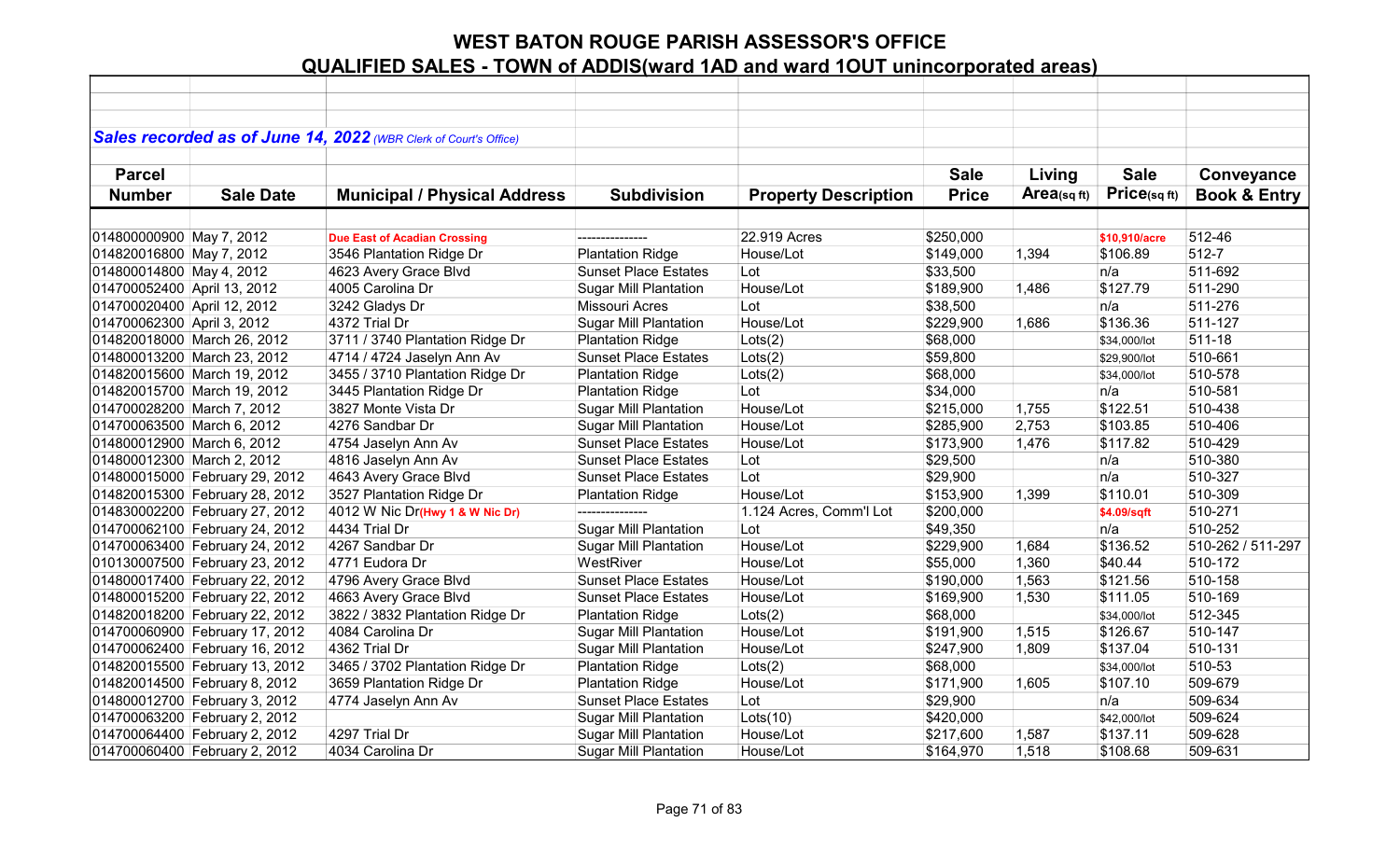|               |                                | Sales recorded as of June 14, 2022 (WBR Clerk of Court's Office) |                              |                                         |                      |             |               |                         |
|---------------|--------------------------------|------------------------------------------------------------------|------------------------------|-----------------------------------------|----------------------|-------------|---------------|-------------------------|
| <b>Parcel</b> |                                |                                                                  |                              |                                         | <b>Sale</b>          | Living      | <b>Sale</b>   | Conveyance              |
| <b>Number</b> | <b>Sale Date</b>               | <b>Municipal / Physical Address</b>                              | <b>Subdivision</b>           | <b>Property Description</b>             | <b>Price</b>         | Area(sq ft) | Price(sqft)   | <b>Book &amp; Entry</b> |
|               |                                |                                                                  |                              |                                         |                      |             |               |                         |
|               | 014700064300 February 1, 2012  | 4277 Trial Dr                                                    | <b>Sugar Mill Plantation</b> | House/Lot                               | \$248,000            | 1,842       | \$134.64      | 509-602                 |
|               | 014820012700 January 30, 2012  | 7436 S River Rd                                                  |                              | House/Lot                               | \$25,000             | 2,242       | \$11.15       | 509-563                 |
|               | 010130005700 January 30, 2012  | 4786 Myrle Dr                                                    | WestRiver                    | House/Lot                               | \$94,900             | 1,947       | \$48.74       | 509-553                 |
|               | 014700002400 January 27, 2012  | 3261 River Landing Dr                                            | <b>River Landing</b>         | House/Lot                               | \$213,000            | 1,937       | \$109.96      | 509-533                 |
|               | 014820015400 January 23, 2012  | 3517 / 3730 Plantation Ridge Dr                                  | <b>Plantation Ridge</b>      | Lots $(2)$                              | \$68,000             |             | \$34,000/lot  | 509-456                 |
|               | 014820014300 January 23, 2012  | 3721 Plantation Ridge Dr                                         | <b>Plantation Ridge</b>      | House/Lot                               | \$169,900            | 1,695       | \$100.24      | 509-459                 |
|               | 014820014200 January 13, 2012  | 3731 Plantation Ridge Dr                                         | <b>Plantation Ridge</b>      | House/Lot                               | \$169,900            | 1,668       | \$101.86      | 509-331                 |
|               | 014700009301 January 13, 2012  | Air Force Ln                                                     | ---------------              | 5.02 Acres, Agricultural Land \$130,000 |                      |             | \$25,896/acre | 509-328                 |
|               | 014820015100 January 9, 2012   | 3547 Plantation Ridge Dr                                         | <b>Plantation Ridge</b>      | House/Lot                               | \$149,900            | 1,393       | \$107.61      | 509-263                 |
|               | 014820015200 January 9, 2012   | 3537 Plantation Ridge Dr                                         | <b>Plantation Ridge</b>      | House/Lot                               | \$149,000            | 1,391       | \$107.12      | 509-266                 |
|               | 014700065200 January 6, 2012   | 4433 Trial Dr                                                    | <b>Sugar Mill Plantation</b> | Lot                                     | \$49,350             |             | n/a           | 509-232                 |
|               | 014800009600 January 6, 2012   | 4621 Jaselyn Ann Av                                              | <b>Sunset Place Estates</b>  | Lot                                     | \$37,000             |             | n/a           | 509-245                 |
|               | 010110005200 January 4, 2012   | 5275 Myrle Dr                                                    | WestRiver                    | House/Lot                               | \$127,500            | 1,270       | \$100.39      | 509-154                 |
|               | 010130002700 January 3, 2012   | 4343 Main St                                                     | ---------------              | House/Lot                               | \$179,000            | 1,683       | \$106.36      | 509-138                 |
|               | 014800017500 December 27, 2011 | 4776 Avery Grace Blvd                                            | <b>Sunset Place Estates</b>  | House/Lot                               | \$196,600            | 1,580       | \$124.43      | 509-102                 |
|               | 010160002900 December 22, 2011 | 4132 Berthelot St                                                | <b>Gascon Place</b>          | House/Lot                               | \$235,000            | 2,327       | \$100.99      | 509-80                  |
|               | 014700062800 December 22, 2011 | 4322 Trial Dr                                                    | <b>Sugar Mill Plantation</b> | House/Lot                               | \$259,900            | 1,984       | \$131.00      | 509-88                  |
|               | 014820016800 December 20, 2011 | 3546 Plantation Ridge Dr                                         | <b>Plantation Ridge</b>      | Lot                                     | \$34,000             |             | n/a           | 508-686                 |
|               | 014700060600 December 19, 2011 | 4054 Carolina Dr                                                 | <b>Sugar Mill Plantation</b> | House/Lot                               | $\frac{1}{3}159,000$ | 1,518       | \$104.74      | 508-640                 |
|               | 014700060800 December 16, 2011 | 4074 Carolina Dr                                                 | <b>Sugar Mill Plantation</b> | House/Lot                               | \$180,000            | 1,521       | \$118.34      | 508-624                 |
|               | 014820014100 December 12, 2011 | 3741 Plantation Ridge Dr                                         | <b>Plantation Ridge</b>      | House/Lot                               | \$166,800            | 1,576       | \$105.84      | 508-502                 |
|               | 014820016700 December 9, 2011  | 3536 Planation Ridge Dr                                          | <b>Plantation Ridge</b>      | Lot                                     | \$34,000             |             | n/a           | 508-497                 |
|               | 014800011400 December 7, 2011  | 4805 Jaselyn Ann Av                                              | <b>Sunset Place Estates</b>  | House/Lot                               | \$169,900            | 1,428       | \$118.98      | 508-412                 |
|               | 014700003100 December 7, 2011  | 3143 River Landing Dr                                            | <b>River Landing</b>         | Lot                                     | \$44,500             |             | n/a           | 508-419                 |
|               | 014800018400 December 5, 2011  | 4654 Avery Grace Blvd                                            | <b>Sunset Place Estates</b>  | Lot                                     | \$35,000             |             | n/a           | 508-315                 |
|               | 014700004500 December 5, 2011  | 3324 Rivers Edge Dr                                              | <b>River Landing</b>         | House/Lot                               | \$234,000            | 1,920       | \$121.88      | 508-319                 |
|               | 014700026600 December 2, 2011  | 3937 Poplar Grove Dr                                             | <b>Sugar Mill Plantation</b> | House/Lot                               | \$187,000            | 1,657       | \$112.85      | 508-203                 |
|               | 014700051400 November 30, 2011 | 3954 Olivia Dr                                                   | <b>Sugar Mill Plantation</b> | House/Lot                               | \$185,000            | 1,492       | \$123.99      | 508-151                 |
|               | 014700005701 November 28, 2011 | 6950 S River Rd                                                  | ---------------              | House/Lot                               | \$188,000            | 1,753       | \$107.24      | 508-124                 |
|               | 014700062500 November 23, 2011 | 4352 Trial Dr                                                    | <b>Sugar Mill Plantation</b> | House/Lot                               | \$258,900            | 1,920       | \$134.84      | 508-118                 |
|               | 014700063100 November 23, 2011 | 4258 Trial Dr                                                    | <b>Sugar Mill Plantation</b> | House/Lot                               | \$227,126            | 1,763       | \$128.83      | 508-121                 |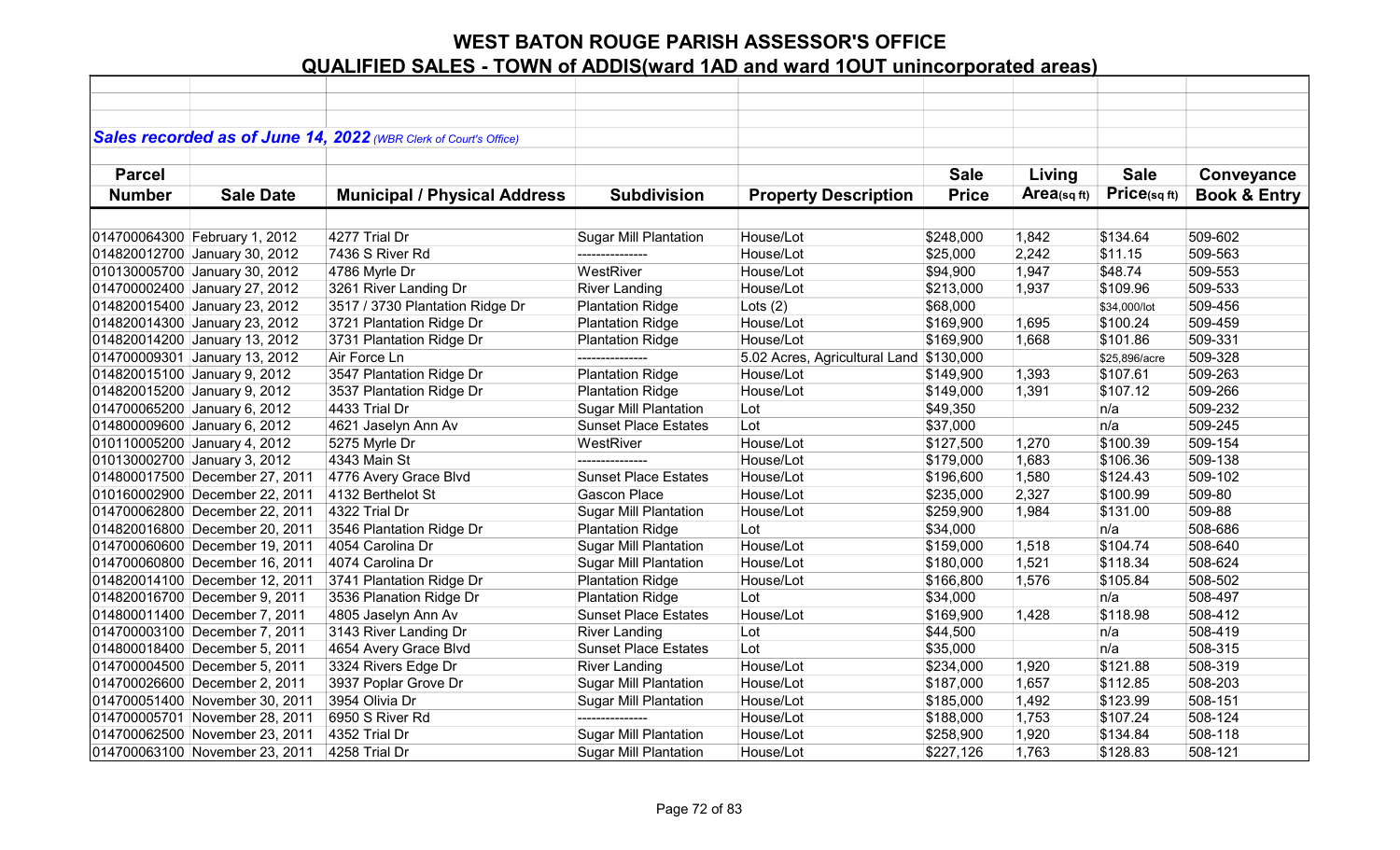| Sales recorded as of June 14, 2022 (WBR Clerk of Court's Office)<br><b>Sale</b><br><b>Sale</b><br>Conveyance<br><b>Parcel</b><br>Living<br>Price(sqft)<br>$Area$ (sq ft)<br><b>Book &amp; Entry</b><br><b>Number</b><br><b>Sale Date</b><br><b>Municipal / Physical Address</b><br><b>Subdivision</b><br><b>Property Description</b><br><b>Price</b><br>508-14<br>3764 Chris Dr<br>Addis Place<br>House/Lot<br>1,454<br>\$92.85<br>\$135,000<br>House/Lot<br>507-655<br>3312 Younger Dr<br>\$187,000<br>2,037<br>\$91.80<br><b>Friendship Acres</b><br>House/Lot<br>4278 Trial Dr<br><b>Sugar Mill Plantation</b><br>1,796<br>\$136.97<br>507-650<br>\$246,000<br>4298 Trial Dr<br><b>Sugar Mill Plantation</b><br>House/Lot<br>\$134.73<br>507-623<br>\$244,400<br>1,814<br><b>Sunset Place Estates</b><br>House/Lot<br>\$122.92<br>507-627<br>4664 Avery Grace Blvd<br>\$214,500<br>1,745<br>House/Lot<br>\$125.70<br>507-641<br>4526 Little Hope Dr<br><b>Sugar Mill Plantation</b><br>\$229,900<br>1,829<br>4693 Avery Grace Blvd<br>House/Lot<br><b>Sunset Place Estates</b><br>\$169,000<br>1,446<br>\$116.87<br>507-598<br>3527 Plantation Ridge Dr<br><b>Plantation Ridge</b><br>Lot<br>507-391<br>\$34,000<br>n/a<br>House/Lot<br>4332 Trial Dr<br><b>Sugar Mill Plantation</b><br>1,671<br>\$135.79<br>507-368<br>\$226,900<br>\$126.79<br>507-299<br>3822 Monte Vista Dr<br><b>Sugar Mill Plantation</b><br>House/Lot<br>\$239,000<br>1,885<br><b>Acadian Crossing</b><br>507-312<br>4645 Blvd Acadian<br>Lot<br>\$30,000<br>n/a<br>House/Lot<br>\$110.29<br>507-322<br>3230 Rivers Edge Dr<br><b>River Landing</b><br>\$240,000<br>2,176<br><b>Sunset Place Estates</b><br>House/Lot<br>507-232<br>4797 Avery Grace Blvd<br>1,564<br>\$108.63<br>\$169,900<br>507-239<br>Sugar Mill Plantation<br>House/Lot<br>4519 Little Hope Dr<br>\$210,000<br>1,867<br>\$112.48<br>4257 Trial Dr<br>507-150<br><b>Sugar Mill Plantation</b><br>Lot<br>\$47,500<br>n/a<br>4351/62,4536/56 Trial Dr, 4257 Sandbar Sugar Mill Plantation<br>Lots(5)<br>\$235,250<br>507-119<br>\$47,050/lot<br>WestRiver<br>House/Lot<br>507-35<br>5292 Eudora Dr<br>1,771<br>\$54.77<br>\$97,000<br>507-40<br>4717 Avery Grace Blvd<br><b>Sunset Place Estates</b><br>House/Lot<br>1,413<br>\$118.19<br>\$167,000<br>3956 Cypress Hall Dr<br><b>Sugar Mill Plantation</b><br>House/Lot<br>1,501<br>\$113.19<br>506-693<br>\$169,900<br>3813 Plantation Ridge Dr<br>House/Lot<br>506-680<br><b>Plantation Ridge</b><br>1,635<br>\$103.91<br>\$169,900<br>Lots(3)<br>4754 Jaselyn Ann / 4673-4796 Avery Gr Sunset Place Estates<br>506-658<br>\$100,800<br>\$33,600/lot |
|------------------------------------------------------------------------------------------------------------------------------------------------------------------------------------------------------------------------------------------------------------------------------------------------------------------------------------------------------------------------------------------------------------------------------------------------------------------------------------------------------------------------------------------------------------------------------------------------------------------------------------------------------------------------------------------------------------------------------------------------------------------------------------------------------------------------------------------------------------------------------------------------------------------------------------------------------------------------------------------------------------------------------------------------------------------------------------------------------------------------------------------------------------------------------------------------------------------------------------------------------------------------------------------------------------------------------------------------------------------------------------------------------------------------------------------------------------------------------------------------------------------------------------------------------------------------------------------------------------------------------------------------------------------------------------------------------------------------------------------------------------------------------------------------------------------------------------------------------------------------------------------------------------------------------------------------------------------------------------------------------------------------------------------------------------------------------------------------------------------------------------------------------------------------------------------------------------------------------------------------------------------------------------------------------------------------------------------------------------------------------------------------------------------------------------------------------------------------------------------------------------------------------------------------------------------------------------------------------------------------------------------------------|
|                                                                                                                                                                                                                                                                                                                                                                                                                                                                                                                                                                                                                                                                                                                                                                                                                                                                                                                                                                                                                                                                                                                                                                                                                                                                                                                                                                                                                                                                                                                                                                                                                                                                                                                                                                                                                                                                                                                                                                                                                                                                                                                                                                                                                                                                                                                                                                                                                                                                                                                                                                                                                                                      |
|                                                                                                                                                                                                                                                                                                                                                                                                                                                                                                                                                                                                                                                                                                                                                                                                                                                                                                                                                                                                                                                                                                                                                                                                                                                                                                                                                                                                                                                                                                                                                                                                                                                                                                                                                                                                                                                                                                                                                                                                                                                                                                                                                                                                                                                                                                                                                                                                                                                                                                                                                                                                                                                      |
|                                                                                                                                                                                                                                                                                                                                                                                                                                                                                                                                                                                                                                                                                                                                                                                                                                                                                                                                                                                                                                                                                                                                                                                                                                                                                                                                                                                                                                                                                                                                                                                                                                                                                                                                                                                                                                                                                                                                                                                                                                                                                                                                                                                                                                                                                                                                                                                                                                                                                                                                                                                                                                                      |
|                                                                                                                                                                                                                                                                                                                                                                                                                                                                                                                                                                                                                                                                                                                                                                                                                                                                                                                                                                                                                                                                                                                                                                                                                                                                                                                                                                                                                                                                                                                                                                                                                                                                                                                                                                                                                                                                                                                                                                                                                                                                                                                                                                                                                                                                                                                                                                                                                                                                                                                                                                                                                                                      |
| 014830012200 November 17, 2011<br>014820000900 November 15, 2011<br>014700063000 November 15, 2011<br>014700062900 November 14, 2011<br>014800018300 November 14, 2011<br>014700035200 November 14, 2011<br>014800015500 November 8, 2011<br>014820015300 November 7, 2011<br>014700062700 November 4, 2011<br>014700023700 November 2, 2011<br>014800008700 November 2, 2011<br>014700004000 November 2, 2011<br>014800016500 October 31, 2011<br>014700038700 October 31, 2011<br>0147000064200 October 28, 2011<br>014700061800 October 27, 2011<br>010110009100 October 20, 2011<br>014800015700 October 20, 2011<br>014700042600 October 18, 2011<br>014820014000 October 17, 2011<br>014800012900 October 14, 2011                                                                                                                                                                                                                                                                                                                                                                                                                                                                                                                                                                                                                                                                                                                                                                                                                                                                                                                                                                                                                                                                                                                                                                                                                                                                                                                                                                                                                                                                                                                                                                                                                                                                                                                                                                                                                                                                                                                             |
|                                                                                                                                                                                                                                                                                                                                                                                                                                                                                                                                                                                                                                                                                                                                                                                                                                                                                                                                                                                                                                                                                                                                                                                                                                                                                                                                                                                                                                                                                                                                                                                                                                                                                                                                                                                                                                                                                                                                                                                                                                                                                                                                                                                                                                                                                                                                                                                                                                                                                                                                                                                                                                                      |
|                                                                                                                                                                                                                                                                                                                                                                                                                                                                                                                                                                                                                                                                                                                                                                                                                                                                                                                                                                                                                                                                                                                                                                                                                                                                                                                                                                                                                                                                                                                                                                                                                                                                                                                                                                                                                                                                                                                                                                                                                                                                                                                                                                                                                                                                                                                                                                                                                                                                                                                                                                                                                                                      |
|                                                                                                                                                                                                                                                                                                                                                                                                                                                                                                                                                                                                                                                                                                                                                                                                                                                                                                                                                                                                                                                                                                                                                                                                                                                                                                                                                                                                                                                                                                                                                                                                                                                                                                                                                                                                                                                                                                                                                                                                                                                                                                                                                                                                                                                                                                                                                                                                                                                                                                                                                                                                                                                      |
|                                                                                                                                                                                                                                                                                                                                                                                                                                                                                                                                                                                                                                                                                                                                                                                                                                                                                                                                                                                                                                                                                                                                                                                                                                                                                                                                                                                                                                                                                                                                                                                                                                                                                                                                                                                                                                                                                                                                                                                                                                                                                                                                                                                                                                                                                                                                                                                                                                                                                                                                                                                                                                                      |
|                                                                                                                                                                                                                                                                                                                                                                                                                                                                                                                                                                                                                                                                                                                                                                                                                                                                                                                                                                                                                                                                                                                                                                                                                                                                                                                                                                                                                                                                                                                                                                                                                                                                                                                                                                                                                                                                                                                                                                                                                                                                                                                                                                                                                                                                                                                                                                                                                                                                                                                                                                                                                                                      |
|                                                                                                                                                                                                                                                                                                                                                                                                                                                                                                                                                                                                                                                                                                                                                                                                                                                                                                                                                                                                                                                                                                                                                                                                                                                                                                                                                                                                                                                                                                                                                                                                                                                                                                                                                                                                                                                                                                                                                                                                                                                                                                                                                                                                                                                                                                                                                                                                                                                                                                                                                                                                                                                      |
|                                                                                                                                                                                                                                                                                                                                                                                                                                                                                                                                                                                                                                                                                                                                                                                                                                                                                                                                                                                                                                                                                                                                                                                                                                                                                                                                                                                                                                                                                                                                                                                                                                                                                                                                                                                                                                                                                                                                                                                                                                                                                                                                                                                                                                                                                                                                                                                                                                                                                                                                                                                                                                                      |
|                                                                                                                                                                                                                                                                                                                                                                                                                                                                                                                                                                                                                                                                                                                                                                                                                                                                                                                                                                                                                                                                                                                                                                                                                                                                                                                                                                                                                                                                                                                                                                                                                                                                                                                                                                                                                                                                                                                                                                                                                                                                                                                                                                                                                                                                                                                                                                                                                                                                                                                                                                                                                                                      |
|                                                                                                                                                                                                                                                                                                                                                                                                                                                                                                                                                                                                                                                                                                                                                                                                                                                                                                                                                                                                                                                                                                                                                                                                                                                                                                                                                                                                                                                                                                                                                                                                                                                                                                                                                                                                                                                                                                                                                                                                                                                                                                                                                                                                                                                                                                                                                                                                                                                                                                                                                                                                                                                      |
|                                                                                                                                                                                                                                                                                                                                                                                                                                                                                                                                                                                                                                                                                                                                                                                                                                                                                                                                                                                                                                                                                                                                                                                                                                                                                                                                                                                                                                                                                                                                                                                                                                                                                                                                                                                                                                                                                                                                                                                                                                                                                                                                                                                                                                                                                                                                                                                                                                                                                                                                                                                                                                                      |
|                                                                                                                                                                                                                                                                                                                                                                                                                                                                                                                                                                                                                                                                                                                                                                                                                                                                                                                                                                                                                                                                                                                                                                                                                                                                                                                                                                                                                                                                                                                                                                                                                                                                                                                                                                                                                                                                                                                                                                                                                                                                                                                                                                                                                                                                                                                                                                                                                                                                                                                                                                                                                                                      |
|                                                                                                                                                                                                                                                                                                                                                                                                                                                                                                                                                                                                                                                                                                                                                                                                                                                                                                                                                                                                                                                                                                                                                                                                                                                                                                                                                                                                                                                                                                                                                                                                                                                                                                                                                                                                                                                                                                                                                                                                                                                                                                                                                                                                                                                                                                                                                                                                                                                                                                                                                                                                                                                      |
|                                                                                                                                                                                                                                                                                                                                                                                                                                                                                                                                                                                                                                                                                                                                                                                                                                                                                                                                                                                                                                                                                                                                                                                                                                                                                                                                                                                                                                                                                                                                                                                                                                                                                                                                                                                                                                                                                                                                                                                                                                                                                                                                                                                                                                                                                                                                                                                                                                                                                                                                                                                                                                                      |
|                                                                                                                                                                                                                                                                                                                                                                                                                                                                                                                                                                                                                                                                                                                                                                                                                                                                                                                                                                                                                                                                                                                                                                                                                                                                                                                                                                                                                                                                                                                                                                                                                                                                                                                                                                                                                                                                                                                                                                                                                                                                                                                                                                                                                                                                                                                                                                                                                                                                                                                                                                                                                                                      |
|                                                                                                                                                                                                                                                                                                                                                                                                                                                                                                                                                                                                                                                                                                                                                                                                                                                                                                                                                                                                                                                                                                                                                                                                                                                                                                                                                                                                                                                                                                                                                                                                                                                                                                                                                                                                                                                                                                                                                                                                                                                                                                                                                                                                                                                                                                                                                                                                                                                                                                                                                                                                                                                      |
|                                                                                                                                                                                                                                                                                                                                                                                                                                                                                                                                                                                                                                                                                                                                                                                                                                                                                                                                                                                                                                                                                                                                                                                                                                                                                                                                                                                                                                                                                                                                                                                                                                                                                                                                                                                                                                                                                                                                                                                                                                                                                                                                                                                                                                                                                                                                                                                                                                                                                                                                                                                                                                                      |
|                                                                                                                                                                                                                                                                                                                                                                                                                                                                                                                                                                                                                                                                                                                                                                                                                                                                                                                                                                                                                                                                                                                                                                                                                                                                                                                                                                                                                                                                                                                                                                                                                                                                                                                                                                                                                                                                                                                                                                                                                                                                                                                                                                                                                                                                                                                                                                                                                                                                                                                                                                                                                                                      |
|                                                                                                                                                                                                                                                                                                                                                                                                                                                                                                                                                                                                                                                                                                                                                                                                                                                                                                                                                                                                                                                                                                                                                                                                                                                                                                                                                                                                                                                                                                                                                                                                                                                                                                                                                                                                                                                                                                                                                                                                                                                                                                                                                                                                                                                                                                                                                                                                                                                                                                                                                                                                                                                      |
|                                                                                                                                                                                                                                                                                                                                                                                                                                                                                                                                                                                                                                                                                                                                                                                                                                                                                                                                                                                                                                                                                                                                                                                                                                                                                                                                                                                                                                                                                                                                                                                                                                                                                                                                                                                                                                                                                                                                                                                                                                                                                                                                                                                                                                                                                                                                                                                                                                                                                                                                                                                                                                                      |
|                                                                                                                                                                                                                                                                                                                                                                                                                                                                                                                                                                                                                                                                                                                                                                                                                                                                                                                                                                                                                                                                                                                                                                                                                                                                                                                                                                                                                                                                                                                                                                                                                                                                                                                                                                                                                                                                                                                                                                                                                                                                                                                                                                                                                                                                                                                                                                                                                                                                                                                                                                                                                                                      |
|                                                                                                                                                                                                                                                                                                                                                                                                                                                                                                                                                                                                                                                                                                                                                                                                                                                                                                                                                                                                                                                                                                                                                                                                                                                                                                                                                                                                                                                                                                                                                                                                                                                                                                                                                                                                                                                                                                                                                                                                                                                                                                                                                                                                                                                                                                                                                                                                                                                                                                                                                                                                                                                      |
|                                                                                                                                                                                                                                                                                                                                                                                                                                                                                                                                                                                                                                                                                                                                                                                                                                                                                                                                                                                                                                                                                                                                                                                                                                                                                                                                                                                                                                                                                                                                                                                                                                                                                                                                                                                                                                                                                                                                                                                                                                                                                                                                                                                                                                                                                                                                                                                                                                                                                                                                                                                                                                                      |
|                                                                                                                                                                                                                                                                                                                                                                                                                                                                                                                                                                                                                                                                                                                                                                                                                                                                                                                                                                                                                                                                                                                                                                                                                                                                                                                                                                                                                                                                                                                                                                                                                                                                                                                                                                                                                                                                                                                                                                                                                                                                                                                                                                                                                                                                                                                                                                                                                                                                                                                                                                                                                                                      |
| 010110010901 October 14, 2011<br>5331 Eudora Dr<br>WestRiver<br>House/Lot<br>506-660<br>\$145,000<br>1,317<br>\$110.10                                                                                                                                                                                                                                                                                                                                                                                                                                                                                                                                                                                                                                                                                                                                                                                                                                                                                                                                                                                                                                                                                                                                                                                                                                                                                                                                                                                                                                                                                                                                                                                                                                                                                                                                                                                                                                                                                                                                                                                                                                                                                                                                                                                                                                                                                                                                                                                                                                                                                                                               |
| 4026 Olivia Dr<br>506-648<br>014700059500 October 12, 2011<br><b>Sugar Mill Plantation</b><br>Lot<br>\$39,900<br>n/a                                                                                                                                                                                                                                                                                                                                                                                                                                                                                                                                                                                                                                                                                                                                                                                                                                                                                                                                                                                                                                                                                                                                                                                                                                                                                                                                                                                                                                                                                                                                                                                                                                                                                                                                                                                                                                                                                                                                                                                                                                                                                                                                                                                                                                                                                                                                                                                                                                                                                                                                 |
| Lot<br>014820015200 October 11, 2011<br>3537 Plantation Ridge Dr<br><b>Plantation Ridge</b><br>\$34,000<br>506-638<br>n/a                                                                                                                                                                                                                                                                                                                                                                                                                                                                                                                                                                                                                                                                                                                                                                                                                                                                                                                                                                                                                                                                                                                                                                                                                                                                                                                                                                                                                                                                                                                                                                                                                                                                                                                                                                                                                                                                                                                                                                                                                                                                                                                                                                                                                                                                                                                                                                                                                                                                                                                            |
| <b>Sugar Mill Plantation</b><br>Lot<br>014700064300 October 6, 2011<br>4277 Trial Dr<br>\$47,500<br>n/a<br>506-496                                                                                                                                                                                                                                                                                                                                                                                                                                                                                                                                                                                                                                                                                                                                                                                                                                                                                                                                                                                                                                                                                                                                                                                                                                                                                                                                                                                                                                                                                                                                                                                                                                                                                                                                                                                                                                                                                                                                                                                                                                                                                                                                                                                                                                                                                                                                                                                                                                                                                                                                   |
| WestRiver<br>House/Lot<br>010110009101 October 6, 2011<br>5282 Eudora Dr<br>1,498<br>\$80.11<br>506-499<br>\$120,000                                                                                                                                                                                                                                                                                                                                                                                                                                                                                                                                                                                                                                                                                                                                                                                                                                                                                                                                                                                                                                                                                                                                                                                                                                                                                                                                                                                                                                                                                                                                                                                                                                                                                                                                                                                                                                                                                                                                                                                                                                                                                                                                                                                                                                                                                                                                                                                                                                                                                                                                 |
| House/Lot<br>1,575<br>\$116.95<br>506-514<br>014800015100 October 6, 2011<br>4653 Avery Grace Blvd<br><b>Sunset Place Estates</b><br>\$184,200                                                                                                                                                                                                                                                                                                                                                                                                                                                                                                                                                                                                                                                                                                                                                                                                                                                                                                                                                                                                                                                                                                                                                                                                                                                                                                                                                                                                                                                                                                                                                                                                                                                                                                                                                                                                                                                                                                                                                                                                                                                                                                                                                                                                                                                                                                                                                                                                                                                                                                       |
| Lots(5)<br>506-386<br>014700062300 September 30, 2011<br>4297 / 4322 / 4342 / 4372 / Trial Dr & 4267 Sandb Sugar Mill Plantation<br>\$235,250<br>\$47,050/lot                                                                                                                                                                                                                                                                                                                                                                                                                                                                                                                                                                                                                                                                                                                                                                                                                                                                                                                                                                                                                                                                                                                                                                                                                                                                                                                                                                                                                                                                                                                                                                                                                                                                                                                                                                                                                                                                                                                                                                                                                                                                                                                                                                                                                                                                                                                                                                                                                                                                                        |
| 3922 Carolina Dr<br>\$126.71<br>014700059700 September 30, 2011<br><b>Sugar Mill Plantation</b><br>House/Lot<br>\$185,500<br>1,464<br>506-402                                                                                                                                                                                                                                                                                                                                                                                                                                                                                                                                                                                                                                                                                                                                                                                                                                                                                                                                                                                                                                                                                                                                                                                                                                                                                                                                                                                                                                                                                                                                                                                                                                                                                                                                                                                                                                                                                                                                                                                                                                                                                                                                                                                                                                                                                                                                                                                                                                                                                                        |
| <b>Sugar Mill Plantation</b><br>506-382<br>014700060400 September 29, 2011<br>4034 Carolina Dr<br>Lot<br>\$38,900<br>n/a                                                                                                                                                                                                                                                                                                                                                                                                                                                                                                                                                                                                                                                                                                                                                                                                                                                                                                                                                                                                                                                                                                                                                                                                                                                                                                                                                                                                                                                                                                                                                                                                                                                                                                                                                                                                                                                                                                                                                                                                                                                                                                                                                                                                                                                                                                                                                                                                                                                                                                                             |
| 014700002200 September 28, 2011<br><b>River Landing</b><br>House/Lot<br>\$225,000<br>2,364<br>\$95.18<br>506-324<br>3329 River Landing Dr                                                                                                                                                                                                                                                                                                                                                                                                                                                                                                                                                                                                                                                                                                                                                                                                                                                                                                                                                                                                                                                                                                                                                                                                                                                                                                                                                                                                                                                                                                                                                                                                                                                                                                                                                                                                                                                                                                                                                                                                                                                                                                                                                                                                                                                                                                                                                                                                                                                                                                            |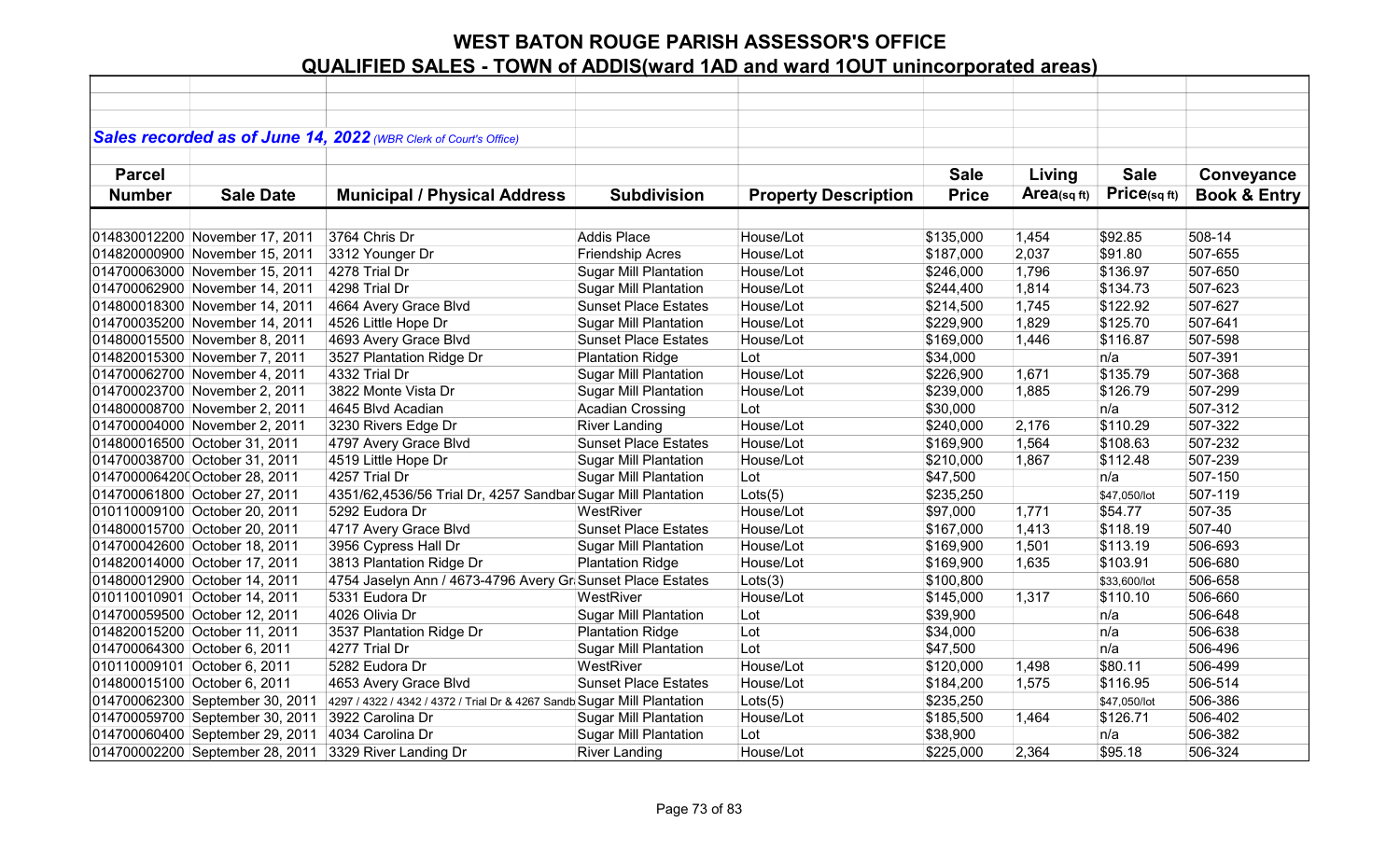|                             |                                 | Sales recorded as of June 14, 2022 (WBR Clerk of Court's Office) |                              |                             |              |            |              |                         |
|-----------------------------|---------------------------------|------------------------------------------------------------------|------------------------------|-----------------------------|--------------|------------|--------------|-------------------------|
|                             |                                 |                                                                  |                              |                             |              |            |              |                         |
| <b>Parcel</b>               |                                 |                                                                  |                              |                             | <b>Sale</b>  | Living     | <b>Sale</b>  | Conveyance              |
| <b>Number</b>               | <b>Sale Date</b>                | <b>Municipal / Physical Address</b>                              | <b>Subdivision</b>           | <b>Property Description</b> | <b>Price</b> | Area(sqft) | Price(sqft)  | <b>Book &amp; Entry</b> |
|                             |                                 |                                                                  |                              |                             |              |            |              |                         |
|                             | 014820014300 September 27, 2011 | 3547 / 3659 / 3721 Plantation Ridge Dr                           | <b>Plantation Ridge</b>      | Lots(3)                     | \$102,000    |            | \$34,000/lot | 506-265                 |
|                             | 014700024500 September 27, 2011 | 3954 Monte Vista Dr                                              | <b>Sugar Mill Plantation</b> | House/Lot                   | \$180,000    | 1,845      | \$97.56      | 506-271                 |
|                             | 014800017000 September 27, 2011 | 4849 Avery Grace Blvd                                            | <b>Sunset Place Estates</b>  | House/Lot                   | \$161,900    | 1,415      | \$114.42     | 506-274                 |
|                             | 014700026700 September 27, 2011 | 3927 Poplar Grove Dr                                             | <b>Sugar Mill Plantation</b> | House/Lot                   | \$210,000    | 1,811      | \$115.96     | 506-276                 |
|                             | 014820013200 September 26, 2011 | 3911 Plantation Ridge Dr                                         | <b>Plantation Ridge</b>      | House/Lot                   | \$169,900    | 1,675      | \$101.43     | 506-230                 |
|                             | 014800018500 September 22, 2011 | 4644 Avery Grace Blvd                                            | <b>Sunset Place Estates</b>  | Lot                         | \$44,000     |            | n/a          | 506-173                 |
|                             | 014800018000 September 21, 2011 | 4716 Avery Grace Blvd                                            | <b>Sunset Place Estates</b>  | Lot                         | \$41,000     |            | n/a          | 506-166                 |
|                             | 014700060700 September 16, 2011 | 4064 Carolina Dr                                                 | <b>Sugar Mill Plantation</b> | House/Lot                   | \$189,900    | 1,463      | \$129.80     | 506-121                 |
|                             | 014800017500 September 14, 2011 | 4776 Avery Grace Blvd                                            | <b>Sunset Place Estates</b>  | Lot                         | \$41,000     |            | n/a          | 506-117                 |
|                             | 014700026400 September 9, 2011  | 3957 Popular Grove Dr                                            | <b>Sugar Mill Plantation</b> | House/Lot                   | \$213,000    | 1,867      | \$114.09     | 505-664                 |
|                             | 014700060900 September 9, 2011  | 4084 Carolina Dr                                                 | <b>Sugar Mill Plantation</b> | Lot                         | \$38,900     |            | n/a          | 505-690                 |
|                             | 014700054400 September 6, 2011  | 6762 Eliza Dr                                                    | <b>Sugar Mill Plantation</b> | House/Lot                   | \$192,900    | 1,478      | \$130.51     | 505-625                 |
|                             | 014700025400 September 2, 2011  | 4158 Monte Vista Dr                                              | <b>Sugar Mill Plantation</b> | House/Lot                   | \$212,000    | 1,905      | \$111.29     | 505-603                 |
|                             | 014820017000 August 31, 2011    | 3618 Plantation Ridge Dr                                         | <b>Plantation Ridge</b>      | House/Lot                   | \$153,900    | 1,408      | \$109.30     | 505-569                 |
|                             | 014820014100 August 30, 2011    | 3731 / 3741 Plantation Ridge Dr                                  | <b>Plantation Ridge</b>      | Lots(2)                     | \$68,000     |            | \$34,000/lot | 505-541                 |
|                             | 014820015000 August 29, 2011    | 3567 Plantation Ridge Dr                                         | <b>Plantation Ridge</b>      | House/Lot                   | \$149,900    | 1,412      | \$106.16     | 505-461                 |
|                             | 014820016900 August 29, 2011    | 3566 Plantation Ridge Dr                                         | <b>Plantation Ridge</b>      | House/Lot                   | \$149,900    | 1,409      | \$106.39     | 505-464                 |
|                             | 014700053600 August 26, 2011    | 4127 Carolina Dr                                                 | <b>Sugar Mill Plantation</b> | House/Lot                   | \$194,000    | 1,516      | \$127.97     | 505-455                 |
|                             | 014700063500 August 25, 2011    | 4276 Sandbar Dr / 4381 & 4453 Trial Dr Sugar Mill Plantation     |                              | Lots(3)                     | \$142,750    |            | \$47,583/lot | 505-405                 |
|                             | 014820013800 August 22, 2011    | 3833 Plantation Ridge Dr                                         | <b>Plantation Ridge</b>      | House/Lot                   | \$169,900    | 1,678      | \$101.25     | 505-348                 |
|                             | 010150005901 August 18, 2011    | 4142 Foret St                                                    |                              | House/Lot                   | \$80,000     | 1,232      | \$64.94      | 505-298                 |
|                             | 014700057400 August 18, 2011    | 4240 Olivia Dr                                                   | <b>Sugar Mill Plantation</b> | Lot                         | \$36,900     |            | n/a          | 505-311                 |
|                             | 014700059800 August 18, 2011    | 3932 Carolina Dr                                                 | <b>Sugar Mill Plantation</b> | Lot                         | \$38,900     |            | n/a          | 505-311                 |
|                             | 014700056200 August 16, 2011    | 6794 Virginia Dr                                                 | <b>Sugar Mill Plantation</b> | House/Lot                   | \$194,900    | 1,564      | \$124.62     | 505-180                 |
|                             | 014800018200 August 16, 2011    | 4684 Avery Grace Blvd                                            | <b>Sunset Place Estates</b>  | House/Lot                   | \$176,900    | 1,472      | \$120.18     | 505-193                 |
|                             | 014800011700 August 15, 2011    | 4835 Jaselyn Ann Av                                              | <b>Sunset Place Estates</b>  | House/Lot                   | \$171,000    | 1,440      | \$118.75     | 505/128                 |
| 014820014900 August 8, 2011 |                                 | 3619 Plantation Ridge Dr                                         | <b>Plantation Ridge</b>      | House/Lot                   | \$178,000    | 1,567      | \$113.59     | 505-38                  |
| 014800018300 August 4, 2011 |                                 | 4664 Avery Grace Blvd                                            | <b>Sunset Place Estates</b>  | Lot                         | \$41,000     |            | n/a          | 505-26                  |
| 014700059300 August 3, 2011 |                                 | 4046 Olivia Dr                                                   | <b>Sugar Mill Plantation</b> | House/Lot                   | \$176,000    | 1,542      | \$114.14     | 504-671                 |
| 010110004800 August 3, 2011 |                                 | 5361 Myrle Dr                                                    | WestRiver                    | House/Lot                   | \$128,000    | 2,041      | \$62.71      | 504-666                 |
| 014700058000 August 2, 2011 |                                 | 4178 Olivia Dr                                                   | <b>Sugar Mill Plantation</b> | House/Lot                   | \$180,900    | 1,583      | \$114.28     | 504-636                 |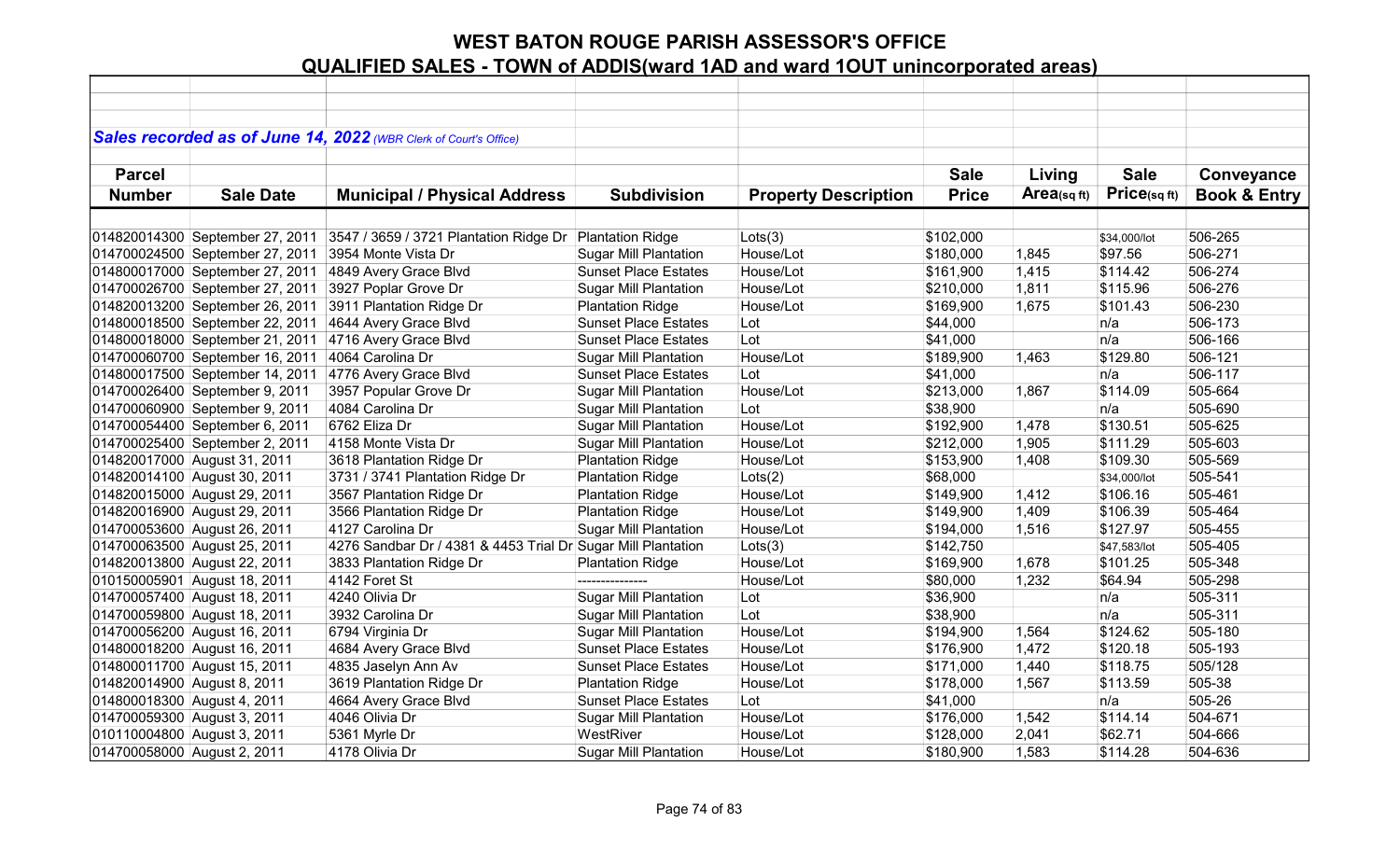|                             |                  | Sales recorded as of June 14, 2022 (WBR Clerk of Court's Office) |                              |                             |              |                |                   |                         |
|-----------------------------|------------------|------------------------------------------------------------------|------------------------------|-----------------------------|--------------|----------------|-------------------|-------------------------|
|                             |                  |                                                                  |                              |                             |              |                |                   |                         |
| <b>Parcel</b>               |                  |                                                                  |                              |                             | <b>Sale</b>  | Living         | <b>Sale</b>       | Conveyance              |
| <b>Number</b>               | <b>Sale Date</b> | <b>Municipal / Physical Address</b>                              | <b>Subdivision</b>           | <b>Property Description</b> | <b>Price</b> | Area(sq $ft$ ) | $Price_{(sq ft)}$ | <b>Book &amp; Entry</b> |
|                             |                  |                                                                  |                              |                             |              |                |                   |                         |
| 014700056300 August 1, 2011 |                  | 6784 Virginia Dr                                                 | <b>Sugar Mill Plantation</b> | House/Lot                   | \$184,900    | 1,522          | \$121.48          | 504-576                 |
| 014800017900 August 1, 2011 |                  | 4726 Avery Grace Blvd                                            | <b>Sunset Place Estates</b>  | House/Lot                   | \$174,000    | 1,454          | \$119.67          | 504-578                 |
| 014700005000 July 29, 2011  |                  | 6735 River Run Ct                                                | <b>River Landing</b>         | House/Lot                   | \$225,000    | 1,847          | \$121.82          | 504-548                 |
|                             |                  |                                                                  |                              | House/Lot                   |              |                |                   | 504-556                 |
| 014820018100 July 29, 2011  |                  | 3812 Plantation Ridge Dr<br>4054 Carolina Dr                     | <b>Plantation Ridge</b>      | Lot                         | \$180,000    | 1,576          | \$114.21<br>n/a   |                         |
| 014700060600 July 27, 2011  |                  |                                                                  | <b>Sugar Mill Plantation</b> |                             | \$38,900     |                |                   | 504-520<br>504-490      |
| 014700058200 July 25, 2011  |                  | 4158 Olivia Dr                                                   | <b>Sugar Mill Plantation</b> | House/Lot                   | \$184,900    | 1,531          | \$120.77          |                         |
| 010130009500 July 22, 2011  |                  | 8134 Ed Lejeune St                                               |                              | Lot                         | \$7,500      |                | n/a               | 504-459                 |
| 014800016500 July 22, 2011  |                  | 4797 Avery Grace Blvd                                            | <b>Sunset Place Estates</b>  | Lot                         | \$30,000     |                | n/a               | 504-545                 |
| 014820017200 July 22, 2011  |                  | 3638 Plantation Ridge Dr                                         | <b>Plantation Ridge</b>      | House/Lot                   | \$185,500    | 1,619          | \$114.58          | 504-471                 |
| 010110009500 July 19, 2011  |                  | 5342 Eudora Dr                                                   | WestRiver                    | House/Lot                   | \$115,100    | 1,080          | \$106.57          | 504-413                 |
| 014700062500 July 19, 2011  |                  | 4258 / 4278 / 4298 / 4332 / 4352 Trial D Sugar Mill Plantation   |                              | Lots(5)                     | \$239,000    |                | \$47,800/lot      | 504-420                 |
| 014800017600 July 18, 2011  |                  | 4766 Avery Grace Blvd                                            | <b>Sunset Place Estates</b>  | Lot                         | \$40,000     |                | n/a               | 504-402                 |
| 010110007201 July 18, 2011  |                  | 4830 Eudora Dr                                                   | WestRiver                    | Mobile Home/Lot             | \$10,000     |                | n/a               | 504-406                 |
| 014800017800 July 14, 2011  |                  | 4746 Avery Grace Blvd                                            | <b>Sunset Place Estates</b>  | Lot                         | \$40,000     |                | n/a               | 504-362                 |
| 014700054900 July 8, 2011   |                  | 6712 Eliza Dr                                                    | <b>Sugar Mill Plantation</b> | House/Lot                   | \$192,900    | 1,558          | \$123.81          | 504-316                 |
| 010130003800 July 6, 2011   |                  | 8074 Ed Lejeune St                                               | ---------------              | Lot                         | \$18,000     |                | n/a               | 504-294                 |
| 014700061500 July 6, 2011   |                  | 4146 Carolina Dr                                                 | <b>Sugar Mill Plantation</b> | House/Lot                   | \$162,000    | 1,506          | \$107.57          | 504-302                 |
| 014700053200 July 5, 2011   |                  | 4085 Carolina Dr                                                 | <b>Sugar Mill Plantation</b> | House/Lot                   | \$199,900    | 1,555          | \$128.55          | 504-272                 |
| 014700055000 July 5, 2011   |                  | 4189 Olivia Dr                                                   | <b>Sugar Mill Plantation</b> | Lot                         | \$38,900     |                | n/a               | 504-266                 |
| 014700054300 July 1, 2011   |                  | 6772 Eliza Dr                                                    | <b>Sugar Mill Plantation</b> | House/Lot                   | \$205,000    | 1,578          | \$129.91          | 504-231                 |
| 014800016700 June 29, 2011  |                  | 4819 Avery Grace                                                 | <b>Sunset Place Estates</b>  | Lot                         | \$29,900     |                | n/a               | 504-164                 |
| 014800010800 June 28, 2011  |                  | 4743 Jaselyn Ann Av                                              | <b>Sunset Place Estates</b>  | House/Lot                   | \$171,000    | 1,624          | \$105.30          | 504-151                 |
| 014830008700 June 28, 2011  |                  | 3707 Karen Dr                                                    | Addis Place                  | House/Lot                   | \$125,500    | 1,496          | \$83.89           | 504-141                 |
| 014800011600 June 28, 2011  |                  | 4825 Jaselyn Ann Av                                              | <b>Sunset Place Estates</b>  | House/Lot                   | \$171,000    | 1,441          | \$118.67          | 504-112                 |
| 014800016100 June 28, 2011  |                  | 4757 Avery Grace Blvd                                            | <b>Sunset Place Estates</b>  | Lot                         | \$29,000     |                | n/a               | 504-107                 |
| 014700059400 June 27, 2011  |                  | 4036 Olivia Dr                                                   | <b>Sugar Mill Plantation</b> | House/Lot                   | \$170,000    | 1,500          | \$113.33          | 504-104                 |
| 014700056900 June 27, 2011  |                  | 6724 Virginia Dr                                                 | <b>Sugar Mill Plantation</b> | House/Lot                   | \$185,900    | 1,468          | \$126.63          | 504-101                 |
| 014820014000 June 24, 2011  |                  | 3813 Plantation Ridge Dr                                         | <b>Plantation Ridge</b>      | Lot                         | \$34,000     |                | n/a               | 504-92                  |
| 014700055800 June 23, 2011  |                  | 6755 Virginia Dr                                                 | <b>Sugar Mill Plantation</b> | House/Lot                   | \$193,000    | 1,544          | \$125.00          | 504-55                  |
| 014800009900 June 22, 2011  |                  | 4651 Jaselyn Ann Av                                              | <b>Sunset Place Estates</b>  | House/Lot                   | \$165,000    | 1,443          | \$114.35          | 504-52                  |
| 014800012400 June 16, 2011  |                  | 4806 Jaselyn Ann Av                                              | <b>Sunset Place Estates</b>  | Lot                         | \$30,000     |                | n/a               | $504-1$                 |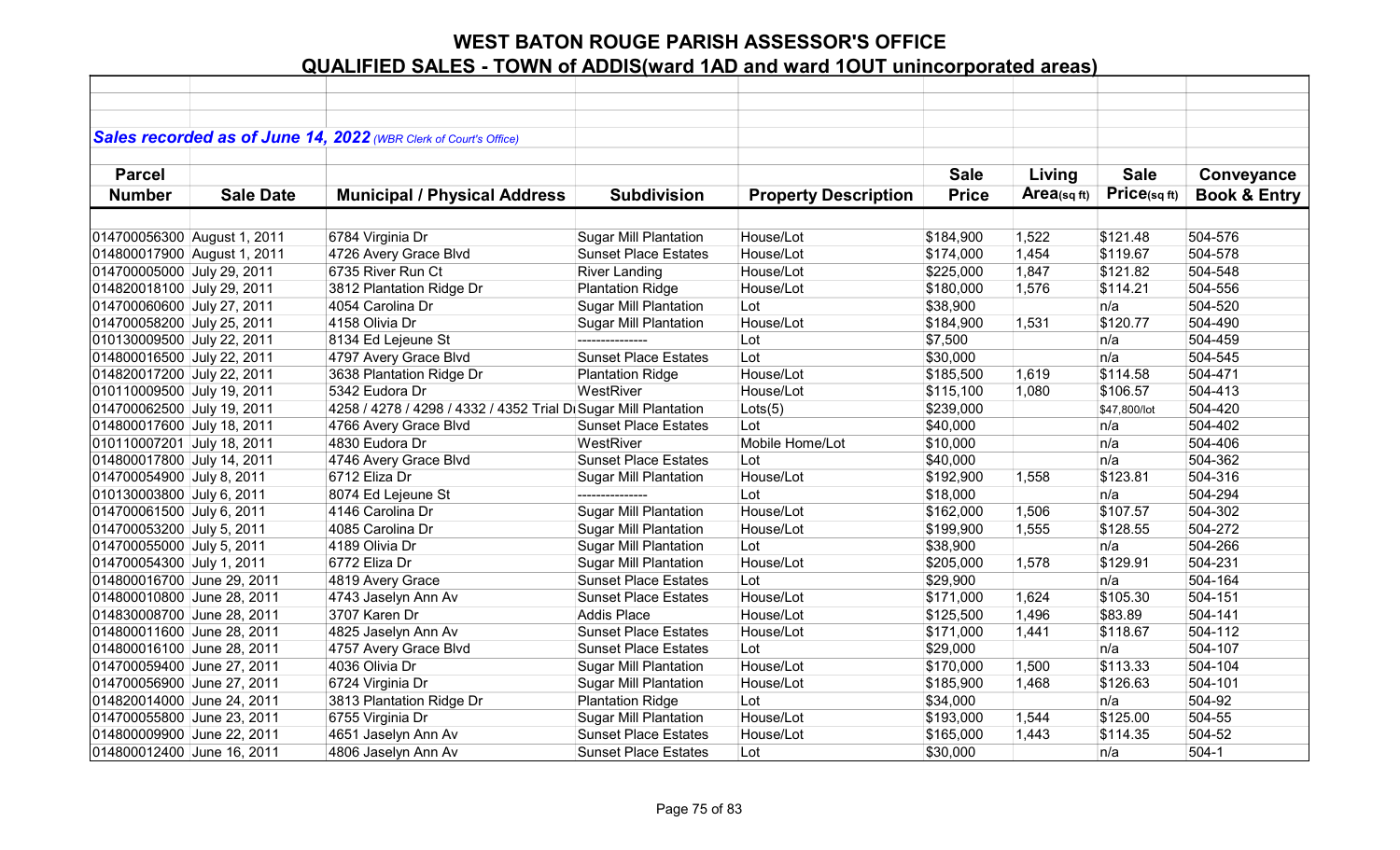|                             |                  | Sales recorded as of June 14, 2022 (WBR Clerk of Court's Office) |                              |                             |              |                |              |                         |
|-----------------------------|------------------|------------------------------------------------------------------|------------------------------|-----------------------------|--------------|----------------|--------------|-------------------------|
| <b>Parcel</b>               |                  |                                                                  |                              |                             | <b>Sale</b>  | Living         | <b>Sale</b>  | Conveyance              |
|                             |                  |                                                                  |                              |                             |              | Area(sq $ft$ ) | Price(sqft)  |                         |
| <b>Number</b>               | <b>Sale Date</b> | <b>Municipal / Physical Address</b>                              | <b>Subdivision</b>           | <b>Property Description</b> | <b>Price</b> |                |              | <b>Book &amp; Entry</b> |
|                             |                  |                                                                  |                              |                             |              |                |              |                         |
| 010120002100 June 15, 2011  |                  | Guidry Rd                                                        |                              | <b>Building/Lot</b>         | \$15,500     | 1,188          | \$13.05      | 503-696                 |
| 014800015500 June 14, 2011  |                  | 4693 Avery Grace Blvd                                            | <b>Sunset Place Estates</b>  | Lot                         | \$29,900     |                | n/a          | 503-666                 |
| 01480001700 June 14, 2011   |                  | 4849 Avery Grace Blvd                                            | <b>Sunset Place Estates</b>  | Lot                         | \$29,900     |                | n/a          | 503-666                 |
| 014700054400 June 8, 2011   |                  | 6762 Eliza Dr                                                    | <b>Sugar Mill Plantation</b> | Lot                         | \$40,400     |                | n/a          | 503-578                 |
| 014700060700 June 8, 2011   |                  | 4064 Carolina Dr                                                 | <b>Sugar Mill Plantation</b> | Lot                         | \$40,400     |                | n/a          | 503-578                 |
| 014700060100 June 7, 2011   |                  | 4004 Carolina Dr                                                 | <b>Sugar Mill Plantation</b> | Lot                         | \$34,711     |                | n/a          | 503-575                 |
| 014700061200 June 7, 2011   |                  | 4116 Carolina Dr                                                 | <b>Sugar Mill Plantation</b> | Lot                         | \$33,569     |                | n/a          | 503-575                 |
| 014700054200 June 6, 2011   |                  | 6782 Eliza Dr                                                    | Sugar Mill Plantation        | House/Lot                   | \$199,900    | 1,578          | \$126.68     | 503-547                 |
| 014700026800 June 2, 2011   |                  | 3917 Poplar Grove Dr                                             | Sugar Mill Plantation        | House/Lot                   | \$185,000    | 1,658          | \$111.58     | 503-381                 |
| 014700056700 June 2, 2011   |                  | 6744 Virginia Dr                                                 | <b>Sugar Mill Plantation</b> | House/Lot                   | \$186,423    | 1,502          | \$124.12     | 503-384                 |
| 014800013600 June 1, 2011   |                  | 4682 Jaselyn Ann Av                                              | <b>Sunset Place Estates</b>  | House/Lot                   | \$171,000    | 1,452          | \$117.77     | 503-348                 |
| 014820015000 May 23, 2011   |                  | 3566 / 3567 / 3618 Plantation Ridge Dr                           | <b>Plantation Ridge</b>      | Lots(3)                     | \$102,000    |                | \$34,000/lot | 503-202                 |
| 014820013200 May 20, 2011   |                  | 3823 / 3833 / 3911 Plantation Ridge Dr Plantation Ridge          |                              | Lots(3)                     | \$102,000    |                | \$34,000/lot | 503-209                 |
| 014700055400 May 16, 2011   |                  | 6715 Virginia Dr                                                 | <b>Sugar Mill Plantation</b> | House/Lot                   | \$197,846    | 1,603          | \$123.42     | 503-151                 |
| 014800013800 May 13, 2011   |                  | 4662 Jaselyn Ann Av                                              | <b>Sunset Place Estates</b>  | House/Lot                   | \$169,900    | 1,423          | \$119.40     | 503-129                 |
| 014800011400 May 13, 2011   |                  | 4805 Jaselyn Ann Av                                              | <b>Sunset Place Estates</b>  | Lot                         | \$30,000     |                | n/a          | 503-134                 |
| 014800018200 May 13, 2011   |                  | 4684 Avery Grace Blvd                                            | <b>Sunset Place Estates</b>  | Lot                         | \$41,000     |                | n/a          | 503-136                 |
| 014800017900 May 9, 2011    |                  | 4726 Avery Grace Blvd                                            | <b>Sunset Place Estates</b>  | Lot                         | \$41,000     |                | n/a          | 503-100                 |
| 014800011700 May 9, 2011    |                  | 4835 Jaselyn Ann Av                                              | <b>Sunset Place Estates</b>  | Lot                         | \$33,500     |                | n/a          | 503-102                 |
| 014700056600 May 6, 2011    |                  | 6754 Virginia Dr                                                 | <b>Sugar Mill Plantation</b> | House/Lot                   | \$187,600    | 1,508          | \$124.40     | 503-93                  |
| 014700051200 April 26, 2011 |                  | 3974 Olivia Dr                                                   | <b>Sugar Mill Plantation</b> | House/Lot                   | \$179,700    | 1,436          | \$125.14     | 502-691                 |
| 014800016000 April 25, 2011 |                  | 4747 Avery Grace Blvd                                            | <b>Sunset Place Estates</b>  | House/Lot                   | \$169,900    | 1,446          | \$117.50     | 502-662                 |
| 014700020700 April 21, 2011 |                  | 3212 Gladys Dr                                                   | Missouri Acres               | Lot                         | \$40,000     |                | n/a          | 502-639                 |
| 014700025300 April 15, 2011 |                  | 4148 Monte Vista Dr                                              | <b>Sugar Mill Plantation</b> | House/Lot                   | \$200,000    | 1,840          | \$108.70     | 502-548                 |
| 010150006000 April 14, 2011 |                  | 4152 Foret St                                                    | ---------------              | House/Lot                   | \$150,000    | 1,411          | \$106.31     | 502-543                 |
| 014700035000 April 14, 2011 |                  | 4546 Little Hope Dr                                              | <b>Sugar Mill Plantation</b> | House/Lot                   | \$226,000    | 1,813          | \$124.66     | 502-540                 |
| 014800006800 April 11, 2011 |                  | 7160 Rue Ile St Jean                                             | <b>Acadian Crossing</b>      | House/Lot                   | \$195,000    | 1,602          | \$121.72     | 502-502                 |
| 014800011600 April 7, 2011  |                  | 4825 Jaselyn Ann Av                                              | <b>Sunset Place Estates</b>  | Lot                         | \$31,000     |                | n/a          | 502-475                 |
| 010110010400 April 6, 2011  |                  | 5381 Eudora Dr                                                   | WestRiver                    | Lot                         | \$12,000     |                | n/a          | 502-428                 |
| 014800016200 April 6, 2011  |                  | 4767 Avery Grace Blvd                                            | <b>Sunset Place Estates</b>  | House/Lot                   | \$166,650    | 1,433          | \$116.29     | 502-431                 |
| 014700029700 April 5, 2011  |                  | 4056 Poplar Grove Dr                                             | <b>Sugar Mill Plantation</b> | House/Lot                   | \$195,000    | 1,845          | \$105.69     | 502-422                 |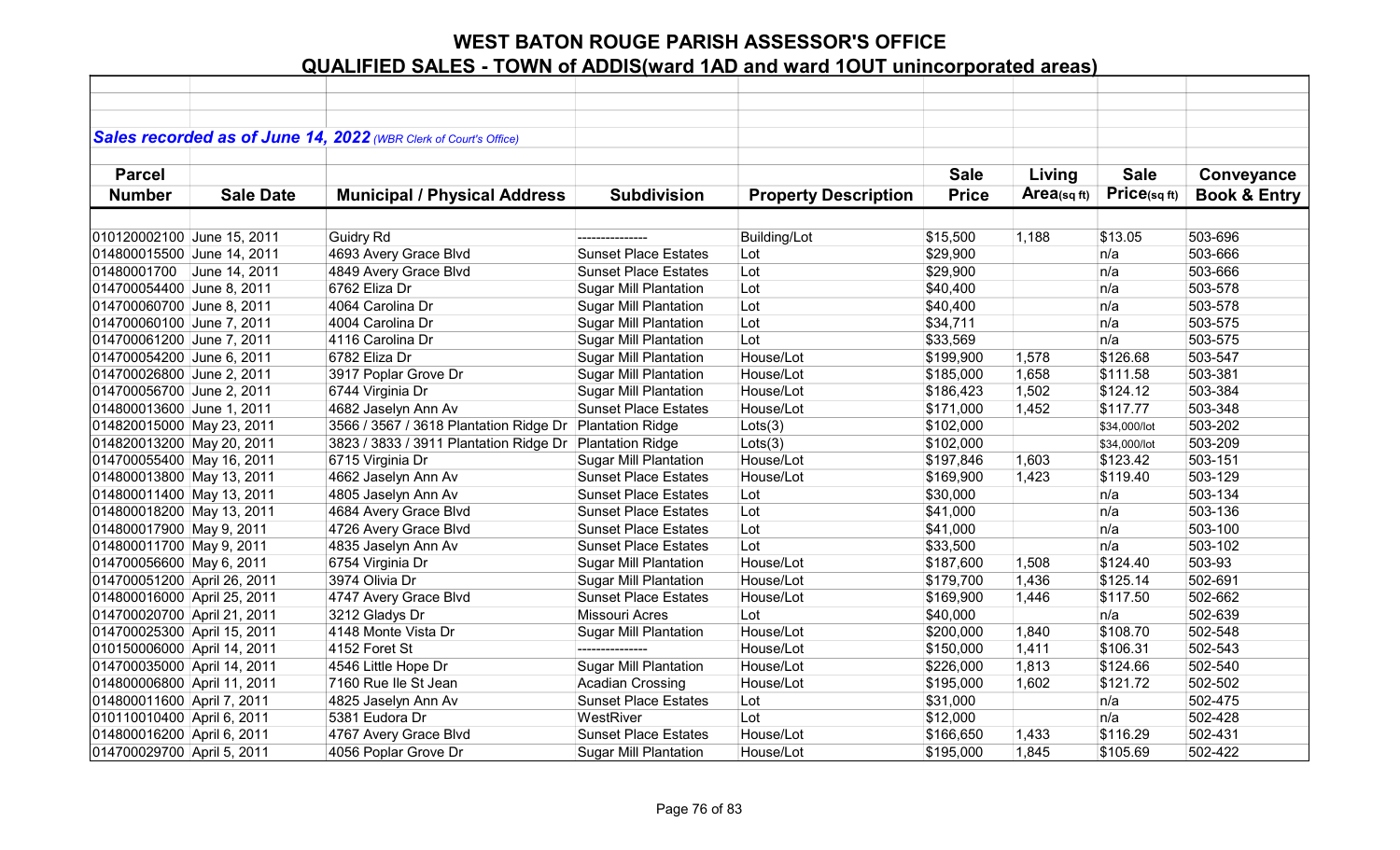|                            |                                | Sales recorded as of June 14, 2022 (WBR Clerk of Court's Office) |                              |                             |              |                |             |                         |
|----------------------------|--------------------------------|------------------------------------------------------------------|------------------------------|-----------------------------|--------------|----------------|-------------|-------------------------|
|                            |                                |                                                                  |                              |                             |              |                |             |                         |
| <b>Parcel</b>              |                                |                                                                  |                              |                             | <b>Sale</b>  | Living         | <b>Sale</b> | Conveyance              |
| <b>Number</b>              | <b>Sale Date</b>               | <b>Municipal / Physical Address</b>                              | <b>Subdivision</b>           | <b>Property Description</b> | <b>Price</b> | Area(sq $ft$ ) | Price(sqft) | <b>Book &amp; Entry</b> |
|                            |                                |                                                                  |                              |                             |              |                |             |                         |
| 014700060500 April 1, 2011 |                                | 4044 Carolina Dr                                                 | <b>Sugar Mill Plantation</b> | House/Lot                   | \$197,500    | 1,589          | \$124.29    | 502-398                 |
| 014700056400 April 1, 2011 |                                | 6774 Virginia Dr                                                 | <b>Sugar Mill Plantation</b> | House/Lot                   | \$199,900    | 1,645          | \$121.52    | 502-401                 |
|                            | 014700057000 March 31, 2011    | 6714 Virginia Dr                                                 | <b>Sugar Mill Plantation</b> | House/Lot                   | \$189,900    | 1,518          | \$125.10    | 502-384                 |
|                            | 014700056500 March 25, 2011    | 6764 Virginia Dr                                                 | <b>Sugar Mill Plantation</b> | House/Lot                   | \$199,900    | 1,548          | \$129.13    | 502-131                 |
|                            | 014800009700 March 24, 2011    | 4631 Jaselyn Ann Av                                              | <b>Sunset Place Estates</b>  | House/Lot                   | \$171,000    | 1,439          | \$118.83    | 502-96                  |
|                            | 014700055800 March 23, 2011    | 6755 Virginia Dr                                                 | <b>Sugar Mill Plantation</b> | Lot                         | \$38,900     |                | n/a         | 501-698                 |
|                            | 014700053100 March 23, 2011    | 4075 Carolina Dr                                                 | <b>Sugar Mill Plantation</b> | Lot                         | \$38,900     |                | n/a         | $502-1$                 |
|                            | 014700053200 March 23, 2011    | 4085 Carolina Dr                                                 | <b>Sugar Mill Plantation</b> | Lot                         | \$38,900     |                | n/a         | $502-1$                 |
|                            | 014800009800 March 17, 2011    | 4641 Jaselyn Ann Av                                              | <b>Sunset Place Estates</b>  | House/Lot                   | \$171,000    | 1,446          | \$118.26    | 501-591                 |
|                            | 014820014900 March 14, 2011    | 3619 Plantation Ridge Dr                                         | <b>Plantation Ridge</b>      | Lot                         | \$38,000     |                | n/a         | 501-520                 |
|                            | 014820017200 March 14, 2011    | 3638 Plantation Ridge Dr                                         | <b>Plantation Ridge</b>      | Lot                         | \$38,000     |                | n/a         | 501-520                 |
|                            | 014800013000 March 14, 2011    | 4744 Jaselyn Ann Av                                              | <b>Sunset Place Estates</b>  | House/Lot                   | \$168,000    | 1,472          | \$114.13    | 501-524                 |
|                            | 014700055500 March 14, 2011    | 6725 Virginia Dr                                                 | <b>Sugar Mill Plantation</b> | House/Lot                   | \$179,900    | 1,429          | \$125.89    | 501-527                 |
|                            | 014700056300 March 14, 2011    | 6784 Virginia Dr                                                 | <b>Sugar Mill Plantation</b> | Lot                         | \$40,900     |                | n/a         | 501-532                 |
|                            | 014700021400 March 11, 2011    | 3253 Gladys Dr                                                   | Missouri Acres               | Lot                         | \$40,000     |                | n/a         | 501-509                 |
| 014800015200 March 7, 2011 |                                | 4663 Avery Grace Blvd                                            | <b>Sunset Place Estates</b>  | Lot                         | \$30,000     |                | n/a         | 501-425                 |
| 014800015700 March 3, 2011 |                                | 4717 Avery Grace Blvd                                            | <b>Sunset Place Estates</b>  | Lot                         | \$29,900     |                | n/a         | 501-376                 |
| 014800013600 March 3, 2011 |                                | 4682 Jaselyn Ann Av                                              | <b>Sunset Place Estates</b>  | Lot                         | \$29,900     |                | n/a         | 501-376                 |
| 014700056100 March 1, 2011 |                                | 6785 Virginia Dr                                                 | <b>Sugar Mill Plantation</b> | Lot                         | \$41,900     |                | n/a         | 501-273                 |
| 014700056200 March 1, 2011 |                                | 6794 Virginia Dr                                                 | <b>Sugar Mill Plantation</b> | Lot                         | \$39,900     |                | n/a         | 501-276                 |
| 014700054200 March 1, 2011 |                                | 6782 Elizas Dr                                                   | <b>Sugar Mill Plantation</b> | Lot                         | \$40,900     |                | n/a         | 501-279                 |
|                            | 014820005400 February 24, 2011 | 3972 Bird Height Av                                              | <b>Bird Heights</b>          | House/Lot                   | \$125,000    | 1,497          | \$83.50     | 501-213                 |
|                            | 014800018600 February 23, 2011 | 4614 Avery Grace Blvd                                            | <b>Sunset Place Estates</b>  | House/Lot                   | \$265,000    | 2,281          | \$116.18    | 501-205                 |
|                            | 014700041000 February 22, 2011 | 4628 Little Hope Dr                                              | <b>Sugar Mill Plantation</b> | House/Lot                   | \$224,000    | 1,747          | \$128.22    | 501-190                 |
|                            | 014700054900 February 22, 2011 | 6712 Eliza Dr                                                    | <b>Sugar Mill Plantation</b> | Lot                         | \$38,900     |                | n/a         | 501-195                 |
|                            | 014700055400 February 22, 2011 | 6715 Virginia Dr                                                 | <b>Sugar Mill Plantation</b> | Lot                         | \$38,900     |                | n/a         | 501-195                 |
|                            | 014800015800 February 15, 2011 | 4727 Avery Grace Blvd                                            | <b>Sunset Place Estates</b>  | House/Lot                   | \$168,000    | 1,536          | \$109.38    | 501-98                  |
|                            | 014700037900 February 2, 2011  | 4626 Monte Vista Dr                                              | <b>Sugar Mill Plantation</b> | House/Lot                   | \$214,500    | 1,730          | \$123.99    | 500-690                 |
|                            | 014800013800 February 1, 2011  | 4662 Jaselyn Ann Av                                              | <b>Sunset Place Estates</b>  | Lot                         | \$29,900     |                | n/a         | 500-676                 |
|                            | 014700059400 January 28, 2011  | 4036 Olivia Dr                                                   | <b>Sugar Mill Plantation</b> | Lot                         | \$37,900     |                | n/a         | 500-667                 |
|                            | 014700061500 January 28, 2011  | 4146 Carolina Dr                                                 | <b>Sugar Mill Plantation</b> | Lot                         | \$37,900     |                | n/a         | 500-667                 |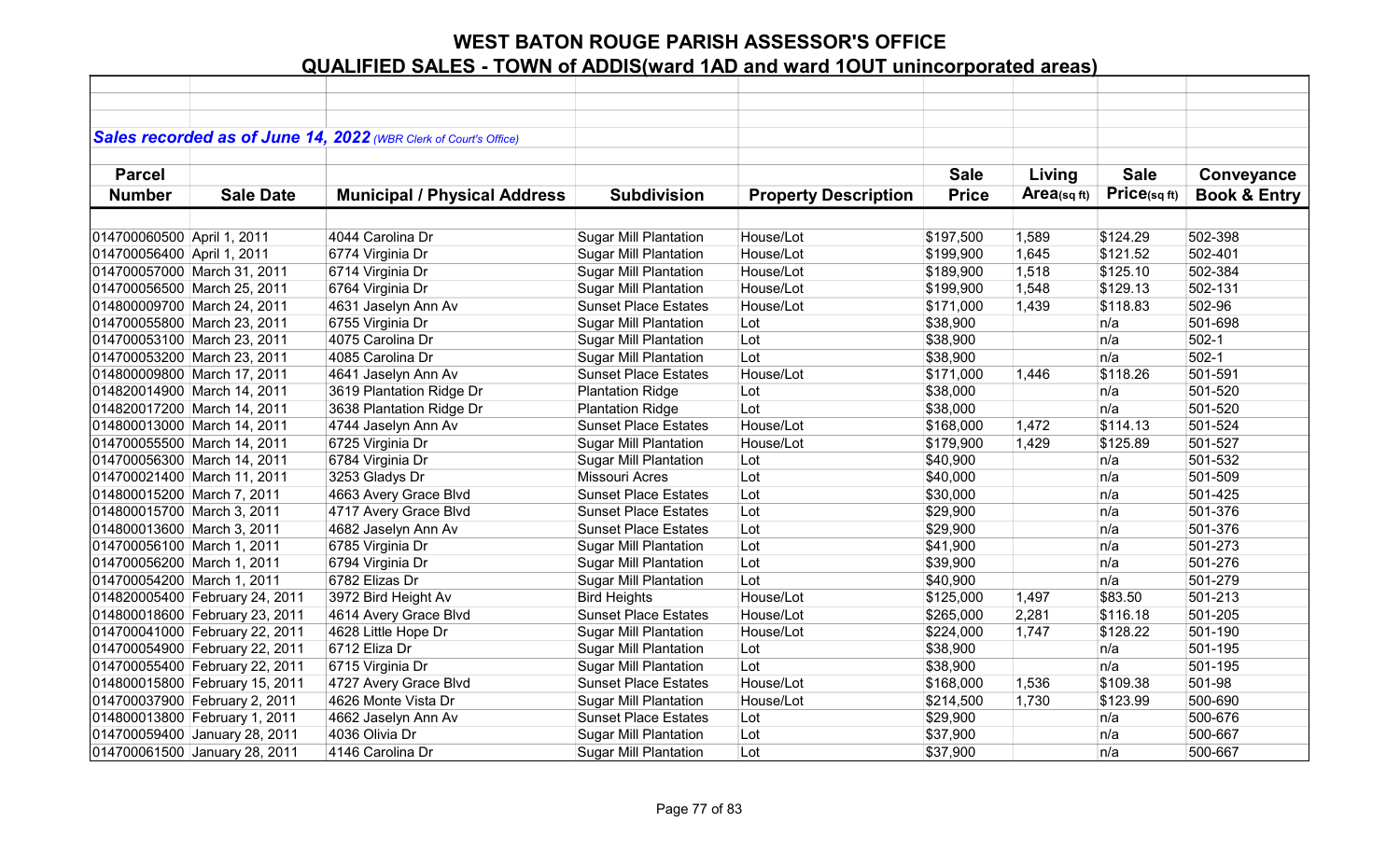|               |                                | Sales recorded as of June 14, 2022 (WBR Clerk of Court's Office) |                              |                             |              |             |             |                         |
|---------------|--------------------------------|------------------------------------------------------------------|------------------------------|-----------------------------|--------------|-------------|-------------|-------------------------|
|               |                                |                                                                  |                              |                             |              |             |             |                         |
| <b>Parcel</b> |                                |                                                                  |                              |                             | <b>Sale</b>  | Living      | <b>Sale</b> | Conveyance              |
| <b>Number</b> | <b>Sale Date</b>               | <b>Municipal / Physical Address</b>                              | <b>Subdivision</b>           | <b>Property Description</b> | <b>Price</b> | Area(sq ft) | Price(sqft) | <b>Book &amp; Entry</b> |
|               |                                |                                                                  |                              |                             |              |             |             |                         |
|               |                                |                                                                  |                              | House/Lot                   |              |             |             |                         |
|               | 014800010700 January 24, 2011  | 4733 Jaselyn Ann Av                                              | <b>Sunset Place Estates</b>  |                             | \$169,900    | 1,448       | \$117.33    | 500-629                 |
|               | 014700052700 January 18, 2011  | 4035 Carolina Dr                                                 | <b>Sugar Mill Plantation</b> | House/Lot                   | \$179,900    | 1,540       | \$116.82    | 500-540                 |
|               | 010110001100 January 18, 2011  | 5074 Myrle Dr                                                    | WestRiver                    | House/Lot                   | \$155,000    | 1,346       | \$115.16    | 500-545                 |
|               | 014700058300 January 12, 2011  | 4148 Olivia Dr                                                   | <b>Sugar Mill Plantation</b> | Lot                         | \$36,900     |             | n/a         | 500-503                 |
|               | 014800010000 January 10, 2011  | 4661 Jaselyn Ann Av                                              | <b>Sunset Place Estates</b>  | House/Lot                   | \$169,900    | 1,453       | \$116.93    | 500-460                 |
|               | 014820018100 January 7, 2011   | 3812 Plantation Ridge Dr                                         | <b>Plantation Ridge</b>      | Lot                         | \$38,500     |             | n/a         | 500-430                 |
|               | 014700057300 January 3, 2011   | 4250 Olivia Dr                                                   | Sugar Mill Plantation        | House/Lot                   | \$179,900    | 1,487       | \$120.98    | 500-303                 |
|               | 014800009800 December 29, 2010 | 4641 Jaselyn Ann Av                                              | <b>Sunset Place Estates</b>  | Lot                         | \$32,300     |             | n/a         | 500-277                 |
|               | 014800009700 December 29, 2010 | 4631 Jaselyn Ann Av                                              | <b>Sunset Place Estates</b>  | Lot                         | \$32,300     |             | n/a         | 500-277                 |
|               | 014800016000 December 29, 2010 | 4747 Avery Grace Blvd                                            | <b>Sunset Place Estates</b>  | Lot                         | \$32,300     |             | n/a         | 500-277                 |
|               | 014700052600 December 28, 2010 | 4025 Carolina Dr                                                 | <b>Sugar Mill Plantation</b> | Lot                         | \$40,400     |             | n/a         | 500-257                 |
|               | 014700057000 December 28, 2010 | 6714 Virginia Dr                                                 | <b>Sugar Mill Plantation</b> | Lot                         | \$40,400     |             | n/a         | 500-257                 |
|               | 014700040000 December 21, 2010 | 4223 Little Hope Dr                                              | <b>Sugar Mill Plantation</b> | House/Lot                   | \$218,500    | 1,773       | \$123.24    | 500-170                 |
|               | 010130009202 December 17, 2010 | 8054 First St                                                    | <b>Arnaud Hebert Estate</b>  | House/Lot                   | \$150,510    | 1,624       | \$92.68     | 500-150                 |
|               | 014700055100 December 14, 2010 | 4201 Olivia Dr                                                   | <b>Sugar Mill Plantation</b> | House/Lot                   | \$188,900    | 1,510       | \$125.10    | 500-79                  |
|               | 014700047700 December 13, 2010 | 4232 Home Place Dr                                               | <b>Sugar Mill Plantation</b> | Townhome                    | \$166,567    | 1,492       | \$111.64    | 500-73                  |
|               | 014700004900 December 10, 2010 | 6745 River Run Dr                                                | <b>River Landing</b>         | Lot                         | \$35,600     |             | n/a         | 500-23                  |
|               | 014700047800 December 10, 2010 | 4234 Home Place Dr                                               | <b>Sugar Mill Plantation</b> | Townhome                    | 172,900      | 1,505       | \$114.88    | 500-52                  |
|               | 014840005400 December 8, 2010  | 7541 Bradley Ct                                                  | <b>Addis Place</b>           | House/Lot                   | \$114,900    | 1,378       | \$83.38     | 499-585                 |
|               | 014700057200 December 7, 2010  | 4260 Olivia Dr                                                   | <b>Sugar Mill Plantation</b> | House/Lot                   | \$189,900    | 1,505       | \$126.18    | 499-563                 |
|               | 014700061100 December 7, 2010  | 4106 Carolina Dr                                                 | <b>Sugar Mill Plantation</b> | House/Lot                   | \$179,900    | 1,473       | \$122.13    | 499-566                 |
|               | 014820013500 December 2, 2010  | 3863 Plantation Ridge Dr                                         | <b>Plantation Ridge</b>      | House/Lot                   | \$215,500    | 2,220       | \$97.07     | 499-494                 |
|               | 014800011200 December 2, 2010  | 4783 Jaselyn Ann Av                                              | <b>Sunset Place Estates</b>  | House/Lot                   | \$171,000    | 1,448       | \$118.09    | 499-532                 |
|               | 014800015900 December 1, 2010  | 4737 Avery Grace Blvd                                            | <b>Sunset Place Estates</b>  | House/Lot                   | \$169,500    | 1,460       | \$116.10    | 499-444                 |
|               | 014700053400 November 22, 2010 | 4107 Carolina Dr                                                 | <b>Sugar Mill Plantation</b> | House/Lot                   | \$194,740    | 1,506       | \$129.31    | 499-212                 |
|               | 014700036700 November 22, 2010 | 4148 Little Hope Dr                                              | <b>Sugar Mill Plantation</b> | House/Lot                   | \$212,000    | 1,632       | \$129.90    | 499-209                 |
|               | 014700053300 November 22, 2010 | 4095 Carolina Dr                                                 | <b>Sugar Mill Plantation</b> | House/Lot                   | \$199,900    | 1,532       | \$130.48    | 499-206                 |
|               | 014800016200 November 19, 2010 | 4767 Avery Grace Blvd                                            | <b>Sunset Place Estates</b>  | Lot                         | \$30,000     |             | n/a         | 499-181                 |
|               | 014830003700 November 18, 2010 | 3760 Addis Ln                                                    | ---------------              | Mobile Home/Lot             | \$38,673     |             | n/a         | 499-168                 |
|               | 014700054800 November 17, 2010 | 6722 Eliza Dr                                                    | <b>Sugar Mill Plantation</b> | Lot                         | \$36,900     |             | n/a         | 499-159                 |
|               |                                |                                                                  | ---------------              |                             |              |             |             |                         |
|               | 010160001000 November 16, 2010 | 8346 First St                                                    |                              | House/Lot                   | \$110,000    | 1,447       | \$76.02     | 498-531                 |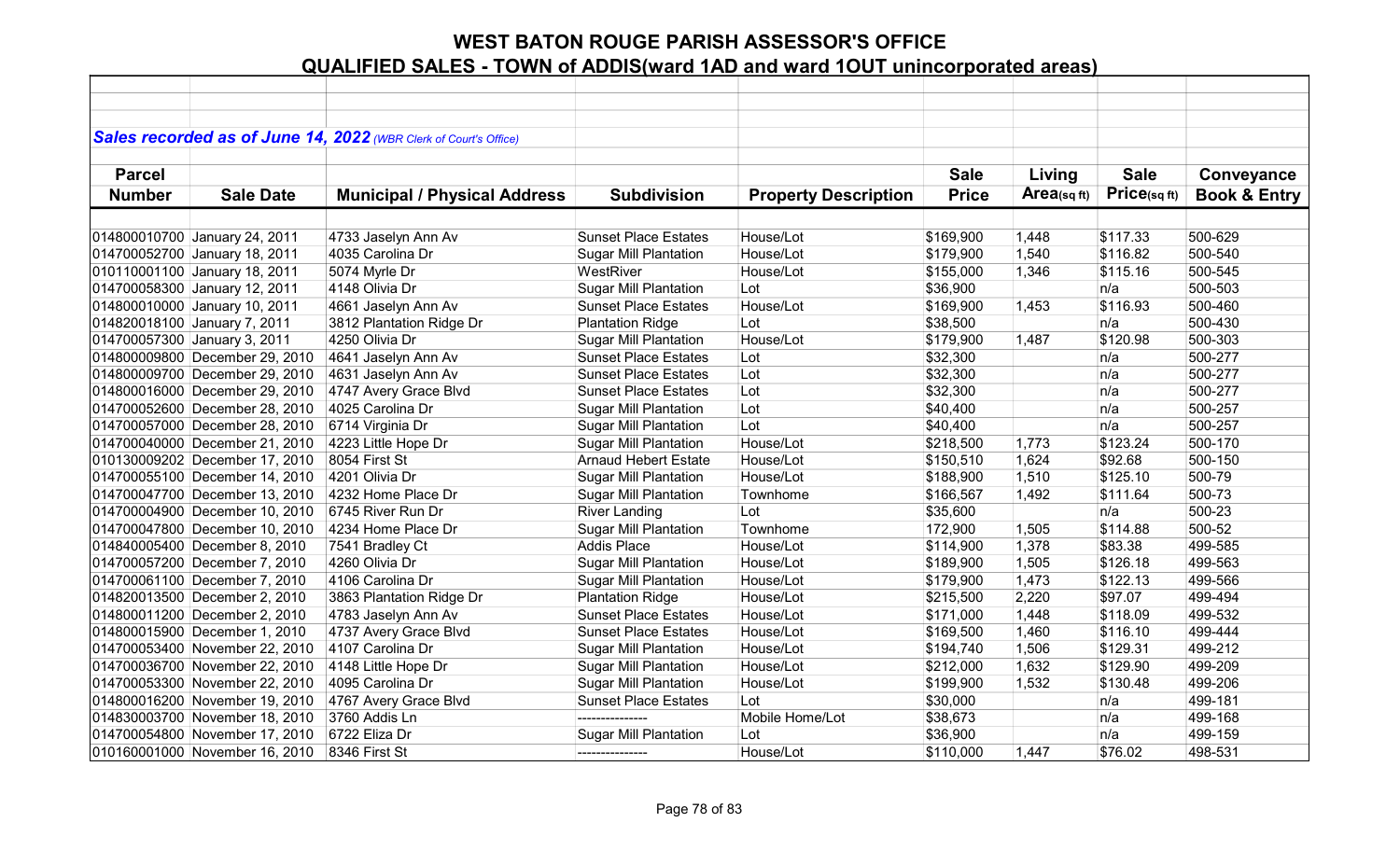|               |                                                     | Sales recorded as of June 14, 2022 (WBR Clerk of Court's Office) |                              |                             |              |             |               |                         |
|---------------|-----------------------------------------------------|------------------------------------------------------------------|------------------------------|-----------------------------|--------------|-------------|---------------|-------------------------|
| <b>Parcel</b> |                                                     |                                                                  |                              |                             | <b>Sale</b>  | Living      | <b>Sale</b>   | Conveyance              |
| <b>Number</b> | <b>Sale Date</b>                                    | <b>Municipal / Physical Address</b>                              | <b>Subdivision</b>           | <b>Property Description</b> | <b>Price</b> | Area(sq ft) | Price(sqft)   | <b>Book &amp; Entry</b> |
|               |                                                     |                                                                  |                              |                             |              |             |               |                         |
|               |                                                     |                                                                  |                              |                             |              |             |               |                         |
|               | 014700021500 November 16, 2010                      | 3319 Gladys Dr                                                   | <b>Missouri Acres</b>        | Lot                         | \$40,000     |             | n/a           | 498-528                 |
|               | 010110007400 November 3, 2010                       | 4916 Eudora Dr                                                   | WestRiver                    | House/Lot                   | \$160,000    | 1,716       | \$93.24       | 498-363                 |
|               | 014800010100 November 3, 2010                       | 4671 Jaselyn Ann Av                                              | <b>Sunset Place Estates</b>  | House/Lot                   | \$169,200    | 1,409       | \$120.09      | 498-321                 |
|               | 014800010000 October 29, 2010                       | 4661 Jaselyn Ann Av                                              | <b>Sunset Place Estates</b>  | Lot                         | \$34,500     |             | n/a           | 498-291                 |
|               | 014800011500 October 28, 2010                       | 4815 Jaselyn Ann Av                                              | <b>Sunset Place Estates</b>  | House/Lot                   | \$172,000    | 1,530       | \$112.42      | 498-289                 |
|               | 014700041200 October 27, 2010                       | Hwy 1 S(.50 acres HWY 1 frontage @ YMCA & add'l 16.6 acres)      |                              | 17.104 Acres                | \$249,945    |             | \$14,613/acre | 498-260                 |
|               | 014820005600 October 26, 2010                       | 3932 Bird Height Av                                              | <b>Bird Heights</b>          | House/Lot                   | \$80,000     | 1,536       | \$52.08       | 498-233                 |
|               | 014800017300 October 22, 2010                       | 4810 Avery Grace Blvd                                            | <b>Sunset Place Estates</b>  | House/Lot                   | \$183,500    | 1,545       | \$118.77      | 498-71                  |
|               | 014820005400 October 22, 2010                       | 3972 Bird Height Av                                              | <b>Bird Heights</b>          | House/Lot                   | \$105,000    | 1,497       | \$70.14       | 498-54                  |
|               | 014700058600 October 21, 2010                       | 4118 Olivia Dr                                                   | <b>Sugar Mill Plantation</b> | House/Lot                   | \$181,500    | 1,429       | \$127.01      | 498-47                  |
|               | 010110003600 October 19, 2010                       | 5342 Myrle Dr                                                    | WestRiver                    | Mobile Home/Lot             | \$73,000     |             | n/a           | 497-687                 |
|               | 014700057100 October 19, 2010                       | 4270 Olivia Dr                                                   | <b>Sugar Mill Plantation</b> | House/Lot                   | \$175,900    | 1,381       | \$127.37      | 497-682                 |
|               | 014700058200 October 13, 2010                       | 4158 Olivia Dr                                                   | <b>Sugar Mill Plantation</b> | Lot                         | \$36,900     |             | n/a           | 497-618                 |
|               | 014700059200 October 12, 2010                       | 4056 Olivia Dr                                                   | <b>Sugar Mill Plantation</b> | House/Lot                   | \$177,000    | 1,495       | \$118.39      | 497-610                 |
|               | 014700032700 October 11, 2010                       | 4245 Monte Vista Dr                                              | <b>Sugar Mill Plantation</b> | House/Lot                   | \$209,900    | 1,699       | \$123.54      | 497-560                 |
|               | 014800011000 October 11, 2010                       | 4763 Jaselyn Ann Av                                              | <b>Sunset Place Estates</b>  | House/Lot                   | \$169,900    | 1,432       | \$118.65      | 497-608                 |
|               | 014700034800 October 8, 2010                        | 4618 Little Hope Dr                                              | <b>Sugar Mill Plantation</b> | House/Lot                   | \$225,000    | 1,804       | \$124.72      | 497-557                 |
|               | 014700053000 October 5, 2010                        | 4065 Carolina Dr                                                 | <b>Sugar Mill Plantation</b> | House/Lot                   | \$199,900    | 1,667       | \$119.92      | 497-516                 |
|               | 014700056900 October 4, 2010                        | 6724 Virginia Dr                                                 | <b>Sugar Mill Plantation</b> | Lot                         | \$40,435     |             | n/a           | 497-513                 |
|               | 014700057900 October 1, 2010                        | 4188 Olivia Dr                                                   | <b>Sugar Mill Plantation</b> | House/Lot                   | \$179,700    | 1,503       | \$119.56      | 497-490                 |
|               | 014820018900 September 30, 2010                     | 3914 Plantation Ridge Dr                                         | <b>Plantation Ridge</b>      | House/Lot                   | \$213,000    | 1,710       | \$124.56      | 497-430                 |
|               | 014700056800 September 27, 2010                     | 6734 Virginia Dr                                                 | <b>Sugar Mill Plantation</b> | House/Lot                   | \$201,300    | 1,573       | \$127.97      | 497-396                 |
|               | 014800018600 September 24, 2010                     | 4614 Avery Grace Blvd                                            | <b>Sunset Place Estates</b>  | Lot                         | \$45,000     |             | n/a           | 497-388                 |
|               | 014700052700 September 23, 2010                     | 4035 Carolina Dr / 6733 Eliza Dr                                 | <b>Sugar Mill Plantation</b> | Lots(2)                     | \$77,800     |             | \$38,900/lot  | 497-385                 |
|               | 014700058500 September 23, 2010 4128 Olivia Dr      |                                                                  | <b>Sugar Mill Plantation</b> | House/Lot                   | \$174,900    | 1,471       | \$118.90      | 497-383                 |
|               | 014820007800 September 20, 2010 3524 Bird Height Av |                                                                  | <b>Bird Heights</b>          | House/Lot                   | \$55,000     | 1,141       | \$48.20       | 497-303                 |
|               | 014700019900 September 17, 2010                     | 3346 Gladys Dr                                                   | <b>Missouri Acres</b>        | House/Lot                   | \$241,425    | 1,890       | \$127.74      | 497-265                 |
|               |                                                     | 014700033800 September 16, 2010 4559 Monte Vista Dr              | <b>Sugar Mill Plantation</b> | House/Lot                   | \$218,500    | 1,762       | \$124.01      | 497-256                 |
|               | 014840005700 September 16, 2010 7510 Jackie Ct      |                                                                  | <b>Addis Place</b>           | House/Lot                   | \$135,000    | 1,255       | \$107.57      | 497-253                 |
|               | 014700035800 September 15, 2010 4342 Little Hope Dr |                                                                  | <b>Sugar Mill Plantation</b> | House/Lot                   | \$224,800    | 1,852       | \$121.38      | 497-237                 |
|               | 014830002800 September 2, 2010                      | 7827 Hwy 1 S                                                     | ---------------              | Comm'l Bldg/Lot             | \$730,000    |             | n/a           | 497-44                  |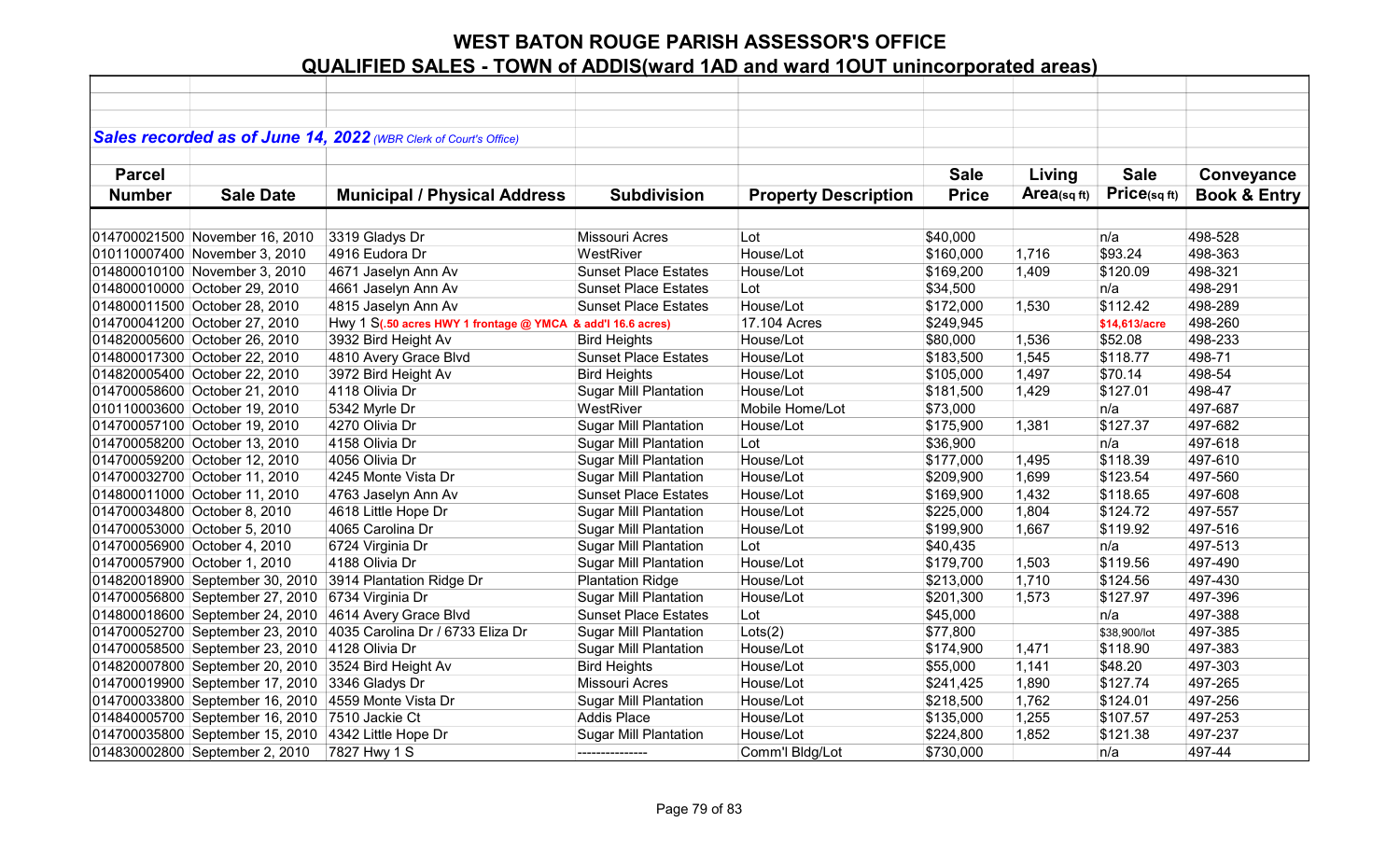|                             |                              | Sales recorded as of June 14, 2022 (WBR Clerk of Court's Office) |                              |                             |              |                |              |                         |
|-----------------------------|------------------------------|------------------------------------------------------------------|------------------------------|-----------------------------|--------------|----------------|--------------|-------------------------|
|                             |                              |                                                                  |                              |                             |              |                |              |                         |
| <b>Parcel</b>               |                              |                                                                  |                              |                             | <b>Sale</b>  | Living         | <b>Sale</b>  | Conveyance              |
| <b>Number</b>               | <b>Sale Date</b>             | <b>Municipal / Physical Address</b>                              | <b>Subdivision</b>           | <b>Property Description</b> | <b>Price</b> | Area(sq $ft$ ) | Price(sqft)  | <b>Book &amp; Entry</b> |
|                             |                              |                                                                  |                              |                             |              |                |              |                         |
|                             | 014700035600 August 30, 2010 | 4414 Little Hope Dr                                              | <b>Sugar Mill Plantation</b> | House/Lot                   | \$223,000    | 1,863          | \$119.70     | 496-680                 |
|                             | 014700055500 August 26, 2010 | 6725 Vigrinia Dr / 4106 Carolina Dr                              | <b>Sugar Mill Plantation</b> | Lots(2)                     | \$74,800     |                | \$37,400/lot | 496-605                 |
|                             | 014700057200 August 23, 2010 | 4250 Olivia Dr / 4260 Olivia Dr                                  | <b>Sugar Mill Plantation</b> | Lots(2)                     | \$73,800     |                | \$36,900/lot | 496-512                 |
|                             | 014800010300 August 16, 2010 | 4691 Jaselyn Ann Av                                              | <b>Sunset Place Estates</b>  | House/Lot                   | \$169,900    | 1,424          | \$119.31     | 496-422                 |
|                             | 014700034400 August 12, 2010 | 4661 Monte Vista Dr                                              | <b>Sugar Mill Plantation</b> | House/Lot                   | \$215,000    | 1,756          | \$122.44     | 496-389                 |
|                             | 014700052800 August 9, 2010  | 4045 Carolina Dr                                                 | <b>Sugar Mill Plantation</b> | House/Lot                   | \$201,900    | 1,590          | \$126.98     | 496-306                 |
|                             | 014800010100 August 6, 2010  | 4671 Jaselyn Ann Av                                              | <b>Sunset Place Estates</b>  | Lot                         | \$33,500     |                | n/a          | 496-298                 |
|                             | 014800010700 August 6, 2010  | 4733 Jaselyn Ann Av                                              | <b>Sunset Place Estates</b>  | Lot                         | \$33,500     |                | n/a          | 496-298                 |
| 014700055100 August 3, 2010 |                              | 4201 Olivia Dr                                                   | <b>Sugar Mill Plantation</b> | Lot                         | \$38,900     |                | n/a          | 496-224                 |
| 014700053400 August 3, 2010 |                              |                                                                  | <b>Sugar Mill Plantation</b> | Lots(10)                    | \$389,000    |                | \$38,900/lot | 496-221                 |
| 014800017700 July 30, 2010  |                              | 4756 Avery Grace Blvd                                            | <b>Sunset Place Estates</b>  | House/Lot                   | \$174,900    | 1,456          | \$120.12     | 496-205                 |
| 014700024000 July 27, 2010  |                              | 3852 Monte Vista Dr                                              | <b>Sugar Mill Plantation</b> | House/Lot                   | \$205,000    | 1,587          | \$129.17     | 496-160                 |
| 014800009900 July 23, 2010  |                              | 4651 Jaselyn Ann Av                                              | <b>Sunset Place Estates</b>  | Lot                         | \$33,000     |                | n/a          | 496-107                 |
| 014700020500 July 20, 2010  |                              | 3232 Gladys Dr                                                   | Missouri Acres               | House/Lot                   | \$258,000    | 2,354          | \$109.60     | 496-26                  |
| 014800010900 July 13, 2010  |                              | 4753 Jaselyn Ann Av                                              | <b>Sunset Place Estates</b>  | House/Lot                   | \$169,900    | 1,453          | \$116.93     | 495-538                 |
| 014700053000 July 12, 2010  |                              | 4065 Carolina Dr                                                 | <b>Sugar Mill Plantation</b> | Lot                         | \$38,900     |                | n/a          | 495-535                 |
| 014800011300 July 6, 2010   |                              | 4793 Jaselyn Ann Av                                              | <b>Sunset Place Estates</b>  | House/Lot                   | \$168,800    | 1,410          | \$119.72     | 495-377                 |
| 014700033900 June 30, 2010  |                              | 4611 Monte Vista Dr                                              | <b>Sugar Mill Plantation</b> | House/Lot                   | \$210,337    | 1,725          | \$121.93     | 495-252                 |
| 014700019400 June 28, 2010  |                              | 3429 Rivers Edge Dr                                              | <b>Missouri Acres</b>        | House/Lot                   | \$221,500    | 1,896          | \$116.82     | 495-227                 |
| 014800017300 June 28, 2010  |                              | 4810 Avery Grace Blvd                                            | <b>Sunset Place Estates</b>  | Lot                         | \$41,000     |                | n/a          | 495-230                 |
| 014700037600 June 25, 2010  |                              | 4444 Monte Vista Dr                                              | <b>Sugar Mill Plantation</b> | House/Lot                   | \$234,000    | 1,862          | \$125.67     | 495-221                 |
| 010110009900 June 23, 2010  |                              | 8414 Lois St                                                     | WestRiver                    | Lot                         | \$16,000     |                | n/a          | 495-60                  |
| 014700030000 June 11, 2010  |                              | 4026 Poplar Grove Dr                                             | <b>Sugar Mill Plantation</b> | House/Lot                   | \$217,500    | 1,955          | \$111.25     | 495-24                  |
| 014800017200 June 11, 2010  |                              | 4830 Avery Grace Blvd                                            | <b>Sunset Place Estates</b>  | House/Lot                   | \$209,700    | 1,842          | \$113.84     | 495-21                  |
| 014700051200 June 8, 2010   |                              | 3974 Olivia Dr                                                   | <b>Sugar Mill Plantation</b> | Lot                         | \$37,567     |                | n/a          | 495-9                   |
| 014700051300 June 8, 2010   |                              | 3964 Olivia Dr                                                   | <b>Sugar Mill Plantation</b> | Lot                         | \$37,567     |                | n/a          | 495-9                   |
| 014700059700 June 8, 2010   |                              | 3922 Carolina Dr                                                 | <b>Sugar Mill Plantation</b> | Lot                         | \$37,567     |                | n/a          | 495-9                   |
| 014700057100 June 3, 2010   |                              | 4270 Olivia Dr                                                   | <b>Sugar Mill Plantation</b> | Lot                         | \$36,900     |                | n/a          | 494-233                 |
| 014700034200 May 28, 2010   |                              | 4641 Monte Vista Dr                                              | <b>Sugar Mill Plantation</b> | House/Lot                   | \$218,900    | 1,765          | \$124.02     | 494-216                 |
| 014820013500 May 27, 2010   |                              | 3863 Plantation Ridge Dr                                         | <b>Plantation Ridge</b>      | Lot                         | \$36,000     |                | n/a          | 494-212                 |
| 014800017700 May 25, 2010   |                              | 4756 Avery Grace Blvd                                            | <b>Sunset Place Estates</b>  | Lot                         | \$41,000     |                | n/a          | 494-152                 |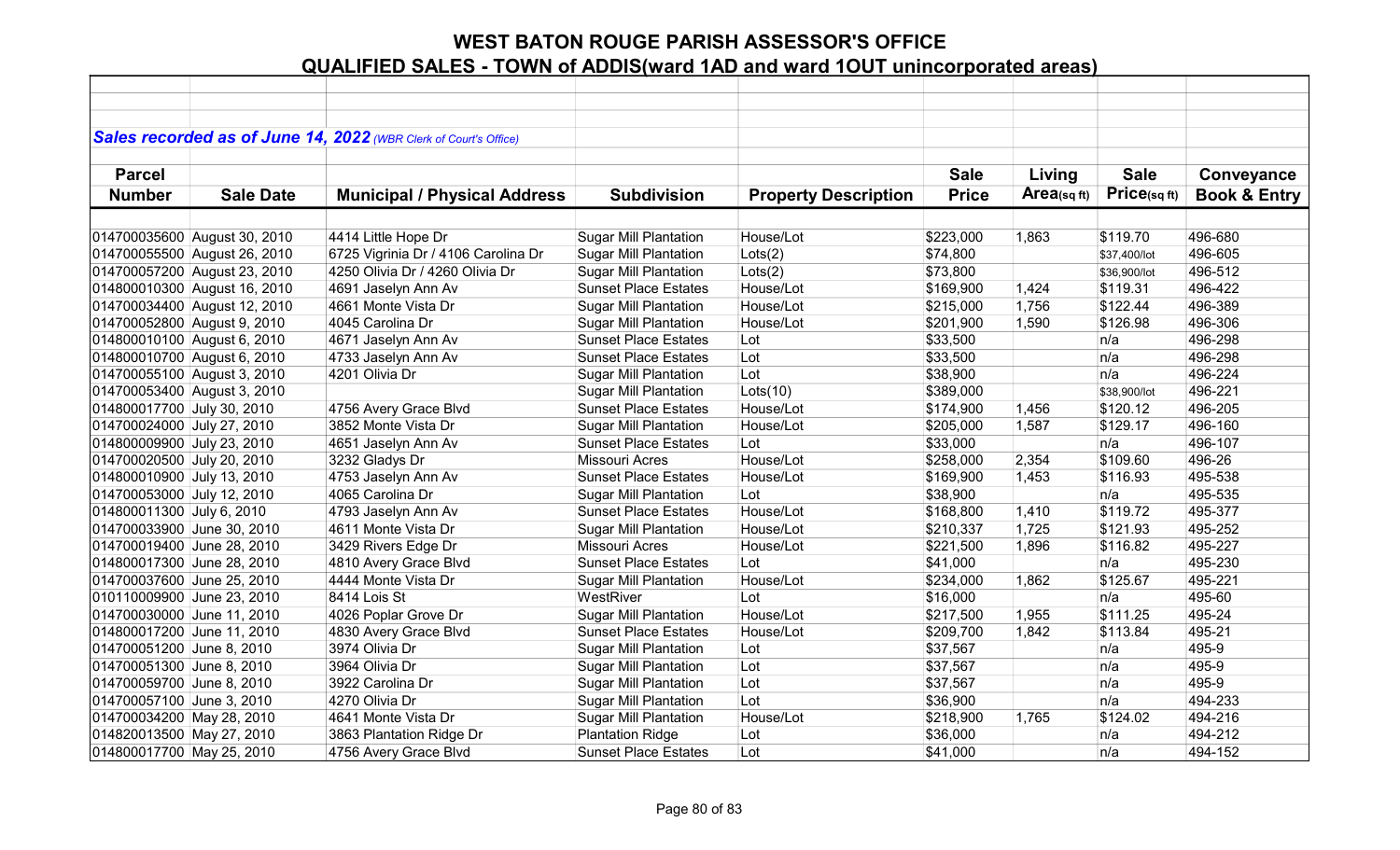| Sales recorded as of June 14, 2022 (WBR Clerk of Court's Office)                                                                                                                                          | Conveyance |
|-----------------------------------------------------------------------------------------------------------------------------------------------------------------------------------------------------------|------------|
|                                                                                                                                                                                                           |            |
|                                                                                                                                                                                                           |            |
|                                                                                                                                                                                                           |            |
|                                                                                                                                                                                                           |            |
| <b>Sale</b><br><b>Sale</b><br><b>Parcel</b><br>Living                                                                                                                                                     |            |
| Price(sqft)<br><b>Subdivision</b><br><b>Price</b><br>Area(sq $ft$ )<br><b>Book &amp; Entry</b><br><b>Number</b><br><b>Sale Date</b><br><b>Municipal / Physical Address</b><br><b>Property Description</b> |            |
|                                                                                                                                                                                                           |            |
| 494-147<br>3840 Susan Jean Dr<br>\$3,500<br>Lot<br>n/a                                                                                                                                                    |            |
| 014820002800 May 25, 2010<br>Delahaye<br>Lot<br>n/a<br>494-149<br>014820018900 May 25, 2010<br><b>Plantation Ridge</b><br>\$36,000                                                                        |            |
| 3914 Plantation Ridge Dr<br>494-136<br>House/Lot<br>\$220,000<br>\$121.15                                                                                                                                 |            |
| 014700037400 May 20, 2010<br><b>Sugar Mill Plantation</b><br>4424 Monte Vista Dr<br>1,816                                                                                                                 |            |
| 494-132<br>014700033300 May 19, 2010<br>House/Lot<br>1,711<br>\$115.14<br>4357 Monte Vista Dr<br><b>Sugar Mill Plantation</b><br>\$197,000                                                                |            |
| 014800010200 May 19, 2010<br>House/Lot<br>1,452<br>\$117.01<br>494-130<br>4681 Jaselyn Ann Av<br><b>Sunset Place Estates</b><br>\$169,900                                                                 |            |
| 494-125<br>014800011000 May 18, 2010<br>4763 Jaselyn Ann Av<br><b>Sunset Place Estates</b><br>Lot<br>\$33,500<br>n/a                                                                                      |            |
| 494-124<br>014700056600 May 17, 2010<br><b>Sugar Mill Plantation</b><br>Lot<br>\$37,900<br>n/a<br>6754 Virginia Dr                                                                                        |            |
| 014700056700 May 17, 2010<br>Lot<br>\$37,900<br>494-124<br>6744 Virginia Dr<br><b>Sugar Mill Plantation</b><br>n/a                                                                                        |            |
| 014700057900 May 17, 2010<br>4188 Olivia Dr<br>Lot<br>494-124<br><b>Sugar Mill Plantation</b><br>\$37,900<br>n/a                                                                                          |            |
| 014700058000 May 17, 2010<br>4178 Olivia Dr<br>Lot<br>\$37,900<br>n/a<br>494-124<br><b>Sugar Mill Plantation</b>                                                                                          |            |
| Lot<br>\$36,900<br>n/a<br>494-123<br>014700059100 May 17, 2010<br>4066 Olivia Dr<br><b>Sugar Mill Plantation</b>                                                                                          |            |
| 4046 Olivia Dr<br>Lot<br>\$36,900<br>494-123<br>014700059300 May 17, 2010<br><b>Sugar Mill Plantation</b><br>n/a                                                                                          |            |
| 494-123<br>014700060100 May 17, 2010<br>4004 Carolina Dr<br><b>Sugar Mill Plantation</b><br>Lot<br>\$38,900<br>n/a                                                                                        |            |
| 494-123<br>014700060800 May 17, 2010<br>4074 Carolina Dr<br><b>Sugar Mill Plantation</b><br>Lot<br>\$38,900<br>n/a                                                                                        |            |
| 014700061200 May 17, 2010<br><b>Sugar Mill Plantation</b><br>Lot<br>\$36,900<br>494-123<br>4116 Carolina Dr<br>n/a                                                                                        |            |
| Lot<br>\$36,900<br>494-122<br>014700059200 May 17, 2010<br>4056 Olivia Dr<br><b>Sugar Mill Plantation</b><br>n/a                                                                                          |            |
| House/Lot<br>494-121<br>014820013700 May 17, 2010<br>3843 Plantation Ridge Dr<br><b>Plantation Ridge</b><br>\$212,000<br>1,709<br>\$124.05                                                                |            |
| <b>Sugar Mill Plantation</b><br>494-114<br>014700035300 May 14, 2010<br>4516 Little Hope Dr<br>Lot<br>\$44,000<br>n/a                                                                                     |            |
| Lot<br>n/a<br>014800015900 May 11, 2010<br>4737 Avery Grace Blvd<br><b>Sunset Place Estates</b><br>\$30,000<br>494-100                                                                                    |            |
| 014700035400 May 10, 2010<br>4454 Little Hope Dr<br><b>Sugar Mill Plantation</b><br>House/Lot<br>\$261,000<br>2,261<br>\$115.44<br>494-88                                                                 |            |
| 014700039600 May 10, 2010<br>4315 Little Hope Dr<br><b>Sugar Mill Plantation</b><br>House/Lot<br>\$121.14<br>494-95<br>\$220,600<br>1,821                                                                 |            |
| 014820017600 May 10, 2010<br>House/Lot<br>1,728<br>\$124.42<br>494-89<br>3700 Plantation Ridge Dr<br><b>Plantation Ridge</b><br>\$215,000                                                                 |            |
| WestRiver<br>House/Lot<br>1,134<br>494-87<br>010130006500 May 7, 2010<br>8132 Hubert Dupuy St<br>\$115,000<br>\$101.41                                                                                    |            |
| 4045 Carolina Dr<br>494-74<br>014700052800 May 5, 2010<br><b>Sugar Mill Plantation</b><br>Lot<br>\$39,600<br>n/a                                                                                          |            |
| Lot<br>494-74<br>014700053300 May 5, 2010<br>4095 Carolina Dr<br><b>Sugar Mill Plantation</b><br>\$39,600<br>n/a                                                                                          |            |
| Lot<br>494-74<br>014700054300 May 5, 2010<br>6772 Eliza Dr<br><b>Sugar Mill Plantation</b><br>\$39,600<br>n/a                                                                                             |            |
| 014700056400 May 5, 2010<br>Lot<br>\$39,600<br>n/a<br>494-74<br>6774 Virginia Dr<br><b>Sugar Mill Plantation</b>                                                                                          |            |
| Lot<br>n/a<br>494-74<br>014700056500 May 5, 2010<br>6764 Virginia Dr<br><b>Sugar Mill Plantation</b><br>\$39,600                                                                                          |            |
| 6734 Virginia Dr<br>Lot<br>\$39,600<br>494-74<br>014700056800 May 5, 2010<br><b>Sugar Mill Plantation</b><br>n/a                                                                                          |            |
| 4168 Olivia Dr<br>Lot<br>494-74<br>014700058100 May 5, 2010<br><b>Sugar Mill Plantation</b><br>\$39,600<br>n/a                                                                                            |            |
| 014700058500 May 5, 2010<br>4128 Olivia Dr<br><b>Sugar Mill Plantation</b><br>Lot<br>\$39,600<br>494-74<br>n/a                                                                                            |            |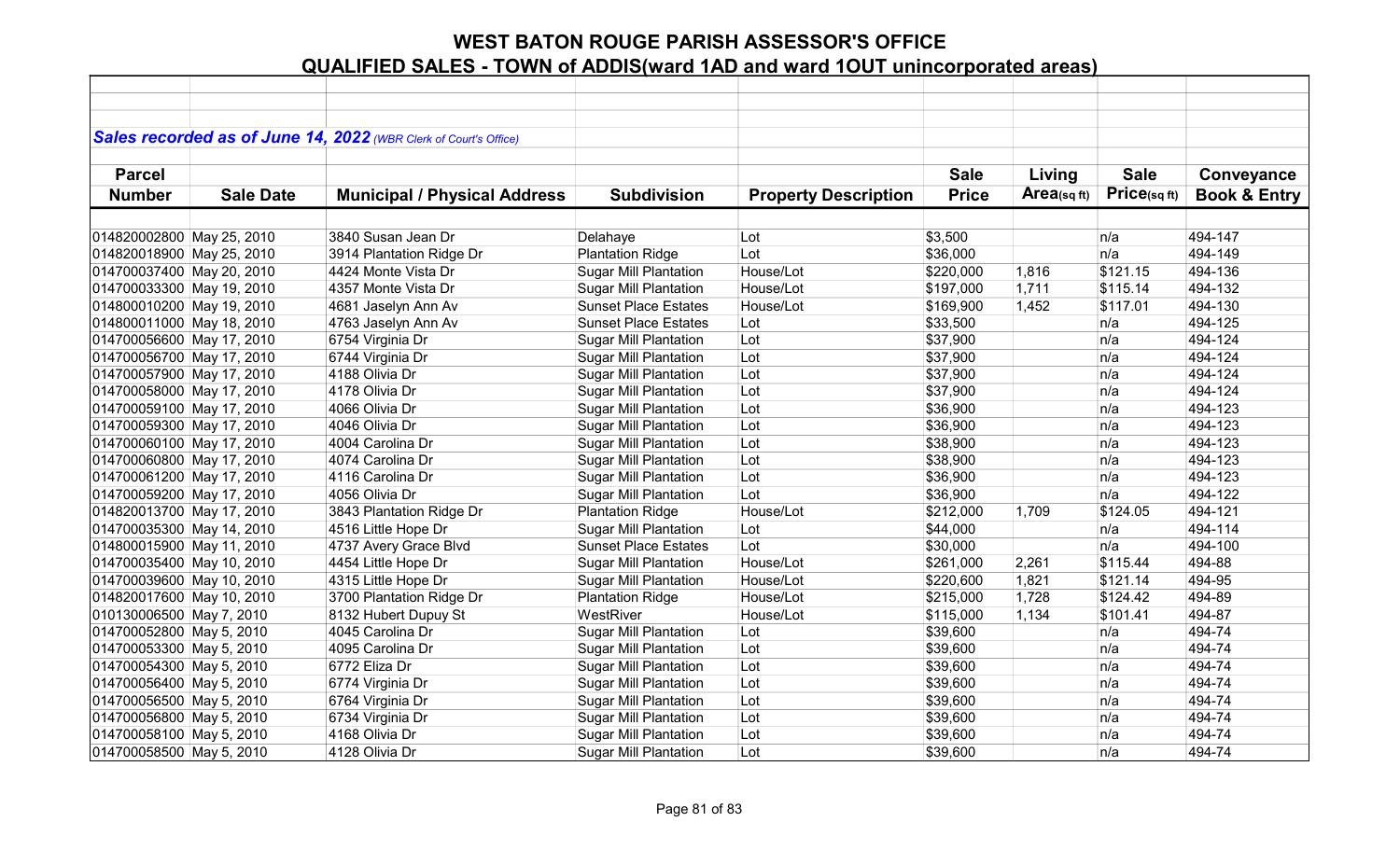|                             |                                | Sales recorded as of June 14, 2022 (WBR Clerk of Court's Office) |                              |                             |              |             |              |                         |
|-----------------------------|--------------------------------|------------------------------------------------------------------|------------------------------|-----------------------------|--------------|-------------|--------------|-------------------------|
|                             |                                |                                                                  |                              |                             |              |             |              |                         |
| <b>Parcel</b>               |                                |                                                                  |                              |                             | <b>Sale</b>  | Living      | <b>Sale</b>  | Conveyance              |
| <b>Number</b>               | <b>Sale Date</b>               | <b>Municipal / Physical Address</b>                              | <b>Subdivision</b>           | <b>Property Description</b> | <b>Price</b> | Area(sq ft) | Price(sq ft) | <b>Book &amp; Entry</b> |
|                             |                                |                                                                  |                              |                             |              |             |              |                         |
| 014700058600 May 5, 2010    |                                | 4118 Olivia Dr                                                   | <b>Sugar Mill Plantation</b> | Lot                         | \$39,600     |             | n/a          | 494-74                  |
| 014700060500 May 5, 2010    |                                | 4044 Carolina Dr                                                 | <b>Sugar Mill Plantation</b> | Lot                         | \$39,600     |             | n/a          | 494-74                  |
| 014700025200 May 4, 2010    |                                | 4138 Monte Vista Dr                                              | <b>Sugar Mill Plantation</b> | House/Lot                   | \$207,000    | 1,712       | \$120.91     | 494-67                  |
| 014700039400 May 4, 2010    |                                | 4345 Little Hope Dr                                              | <b>Sugar Mill Plantation</b> | House/Lot                   | \$212,000    | 1,714       | \$123.69     | 494-70                  |
| 014800017200 May 3, 2010    |                                | 4830 Avery Grace Blvd                                            | <b>Sunset Place Estates</b>  | Lot                         | \$35,000     |             | n/a          | 494-63                  |
| 014800010400 April 29, 2010 |                                | 4703 Jaselyn Ann Av                                              | <b>Sunset Place Estates</b>  | House/Lot                   | \$169,000    | 1,420       | \$119.01     | 494-49                  |
| 014800011300 April 29, 2010 |                                | 4793 Jaselyn Ann Av                                              | <b>Sunset Place Estates</b>  | Lot                         | \$33,500     |             | n/a          | 494-50                  |
| 014700042700 April 28, 2010 |                                | 3958 Cypress Hall Dr                                             | <b>Sugar Mill Plantation</b> | Townhome                    | \$154,900    | 1,389       | \$111.52     | 494-46                  |
| 014700039900 April 23, 2010 |                                | 4233 Little Hope Dr                                              | <b>Sugar Mill Plantation</b> | House/Lot                   | \$214,000    | 1,750       | \$122.29     | 494-30                  |
| 014800016400 April 19, 2010 |                                | 4787 Avery Grace Blvd                                            | <b>Sunset Place Estates</b>  | House/Lot                   | \$163,000    | 1,440       | \$113.19     | 494-12                  |
| 014830008100 April 7, 2010  |                                | 3819 Karen Dr                                                    | <b>Addis Place</b>           | House/Lot                   | \$140,000    | 1,352       | \$103.55     | 493-168                 |
| 010130008703 April 6, 2010  |                                | 4474 Myhand St                                                   | ---------------              | Mobile Home/Lot             | \$68,000     |             | n/a          | 493-164                 |
|                             | 014800010300 March 26, 2010    | 4691 Jaselyn Ann Av                                              | <b>Sunset Place Estates</b>  | Lot                         | \$33,500     |             | n/a          | 493-134                 |
|                             | 014800010900 March 26, 2010    | 4753 Jaselyn Ann Av                                              | <b>Sunset Place Estates</b>  | Lot                         | \$33,500     |             | n/a          | 493-134                 |
|                             | 014800015800 March 24, 2010    | 4727 Avery Grace Blvd                                            | <b>Sunset Place Estates</b>  | Lot                         | \$30,000     |             | n/a          | 493-126                 |
|                             | 01470040300 March 19, 2010     | 4651 Little Hope Dr                                              | <b>Sugar Mill Plantation</b> | House/Lot                   | \$219,000    | 1,750       | \$125.14     | 493-109                 |
|                             | 014700041600 March 12, 2010    | 3922 Cypress Hall Dr                                             | <b>Sugar Mill Plantation</b> | Townhome                    | \$164,900    | 1,523       | \$108.27     | 493-92                  |
|                             | 014830005000 March 12, 2010    | 3736 E Nic Dr                                                    | East Missouri Bend           | Mobile Home/Lot             | \$137,500    |             | n/a          | 493-94                  |
| 014700041800 March 3, 2010  |                                | 3926 Cypress Hall Dr                                             | <b>Sugar Mill Plantation</b> | Townhome                    | \$164,900    | 1,532       | \$107.64     | 493-62                  |
|                             | 014700038600 February 24, 2010 | 4529 Little Hope Dr                                              | <b>Sugar Mill Plantation</b> | House/Lot                   | \$218,500    | 1,810       | \$120.72     | 493-35                  |
|                             | 014700033700 February 23, 2010 | 4449 Monte Vista Dr                                              | <b>Sugar Mill Plantation</b> | House/Lot                   | \$197,900    | 1,621       | \$122.09     | 493-30                  |
|                             | 014700037500 February 11, 2010 | 4434 Monte Vista Dr                                              | <b>Sugar Mill Plantation</b> | House/Lot                   | \$230,593    | 1,844       | \$125.05     | 493-1                   |
|                             | 014700036900 February 2, 2010  | 4322 Monte Vista Dr                                              | <b>Sugar Mill Plantation</b> | House/Lot                   | \$222,500    | 1,728       | \$128.76     | 492-195                 |
|                             | 014820008000 February 2, 2010  | 3452 Bird Height Av                                              | <b>Bird Heights</b>          | House/Lot                   | \$110,000    | 847         | \$129.87     | 492-194                 |
|                             | 014700023000 January 29, 2010  | 6631 Alma Dr                                                     | <b>Sugar Mill Plantation</b> | House/Lot                   | \$233,500    | 1,941       | \$120.30     | 492-183                 |
|                             | 014800010200 January 28, 2010  | 4681 Jaselyn Ann Av                                              | <b>Sunset Place Estates</b>  | Lot                         | \$30,000     |             | n/a          | 492-181                 |
|                             | 014800010400 January 28, 2010  | 4703 Jaselyn Ann Av                                              | <b>Sunset Place Estates</b>  | Lot                         | \$30,000     |             | n/a          | 492-181                 |
|                             | 014800016600 January 26, 2010  | 4809 Avery Grace Blvd                                            | <b>Sunset Place Estates</b>  | House/Lot                   | \$172,500    | 1,435       | \$120.21     | 492-177                 |
|                             | 014800017100 January 22, 2010  | 4850 Avery Grace Blvd                                            | <b>Sunset Place Estates</b>  | Lot                         | \$40,000     |             | n/a          | 492-168                 |
|                             | 014800015400 January 15, 2010  | 4683 Avery Grace Blvd                                            | <b>Sunset Place Estates</b>  | House/Lot                   | \$171,000    | 1,505       | \$113.62     | 492-158                 |
|                             | 014800016400 January 14, 2010  | 4787 Avery Grace Blvd                                            | <b>Sunset Place Estates</b>  | Lot                         | \$30,000     |             | n/a          | 492-153                 |